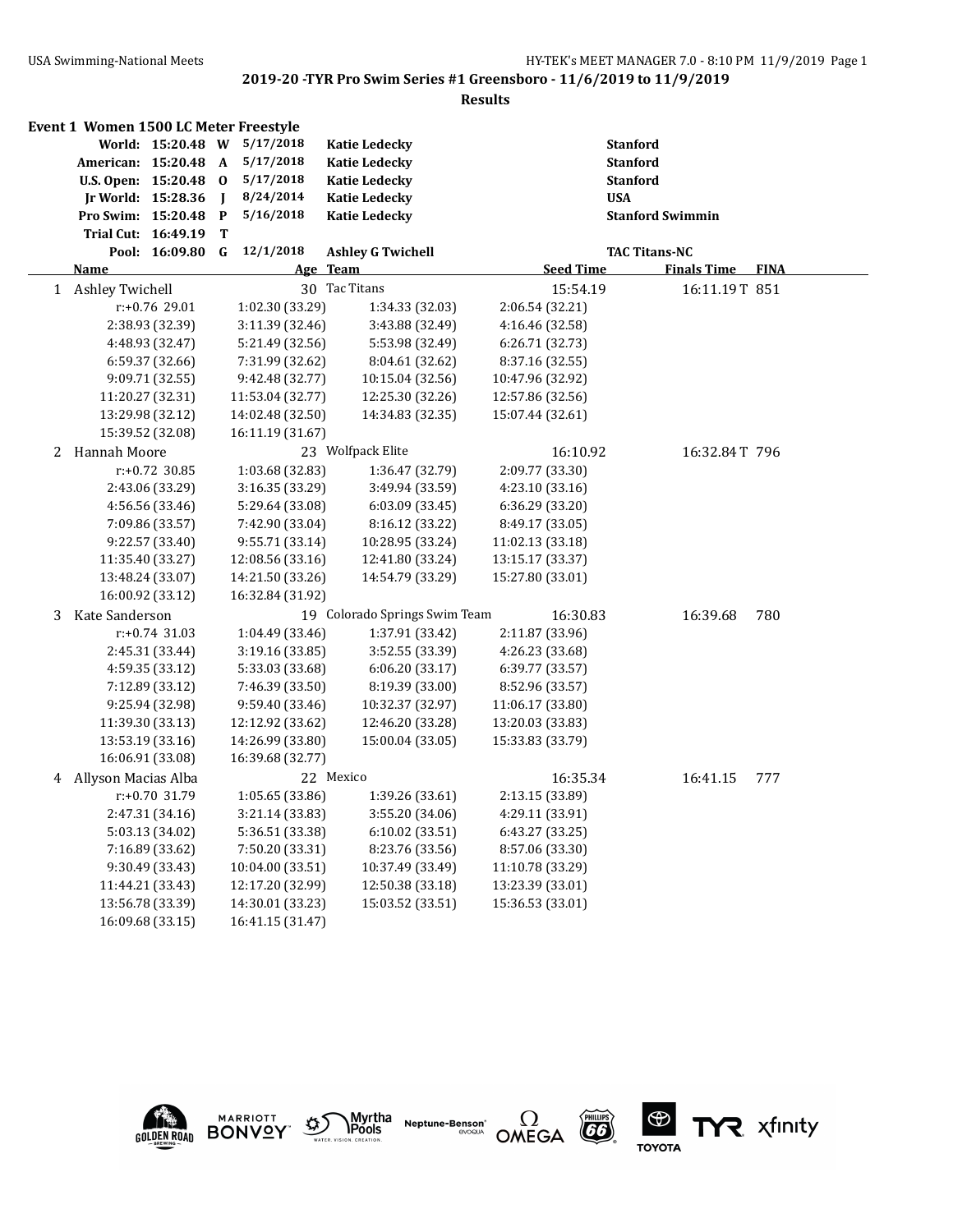#### **Results**

# **(Event 1 Women 1500 LC Meter Freestyle)**

|   | <b>Name</b>         | Age Team         |                                 | <b>Seed Time</b> | <b>Finals Time</b> | <b>FINA</b> |  |
|---|---------------------|------------------|---------------------------------|------------------|--------------------|-------------|--|
| 5 | Caroline Pennington |                  | 16 Badger Swim Club, Inc.       | 16:56.08         | 16:54.95           | 745         |  |
|   | r:+0.77 30.82       | 1:03.42 (32.60)  | 1:36.97 (33.55)                 | 2:10.07 (33.10)  |                    |             |  |
|   | 2:44.08 (34.01)     | 3:17.66 (33.58)  | 3:51.74 (34.08)                 | 4:25.54 (33.80)  |                    |             |  |
|   | 4:59.99 (34.45)     | 5:33.83 (33.84)  | 6:07.96 (34.13)                 | 6:41.68 (33.72)  |                    |             |  |
|   | 7:15.73 (34.05)     | 7:49.39 (33.66)  | 8:23.43 (34.04)                 | 8:57.32 (33.89)  |                    |             |  |
|   | 9:31.45 (34.13)     | 10:05.09 (33.64) | 10:39.61 (34.52)                | 11:13.66 (34.05) |                    |             |  |
|   | 11:48.30 (34.64)    | 12:22.42 (34.12) | 12:56.89 (34.47)                | 13:30.99 (34.10) |                    |             |  |
|   | 14:05.72 (34.73)    | 14:39.55 (33.83) | 15:14.20 (34.65)                | 15:48.25 (34.05) |                    |             |  |
|   | 16:22.76 (34.51)    | 16:54.95 (32.19) |                                 |                  |                    |             |  |
| 6 | Summer Smith        |                  | 16 Bluefish Swim Club           | 16:44.16         | 16:55.06           | 745         |  |
|   | $r: +0.77$ 26.22    | 1:04.40 (38.18)  | 1:37.86 (33.46)                 | 2:12.16 (34.30)  |                    |             |  |
|   | 2:45.52 (33.36)     | 3:19.60 (34.08)  | 3:53.00 (33.40)                 | 4:27.11 (34.11)  |                    |             |  |
|   | 5:00.53 (33.42)     | 5:34.48 (33.95)  | 6:07.70 (33.22)                 | 6:41.74 (34.04)  |                    |             |  |
|   | 7:15.27 (33.53)     | 7:49.42 (34.15)  | 8:23.29 (33.87)                 | 8:57.70 (34.41)  |                    |             |  |
|   | 9:31.90 (34.20)     | 10:06.27 (34.37) | 10:40.21 (33.94)                | 11:14.69 (34.48) |                    |             |  |
|   | 11:48.76 (34.07)    | 12:23.10 (34.34) | 12:57.28 (34.18)                | 13:31.14 (33.86) |                    |             |  |
|   | 14:05.25 (34.11)    | 14:39.60 (34.35) | 15:13.92 (34.32)                | 15:47.83 (33.91) |                    |             |  |
|   | 16:21.50 (33.67)    | 16:55.06 (33.56) |                                 |                  |                    |             |  |
| 7 | Emily Gjertsen      |                  | 17 Badger Swim Club, Inc.       | 16:58.40         | 17:15.52           | 702         |  |
|   | r:+0.75 31.01       | 1:04.37 (33.36)  | 1:37.89 (33.52)                 | 2:12.07 (34.18)  |                    |             |  |
|   | 2:45.72 (33.65)     | 3:19.85 (34.13)  | 3:53.44 (33.59)                 | 4:27.56 (34.12)  |                    |             |  |
|   | 5:00.94 (33.38)     | 5:35.06 (34.12)  | 6:08.71(33.65)                  | 6:43.25 (34.54)  |                    |             |  |
|   | 7:16.99 (33.74)     | 7:51.82 (34.83)  | 8:25.94 (34.12)                 | 9:01.21 (35.27)  |                    |             |  |
|   | 9:35.64 (34.43)     | 10:11.08 (35.44) | 10:45.93 (34.85)                | 11:21.68 (35.75) |                    |             |  |
|   | 11:56.49 (34.81)    | 12:32.25 (35.76) | 13:07.20 (34.95)                | 13:43.05 (35.85) |                    |             |  |
|   | 14:18.16 (35.11)    | 14:54.16 (36.00) | 15:29.37 (35.21)                | 16:05.49 (36.12) |                    |             |  |
|   | 16:40.70 (35.21)    | 17:15.52 (34.82) |                                 |                  |                    |             |  |
| 8 | <b>Emily Knorr</b>  |                  | 16 Mecklenburg Swim Association | 17:20.97         | 17:18.54           | 696         |  |
|   | $r: +0.74$ 31.45    | 1:05.52 (34.07)  | 1:40.29 (34.77)                 | 2:14.62 (34.33)  |                    |             |  |
|   | 2:49.68 (35.06)     | 3:24.20 (34.52)  | 3:59.14 (34.94)                 | 4:33.59 (34.45)  |                    |             |  |
|   | 5:08.44 (34.85)     | 5:43.00 (34.56)  | 6:17.95 (34.95)                 | 6:52.43 (34.48)  |                    |             |  |
|   | 7:27.67 (35.24)     | 8:02.37 (34.70)  | 8:37.60 (35.23)                 | 9:12.09 (34.49)  |                    |             |  |
|   | 9:47.36 (35.27)     | 10:22.02 (34.66) | 10:56.91 (34.89)                | 11:31.32 (34.41) |                    |             |  |
|   | 12:06.40 (35.08)    | 12:41.13 (34.73) | 13:16.00 (34.87)                | 13:50.77 (34.77) |                    |             |  |
|   | 14:25.89 (35.12)    | 15:00.49 (34.60) | 15:35.52 (35.03)                | 16:10.25 (34.73) |                    |             |  |
|   | 16:44.92 (34.67)    | 17:18.54 (33.62) |                                 |                  |                    |             |  |
| 9 | Sophia Knapp        |                  | 15 Tide Swimming                | 9:03.19          | 17:23.01           | 687         |  |
|   | $r: +0.75$ 30.86    | 1:05.25 (34.39)  | 1:40.29 (35.04)                 | 2:14.98 (34.69)  |                    |             |  |
|   | 2:50.09 (35.11)     | 3:24.93 (34.84)  | 3:59.88 (34.95)                 | 4:34.70 (34.82)  |                    |             |  |
|   | 5:09.77 (35.07)     | 5:44.54 (34.77)  | 6:19.16 (34.62)                 | 6:53.79 (34.63)  |                    |             |  |
|   | 7:28.78 (34.99)     | 8:03.42 (34.64)  | 8:38.37 (34.95)                 | 9:13.48 (35.11)  |                    |             |  |
|   | 9:48.46 (34.98)     | 10:23.19 (34.73) | 10:58.35 (35.16)                | 11:33.06 (34.71) |                    |             |  |
|   | 12:08.65 (35.59)    | 12:43.82 (35.17) | 13:19.31 (35.49)                | 13:54.37 (35.06) |                    |             |  |
|   | 14:29.46 (35.09)    | 15:04.70 (35.24) | 15:40.08 (35.38)                | 16:14.70 (34.62) |                    |             |  |
|   | 16:49.86 (35.16)    | 17:23.01 (33.15) |                                 |                  |                    |             |  |





Myrtha<br>Pools **Neptune-Benson\***<br>evoqua





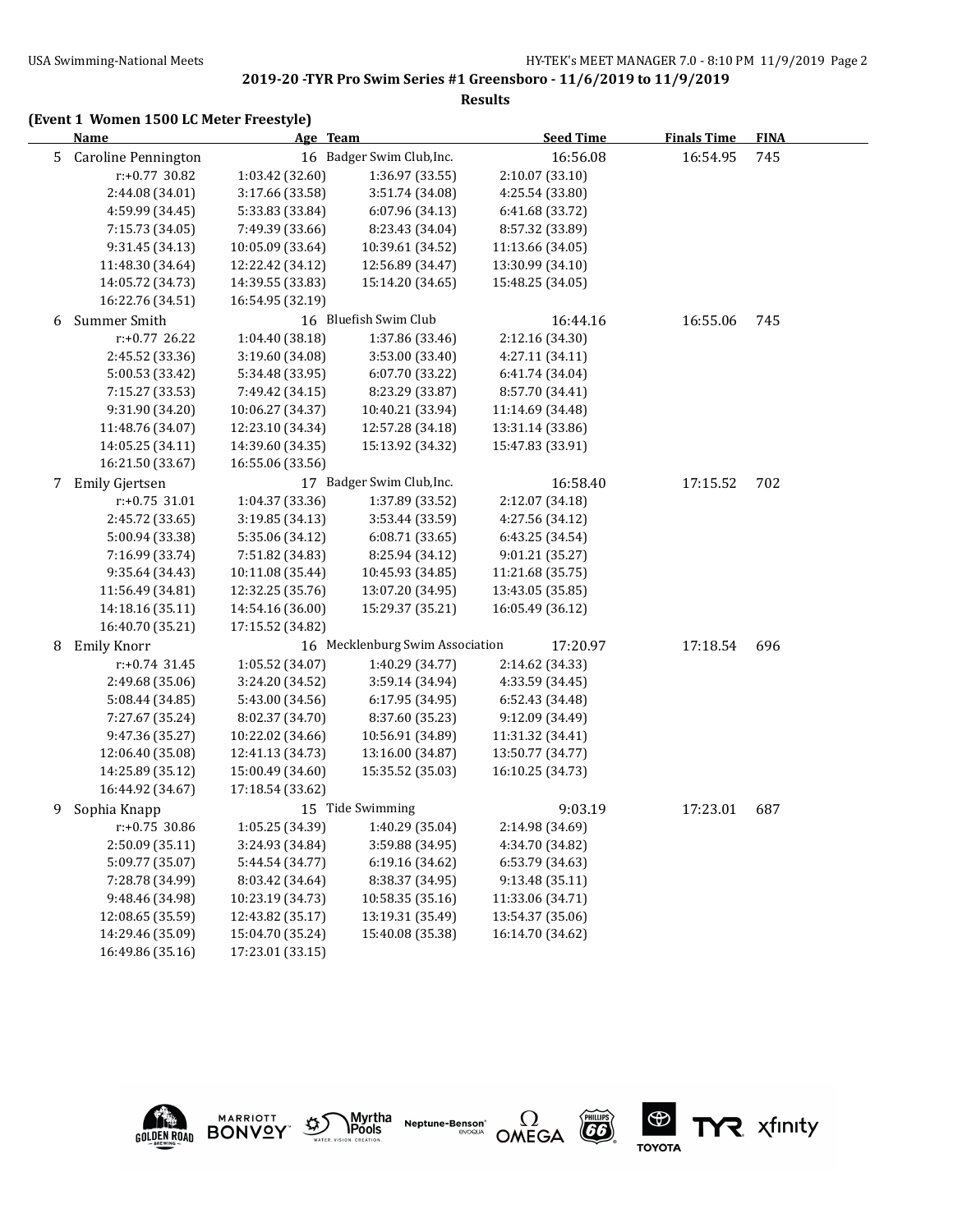#### **Results**

|  |  |  |  | (Event 1 Women 1500 LC Meter Freestyle) |
|--|--|--|--|-----------------------------------------|
|--|--|--|--|-----------------------------------------|

|    | <b>Name</b>         | Age Team         |                       | <b>Seed Time</b> | <b>Finals Time</b> | <b>FINA</b> |  |
|----|---------------------|------------------|-----------------------|------------------|--------------------|-------------|--|
| 10 | Aislin Farris       |                  | 15 Bluefish Swim Club | 17:19.69         | 17:23.62           | 686         |  |
|    | r:+0.65 30.68       | 1:04.36 (33.68)  | 1:38.57 (34.21)       | 2:13.06 (34.49)  |                    |             |  |
|    | 2:47.65 (34.59)     | 3:22.30 (34.65)  | 3:57.16 (34.86)       | 4:32.08 (34.92)  |                    |             |  |
|    | 5:07.09 (35.01)     | 5:41.85 (34.76)  | 6:16.98 (35.13)       | 6:51.88 (34.90)  |                    |             |  |
|    | 7:26.82 (34.94)     | 8:01.53 (34.71)  | 8:36.65 (35.12)       | 9:11.53 (34.88)  |                    |             |  |
|    | 9:46.92 (35.39)     | 10:21.91 (34.99) | 10:57.51 (35.60)      | 11:32.40 (34.89) |                    |             |  |
|    | 12:07.90 (35.50)    | 12:43.12 (35.22) | 13:18.84 (35.72)      | 13:54.18 (35.34) |                    |             |  |
|    | 14:29.52 (35.34)    | 15:03.98 (34.46) | 15:39.52 (35.54)      | 16:14.19 (34.67) |                    |             |  |
|    | 16:49.40 (35.21)    | 17:23.62 (34.22) |                       |                  |                    |             |  |
|    | 11 Anna Hein        |                  | 17 Bluefish Swim Club | 16:58.68         | 17:27.81           | 677         |  |
|    | r:+0.81 31.78       | 1:05.23 (33.45)  | 1:39.82 (34.59)       | 2:13.56 (33.74)  |                    |             |  |
|    | 2:48.44 (34.88)     | 3:22.59 (34.15)  | 3:58.05 (35.46)       | 4:32.60 (34.55)  |                    |             |  |
|    | 5:08.43 (35.83)     | 5:43.26 (34.83)  | 6:19.08 (35.82)       | 6:54.05 (34.97)  |                    |             |  |
|    | 7:29.78 (35.73)     | 8:04.29 (34.51)  | 8:40.12 (35.83)       | 9:14.99 (34.87)  |                    |             |  |
|    | 9:50.48 (35.49)     | 10:25.45 (34.97) | 11:00.86 (35.41)      | 11:35.68 (34.82) |                    |             |  |
|    | 12:11.66 (35.98)    | 12:46.52 (34.86) | 13:22.40 (35.88)      | 13:57.35 (34.95) |                    |             |  |
|    | 14:33.28 (35.93)    | 15:08.02 (34.74) | 15:43.86 (35.84)      | 16:18.57 (34.71) |                    |             |  |
|    | 16:54.33 (35.76)    | 17:27.81 (33.48) |                       |                  |                    |             |  |
|    | 12 Rachel Schlemmer |                  | 17 Snow Swimming      | 10:03.45Y        | 17:32.50           | 668         |  |
|    | r:+0.73 31.91       | 1:06.23 (34.32)  | 1:41.22 (34.99)       | 2:16.38 (35.16)  |                    |             |  |
|    | 2:52.02 (35.64)     | 3:26.99 (34.97)  | 4:02.36 (35.37)       | 4:37.40 (35.04)  |                    |             |  |
|    | 5:13.12 (35.72)     | 5:48.47 (35.35)  | 6:23.99 (35.52)       | 6:59.28 (35.29)  |                    |             |  |
|    | 7:34.95 (35.67)     | 8:10.11 (35.16)  | 8:45.45 (35.34)       | 9:20.63 (35.18)  |                    |             |  |
|    | 9:55.82 (35.19)     | 10:30.99 (35.17) | 11:06.21 (35.22)      | 11:41.36 (35.15) |                    |             |  |
|    | 12:16.35 (34.99)    | 12:51.29 (34.94) | 13:26.51 (35.22)      | 14:01.79 (35.28) |                    |             |  |
|    | 14:37.13 (35.34)    | 15:12.14 (35.01) | 15:47.51 (35.37)      | 16:22.66 (35.15) |                    |             |  |
|    | 16:58.29 (35.63)    | 17:32.50 (34.21) |                       |                  |                    |             |  |
|    | 13 Amanda Ray       |                  | 17 New Wave Swim Team | 16:42.03Y        | 17:37.57           | 659         |  |
|    | r:+0.69 30.40       | 1:03.89 (33.49)  | 1:38.54 (34.65)       | 2:13.29 (34.75)  |                    |             |  |
|    | 2:48.16 (34.87)     | 3:23.11 (34.95)  | 3:58.48 (35.37)       | 4:33.76 (35.28)  |                    |             |  |
|    | 5:09.37 (35.61)     | 5:45.01 (35.64)  | 6:20.33 (35.32)       | 6:56.25 (35.92)  |                    |             |  |
|    | 7:31.68 (35.43)     | 8:07.53 (35.85)  | 8:43.17 (35.64)       | 9:18.99 (35.82)  |                    |             |  |
|    | 9:54.44 (35.45)     | 10:30.57 (36.13) | 11:06.01 (35.44)      | 11:42.04 (36.03) |                    |             |  |
|    | 12:17.49 (35.45)    | 12:53.57 (36.08) | 13:29.56 (35.99)      | 14:06.13 (36.57) |                    |             |  |
|    | 14:41.84 (35.71)    | 15:17.58 (35.74) | 15:53.11 (35.53)      | 16:29.14 (36.03) |                    |             |  |
|    | 17:04.06 (34.92)    | 17:37.57 (33.51) |                       |                  |                    |             |  |
|    | 14 Orla Egan        |                  | 16 Twisters Swim Club | 17:12.51         | 17:37.64           | 659         |  |
|    | r:+0.84 31.31       | 1:05.18 (33.87)  | 1:40.10 (34.92)       | 2:15.05 (34.95)  |                    |             |  |
|    | 2:49.58 (34.53)     | 3:24.38 (34.80)  | 3:59.44 (35.06)       | 4:34.74 (35.30)  |                    |             |  |
|    | 5:09.92 (35.18)     | 5:45.66 (35.74)  | 6:21.21 (35.55)       | 6:56.97 (35.76)  |                    |             |  |
|    | 7:32.61 (35.64)     | 8:08.18 (35.57)  | 8:43.77 (35.59)       | 9:19.68 (35.91)  |                    |             |  |
|    | 9:55.29 (35.61)     | 10:31.49 (36.20) | 11:07.41 (35.92)      | 11:43.76 (36.35) |                    |             |  |
|    | 12:19.76 (36.00)    | 12:56.47 (36.71) | 13:32.56 (36.09)      | 14:09.23 (36.67) |                    |             |  |
|    | 14:43.75 (34.52)    | 15:18.61 (34.86) | 15:54.14 (35.53)      | 16:30.12 (35.98) |                    |             |  |
|    | 17:05.32 (35.20)    | 17:37.64 (32.32) |                       |                  |                    |             |  |





Myrtha<br>Pools **Neptune-Benson**\*<br>evoqua





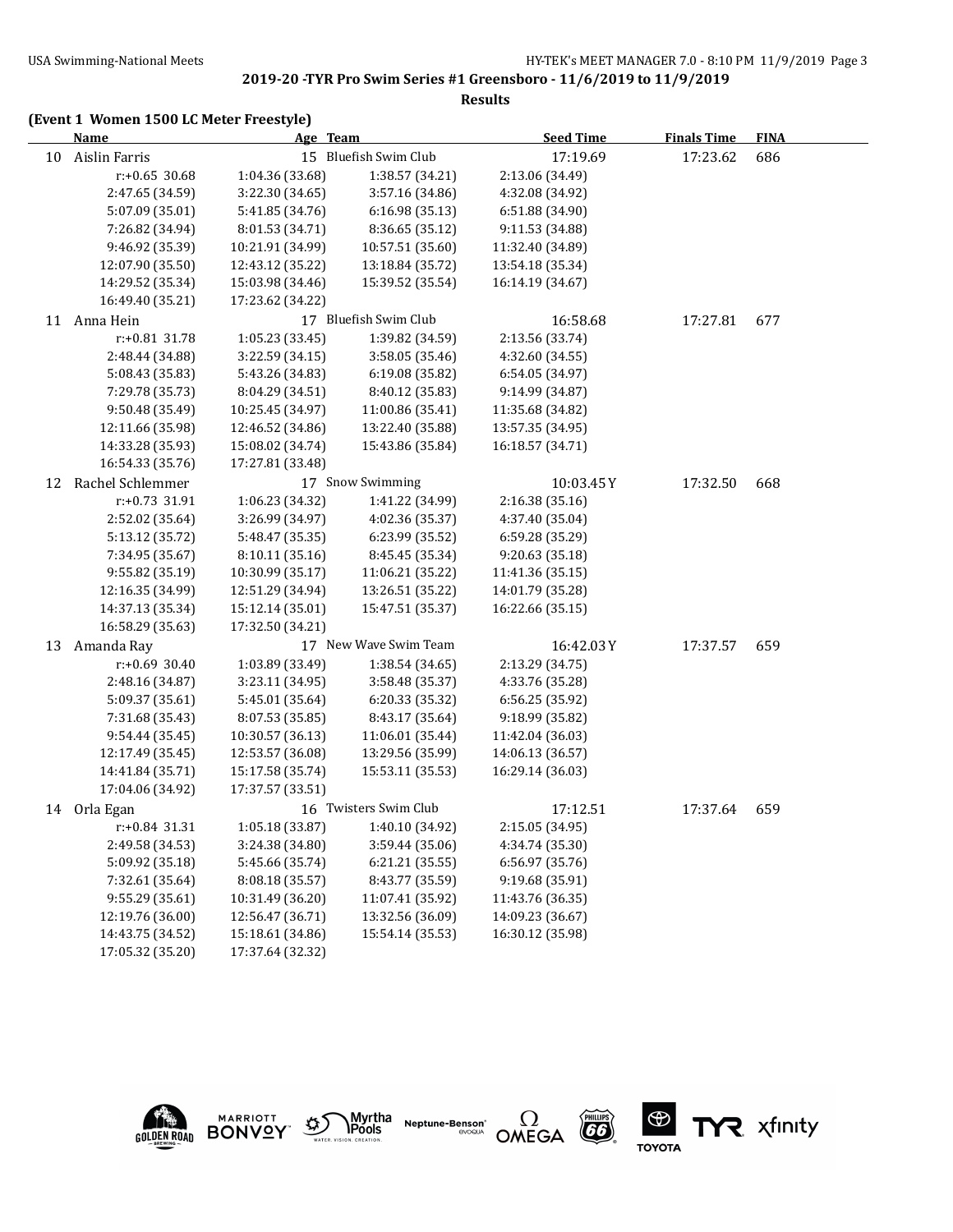|   | Event 2 Men 1500 LC Meter Freestyle |                   |              |                  |                                   |                  |                         |                    |             |
|---|-------------------------------------|-------------------|--------------|------------------|-----------------------------------|------------------|-------------------------|--------------------|-------------|
|   |                                     | World: 14:31.02 W |              | 8/4/2012         | <b>Yang Sun</b>                   |                  | <b>CHN</b>              |                    |             |
|   | American: 14:39.48 A                |                   |              | 8/13/2016        | <b>Connor Jaeger</b>              |                  | <b>USA</b>              |                    |             |
|   | U.S. Open: 14:45.54                 |                   | $\mathbf 0$  | 7/6/2008         | <b>Peter Vanderkaay</b>           |                  | <b>Club Wolverine</b>   |                    |             |
|   | Jr World: 14:46.09                  |                   | $\mathbf{I}$ | 8/25/2019        | <b>Franko Grgic</b>               |                  | <b>CRO</b>              |                    |             |
|   | Pro Swim: 14:53.12 P                |                   |              | 2016             | Jordan Wilimovsky                 |                  |                         |                    |             |
|   | Trial Cut: 15:44.89                 |                   | T            |                  |                                   |                  |                         |                    |             |
|   |                                     | Pool: 15:05.96    | G            | 12/1/2018        | <b>Jordan M Wilimovsky</b>        |                  | <b>Team Santa Monic</b> |                    |             |
|   | <b>Name</b>                         |                   |              |                  | Age Team                          | <b>Seed Time</b> |                         | <b>Finals Time</b> | <b>FINA</b> |
|   | 1 Zane Grothe                       |                   |              |                  | 27 Boulder City Henderson Swim Te | 14:48.40         |                         | 15:18.71T 852      |             |
|   |                                     | r:+0.70 27.32     |              | 57.59 (30.27)    | 1:28.28 (30.69)                   | 1:59.36 (31.08)  |                         |                    |             |
|   |                                     | 2:30.55 (31.19)   |              | 3:01.57 (31.02)  | 3:32.76 (31.19)                   | 4:03.88 (31.12)  |                         |                    |             |
|   |                                     | 4:35.11 (31.23)   |              | 5:06.08 (30.97)  | 5:37.11 (31.03)                   | 6:08.24 (31.13)  |                         |                    |             |
|   |                                     | 6:39.54(31.30)    |              | 7:10.57 (31.03)  | 7:41.70 (31.13)                   | 8:12.99 (31.29)  |                         |                    |             |
|   |                                     | 8:44.25 (31.26)   |              | 9:15.18 (30.93)  | 9:46.12 (30.94)                   | 10:16.83 (30.71) |                         |                    |             |
|   |                                     | 10:47.60 (30.77)  |              | 11:18.06 (30.46) | 11:48.78 (30.72)                  | 12:19.11 (30.33) |                         |                    |             |
|   |                                     | 12:49.60 (30.49)  |              | 13:19.96 (30.36) | 13:50.46 (30.50)                  | 14:20.87 (30.41) |                         |                    |             |
|   |                                     | 14:50.37 (29.50)  |              | 15:18.71 (28.34) |                                   |                  |                         |                    |             |
| 2 | Chris Wieser                        |                   |              |                  | 23 Dart Swimming                  | 15:12.01         |                         | 15:40.33T 794      |             |
|   |                                     | $r: +0.67$ 27.71  |              | 58.76 (31.05)    | 1:30.14 (31.38)                   | 2:01.82 (31.68)  |                         |                    |             |
|   |                                     | 2:33.15 (31.33)   |              | 3:04.93 (31.78)  | 3:36.46 (31.53)                   | 4:08.53 (32.07)  |                         |                    |             |
|   |                                     | 4:40.07 (31.54)   |              | 5:11.97 (31.90)  | 5:43.05 (31.08)                   | 6:14.88 (31.83)  |                         |                    |             |
|   |                                     | 6:46.68 (31.80)   |              | 7:18.48 (31.80)  | 7:50.18 (31.70)                   | 8:21.98 (31.80)  |                         |                    |             |
|   |                                     | 8:53.67 (31.69)   |              | 9:25.63 (31.96)  | 9:56.93 (31.30)                   | 10:28.24 (31.31) |                         |                    |             |
|   |                                     | 10:58.95 (30.71)  |              | 11:30.07 (31.12) | 12:01.43 (31.36)                  | 12:32.83 (31.40) |                         |                    |             |
|   |                                     | 13:04.01 (31.18)  |              | 13:35.62 (31.61) | 14:07.26 (31.64)                  | 14:38.81 (31.55) |                         |                    |             |
|   |                                     | 15:09.99 (31.18)  |              | 15:40.33 (30.34) |                                   |                  |                         |                    |             |
| 3 | Christian Bayo                      |                   |              |                  | 28 Tac Titans                     | 15:40.88         |                         | 15:43.31           | 787         |
|   |                                     | r:+0.76 29.28     |              | 1:00.29 (31.01)  | 1:31.62 (31.33)                   | 2:02.90 (31.28)  |                         |                    |             |
|   |                                     | 2:34.68 (31.78)   |              | 3:06.11 (31.43)  | 3:38.22 (32.11)                   | 4:09.98 (31.76)  |                         |                    |             |
|   |                                     | 4:42.32 (32.34)   |              | 5:14.08 (31.76)  | 5:45.92 (31.84)                   | 6:17.51 (31.59)  |                         |                    |             |
|   |                                     | 6:49.54 (32.03)   |              | 7:21.29 (31.75)  | 7:53.38 (32.09)                   | 8:24.85 (31.47)  |                         |                    |             |
|   |                                     | 8:57.00 (32.15)   |              | 9:28.67 (31.67)  | 10:00.62 (31.95)                  | 10:32.31 (31.69) |                         |                    |             |
|   |                                     | 11:03.97 (31.66)  |              | 11:35.52 (31.55) | 12:06.94 (31.42)                  | 12:38.39 (31.45) |                         |                    |             |
|   |                                     | 13:09.86 (31.47)  |              | 13:41.13 (31.27) | 14:12.20 (31.07)                  | 14:43.14 (30.94) |                         |                    |             |
|   |                                     | 15:13.69 (30.55)  |              | 15:43.31 (29.62) |                                   |                  |                         |                    |             |
|   | 4 Sam Rice                          |                   |              |                  | 22 Tennessee Aquatics             | 15:44.59         |                         | 15:50.09           | 770         |
|   |                                     | $r: +0.67$ 28.45  |              | 59.19 (30.74)    | 1:30.76 (31.57)                   | 2:01.75 (30.99)  |                         |                    |             |
|   |                                     | 2:33.22 (31.47)   |              | 3:04.36 (31.14)  | 3:35.88 (31.52)                   | 4:07.26 (31.38)  |                         |                    |             |
|   |                                     | 4:39.14 (31.88)   |              | 5:10.54 (31.40)  | 5:42.41 (31.87)                   | 6:14.11 (31.70)  |                         |                    |             |
|   |                                     | 6:46.11 (32.00)   |              | 7:17.86 (31.75)  | 7:50.08 (32.22)                   | 8:21.67 (31.59)  |                         |                    |             |
|   |                                     | 8:53.71 (32.04)   |              | 9:25.45 (31.74)  | 9:57.69 (32.24)                   | 10:29.49 (31.80) |                         |                    |             |
|   |                                     | 11:01.69 (32.20)  |              | 11:33.68 (31.99) | 12:05.85 (32.17)                  | 12:37.95 (32.10) |                         |                    |             |
|   |                                     | 13:10.48 (32.53)  |              | 13:42.67 (32.19) | 14:14.84 (32.17)                  | 14:46.80 (31.96) |                         |                    |             |
|   |                                     | 15:19.17 (32.37)  |              | 15:50.09 (30.92) |                                   |                  |                         |                    |             |











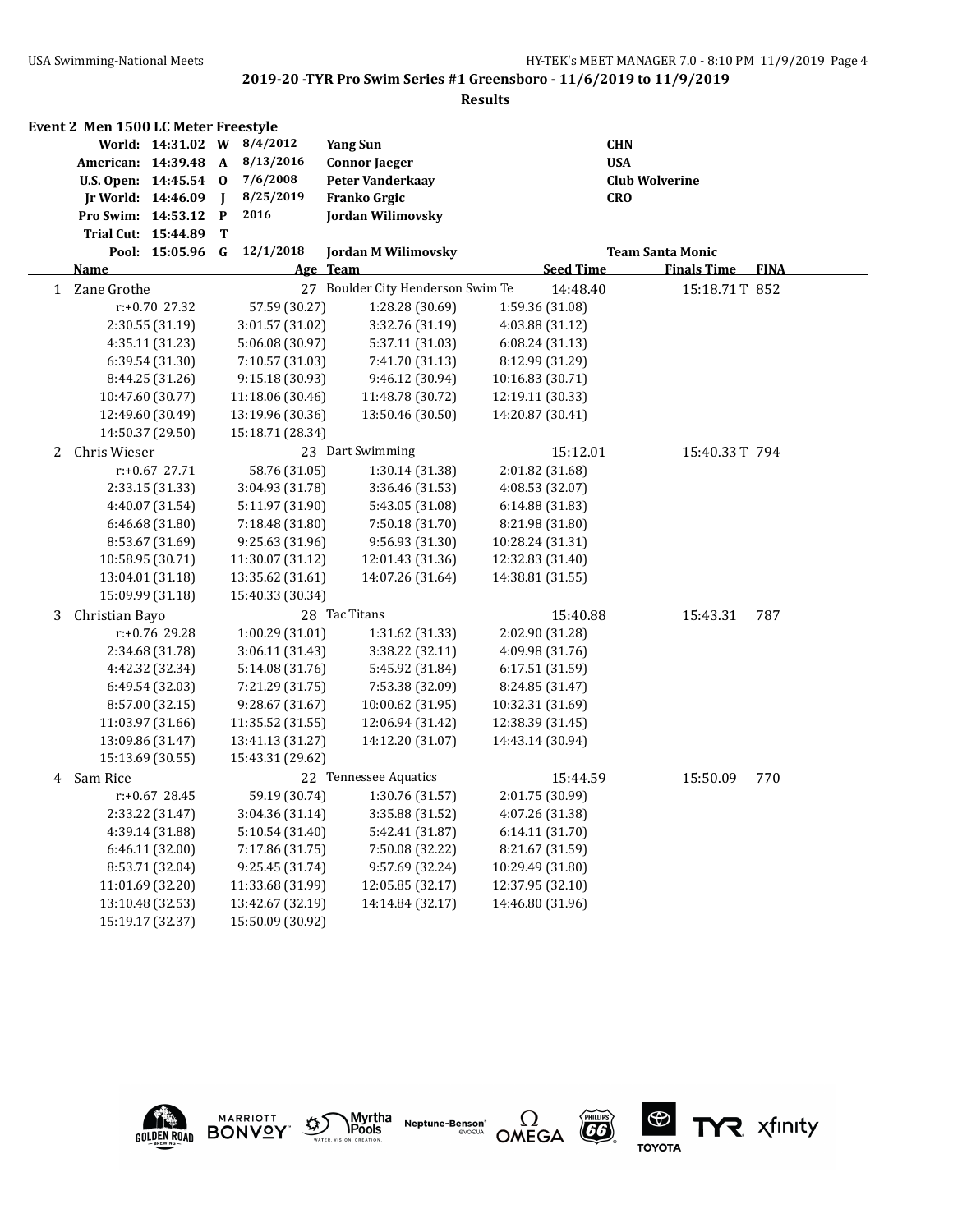#### **(Event 2 Men 1500 LC Meter Freestyle)**

|    | <u>Name</u>            | Age Team         |                                   | <b>Seed Time</b> | <b>Finals Time</b> | <b>FINA</b> |  |
|----|------------------------|------------------|-----------------------------------|------------------|--------------------|-------------|--|
| 5  | <b>Henry Morrissey</b> |                  | 16 Germantown Academy Aquatic Cl  | 16:00.52         | 15:53.34           | 762         |  |
|    | r:+0.81 28.96          | 1:00.17(31.21)   | 1:31.81 (31.64)                   | 2:03.48 (31.67)  |                    |             |  |
|    | 2:35.53 (32.05)        | 3:07.18 (31.65)  | 3:39.16 (31.98)                   | 4:11.06 (31.90)  |                    |             |  |
|    | 4:42.74 (31.68)        | 5:14.64 (31.90)  | 5:46.60 (31.96)                   | 6:18.68 (32.08)  |                    |             |  |
|    | 6:50.73 (32.05)        | 7:22.63 (31.90)  | 7:54.53 (31.90)                   | 8:26.62 (32.09)  |                    |             |  |
|    | 8:58.57 (31.95)        | 9:30.71 (32.14)  | 10:02.62 (31.91)                  | 10:34.63 (32.01) |                    |             |  |
|    | 11:06.69 (32.06)       | 11:38.79 (32.10) | 12:10.73 (31.94)                  | 12:42.85 (32.12) |                    |             |  |
|    | 13:14.77 (31.92)       | 13:47.04 (32.27) | 14:18.95 (31.91)                  | 14:51.00 (32.05) |                    |             |  |
|    | 15:22.66 (31.66)       | 15:53.34 (30.68) |                                   |                  |                    |             |  |
| 6  | True Sweetser          |                  | 22 Gator Swim Club                | 15:10.65         | 15:53.35           | 762         |  |
|    | r:+0.75 29.10          | 1:00.36 (31.26)  | 1:32.07 (31.71)                   | 2:03.62 (31.55)  |                    |             |  |
|    | 2:35.28 (31.66)        | 3:06.90 (31.62)  | 3:38.56 (31.66)                   | 4:10.15 (31.59)  |                    |             |  |
|    | 4:42.03 (31.88)        | 5:13.54 (31.51)  | 5:45.47 (31.93)                   | 6:17.19 (31.72)  |                    |             |  |
|    | 6:49.12 (31.93)        | 7:21.26 (32.14)  | 7:53.47 (32.21)                   | 8:25.33 (31.86)  |                    |             |  |
|    | 8:57.43 (32.10)        | 9:29.51 (32.08)  | 10:01.43 (31.92)                  | 10:33.27 (31.84) |                    |             |  |
|    | 11:05.36 (32.09)       | 11:37.58 (32.22) | 12:10.11 (32.53)                  | 12:42.39 (32.28) |                    |             |  |
|    | 13:14.75 (32.36)       | 13:47.13 (32.38) | 14:19.52 (32.39)                  | 14:51.57 (32.05) |                    |             |  |
|    | 15:23.60 (32.03)       | 15:53.35 (29.75) |                                   |                  |                    |             |  |
| 7  | Sam Oliver             |                  | 17 Snow Swimming                  | 15:48.94         | 16:03.77           | 738         |  |
|    | r:+0.80 28.70          | 1:00.21 (31.51)  | 1:31.85 (31.64)                   | 2:04.03 (32.18)  |                    |             |  |
|    | 2:36.01 (31.98)        | 3:08.27 (32.26)  | 3:40.05 (31.78)                   | 4:12.36 (32.31)  |                    |             |  |
|    | 4:43.94 (31.58)        | 5:15.85 (31.91)  | 5:47.66 (31.81)                   | 6:19.95 (32.29)  |                    |             |  |
|    | 6:51.84 (31.89)        | 7:24.33 (32.49)  | 7:56.33 (32.00)                   | 8:28.80 (32.47)  |                    |             |  |
|    | 9:01.18 (32.38)        | 9:33.69 (32.51)  | 10:06.21 (32.52)                  | 10:38.91 (32.70) |                    |             |  |
|    | 11:11.68 (32.77)       | 11:44.60 (32.92) | 12:17.16 (32.56)                  | 12:50.01 (32.85) |                    |             |  |
|    | 13:22.49 (32.48)       | 13:55.41 (32.92) | 14:27.85 (32.44)                  | 15:00.30 (32.45) |                    |             |  |
|    | 15:32.65 (32.35)       | 16:03.77 (31.12) |                                   |                  |                    |             |  |
| 8  | Josh Parent            |                  | 14 Bluefish Swim Club             | 15:53.49         | 16:03.80           | 738         |  |
|    | r:+0.69 29.40          | 1:00.54 (31.14)  | 1:32.94 (32.40)                   | 2:04.21 (31.27)  |                    |             |  |
|    | 2:36.90 (32.69)        | 3:09.05 (32.15)  | 3:41.43 (32.38)                   | 4:13.56 (32.13)  |                    |             |  |
|    | 4:46.31 (32.75)        | 5:18.26 (31.95)  | 5:50.60 (32.34)                   | 6:22.26 (31.66)  |                    |             |  |
|    | 6:54.97 (32.71)        | 7:26.76 (31.79)  | 7:59.25 (32.49)                   | 8:30.87 (31.62)  |                    |             |  |
|    | 9:03.77 (32.90)        | 9:35.41 (31.64)  | 10:08.16 (32.75)                  | 10:39.91 (31.75) |                    |             |  |
|    | 11:12.70 (32.79)       | 11:44.89 (32.19) | 12:18.00 (33.11)                  | 12:50.07 (32.07) |                    |             |  |
|    | 13:22.93 (32.86)       | 13:55.22 (32.29) | 14:27.98 (32.76)                  | 15:00.26 (32.28) |                    |             |  |
|    | 15:32.87 (32.61)       | 16:03.80 (30.93) |                                   |                  |                    |             |  |
| 9. | Daniel Chance          |                  | 18 Nova of Virginia Aquatics, Inc | 16:00.58         | 16:12.92           | 717         |  |
|    | r:+0.82 29.16          | 1:01.50 (32.34)  | 1:34.06 (32.56)                   | 2:06.65 (32.59)  |                    |             |  |
|    | 2:39.09 (32.44)        | 3:11.76 (32.67)  | 3:44.73 (32.97)                   | 4:17.32 (32.59)  |                    |             |  |
|    | 4:50.10 (32.78)        | 5:22.63 (32.53)  | 5:55.27 (32.64)                   | 6:28.28 (33.01)  |                    |             |  |
|    | 7:00.74 (32.46)        | 7:33.40 (32.66)  | 8:06.31 (32.91)                   | 8:39.50 (33.19)  |                    |             |  |
|    | 9:11.89 (32.39)        | 9:44.41 (32.52)  | 10:17.23 (32.82)                  | 10:50.19 (32.96) |                    |             |  |
|    | 11:22.19 (32.00)       | 11:54.58 (32.39) | 12:27.01 (32.43)                  | 12:59.94 (32.93) |                    |             |  |
|    | 13:32.52 (32.58)       | 14:05.54 (33.02) | 14:37.73 (32.19)                  | 15:10.27 (32.54) |                    |             |  |
|    |                        |                  |                                   |                  |                    |             |  |



15:42.05 (31.78) 16:12.92 (30.87)









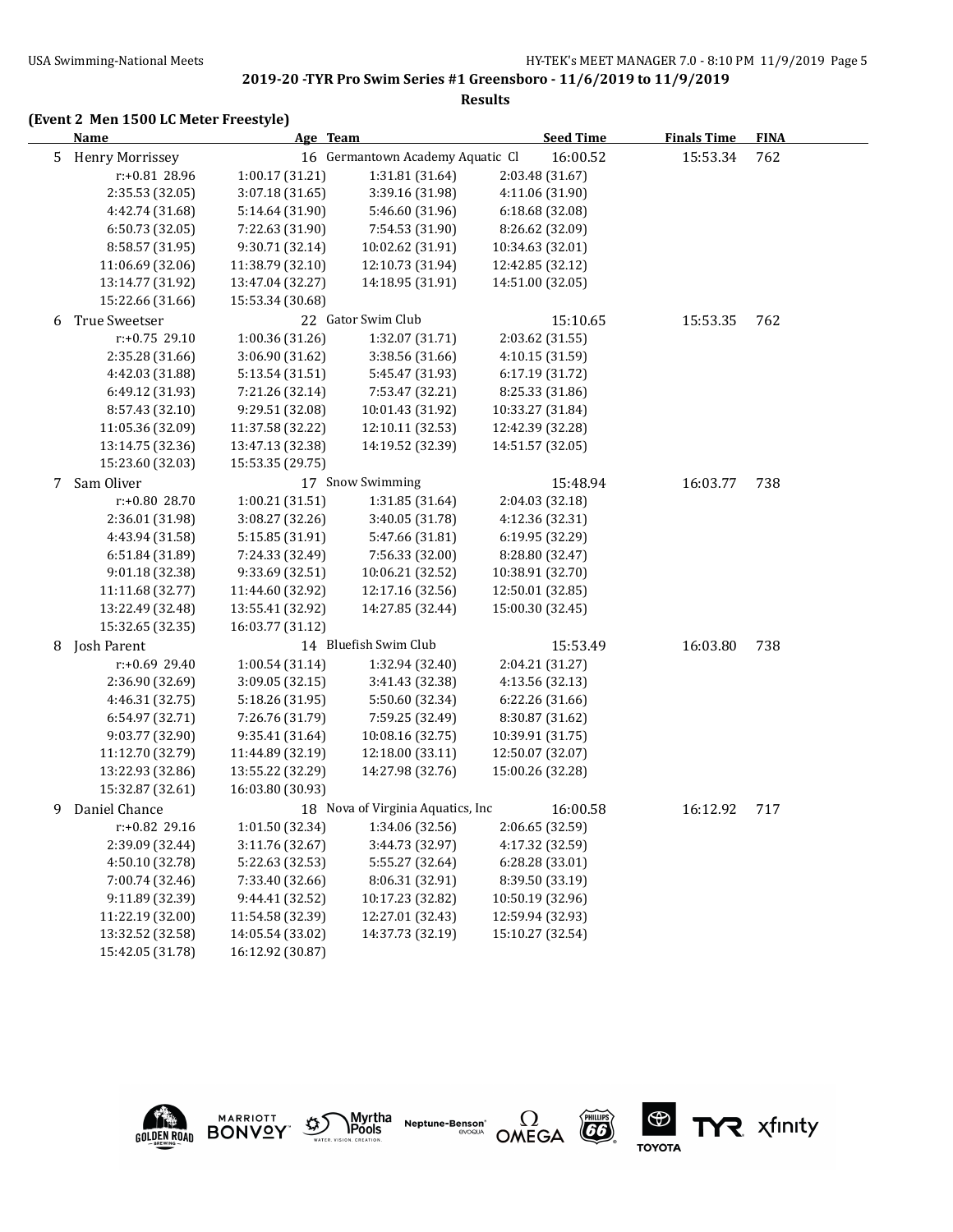#### **Results**

# **(Event 2 Men 1500 LC Meter Freestyle)**

|    | <b>Name</b>            | Age Team         |                           | <b>Seed Time</b> | <b>Finals Time</b> | <b>FINA</b> |  |
|----|------------------------|------------------|---------------------------|------------------|--------------------|-------------|--|
| 10 | Stuart Pliuskaitis     |                  | 19 Snow Swimming          | 16:00.29         | 16:14.66           | 713         |  |
|    | r:+0.74 28.99          | 1:00.65 (31.66)  | 1:32.34 (31.69)           | 2:04.75 (32.41)  |                    |             |  |
|    | 2:36.81 (32.06)        | 3:09.06 (32.25)  | 3:41.70 (32.64)           | 4:13.83 (32.13)  |                    |             |  |
|    | 4:46.48 (32.65)        | 5:18.96 (32.48)  | 5:52.06 (33.10)           | 6:24.44 (32.38)  |                    |             |  |
|    | 6:57.98 (33.54)        | 7:30.26 (32.28)  | 8:03.37 (33.11)           | 8:36.32 (32.95)  |                    |             |  |
|    | 9:07.55 (31.23)        | 9:41.47 (33.92)  | 10:14.35 (32.88)          | 10:47.24 (32.89) |                    |             |  |
|    | 11:20.46 (33.22)       | 11:53.10 (32.64) | 12:26.49 (33.39)          | 12:59.25 (32.76) |                    |             |  |
|    | 13:32.16 (32.91)       | 14:04.90 (32.74) | 14:37.81 (32.91)          | 15:10.48 (32.67) |                    |             |  |
|    | 15:42.88 (32.40)       | 16:14.66 (31.78) |                           |                  |                    |             |  |
| 11 | Diego Barragan-Vasquez |                  | 17 Baja California        | 16:12.52         | 16:16.79           | 709         |  |
|    | r:+0.69 29.48          | 1:01.39 (31.91)  | 1:33.31 (31.92)           | 2:05.52 (32.21)  |                    |             |  |
|    | 2:37.36 (31.84)        | 3:09.71 (32.35)  | 3:42.09 (32.38)           | 4:14.68 (32.59)  |                    |             |  |
|    | 4:47.44 (32.76)        | 5:20.62 (33.18)  | 5:53.31 (32.69)           | 6:26.53 (33.22)  |                    |             |  |
|    | 6:59.38 (32.85)        | 7:32.26 (32.88)  | 8:05.21 (32.95)           | 8:37.82 (32.61)  |                    |             |  |
|    | 9:10.24 (32.42)        | 9:43.18 (32.94)  | 10:16.31 (33.13)          | 10:49.00 (32.69) |                    |             |  |
|    | 11:21.82 (32.82)       | 11:54.81 (32.99) | 12:27.69 (32.88)          | 13:00.78 (33.09) |                    |             |  |
|    | 13:33.73 (32.95)       | 14:06.78 (33.05) | 14:39.31 (32.53)          | 15:12.26 (32.95) |                    |             |  |
|    | 15:44.49 (32.23)       | 16:16.79 (32.30) |                           |                  |                    |             |  |
|    | 12 Yugo Tsukikawa      |                  | 17 Badger Swim Club, Inc. | 16:02.11         | 16:23.09           | 695         |  |
|    | r:+0.70 29.09          | 1:00.72 (31.63)  | 1:31.97 (31.25)           | 2:03.72 (31.75)  |                    |             |  |
|    | 2:35.33 (31.61)        | 3:07.20 (31.87)  | 3:38.76 (31.56)           | 4:10.84 (32.08)  |                    |             |  |
|    | 4:42.57 (31.73)        | 5:15.01 (32.44)  | 5:47.09 (32.08)           | 6:19.60 (32.51)  |                    |             |  |
|    | 6:52.21 (32.61)        | 7:25.16 (32.95)  | 7:58.25 (33.09)           | 8:31.92 (33.67)  |                    |             |  |
|    | 9:05.58 (33.66)        | 9:39.19 (33.61)  | 10:12.85 (33.66)          | 10:46.91 (34.06) |                    |             |  |
|    | 11:20.96 (34.05)       | 11:55.30 (34.34) | 12:29.38 (34.08)          | 13:03.59 (34.21) |                    |             |  |
|    | 13:37.46 (33.87)       | 14:11.43 (33.97) | 14:45.29 (33.86)          | 15:18.78 (33.49) |                    |             |  |
|    | 15:51.97 (33.19)       | 16:23.09 (31.12) |                           |                  |                    |             |  |
| 13 | Josean Massucco        |                  | 15 Loyola Athletic Club   | 16:13.63         | 16:28.11           | 684         |  |
|    | r:+0.67 29.13          | 1:00.65 (31.52)  | 1:33.09 (32.44)           | 2:05.42 (32.33)  |                    |             |  |
|    | 2:37.05 (31.63)        | 3:10.87 (33.82)  | 3:43.78 (32.91)           | 4:16.68 (32.90)  |                    |             |  |
|    | 4:49.78 (33.10)        | 5:22.53 (32.75)  | 5:55.33 (32.80)           | 6:28.60 (33.27)  |                    |             |  |
|    | 7:01.52 (32.92)        | 7:35.10 (33.58)  | 8:08.47 (33.37)           | 8:41.62 (33.15)  |                    |             |  |
|    | 9:15.32 (33.70)        | 9:49.19 (33.87)  | 10:22.22 (33.03)          | 10:56.17 (33.95) |                    |             |  |
|    | 11:29.56 (33.39)       | 12:03.61 (34.05) | 12:36.58 (32.97)          | 13:10.52 (33.94) |                    |             |  |
|    | 13:42.65 (32.13)       | 14:18.24 (35.59) | 14:51.82 (33.58)          | 15:25.47 (33.65) |                    |             |  |
|    | 15:58.88 (33.41)       | 16:28.11 (29.23) |                           |                  |                    |             |  |
| 14 | Gavin Formon           |                  | 17 Berkeley Aquatic Club  | 8:27.37          | 16:28.39           | 684         |  |
|    | r:+0.76 30.17          | 1:03.02(32.85)   | 1:35.29(32.27)            | 2:08.00 (32.71)  |                    |             |  |
|    | 2:40.93 (32.93)        | 3:14.35 (33.42)  | 3:47.37 (33.02)           | 4:20.77 (33.40)  |                    |             |  |
|    | 4:53.84 (33.07)        | 5:27.31 (33.47)  | 6:00.49 (33.18)           | 6:33.68 (33.19)  |                    |             |  |
|    | 7:06.85 (33.17)        | 7:39.87 (33.02)  | 8:12.79 (32.92)           | 8:46.02 (33.23)  |                    |             |  |
|    | 9:19.18 (33.16)        | 9:52.50 (33.32)  | 10:25.64 (33.14)          | 10:58.85 (33.21) |                    |             |  |
|    | 11:31.92 (33.07)       | 12:05.14 (33.22) | 12:38.23 (33.09)          | 13:11.78 (33.55) |                    |             |  |
|    | 13:44.77 (32.99)       | 14:18.56 (33.79) | 14:51.53 (32.97)          | 15:24.97 (33.44) |                    |             |  |
|    | 15:58.15 (33.18)       | 16:28.39 (30.24) |                           |                  |                    |             |  |











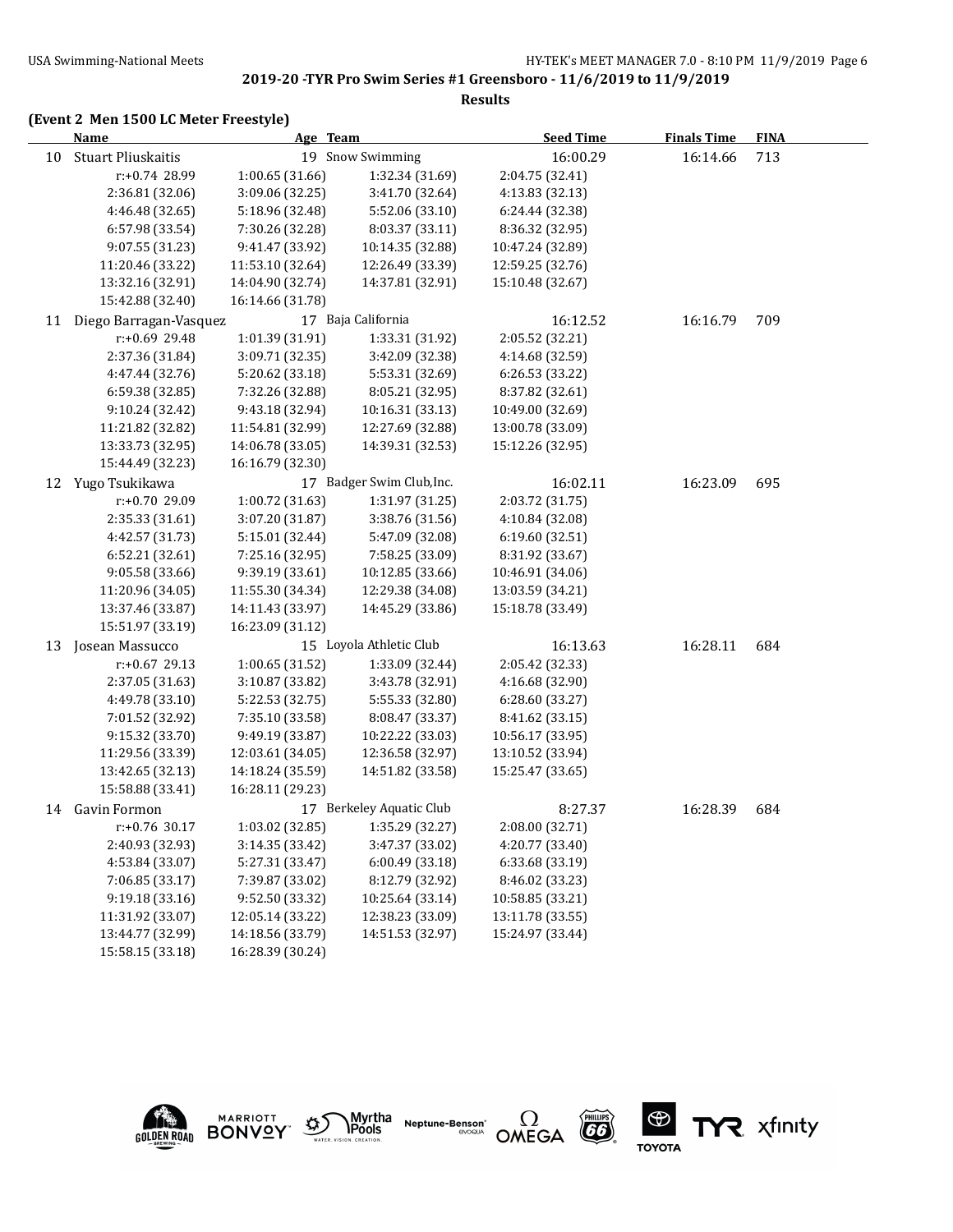# **(Event 2 Men 1500 LC Meter Freestyle)**

|    | Name             | Age Team         |                                   | <b>Seed Time</b> | <b>Finals Time</b> | <b>FINA</b> |  |
|----|------------------|------------------|-----------------------------------|------------------|--------------------|-------------|--|
| 15 | Shane Washart    |                  | 16 Greater Philadelphia Aquatic C | 16:01.68         | 16:30.99           | 679         |  |
|    | $r: +0.74$ 29.40 | 1:01.20 (31.80)  | 1:33.77 (32.57)                   | 2:06.55 (32.78)  |                    |             |  |
|    | 2:39.83 (33.28)  | 3:12.93 (33.10)  | 3:46.13 (33.20)                   | 4:19.33 (33.20)  |                    |             |  |
|    | 4:52.75 (33.42)  | 5:26.41 (33.66)  | 5:59.68 (33.27)                   | 6:33.33 (33.65)  |                    |             |  |
|    | 7:06.87 (33.54)  | 7:40.51 (33.64)  | 8:13.91 (33.40)                   | 8:47.29 (33.38)  |                    |             |  |
|    | 9:20.40 (33.11)  | 9:53.72 (33.32)  | 10:26.97 (33.25)                  | 11:00.40 (33.43) |                    |             |  |
|    | 11:33.41 (33.01) | 12:06.88 (33.47) | 12:40.07 (33.19)                  | 13:13.27 (33.20) |                    |             |  |
|    | 13:46.45 (33.18) | 14:19.92 (33.47) | 14:53.09 (33.17)                  | 15:26.64 (33.55) |                    |             |  |
|    | 15:59.32 (32.68) | 16:30.99 (31.67) |                                   |                  |                    |             |  |
| 16 | Dolan Grisbaum   |                  | 16 Greater Philadelphia Aquatic C | 16:13.33         | 16:34.06           | 672         |  |
|    | r:+0.76 29.57    | 1:01.40 (31.83)  | 1:34.26 (32.86)                   | 2:06.96 (32.70)  |                    |             |  |
|    | 2:40.09 (33.13)  | 3:13.05 (32.96)  | 3:46.26 (33.21)                   | 4:19.58 (33.32)  |                    |             |  |
|    | 4:53.45 (33.87)  | 5:26.67 (33.22)  | 6:00.21 (33.54)                   | 6:33.38 (33.17)  |                    |             |  |
|    | 7:06.76 (33.38)  | 7:39.87 (33.11)  | 8:13.39 (33.52)                   | 8:46.67 (33.28)  |                    |             |  |
|    | 9:20.28 (33.61)  | 9:53.93 (33.65)  | 10:27.77 (33.84)                  | 11:01.48 (33.71) |                    |             |  |
|    | 11:35.28 (33.80) | 12:08.69 (33.41) | 12:42.50 (33.81)                  | 13:15.55 (33.05) |                    |             |  |
|    | 13:49.10 (33.55) | 14:22.34 (33.24) | 14:55.85 (33.51)                  | 15:28.95 (33.10) |                    |             |  |
|    | 16:02.17 (33.22) | 16:34.06 (31.89) |                                   |                  |                    |             |  |
|    | 17 Jake Narvid   |                  | 17 Greater Philadelphia Aquatic C | 15:42.58         | 16:35.40           | 670         |  |
|    | r:+0.72 28.62    | 1:00.00 (31.38)  | 1:31.52 (31.52)                   | 2:03.97 (32.45)  |                    |             |  |
|    | 2:35.85 (31.88)  | 3:08.58 (32.73)  | 3:40.81 (32.23)                   | 4:14.03 (33.22)  |                    |             |  |
|    | 4:46.80 (32.77)  | 5:20.37 (33.57)  | 5:52.97 (32.60)                   | 6:26.76 (33.79)  |                    |             |  |
|    | 6:59.47 (32.71)  | 7:33.28 (33.81)  | 8:06.50 (33.22)                   | 8:40.91 (34.41)  |                    |             |  |
|    | 9:14.25 (33.34)  | 9:48.80 (34.55)  | 10:22.26 (33.46)                  | 10:56.53 (34.27) |                    |             |  |
|    | 11:30.25 (33.72) | 12:04.77 (34.52) | 12:38.53 (33.76)                  | 13:13.27 (34.74) |                    |             |  |
|    | 13:47.06 (33.79) | 14:21.49 (34.43) | 14:55.22 (33.73)                  | 15:29.58 (34.36) |                    |             |  |
|    | 16:02.70 (33.12) | 16:35.40 (32.70) |                                   |                  |                    |             |  |
|    | 18 Hubert Huang  |                  | 15 Commonwealth Swimming          | 8:32.99          | 16:36.28           | 668         |  |
|    | r:+0.62 29.55    | 1:01.51 (31.96)  | 1:34.01 (32.50)                   | 2:06.53 (32.52)  |                    |             |  |
|    | 2:39.08 (32.55)  | 3:11.68 (32.60)  | 3:44.78 (33.10)                   | 4:17.93 (33.15)  |                    |             |  |
|    | 4:51.32 (33.39)  | 5:24.42 (33.10)  | 5:58.27 (33.85)                   | 6:31.47 (33.20)  |                    |             |  |
|    | 7:05.39 (33.92)  | 7:38.81 (33.42)  | 8:12.51 (33.70)                   | 8:45.82 (33.31)  |                    |             |  |
|    | 9:19.46 (33.64)  | 9:52.90 (33.44)  | 10:26.47 (33.57)                  | 10:59.83 (33.36) |                    |             |  |
|    | 11:33.27 (33.44) | 12:07.04 (33.77) | 12:40.66 (33.62)                  | 13:14.66 (34.00) |                    |             |  |
|    | 13:48.36 (33.70) | 14:22.21 (33.85) | 14:56.37 (34.16)                  | 15:30.35 (33.98) |                    |             |  |
|    | 16:04.13 (33.78) | 16:36.28 (32.15) |                                   |                  |                    |             |  |
| 19 | Sean Simms       |                  | 16 Greater Philadelphia Aquatic C | 15:40.53 Y       | 16:40.14           | 660         |  |
|    | r:+0.71 28.99    | 1:00.44(31.45)   | 1:32.76 (32.32)                   | 2:05.28 (32.52)  |                    |             |  |
|    | 2:37.92 (32.64)  | 3:10.78 (32.86)  | 3:43.65 (32.87)                   | 4:16.69 (33.04)  |                    |             |  |
|    | 4:50.07 (33.38)  | 5:23.45 (33.38)  | 5:57.09 (33.64)                   | 6:30.86 (33.77)  |                    |             |  |
|    | 7:04.76 (33.90)  | 7:38.61 (33.85)  | 8:12.36 (33.75)                   | 8:46.19 (33.83)  |                    |             |  |
|    | 9:19.88 (33.69)  | 9:53.92 (34.04)  | 10:27.76 (33.84)                  | 11:01.79 (34.03) |                    |             |  |
|    | 11:35.79 (34.00) | 12:09.99 (34.20) | 12:43.92 (33.93)                  | 13:18.18 (34.26) |                    |             |  |
|    | 13:52.25 (34.07) | 14:26.46 (34.21) | 15:00.52 (34.06)                  | 15:34.43 (33.91) |                    |             |  |
|    | 16:07.49 (33.06) | 16:40.14 (32.65) |                                   |                  |                    |             |  |











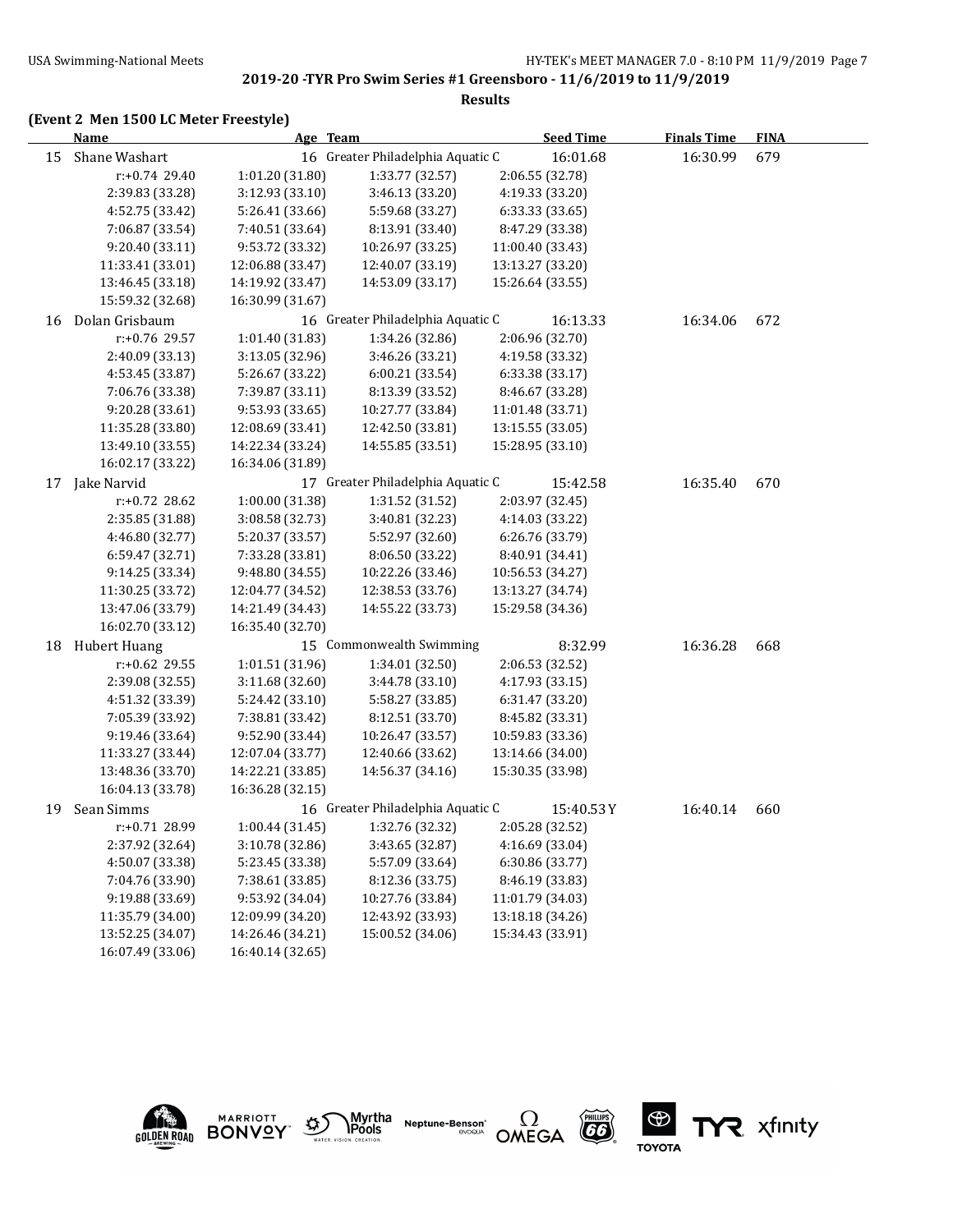#### **Results**

#### **(Event 2 Men 1500 LC Meter Freestyle)**

|           | <b>Name</b>                                 |         |                   | Age Team                          |                  | <b>Seed Time</b>   | <b>Finals Time</b>      | <b>FINA</b> |
|-----------|---------------------------------------------|---------|-------------------|-----------------------------------|------------------|--------------------|-------------------------|-------------|
| 20        | Cuahutemoc Saif Rivas Mejia                 |         |                   | 18 Baja California                |                  | 16:15.63           | 16:46.01                | 649         |
|           | $r: +0.71$ 30.38                            |         | 1:03.16 (32.78)   | 1:35.31 (32.15)                   | 2:07.91 (32.60)  |                    |                         |             |
|           | 2:40.41 (32.50)                             |         | 3:13.03 (32.62)   | 3:45.62 (32.59)                   | 4:18.45 (32.83)  |                    |                         |             |
|           | 4:51.62 (33.17)                             |         | 5:24.83 (33.21)   | 5:58.36 (33.53)                   |                  | 6:32.04 (33.68)    |                         |             |
|           | 7:06.06 (34.02)                             |         | 7:39.91 (33.85)   | 8:14.13 (34.22)                   | 8:48.04 (33.91)  |                    |                         |             |
|           | 9:22.54 (34.50)                             |         | 9:56.71 (34.17)   | 10:31.21 (34.50)                  | 11:05.48 (34.27) |                    |                         |             |
|           | 11:39.71 (34.23)                            |         | 12:13.91 (34.20)  | 12:48.06 (34.15)                  | 13:22.37 (34.31) |                    |                         |             |
|           | 13:56.90 (34.53)                            |         | 14:31.00 (34.10)  | 15:05.36 (34.36)                  | 15:39.51 (34.15) |                    |                         |             |
|           | 16:13.73 (34.22)                            |         | 16:46.01 (32.28)  |                                   |                  |                    |                         |             |
|           | 21 Jared Carter                             |         |                   | 17 YMCA of the Triangle Area Swim |                  | 16:07.62           | 16:53.32                | 635         |
|           | $r: +0.70$ 30.23                            |         | 1:01.88(31.65)    | 1:34.54 (32.66)                   |                  | 2:07.33 (32.79)    |                         |             |
|           | 2:40.04 (32.71)                             |         | 3:12.71 (32.67)   | 3:46.08 (33.37)                   | 4:19.35 (33.27)  |                    |                         |             |
|           | 4:52.88 (33.53)                             |         | 5:26.00 (33.12)   | 5:59.65 (33.65)                   |                  | 6:33.17 (33.52)    |                         |             |
|           | 7:07.24 (34.07)                             |         | 7:41.45 (34.21)   | 8:15.03 (33.58)                   | 8:49.02 (33.99)  |                    |                         |             |
|           | 9:22.88 (33.86)                             |         | 9:57.30 (34.42)   | 10:31.69 (34.39)                  | 11:06.97 (35.28) |                    |                         |             |
|           | 11:41.37 (34.40)                            |         | 12:16.32 (34.95)  | 12:50.95 (34.63)                  | 13:26.21 (35.26) |                    |                         |             |
|           | 14:00.76 (34.55)                            |         | 14:35.95 (35.19)  | 15:10.61 (34.66)                  | 15:45.81 (35.20) |                    |                         |             |
|           | 16:20.17 (34.36)                            |         | 16:53.32 (33.15)  |                                   |                  |                    |                         |             |
|           | <b>Event 3 Women 100 LC Meter Freestyle</b> |         |                   |                                   |                  |                    |                         |             |
|           | World:                                      |         | 51.71 W 7/23/2017 | <b>Sarah Sjostrom</b>             |                  | <b>SWE</b>         |                         |             |
|           | American:                                   | 52.04 A | 7/26/2019         | <b>Simone Manuel</b>              |                  | <b>USA</b>         |                         |             |
|           | U.S. Open:                                  |         | 52.54 0 7/25/2018 | <b>Simone Manuel</b>              |                  |                    | <b>Stanford Swimmin</b> |             |
|           | Jr World:                                   | 52.70 J | 8/11/2016         | <b>Penny Oleksiak</b>             |                  | <b>CAN</b>         |                         |             |
|           | Pro Swim:                                   | 53.12 P | 2016              | <b>Sarah Sjostrom</b>             |                  |                    |                         |             |
|           | <b>Trial Cut:</b>                           | 56.29 T |                   |                                   |                  |                    |                         |             |
|           | Pool:                                       | 53.38 G | 12/1/2018         | <b>Simone A Manuel</b>            |                  |                    | Alto Swim Club-P        |             |
|           | Name                                        |         |                   | Age Team                          |                  | <b>Prelim Time</b> | <b>Finals Time</b>      | <b>FINA</b> |
| A - Final |                                             |         |                   |                                   |                  |                    |                         |             |
|           | 1 Simone Manuel                             |         |                   | 23 Alto Swim Club                 |                  | 54.12              | 53.44T 905              |             |
|           | $r: +0.72$ 25.75                            |         | 53.44 (27.69)     |                                   |                  |                    |                         |             |
|           | 2 Allison Schmitt                           |         |                   | 29 Sun Devil Swimming             |                  | 55.50              | 54.41T 858              |             |
|           | $r: +0.69$ 26.44                            |         | 54.41 (27.97)     |                                   |                  |                    |                         |             |
| 3         | Catie DeLoof                                |         |                   | 22 Team Elite/Team Elite          |                  | 55.43              | 55.02T 830              |             |
|           | $r: +0.68$ 26.25                            |         | 55.02 (28.77)     |                                   |                  |                    |                         |             |
| 4         | Camille Cheng                               |         |                   | 26 Unattached Prvt                |                  | 55.35              | 55.12                   | 825         |
|           | $r: +0.64$ 26.77                            |         | 55.12 (28.35)     |                                   |                  |                    |                         |             |
|           | 5 Kathleen Baker                            |         |                   | 22 Team Elite/Team Elite          |                  | 56.31              | 55.84T 794              |             |
|           | $r: +0.64$ 27.42                            |         | 55.84 (28.42)     |                                   |                  |                    |                         |             |
|           | 6 Gabby DeLoof                              |         |                   | 23 Team Elite                     |                  | 56.16              | 56.00T 787              |             |
|           | r:+0.72 27.61                               |         | 56.00 (28.39)     |                                   |                  |                    |                         |             |
|           | 7 Amanda Weir                               |         |                   | 33 SwimAtlanta                    |                  | 55.95              | 56.83                   | 753         |
|           | r:+0.72 27.16                               |         | 56.83 (29.67)     |                                   |                  |                    |                         |             |
|           | 8 Marina Spadoni                            |         |                   | 25 Unattached Prvt                |                  | 56.28              | 57.33                   | 733         |
|           |                                             |         |                   |                                   |                  |                    |                         |             |
|           | $r: +0.68$ 27.46                            |         | 57.33 (29.87)     |                                   |                  |                    |                         |             |
|           |                                             |         |                   |                                   |                  |                    |                         |             |
| B - Final | 9 Torri Huske<br>$r: +0.63$ 26.41           |         | 55.60 (29.19)     | 16 Arlington Aquatic Club         |                  | 56.47              | 55.60T 804              |             |











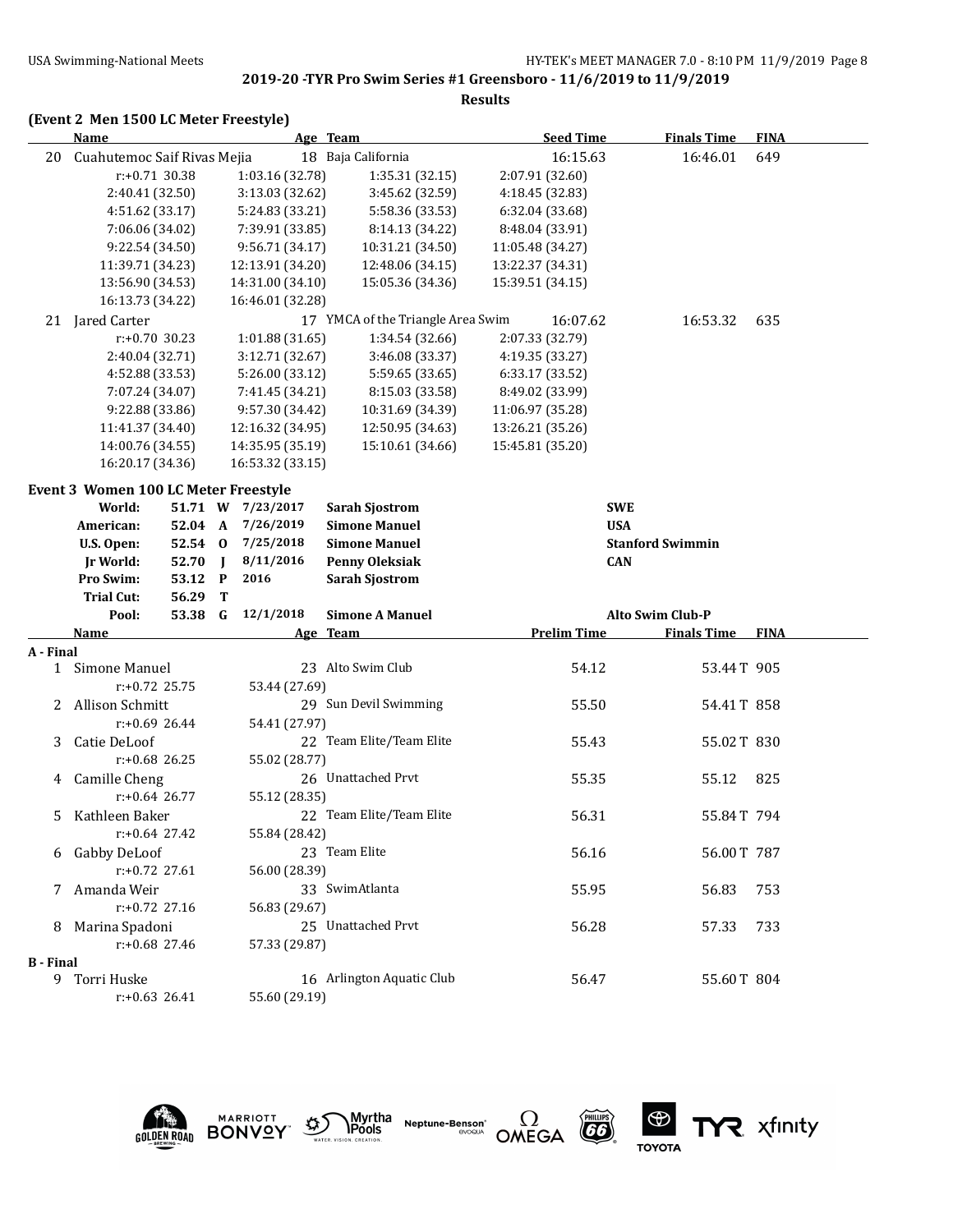|  |  |  |  |  | B - Final  (Event 3 Women 100 LC Meter Freestyle) |
|--|--|--|--|--|---------------------------------------------------|
|--|--|--|--|--|---------------------------------------------------|

|           | <b>Name</b>                      | Age Team                               | <b>Prelim Time</b> | <b>Finals Time</b> | <b>FINA</b> |
|-----------|----------------------------------|----------------------------------------|--------------------|--------------------|-------------|
|           | 10 Ting Wen Quah                 | 27 Singapore                           | 56.61              | 55.86              | 793         |
|           | r:+0.66 26.80                    | 55.86 (29.06)                          |                    |                    |             |
|           | 11 Lia Neal                      | 24 Team Elite/Team Elite               | 56.66              | 56.02T 786         |             |
|           | $r: +0.67$ 27.14                 | 56.02 (28.88)                          |                    |                    |             |
|           | 12 Kendyl Stewart                | 25 Team Elite/Team Elite               | 56.68              | 56.20T 778         |             |
|           | $r: +0.76$ 26.57                 | 56.20 (29.63)                          |                    |                    |             |
|           | 13 Claire Curzan                 | 15 Tac Titans                          | 56.55              | 56.21T 778         |             |
|           | $r: +0.67$ 26.70                 | 56.21 (29.51)                          |                    |                    |             |
|           | 14 Erin Gemmell                  | 14 Nation's Capital Swim Club          | 56.74              | 56.64              | 760         |
|           | $r: +0.82$ 27.51                 | 56.64 (29.13)                          |                    |                    |             |
|           | 15 Bella Hindley                 | 23 Unattached Tnaq                     | 56.79              | 56.83              | 753         |
|           | $r: +0.68$ 26.93                 | 56.83 (29.90)                          |                    |                    |             |
|           | 16 Ali DeLoof                    | 25 Team Elite/Team Elite               | 57.01              | 57.23              | 737         |
|           | r:+0.70 27.55                    | 57.23 (29.68)                          |                    |                    |             |
| C - Final |                                  |                                        |                    |                    |             |
|           | 17 Lindsay Flynn                 | 17 Aquatic Team Of Mecklenburg         | 57.10              | 57.10              | 742         |
|           | $r: +0.72$ 27.67                 | 57.10 (29.43)                          |                    |                    |             |
|           | 18 Kate Morris                   | 16 Nwdupage YMCA / B.R. Ryall S        | 57.05              | 57.21              | 738         |
|           | r:+0.69 27.63                    | 57.21 (29.58)                          |                    |                    |             |
|           | 19 Leah Hayes                    | 14 Fox Valley Park District Ripti      | 57.17              | 57.22              | 738         |
|           | r:+0.82 27.95                    | 57.22 (29.27)                          |                    |                    |             |
|           | 20 Tatum Wall                    | 15 Nation's Capital Swim Club          | 57.43              | 57.54              | 725         |
|           | r:+0.75 27.46                    | 57.54 (30.08)                          |                    |                    |             |
|           | 21 Paige Hall                    | 16 Machine Aquatics                    | 57.96              | 57.70              | 719         |
|           | $r: +0.70$ 27.83                 | 57.70 (29.87)                          |                    |                    |             |
|           | 22 Sydney Whiting                | 17 Nova of Virginia Aquatics, Inc      | 57.66              | 58.44              | 692         |
|           | $r: +0.76$ 28.16                 | 58.44 (30.28)                          |                    |                    |             |
|           | 23 Zoe Skirboll                  | 15 Racer X Aquatics                    | 57.72              | 58.51              | 690         |
|           | $r: +0.72$ 28.10                 | 58.51 (30.41)                          |                    |                    |             |
|           | 24 Katharine Berkoff             | 18 NC State University                 | 57.86              | 59.00              | 673         |
|           | r:+0.73 28.07                    | 59.00 (30.93)                          |                    |                    |             |
| D - Final | 25 Kin Lok Chan                  | 25 Unattached Prvt                     | 58.20              | 57.92              | 711         |
|           | r:+0.72 27.66                    | 57.92 (30.26)                          |                    |                    |             |
|           | 26 Ainsley McMurray              | 19 University of Toronto Swimming      | 58.72              | 57.94              | 710         |
|           | $r: +0.77$ 28.18                 | 57.94 (29.76)                          |                    |                    |             |
|           | 27 Zoe Thatcher                  | 23 Unattached Sst                      | 58.50              | 58.26              | 699         |
|           | r:+0.77 27.99                    | 58.26 (30.27)                          |                    |                    |             |
|           | <b>Lainey Mullins</b>            | 14 Suburban Seahawks Club              | 58.36              |                    | 691         |
| 28        | $r: +0.84$ 28.40                 | 58.49 (30.09)                          |                    | 58.49              |             |
|           | Elizabeth Kuhlkin                | 17 Machine Aquatics                    |                    |                    | 686         |
| 29        |                                  |                                        | 58.77              | 58.62              |             |
|           | r:+0.71 27.98                    | 58.62 (30.64)<br>15 Tide Swimming      |                    |                    | 681         |
| 30        | Kayla Wilson<br>r:+0.73 28.54    |                                        | 58.77              | 58.76              |             |
|           |                                  | 58.76 (30.22)<br>15 Bluefish Swim Club | 58.91              |                    | 674         |
|           | 31 Brynn Wright<br>r:+0.66 28.39 | 58.95 (30.56)                          |                    | 58.95              |             |
|           |                                  |                                        |                    |                    |             |











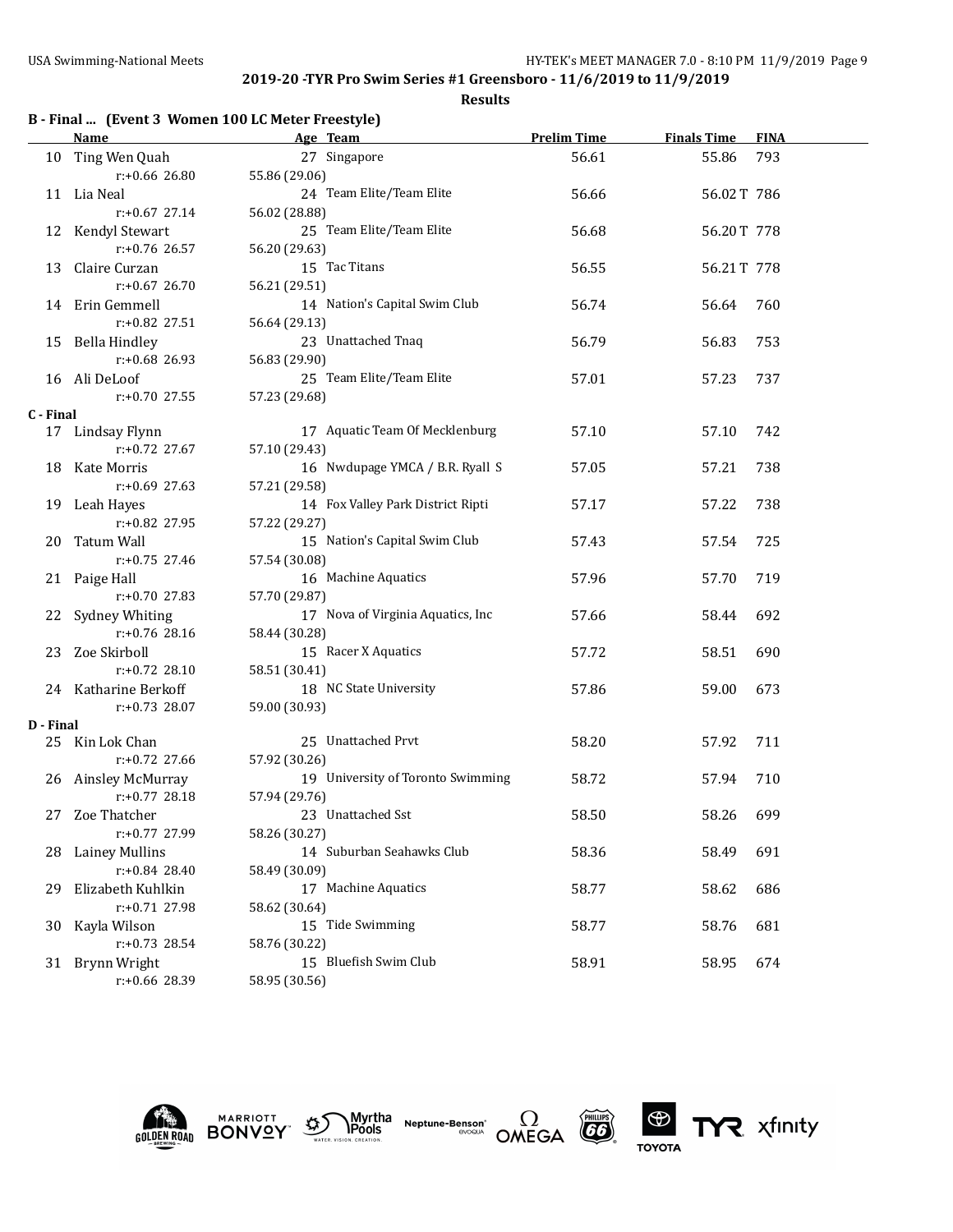|    | D - Final  (Event 3 Women 100 LC Meter Freestyle) |         |                |                   |                               |                    |                         |             |
|----|---------------------------------------------------|---------|----------------|-------------------|-------------------------------|--------------------|-------------------------|-------------|
|    | <b>Name</b>                                       |         |                |                   | Age Team                      | <b>Prelim Time</b> | <b>Finals Time</b>      | <b>FINA</b> |
|    | 32 Lea Polonsky                                   |         |                |                   | 17 Israel                     | 58.26              | 1:00.16                 | 635         |
|    | $r: +0.70$ 28.61                                  |         |                | 1:00.16 (31.55)   |                               |                    |                         |             |
|    | Event 3 Women 100 LC Meter Freestyle              |         |                |                   |                               |                    |                         |             |
|    | World:                                            | 51.71 W |                | 7/23/2017         | <b>Sarah Sjostrom</b>         | <b>SWE</b>         |                         |             |
|    | American:                                         | 52.04 A |                | 7/26/2019         | <b>Simone Manuel</b>          | <b>USA</b>         |                         |             |
|    | U.S. Open:                                        | 52.54 0 |                | 7/25/2018         | <b>Simone Manuel</b>          |                    | <b>Stanford Swimmin</b> |             |
|    | <b>Jr World:</b>                                  | 52.70   | $\blacksquare$ | 8/11/2016         | <b>Penny Oleksiak</b>         | <b>CAN</b>         |                         |             |
|    | Pro Swim:                                         | 53.12 P |                | 2016              | <b>Sarah Sjostrom</b>         |                    |                         |             |
|    | <b>Trial Cut:</b>                                 | 56.29   | т              |                   |                               |                    |                         |             |
|    | Pool:                                             |         |                | 53.38 G 12/1/2018 | <b>Simone A Manuel</b>        |                    | <b>Alto Swim Club-P</b> |             |
|    | Name                                              |         |                |                   | Age Team                      | <b>Seed Time</b>   | <b>Prelim Time FINA</b> |             |
|    | <b>Preliminaries</b>                              |         |                |                   |                               |                    |                         |             |
|    | 1 Simone Manuel                                   |         |                |                   | 23 Alto Swim Club             | 52.04              | 54.12T q872             |             |
|    | $r: +0.73$ 26.36                                  |         |                | 54.12 (27.76)     |                               |                    |                         |             |
| 2  | Camille Cheng                                     |         |                |                   | 26 Unattached Prvt            | 54.98              | 55.35                   | q815        |
|    | $r: +0.72$ 26.87                                  |         |                | 55.35 (28.48)     | 22 Team Elite/Team Elite      |                    |                         |             |
| 3  | Catie DeLoof                                      |         |                |                   |                               | 54.28              | 55.43T q811             |             |
|    | $r: +0.66$ 27.14                                  |         |                | 55.43 (28.29)     | 29 Sun Devil Swimming         |                    |                         |             |
|    | 4 Allison Schmitt<br>$r: +0.71$ 26.64             |         |                |                   |                               | 54.24              | 55.50T q808             |             |
|    | Amanda Weir                                       |         |                | 55.50 (28.86)     | 33 SwimAtlanta                |                    |                         |             |
| 5. | $r: +0.74$ 27.32                                  |         |                | 55.95 (28.63)     |                               | 55.38              | 55.95T q789             |             |
|    | Gabby DeLoof                                      |         |                |                   | 23 Team Elite                 | 54.41              | 56.16T q780             |             |
| 6  | $r: +0.72$ 27.01                                  |         |                | 56.16 (29.15)     |                               |                    |                         |             |
|    | 7 Marina Spadoni                                  |         |                |                   | 25 Unattached Prvt            | 56.04              | 56.28T q775             |             |
|    | $r: +0.66$ 27.46                                  |         |                | 56.28 (28.82)     |                               |                    |                         |             |
| 8  | Kathleen Baker                                    |         |                |                   | 22 Team Elite/Team Elite      | 50.26Y             | 56.31                   | q774        |
|    | $r: +0.64$ 26.85                                  |         |                | 56.31 (29.46)     |                               |                    |                         |             |
|    | 9 Torri Huske                                     |         |                |                   | 16 Arlington Aquatic Club     | 54.52              | 56.47                   | q767        |
|    | $r: +0.64$ 26.72                                  |         |                | 56.47 (29.75)     |                               |                    |                         |             |
| 10 | Claire Curzan                                     |         |                |                   | 15 Tac Titans                 | 55.65              | 56.55                   | q764        |
|    | $r: +0.66$ 26.81                                  |         |                | 56.55 (29.74)     |                               |                    |                         |             |
|    | 11 Ting Wen Quah                                  |         |                |                   | 27 Singapore                  | 54.82              | 56.61                   | q762        |
|    | $r: +0.67$ 27.16                                  |         |                | 56.61 (29.45)     |                               |                    |                         |             |
|    | 12 Lia Neal                                       |         |                |                   | 24 Team Elite/Team Elite      | 53.95              | 56.66                   | q760        |
|    | r:+0.68 27.27                                     |         |                | 56.66 (29.39)     |                               |                    |                         |             |
| 13 | Kendyl Stewart                                    |         |                |                   | 25 Team Elite/Team Elite      | 55.36              | 56.68                   | q759        |
|    | r:+0.78 27.59                                     |         |                | 56.68 (29.09)     |                               |                    |                         |             |
| 14 | Erin Gemmell                                      |         |                |                   | 14 Nation's Capital Swim Club | 55.87              | 56.74                   | q756        |
|    | $r: +0.84$ 27.40                                  |         |                | 56.74 (29.34)     |                               |                    |                         |             |
| 15 | <b>Bella Hindley</b>                              |         |                |                   | 23 Unattached Tnaq            | 56.43              | 56.79                   | q754        |
|    | r:+0.70 27.06                                     |         |                | 56.79 (29.73)     |                               |                    |                         |             |
| 16 | Lillie Nordmann                                   |         |                |                   | 17 Magnolia Aquatic Club      | 55.83              | 56.84                   | q752        |
|    | r:+0.67 27.34                                     |         |                | 56.84 (29.50)     |                               |                    |                         |             |









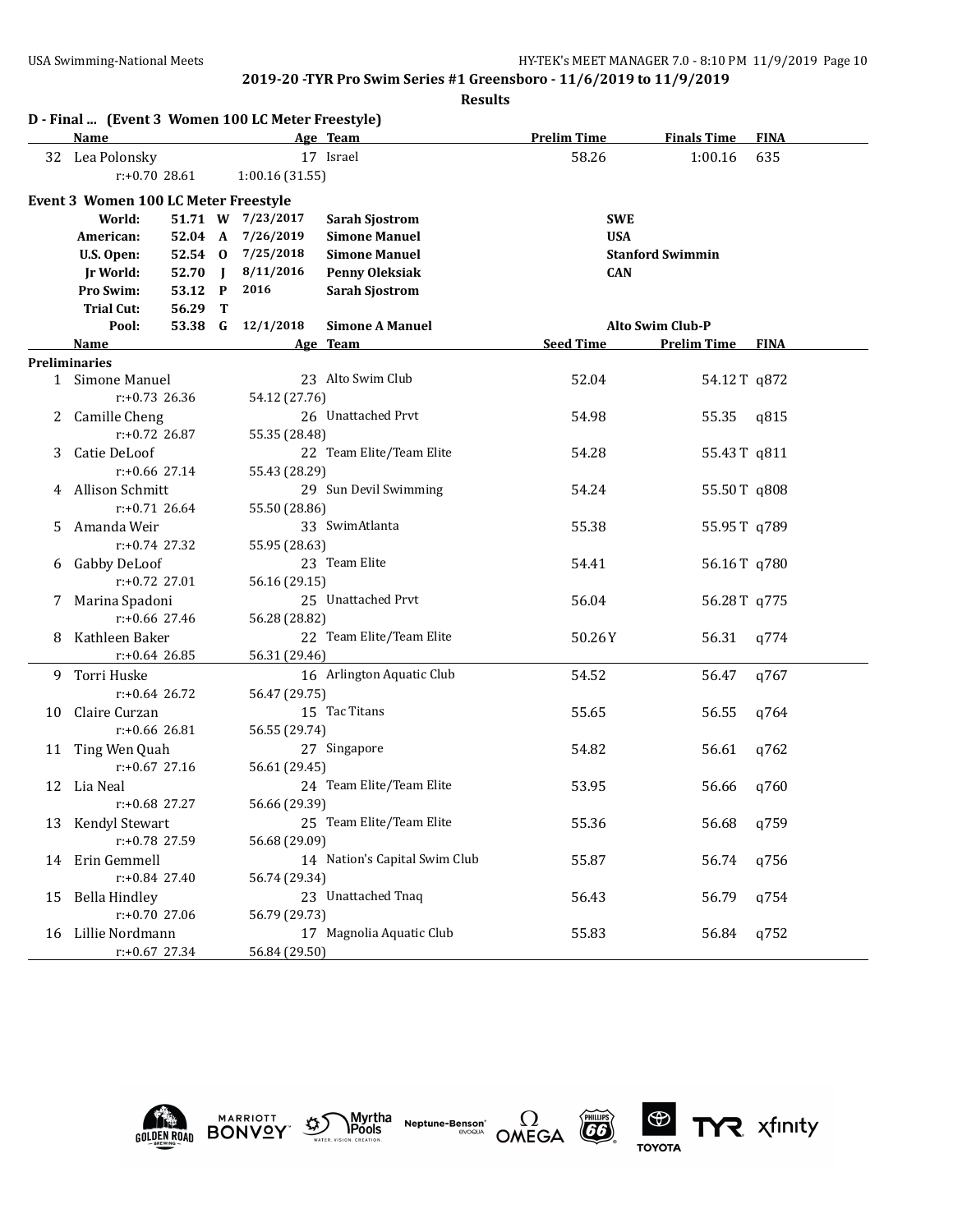**Results**

| Preliminaries  (Event 3 Women 100 LC Meter Freestyle) |  |  |  |  |  |  |
|-------------------------------------------------------|--|--|--|--|--|--|
|-------------------------------------------------------|--|--|--|--|--|--|

|       | Name                 | Age Team                           | <b>Seed Time</b> | <b>Prelim Time</b> | <b>FINA</b> |
|-------|----------------------|------------------------------------|------------------|--------------------|-------------|
|       | 17 Ali DeLoof        | 25 Team Elite/Team Elite           | 55.55            | 57.01              | q746        |
|       | $r: +0.71$ 27.55     | 57.01 (29.46)                      |                  |                    |             |
|       | 18 Kate Morris       | 16 Nwdupage YMCA / B.R. Ryall S    | 56.96            | 57.05              | q744        |
|       | $r: +0.67$ 27.46     | 57.05 (29.59)                      |                  |                    |             |
|       | 19 Lindsay Flynn     | 17 Aquatic Team Of Mecklenburg     | 56.63            | 57.10              | q742        |
|       | r:+0.82 27.95        | 57.10 (29.15)                      |                  |                    |             |
|       | 20 Leah Hayes        | 14 Fox Valley Park District Ripti  | 57.88            | 57.17              | q739        |
|       | r:+0.83 28.42        | 57.17 (28.75)                      |                  |                    |             |
|       | 21 Tatum Wall        | 15 Nation's Capital Swim Club      | 58.18            | 57.43              | q729        |
|       | $r: +0.77$ 27.37     | 57.43 (30.06)                      |                  |                    |             |
|       | *22 Olivia Carter    | 19 Enfinity Aquatic Club           | 56.92            | 57.49              | q727        |
|       | $r: +0.69$ 27.91     | 57.49 (29.58)                      |                  |                    |             |
|       | *22 Meaghan Raab     | 23 Nashville Aquatic Club/Georgia  | 55.61            | 57.49              | q727        |
|       | $r: +0.73$ 27.89     | 57.49 (29.60)                      |                  |                    |             |
|       | 24 Claire Tuggle     | 15 Unattached Dart                 | 56.20            | 57.54              | q725        |
|       | $r: +0.71$ 27.53     | 57.54 (30.01)                      |                  |                    |             |
|       | 25 Sydney Whiting    | 17 Nova of Virginia Aquatics, Inc. | 56.43            | 57.66              | q721        |
|       | $r: +0.76$ 28.37     | 57.66 (29.29)                      |                  |                    |             |
|       | 26 Zoe Skirboll      | 15 Racer X Aquatics                | 56.58            | 57.72              | q719        |
|       | $r: +0.73$ 27.84     | 57.72 (29.88)                      |                  |                    |             |
|       | 27 Gigi Johnson      | 15 SwimAtlanta                     | 57.50            | 57.78              | q716        |
|       | $r: +0.69$ 28.72     | 57.78 (29.06)                      |                  |                    |             |
|       | 28 Katharine Berkoff | 18 NC State University             | 56.84            | 57.86              | q713        |
|       | r:+0.74 27.89        | 57.86 (29.97)                      |                  |                    |             |
|       | 29 Paige Hall        | 16 Machine Aquatics                | 58.56            | 57.96              | q710        |
|       | $r: +0.70$ 27.98     | 57.96 (29.98)                      |                  |                    |             |
|       | 30 Yara Hierath      | 18 Badger Swim Club, Inc.          | 58.21            | 58.12              | q704        |
|       | $r: +0.70$ 28.29     | 58.12 (29.83)                      |                  |                    |             |
|       | 31 Kin Lok Chan      | 25 Unattached Prvt                 | 57.01            | 58.20              | q701        |
|       | $r: +0.70$ 28.13     | 58.20 (30.07)                      |                  |                    |             |
|       | 32 Lea Polonsky      | 17 Israel                          | 58.13            | 58.26              | q699        |
|       | $r: +0.73$ 28.01     | 58.26 (30.25)                      |                  |                    |             |
|       | 33 Lainey Mullins    | 14 Suburban Seahawks Club          | 58.05            | 58.36              | 695         |
|       | $r: +0.78$ 28.10     | 58.36 (30.26)                      |                  |                    |             |
|       | 34 Zoe Thatcher      | 23 Unattached Sst                  | 58.60            | 58.50              | 690         |
|       | r:+0.76 28.26        | 58.50 (30.24)                      |                  |                    |             |
|       | 35 Kate McCarville   | 16 Springfield Aquatics            | 58.29            | 58.53              | 689         |
|       | $r: +0.70$ 28.53     | 58.53 (30.00)                      |                  |                    |             |
|       | 36 Noelle Kaufmann   | 17 Badger Swim Club, Inc.          | 58.83            | 58.55              | 688         |
|       | $r: +0.64$ 28.52     | 58.55 (30.03)                      |                  |                    |             |
| 37    | Ainsley McMurray     | 19 University of Toronto Swimming  | 55.85            | 58.72              | 682         |
|       | r:+0.76 28.44        |                                    |                  |                    |             |
| $*38$ | Kayla Wilson         | 58.72 (30.28)<br>15 Tide Swimming  | 57.66            | 58.77              | 681         |
|       | r:+0.74 28.29        | 58.77 (30.48)                      |                  |                    |             |
|       | Elizabeth Kuhlkin    | 17 Machine Aquatics                | 58.01            |                    | 681         |
| *38   | r:+0.69 28.19        | 58.77 (30.58)                      |                  | 58.77              |             |
|       |                      |                                    |                  |                    |             |











TYR xfinity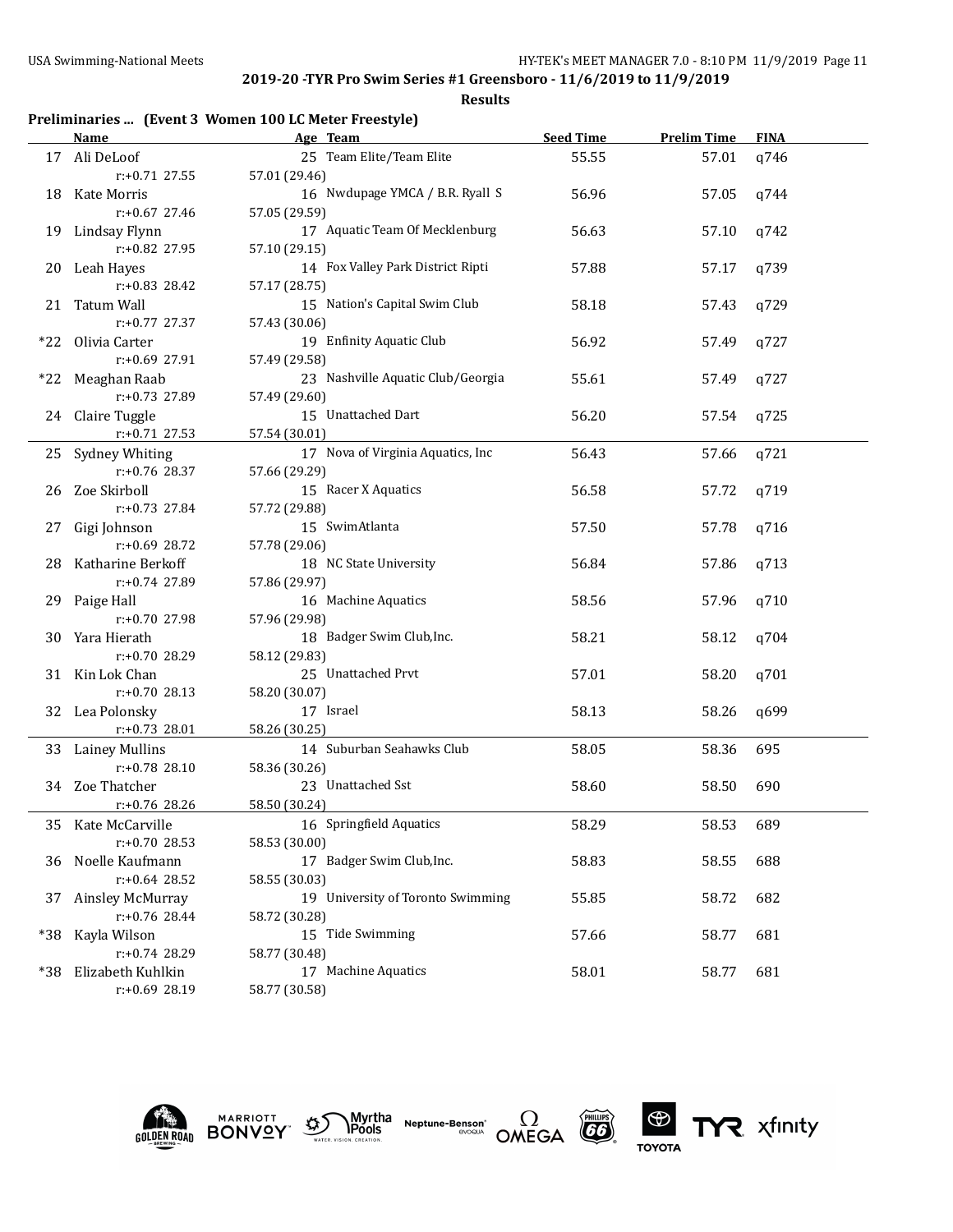**Results**

# **Preliminaries ... (Event 3 Women 100 LC Meter Freestyle)**

|     | Name                 | Age Team                          | <b>Seed Time</b> | <b>Prelim Time</b> | <b>FINA</b> |  |
|-----|----------------------|-----------------------------------|------------------|--------------------|-------------|--|
|     | 40 Brynn Wright      | 15 Bluefish Swim Club             | 57.36            | 58.91              | 676         |  |
|     | $r: +0.72$ 28.44     | 58.91 (30.47)                     |                  |                    |             |  |
| 41  | Teresa Ivan          | 16 Aquatic Team Of Mecklenburg    | 58.56            | 58.98              | 673         |  |
|     | r:+0.68 28.31        | 58.98 (30.67)                     |                  |                    |             |  |
| 42  | Katie Rauch          | 17 Aquatic Team Of Mecklenburg    | 58.67            | 59.00              | 673         |  |
|     | $r: +0.69$ 28.55     | 59.00 (30.45)                     |                  |                    |             |  |
| 43  | Maren Conze          | 14 Nation's Capital Swim Club     | 59.18            | 59.15              | 668         |  |
|     | $r: +0.74$ 28.41     | 59.15 (30.74)                     |                  |                    |             |  |
| 44  | Caroline Racke       | 22 Unattached Gwu                 | 51.22Y           | 59.20              | 666         |  |
|     | $r: +0.69$ 28.20     | 59.20 (31.00)                     |                  |                    |             |  |
| 45  | Casaundra Moses      | 16 Springfield Aquatics           | 57.79            | 59.29              | 663         |  |
|     | $r: +0.65$ 28.13     | 59.29 (31.16)                     |                  |                    |             |  |
| 46  | Liza Whitmire        | 17 Aquatic Team Of Mecklenburg    | 58.42            | 59.33              | 662         |  |
|     | r:+0.68 28.29        | 59.33 (31.04)                     |                  |                    |             |  |
| 47  | Annie Behm           | 16 Jersey Wahoos                  | 58.87            | 59.41              | 659         |  |
|     | $r: +0.83$ 29.06     | 59.41 (30.35)                     |                  |                    |             |  |
|     | *48 Allison Kopac    | 17 Nation's Capital Swim Club     | 58.50            | 59.44              | 658         |  |
|     | $r: +0.75$ 29.19     | 59.44 (30.25)                     |                  |                    |             |  |
| *48 | Erika Chen           | 17 Nation's Capital Swim Club     | 57.88            | 59.44              | 658         |  |
|     | $r: +0.66$ 28.63     | 59.44 (30.81)                     |                  |                    |             |  |
| 50  | Paige McKenna        | 16 Nation's Capital Swim Club     | 58.06            | 59.55              | 654         |  |
|     | $r: +0.77$ 28.46     | 59.55 (31.09)                     |                  |                    |             |  |
|     | 51 Allison Martin    | 16 The Fish                       | 57.81            | 59.59              | 653         |  |
|     | $r: +0.73$ 29.13     | 59.59 (30.46)                     |                  |                    |             |  |
|     | 52 Hailey Hicks      | 16 YMCA of the Triangle Area Swim | 58.61            | 59.86              | 644         |  |
|     | $r: +0.65$ 28.64     | 59.86 (31.22)                     |                  |                    |             |  |
| 53  | Elle Caldow          | 17 Tide Swimming                  | 57.24            | 59.91              | 643         |  |
|     | $r: +0.84$ 28.40     | 59.91 (31.51)                     |                  |                    |             |  |
|     | 54 Summer Eaker      | 16 SwimMAC Carolina               | 57.72            | 1:00.03            | 639         |  |
|     | $r: +0.78$ 29.51     | 1:00.03 (30.52)                   |                  |                    |             |  |
| 55  | Madeline Banic       | 22 Unattached Tnaq                | 48.76Y           | 1:00.08            | 637         |  |
|     | $r: +0.66$ 27.73     | 1:00.08 (32.35)                   |                  |                    |             |  |
|     | 56 Orla Egan         | 16 Twisters Swim Club             | 59.04            | 1:00.75            | 616         |  |
|     | $r: +0.77$ 28.92     | 1:00.75 (31.83)                   |                  |                    |             |  |
| 57  | Sophia Diagne        | 20 Unattached Gpac                | 50.26Y           | 1:01.10            | 606         |  |
|     | $r: +0.69$ 29.32     | 1:01.10 (31.78)                   |                  |                    |             |  |
| 58  | Rebecca Waterson     | 17 Dart Swimming                  | 51.82Y           | 1:01.19            | 603         |  |
|     | $r: +0.74$ 29.71     | 1:01.19 (31.48)                   |                  |                    |             |  |
|     | 59 Julianna Stephens | 17 SwimAtlanta                    | 58.91            | 1:01.30            | 600         |  |
|     | r:+0.66 29.47        | 1:01.30 (31.83)                   |                  |                    |             |  |
| 60  | Olivia Theall        | 18 Aquastar                       | 51.46Y           | 1:01.47            | 595         |  |
|     | $r: +0.65$ 28.77     | 1:01.47 (32.70)                   |                  |                    |             |  |
|     | 61 Allie Fenska      | 16 Jersey Wahoos                  | 59.34            | 1:02.02            | 579         |  |
|     | r:+0.78 29.22        | 1:02.02 (32.80)                   |                  |                    |             |  |
| 62  | Naeleah Hadford      | 20 Inspire Swim Team              | 50.54Y           | 1:02.10            | 577         |  |
|     | $r: +0.65$ 29.12     | 1:02.10 (32.98)                   |                  |                    |             |  |











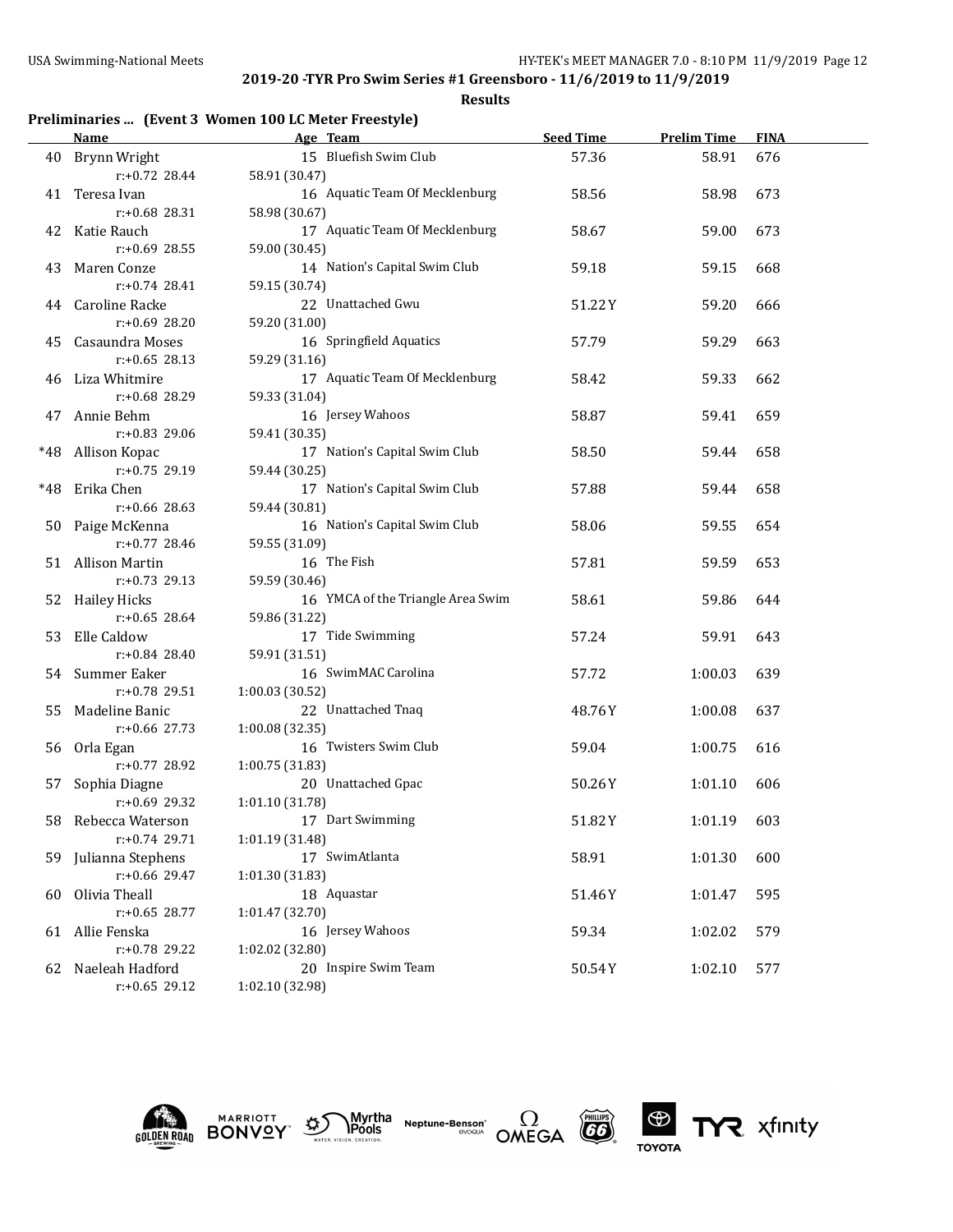|                  |                                    |                  |                |                   | Preliminaries  (Event 3 Women 100 LC Meter Freestyle) |                    |                         |             |
|------------------|------------------------------------|------------------|----------------|-------------------|-------------------------------------------------------|--------------------|-------------------------|-------------|
|                  | <b>Name</b>                        |                  |                |                   | Age Team                                              | <b>Seed Time</b>   | <b>Prelim Time</b>      | <b>FINA</b> |
| 63               | Kiley Wilhelm                      |                  |                |                   | 14 SwimMAC Carolina                                   | 50.50Y             | 1:02.94                 | 554         |
|                  |                                    | r:+0.79 30.42    |                | 1:02.94 (32.52)   |                                                       |                    |                         |             |
| ---              | Megan Kingsley                     |                  |                |                   | 23 Athens Bulldog Swim Club                           | 57.98              | <b>DFS</b>              |             |
|                  | Declared false start               |                  |                |                   |                                                       |                    |                         |             |
| $---$            | Erin Cavanagh                      |                  |                |                   | 16 Jersey Wahoos                                      | 58.72              | <b>DFS</b>              |             |
|                  | Declared false start               |                  |                |                   |                                                       |                    |                         |             |
|                  | Katie Ledecky                      |                  |                |                   | 22 Nation's Capital Swim Club                         | 54.46              | <b>DFS</b>              |             |
|                  | Declared false start               |                  |                |                   |                                                       |                    |                         |             |
|                  | Athena Meneses Kovacs              |                  |                |                   | 14 Mexico                                             | 57.46              | <b>NS</b>               |             |
| ---              | Julie Woody                        |                  |                |                   | 26 Savannah Swim Team                                 | 58.55              | <b>NS</b>               |             |
| ---              | Chloe Kennedy Isleta               |                  |                |                   | 21 Unattached                                         | 58.26              | <b>NS</b>               |             |
| ---              | Aleksa Gold                        |                  |                |                   | 19 University of Toronto Swimming                     | 56.09              | <b>NS</b>               |             |
|                  | Event 4 Men 100 LC Meter Freestyle |                  |                |                   |                                                       |                    |                         |             |
|                  | World:                             |                  |                | 46.91 W 7/30/2009 | <b>Cesar Cielo Filho</b>                              | <b>BRA</b>         |                         |             |
|                  | American:                          | 46.96 A          |                | 7/25/2019         | <b>Caeleb Dressel</b>                                 | <b>USA</b>         |                         |             |
|                  | U.S. Open:                         | 47.39 0          |                | 7/31/2019         | <b>Ryan Held</b>                                      |                    | <b>New York Athleti</b> |             |
|                  | <b>Jr World:</b>                   | 47.58            | $\blacksquare$ | 8/10/2016         | <b>Kyle Chalmers</b>                                  | <b>AUS</b>         |                         |             |
|                  | Pro Swim:                          | 48.00            | $\mathbf{P}$   | 2016              | <b>Nathan Adrian</b>                                  |                    |                         |             |
|                  | <b>Trial Cut:</b>                  | 50.49            | т              |                   |                                                       |                    |                         |             |
|                  | Pool:                              | 48.57 G          |                | 12/1/2018         | <b>Michael H Chadwick</b>                             |                    | <b>Team Elite-NC</b>    |             |
|                  | Name                               |                  |                |                   | Age Team                                              | <b>Prelim Time</b> | <b>Finals Time FINA</b> |             |
| A - Final        |                                    |                  |                |                   |                                                       |                    |                         |             |
|                  | 1 Dean Farris                      |                  |                |                   | 21 Harvard Swimming                                   | 50.17              | 49.74T 838              |             |
|                  |                                    | $r: +0.67$ 23.84 |                | 49.74 (25.90)     |                                                       |                    |                         |             |
| 2.               | Nyls Korstanje                     |                  |                |                   | 20 NC State University                                | 49.72              | 49.90                   | 830         |
|                  |                                    | $r: +0.63$ 23.72 |                | 49.90 (26.18)     |                                                       |                    |                         |             |
| 3                | Coleman Stewart                    |                  |                |                   | 21 NC State University                                | 50.25              | 50.02T 824              |             |
|                  |                                    | $r+0.64$ 23.97   |                | 50.02 (26.05)     |                                                       |                    |                         |             |
| 4                | Jacob Pebley                       |                  |                |                   | 26 Team Elite/Team Elite                              | 50.37              | 50.05T 823              |             |
|                  |                                    | $r: +0.68$ 24.02 |                | 50.05 (26.03)     |                                                       |                    |                         |             |
| 5                | Dylan Carter                       |                  |                |                   | 23 Unattached TE                                      | 50.43              | 50.20                   | 815         |
|                  |                                    | $r: +0.58$ 24.17 |                | 50.20 (26.03)     |                                                       |                    |                         |             |
| 6                | <b>Brett Fraser</b>                |                  |                |                   | 30 New York Athletic Club                             | 50.38              | 50.44                   | 804         |
|                  |                                    | $r: +0.67$ 23.60 |                | 50.44 (26.84)     |                                                       |                    |                         |             |
| 7                | Ruslan Gaziev                      |                  |                |                   | 20 Manta Swim Club                                    | 50.52              | 50.53                   | 800         |
|                  |                                    | r:+0.69 24.17    |                | 50.53 (26.36)     |                                                       |                    |                         |             |
|                  | 8 Ryan Lochte                      |                  |                |                   | 35 Gator Swim Club                                    | 50.56              | 50.57                   | 798         |
|                  |                                    | $r: +0.65$ 25.04 |                | 50.57 (25.53)     |                                                       |                    |                         |             |
| <b>B</b> - Final |                                    |                  |                |                   |                                                       |                    |                         |             |
|                  | 9 Michael Chadwick                 |                  |                |                   | 24 Team Elite/Team Elite                              | 50.83              | 49.69T 841              |             |
|                  |                                    | r:+0.77 23.39    |                | 49.69 (26.30)     |                                                       |                    |                         |             |
| 10               | Tate Jackson                       |                  |                |                   | 22 Longhorn Aquatics                                  | 50.85              | 50.41T 805              |             |
|                  |                                    | r:+0.81 24.22    |                | 50.41 (26.19)     |                                                       |                    |                         |             |
|                  | 11 Yusuke Legard                   |                  |                |                   | 23 Pinnacle Racing                                    | 50.63              | 50.43                   | 804         |
|                  |                                    | $r: +0.63$ 23.95 |                | 50.43 (26.48)     |                                                       |                    |                         |             |











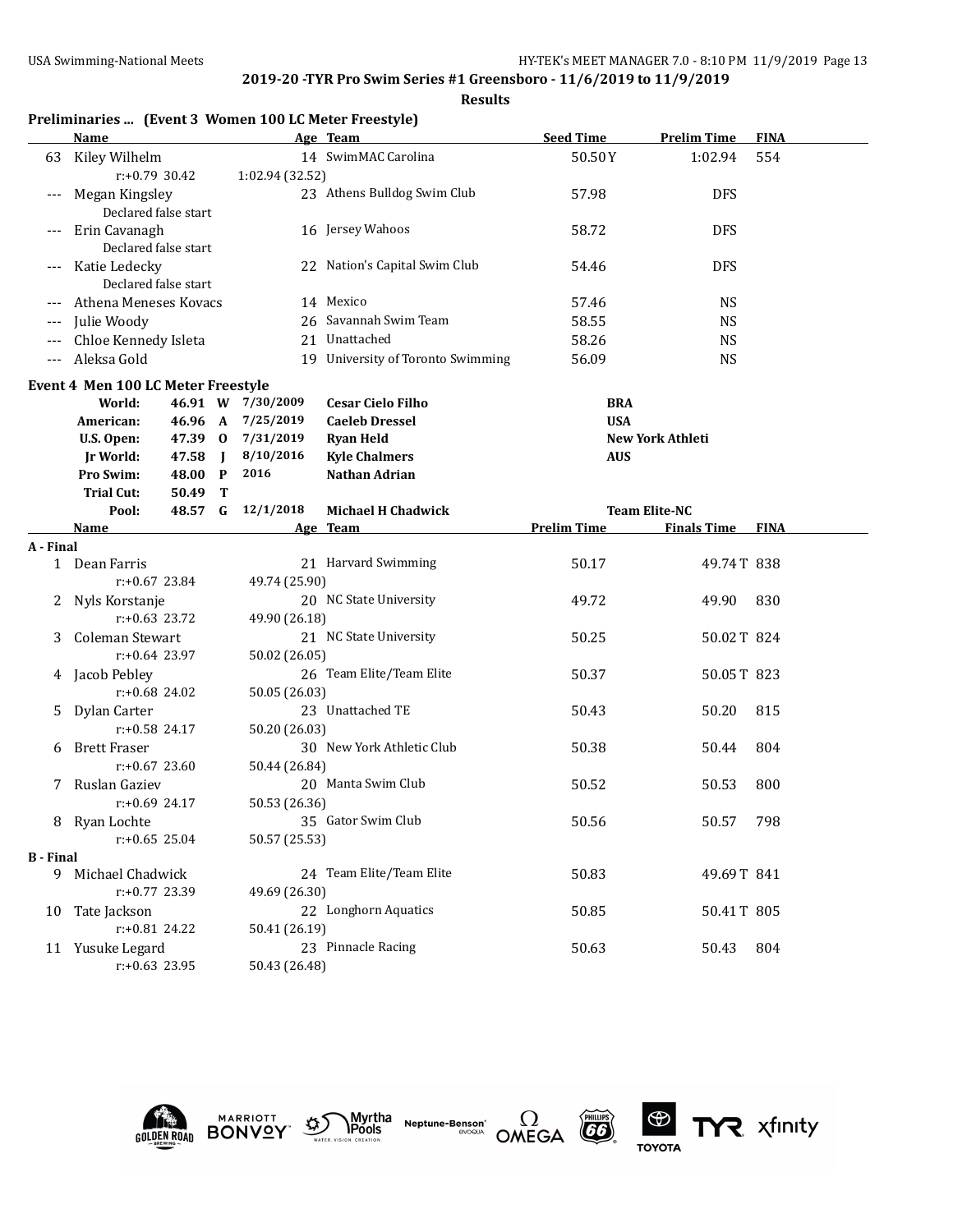|           | B - Final  (Event 4 Men 100 LC Meter Freestyle) |                               |                    |                    |             |  |  |  |
|-----------|-------------------------------------------------|-------------------------------|--------------------|--------------------|-------------|--|--|--|
|           | Name                                            | Age Team                      | <b>Prelim Time</b> | <b>Finals Time</b> | <b>FINA</b> |  |  |  |
|           | 12 Khader Baqlah                                | 21 Unattached Jordan          | 51.23              | 50.44              | 804         |  |  |  |
|           | $r: +0.73$ 24.33                                | 50.44 (26.11)                 |                    |                    |             |  |  |  |
|           | 13 Jacob Molacek                                | 23 Wolfpack Elite             | 50.64              | 50.56              | 798         |  |  |  |
|           | $r: +0.64$ 24.29                                | 50.56 (26.27)                 |                    |                    |             |  |  |  |
|           | 14 Lukas Miller                                 | 17 Elevation Athletics        | 50.87              | 50.94              | 780         |  |  |  |
|           | $r: +0.61$ 24.41                                | 50.94 (26.53)                 |                    |                    |             |  |  |  |
| 15        | Destin Lasco                                    | 18 Pdr Swimming for Success   | 51.12              | 51.45              | 757         |  |  |  |
|           | $r: +0.69$ 25.37                                | 51.45 (26.08)                 |                    |                    |             |  |  |  |
|           | 16 Jeff Newkirk                                 | 23 Longhorn Aquatics          | 51.24              | 51.52              | 754         |  |  |  |
|           | $r: +0.69$ 25.07                                | 51.52 (26.45)                 |                    |                    |             |  |  |  |
| C - Final |                                                 |                               |                    |                    |             |  |  |  |
|           | 17 Kyle Decoursey                               | 22 Tennessee Aquatics         | 51.24              | 50.57              | 798         |  |  |  |
|           | $r: +0.65$ 24.03                                | 50.57 (26.54)                 |                    |                    |             |  |  |  |
| 18        | Jorge Iga                                       | 22 Mexico                     | 51.46              | 50.89              | 783         |  |  |  |
|           | $r: +0.68$ 24.63                                | 50.89 (26.26)                 |                    |                    |             |  |  |  |
| 19        | Javier Acevedo                                  | 21 Ajax Aquatic Club          | 51.30              | 50.92              | 781         |  |  |  |
|           | $r: +0.61$ 24.82                                | 50.92 (26.10)                 |                    |                    |             |  |  |  |
|           | 20 Daniel Ramirez Carranza                      | 26 Mexico                     | 51.26              | 50.99              | 778         |  |  |  |
|           | $r: +0.60$ 24.56                                | 50.99 (26.43)                 |                    |                    |             |  |  |  |
|           | 21 Christopher Reid                             | 23 Wolfpack Elite             | 51.50              | 51.26              | 766         |  |  |  |
|           | $r: +0.69$ 24.50                                | 51.26 (26.76)                 |                    |                    |             |  |  |  |
|           | 22 Ian Ho                                       | 22 Unattached Prvt            | 51.56              | 51.34              | 762         |  |  |  |
|           | $r: +0.61$ 24.49                                | 51.34 (26.85)                 |                    |                    |             |  |  |  |
|           | 23 Joey Reilman                                 | 22 Tennessee Aquatics         | 51.46              | 51.36              | 761         |  |  |  |
|           | $r: +0.68$ 24.70                                | 51.36 (26.66)                 |                    |                    |             |  |  |  |
|           | 24 Runar Borgen                                 | 26 Performance Aquatics       | 51.58              | 52.22              | 724         |  |  |  |
|           | $r: +0.69$ 24.85                                | 52.22 (27.37)                 |                    |                    |             |  |  |  |
| D - Final |                                                 |                               |                    |                    |             |  |  |  |
|           | 25 Meiron Cheruti                               | 22 Unattached TE/Team Elite   | 51.73              | 50.75              | 789         |  |  |  |
|           | $r: +0.66$ 23.70                                | 50.75 (27.05)                 |                    |                    |             |  |  |  |
|           | 26 Enzo Martinez Scarpe                         | 25 Gator Swim Club            | 51.88              | 51.17              | 770         |  |  |  |
|           | $r: +0.68$ 24.32                                | 51.17 (26.85)                 |                    |                    |             |  |  |  |
|           | 27 Aaron Greenberg                              | 24 Team Elite/Team Elite      | 51.65              | 51.40              | 760         |  |  |  |
|           | $r: +0.58$ 24.35                                | 51.40 (27.05)                 |                    |                    |             |  |  |  |
| 28.       | Horus Briseno Ramirez                           | 26 Acuatica Nelson Vargas     | 51.95              | 51.42              | 759         |  |  |  |
|           | $r: +0.69$ 24.91                                | 51.42 (26.51)                 |                    |                    |             |  |  |  |
|           | 29 Michael Linnihan                             | 17 Elmbrook Swim Club         | 52.13              | 51.98              | 735         |  |  |  |
|           | r:+0.73 24.90                                   | 51.98 (27.08)                 |                    |                    |             |  |  |  |
|           | 30 Adam Chaney                                  | 17 Mason Manta Rays           | 51.74              | 52.29              | 722         |  |  |  |
|           | $r: +0.65$ 24.94                                | 52.29 (27.35)                 |                    |                    |             |  |  |  |
| 31        | <b>Trace Wall</b>                               | 17 Nation's Capital Swim Club | 52.14              | 52.40              | 717         |  |  |  |
|           | $r: +0.74$ 24.90                                | 52.40 (27.50)                 |                    |                    |             |  |  |  |
|           | 32 Mitch D'Arrigo                               | 24 Gator Swim Club            | 51.63              |                    | 662         |  |  |  |
|           | $r: +0.69$ 25.68                                |                               |                    | 53.82              |             |  |  |  |
|           |                                                 | 53.82 (28.14)                 |                    |                    |             |  |  |  |











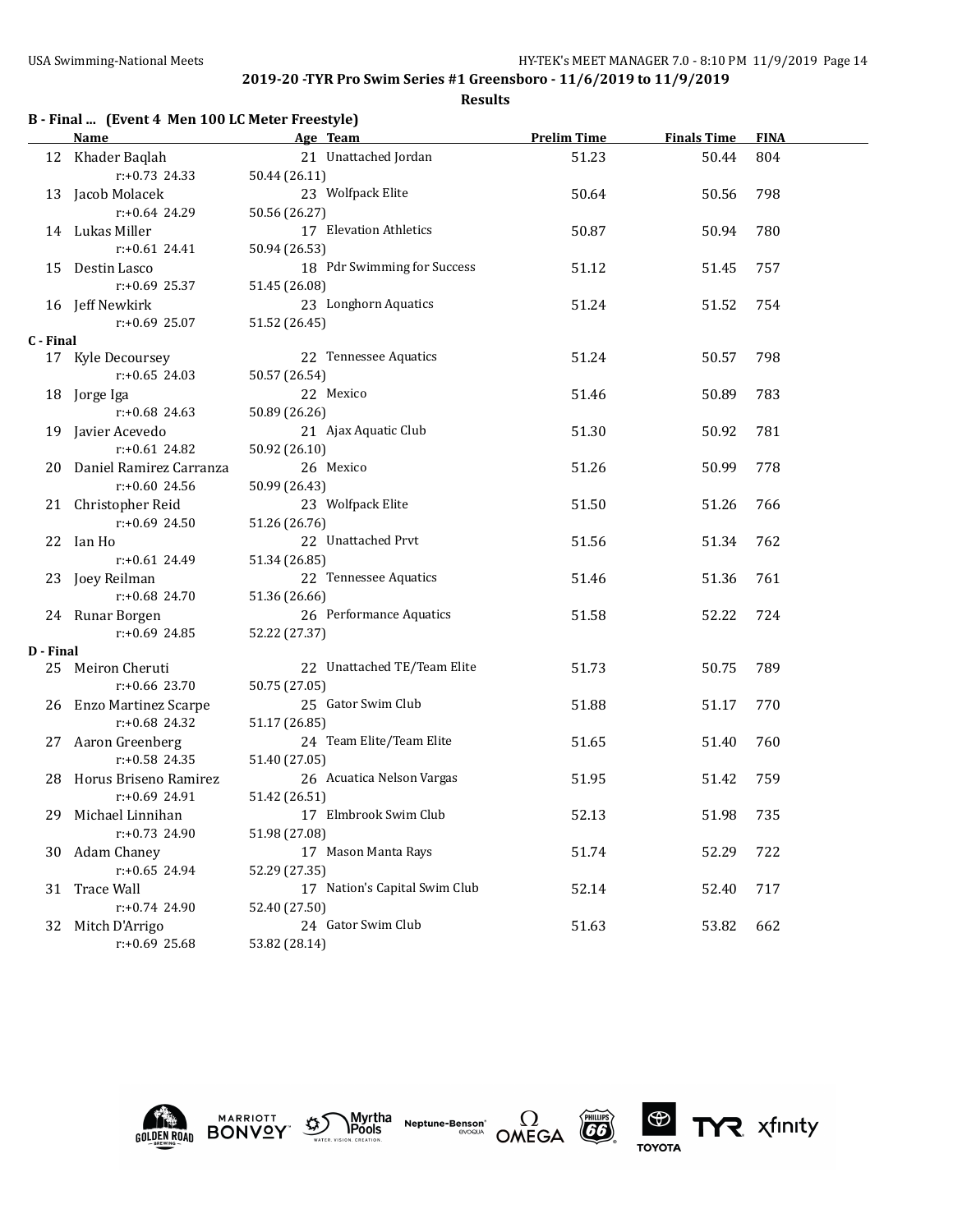|    | Event 4 Men 100 LC Meter Freestyle |         |                |                   |                             |                  |                      |             |  |
|----|------------------------------------|---------|----------------|-------------------|-----------------------------|------------------|----------------------|-------------|--|
|    | World:                             |         |                | 46.91 W 7/30/2009 | <b>Cesar Cielo Filho</b>    | <b>BRA</b>       |                      |             |  |
|    | American:                          |         |                | 46.96 A 7/25/2019 | <b>Caeleb Dressel</b>       | <b>USA</b>       |                      |             |  |
|    | U.S. Open:                         |         |                | 47.39 0 7/31/2019 | <b>Ryan Held</b>            |                  | New York Athleti     |             |  |
|    | Jr World:                          | 47.58   | $\blacksquare$ | 8/10/2016         | <b>Kyle Chalmers</b>        | <b>AUS</b>       |                      |             |  |
|    | <b>Pro Swim:</b>                   | 48.00 P |                | 2016              | Nathan Adrian               |                  |                      |             |  |
|    | <b>Trial Cut:</b>                  | 50.49   | T              |                   |                             |                  |                      |             |  |
|    | Pool:                              |         |                | 48.57 G 12/1/2018 | <b>Michael H Chadwick</b>   |                  | <b>Team Elite-NC</b> |             |  |
|    | Name                               |         |                |                   | Age Team                    | <b>Seed Time</b> | <b>Prelim Time</b>   | <b>FINA</b> |  |
|    | <b>Preliminaries</b>               |         |                |                   |                             |                  |                      |             |  |
|    | 1 Nyls Korstanje                   |         |                |                   | 20 NC State University      | 48.87            | 49.72                | q839        |  |
|    | $r: +0.63$ 23.86                   |         |                | 49.72 (25.86)     |                             |                  |                      |             |  |
|    | 2 Dean Farris                      |         |                |                   | 21 Harvard Swimming         | 48.07            | 50.17T q817          |             |  |
|    | $r: +0.72$ 24.07                   |         |                | 50.17 (26.10)     |                             |                  |                      |             |  |
|    | 3 Coleman Stewart                  |         |                |                   | 21 NC State University      | 49.15            |                      |             |  |
|    |                                    |         |                |                   |                             |                  | 50.25T q813          |             |  |
|    | $r: +0.63$ 24.43                   |         |                | 50.25 (25.82)     |                             |                  |                      |             |  |
|    | 4 Jacob Pebley                     |         |                |                   | 26 Team Elite/Team Elite    | 49.70            | 50.37T q807          |             |  |
|    | $r: +0.68$ 24.39                   |         |                | 50.37 (25.98)     |                             |                  |                      |             |  |
| 5. | <b>Brett Fraser</b>                |         |                |                   | 30 New York Athletic Club   | 49.68            | 50.38                | q807        |  |
|    | $r: +0.69$ 24.09                   |         |                | 50.38 (26.29)     |                             |                  |                      |             |  |
| 6  | Dylan Carter                       |         |                |                   | 23 Unattached TE            | 48.52            | 50.43                | q804        |  |
|    | $r: +0.60$ 24.49                   |         |                | 50.43 (25.94)     |                             |                  |                      |             |  |
| 7  | Ruslan Gaziev                      |         |                |                   | 20 Manta Swim Club          | 49.56            | 50.52                | q800        |  |
|    | $r: +0.69$ 24.68                   |         |                | 50.52 (25.84)     |                             |                  |                      |             |  |
|    | 8 Ryan Lochte                      |         |                |                   | 35 Gator Swim Club          | 50.76            | 50.56                | q798        |  |
|    | $r: +0.65$ 25.01                   |         |                | 50.56 (25.55)     |                             |                  |                      |             |  |
|    | 9 Yusuke Legard                    |         |                |                   | 23 Pinnacle Racing          | 49.85            | 50.63                | q795        |  |
|    | $r: +0.66$ 24.36                   |         |                | 50.63 (26.27)     |                             |                  |                      |             |  |
|    | 10 Jacob Molacek                   |         |                |                   | 23 Wolfpack Elite           | 48.86            | 50.64                | q794        |  |
|    | $r: +0.64$ 24.30                   |         |                | 50.64 (26.34)     |                             |                  |                      |             |  |
|    | 11 Michael Chadwick                |         |                |                   | 24 Team Elite/Team Elite    | 48.44            | 50.83                | q786        |  |
|    | $r: +0.70$ 24.68                   |         |                | 50.83 (26.15)     |                             |                  |                      |             |  |
| 12 | Tate Jackson                       |         |                |                   | 22 Longhorn Aquatics        | 47.88            | 50.85                | q785        |  |
|    | $r: +0.70$ 24.38                   |         |                | 50.85 (26.47)     |                             |                  |                      |             |  |
| 13 | Lukas Miller                       |         |                |                   | 17 Elevation Athletics      | 50.87            | 50.87                | q784        |  |
|    | $r: +0.59$ 24.20                   |         |                | 50.87 (26.67)     |                             |                  |                      |             |  |
|    | 14 Destin Lasco                    |         |                |                   | 18 Pdr Swimming for Success | 49.40            | 51.12                | q772        |  |
|    | $r: +0.66$ 24.83                   |         |                |                   |                             |                  |                      |             |  |
|    |                                    |         |                | 51.12 (26.29)     |                             |                  |                      |             |  |
|    | 15 Khader Baqlah                   |         |                |                   | 21 Unattached Jordan        | 49.09            | 51.23                | q767        |  |
|    | $r: +0.74$ 24.82                   |         |                | 51.23 (26.41)     |                             |                  |                      |             |  |
|    | 16 Jeff Newkirk                    |         |                |                   | 23 Longhorn Aquatics        | 49.46            | 51.24                | q767        |  |
|    | $r: +0.71$ 24.74                   |         |                | 51.24 (26.50)     |                             |                  |                      |             |  |
| 17 | Kyle Decoursey                     |         |                |                   | 22 Tennessee Aquatics       | 49.66            | J51.24               | q767        |  |
|    | $r: +0.75$ 24.45                   |         |                | 51.24 (26.79)     |                             |                  |                      |             |  |
| 18 | Daniel Ramirez Carranza            |         |                |                   | 26 Mexico                   | 49.45            | 51.26                | q766        |  |
|    | $r.+0.61$ 24.52                    |         |                | 51.26 (26.74)     |                             |                  |                      |             |  |
| 19 | Javier Acevedo                     |         |                |                   | 21 Ajax Aquatic Club        | 49.62            | 51.30                | q764        |  |
|    | $r: +0.63$ 25.04                   |         |                | 51.30 (26.26)     |                             |                  |                      |             |  |











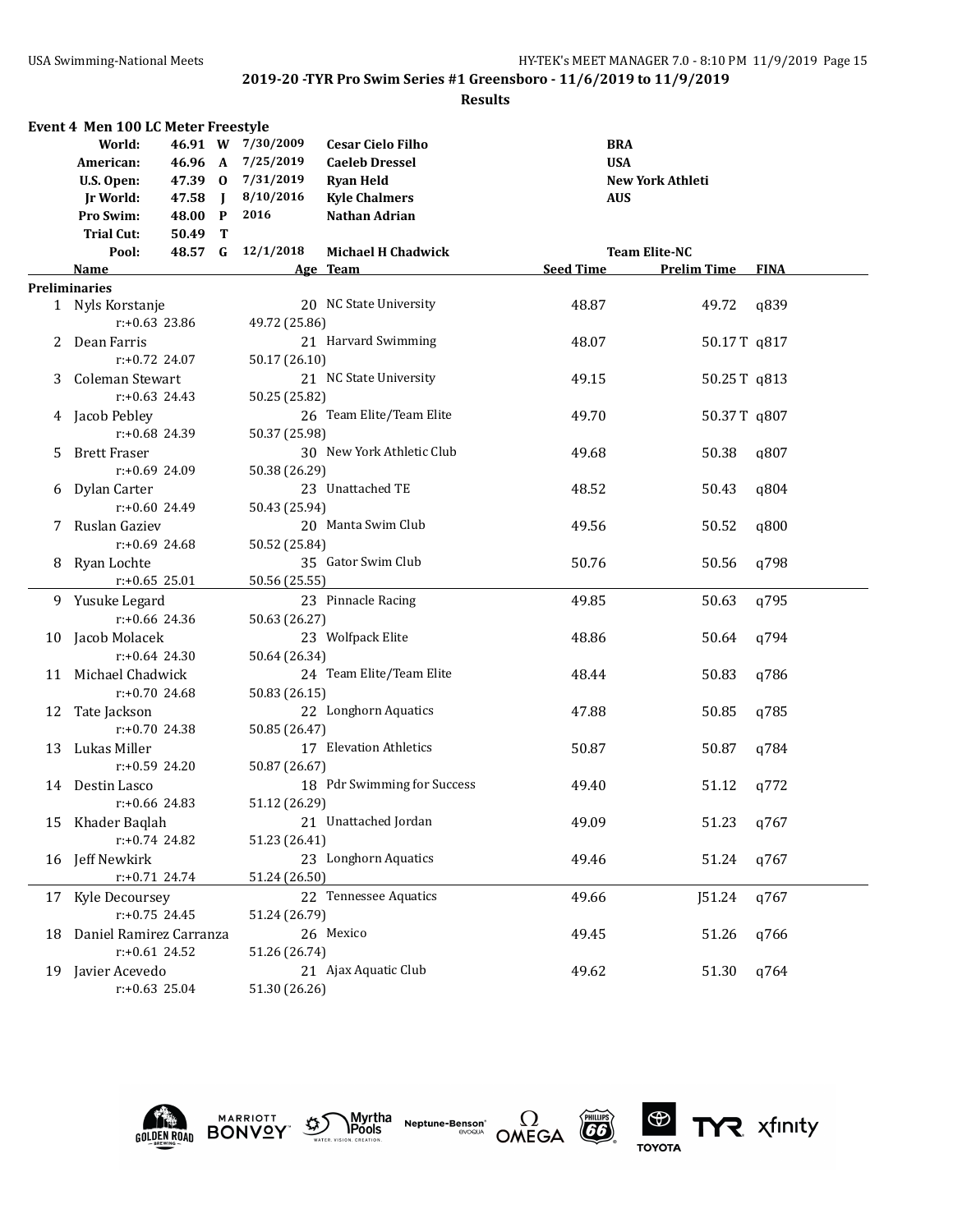|     |                             | Preliminaries  (Event 4 Men 100 LC Meter Freestyle) |                  |                    |             |
|-----|-----------------------------|-----------------------------------------------------|------------------|--------------------|-------------|
|     | Name                        | Age Team                                            | <b>Seed Time</b> | <b>Prelim Time</b> | <b>FINA</b> |
|     | *20 Joey Reilman            | 22 Tennessee Aquatics                               | 50.55            | 51.46              | q757        |
|     | r:+0.68 24.58               | 51.46 (26.88)                                       |                  |                    |             |
|     | *20 Jorge Iga               | 22 Mexico                                           | 49.07            | 51.46              | q757        |
|     | r:+0.72 24.58               | 51.46 (26.88)                                       |                  |                    |             |
| 22  | Christopher Reid            | 23 Wolfpack Elite                                   | 50.81            | 51.50              | q755        |
|     | $r: +0.67$ 24.94            | 51.50 (26.56)                                       |                  |                    |             |
| 23  | Ian Ho                      | 22 Unattached Prvt                                  | 50.19            | 51.56              | q753        |
|     | $r: +0.62$ 24.64            | 51.56 (26.92)                                       |                  |                    |             |
|     | 24 Runar Borgen             | 26 Performance Aquatics                             | 50.94            | 51.58              | q752        |
|     | r:+0.69 24.76               | 51.58 (26.82)                                       |                  |                    |             |
|     |                             | 24 Gator Swim Club                                  |                  |                    |             |
|     | 25 Mitch D'Arrigo           |                                                     | 51.01            | 51.63              | q750        |
|     | $r: +0.68$ 25.58            | 51.63 (26.05)                                       |                  |                    |             |
| 26  | Aaron Greenberg             | 24 Team Elite/Team Elite                            | 50.27            | 51.65              | q749        |
|     | r:+0.62 24.89               | 51.65 (26.76)                                       |                  |                    |             |
| 27  | Meiron Cheruti              | 22 Unattached TE/Team Elite                         | 49.82            | 51.73              | q745        |
|     | $r: +0.63$ 24.63            | 51.73 (27.10)                                       |                  |                    |             |
| 28  | <b>Adam Chaney</b>          | 17 Mason Manta Rays                                 | 49.27            | 51.74              | q745        |
|     | r:+0.66 24.94               | 51.74 (26.80)                                       |                  |                    |             |
| 29  | Luis Martinez               | 23 Guatemala                                        | 50.79            | 51.75              | q744        |
|     | r:+0.66 25.03               | 51.75 (26.72)                                       |                  |                    |             |
| 30  | <b>Enzo Martinez Scarpe</b> | 25 Gator Swim Club                                  | 50.99            | 51.88              | q739        |
|     | $r: +0.69$ 25.10            | 51.88 (26.78)                                       |                  |                    |             |
|     | 31 Horus Briseno Ramirez    | 26 Acuatica Nelson Vargas                           | 50.80            | 51.95              | q736        |
|     | $r: +0.66$ 24.69            | 51.95 (27.26)                                       |                  |                    |             |
|     | 32 Michael Linnihan         | 17 Elmbrook Swim Club                               | 51.27            | 52.13              | q728        |
|     | r:+0.68 25.04               | 52.13 (27.09)                                       |                  |                    |             |
|     | 33 Trace Wall               | 17 Nation's Capital Swim Club                       | 52.93            | 52.14              | 728         |
|     | r:+0.66 24.93               | 52.14 (27.21)                                       |                  |                    |             |
|     | 34 Ben Mayes                | 24 Tac Titans                                       | 51.19            | 52.27              | 722         |
|     | r:+0.66 25.02               | 52.27 (27.25)                                       |                  |                    |             |
|     |                             | 26 Wolfpack Elite                                   |                  |                    |             |
|     | 35 Paul Le                  |                                                     | 51.60            | 52.32              | 720         |
|     | $r: +0.65$ 25.14            | 52.32 (27.18)                                       |                  |                    |             |
| 36  | Nathan Lile                 | 25 Gamecock Aquatics                                | 50.23            | 52.34              | 719         |
|     | $r: +0.68$ 24.67            | 52.34 (27.67)                                       |                  |                    |             |
| *37 | Daniel Namir                | 22 Israel                                           | 50.43            | 52.36              | 719         |
|     | r:+0.65 25.28               | 52.36 (27.08)                                       |                  |                    |             |
| *37 | <b>Bayley Main</b>          | 22 Gator Swim Club                                  | 50.75            | 52.36              | 719         |
|     | r:+0.77 25.21               | 52.36 (27.15)                                       |                  |                    |             |
| 39. | Gabriel Araya               | 20 Azura Florida Aquatics                           | 51.04            | 52.37              | 718         |
|     | $r: +0.71$ 25.26            | 52.37 (27.11)                                       |                  |                    |             |
| 40  | Emilio Perez                | 16 Elmbrook Swim Club                               | 51.74            | 52.39              | 717         |
|     | $r: +0.65$ 25.47            | 52.39 (26.92)                                       |                  |                    |             |
|     | 41 Jordan Crooks            | 17 Cayman Islands                                   | 52.36            | 52.73              | 704         |
|     | $r: +0.65$ 25.18            | 52.73 (27.55)                                       |                  |                    |             |
| 42  | Santi Corredor              | 20 Gator Swim Club                                  | 52.85            | 52.79              | 701         |
|     | $r: +0.70$ 25.73            | 52.79 (27.06)                                       |                  |                    |             |











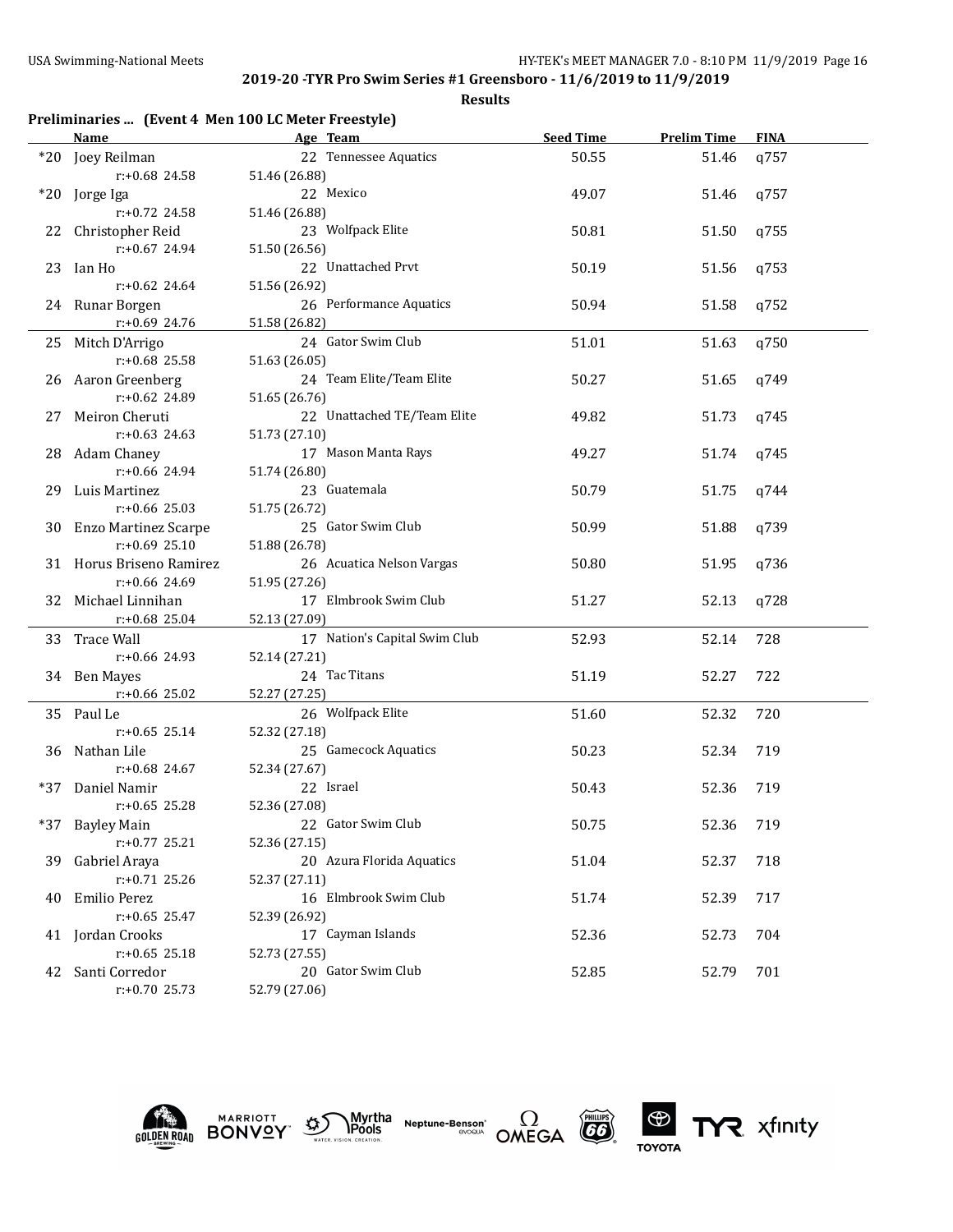| Preliminaries  (Event 4 Men 100 LC Meter Freestyle) |  |  |  |  |
|-----------------------------------------------------|--|--|--|--|
|-----------------------------------------------------|--|--|--|--|

|    | Name                     | Age Team                          | <b>Seed Time</b> | <b>Prelim Time</b> | <b>FINA</b> |
|----|--------------------------|-----------------------------------|------------------|--------------------|-------------|
|    | 43 Mokhtar Al-Yamani     | 22 Club Wolverine                 | 51.16            | 52.82              | 700         |
|    | $r: +0.61$ 25.04         | 52.82 (27.78)                     |                  |                    |             |
|    | 44 Brett Feyerick        | 16 Nation's Capital Swim Club     | 53.25            | 52.83              | 700         |
|    | $r: +0.66$ 25.53         | 52.83 (27.30)                     |                  |                    |             |
|    | 45 Carson Olafson        | 22 Hpc Vancouver                  | 49.53            | 52.89              | 697         |
|    | $r: +0.74$ 25.37         | 52.89 (27.52)                     |                  |                    |             |
|    | 46 Harrison Lierz        | 17 Elevation Athletics            | 51.98            | 52.91              | 696         |
|    | $r: +0.66$ 25.04         | 52.91 (27.87)                     |                  |                    |             |
|    | 47 Alexander Pratt       | 19 Hpc Vancouver                  | 50.42            | 52.94              | 695         |
|    | $r: +0.75$ 25.58         | 52.94 (27.36)                     |                  |                    |             |
| 48 | Matias Koski             | 25 Athens Bulldog Swim Club       | 50.12            | 52.96              | 694         |
|    | $r: +0.76$ 25.24         | 52.96 (27.72)                     |                  |                    |             |
|    | 49 I Gede Sudartawa      | 25 Pinnacle Racing                | 52.00            | 53.01              | 692         |
|    | $r: +0.67$ 25.46         | 53.01 (27.55)                     |                  |                    |             |
|    | 50 Luis Campos Alpizar   | 25 Acuatica Nelson Vargas         | 52.50            | 53.03              | 692         |
|    | $r: +0.74$ 25.29         | 53.03 (27.74)                     |                  |                    |             |
|    | 51 Garrett Boone         | 16 Aquatic Team Of Mecklenburg    | 51.11            | 53.05              | 691         |
|    | $r: +0.63$ 25.61         | 53.05 (27.44)                     |                  |                    |             |
|    | 52 Erik Risolvato        | 25 Athletes In Action             | 50.99            | 53.06              | 691         |
|    | $r: +0.66$ 25.54         | 53.06 (27.52)                     |                  |                    |             |
|    | 53 Lorenzo Loria Elias   | 23 Britania Desert Dragons        | 50.98            | 53.10              | 689         |
|    | r:+0.70 25.05            | 53.10 (28.05)                     |                  |                    |             |
|    | 54 Aiken Do              | 15 The Fish                       | 52.70            | 53.27              | 682         |
|    | $r: +0.64$ 25.63         | 53.27 (27.64)                     |                  |                    |             |
|    | 55 Justin Culetu         | 17 Unattached                     | 53.03            | 53.38              | 678         |
|    | $r: +0.69$ 25.70         | 53.38 (27.68)                     |                  |                    |             |
|    | 56 Austin Lockhart       | 16 Aquatic Team Of Mecklenburg    | 53.66            | 53.64              | 668         |
|    | $r: +0.55$ 25.20         | 53.64 (28.44)                     |                  |                    |             |
|    | 57 Jack Moore            | 17 Snow Swimming                  | 52.01            | 53.65              | 668         |
|    | $r: +0.63$ 25.19         | 53.65 (28.46)                     |                  |                    |             |
|    | 58 Ollie Bernasek        | 17 Machine Aquatics               | 53.08            | 53.78              | 663         |
|    | $r: +0.67$ 25.94         | 53.78 (27.84)                     |                  |                    |             |
|    | 59 Michael Ivy           | 18 Unattached Tac                 | 52.35            | 53.87              | 660         |
|    | $r: +0.66$ 26.01         | 53.87 (27.86)                     |                  |                    |             |
|    | 60 Sky Ho                | 22 Unattached Prvt                | 52.78            | 53.89              | 659         |
|    | $r: +0.69$ 25.82         | 53.89 (28.07)                     |                  |                    |             |
|    | 61 Ethan Tulenko         | 17 Racer X Aquatics               | 53.32            | 54.08              | 652         |
|    | r:+0.68 25.92            | 54.08 (28.16)                     |                  |                    |             |
| 62 | Erik Linseisen           | 16 Unattached                     | 53.61            | 54.53              | 636         |
|    | $r: +0.67$ 26.04         | 54.53 (28.49)                     |                  |                    |             |
| 63 | Shaw Satterfield         | 17 YMCA of the Triangle Area Swim | 53.53            | 54.75              | 628         |
|    | $r: +0.69$ 26.45         | 54.75 (28.30)                     |                  |                    |             |
| 64 | Cole Whitsett            | 18 Suburban Seahawks Club         | 52.08            | 54.77              | 628         |
|    | $r: +0.62$ 26.08         | 54.77 (28.69)                     |                  |                    |             |
|    | 65 Diego Camacho Salgado | 16 Baja California                | 53.39            | 54.84              | 625         |
|    | $r: +0.63$ 26.24         | 54.84 (28.60)                     |                  |                    |             |











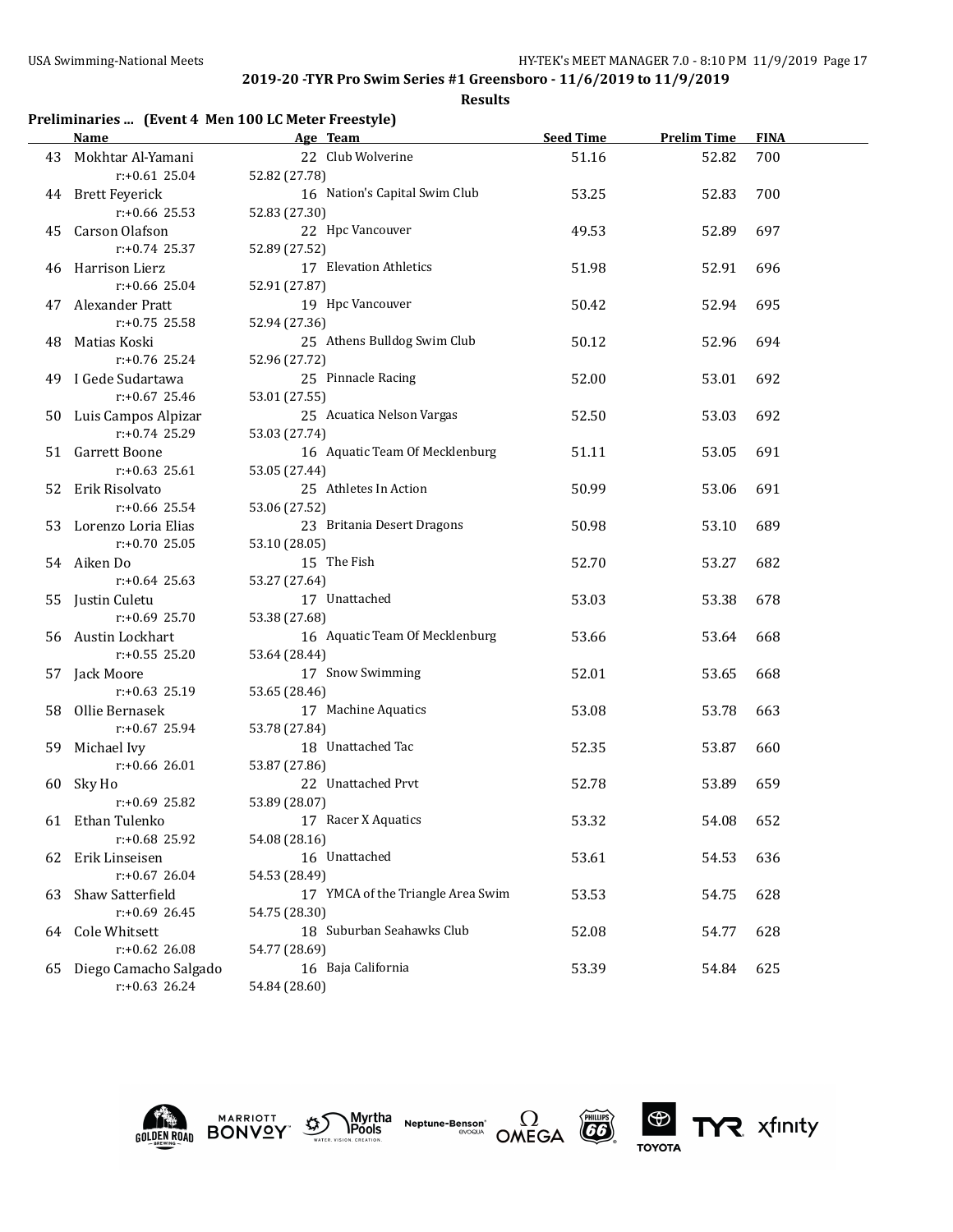|                  | Preliminaries  (Event 4 Men 100 LC Meter Freestyle) |                      |                             |                    |                         |             |
|------------------|-----------------------------------------------------|----------------------|-----------------------------|--------------------|-------------------------|-------------|
|                  | Name                                                |                      | Age Team                    | <b>Seed Time</b>   | <b>Prelim Time</b>      | <b>FINA</b> |
| 66               | Kendall Ewing                                       |                      | 17 Tide Swimming            | 46.40Y             | 55.09                   | 617         |
|                  | $r: +0.66$ 26.38                                    | 55.09 (28.71)        |                             |                    |                         |             |
|                  | 67 Jeffrey Tuning                                   |                      | 18 New Wave Swim Team       | 52.73              | 55.49                   | 604         |
|                  | $r: +0.64$ 25.43                                    | 55.49 (30.06)        |                             |                    |                         |             |
| 68               | John Pate                                           |                      | 20 Unattached MACH          | 45.93Y             | 55.92                   | 590         |
|                  | $r: +0.71$ 26.11                                    | 55.92 (29.81)        |                             |                    |                         |             |
| 69               | <b>Brad Hancock</b>                                 |                      | 23 New Wave Swim Team       | 44.97Y             | 1:02.35                 | 425         |
|                  | $r: +0.68$ 24.54                                    | 1:02.35 (37.81)      |                             |                    |                         |             |
|                  | Andreas Vazaios                                     |                      | 25 Wolfpack Elite           | 49.13              | <b>DFS</b>              |             |
|                  | Declared false start                                |                      |                             |                    |                         |             |
|                  | Marius Kusch                                        |                      | 26 Unattached TE            | 48.70              | <b>DFS</b>              |             |
|                  | Declared false start                                |                      |                             |                    |                         |             |
|                  | Mark Nikolaev                                       |                      | 22 Grand Canyon University  | 51.38              | <b>NS</b>               |             |
| $---$            | Michael Cotter                                      |                      | 16 Tac Titans               | 53.04              | <b>NS</b>               |             |
| ---              | <b>Matthew Dans</b>                                 |                      | 24 Toronto Swim Club        | 52.39              | <b>NS</b>               |             |
| $---$            | TJ Pittenger                                        |                      | 16 SwimAtlanta              | 52.27              | <b>NS</b>               |             |
| $---$            | LongYuan Gutierrez                                  |                      | 24 Mexico                   | 49.33              | <b>NS</b>               |             |
|                  |                                                     |                      |                             |                    |                         |             |
|                  | <b>Event 5 Women 100 LC Meter Breaststroke</b>      |                      |                             |                    |                         |             |
|                  | World:                                              | 1:04.13 W 7/25/2017  | <b>Lilly King</b>           | <b>USA</b>         |                         |             |
|                  | American:                                           | 1:04.13 A 7/25/2017  | <b>Lilly King</b>           | <b>USA</b>         |                         |             |
|                  | U.S. Open:                                          | 1:04.45 0 $8/7/2009$ | <b>Jessica Hardy</b>        | Trojan             |                         |             |
|                  | 1:05.39<br>Jr World:<br>$\blacksquare$              | 8/20/2014            | <b>Ruta Meilutyte</b>       | <b>LTU</b>         |                         |             |
|                  | Pro Swim:<br>$1:05.57$ P                            | 2011                 | Rebecca Soni                |                    |                         |             |
|                  | <b>Trial Cut:</b><br>1:10.99<br>Т                   |                      |                             |                    |                         |             |
|                  | $1:07.51$ G<br>Pool:                                | 11/30/2018           | Micah L Sumrall             |                    | <b>Chattahoochee Go</b> |             |
|                  | Name                                                |                      | Age Team                    | <b>Prelim Time</b> | <b>Finals Time</b>      | <b>FINA</b> |
| A - Final        |                                                     |                      |                             |                    |                         |             |
|                  | 1 Sophie Hansson                                    |                      | 21 NC State University      | 1:08.47            | 1:07.89                 | 842         |
|                  | r:+0.78 31.96                                       | 1:07.89 (35.93)      |                             |                    |                         |             |
| 2                | <b>Molly Hannis</b>                                 |                      | 27 Tennessee Aquatics       | 1:08.09            | 1:07.95T 840            |             |
|                  | r:+0.68 31.69                                       | 1:07.95 (36.26)      |                             |                    |                         |             |
| 3                | Rachel Bernhardt                                    |                      | 24 Gamecock Aquatics        | 1:08.66            | 1:08.04T 837            |             |
|                  | $r: +0.71$ 32.14                                    | 1:08.04 (35.90)      |                             |                    |                         |             |
| 4                | Madisyn Cox                                         |                      | 24 Longhorn Aquatics        | 1:08.61            | 1:08.10T 835            |             |
|                  | $r: +0.69$ 32.00                                    | 1:08.10 (36.10)      |                             |                    |                         |             |
|                  | 5 Melissa Rodriguez                                 |                      | 25 Mexico                   | 1:10.06            | 1:08.74 811             |             |
|                  | $r: +0.68$ 32.30                                    | 1:08.74(36.44)       |                             |                    |                         |             |
|                  | Anastasia Gorbenko                                  |                      | 16 Unattached TE/Team Elite | 1:10.50            | 1:10.58                 | 750         |
|                  | $r: +0.73$ 33.81                                    | 1:10.58 (36.77)      |                             |                    |                         |             |
|                  | 7 Aubree Brouwer                                    |                      | 15 Springfield Aquatics     | 1:10.94            | 1:11.69                 | 715         |
|                  | r:+0.73 34.29<br>1:11.69 (37.40)                    |                      |                             |                    |                         |             |
|                  | 8 Esther Gonzalez Medina                            |                      | 24 Mexico                   | 1:10.74            | 1:11.95                 | 708         |
|                  | $r: +0.67$ 34.20                                    | 1:11.95 (37.75)      |                             |                    |                         |             |
| <b>B</b> - Final |                                                     |                      |                             |                    |                         |             |
|                  | 9 Jamie Zhen Yeung                                  |                      | 22 Club Wolverine           | 1:11.17            | 1:10.50                 | 752         |
|                  | $r: +0.63$ 32.83                                    | 1:10.50 (37.67)      |                             |                    |                         |             |











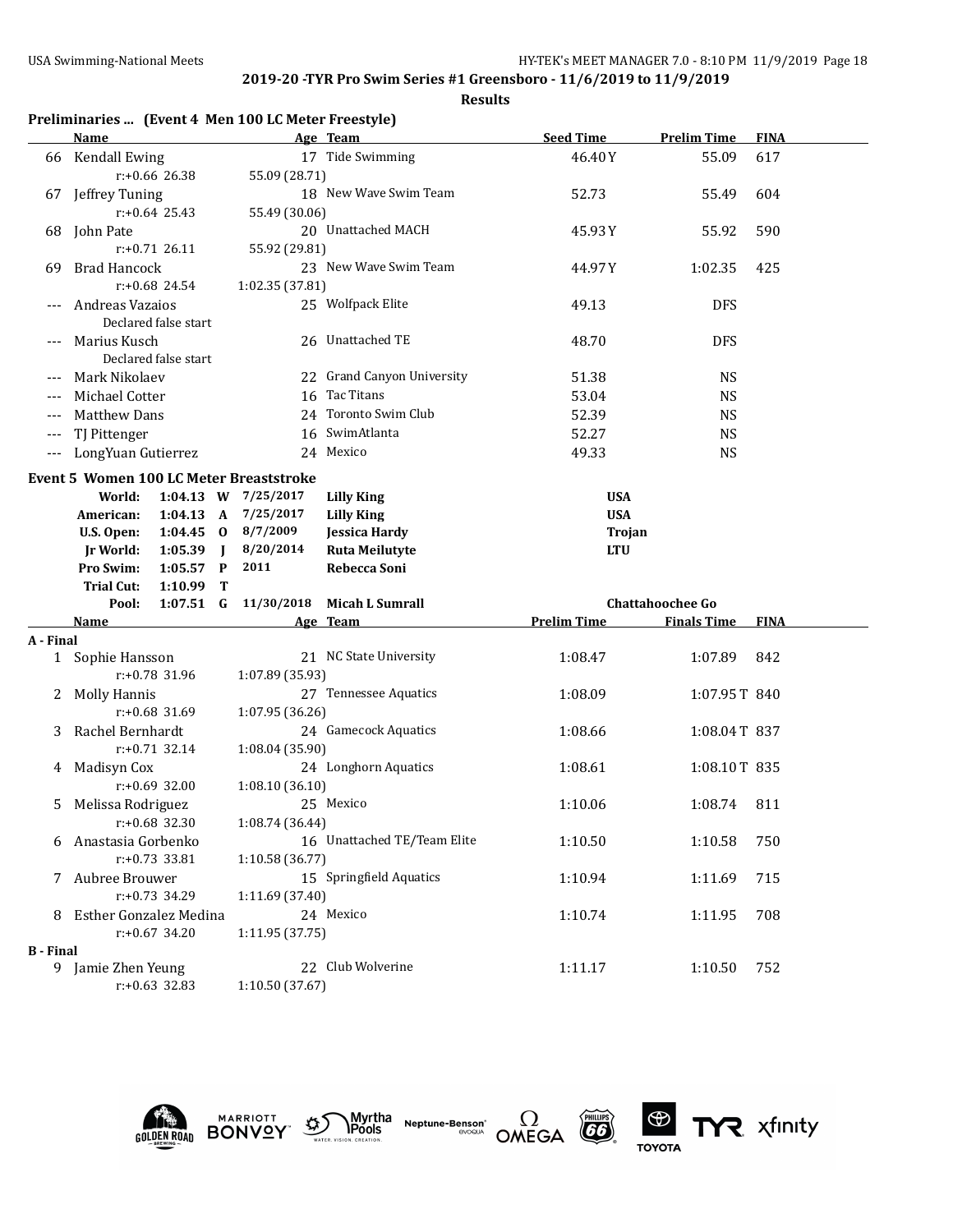|           |                       | B - Final  (Event 5 Women 100 LC Meter Breaststroke) |                    |                    |             |
|-----------|-----------------------|------------------------------------------------------|--------------------|--------------------|-------------|
|           | <b>Name</b>           | Age Team                                             | <b>Prelim Time</b> | <b>Finals Time</b> | <b>FINA</b> |
| 10        | Anna Keating          | 17 Machine Aquatics                                  | 1:10.95            | 1:10.68T 746       |             |
|           | $r: +0.73$ 33.07      | 1:10.68 (37.61)                                      |                    |                    |             |
|           | 11 Lea Polonsky       | 17 Israel                                            | 1:12.35            | 1:11.13            | 732         |
|           | $r: +0.70$ 33.19      | 1:11.13 (37.94)                                      |                    |                    |             |
|           | 12 Liz Roberts        | 31 Unattached Game                                   | 1:12.44            | 1:11.67            | 716         |
|           | $r: +0.70$ 33.68      | 1:11.67 (37.99)                                      |                    |                    |             |
|           | 13 Grace Yoon         | 17 Jersey Wahoos                                     | 1:11.88            | 1:11.80            | 712         |
|           | $r: +0.66$ 34.48      | 1:11.80 (37.32)                                      |                    |                    |             |
|           | 14 Zoe Skirboll       | 15 Racer X Aquatics                                  | 1:12.61            | 1:12.08            | 704         |
|           | $r: +0.70$ 33.63      | 1:12.08 (38.45)                                      |                    |                    |             |
|           | 15 Abby Harter        | 17 Nation's Capital Swim Club                        | 1:12.01            | 1:12.54            | 690         |
|           | $r: +0.75$ 34.00      | 1:12.54 (38.54)                                      |                    |                    |             |
|           | 16 Laura Morley       | 23 Bahamas Swimming Federation                       | 1:11.39            | 1:12.55            | 690         |
|           | $r: +0.72$ 33.94      | 1:12.55 (38.61)                                      |                    |                    |             |
| C - Final |                       |                                                      |                    |                    |             |
| 17        | Kaylee Hamblin        | 16 Mecklenburg Swim Association                      | 1:13.30            | 1:11.32            | 727         |
|           | $r: +0.70$ 33.72      | 1:11.32 (37.60)                                      |                    |                    |             |
|           | 18 Gigi Johnson       | 15 SwimAtlanta                                       | 1:13.36            | 1:12.66            | 687         |
|           | $r: +0.70$ 34.16      | 1:12.66 (38.50)                                      |                    |                    |             |
|           | 19 Jennah Fadely      | 16 Fin Aquatic Swim Team                             | 1:13.35            | 1:12.74            | 685         |
|           | $r: +0.68$ 33.63      | 1:12.74 (39.11)                                      |                    |                    |             |
|           | 20 Josephine Fuller   | 16 Nova of Virginia Aquatics, Inc.                   | 1:13.24            | 1:12.97            | 678         |
|           | $r: +0.69$ 34.76      | 1:12.97 (38.21)                                      |                    |                    |             |
|           | *21 Olivia Mendenhall | 16 Springfield Aquatics                              | 1:13.57            | 1:13.02            | 677         |
|           | $r: +0.83$ 35.29      | 1:13.02 (37.73)                                      |                    |                    |             |
| *21       | Sarah Bender          | 18 Nova of Virginia Aquatics, Inc                    | 1:12.95            | 1:13.02            | 677         |
|           | $r: +0.74$ 34.50      | 1:13.02 (38.52)                                      |                    |                    |             |
|           | 23 Ella Smith         | 15 Bluefish Swim Club                                | 1:13.53            | 1:13.69            | 659         |
|           | $r: +0.68$ 34.51      | 1:13.69 (39.18)                                      |                    |                    |             |
|           | 24 Denise Phelan      | 15 Team Suffolk                                      | 1:13.55            | 1:14.45            | 639         |
|           | $r: +0.79$ 34.59      | 1:14.45 (39.86)                                      |                    |                    |             |
| D - Final |                       |                                                      |                    |                    |             |
|           | 25 Isabelle Stadden   | 17 Aquajets Swim Team                                | 1:14.17            | 1:12.88            | 681         |
|           | $r: +0.60$ 33.47      | 1:12.88 (39.41)                                      |                    |                    |             |
| 26        | Clarissa Sabin        | 16 Berkeley Aquatic Club                             | 1:13.80            | 1:14.03            | 650         |
|           | $r: +0.68$ 34.87      | 1:14.03 (39.16)                                      |                    |                    |             |
|           | *27 Lauren Barakey    | 17 Tide Swimming                                     | 1:14.09            | 1:14.14            | 647         |
|           | $r: +0.68$ 34.63      | 1:14.14 (39.51)                                      |                    |                    |             |
| *27       | Annabelle Young       | 16 Nova of Virginia Aquatics, Inc.                   | 1:13.63            | 1:14.14            | 647         |
|           | $r: +0.77$ 35.01      | 1:14.14 (39.13)                                      |                    |                    |             |
| 29        | Samantha Tadder       | 16 Tide Swimming                                     | 1:14.35            | 1:14.49            | 638         |
|           | $r: +0.71$ 35.20      | 1:14.49 (39.29)                                      |                    |                    |             |
| 30        | Emme Nelson           | 18 SwimMAC Carolina                                  | 1:14.67            | 1:14.60            | 635         |
|           | $r: +0.70$ 35.06      | 1:14.60 (39.54)                                      |                    |                    |             |
|           | 31 Jamyson Robb       | 17 Canton City Schools                               | 1:14.88            | 1:14.70            | 632         |
|           | $r: +0.67$ 35.41      | 1:14.70 (39.29)                                      |                    |                    |             |











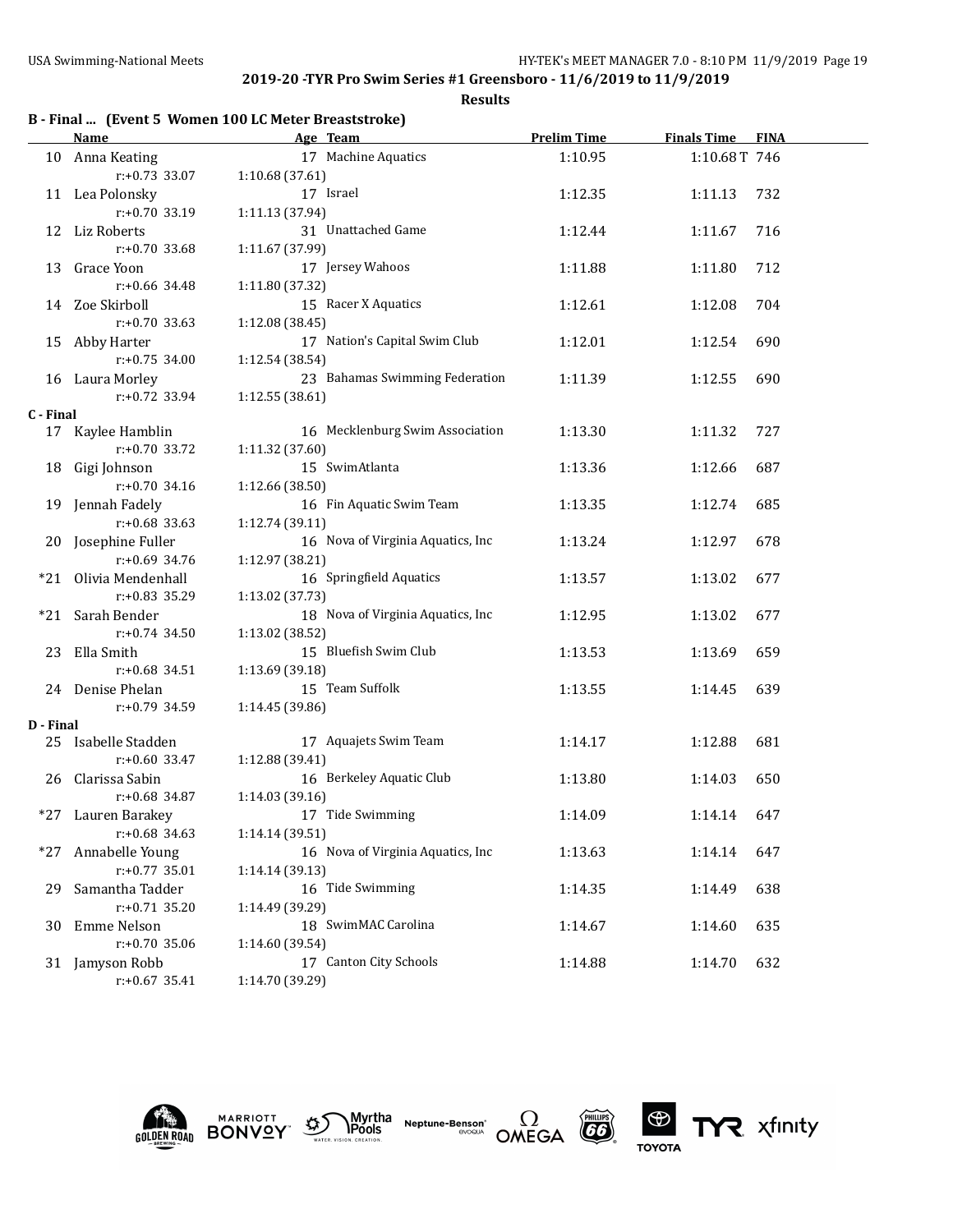|    | D - Final  (Event 5 Women 100 LC Meter Breaststroke) |                     |              |                     |                                |                    |                         |             |
|----|------------------------------------------------------|---------------------|--------------|---------------------|--------------------------------|--------------------|-------------------------|-------------|
|    | Name                                                 |                     |              |                     | Age Team                       | <b>Prelim Time</b> | <b>Finals Time</b>      | <b>FINA</b> |
| 32 | Mary Codevilla                                       |                     |              |                     | 15 Elevation Athletics         | 1:14.01            | 1:15.95                 | 602         |
|    |                                                      | $r: +0.75$ 34.94    |              | 1:15.95(41.01)      |                                |                    |                         |             |
|    | <b>Event 5 Women 100 LC Meter Breaststroke</b>       |                     |              |                     |                                |                    |                         |             |
|    | World:                                               |                     |              | 1:04.13 W 7/25/2017 | <b>Lilly King</b>              | <b>USA</b>         |                         |             |
|    | American:                                            | $1:04.13 \text{ A}$ |              | 7/25/2017           | <b>Lilly King</b>              | <b>USA</b>         |                         |             |
|    | U.S. Open:                                           | $1:04.45$ 0         |              | 8/7/2009            | <b>Jessica Hardy</b>           | Trojan             |                         |             |
|    | Jr World:                                            | 1:05.39             | $\mathbf{I}$ | 8/20/2014           | <b>Ruta Meilutyte</b>          | <b>LTU</b>         |                         |             |
|    | Pro Swim:                                            | 1:05.57             | $\mathbf{P}$ | 2011                | Rebecca Soni                   |                    |                         |             |
|    | <b>Trial Cut:</b>                                    | 1:10.99             | т            |                     |                                |                    |                         |             |
|    | Pool:                                                | $1:07.51$ G         |              | 11/30/2018          | <b>Micah L Sumrall</b>         |                    | <b>Chattahoochee Go</b> |             |
|    | <b>Name</b>                                          |                     |              |                     | Age Team                       | <b>Seed Time</b>   | <b>Prelim Time</b>      | <b>FINA</b> |
|    | <b>Preliminaries</b>                                 |                     |              |                     |                                |                    |                         |             |
|    | 1 Molly Hannis                                       |                     |              |                     | 27 Tennessee Aquatics          | 1:05.78            | 1:08.09T q835           |             |
|    |                                                      | r:+0.68 32.28       |              | 1:08.09 (35.81)     |                                |                    |                         |             |
|    | 2 Sophie Hansson                                     |                     |              |                     | 21 NC State University         | 1:07.61            | 1:08.47                 | q821        |
|    |                                                      | r:+0.79 32.39       |              | 1:08.47 (36.08)     |                                |                    |                         |             |
| 3  | Madisyn Cox                                          |                     |              |                     | 24 Longhorn Aquatics           | 1:07.51            | 1:08.61T q816           |             |
|    |                                                      | $r: +0.66$ 32.10    |              | 1:08.61 (36.51)     |                                |                    |                         |             |
| 4  | Rachel Bernhardt                                     |                     |              |                     | 24 Gamecock Aquatics           | 1:08.28            | 1:08.66T q814           |             |
|    |                                                      | $r: +0.74$ 32.98    |              | 1:08.66 (35.68)     |                                |                    |                         |             |
| 5. | Melissa Rodriguez                                    | $r: +0.69$ 32.60    |              |                     | 25 Mexico                      | 1:07.32            | 1:10.06                 | q766        |
|    | Anastasia Gorbenko                                   |                     |              | 1:10.06 (37.46)     | 16 Unattached TE/Team Elite    | 1:09.29            | 1:10.50                 | q752        |
| 6  |                                                      | $r: +0.69$ 33.32    |              | 1:10.50 (37.18)     |                                |                    |                         |             |
|    | Esther Gonzalez Medina                               |                     |              |                     | 24 Mexico                      | 1:10.04            | 1:10.74                 | q745        |
|    |                                                      | $r: +0.65$ 33.89    |              | 1:10.74 (36.85)     |                                |                    |                         |             |
| 8  | Aubree Brouwer                                       |                     |              |                     | 15 Springfield Aquatics        | 1:09.33            | 1:10.94T q738           |             |
|    |                                                      | r:+0.68 33.61       |              | 1:10.94 (37.33)     |                                |                    |                         |             |
| 9. | Anna Keating                                         |                     |              |                     | 17 Machine Aquatics            | 1:09.45            | 1:10.95T q738           |             |
|    |                                                      | $r: +0.73$ 33.67    |              | 1:10.95 (37.28)     |                                |                    |                         |             |
|    | *10 Kathleen Baker                                   |                     |              |                     | 22 Team Elite/Team Elite       | 1:08.50            | 1:11.17                 | q731        |
|    |                                                      | r:+0.66 33.52       |              | 1:11.17 (37.65)     |                                |                    |                         |             |
|    | *10 Jamie Zhen Yeung                                 |                     |              |                     | 22 Club Wolverine              | 1:07.86            | 1:11.17                 | q731        |
|    |                                                      | $r: +0.66$ 33.45    |              | 1:11.17 (37.72)     |                                |                    |                         |             |
|    | 12 Laura Morley                                      |                     |              |                     | 23 Bahamas Swimming Federation | 1:10.44            | 1:11.39                 | q724        |
|    |                                                      | r:+0.71 33.59       |              | 1:11.39 (37.80)     |                                |                    |                         |             |
|    | 13 Grace Yoon                                        |                     |              |                     | 17 Jersey Wahoos               | 1:12.14            | 1:11.88                 | q710        |
|    |                                                      | $r: +0.67$ 34.16    |              | 1:11.88 (37.72)     | 17 Nation's Capital Swim Club  |                    |                         |             |
|    | 14 Abby Harter                                       | $r: +0.75$ 34.66    |              | 1:12.01 (37.35)     |                                | 1:12.55            | 1:12.01                 | q706        |
| 15 | Lea Polonsky                                         |                     |              |                     | 17 Israel                      | 1:08.97            | 1:12.35                 | q696        |
|    |                                                      | r:+0.72 33.99       |              | 1:12.35 (38.36)     |                                |                    |                         |             |
|    | 16 Liz Roberts                                       |                     |              |                     | 31 Unattached Game             | 1:10.61            | 1:12.44                 | q693        |
|    |                                                      | r:+0.70 33.98       |              | 1:12.44 (38.46)     |                                |                    |                         |             |









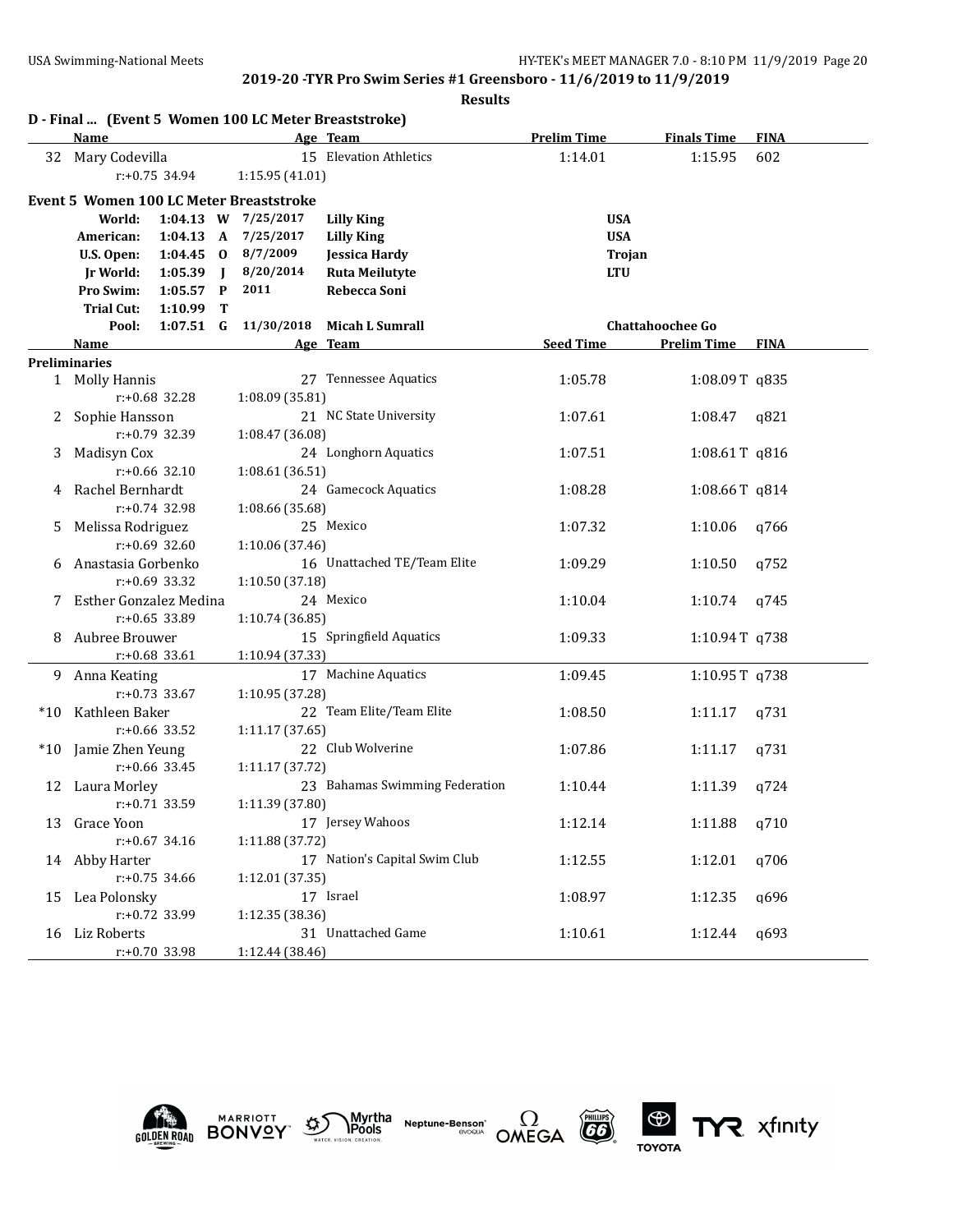**Results**

# **Preliminaries ... (Event 5 Women 100 LC Meter Breaststroke)**

|     | <b>Name</b>          | Age Team                          | <b>Seed Time</b> | <b>Prelim Time</b> | <b>FINA</b> |
|-----|----------------------|-----------------------------------|------------------|--------------------|-------------|
|     | 17 Zoe Skirboll      | 15 Racer X Aquatics               | 1:10.46          | 1:12.61            | q688        |
|     | $r: +0.70$ 33.89     | 1:12.61 (38.72)                   |                  |                    |             |
|     | 18 Sarah Bender      | 18 Nova of Virginia Aquatics, Inc | 1:12.60          | 1:12.95            | q679        |
|     | r:+0.77 34.47        | 1:12.95 (38.48)                   |                  |                    |             |
| 19  | Josephine Fuller     | 16 Nova of Virginia Aquatics, Inc | 1:13.11          | 1:13.24            | q671        |
|     | r:+0.73 34.59        | 1:13.24 (38.65)                   |                  |                    |             |
| 20  | Kaylee Hamblin       | 16 Mecklenburg Swim Association   | 1:11.25          | 1:13.30            | q669        |
|     | r:+0.68 34.24        | 1:13.30 (39.06)                   |                  |                    |             |
|     | 21 Jennah Fadely     | 16 Fin Aquatic Swim Team          | 1:12.79          | 1:13.35            | q668        |
|     | $r: +0.71$ 34.79     | 1:13.35 (38.56)                   |                  |                    |             |
|     | 22 Gigi Johnson      | 15 SwimAtlanta                    | 1:11.95          | 1:13.36            | q668        |
|     | $r: +0.69$ 34.97     | 1:13.36 (38.39)                   |                  |                    |             |
| 23  | Ella Smith           | 15 Bluefish Swim Club             | 1:11.69          | 1:13.53            | q663        |
|     | $r: +0.71$ 34.75     | 1:13.53 (38.78)                   |                  |                    |             |
|     | 24 Denise Phelan     | 15 Team Suffolk                   | 1:12.98          | 1:13.55            | q662        |
|     | $r: +0.73$ 34.20     | 1:13.55(39.35)                    |                  |                    |             |
|     | 25 Olivia Mendenhall | 16 Springfield Aquatics           | 1:11.89          | 1:13.57            | q662        |
|     | $r: +0.83$ 35.28     | 1:13.57 (38.29)                   |                  |                    |             |
|     | 26 Annabelle Young   | 16 Nova of Virginia Aquatics, Inc | 1:13.50          | 1:13.63            | q660        |
|     | r:+0.77 34.77        | 1:13.63 (38.86)                   |                  |                    |             |
| 27  | Clarissa Sabin       | 16 Berkeley Aquatic Club          | 1:11.10          | 1:13.80            | q656        |
|     | $r: +0.67$ 34.85     | 1:13.80 (38.95)                   |                  |                    |             |
| 28  | Mary Codevilla       | 15 Elevation Athletics            | 1:13.14          | 1:14.01            | q650        |
|     | $r: +0.72$ 34.54     | 1:14.01 (39.47)                   |                  |                    |             |
| 29  | Lauren Barakey       | 17 Tide Swimming                  | 1:10.86          | 1:14.09            | q648        |
|     | $r: +0.70$ 35.20     | 1:14.09 (38.89)                   |                  |                    |             |
| 30  | Isabelle Stadden     | 17 Aquajets Swim Team             | 1:11.75          | 1:14.17            | q646        |
|     | $r: +0.69$ 34.93     | 1:14.17 (39.24)                   |                  |                    |             |
|     | 31 Ella Eastin       | 22 Alto Swim Club                 | 1:01.40Y         | 1:14.22            | q645        |
|     | $r: +0.74$ 35.65     | 1:14.22 (38.57)                   |                  |                    |             |
|     | 32 Samantha Tadder   | 16 Tide Swimming                  | 1:11.71          | 1:14.35            | q641        |
|     | $r: +0.73$ 35.35     | 1:14.35(39.00)                    |                  |                    |             |
|     | 33 Emme Nelson       | 18 SwimMAC Carolina               | 1:11.29          | 1:14.67            | 633         |
|     | $r: +0.70$ 35.13     | 1:14.67 (39.54)                   |                  |                    |             |
|     | 34 Jamyson Robb      | 17 Canton City Schools            | 1:11.39          | 1:14.88            | 628         |
|     | $r: +0.67$ 34.75     | 1:14.88 (40.13)                   |                  |                    |             |
|     | 35 Micaela Sierra    | 15 Coral Springs Swim Club        | 1:13.89          | 1:14.96            | 626         |
|     | r:+0.69 34.79        | 1:14.96 (40.17)                   |                  |                    |             |
|     | 36 Mia Sunseri       | 17 Wheeling YMCA                  | 1:13.81          | 1:15.52            | 612         |
|     | $r: +0.67$ 35.02     | 1:15.52 (40.50)                   |                  |                    |             |
| 37  | Colleen Whittaker    | 16 Commonwealth Swimming          | 1:13.61          | 1:15.84            | 604         |
|     | $r: +0.74$ 35.21     | 1:15.84 (40.63)                   |                  |                    |             |
| 38. | Evie Krall           | 16 Naval Academy Aquatic Club     | 1:05.56Y         | 1:15.94            | 602         |
|     | $r: +0.74$ 35.51     | 1:15.94 (40.43)                   |                  |                    |             |
|     | 39 Ava Franks        | 17 Empire Swimming                | 1:12.97          | 1:15.99            | 601         |
|     | $r: +0.78$ 34.62     | 1:15.99 (41.37)                   |                  |                    |             |
|     |                      |                                   |                  |                    |             |











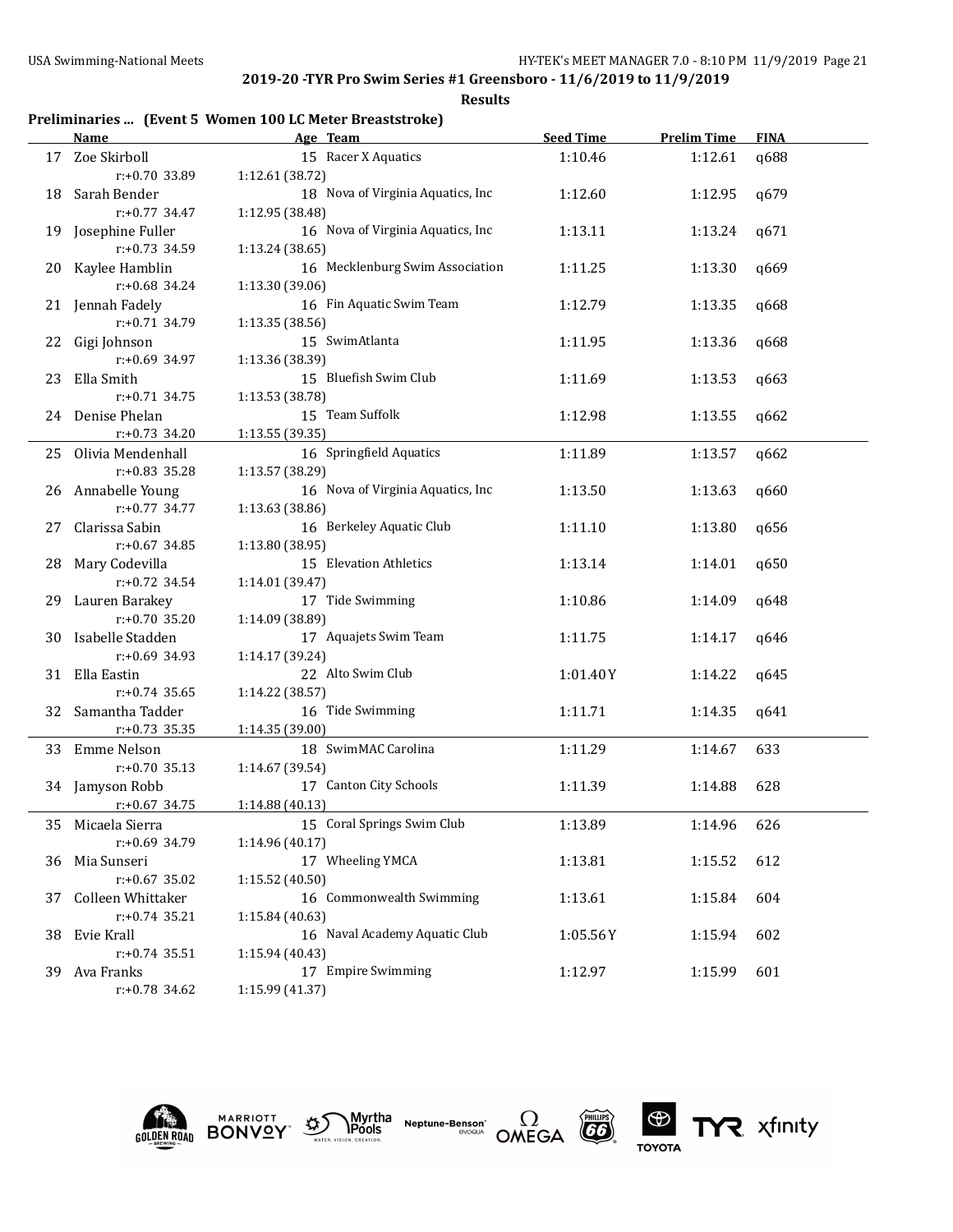**Results**

# **Preliminaries ... (Event 5 Women 100 LC Meter Breaststroke)**

|           | <u>Name</u>                           |                            |                   | Age Team                          | <b>Seed Time</b>   | <b>Prelim Time</b>      | <b>FINA</b> |
|-----------|---------------------------------------|----------------------------|-------------------|-----------------------------------|--------------------|-------------------------|-------------|
|           | 40 Ashley Hu                          |                            |                   | 17 Empire Swimming                | 1:14.43            | 1:16.25                 | 594         |
|           |                                       | $r: +0.71$ 36.12           | 1:16.25(40.13)    |                                   |                    |                         |             |
|           | 41 Molly Blanchard                    |                            |                   | 15 Poseidon Swimming Inc          | 1:15.99            | 1:16.33                 | 593         |
|           |                                       | $r: +0.75$ 35.38           | 1:16.33 (40.95)   |                                   |                    |                         |             |
| 42        | Maddie Dorish                         |                            |                   | 17 Racer X Aquatics               | 1:13.31            | 1:16.58                 | 587         |
|           |                                       | $r: +0.79$ 34.45           | 1:16.58 (42.13)   |                                   |                    |                         |             |
|           | 43 Lydia Palmer                       |                            |                   | 16 Unattached Gpac                | 1:12.23            | 1:16.60                 | 586         |
|           | $r: +0.78$ 36.41                      |                            | 1:16.60 (40.19)   |                                   |                    |                         |             |
| 44        | Liza Whitmire                         |                            |                   | 17 Aquatic Team Of Mecklenburg    | 1:02.67Y           | 1:16.61                 | 586         |
|           |                                       | $r: +0.67$ 35.75           | 1:16.61 (40.86)   |                                   |                    |                         |             |
| 45        | Ella Flowers                          |                            |                   | 15 Rice Aquatics                  | 1:14.46            | 1:16.85                 | 581         |
|           |                                       | $r: +0.64$ 36.28           | 1:16.85(40.57)    |                                   |                    |                         |             |
| 46        | Maya Lewis                            |                            |                   | 16 Canton City Schools            | 1:02.98Y           | 1:18.18                 | 551         |
|           |                                       | r:+0.59 35.78              | 1:18.18 (42.40)   |                                   |                    |                         |             |
| 47        | Anneliese Hohm                        |                            |                   | 17 Aquatic Team Of Mecklenburg    | 1:02.79Y           | 1:21.53                 | 486         |
|           | r:+0.80 37.83                         |                            | 1:21.53 (43.70)   |                                   |                    |                         |             |
|           | Meaghan Raab                          |                            |                   | 23 Nashville Aquatic Club/Georgia | 1:10.96            | <b>DFS</b>              |             |
|           |                                       | Declared false start       |                   |                                   |                    |                         |             |
|           | Elena Dry                             |                            |                   | 14 Tac Titans                     | 1:04.96Y           | <b>NS</b>               |             |
|           | Grace Sheble                          |                            |                   | 16 Nova of Virginia Aquatics, Inc | 1:12.44            | <b>NS</b>               |             |
|           |                                       |                            |                   |                                   |                    |                         |             |
|           | Event 6 Men 100 LC Meter Breaststroke |                            |                   |                                   |                    |                         |             |
|           | World:                                |                            | 56.88 W 7/21/2019 | <b>Adam Peaty</b>                 | <b>GBR</b>         |                         |             |
|           | American:                             |                            | 58.64 A 7/23/2017 | <b>Kevin Cordes</b>               | <b>USA</b>         |                         |             |
|           | U.S. Open:                            |                            | 58.74 0 6/30/2017 | Kevin Cordes/Jaoa Gomes           |                    | <b>Unattached-SE</b>    |             |
|           | <b>Jr World:</b>                      | $59.01$ J                  | 8/23/2017         | Nicolo Martinenghi                | <b>ITA</b>         |                         |             |
|           | Pro Swim:                             | 58.86 P                    | 2017              | <b>Adam Peaty</b>                 |                    |                         |             |
|           | <b>Trial Cut:</b><br>Pool:            | $1:03.29$ T<br>$1:00.04$ G | 11/30/2018        | <b>Kevin W Cordes</b>             |                    | <b>Phoenix Swim Clu</b> |             |
|           | Name                                  |                            |                   | Age Team                          | <b>Prelim Time</b> | <b>Finals Time</b>      | <b>FINA</b> |
| A - Final |                                       |                            |                   |                                   |                    |                         |             |
|           | 1 Andrew Wilson                       |                            |                   | 26 Athens Bulldog Swim Club       | 1:02.42            | 1:00.76T 829            |             |
|           |                                       | r:+0.64 28.49              | 1:00.76 (32.27)   |                                   |                    |                         |             |
|           |                                       |                            |                   |                                   |                    |                         |             |
|           |                                       |                            |                   |                                   |                    |                         |             |
|           | 2 Jorge Murillo                       |                            |                   | 28 Tac Titans                     | 1:02.65            | 1:00.99                 | 820         |
|           |                                       | $r: +0.65$ 28.95           | 1:00.99 (32.04)   |                                   |                    |                         |             |
| 3         | Anton McKee                           |                            |                   | 25 Pinnacle Racing                | 1:00.94            | 1:01.25                 | 810         |
|           |                                       | $r: +0.64$ 28.76           | 1:01.25 (32.49)   |                                   |                    |                         |             |
|           | 4 Carlos Claverie                     |                            |                   | 23 Unattached Card                | 1:01.94            | 1:01.41                 | 803         |
|           |                                       | r:+0.72 28.96              | 1:01.41 (32.45)   |                                   |                    |                         |             |
|           | Richard Funk                          |                            |                   | 26 Hpc Vancouver                  | 1:02.57            | 1:02.25                 | 771         |
|           |                                       | r:+0.66 29.10              | 1:02.25 (33.15)   |                                   |                    |                         |             |
| 6         | Eli Wall                              |                            |                   | 24 Toronto Swim Club              | 1:03.16            | 1:02.59                 | 759         |
|           |                                       | $r: +0.73$ 29.83           | 1:02.59 (32.76)   |                                   |                    |                         |             |
|           | 7 Justin Winnett                      |                            |                   | 23 Indiana Swim Club              | 1:03.28            | 1:03.35                 | 732         |
|           |                                       | r:+0.70 29.38              | 1:03.35 (33.97)   | 25 Unattached Game                |                    |                         |             |
|           | 8 Nils Wich-Glasen                    | r:+0.69 29.97              | 1:03.94 (33.97)   |                                   | 1:03.33            | 1:03.94                 | 712         |











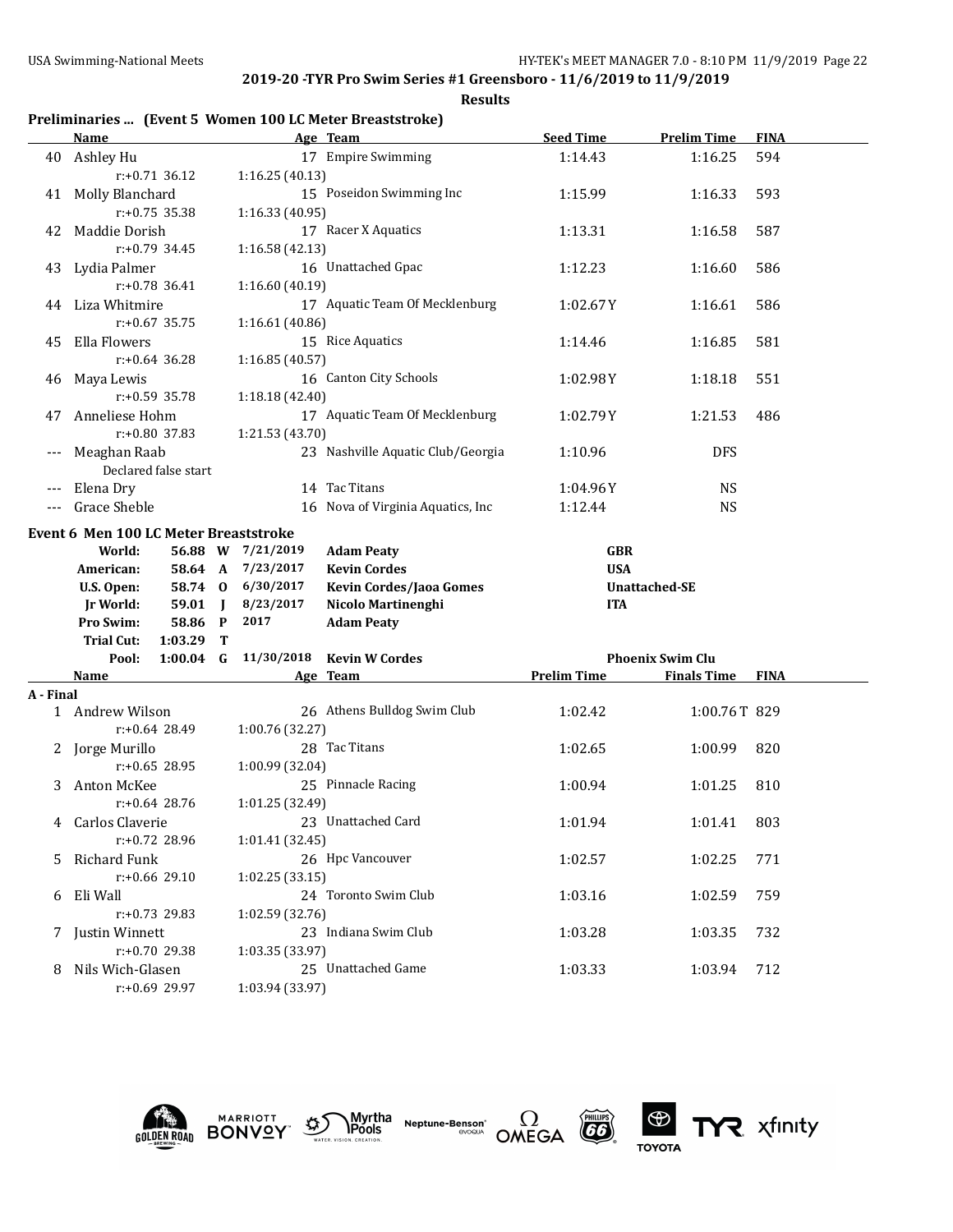|                  |                       | B - Final  (Event 6 Men 100 LC Meter Breaststroke) |                    |                    |             |
|------------------|-----------------------|----------------------------------------------------|--------------------|--------------------|-------------|
|                  | Name                  | Age Team                                           | <b>Prelim Time</b> | <b>Finals Time</b> | <b>FINA</b> |
| <b>B</b> - Final |                       |                                                    |                    |                    |             |
|                  | 9 Gabe Mastromatteo   | 17 Kenora Swim Club                                | 1:03.46            | 1:02.72            | 754         |
|                  | $r: +0.67$ 29.43      | 1:02.72 (33.29)                                    |                    |                    |             |
|                  | 10 Ben Cono           | 23 Gamecock Aquatics                               | 1:03.46            | 1:03.07T 742       |             |
|                  | $r: +0.68$ 29.08      | 1:03.07 (33.99)                                    |                    |                    |             |
| 11               | Said Revelez          | 26 Britania Desert Dragons                         | 1:03.79            | 1:03.72            | 719         |
|                  | $r: +0.66$ 29.70      | 1:03.72 (34.02)                                    |                    |                    |             |
|                  | 12 Brandon Fischer    | 30 Livermore Aqua Cowboys                          | 1:04.74            | 1:03.95            | 711         |
|                  | $r: +0.71$ 29.99      | 1:03.95 (33.96)                                    |                    |                    |             |
|                  | 13 Tyler Christianson | 17 Naval Academy Aquatic Club                      | 1:04.58            | 1:04.02            | 709         |
|                  | $r: +0.63$ 30.51      | 1:04.02 (33.51)                                    |                    |                    |             |
|                  | 14 Jonathan Rutter    | 23 Pinnacle Racing                                 | 1:04.03            | 1:04.05            | 708         |
|                  | $r: +0.64$ 30.30      | 1:04.05 (33.75)                                    |                    |                    |             |
|                  | 15 Matthew Dunphy     | 22 Tennessee Aquatics                              | 1:04.18            | 1:04.12            | 706         |
|                  | $r: +0.64$ 30.29      | 1:04.12 (33.83)                                    |                    |                    |             |
|                  | 16 Reid Mikuta        | 18 Swim Gsa                                        | 1:04.70            | 1:04.52            | 693         |
|                  | $r: +0.65$ 30.29      | 1:04.52 (34.23)                                    |                    |                    |             |
| C - Final        |                       |                                                    |                    |                    |             |
| 17               | Christian March       | 23 Performance Aquatics                            | 1:05.09            | 1:03.91            | 713         |
|                  | $r: +0.65$ 30.07      | 1:03.91 (33.84)                                    |                    |                    |             |
| 18               | Noah Nichols          | 17 Poseidon Swimming Inc                           | 1:05.49            | 1:04.39            | 697         |
|                  | $r: +0.73$ 30.28      | 1:04.39 (34.11)                                    |                    |                    |             |
|                  | 19 Jonathan Tybur     | 23 Aggie Swim Club                                 | 1:04.79            | 1:04.43            | 696         |
|                  | r:+0.68 29.82         | 1:04.43 (34.61)                                    |                    |                    |             |
|                  | 20 Julio Horrego      | 21 Unattached Azfl                                 | 1:05.00            | 1:04.82            | 683         |
|                  | r:+0.68 29.76         | 1:04.82 (35.06)                                    |                    |                    |             |
|                  | 21 Xiao Lin           | 19 Twisters Swim Club                              | 1:05.89            | 1:05.10            | 674         |
|                  | $r: +0.69$ 30.56      | 1:05.10 (34.54)                                    |                    |                    |             |
|                  | 22 Jonathan Naisby    | 25 CN Sherbrooke                                   | 1:04.78            | 1:05.62            | 658         |
|                  | $r: +0.66$ 30.53      | 1:05.62 (35.09)                                    |                    |                    |             |
|                  | 23 Jacob Heidtmann    | 23 Team Elite/Team Elite                           | 1:05.97            | 1:05.93            | 649         |
|                  | $r: +0.74$ 30.89      | 1:05.93 (35.04)                                    |                    |                    |             |
|                  | 24 Peter Paulus       | 18 Dallas Mustangs                                 | 1:05.70            | 1:06.91            | 621         |
|                  | $r: +0.67$ 30.29      | 1:06.91 (36.62)                                    |                    |                    |             |
| D - Final        |                       |                                                    |                    |                    |             |
|                  | 25 Aiken Do           | 15 The Fish                                        | 1:07.04            | 1:05.36            | 666         |
|                  | r:+0.62 30.75         | 1:05.36 (34.61)                                    |                    |                    |             |
|                  | 26 Joe Schaefer       | 17 Machine Aquatics                                | 1:07.42            | 1:06.46            | 634         |
|                  | $r: +0.72$ 31.28      | 1:06.46 (35.18)                                    |                    |                    |             |
|                  | 27 Jack Meehan        | 17 Aquatic Team Of Mecklenburg                     | 1:07.21            | 1:06.68            | 627         |
|                  | $r: +0.69$ 31.53      | 1:06.68(35.15)                                     |                    |                    |             |
| 28               | Matt Murphy           | 17 Greater Philadelphia Aquatic C                  | 1:06.48            | 1:06.87            | 622         |
|                  | $r: +0.66$ 31.52      | 1:06.87(35.35)                                     |                    |                    |             |
| 29               | James Doromal         | 17 Nwdupage YMCA / B.R. Ryall S                    | 1:07.12            | 1:06.96            | 620         |
|                  | r:+0.75 31.69         | 1:06.96 (35.27)                                    |                    |                    |             |
| 30               | <b>Bryar Long</b>     | 22 Unattached                                      | 1:06.62            | 1:07.14            | 615         |
|                  | r:+0.66 31.84         | 1:07.14 (35.30)                                    |                    |                    |             |











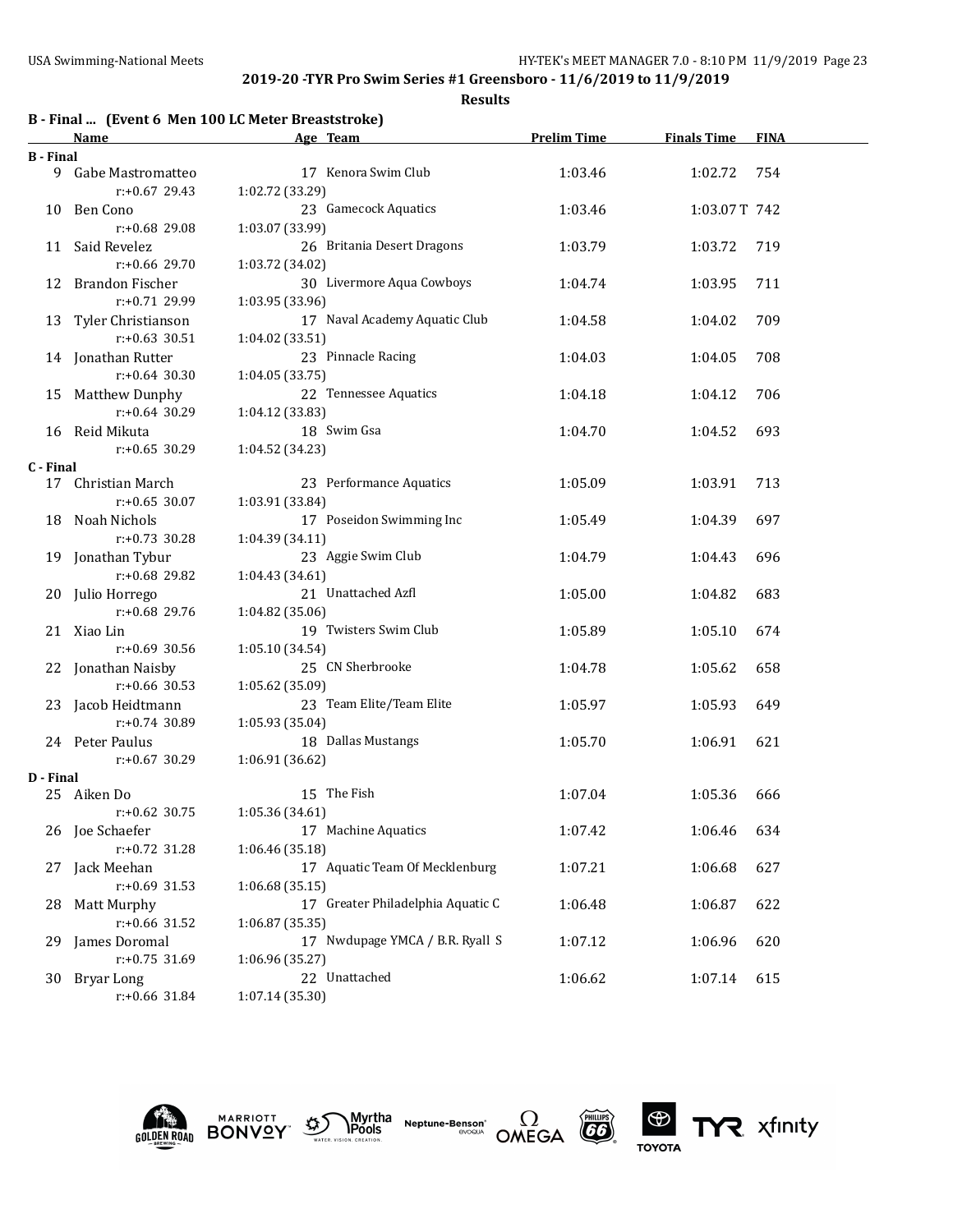|    | D - Final  (Event 6 Men 100 LC Meter Breaststroke) |              |                   |                                   |                    |                         |             |
|----|----------------------------------------------------|--------------|-------------------|-----------------------------------|--------------------|-------------------------|-------------|
|    | <b>Name</b>                                        |              |                   | Age Team                          | <b>Prelim Time</b> | <b>Finals Time</b>      | <b>FINA</b> |
|    | 31 Matthew Steele                                  |              |                   | 16 SwimAtlanta                    | 1:06.63            | 1:07.50                 | 605         |
|    | $r: +0.76$ 31.85                                   |              | 1:07.50 (35.65)   |                                   |                    |                         |             |
|    | 32 Perry Becker                                    |              |                   | 17 YMCA of the Triangle Area Swim | 1:07.69            | 1:08.29                 | 584         |
|    | $r: +0.71$ 31.90                                   |              | 1:08.29 (36.39)   |                                   |                    |                         |             |
|    | Event 6 Men 100 LC Meter Breaststroke              |              |                   |                                   |                    |                         |             |
|    | World:                                             |              | 56.88 W 7/21/2019 | <b>Adam Peaty</b>                 | <b>GBR</b>         |                         |             |
|    | American:<br>58.64 A                               |              | 7/23/2017         | <b>Kevin Cordes</b>               | <b>USA</b>         |                         |             |
|    | U.S. Open:                                         | 58.74 0      | 6/30/2017         | <b>Kevin Cordes/Jaoa Gomes</b>    |                    | <b>Unattached-SE</b>    |             |
|    | 59.01<br><b>Jr World:</b>                          | $\mathbf{I}$ | 8/23/2017         | Nicolo Martinenghi                | <b>ITA</b>         |                         |             |
|    | Pro Swim:<br>58.86                                 | $\mathbf{P}$ | 2017              | <b>Adam Peaty</b>                 |                    |                         |             |
|    | <b>Trial Cut:</b><br>1:03.29                       | т            |                   |                                   |                    |                         |             |
|    | Pool:                                              | $1:00.04$ G  | 11/30/2018        | <b>Kevin W Cordes</b>             |                    | <b>Phoenix Swim Clu</b> |             |
|    | Name                                               |              |                   | <u>Age Team</u>                   | <b>Seed Time</b>   | <b>Prelim Time</b>      | <b>FINA</b> |
|    | <b>Preliminaries</b>                               |              |                   |                                   |                    |                         |             |
|    | 1 Anton McKee                                      |              |                   | 25 Pinnacle Racing                | 1:00.32            | 1:00.94                 | q822        |
|    | $r: +0.67$ 28.54                                   |              | 1:00.94 (32.40)   |                                   |                    |                         |             |
|    | Carlos Claverie                                    |              |                   | 23 Unattached Card                | 1:01.53            | 1:01.94                 | q783        |
|    | $r: +0.71$ 28.98                                   |              | 1:01.94 (32.96)   |                                   |                    |                         |             |
| 3  | Andrew Wilson                                      |              |                   | 26 Athens Bulldog Swim Club       | 58.93              | 1:02.42T q765           |             |
|    | $r: +0.65$ 29.40                                   |              | 1:02.42 (33.02)   |                                   |                    |                         |             |
| 4  | Richard Funk                                       |              |                   | 26 Hpc Vancouver                  | 1:00.33            | 1:02.57                 | q759        |
|    | r:+0.67 29.36                                      |              | 1:02.57 (33.21)   |                                   |                    |                         |             |
| 5. | Jorge Murillo                                      |              |                   | 28 Tac Titans                     | 1:00.37            | 1:02.65                 | q757        |
|    | $r: +0.65$ 29.46                                   |              | 1:02.65 (33.19)   |                                   |                    |                         |             |
| 6  | Eli Wall                                           |              |                   | 24 Toronto Swim Club              | 1:01.47            | 1:03.16                 | q738        |
|    | $r: +0.72$ 30.03                                   |              | 1:03.16 (33.13)   | 23 Indiana Swim Club              |                    |                         |             |
|    | 7 Justin Winnett<br>r:+0.69 29.22                  |              |                   |                                   | 1:01.79            | 1:03.28T q734           |             |
| 8  | Nils Wich-Glasen                                   |              | 1:03.28 (34.06)   | 25 Unattached Game                | 1:01.03            | 1:03.33                 |             |
|    | $r: +0.70$ 29.55                                   |              | 1:03.33 (33.78)   |                                   |                    |                         | q732        |
| 9. | Ben Cono                                           |              |                   | 23 Gamecock Aquatics              | 1:01.39            | 1:03.46                 | q728        |
|    | $r: +0.71$ 29.13                                   |              | 1:03.46 (34.33)   |                                   |                    |                         |             |
| 10 | Gabe Mastromatteo                                  |              |                   | 17 Kenora Swim Club               | 1:00.69            | J1:03.46                | q728        |
|    | $r: +0.66$ 29.36                                   |              | 1:03.46 (34.10)   |                                   |                    |                         |             |
| 11 | Said Revelez                                       |              |                   | 26 Britania Desert Dragons        | 1:02.44            | 1:03.79                 | q717        |
|    | $r: +0.69$ 30.12                                   |              | 1:03.79 (33.67)   |                                   |                    |                         |             |
|    | 12 Jonathan Rutter                                 |              |                   | 23 Pinnacle Racing                | 1:02.85            | 1:04.03                 | q709        |
|    | $r: +0.64$ 30.33                                   |              | 1:04.03 (33.70)   |                                   |                    |                         |             |
|    | 13 Matthew Dunphy                                  |              |                   | 22 Tennessee Aquatics             | 1:02.06            | 1:04.18                 | q704        |
|    | $r: +0.63$ 30.42                                   |              | 1:04.18 (33.76)   |                                   |                    |                         |             |
|    | 14 Tyler Christianson                              |              |                   | 17 Naval Academy Aquatic Club     | 1:04.55            | 1:04.58                 | q691        |
|    | $r: +0.65$ 30.51                                   |              | 1:04.58 (34.07)   |                                   |                    |                         |             |
| 15 | Reid Mikuta                                        |              |                   | 18 Swim Gsa                       | 1:02.96            | 1:04.70                 | q687        |
|    | $r: +0.68$ 30.36                                   |              | 1:04.70 (34.34)   |                                   |                    |                         |             |
|    | 16 Brandon Fischer                                 |              |                   | 30 Livermore Aqua Cowboys         | 59.86              | 1:04.74                 | q686        |
|    | r:+0.70 29.41                                      |              | 1:04.74 (35.33)   |                                   |                    |                         |             |











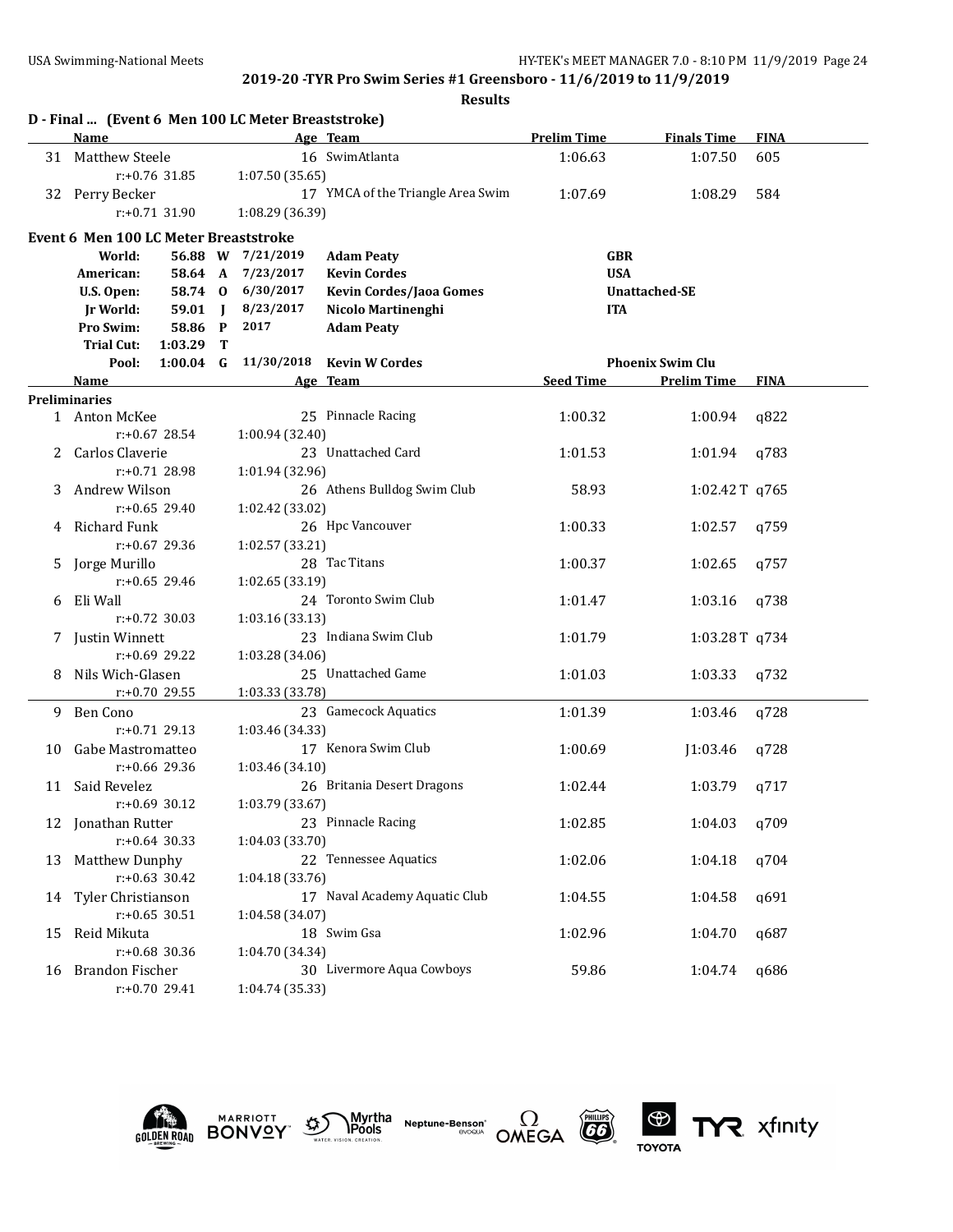**Results**

# **Preliminaries ... (Event 6 Men 100 LC Meter Breaststroke)**

|     | <b>Name</b>                               | Age Team                                 |         |         | <b>FINA</b> |
|-----|-------------------------------------------|------------------------------------------|---------|---------|-------------|
|     | 17 Jonathan Naisby                        | 25 CN Sherbrooke                         | 1:01.87 | 1:04.78 | q684        |
|     | $r: +0.65$ 30.13                          | 1:04.78 (34.65)                          |         |         |             |
|     | 18 Jonathan Tybur                         | 23 Aggie Swim Club                       | 1:00.76 | 1:04.79 | q684        |
|     | $r: +0.70$ 30.41                          | 1:04.79 (34.38)                          |         |         |             |
| 19  | Julio Horrego                             | 21 Unattached Azfl                       | 1:02.37 | 1:05.00 | q677        |
|     | $r: +0.67$ 30.52                          | 1:05.00 (34.48)                          |         |         |             |
| 20  | Christian March                           | 23 Performance Aquatics                  | 1:03.76 | 1:05.09 | q675        |
|     | r:+0.67 30.49                             | 1:05.09 (34.60)                          |         |         |             |
| 21  | <b>Marat Amaltdinov</b>                   | 25 Unattached                            | 1:03.22 | 1:05.24 | q670        |
|     | $r: +0.83$ 31.35                          | 1:05.24 (33.89)                          |         |         |             |
| 22  | Noah Nichols                              | 17 Poseidon Swimming Inc                 | 1:02.94 | 1:05.49 | q662        |
|     | $r: +0.75$ 30.64                          | 1:05.49 (34.85)                          |         |         |             |
| 23  | Peter Paulus                              | 18 Dallas Mustangs                       |         |         |             |
|     | r:+0.65 29.93                             |                                          | 1:05.89 | 1:05.70 | q656        |
|     |                                           | 1:05.70 (35.77)<br>19 Twisters Swim Club |         |         |             |
|     | 24 Xiao Lin                               |                                          | 1:06.00 | 1:05.89 | q650        |
|     | $r: +0.71$ 30.50                          | 1:05.89 (35.39)                          |         |         |             |
|     | 25 Jacob Heidtmann                        | 23 Team Elite/Team Elite                 | 1:03.04 | 1:05.97 | q648        |
|     | $r: +0.77$ 31.25                          | 1:05.97 (34.72)                          |         |         |             |
|     | 26 Matt Murphy                            | 17 Greater Philadelphia Aquatic C        | 1:05.13 | 1:06.48 | q633        |
|     | $r: +0.66$ 31.64                          | 1:06.48 (34.84)                          |         |         |             |
| 27  | Bryar Long                                | 22 Unattached                            | 1:04.82 | 1:06.62 | q629        |
|     | $r: +0.66$ 31.34                          | 1:06.62 (35.28)                          |         |         |             |
| 28  | <b>Matthew Steele</b>                     | 16 SwimAtlanta                           | 1:06.70 | 1:06.63 | q629        |
|     | r:+0.75 31.29                             | 1:06.63 (35.34)                          |         |         |             |
| 29  | Aiken Do                                  | 15 The Fish                              | 1:05.02 | 1:07.04 | q617        |
|     | $r: +0.66$ 31.95                          | 1:07.04 (35.09)                          |         |         |             |
|     | 30 James Doromal                          | 17 Nwdupage YMCA / B.R. Ryall S          | 1:06.53 | 1:07.12 | q615        |
|     | r:+0.76 31.91                             | 1:07.12 (35.21)                          |         |         |             |
|     | 31 Jack Meehan                            | 17 Aquatic Team Of Mecklenburg           | 1:03.36 | 1:07.21 | q613        |
|     | $r: +0.71$ 31.77                          | 1:07.21 (35.44)                          |         |         |             |
|     | 32 Joe Schaefer                           | 17 Machine Aquatics                      | 1:05.81 | 1:07.42 | q607        |
|     | r:+0.72 30.92                             | 1:07.42 (36.50)                          |         |         |             |
|     | 33 Perry Becker                           | 17 YMCA of the Triangle Area Swim        | 1:06.05 | 1:07.69 | 600         |
|     | $r: +0.64$ 31.21                          | 1:07.69 (36.48)                          |         |         |             |
|     | 34 Michael Phillips                       | 15 Aquajets Swim Team                    | 1:06.46 | 1:07.73 | 599         |
|     | $r: +0.77$ 31.84                          | 1:07.73 (35.89)                          |         |         |             |
|     | 35 Jack Kelly                             | 16 Empire Swimming                       | 1:04.88 | 1:07.75 | 598         |
|     | $r: +0.71$ 31.35                          | 1:07.75 (36.40)                          |         |         |             |
|     | 36 Austin Taylor                          | 25 Eagle Swim Team Inc.                  | 56.60Y  | 1:07.85 | 596         |
|     | r:+0.72 30.94                             | 1:07.85 (36.91)                          |         |         |             |
|     |                                           | 17 Ridgefield Aquatic Club               |         |         |             |
| 37  | <b>Shayne Simmons</b><br>$r: +0.65$ 32.05 |                                          | 1:06.43 | 1:08.00 | 592         |
|     |                                           | 1:08.00 (35.95)<br>26 Unattached Tac     |         |         |             |
| 38. | Ben Bauchwitz                             |                                          | 1:06.49 | 1:08.03 | 591         |
|     | r:+0.74 32.50                             | 1:08.03 (35.53)                          |         |         |             |
| 39  | <b>Kendall Ewing</b>                      | 17 Tide Swimming                         | 1:05.19 | 1:08.41 | 581         |
|     | r:+0.66 31.62                             | 1:08.41 (36.79)                          |         |         |             |











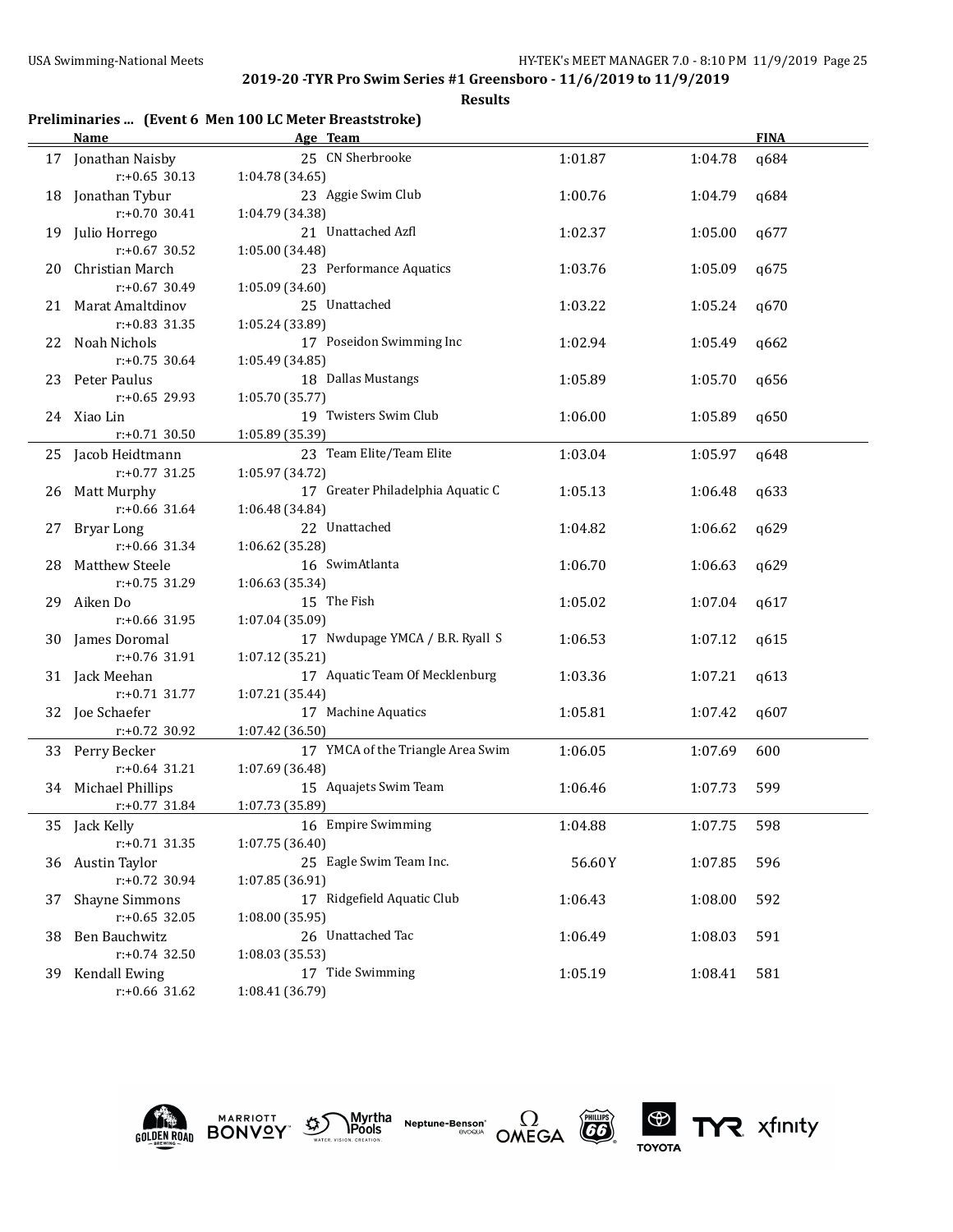**Results**

|  |  | Preliminaries  (Event 6 Men 100 LC Meter Breaststroke) |  |
|--|--|--------------------------------------------------------|--|
|--|--|--------------------------------------------------------|--|

|                      | <b>Name</b>                                 |                      |                |                      | Age Team                       | <b>Seed Time</b>   | <b>Prelim Time</b>      | <b>FINA</b> |
|----------------------|---------------------------------------------|----------------------|----------------|----------------------|--------------------------------|--------------------|-------------------------|-------------|
|                      | 40 Ivan Dominguez                           |                      |                |                      | 21 Britania Desert Dragons     | 1:07.34            | 1:08.59                 | 576         |
|                      |                                             | $r: +0.63$ 31.49     |                | 1:08.59(37.10)       |                                |                    |                         |             |
| 41                   | Reilly Keaney                               |                      |                |                      | 16 Swim Gsa                    | 1:07.40            | 1:08.90                 | 569         |
|                      |                                             | $r: +0.71$ 32.23     |                | 1:08.90 (36.67)      |                                |                    |                         |             |
| 42                   | Luke Fortner                                |                      |                |                      | 17 New Wave Swim Team          | 1:07.20            | 1:08.91                 | 568         |
|                      |                                             | $r: +0.66$ 32.44     |                | 1:08.91 (36.47)      |                                |                    |                         |             |
| 43                   | Julian Maycock                              |                      |                |                      | 16 Swim Gsa                    | 1:08.22            | 1:08.92                 | 568         |
|                      |                                             | r:+0.66 32.14        |                | 1:08.92 (36.78)      |                                |                    |                         |             |
| 44                   | Paul Dragan                                 |                      |                |                      | 17 Jersey Wahoos               | 1:06.27            | 1:09.18                 | 562         |
|                      |                                             | r:+0.66 32.41        |                | 1:09.18 (36.77)      |                                |                    |                         |             |
| 45                   | Chris Barraza                               |                      |                |                      | 17 Huntsville Swim Association | 1:06.76            | 1:10.26                 | 536         |
|                      |                                             | r:+0.68 32.46        |                | 1:10.26 (37.80)      |                                |                    |                         |             |
| 46                   | Coleman McCreery                            |                      |                |                      | 17 Aquatic Team Of Mecklenburg | 1:06.04            | 1:10.51                 | 531         |
|                      |                                             | $r: +0.68$ 32.65     |                | 1:10.51 (37.86)      |                                |                    |                         |             |
| 47                   | William Tabor                               |                      |                |                      | 21 Unattached Dav              | 56.41Y             | 1:10.86                 | 523         |
|                      |                                             | $r: +0.68$ 32.61     |                | 1:10.86 (38.25)      |                                |                    |                         |             |
| 48                   | Daniel Baldwin                              |                      |                |                      | 17 New Wave Swim Team          | 56.14Y             | 1:11.80                 | 502         |
|                      |                                             | r:+0.68 32.78        |                | 1:11.80 (39.02)      |                                |                    |                         |             |
| 49                   | Cole Whitsett                               |                      |                |                      | 18 Suburban Seahawks Club      | 55.53Y             | 1:13.16                 | 475         |
|                      |                                             | $r: +0.68$ 34.59     |                | 1:13.16 (38.57)      |                                |                    |                         |             |
|                      | Sam Hernandez                               |                      |                |                      | 17 Streamline Aquatics         | 1:06.20            | <b>DFS</b>              |             |
|                      |                                             | Declared false start |                |                      |                                |                    |                         |             |
| ---                  | <b>Ben Phifer</b>                           |                      |                |                      | 18 SwimAtlanta                 | 1:05.48            | <b>NS</b>               |             |
|                      | Hayden Zheng                                |                      |                |                      | 16 Aquajets Swim Team          | 1:02.32            | <b>NS</b>               |             |
| $\scriptstyle\cdots$ | Miguel De Lara Ojeda                        |                      |                |                      | 25 Mexico                      | 1:00.67            | <b>NS</b>               |             |
|                      | <b>Event 7 Women 200 LC Meter Butterfly</b> |                      |                |                      |                                |                    |                         |             |
|                      | World:                                      |                      |                | 2:01.81 W 10/21/2009 | <b>Zige Liu</b>                | <b>CHN</b>         |                         |             |
|                      | American:                                   | 2:04.14 A            |                | 7/30/2009            | <b>Mary Descenza</b>           | <b>USA</b>         |                         |             |
|                      | U.S. Open:                                  | $2:05.87$ 0          |                | 7/25/2018            | Hali Flickinger                |                    | <b>Athens Bulldog-G</b> |             |
|                      | Jr World:                                   | 2:06.29              | $\blacksquare$ | 4/15/2017            | Suzuka Hasegawa                | <b>JPN</b>         |                         |             |
|                      | Pro Swim:                                   | 2:06.76              | $\mathbf{P}$   | 2012                 | <b>Cammile Adams</b>           |                    |                         |             |
|                      | <b>Trial Cut:</b>                           | 2:14.59              | Т              |                      |                                |                    |                         |             |
|                      | Pool:                                       | $2:07.22$ G          |                | 12/1/2018            | Hali A Flickinger              |                    | <b>Athens Bulldog S</b> |             |
|                      | Name                                        |                      |                |                      | Age Team                       | <b>Prelim Time</b> | <b>Finals Time</b>      | <b>FINA</b> |
| A - Final            |                                             |                      |                |                      |                                |                    |                         |             |
|                      | 1 Hali Flickinger                           |                      |                |                      | 25 Unattached Sun              | 2:08.94            | 2:07.65T 868            |             |
|                      |                                             | $r: +0.75$ 29.33     |                | 1:01.89 (32.56)      | 1:34.60 (32.71)                | 2:07.65 (33.05)    |                         |             |
|                      | 2 Charlotte Hook                            |                      |                |                      | 15 Tac Titans                  | 2:11.51            | 2:10.10T 820            |             |
|                      |                                             | r:+0.72 29.75        |                | 1:02.86 (33.11)      | 1:36.45 (33.59)                | 2:10.10 (33.65)    |                         |             |
| 3                    | Megan Kingsley                              |                      |                |                      | 23 Athens Bulldog Swim Club    | 2:11.21            | 2:10.26T 817            |             |
|                      |                                             | r:+0.71 29.40        |                | 1:02.42 (33.02)      | 1:36.10 (33.68)                | 2:10.26 (34.16)    |                         |             |
| 4                    | Olivia Carter                               |                      |                |                      | 19 Enfinity Aquatic Club       | 2:13.96            | 2:10.35T 816            |             |
|                      |                                             | r:+0.70 29.98        |                | 1:03.17 (33.19)      | 1:36.37 (33.20)                | 2:10.35 (33.98)    |                         |             |
| 5                    | Lillie Nordmann                             |                      |                |                      | 17 Magnolia Aquatic Club       | 2:12.65            | 2:10.93T 805            |             |
|                      |                                             | r:+0.71 29.35        |                | 1:02.65 (33.30)      | 1:36.23 (33.58)                | 2:10.93 (34.70)    |                         |             |









TYR xfinity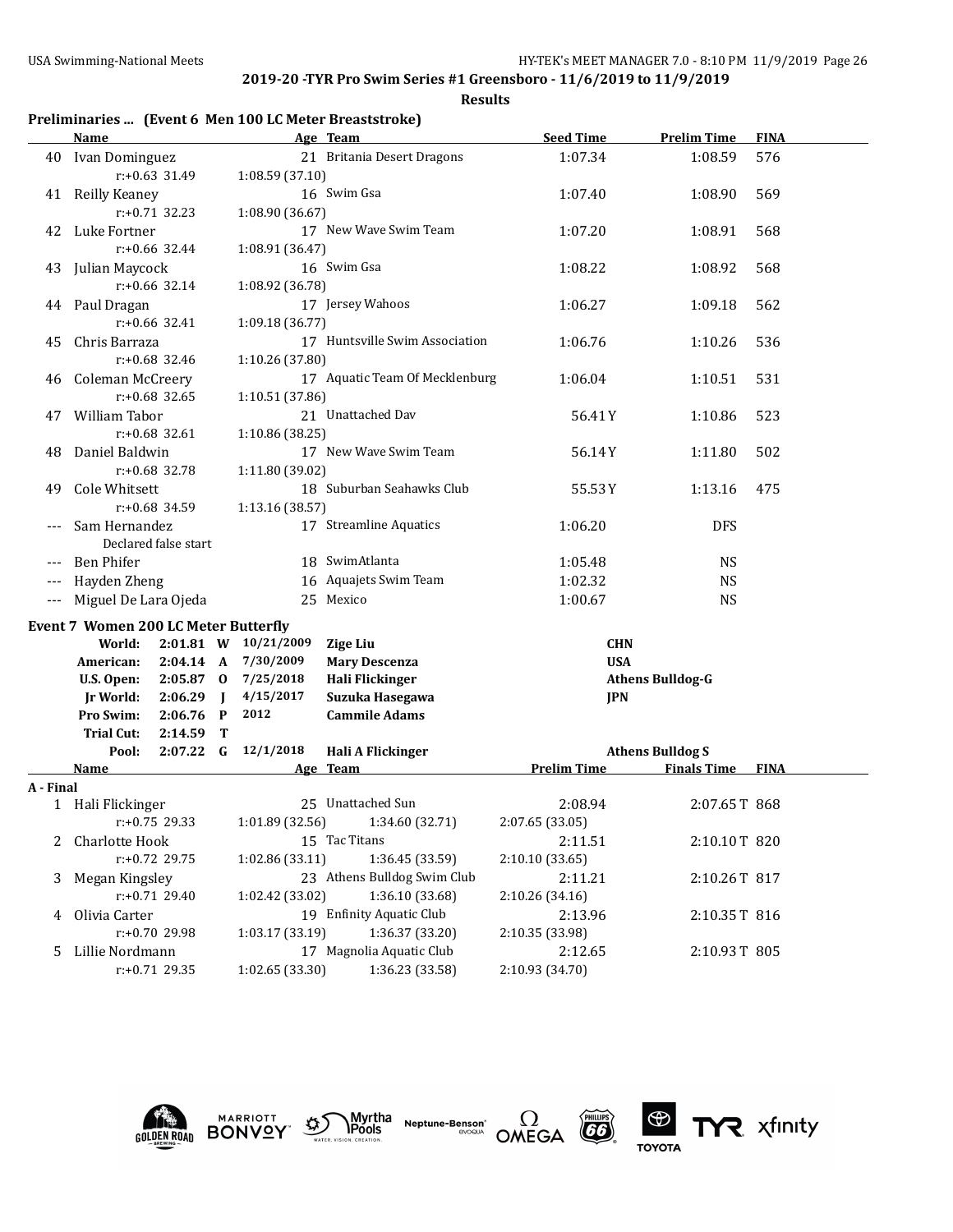|  | A - Final  (Event 7 Women 200 LC Meter Butterfly) |
|--|---------------------------------------------------|
|  |                                                   |

|                  | <b>Name</b>             | <b>Example 2</b> Age Team |                                     | <b>Prelim Time</b> | <b>Finals Time</b> | <b>FINA</b> |
|------------------|-------------------------|---------------------------|-------------------------------------|--------------------|--------------------|-------------|
|                  | 6 Ella Eastin           |                           | 22 Alto Swim Club                   | 2:14.70            | 2:14.76            | 738         |
|                  | r:+0.76 30.28           |                           | $1:04.31(34.03)$ $1:38.92(34.61)$   | 2:14.76 (35.84)    |                    |             |
| 7                | Makayla Sargent         |                           | 21 NC State University              | 2:13.63            | 2:14.96            | 735         |
|                  | $r: +0.71$ 30.49        |                           | $1:04.73(34.24)$ $1:39.49(34.76)$   | 2:14.96 (35.47)    |                    |             |
|                  | 8 Maria Jose Mata Cocco |                           | 24 Club Libanes                     | 2:15.40            | 2:15.18            | 731         |
|                  | $r: +0.73$ 30.19        |                           | $1:03.32$ (33.13) $1:38.65$ (35.33) | 2:15.18 (36.53)    |                    |             |
| <b>B</b> - Final |                         |                           |                                     |                    |                    |             |
|                  | 9 Leah Gingrich         |                           | 29 Columbus Aquatic Club            | 2:15.43            | 2:13.19T 764       |             |
|                  | $r: +0.71$ 29.86        | 1:03.67(33.81)            | 1:38.18 (34.51)                     | 2:13.19 (35.01)    |                    |             |
|                  | 10 Emma Barksdale       |                           | 22 Gamecock Aquatics                | 2:15.61            | 2:14.62            | 740         |
|                  | $r: +0.69$ 30.30        | 1:04.01(33.71)            | 1:38.88 (34.87)                     | 2:14.62 (35.74)    |                    |             |
|                  | 11 Megan Pulley         |                           | 17 Nova of Virginia Aquatics, Inc   | 2:17.39            | 2:15.62            | 724         |
|                  | $r: +0.69$ 30.12        | 1:04.33 (34.21)           | 1:40.00 (35.67)                     | 2:15.62 (35.62)    |                    |             |
|                  | 12 Ally McHugh          |                           | 22 Wisconsin Aquatics               | 2:16.30            | 2:15.76            | 722         |
|                  | $r: +0.78$ 31.29        | 1:06.05(34.76)            | 1:40.86 (34.81)                     | 2:15.76 (34.90)    |                    |             |
|                  | 13 Grace Yoon           |                           | 17 Jersey Wahoos                    | 2:17.67            | 2:16.27            | 714         |
|                  | r:+0.64 30.78           |                           | $1:05.19(34.41)$ $1:40.30(35.11)$   | 2:16.27 (35.97)    |                    |             |
|                  | 14 Brynn Wright         |                           | 15 Bluefish Swim Club               | 2:17.86            | 2:16.87            | 704         |
|                  | $r: +0.68$ 30.74        | 1:04.53 (33.79)           | 1:40.59 (36.06)                     | 2:16.87 (36.28)    |                    |             |
|                  | 15 Kate McCarville      |                           | 16 Springfield Aquatics             | 2:16.57            | 2:16.96            | 703         |
|                  | $r: +0.73$ 30.20        | 1:04.38 (34.18)           | 1:39.88 (35.50)                     | 2:16.96 (37.08)    |                    |             |
|                  | 16 Vanessa Chong        |                           | 16 Badger Swim Club, Inc.           | 2:16.10            | 2:17.33            | 697         |
|                  | $r: +0.65$ 30.13        |                           | $1:04.64(34.51)$ $1:40.50(35.86)$   | 2:17.33 (36.83)    |                    |             |
| C - Final        |                         |                           |                                     |                    |                    |             |
|                  | 17 Summer Smith         |                           | 16 Bluefish Swim Club               | 2:18.10            | 2:16.30            | 713         |
|                  | $r: +0.77$ 31.08        | 1:05.28 (34.20)           | 1:40.16 (34.88)                     | 2:16.30 (36.14)    |                    |             |
|                  | 18 Madison Kolessar     |                           | 17 Suburban Seahawks Club           | 2:18.12            | 2:16.44            | 711         |
|                  | $r: +0.81$ 31.07        | 1:05.98 (34.91)           | 1:40.90 (34.92)                     | 2:16.44 (35.54)    |                    |             |
| 19               | Mackenzie McConagha     |                           | 16 Nation's Capital Swim Club       | 2:18.51            | 2:16.95            | 703         |
|                  | $r: +0.76$ 29.79        | 1:04.19(34.40)            | 1:40.11 (35.92)                     | 2:16.95 (36.84)    |                    |             |
| 20               | <b>Elysse Pardus</b>    |                           | 18 South Carolina Swim Club         | 2:18.10            | 2:17.41            | 696         |
|                  | $r: +0.68$ 31.06        | 1:05.90 (34.84)           | 1:41.51 (35.61)                     | 2:17.41 (35.90)    |                    |             |
|                  | 21 Zoe Dixon            |                           | 15 Nova of Virginia Aquatics, Inc   | 2:18.99            | 2:17.73            | 691         |
|                  | $r: +0.65$ 31.16        | 1:06.10 (34.94)           | 1:41.94 (35.84)                     | 2:17.73 (35.79)    |                    |             |
|                  | 22 Eleanor Sun          |                           | 14 Nation's Capital Swim Club       | 2:19.15            | 2:17.92            | 688         |
|                  | $r: +0.71$ 30.70        | 1:05.15(34.45)            | 1:41.73 (36.58)                     | 2:17.92 (36.19)    |                    |             |
|                  | 23 Helen Sava           |                           | 14 Ramac Aquatic Club               | 2:18.38            | 2:19.77            | 661         |
|                  | $r: +0.76$ 31.48        |                           | $1:07.02$ (35.54) $1:43.51$ (36.49) | 2:19.77 (36.26)    |                    |             |
|                  | 24 Natalie Mannion      |                           | 15 Commonwealth Swimming            | 2:17.96            | 2:20.86            | 646         |
|                  | r:+0.76 30.52           | 1:05.18 (34.66)           | 1:41.93 (36.75)                     | 2:20.86 (38.93)    |                    |             |
| D - Final        |                         |                           |                                     |                    |                    |             |
|                  | 25 Chloe Freeman        |                           | 17 Unattached Dart                  | 2:21.51            | 2:17.85            | 689         |
|                  | r:+0.69 30.98           | 1:06.21 (35.23)           | 1:41.65 (35.44)                     | 2:17.85 (36.20)    |                    |             |
| 26               | Torri Huske             |                           | 16 Arlington Aquatic Club           | 2:21.69            | 2:17.97            | 688         |
|                  | $r: +0.65$ 29.93        | 1:05.57 (35.64)           | 1:41.17 (35.60)                     | 2:17.97 (36.80)    |                    |             |
| 27               | <b>Lilly Derivaux</b>   |                           | 15 Jersey Wahoos                    | 2:20.18            | 2:19.34            | 668         |
|                  | r:+0.78 30.86           | 1:06.27 (35.41)           | 1:42.29 (36.02)                     | 2:19.34 (37.05)    |                    |             |











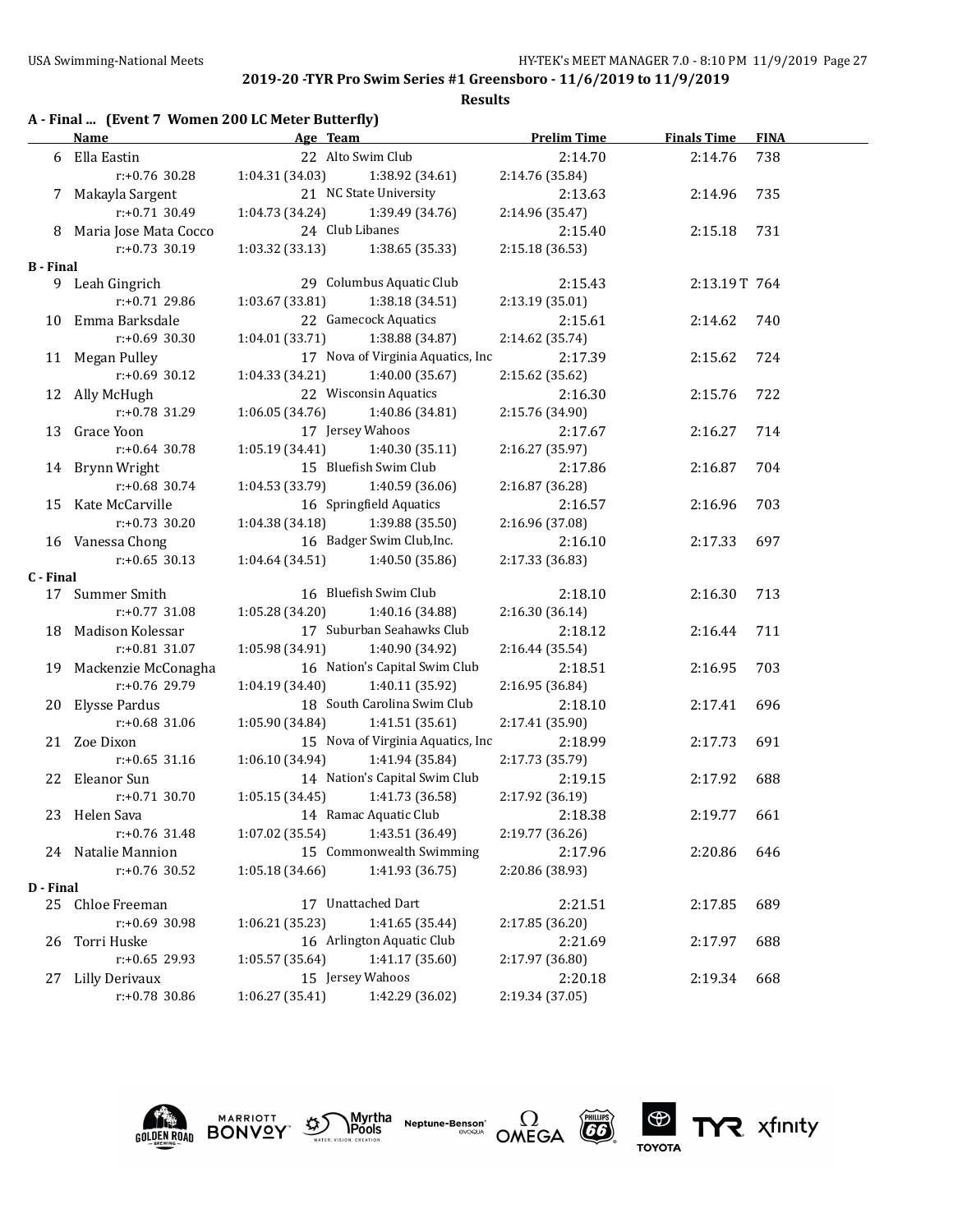**Results**

|    |                                                   |                  |                                               | D - Final  (Event 7 Women 200 LC Meter Butterfly) |                                   |                         |                         |             |  |
|----|---------------------------------------------------|------------------|-----------------------------------------------|---------------------------------------------------|-----------------------------------|-------------------------|-------------------------|-------------|--|
|    | <b>Name</b>                                       |                  |                                               |                                                   | Age Team                          | <b>Prelim Time</b>      | <b>Finals Time</b>      | <b>FINA</b> |  |
|    | 28 Jillian Johnson                                |                  |                                               |                                                   | 17 Nation's Capital Swim Club     | 2:20.84                 | 2:19.74                 | 662         |  |
|    |                                                   | $r: +0.67$ 31.61 |                                               | 1:07.02 (35.41)                                   | 1:43.04 (36.02)                   | 2:19.74 (36.70)         |                         |             |  |
| 29 | Addisyn Donfris                                   |                  |                                               |                                                   | 15 Barrington Swim Club           | 2:21.56                 | 2:20.44                 | 652         |  |
|    |                                                   | r:+0.58 32.29    |                                               | 1:08.10 (35.81)                                   | 1:44.37 (36.27)                   | 2:20.44 (36.07)         |                         |             |  |
| 30 | Georgia Kidd                                      |                  |                                               |                                                   | 21 University of Toronto Swimming | 2:19.31                 | 2:20.78                 | 647         |  |
|    |                                                   | r:+0.71 30.84    |                                               | 1:06.77 (35.93)                                   | 1:43.09 (36.32)                   | 2:20.78 (37.69)         |                         |             |  |
|    | 31 Aislin Farris                                  |                  |                                               |                                                   | 15 Bluefish Swim Club             | 2:22.01                 | 2:20.82                 | 647         |  |
|    |                                                   | $r: +0.69$ 31.33 |                                               | 1:05.99 (34.66)                                   | 1:42.89 (36.90)                   | 2:20.82 (37.93)         |                         |             |  |
|    | 32 Lainey Mullins                                 |                  |                                               |                                                   | 14 Suburban Seahawks Club         | 2:21.92                 | 2:20.91                 | 645         |  |
|    |                                                   | $r: +0.85$ 32.15 |                                               | 1:08.89 (36.74)                                   | 1:45.28 (36.39)                   | 2:20.91 (35.63)         |                         |             |  |
|    | <b>Event 7 Women 200 LC Meter Butterfly</b>       |                  |                                               |                                                   |                                   |                         |                         |             |  |
|    | World:                                            |                  |                                               | 2:01.81 W 10/21/2009                              | <b>Zige Liu</b>                   | <b>CHN</b>              |                         |             |  |
|    | American:                                         | 2:04.14 A        |                                               | 7/30/2009                                         | <b>Mary Descenza</b>              | <b>USA</b>              |                         |             |  |
|    | $2:05.87$ 0<br>U.S. Open:<br>2:06.29<br>Ir World: |                  |                                               | 7/25/2018                                         | <b>Hali Flickinger</b>            |                         | <b>Athens Bulldog-G</b> |             |  |
|    |                                                   |                  | $\blacksquare$                                | 4/15/2017                                         | Suzuka Hasegawa                   | <b>JPN</b>              |                         |             |  |
|    | Pro Swim:                                         | 2:06.76          | $\mathbf{P}$                                  | 2012                                              | <b>Cammile Adams</b>              |                         |                         |             |  |
|    | <b>Trial Cut:</b>                                 | 2:14.59          | т                                             |                                                   |                                   |                         |                         |             |  |
|    | Pool:                                             |                  | 12/1/2018<br>$2:07.22$ G<br>Hali A Flickinger |                                                   |                                   | <b>Athens Bulldog S</b> |                         |             |  |
|    | Name                                              |                  |                                               |                                                   | Age Team                          | <b>Seed Time</b>        | <b>Prelim Time FINA</b> |             |  |
|    | Preliminaries                                     |                  |                                               |                                                   |                                   |                         |                         |             |  |
|    | 1 Hali Flickinger                                 |                  |                                               |                                                   | 25 Unattached Sun                 | 2:05.87                 | 2:08.94T q843           |             |  |
|    |                                                   | r:+0.71 29.71    |                                               | 1:02.58 (32.87)                                   | 1:35.87 (33.29)                   | 2:08.94 (33.07)         |                         |             |  |
|    | 2 Megan Kingsley                                  |                  |                                               |                                                   | 23 Athens Bulldog Swim Club       | 2:08.26                 | 2:11.21T q800           |             |  |
|    |                                                   | $r: +0.64$ 29.44 |                                               | 1:02.64 (33.20)                                   | 1:36.68 (34.04)                   | 2:11.21 (34.53)         |                         |             |  |
| 3  | Charlotte Hook                                    |                  |                                               |                                                   | 15 Tac Titans                     | 2:07.87                 | 2:11.51T q794           |             |  |
|    |                                                   | $r: +0.70$ 30.37 |                                               | 1:03.97 (33.60)                                   | 1:37.72 (33.75)                   | 2:11.51 (33.79)         |                         |             |  |
| 4  | Lillie Nordmann                                   |                  |                                               |                                                   | 17 Magnolia Aquatic Club          | 2:07.43                 | 2:12.65T q774           |             |  |
|    |                                                   | r:+0.70 29.88    |                                               | 1:03.57 (33.69)                                   | 1:37.96 (34.39)                   | 2:12.65 (34.69)         |                         |             |  |
| 5. | Makayla Sargent                                   |                  |                                               |                                                   | 21 NC State University            | 2:12.49                 | 2:13.63T q757           |             |  |
|    |                                                   | $r: +0.67$ 30.86 |                                               | 1:04.61 (33.75)                                   | 1:39.13 (34.52)                   | 2:13.63 (34.50)         |                         |             |  |
| 6  | Olivia Carter                                     |                  |                                               |                                                   | 19 Enfinity Aquatic Club          | 2:08.22                 | 2:13.96T q751           |             |  |
|    |                                                   | $r: +0.69$ 30.59 |                                               | 1:04.68 (34.09)                                   | 1:39.01 (34.33)                   | 2:13.96 (34.95)         |                         |             |  |
| 7  | Ella Eastin                                       |                  |                                               |                                                   | 22 Alto Swim Club                 | 2:09.82                 | 2:14.70                 | q739        |  |
|    |                                                   | $r: +0.75$ 30.71 |                                               | 1:04.56 (33.85)                                   | 1:39.12 (34.56)                   | 2:14.70 (35.58)         |                         |             |  |
| 8  | Maria Jose Mata Cocco                             |                  |                                               |                                                   | 24 Club Libanes                   | 2:11.90                 | 2:15.40                 | q728        |  |
|    |                                                   | $r: +0.68$ 30.42 |                                               |                                                   | $1:04.52(34.10)$ $1:39.49(34.97)$ | 2:15.40 (35.91)         |                         |             |  |
| 9. | Leah Gingrich                                     |                  |                                               |                                                   | 29 Columbus Aquatic Club          | 2:09.84                 | 2:15.43                 | q727        |  |
|    |                                                   | r:+0.76 30.45    |                                               | 1:04.28 (33.83)                                   | 1:39.06 (34.78)                   | 2:15.43 (36.37)         |                         |             |  |
| 10 | Emma Barksdale                                    |                  |                                               |                                                   | 22 Gamecock Aquatics              | 2:18.81                 | 2:15.61                 | q724        |  |
|    |                                                   | r:+0.70 30.19    |                                               | 1:04.84 (34.65)                                   | 1:39.69 (34.85)                   | 2:15.61 (35.92)         |                         |             |  |
|    | 11 Abby Harter                                    |                  |                                               |                                                   | 17 Nation's Capital Swim Club     | 2:11.84                 | 2:15.84                 | q721        |  |
|    |                                                   | r:+0.78 30.19    |                                               | 1:04.80 (34.61)                                   | 1:39.86 (35.06)                   | 2:15.84 (35.98)         |                         |             |  |
| 12 | Vanessa Chong                                     |                  |                                               |                                                   | 16 Badger Swim Club, Inc.         | 2:15.29                 | 2:16.10                 | q716        |  |
|    |                                                   | $r: +0.66$ 30.47 |                                               | 1:04.72 (34.25)                                   | 1:40.28 (35.56)                   | 2:16.10 (35.82)         |                         |             |  |
|    | 13 Ally McHugh                                    |                  |                                               |                                                   | 22 Wisconsin Aquatics             | 2:16.09                 | 2:16.30                 | q713        |  |
|    |                                                   | r:+0.78 31.30    |                                               | 1:05.94 (34.64)                                   | 1:41.14 (35.20)                   | 2:16.30 (35.16)         |                         |             |  |











TYR xfinity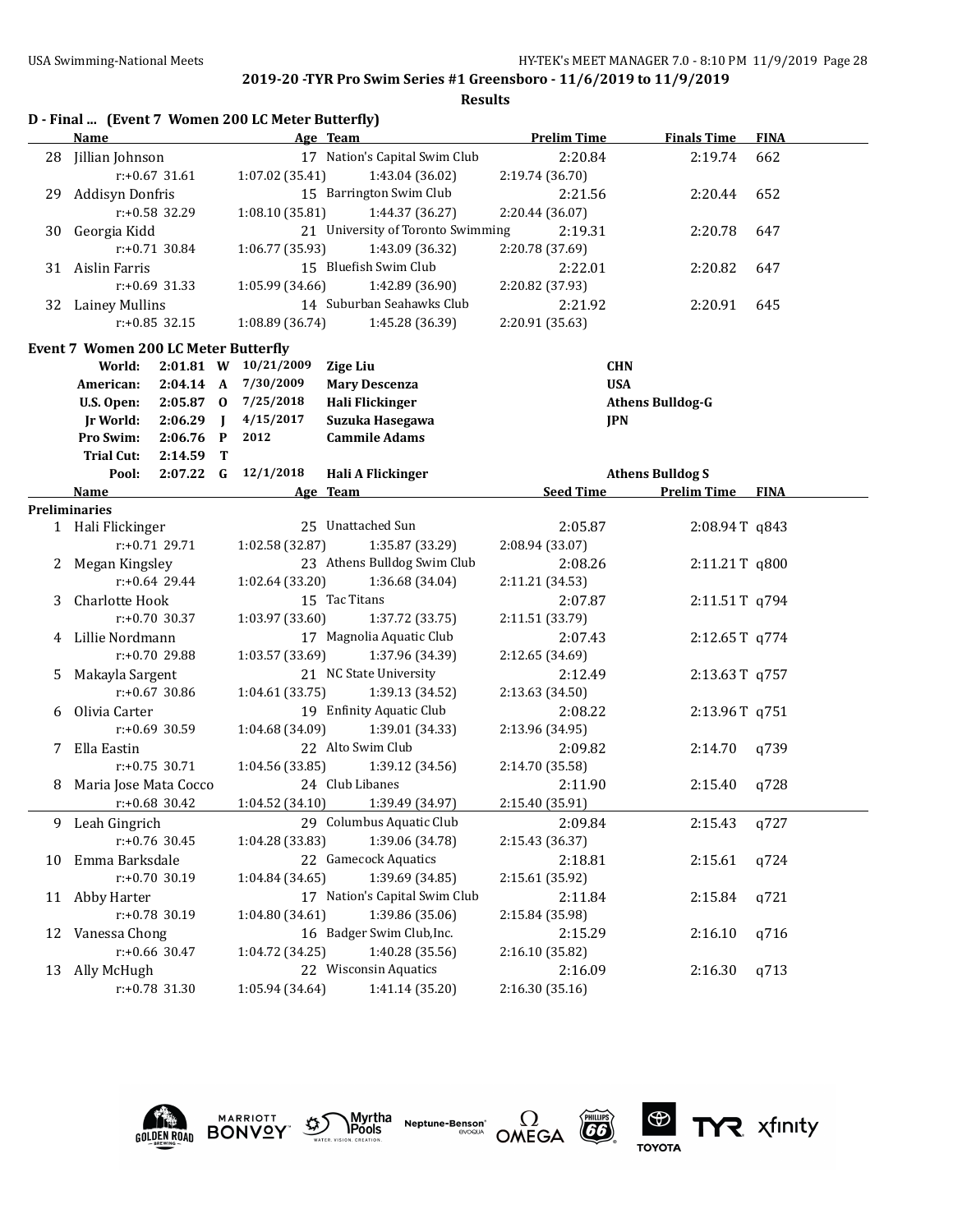|     |                        | Preliminaries  (Event 7 Women 200 LC Meter Butterfly) |                  |                    |             |
|-----|------------------------|-------------------------------------------------------|------------------|--------------------|-------------|
|     | Name                   | Age Team                                              | <b>Seed Time</b> | <b>Prelim Time</b> | <b>FINA</b> |
|     | 14 Kate McCarville     | 16 Springfield Aquatics                               | 2:13.16          | 2:16.57            | q709        |
|     | r:+0.70 30.08          | 1:04.86 (34.78)<br>1:40.12 (35.26)                    | 2:16.57 (36.45)  |                    |             |
|     | 15 Megan Pulley        | 17 Nova of Virginia Aquatics, Inc                     | 2:12.56          | 2:17.39            | q696        |
|     | $r: +0.65$ 30.13       | 1:04.74 (34.61)<br>1:40.90(36.16)                     | 2:17.39 (36.49)  |                    |             |
| 16  | Grace Yoon             | 17 Jersey Wahoos                                      | 2:14.63          | 2:17.67            | q692        |
|     | r:+0.67 30.90          | 1:05.34 (34.44)<br>1:40.59 (35.25)                    | 2:17.67 (37.08)  |                    |             |
|     | 17 Brynn Wright        | 15 Bluefish Swim Club                                 | 2:13.17          | 2:17.86            | q689        |
|     | $r: +0.66$ 30.75       | 1:05.87 (35.12)<br>1:41.34 (35.47)                    | 2:17.86 (36.52)  |                    |             |
| 18  | Natalie Mannion        | 15 Commonwealth Swimming                              | 2:15.55          | 2:17.96            | q688        |
|     | $r: +0.77$ 30.95       | 1:05.40 (34.45)<br>1:41.20 (35.80)                    | 2:17.96 (36.76)  |                    |             |
| *19 | Summer Smith           | 16 Bluefish Swim Club                                 | 2:13.08          | 2:18.10            | q686        |
|     | r:+0.77 31.26          | 1:05.68 (34.42)<br>1:41.39 (35.71)                    | 2:18.10 (36.71)  |                    |             |
| *19 | Elysse Pardus          | 18 South Carolina Swim Club                           | 2:15.78          | 2:18.10            | q686        |
|     | $r: +0.71$ 31.43       | 1:06.70 (35.27)<br>1:42.23 (35.53)                    | 2:18.10 (35.87)  |                    |             |
|     | 21 Madison Kolessar    | 17 Suburban Seahawks Club                             | 2:14.42          | 2:18.12            | q685        |
|     | $r: +0.85$ 31.48       | 1:06.52 (35.04)<br>1:42.31 (35.79)                    | 2:18.12 (35.81)  |                    |             |
|     | 22 Helen Sava          | 14 Ramac Aquatic Club                                 | 2:18.11          | 2:18.38            | q682        |
|     | $r: +0.79$ 31.64       | 1:43.00 (36.39)<br>1:06.61 (34.97)                    | 2:18.38 (35.38)  |                    |             |
|     | 23 Mackenzie McConagha | 16 Nation's Capital Swim Club                         | 2:13.20          | 2:18.51            | q680        |
|     | $r: +0.74$ 30.46       | 1:04.97 (34.51)<br>1:41.74 (36.77)                    | 2:18.51 (36.77)  |                    |             |
|     | 24 Zoe Dixon           | 15 Nova of Virginia Aquatics, Inc                     | 2:17.49          | 2:18.99            | a673        |
|     | $r: +0.70$ 31.44       | 1:07.08 (35.64)<br>1:42.73 (35.65)                    | 2:18.99 (36.26)  |                    |             |
|     | 25 Eleanor Sun         | 14 Nation's Capital Swim Club                         | 2:02.00Y         | 2:19.15            | q670        |
|     | r:+0.72 31.25          | 1:06.96 (35.71)<br>1:42.81 (35.85)                    | 2:19.15 (36.34)  |                    |             |
| 26  | Georgia Kidd           | 21 University of Toronto Swimming                     | 2:17.95          | 2:19.31            | q668        |
|     | r:+0.68 31.09          | 1:05.89 (34.80)<br>1:42.16 (36.27)                    | 2:19.31 (37.15)  |                    |             |
| 27  | <b>Lilly Derivaux</b>  | 15 Jersey Wahoos                                      | 2:19.80          | 2:20.18            | q656        |
|     | $r: +0.75$ 30.54       | 1:05.83 (35.29)<br>1:42.48 (36.65)                    | 2:20.18 (37.70)  |                    |             |
| 28  | Jillian Johnson        | 17 Nation's Capital Swim Club                         | 2:01.32Y         | 2:20.84            | q646        |
|     | $r: +0.68$ 31.71       | 1:06.56 (34.85)<br>1:43.71 (37.15)                    | 2:20.84 (37.13)  |                    |             |
| 29  | Chloe Freeman          | 17 Unattached Dart                                    | 2:15.59          | 2:21.51            | q637        |
|     | $r: +0.71$ 30.34       | 1:42.13 (37.25)<br>1:04.88 (34.54)                    | 2:21.51 (39.38)  |                    |             |
| 30  | <b>Addisyn Donfris</b> | 15 Barrington Swim Club                               | 2:16.37          | 2:21.56            | q637        |
|     | r:+0.66 31.91          | 1:08.08(36.17)<br>1:44.25 (36.17)                     | 2:21.56 (37.31)  |                    |             |
| 31  | Torri Huske            | 16 Arlington Aquatic Club                             | 2:14.01          | 2:21.69            | q635        |
|     | $r: +0.67$ 31.34       | 1:07.68 (36.34)<br>1:44.85 (37.17)                    | 2:21.69 (36.84)  |                    |             |
|     | 32 Lainey Mullins      | 14 Suburban Seahawks Club                             | 2:18.24          | 2:21.92            | q632        |
|     | $r: +0.83$ 31.33       | 1:07.69 (36.36)<br>1:45.05 (37.36)                    | 2:21.92 (36.87)  |                    |             |
|     | 33 Aislin Farris       | 15 Bluefish Swim Club                                 | 2:19.36          | 2:22.01            | 631         |
|     | $r: +0.67$ 31.05       | 1:06.45 (35.40)<br>1:43.65 (37.20)                    | 2:22.01 (38.36)  |                    |             |
| 34  | <b>Taylor Bloom</b>    | 14 Tac Titans                                         | 2:18.45          | 2:22.11            | 629         |
|     | $r: +0.77$ 31.04       | 1:06.81 (35.77)<br>1:43.96 (37.15)                    | 2:22.11 (38.15)  |                    |             |
| 35  | Olivia Theall          | 18 Aquastar                                           | 2:00.34Y         | 2:22.21            | 628         |
|     | r:+0.70 32.07          | 1:07.67(35.60)<br>1:44.66 (36.99)                     | 2:22.21 (37.55)  |                    |             |
|     | 36 Gillian Manning     | 24 Fayetteville Aquatics Swim Tea                     | 2:18.09          | 2:22.53            | 624         |
|     | r:+0.82 31.39          | 1:07.32 (35.93)<br>1:44.07 (36.75)                    | 2:22.53 (38.46)  |                    |             |









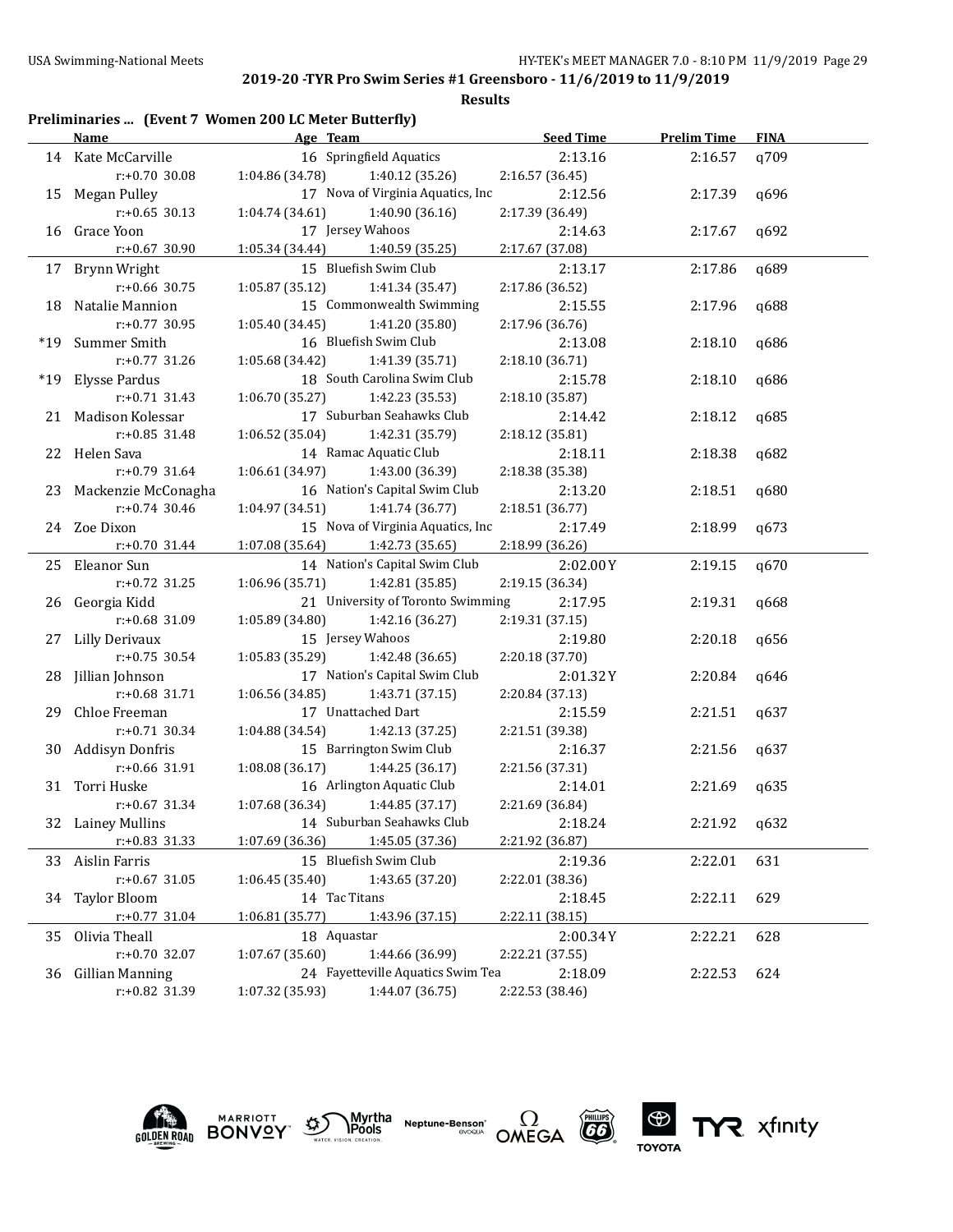**Results**

| Preliminaries  (Event 7 Women 200 LC Meter Butterfly) |  |  |  |  |  |  |
|-------------------------------------------------------|--|--|--|--|--|--|
|-------------------------------------------------------|--|--|--|--|--|--|

|           | Name                                            | Age Team            |                                          | <b>Seed Time</b>   | <b>Prelim Time</b>                                 | <b>FINA</b> |
|-----------|-------------------------------------------------|---------------------|------------------------------------------|--------------------|----------------------------------------------------|-------------|
|           | 37 Chase Travis                                 |                     | 17 Nation's Capital Swim Club            | 2:18.90            | 2:22.83                                            | 620         |
|           | r:+0.86 31.62                                   | 1:07.75 (36.13)     | 1:45.24 (37.49)                          | 2:22.83 (37.59)    |                                                    |             |
| 38        | Eliza Brown                                     |                     | 15 Commonwealth Swimming                 | 2:20.57            | 2:22.91                                            | 619         |
|           | $r: +0.65$ 31.10                                | 1:07.07 (35.97)     | 1:44.58 (37.51)                          | 2:22.91 (38.33)    |                                                    |             |
| 39        | Gianna Spremullo                                |                     | 17 Bluefish Swim Club                    | 2:19.02            | 2:23.09                                            | 616         |
|           | $r: +0.78$ 31.65                                | 1:07.54 (35.89)     | 1:44.65 (37.11)                          | 2:23.09 (38.44)    |                                                    |             |
| 40        | <b>Bella Answeeney</b>                          |                     | 14 Team Velocity                         | 2:14.72            | 2:23.51                                            | 611         |
|           | $r: +0.74$ 30.82                                | 1:06.24 (35.42)     | 1:43.95 (37.71)                          | 2:23.51 (39.56)    |                                                    |             |
|           | 41 Allison Martin                               | 16 The Fish         |                                          | 2:20.74            | 2:24.73                                            | 596         |
|           | $r: +0.77$ 31.70                                | 1:07.82 (36.12)     | 1:45.49 (37.67)                          | 2:24.73 (39.24)    |                                                    |             |
|           | 42 Kiley Wilhelm                                |                     | 14 SwimMAC Carolina                      | 1:59.37Y           | 2:28.64                                            | 550         |
|           | r:+0.78 32.40                                   | 1:10.39 (37.99)     | 1:48.59 (38.20)                          | 2:28.64 (40.05)    |                                                    |             |
| 43        | Joyce Kwok                                      |                     | 25 Twisters Swim Club                    | 2:00.54Y           | 2:31.84                                            | 516         |
|           | $r: +0.77$ 31.60                                | 1:07.97 (36.37)     | 1:47.68 (39.71)                          | 2:31.84 (44.16)    |                                                    |             |
| $---$     | Erin Cavanagh                                   |                     | 16 Jersey Wahoos                         | 2:16.51            | DQ                                                 |             |
|           | $r: +0.77$ 31.86                                | 1:07.30 (35.44)     | 1:43.75 (36.45)                          | DQ (37.83)         |                                                    |             |
|           | Zoe Skirboll                                    |                     | 15 Racer X Aquatics                      | 2:19.89            | <b>DFS</b>                                         |             |
|           | Declared false start                            |                     |                                          |                    |                                                    |             |
|           | Ella Flowers                                    | 15 Rice Aquatics    |                                          | 2:21.30            | <b>DFS</b>                                         |             |
|           | Declared false start                            |                     |                                          |                    |                                                    |             |
| $---$     | Caroline Sheble                                 |                     | 16 Nova of Virginia Aquatics, Inc.       | 2:14.36            | <b>NS</b>                                          |             |
| $---$     | Grace Sheble                                    |                     | 16 Nova of Virginia Aquatics, Inc        | 2:11.50            | <b>NS</b>                                          |             |
|           |                                                 |                     |                                          |                    |                                                    |             |
|           | <b>Event 8 Men 200 LC Meter Butterfly</b>       |                     |                                          |                    |                                                    |             |
|           | World:                                          | 1:50.73 W 7/24/2019 | <b>Kristof Milak</b>                     | <b>HUN</b>         |                                                    |             |
|           | American:                                       | 1:51.51 A 7/29/2009 | <b>Michael Phelps</b>                    | <b>USA</b>         |                                                    |             |
|           | $1:52.20$ 0<br>U.S. Open:                       | 7/2/2008            | <b>Michael Phelps</b>                    |                    | <b>Club Wolverine</b>                              |             |
|           | $1:52.71$ J<br><b>Jr World:</b><br>Pro Swim:    | 3/28/2018           | <b>Kristof Milak</b><br>Gianluca Urlando | <b>HUN</b>         |                                                    |             |
|           | $1:53.84$ P<br><b>Trial Cut:</b><br>$2:01.19$ T | 6/14/2019           |                                          |                    | <b>DART Swimming-SN</b>                            |             |
|           |                                                 | 1:56.00 G 11/7/2019 | Luca Urlando                             |                    |                                                    |             |
|           | Pool:<br>Name                                   | Age Team            |                                          | <b>Prelim Time</b> | <b>DART Swimming-SN</b><br><b>Finals Time FINA</b> |             |
| A - Final |                                                 |                     |                                          |                    |                                                    |             |
|           | 1 Luca Urlando                                  |                     | 17 Dart Swimming                         | 1:57.74            | 1:56.00 G 888                                      |             |
|           | $r: +0.74$ 26.01                                | 55.18 (29.17)       | 1:24.98 (29.80)                          | 1:56.00 (31.02)    |                                                    |             |
| 2         | <b>Matthew Fenlon</b>                           |                     | 17 Badger Swim Club, Inc.                | 2:00.29            | 1:58.15T 840                                       |             |
|           | $r: +0.75$ 26.11                                | 56.21 (30.10)       | 1:26.81 (30.60)                          | 1:58.15 (31.34)    |                                                    |             |
|           | 3 Carson Foster                                 |                     | 18 Mason Manta Rays                      | 1:59.80            | 1:58.61T 830                                       |             |
|           | $r: +0.65$ 26.51                                | 56.25 (29.74)       | 1:26.81 (30.56)                          | 1:58.61 (31.80)    |                                                    |             |
|           | 4 Jay Litherland                                |                     | 24 Dynamo Swim Club                      | 2:00.51            | 1:58.93T 824                                       |             |
|           | r:+0.73 26.92                                   | 57.20 (30.28)       | 1:27.99 (30.79)                          | 1:58.93 (30.94)    |                                                    |             |
| 5         | Gabriel Araya                                   |                     | 20 Azura Florida Aquatics                | 2:02.02            | 2:02.21                                            | 759         |
|           | r:+0.77 26.98                                   | 57.51 (30.53)       | 1:29.65 (32.14)                          | 2:02.21 (32.56)    |                                                    |             |
|           | Montana Champagne                               |                     | 22 Greater Ottawa Kingfish Swim C        | 2:02.84            | 2:02.57                                            | 752         |
| 6         | r:+0.88 27.24                                   | 58.15 (30.91)       | 1:29.93 (31.78)                          | 2:02.57 (32.64)    |                                                    |             |
|           |                                                 |                     | 35 Gator Swim Club                       | 2:01.73            | 2:02.97                                            | 745         |
|           | 7 Ryan Lochte<br>r:+0.68 26.83                  | 58.01 (31.18)       | 1:29.62 (31.61)                          | 2:02.97 (33.35)    |                                                    |             |
|           |                                                 |                     |                                          |                    |                                                    |             |











TYR xfinity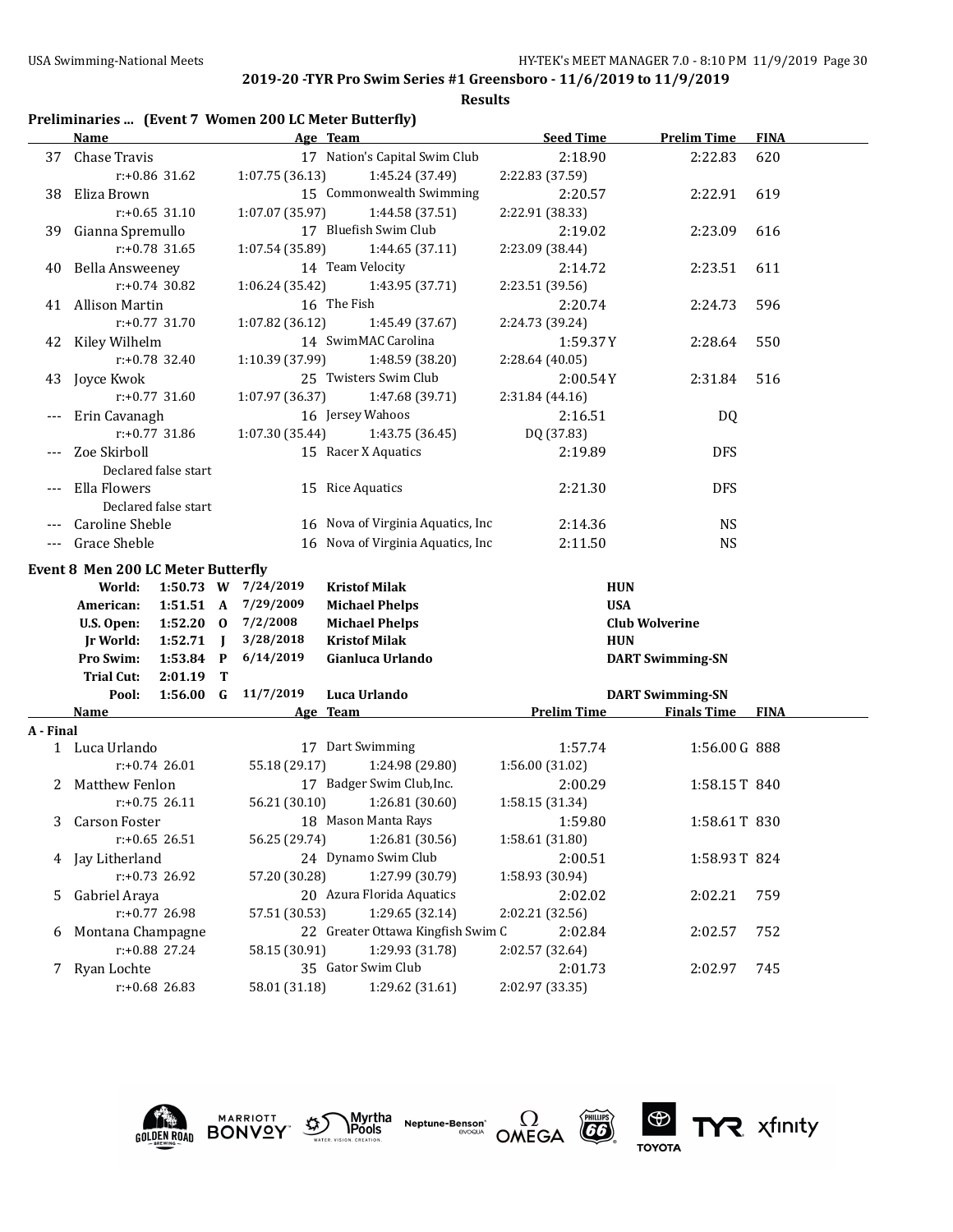|  |  |  |  | A - Final  (Event 8 Men 200 LC Meter Butterfly) |
|--|--|--|--|-------------------------------------------------|
|--|--|--|--|-------------------------------------------------|

|                  | <b>Example 2016</b> Age Team<br><b>Name</b>  |                 |                                               | <b>Example 2 Finals Time</b> Prelim Time Finals Time |         | <b>FINA</b> |
|------------------|----------------------------------------------|-----------------|-----------------------------------------------|------------------------------------------------------|---------|-------------|
|                  | 8 Justin Wright                              |                 | 23 Tucson Ford Dealers Aquatics               | 2:02.38                                              | 2:04.67 | 715         |
|                  | r:+0.55 27.23                                |                 | 58.32 (31.09) 1:30.81 (32.49) 2:04.67 (33.86) |                                                      |         |             |
| <b>B</b> - Final |                                              |                 |                                               |                                                      |         |             |
|                  | 9 Khader Baqlah                              |                 | 21 Unattached Jordan                          | 2:03.28                                              | 2:01.43 | 774         |
|                  | $r: +0.73$ 27.25                             |                 | 58.02 (30.77) 1:29.79 (31.77)                 | 2:01.43 (31.64)                                      |         |             |
|                  | 10 Jack Saunderson                           |                 | 22 Towson University Swimming                 | 2:03.11                                              | 2:01.63 | 770         |
|                  | $r: +0.63$ 27.13                             |                 | 57.68 (30.55) 1:29.41 (31.73)                 | 2:01.63 (32.22)                                      |         |             |
|                  | 11 Jose Martinez                             |                 | 22 Mexico                                     | 2:03.62                                              | 2:01.69 | 769         |
|                  | r:+0.68 27.50                                | 58.89 (31.39)   | 1:30.24 (31.35)                               | 2:01.69 (31.45)                                      |         |             |
|                  | 12 Michael Sava                              |                 | 16 Ramac Aquatic Club                         | 2:03.49                                              | 2:02.08 | 762         |
|                  | $r: +0.68$ 27.83                             |                 | 59.28 (31.45) 1:30.99 (31.71)                 | 2:02.08 (31.09)                                      |         |             |
|                  | 13 Hunter Kim                                |                 | 17 Badger Swim Club, Inc.                     | 2:05.45                                              | 2:03.42 | 737         |
|                  | $r: +0.68$ 27.71                             | 58.56 (30.85)   | 1:30.75 (32.19)                               | 2:03.42 (32.67)                                      |         |             |
|                  | 14 Nick Andres                               |                 | 17 Nwdupage YMCA / B.R. Ryall S               | 2:05.51                                              | 2:05.29 | 705         |
|                  | r:+0.74 27.79                                | 59.09 (31.30)   | 1:31.70 (32.61)                               | 2:05.29 (33.59)                                      |         |             |
|                  | 15 KJ Losee                                  |                 | 18 Rapids Area Y Swimmers                     | 2:06.10                                              | 2:06.09 | 691         |
|                  | $r: +0.67$ 28.07                             |                 | 59.64 (31.57) 1:32.83 (33.19)                 | 2:06.09 (33.26)                                      |         |             |
|                  | 16 Griffin O'Leary                           |                 | 16 Barrington Swim Club                       | 2:05.51                                              | 2:06.67 | 682         |
|                  | $r: +0.75$ 28.02                             |                 | $1:00.12$ (32.10) $1:32.85$ (32.73)           | 2:06.67 (33.82)                                      |         |             |
| C - Final        |                                              |                 |                                               |                                                      |         |             |
|                  | 17 Luis Martinez                             |                 | 23 Guatemala                                  | 2:09.59                                              | 2:03.44 | 737         |
|                  | r:+0.70 26.60                                |                 | 57.60 (31.00) 1:29.32 (31.72)                 | 2:03.44 (34.12)                                      |         |             |
|                  | 18 Abrahm DeVine                             |                 | 23 Team Elite                                 | 2:07.64                                              | 2:05.72 | 697         |
|                  | $r: +0.68$ 27.32                             |                 | 59.76 (32.44) 1:32.80 (33.04)                 | 2:05.72 (32.92)                                      |         |             |
|                  | 19 Josh Parent                               |                 | 14 Bluefish Swim Club                         | 2:08.71                                              | 2:06.65 | 682         |
|                  | r:+0.67 28.67                                |                 | $1:00.73$ (32.06) $1:33.30$ (32.57)           | 2:06.65 (33.35)                                      |         |             |
|                  | 20 Josean Massucco                           |                 | 15 Loyola Athletic Club                       | 2:07.23                                              | 2:06.66 | 682         |
|                  | r:+0.66 28.09                                |                 | $1:00.22$ (32.13) $1:33.17$ (32.95)           | 2:06.66 (33.49)                                      |         |             |
|                  | 21 J.T. Ewing                                | 15 The Fish     |                                               | 2:10.14                                              | 2:07.61 | 667         |
|                  | $r: +0.64$ 28.75                             |                 | $1:01.16(32.41)$ $1:34.41(33.25)$             | 2:07.61 (33.20)                                      |         |             |
|                  | 22 Jack Maketa                               |                 | 15 Germantown Academy Aquatic Cl 2:06.97      |                                                      | 2:07.69 | 665         |
|                  | r:+0.62 27.82                                |                 | 59.59 (31.77) 1:33.21 (33.62)                 | 2:07.69 (34.48)                                      |         |             |
|                  | 23 Diego Barragan-Vasquez 17 Baja California |                 |                                               | 2:07.47                                              | 2:08.17 | 658         |
|                  | $r: +0.71$ 28.64                             |                 | $1:01.07(32.43)$ $1:33.86(32.79)$             | 2:08.17 (34.31)                                      |         |             |
|                  | 24 Brian Hynes                               |                 | 21 Unattached Dav                             | 2:09.32                                              | 2:08.90 | 647         |
|                  | $r: +0.72$ 29.05                             |                 | $1:01.86(32.81)$ $1:35.04(33.18)$             | 2:08.90 (33.86)                                      |         |             |
| D - Final        |                                              |                 |                                               |                                                      |         |             |
| 25               | Josiah Binnema                               |                 | 21 Hpc Vancouver                              | 2:11.42                                              | 2:06.66 | 682         |
|                  | r:+0.68 26.67                                | 57.92 (31.25)   | 1:31.66 (33.74)                               | 2:06.66 (35.00)                                      |         |             |
| 26               | Ethan Schneider                              |                 | 18 SwimMAC Carolina                           | 2:10.50                                              | 2:08.68 | 650         |
|                  | $r: +0.63$ 28.79                             | 1:01.16(32.37)  | 1:34.47 (33.31)                               | 2:08.68 (34.21)                                      |         |             |
| 27               | Alexander Neff                               |                 | 17 Tide Swimming                              | 2:10.99                                              | 2:09.03 | 645         |
|                  | $r: +0.72$ 28.45                             | 1:00.18(31.73)  | 1:33.84 (33.66)                               | 2:09.03 (35.19)                                      |         |             |
| 28               | Ollie Bernasek                               |                 | 17 Machine Aquatics                           | 2:10.97                                              | 2:09.36 | 640         |
|                  | r:+0.69 28.39                                | 1:01.28 (32.89) | 1:35.03 (33.75)                               | 2:09.36 (34.33)                                      |         |             |
| 29               | Keanan Dols                                  |                 | 21 Gator Swim Club                            | 2:10.30                                              | 2:10.03 | 630         |
|                  | $r: +0.65$ 28.48                             | 1:01.26 (32.78) | 1:34.97 (33.71)                               | 2:10.03 (35.06)                                      |         |             |









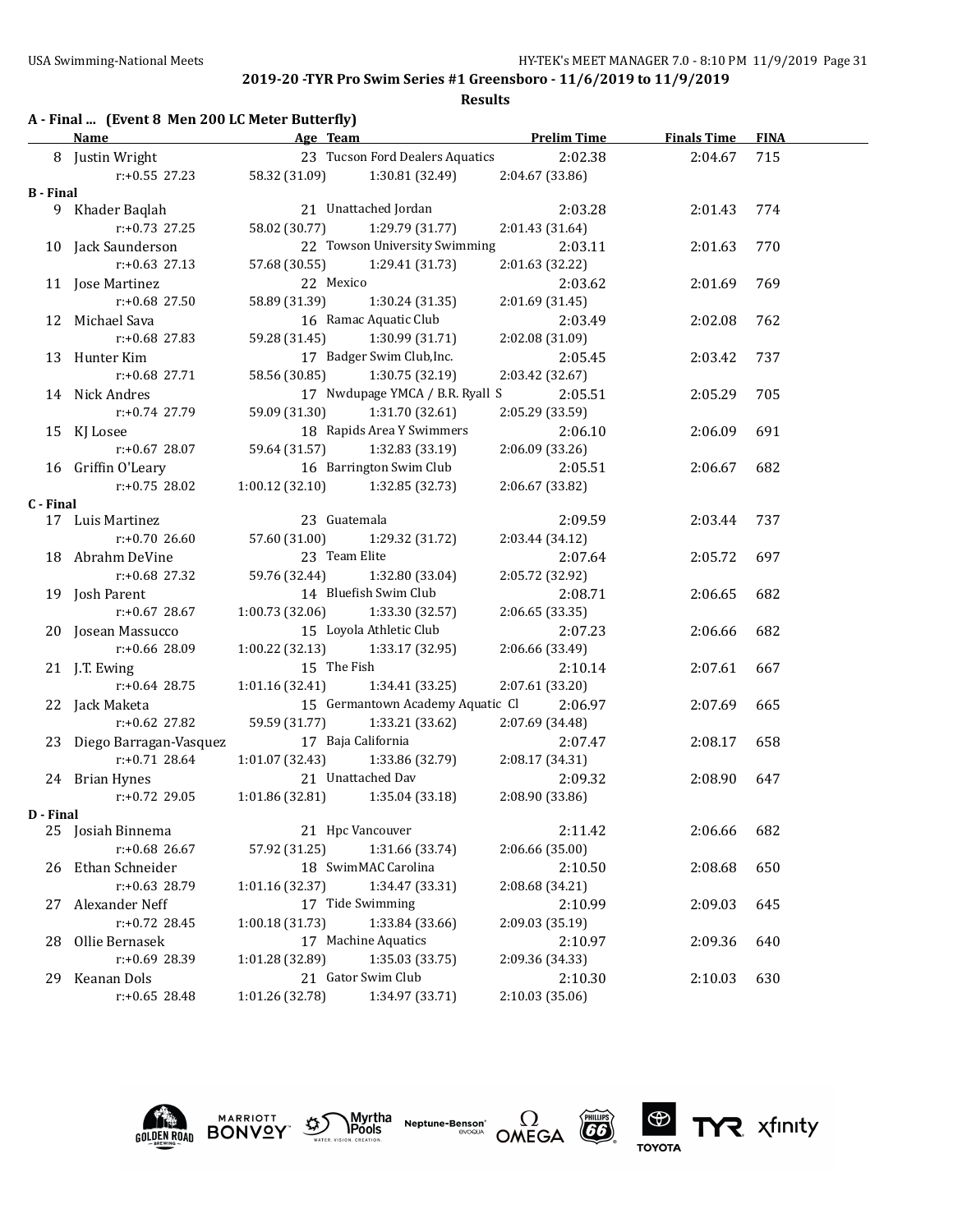**Results**

|    |                                    |                  |   | D - Final  (Event 8 Men 200 LC Meter Butterfly) |                                   |                    |                         |             |
|----|------------------------------------|------------------|---|-------------------------------------------------|-----------------------------------|--------------------|-------------------------|-------------|
|    | <b>Name</b>                        |                  |   |                                                 | Age Team                          | <b>Prelim Time</b> | <b>Finals Time</b>      | <b>FINA</b> |
| 30 | Sean Hogan                         |                  |   |                                                 | 19 Poseidon Swimming Inc          | 2:10.98            | 2:10.28                 | 627         |
|    |                                    | $r: +0.79$ 29.28 |   | 1:02.57 (33.29)                                 | 1:36.24 (33.67)                   | 2:10.28 (34.04)    |                         |             |
|    | 31 Ryan Hillery                    |                  |   |                                                 | 16 Tide Swimming                  | 2:11.88            | 2:11.43                 | 610         |
|    |                                    | $r: +0.67$ 29.21 |   | 1:02.87 (33.66)                                 | 1:37.16 (34.29)                   | 2:11.43 (34.27)    |                         |             |
|    | 32 Ben Charles                     |                  |   |                                                 | 17 Machine Aquatics               | 2:11.17            | 2:13.07                 | 588         |
|    |                                    | r:+0.72 28.99    |   | 1:02.84 (33.85)                                 | 1:37.86 (35.02)                   | 2:13.07 (35.21)    |                         |             |
|    | Event 8 Men 200 LC Meter Butterfly |                  |   |                                                 |                                   |                    |                         |             |
|    | World:                             |                  |   | 1:50.73 W 7/24/2019                             | <b>Kristof Milak</b>              | <b>HUN</b>         |                         |             |
|    | American:                          | 1:51.51 A        |   | 7/29/2009                                       | <b>Michael Phelps</b>             | <b>USA</b>         |                         |             |
|    | U.S. Open:                         | $1:52.20$ 0      |   | 7/2/2008                                        | <b>Michael Phelps</b>             |                    | <b>Club Wolverine</b>   |             |
|    | Jr World:                          | $1:52.71$ J      |   | 3/28/2018                                       | <b>Kristof Milak</b>              | <b>HUN</b>         |                         |             |
|    | Pro Swim:                          | 1:53.84 P        |   | 6/14/2019                                       | Gianluca Urlando                  |                    | <b>DART Swimming-SN</b> |             |
|    | <b>Trial Cut:</b>                  | 2:01.19          | т |                                                 |                                   |                    |                         |             |
|    | Pool:                              | $1:56.00$ G      |   | 11/7/2019                                       | Luca Urlando                      |                    | <b>DART Swimming-SN</b> |             |
|    | Name                               |                  |   |                                                 | Age Team                          | <b>Seed Time</b>   | <b>Prelim Time</b>      | <b>FINA</b> |
|    | <b>Preliminaries</b>               |                  |   |                                                 |                                   |                    |                         |             |
|    | 1 Luca Urlando                     |                  |   |                                                 | 17 Dart Swimming                  | 1:53.84            | 1:57.74T q849           |             |
|    |                                    | $r: +0.72$ 26.41 |   | 55.87 (29.46)                                   | 1:26.26 (30.39)                   | 1:57.74 (31.48)    |                         |             |
| 2  | <b>Carson Foster</b>               |                  |   |                                                 | 18 Mason Manta Rays               | 1:59.32            | 1:59.80T q806           |             |
|    |                                    | $r: +0.65$ 26.89 |   | 57.29 (30.40)                                   | 1:28.60 (31.31)                   | 1:59.80 (31.20)    |                         |             |
| 3  | <b>Matthew Fenlon</b>              |                  |   |                                                 | 17 Badger Swim Club, Inc.         | 1:57.39            | 2:00.29T q796           |             |
|    |                                    | $r: +0.76$ 26.76 |   | 56.92 (30.16)                                   | 1:27.60 (30.68)                   | 2:00.29 (32.69)    |                         |             |
|    | 4 Jay Litherland                   |                  |   |                                                 | 24 Dynamo Swim Club               | 1:57.99            | 2:00.51T q792           |             |
|    |                                    | r:+0.75 27.35    |   | 57.94 (30.59)                                   | 1:29.09 (31.15)                   | 2:00.51 (31.42)    |                         |             |
| 5. | Ryan Lochte                        |                  |   |                                                 | 35 Gator Swim Club                | 2:01.19            | 2:01.73                 | q768        |
|    |                                    | $r: +0.67$ 27.01 |   | 58.81 (31.80)                                   | 1:30.50 (31.69)                   | 2:01.73 (31.23)    |                         |             |
|    | 6 Gabriel Araya                    |                  |   |                                                 | 20 Azura Florida Aquatics         | 2:01.63            | 2:02.02                 | q763        |
|    |                                    | $r: +0.75$ 27.24 |   | 57.75 (30.51)                                   | 1:29.69 (31.94)                   | 2:02.02 (32.33)    |                         |             |
|    | 7 Justin Wright                    |                  |   |                                                 | 23 Tucson Ford Dealers Aquatics   | 1:54.63            | 2:02.38                 | q756        |
|    |                                    | $r: +0.55$ 27.20 |   | 57.94 (30.74)                                   | 1:29.75 (31.81)                   | 2:02.38 (32.63)    |                         |             |
| 8  | Montana Champagne                  |                  |   |                                                 | 22 Greater Ottawa Kingfish Swim C | 1:59.21            | 2:02.84                 | q748        |
|    |                                    | r:+0.74 27.08    |   | 58.23 (31.15)                                   | 1:30.31 (32.08)                   | 2:02.84 (32.53)    |                         |             |
|    | 9 Jack Saunderson                  |                  |   |                                                 | 22 Towson University Swimming     | 1:56.74            | 2:03.11                 | q743        |
|    |                                    | $r: +0.63$ 27.37 |   | 58.89 (31.52)                                   | 1:30.87 (31.98)                   | 2:03.11 (32.24)    |                         |             |
|    | 10 Khader Baqlah                   |                  |   |                                                 | 21 Unattached Jordan              | 2:01.62            | 2:03.28                 | g740        |
|    |                                    | r:+0.73 27.40    |   | 59.02 (31.62)                                   | 1:30.45 (31.43)                   | 2:03.28 (32.83)    |                         |             |
|    | 11 Michael Sava                    |                  |   |                                                 | 16 Ramac Aquatic Club             | 2:01.24            | 2:03.49                 | q736        |
|    |                                    | $r+0.68$ 27.45   |   | 58.22 (30.77)                                   | 1:31.27 (33.05)                   | 2:03.49 (32.22)    |                         |             |
|    | 12 Jose Martinez                   |                  |   |                                                 | 22 Mexico                         | 1:59.23            | 2:03.62                 | q733        |
|    |                                    | $r: +0.73$ 27.12 |   | 58.25 (31.13)                                   | 1:30.15 (31.90)                   | 2:03.62 (33.47)    |                         |             |
|    | 13 Hunter Kim                      |                  |   |                                                 | 17 Badger Swim Club, Inc.         | 2:04.07            | 2:05.45                 | q702        |
|    |                                    | $r: +0.69$ 27.64 |   | 59.21 (31.57)                                   | 1:31.45 (32.24)                   | 2:05.45 (34.00)    |                         |             |
|    | *14 Griffin O'Leary                |                  |   |                                                 | 16 Barrington Swim Club           | 2:03.04            | 2:05.51                 | q701        |
|    |                                    | $r: +0.72$ 28.05 |   | 59.75 (31.70)                                   | 1:32.01 (32.26)                   | 2:05.51 (33.50)    |                         |             |
|    | *14 Nick Andres                    |                  |   |                                                 | 17 Nwdupage YMCA / B.R. Ryall S   | 2:06.66            | 2:05.51                 | q701        |
|    |                                    | $r.+0.73$ 27.42  |   | 58.86 (31.44)                                   | 1:31.01 (32.15)                   | 2:05.51 (34.50)    |                         |             |





**Neptune-Benson\***<br>evoaua



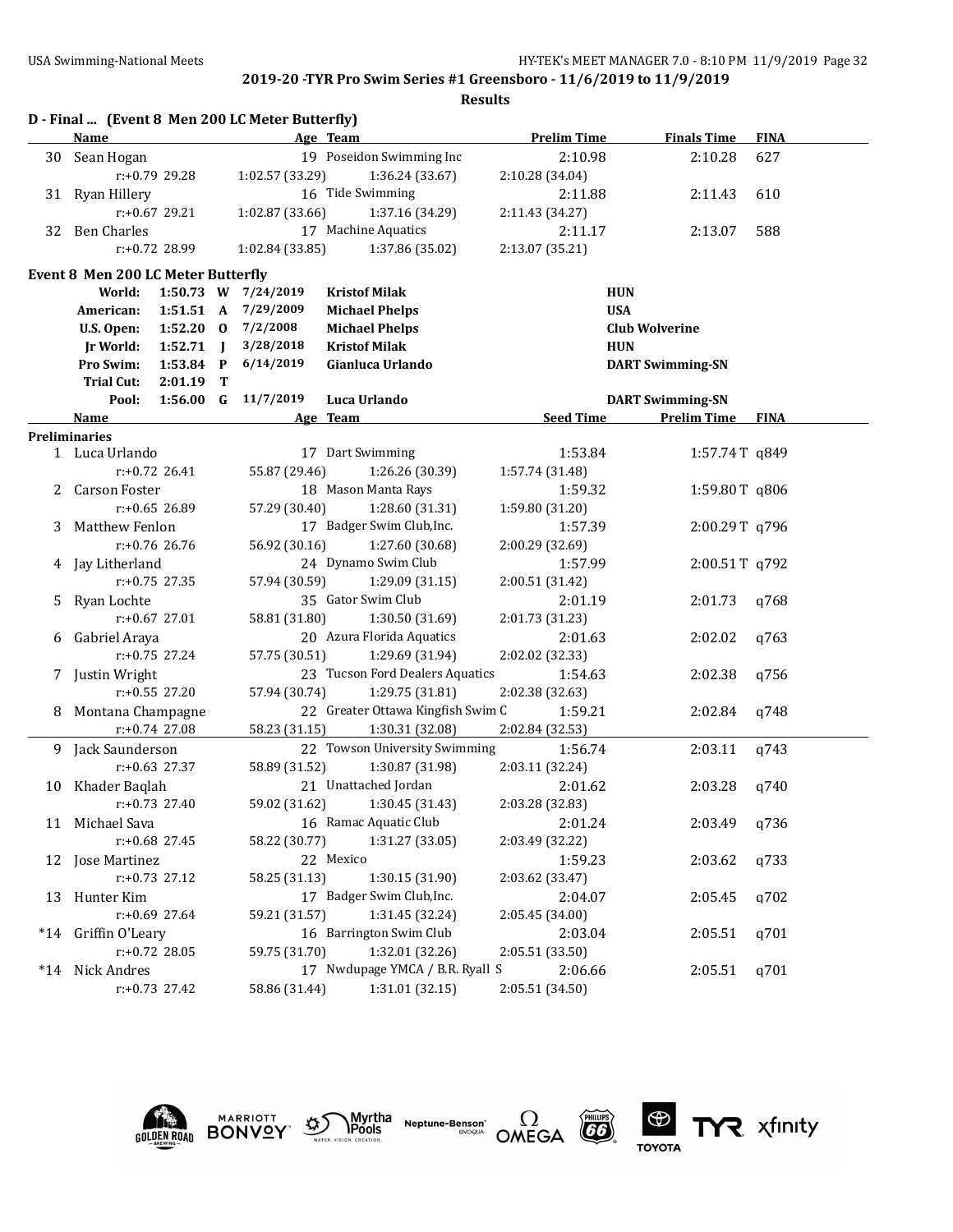| Preliminaries  (Event 8 Men 200 LC Meter Butterfly) |  |  |  |
|-----------------------------------------------------|--|--|--|
|-----------------------------------------------------|--|--|--|

|    | Name                      | Age Team                            |                                          | <b>Seed Time</b> | <b>Prelim Time</b> | <b>FINA</b> |
|----|---------------------------|-------------------------------------|------------------------------------------|------------------|--------------------|-------------|
|    | 16 Connor Daniels         | 17 Dart Swimming                    |                                          | 2:04.52          | 2:06.00            | q693        |
|    | r:+0.71 27.75             | 59.31 (31.56) 1:32.15 (32.84)       |                                          | 2:06.00(33.85)   |                    |             |
|    | 17 KJ Losee               |                                     | 18 Rapids Area Y Swimmers                | 2:04.99          | 2:06.10            | q691        |
|    | $r: +0.67$ 28.01          | 59.15 (31.14)                       | 1:31.64 (32.49)                          | 2:06.10 (34.46)  |                    |             |
|    | 18 Jack Maketa            |                                     | 15 Germantown Academy Aquatic Cl 2:07.41 |                  | 2:06.97            | q677        |
|    | $r: +0.61$ 27.73          | 59.37 (31.64)                       | 1:32.15 (32.78)                          | 2:06.97 (34.82)  |                    |             |
|    | 19 Josean Massucco        | 15 Loyola Athletic Club             |                                          | 2:06.86          | 2:07.23            | q673        |
|    | $r: +0.66$ 27.96          | $1:00.06$ (32.10) $1:33.22$ (33.16) |                                          | 2:07.23 (34.01)  |                    |             |
|    | 20 Diego Barragan-Vasquez | 17 Baja California                  |                                          | 2:04.98          | 2:07.47            | q669        |
|    | $r: +0.67$ 28.58          | $1:00.70(32.12)$ $1:33.33(32.63)$   |                                          | 2:07.47(34.14)   |                    |             |
|    | 21 Abrahm DeVine          | 23 Team Elite                       |                                          | 2:04.70          | 2:07.64            | q666        |
|    | $r: +0.68$ 27.18          | 58.44 (31.26) 1:32.32 (33.88)       |                                          | 2:07.64 (35.32)  |                    |             |
|    | 22 Josh Parent            | 14 Bluefish Swim Club               |                                          | 2:04.70          | 2:08.71            | q650        |
|    | $r: +0.67$ 28.87          | $1:00.90(32.03)$ $1:34.81(33.91)$   |                                          | 2:08.71 (33.90)  |                    |             |
|    | 23 Brian Hynes            | 21 Unattached Dav                   |                                          | 1:50.47 Y        | 2:09.32            | q641        |
|    | $r: +0.72$ 29.52          | $1:02.25(32.73)$ $1:35.85(33.60)$   |                                          | 2:09.32 (33.47)  |                    |             |
|    | 24 Luis Martinez          | 23 Guatemala                        |                                          | 1:59.48          | 2:09.59            | q637        |
|    | $r: +0.70$ 26.66          | 58.25 (31.59) 1:32.25 (34.00)       |                                          | 2:09.59 (37.34)  |                    |             |
|    | 25 Sky Ho                 | 22 Unattached Prvt                  |                                          | 2:03.80          | 2:09.79            | q634        |
|    | r:+0.70 27.37             | 59.59 (32.22) 1:34.00 (34.41)       |                                          | 2:09.79 (35.79)  |                    |             |
|    | 26 J.T. Ewing             | 15 The Fish                         |                                          | 2:06.67          | 2:10.14            | q629        |
|    | $r: +0.62$ 29.46          | $1:02.61(33.15)$ $1:36.82(34.21)$   |                                          | 2:10.14 (33.32)  |                    |             |
|    | 27 Keanan Dols            | 21 Gator Swim Club                  |                                          | 2:01.32          | 2:10.30            | q626        |
|    | $r: +0.76$ 28.20          | $1:00.63$ (32.43) $1:34.55$ (33.92) |                                          | 2:10.30 (35.75)  |                    |             |
|    | 28 Ethan Schneider        | 18 SwimMAC Carolina                 |                                          | 2:00.95          | 2:10.50            | q623        |
|    | $r: +0.70$ 29.32          | $1:01.37(32.05)$ $1:34.87(33.50)$   |                                          | 2:10.50 (35.63)  |                    |             |
|    | 29 Ollie Bernasek         | 17 Machine Aquatics                 |                                          | 2:06.86          | 2:10.97            | q617        |
|    | r:+0.68 28.92             | $1:02.16(33.24)$ $1:36.55(34.39)$   |                                          | 2:10.97 (34.42)  |                    |             |
|    | 30 Sean Hogan             |                                     | 19 Poseidon Swimming Inc                 | 1:49.32 Y        | 2:10.98            | q617        |
|    | $r: +0.79$ 29.13          | $1:02.38(33.25)$ $1:36.63(34.25)$   |                                          | 2:10.98 (34.35)  |                    |             |
|    | 31 Alexander Neff         | 17 Tide Swimming                    |                                          | 2:02.65          | 2:10.99            | q616        |
|    | r:+0.69 28.52             | $1:00.51(31.99)$ $1:34.61(34.10)$   |                                          | 2:10.99 (36.38)  |                    |             |
|    | 32 Ben Charles            | 17 Machine Aquatics                 |                                          | 2:05.18          | 2:11.17            | q614        |
|    | $r: +0.71$ 28.09          | $1:00.64$ (32.55) $1:34.80$ (34.16) |                                          | 2:11.17 (36.37)  |                    |             |
|    | 33 Josiah Binnema         | 21 Hpc Vancouver                    |                                          | 2:00.97          | 2:11.42            | 610         |
|    | r:+0.69 27.31             | 59.16 (31.85) 1:34.51 (35.35)       |                                          | 2:11.42 (36.91)  |                    |             |
|    | 34 Ryan Hillery           | 16 Tide Swimming                    |                                          | 2:07.03          | 2:11.88            | 604         |
|    | $r: +0.65$ 28.65          | 1:01.69 (33.04)                     | 1:36.08 (34.39)                          | 2:11.88 (35.80)  |                    |             |
|    | 35 John Plutt             |                                     | 17 Pueblo County Swim Team               | 1:53.14Y         | 2:11.90            | 604         |
|    | $r: +0.63$ 27.87          | 1:00.90 (33.03)                     | 1:36.17 (35.27)                          | 2:11.90 (35.73)  |                    |             |
| 36 | Garrett Boone             |                                     | 16 Aquatic Team Of Mecklenburg           | 1:48.27Y         | 2:12.24            | 599         |
|    | r:+0.64 29.09             | 1:02.65 (33.56)                     | 1:37.00 (34.35)                          | 2:12.24 (35.24)  |                    |             |
| 37 | <b>Hubert Huang</b>       |                                     | 15 Commonwealth Swimming                 | 2:09.77          | 2:13.06            | 588         |
|    | r:+0.64 29.53             | 1:03.18 (33.65)                     | 1:37.31 (34.13)                          | 2:13.06 (35.75)  |                    |             |
| 38 | DC Hellams                |                                     | 18 Nova of Virginia Aquatics, Inc        | 2:05.52          | 2:14.09            | 575         |
|    | r:+0.76 29.23             | 1:02.51 (33.28)                     | 1:37.67 (35.16)                          | 2:14.09 (36.42)  |                    |             |









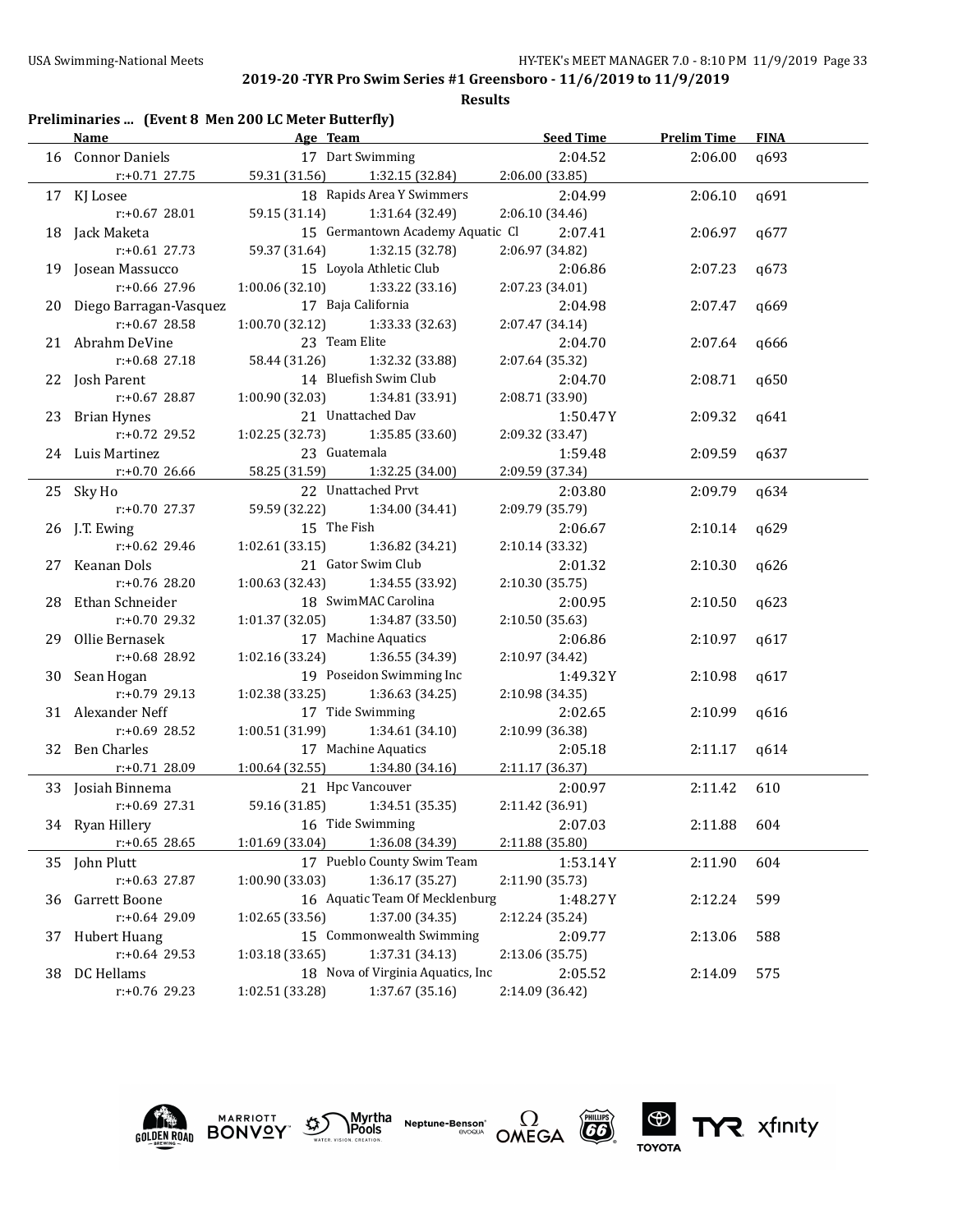|           |                                      |                      |                | Preliminaries  (Event 8 Men 200 LC Meter Butterfly) |                                              |                          |                         |             |
|-----------|--------------------------------------|----------------------|----------------|-----------------------------------------------------|----------------------------------------------|--------------------------|-------------------------|-------------|
|           | Name                                 |                      |                |                                                     | Age Team                                     | <b>Seed Time</b>         | <b>Prelim Time</b>      | <b>FINA</b> |
|           | 39 William Tabor                     |                      |                |                                                     | 21 Unattached Dav                            | 1:48.86Y                 | 2:14.38                 | 571         |
|           |                                      | r:+0.67 28.91        |                | 1:02.42 (33.51)                                     | 1:37.87 (35.45)                              | 2:14.38 (36.51)          |                         |             |
| 40        | Gavin Lamoureux                      |                      |                |                                                     | 17 Tide Swimming                             | 1:50.23Y                 | 2:15.74                 | 554         |
|           |                                      | r:+0.72 28.83        |                | 1:02.56 (33.73)                                     | 1:38.41 (35.85)                              | 2:15.74 (37.33)          |                         |             |
|           | 41 Spencer Freeman                   |                      |                |                                                     | 16 SwimMAC Carolina                          | 1:51.07Y                 | 2:16.37                 | 546         |
|           |                                      | r:+0.78 29.51        |                | 1:03.52 (34.01)                                     | 1:39.52 (36.00)                              | 2:16.37 (36.85)          |                         |             |
|           | Michael Linnihan                     |                      |                |                                                     | 17 Elmbrook Swim Club                        | 2:04.58                  | <b>DFS</b>              |             |
|           |                                      | Declared false start |                |                                                     |                                              |                          |                         |             |
|           | Daniil Antipov                       |                      |                |                                                     | 22 Grand Canyon University                   | 1:42.35Y                 | <b>NS</b>               |             |
| $---$     | <b>Grant Thompson</b>                |                      |                |                                                     | 21 Austin Swim Club                          | 1:51.64Y                 | <b>NS</b>               |             |
|           |                                      |                      |                |                                                     |                                              |                          |                         |             |
|           | Event 9 Women 400 LC Meter Freestyle |                      |                |                                                     |                                              |                          |                         |             |
|           | World:<br>American:                  | $3:56.46$ A          |                | 3:56.46 W 8/7/2016<br>8/7/2016                      | <b>Katie Ledecky</b>                         | <b>USA</b><br><b>USA</b> |                         |             |
|           | U.S. Open:                           | $3:57.94$ 0          |                | 5/17/2018                                           | <b>Katie Ledecky</b><br><b>Katie Ledecky</b> | <b>Stanford</b>          |                         |             |
|           | <b>Jr World:</b>                     | 3:58.37              | $\blacksquare$ | 8/23/2014                                           | <b>Katie Ledecky</b>                         | <b>USA</b>               |                         |             |
|           | Pro Swim:                            | 3:57.94              | $\mathbf{P}$   | 5/17/2018                                           | <b>Katie Ledecky</b>                         |                          | <b>Stanford Swimmin</b> |             |
|           | <b>Trial Cut:</b>                    | 4:16.89              | T              |                                                     |                                              |                          |                         |             |
|           | Pool:                                | 4:00.35              | G              | 11/29/2018                                          | <b>Katie G Ledecky</b>                       |                          | <b>Nation's Capital</b> |             |
|           | Name                                 |                      |                |                                                     | Age Team                                     | <b>Prelim Time</b>       | <b>Finals Time</b>      | <b>FINA</b> |
| A - Final |                                      |                      |                |                                                     |                                              |                          |                         |             |
|           | 1 Katie Ledecky                      |                      |                |                                                     | 22 Nation's Capital Swim Club                | 4:02.87                  | 4:01.68T 936            |             |
|           |                                      | r:+0.68 28.27        |                | 58.46 (30.19)                                       | 1:28.77 (30.31)                              | 1:59.71 (30.94)          |                         |             |
|           |                                      | 2:30.76 (31.05)      |                | 3:01.79 (31.03)                                     | 3:32.01 (30.22)                              | 4:01.68 (29.67)          |                         |             |
| 2         | Allison Schmitt                      |                      |                |                                                     | 29 Sun Devil Swimming                        | 4:10.24                  | 4:10.52T 840            |             |
|           |                                      | $r: +0.73$ 29.21     |                | 1:00.24 (31.03)                                     | 1:31.60 (31.36)                              | 2:03.50 (31.90)          |                         |             |
|           |                                      | 2:35.27 (31.77)      |                | 3:39.37 (31.91)<br>3:07.46 (32.19)                  |                                              | 4:10.52 (31.15)          |                         |             |
| 3         | Ally McHugh                          |                      |                |                                                     | 22 Wisconsin Aquatics                        | 4:12.69                  | 4:10.68T 839            |             |
|           |                                      | r:+0.82 29.81        |                | 1:01.61 (31.80)                                     | 1:33.24 (31.63)                              | 2:05.22 (31.98)          |                         |             |
|           |                                      | 2:36.96 (31.74)      |                | 3:08.98 (32.02)                                     | 3:40.48 (31.50)                              | 4:10.68 (30.20)          |                         |             |
| 4         | Kaersten Meitz                       |                      |                |                                                     | 23 Boilermaker Aquatics                      | 4:12.90                  | 4:11.28T 833            |             |
|           |                                      | r:+0.84 30.02        |                | 1:01.85 (31.83)                                     | 1:33.75 (31.90)                              | 2:05.48 (31.73)          |                         |             |
|           |                                      | 2:37.32 (31.84)      |                | 3:08.84 (31.52)                                     | 3:40.24 (31.40)                              | 4:11.28 (31.04)          |                         |             |
| *5        | Ashley Twichell                      |                      |                |                                                     | 30 Tac Titans                                | 4:14.41                  | 4:13.36T 812            |             |
|           |                                      | r:+0.79 29.99        |                | 1:01.75 (31.76)                                     | 1:33.62 (31.87)                              | 2:05.68 (32.06)          |                         |             |
|           |                                      | 2:37.72 (32.04)      |                | 3:09.93 (32.21)                                     | 3:41.98 (32.05)                              | 4:13.36 (31.38)          |                         |             |
| *5        | Hali Flickinger                      |                      |                |                                                     | 25 Unattached Sun                            | 4:14.43                  | 4:13.36T 812            |             |
|           |                                      | r:+0.76 30.26        |                | 1:02.15 (31.89)<br>1:34.38 (32.23)                  |                                              | 2:06.48 (32.10)          |                         |             |
|           |                                      | 2:38.69 (32.21)      |                | 3:10.76 (32.07)                                     | 3:42.70 (31.94)                              | 4:13.36 (30.66)          |                         |             |
| 7         | Claire Tuggle                        |                      |                |                                                     | 15 Unattached Dart                           | 4:14.47                  | 4:18.30                 | 767         |
|           |                                      | r:+0.71 29.59        |                | 1:01.73 (32.14)                                     | 1:34.33 (32.60)                              | 2:07.02 (32.69)          |                         |             |
|           |                                      | 2:39.52 (32.50)      |                | 3:12.57 (33.05)                                     | 3:45.44 (32.87)                              | 4:18.30 (32.86)          |                         |             |
| 8         | <b>Kennedy Goss</b>                  |                      |                |                                                     | 23 Granite Gators Swim Team                  | 4:17.78                  | 4:18.55                 | 764         |
|           |                                      | $r: +0.70$ 30.68     |                | 1:03.21 (32.53)                                     | 1:36.11 (32.90)                              | 2:08.88 (32.77)          |                         |             |
|           |                                      | 2:41.91 (33.03)      |                | 3:14.21 (32.30)                                     | 3:47.09 (32.88)                              | 4:18.55 (31.46)          |                         |             |











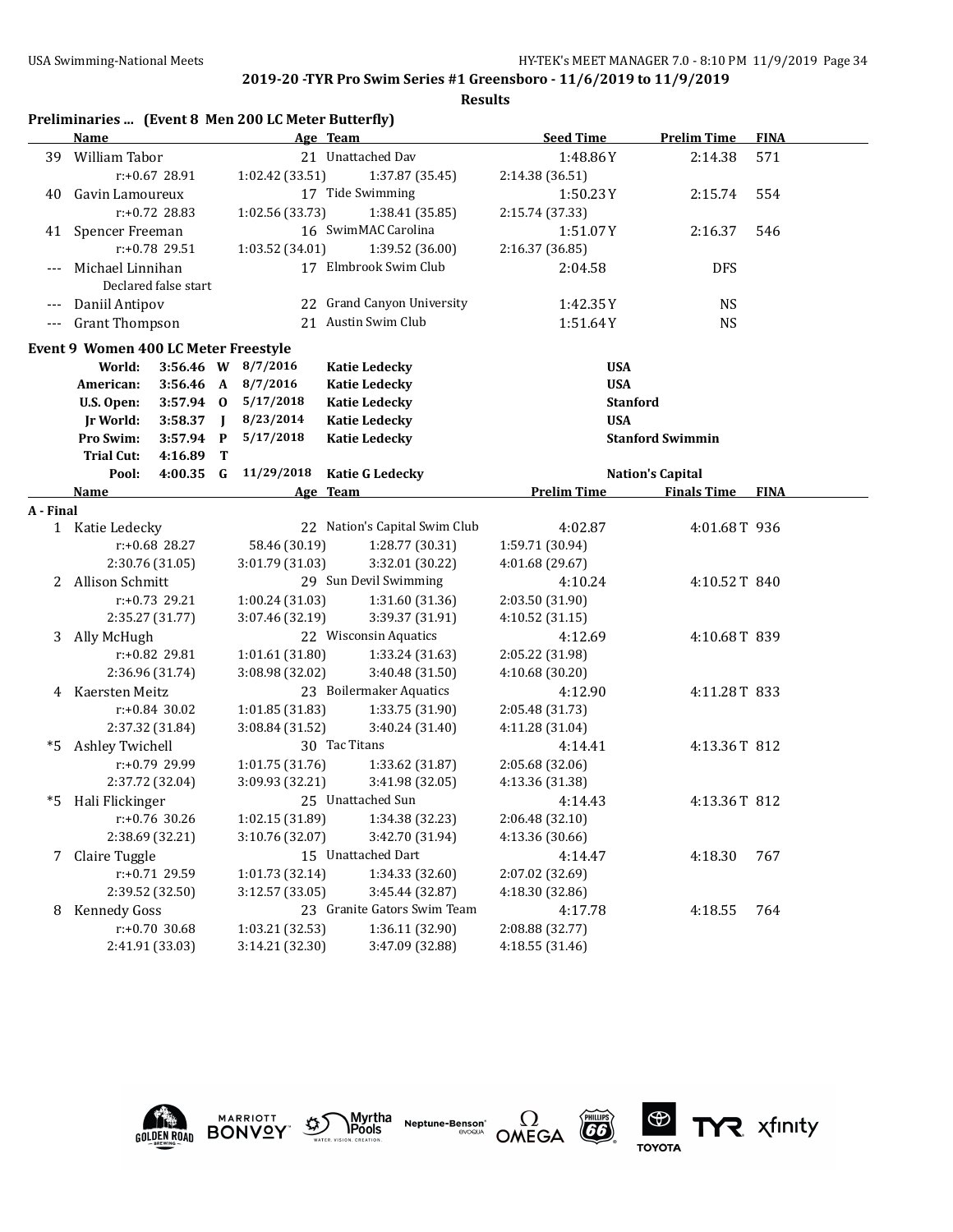**Results**

|           | B - Final  (Event 9 Women 400 LC Meter Freestyle) |                 |                                   |                    |                    |             |
|-----------|---------------------------------------------------|-----------------|-----------------------------------|--------------------|--------------------|-------------|
|           | Name                                              | Age Team        |                                   | <b>Prelim Time</b> | <b>Finals Time</b> | <b>FINA</b> |
| B - Final |                                                   |                 |                                   |                    |                    |             |
|           | 9 Chase Travis                                    |                 | 17 Nation's Capital Swim Club     | 4:18.36            | 4:15.10T 796       |             |
|           | r:+0.80 30.01                                     | 1:02.00 (31.99) | 1:34.13 (32.13)                   | 2:06.49 (32.36)    |                    |             |
|           | 2:38.64 (32.15)                                   | 3:11.19 (32.55) | 3:43.78 (32.59)                   | 4:15.10 (31.32)    |                    |             |
| 10        | Allyson Macias Alba                               | 22 Mexico       |                                   | 4:19.90            | 4:16.02            | 787         |
|           | r:+0.70 30.21                                     | 1:02.06 (31.85) | 1:33.98 (31.92)                   | 2:06.23 (32.25)    |                    |             |
|           | 2:38.74 (32.51)                                   | 3:11.52 (32.78) | 3:44.28 (32.76)                   | 4:16.02 (31.74)    |                    |             |
|           | 11 Jillian Cox                                    |                 | 14 Austin Trinity Aquatic Club    | 4:20.32            | 4:16.51T 783       |             |
|           | r:+0.68 29.50                                     | 1:01.78 (32.28) | 1:34.42 (32.64)                   | 2:06.81 (32.39)    |                    |             |
|           | 2:39.60 (32.79)                                   | 3:12.22 (32.62) | 3:44.80 (32.58)                   | 4:16.51 (31.71)    |                    |             |
|           | 12 Paige McKenna                                  |                 | 16 Nation's Capital Swim Club     | 4:18.68            | 4:17.27            | 776         |
|           | r:+0.78 29.57                                     | 1:01.59 (32.02) | 1:34.07 (32.48)                   | 2:06.95 (32.88)    |                    |             |
|           | 2:39.50 (32.55)                                   | 3:12.12 (32.62) | 3:45.03 (32.91)                   | 4:17.27 (32.24)    |                    |             |
| 13        | Meaghan Raab                                      |                 | 23 Nashville Aquatic Club/Georgia | 4:18.31            | 4:18.30            | 767         |
|           | r:+0.73 29.82                                     | 1:01.86 (32.04) | 1:34.12 (32.26)                   | 2:06.71 (32.59)    |                    |             |
|           | 2:39.38 (32.67)                                   | 3:12.55 (33.17) | 3:45.51 (32.96)                   | 4:18.30 (32.79)    |                    |             |
|           | 14 Yara Hierath                                   |                 | 18 Badger Swim Club, Inc.         | 4:19.07            | 4:20.32            | 749         |
|           | $r: +0.74$ 29.87                                  | 1:01.84 (31.97) | 1:34.52 (32.68)                   | 2:07.43 (32.91)    |                    |             |
|           | 2:40.66 (33.23)                                   | 3:13.85 (33.19) | 3:47.45 (33.60)                   | 4:20.32 (32.87)    |                    |             |
|           | 15 Yi Xuan Chang                                  |                 | 17 Stamford Sailfish Aquatic Club | 4:18.84            | 4:22.65            | 729         |
|           | $r: +0.69$ 30.02                                  | 1:02.92 (32.90) | 1:35.46 (32.54)                   | 2:08.90 (33.44)    |                    |             |
|           | 2:42.12 (33.22)                                   | 3:16.12 (34.00) | 3:50.06 (33.94)                   | 4:22.65 (32.59)    |                    |             |
| 16        | Erin Gemmell                                      |                 | 14 Nation's Capital Swim Club     | 4:20.53            | 4:23.01            | 726         |
|           | r:+0.81 29.87                                     | 1:02.97 (33.10) | 1:35.56 (32.59)                   | 2:08.88 (33.32)    |                    |             |
|           | 2:42.31 (33.43)                                   | 3:15.99 (33.68) | 3:49.96 (33.97)                   | 4:23.01 (33.05)    |                    |             |
| C - Final |                                                   |                 |                                   |                    |                    |             |
|           | 17 Emily Gjertsen                                 |                 | 17 Badger Swim Club, Inc.         | 4:22.88            | 4:21.36            | 740         |
|           | r:+0.77 30.64                                     | 1:03.28 (32.64) | 1:36.10 (32.82)                   | 2:09.34 (33.24)    |                    |             |
|           | 2:42.39 (33.05)                                   | 3:15.76 (33.37) | 3:48.97 (33.21)                   | 4:21.36 (32.39)    |                    |             |
| 18        | Anastasia Gorbenko                                |                 | 16 Unattached TE/Team Elite       | 4:23.47            | 4:21.43            | 739         |
|           | $r: +0.73$ 30.25                                  | 1:03.12 (32.87) | 1:36.02 (32.90)                   | 2:09.29 (33.27)    |                    |             |
|           | 2:42.62 (33.33)                                   | 3:16.37 (33.75) | 3:50.72 (34.35)                   | 4:21.43 (30.71)    |                    |             |
| 19        | <b>Caroline Pennington</b>                        |                 | 16 Badger Swim Club, Inc.         | 4:24.88            | 4:22.62            | 729         |
|           | r:+0.76 30.15                                     | 1:02.45 (32.30) | 1:35.72 (33.27)                   | 2:09.14 (33.42)    |                    |             |
|           | 2:42.86 (33.72)                                   | 3:16.78 (33.92) | 3:50.50 (33.72)                   | 4:22.62 (32.12)    |                    |             |
| 20        | Summer Smith                                      |                 | 16 Bluefish Swim Club             | 4:21.62            | 4:22.82            | 728         |
|           | r:+0.78 30.59                                     | 1:03.39 (32.80) | 1:36.33 (32.94)                   | 2:09.79 (33.46)    |                    |             |
|           | 2:43.23 (33.44)                                   | 3:16.96 (33.73) | 3:50.42 (33.46)                   | 4:22.82 (32.40)    |                    |             |
| 21        | Erika Chen                                        |                 | 17 Nation's Capital Swim Club     | 4:24.02            | 4:23.09            | 726         |
|           | $r: +0.64$ 30.93                                  | 1:04.36 (33.43) | 1:37.47 (33.11)                   | 2:10.99 (33.52)    |                    |             |
|           | 2:44.26 (33.27)                                   | 3:17.72 (33.46) | 3:51.01 (33.29)                   | 4:23.09 (32.08)    |                    |             |
| 22        | Noelle Kaufmann                                   |                 | 17 Badger Swim Club, Inc.         | 4:24.20            | 4:24.39            | 715         |
|           | r:+0.64 29.76                                     | 1:02.28 (32.52) | 1:35.59 (33.31)                   | 2:09.42 (33.83)    |                    |             |
|           | 2:43.28 (33.86)                                   | 3:17.10 (33.82) | 3:51.05 (33.95)                   | 4:24.39 (33.34)    |                    |             |
| 23        | Maria Alvarez                                     |                 | 30 Tennessee Aquatics             | 4:24.89            | 4:24.40            | 715         |
|           | $r: +0.71$ 30.97                                  | 1:03.90 (32.93) | 1:37.35 (33.45)                   | 2:10.66 (33.31)    |                    |             |
|           | 2:44.07 (33.41)                                   | 3:17.63 (33.56) | 3:51.93 (34.30)                   | 4:24.40 (32.47)    |                    |             |



**MARRIOTT** 







TYR xfinity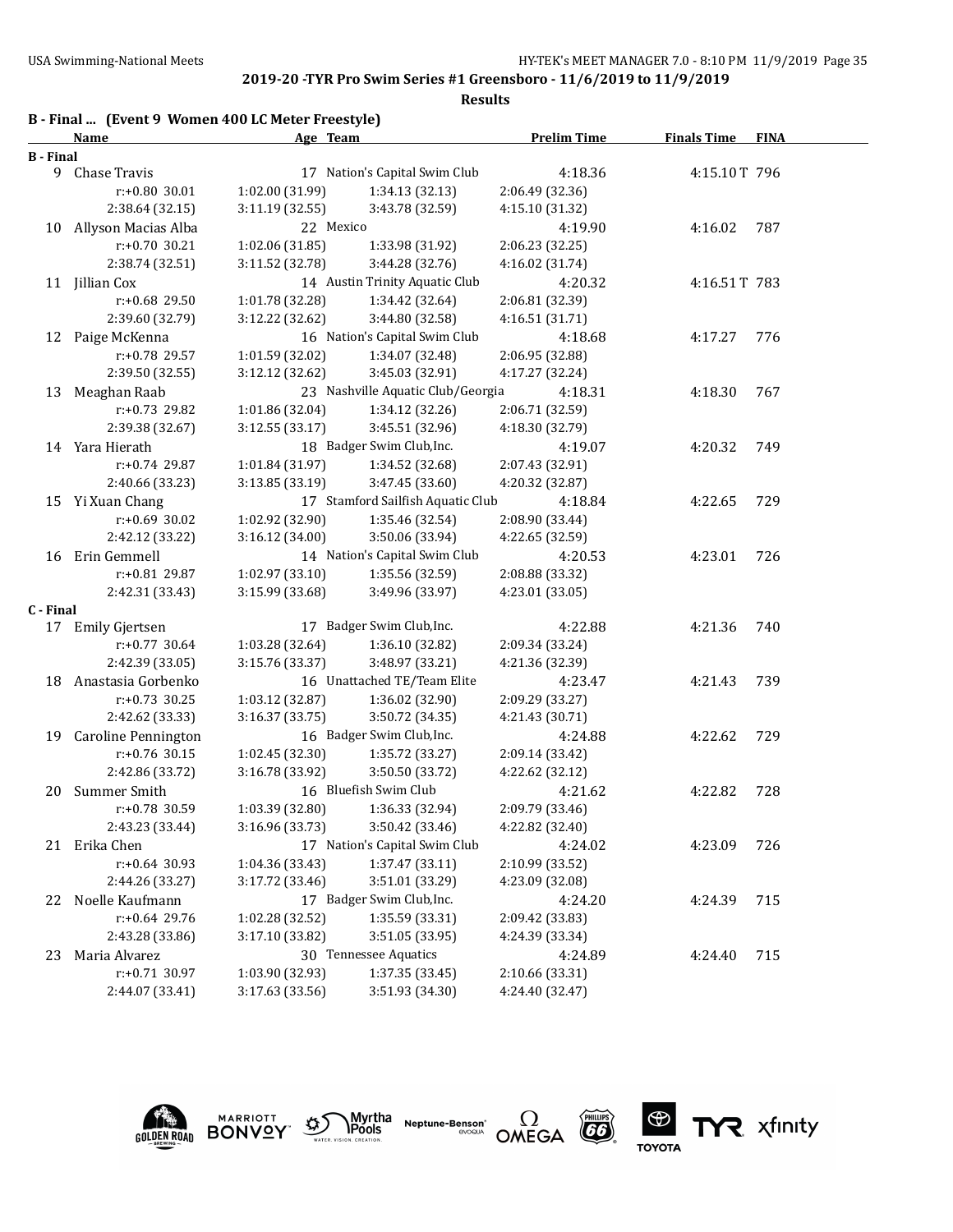|           |                                      |                                                     |              | C - Final  (Event 9 Women 400 LC Meter Freestyle) |                               |                    |                         |             |
|-----------|--------------------------------------|-----------------------------------------------------|--------------|---------------------------------------------------|-------------------------------|--------------------|-------------------------|-------------|
|           | <b>Name</b>                          |                                                     |              |                                                   | Age Team                      | <b>Prelim Time</b> | <b>Finals Time</b>      | <b>FINA</b> |
| 24        | Madison Kolessar                     |                                                     |              |                                                   | 17 Suburban Seahawks Club     | 4:24.70            | 4:25.45                 | 706         |
|           |                                      | r:+0.84 31.10                                       |              | 1:04.68 (33.58)                                   | 1:38.32 (33.64)               | 2:12.02 (33.70)    |                         |             |
|           |                                      | 2:45.82 (33.80)                                     |              | 3:19.70 (33.88)                                   | 3:53.52 (33.82)               | 4:25.45 (31.93)    |                         |             |
| D - Final |                                      |                                                     |              |                                                   |                               |                    |                         |             |
|           | 25 Sophie Duncan                     |                                                     |              |                                                   | 15 Nation's Capital Swim Club | 4:25.42            | 4:24.29                 | 716         |
|           |                                      | r:+0.77 29.94                                       |              | 1:02.74 (32.80)                                   | 1:35.98 (33.24)               | 2:09.74 (33.76)    |                         |             |
|           |                                      | 2:43.46 (33.72)                                     |              | 3:17.73 (34.27)                                   | 3:51.30 (33.57)               | 4:24.29 (32.99)    |                         |             |
| 26        | Erin Cavanagh                        |                                                     |              |                                                   | 16 Jersey Wahoos              | 4:26.46            | 4:24.91                 | 711         |
|           |                                      | $r: +0.78$ 30.29                                    |              | 1:03.32 (33.03)                                   | 1:36.88 (33.56)               | 2:10.46 (33.58)    |                         |             |
|           |                                      | 2:43.76 (33.30)                                     |              | 3:17.87(34.11)                                    | 3:51.64 (33.77)               | 4:24.91 (33.27)    |                         |             |
| 27        | Samantha Tadder                      |                                                     |              |                                                   | 16 Tide Swimming              | 4:25.11            | 4:25.20                 | 708         |
|           |                                      | $r: +0.71$ 29.95                                    |              | 1:03.18 (33.23)                                   | 1:36.51 (33.33)               | 2:10.15 (33.64)    |                         |             |
|           |                                      | 2:43.78 (33.63)                                     |              | 3:17.79 (34.01)                                   | 3:51.72 (33.93)               | 4:25.20 (33.48)    |                         |             |
| 28        | Maren Conze                          |                                                     |              |                                                   | 14 Nation's Capital Swim Club | 4:24.92            | 4:25.38                 | 707         |
|           |                                      | $r: +0.77$ 30.22                                    |              | 1:03.19 (32.97)                                   | 1:36.33 (33.14)               | 2:10.25 (33.92)    |                         |             |
|           |                                      | 2:44.06 (33.81)                                     |              | 3:18.25 (34.19)                                   | 3:52.33 (34.08)               | 4:25.38 (33.05)    |                         |             |
| 29        | Amanda Ray                           |                                                     |              |                                                   | 17 New Wave Swim Team         | 4:25.19            | 4:26.00                 | 702         |
|           |                                      | r:+0.68 29.72                                       |              | 1:02.31 (32.59)                                   | 1:35.65 (33.34)               | 2:09.64 (33.99)    |                         |             |
|           |                                      | 2:43.27 (33.63)                                     |              | 3:17.63 (34.36)                                   | 3:52.05 (34.42)               | 4:26.00 (33.95)    |                         |             |
| 30        | Allison Kopac                        |                                                     |              |                                                   | 17 Nation's Capital Swim Club | 4:25.73            | 4:26.35                 | 699         |
|           |                                      | $r: +0.75$ 30.10                                    |              | 1:03.05 (32.95)                                   | 1:36.77 (33.72)               | 2:11.26 (34.49)    |                         |             |
|           |                                      | 2:45.10 (33.84)                                     |              | 3:18.81 (33.71)                                   | 3:53.28 (34.47)               | 4:26.35 (33.07)    |                         |             |
|           | 31 Anna Hein                         |                                                     |              |                                                   | 17 Bluefish Swim Club         | 4:26.63            | 4:26.81                 | 696         |
|           |                                      | r:+0.82 30.56                                       |              | 1:03.28 (32.72)                                   | 1:37.05 (33.77)               | 2:10.70 (33.65)    |                         |             |
|           |                                      | 2:45.23 (34.53)                                     |              | 3:19.24 (34.01)                                   | 3:54.00 (34.76)               | 4:26.81 (32.81)    |                         |             |
| 32        | Lilly Derivaux                       |                                                     |              |                                                   | 15 Jersey Wahoos              | 4:26.43            | 4:31.06                 | 663         |
|           |                                      | r:+0.77 30.87<br>1:04.24 (33.37)<br>1:38.38 (34.14) |              |                                                   | 2:12.85 (34.47)               |                    |                         |             |
|           |                                      | 2:47.06 (34.21)                                     |              | 3:21.57 (34.51)                                   | 3:56.58 (35.01)               | 4:31.06 (34.48)    |                         |             |
|           | Event 9 Women 400 LC Meter Freestyle |                                                     |              |                                                   |                               |                    |                         |             |
|           | World:                               |                                                     |              | 3:56.46 W 8/7/2016                                | <b>Katie Ledecky</b>          |                    | <b>USA</b>              |             |
|           | American:                            | $3:56.46$ A                                         |              | 8/7/2016                                          | <b>Katie Ledecky</b>          |                    | <b>USA</b>              |             |
|           | U.S. Open:                           | 3:57.94 0                                           |              | 5/17/2018                                         | <b>Katie Ledecky</b>          |                    | <b>Stanford</b>         |             |
|           | Jr World:                            | 3:58.37                                             | $\mathbf{I}$ | 8/23/2014                                         | <b>Katie Ledecky</b>          |                    | <b>USA</b>              |             |
|           | Pro Swim:                            | 3:57.94                                             | $\mathbf{P}$ | 5/17/2018                                         | <b>Katie Ledecky</b>          |                    | <b>Stanford Swimmin</b> |             |
|           | <b>Trial Cut:</b>                    | 4:16.89                                             | Т            |                                                   |                               |                    |                         |             |
|           | Pool:                                | 4:00.35                                             | G            | 11/29/2018                                        | <b>Katie G Ledecky</b>        |                    | <b>Nation's Capital</b> |             |
|           | <b>Name</b>                          |                                                     |              |                                                   | Age Team                      | <b>Seed Time</b>   | <b>Prelim Time</b>      | <b>FINA</b> |
|           | <b>Preliminaries</b>                 |                                                     |              |                                                   |                               |                    |                         |             |
|           | 1 Katie Ledecky                      |                                                     |              |                                                   | 22 Nation's Capital Swim Club | 3:57.94            | 4:02.87T q922           |             |
|           |                                      | r:+0.68 28.21                                       |              | 58.32 (30.11)                                     | 1:29.00 (30.68)               | 1:59.85 (30.85)    |                         |             |
|           |                                      | 2:30.37 (30.52)                                     |              | 3:01.52 (31.15)                                   | 3:32.48 (30.96)               | 4:02.87 (30.39)    |                         |             |
| 2         | Allison Schmitt                      |                                                     |              |                                                   | 29 Sun Devil Swimming         | 4:08.46            | 4:10.24T $q843$         |             |
|           |                                      | r:+0.71 29.04                                       |              | 1:00.22 (31.18)                                   | 1:31.58 (31.36)               | 2:02.87 (31.29)    |                         |             |
|           |                                      | 2:34.44 (31.57)                                     |              | 3:06.19 (31.75)                                   | 3:38.30 (32.11)               | 4:10.24 (31.94)    |                         |             |
| 3         | Ally McHugh                          |                                                     |              |                                                   | 22 Wisconsin Aquatics         | 4:07.08            | 4:12.69T q819           |             |
|           |                                      | r:+0.78 30.08                                       |              | 1:01.88 (31.80)                                   | 1:33.81 (31.93)               | 2:05.80 (31.99)    |                         |             |
|           | 2:38.02 (32.22)                      |                                                     |              | 3:10.09 (32.07)                                   | 3:41.95 (31.86)               | 4:12.69 (30.74)    |                         |             |









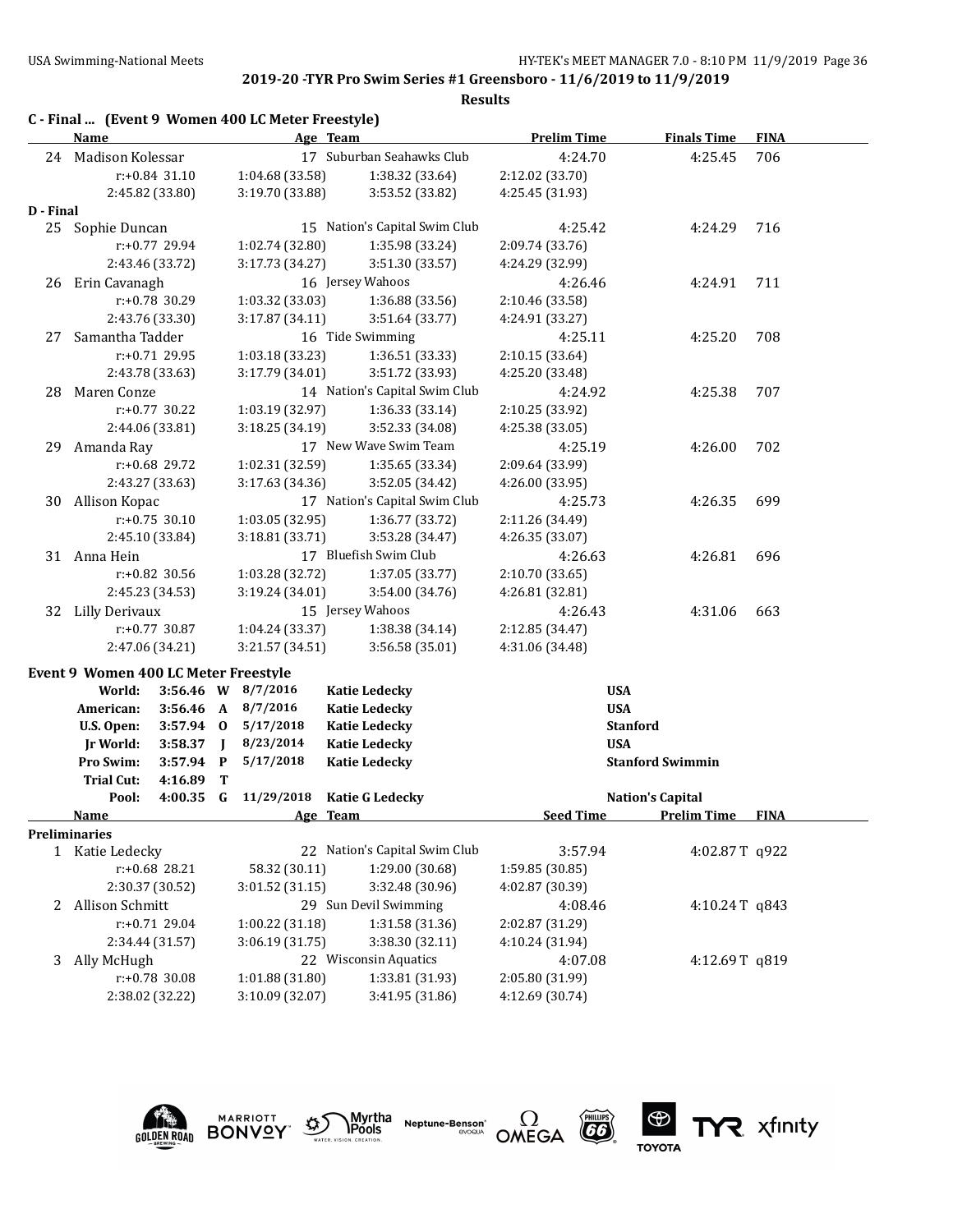|    | Preliminaries  (Event 9 Women 400 LC Meter Freestyle)<br>Name | Age Team        |                                   | <b>Seed Time</b> | <b>Prelim Time FINA</b> |      |
|----|---------------------------------------------------------------|-----------------|-----------------------------------|------------------|-------------------------|------|
|    | 4 Kaersten Meitz                                              |                 | 23 Boilermaker Aquatics           | 4:05.80          | 4:12.90T q817           |      |
|    | r:+0.83 30.09                                                 | 1:02.11 (32.02) | 1:34.10 (31.99)                   | 2:06.21 (32.11)  |                         |      |
|    | 2:38.05 (31.84)                                               | 3:10.01 (31.96) | 3:42.08 (32.07)                   | 4:12.90 (30.82)  |                         |      |
| 5  | Madisyn Cox                                                   |                 | 24 Longhorn Aquatics              | 4:10.21          | 4:14.14T q805           |      |
|    | r:+0.67 29.02                                                 | 1:00.78 (31.76) | 1:32.94 (32.16)                   | 2:05.58 (32.64)  |                         |      |
|    | 2:37.96 (32.38)                                               | 3:10.38 (32.42) | 3:42.74 (32.36)                   | 4:14.14 (31.40)  |                         |      |
|    | 6 Ashley Twichell                                             | 30 Tac Titans   |                                   | 4:07.77          | 4:14.41T q802           |      |
|    | r:+0.79 29.98                                                 | 1:02.30 (32.32) | 1:34.35 (32.05)                   | 2:06.98 (32.63)  |                         |      |
|    | 2:38.79 (31.81)                                               | 3:11.00 (32.21) | 3:43.07 (32.07)                   | 4:14.41 (31.34)  |                         |      |
|    | 7 Hali Flickinger                                             |                 | 25 Unattached Sun                 | 4:06.72          | 4:14.43T q802           |      |
|    | r:+0.76 30.16                                                 | 1:02.19 (32.03) | 1:34.53 (32.34)                   | 2:07.03 (32.50)  |                         |      |
|    | 2:39.16 (32.13)                                               | 3:11.54 (32.38) | 3:43.32 (31.78)                   | 4:14.43 (31.11)  |                         |      |
| 8  | Claire Tuggle                                                 |                 | 15 Unattached Dart                | 4:07.85          | 4:14.47T q802           |      |
|    | r:+0.70 29.43                                                 | 1:01.31 (31.88) | 1:33.57 (32.26)                   | 2:05.92 (32.35)  |                         |      |
|    | 2:38.29 (32.37)                                               | 3:10.82 (32.53) | 3:42.88 (32.06)                   | 4:14.47 (31.59)  |                         |      |
|    | 9 Kennedy Goss                                                |                 | 23 Granite Gators Swim Team       | 4:12.36          | 4:17.78                 | q771 |
|    | r:+0.68 30.47                                                 | 1:02.78 (32.31) | 1:35.43 (32.65)                   | 2:08.24 (32.81)  |                         |      |
|    | 2:40.76 (32.52)                                               | 3:13.58 (32.82) | 3:46.24 (32.66)                   | 4:17.78 (31.54)  |                         |      |
| 10 | Meaghan Raab                                                  |                 | 23 Nashville Aquatic Club/Georgia | 4:14.28          | 4:18.31                 | q767 |
|    | $r: +0.78$ 30.55                                              | 1:02.97 (32.42) | 1:35.48 (32.51)                   | 2:08.03 (32.55)  |                         |      |
|    | 2:40.47 (32.44)                                               | 3:13.27 (32.80) | 3:46.15 (32.88)                   | 4:18.31 (32.16)  |                         |      |
| 11 | Chase Travis                                                  |                 | 17 Nation's Capital Swim Club     | 4:13.36          | 4:18.36                 | q766 |
|    | r:+0.83 30.27                                                 | 1:02.28 (32.01) | 1:34.74 (32.46)                   | 2:07.40 (32.66)  |                         |      |
|    | 2:40.16 (32.76)                                               | 3:13.08 (32.92) | 3:46.27 (33.19)                   | 4:18.36 (32.09)  |                         |      |
| 12 | Paige McKenna                                                 |                 | 16 Nation's Capital Swim Club     | 4:14.78          | 4:18.68                 | q763 |
|    | $r: +0.77$ 30.33                                              | 1:02.79 (32.46) | 1:35.50 (32.71)                   | 2:08.17 (32.67)  |                         |      |
|    | 2:40.94 (32.77)                                               | 3:13.49 (32.55) | 3:46.52 (33.03)                   | 4:18.68 (32.16)  |                         |      |
|    | 13 Yi Xuan Chang                                              |                 | 17 Stamford Sailfish Aquatic Club | 4:17.22          | 4:18.84                 | q762 |
|    | r:+0.70 30.09                                                 | 1:03.18 (33.09) | 1:35.47 (32.29)                   | 2:08.75 (33.28)  |                         |      |
|    | 2:41.79 (33.04)                                               | 3:15.10 (33.31) | 3:47.67 (32.57)                   | 4:18.84 (31.17)  |                         |      |
|    | 14 Yara Hierath                                               |                 | 18 Badger Swim Club, Inc.         | 4:14.06          | 4:19.07                 | q760 |
|    | $r: +0.71$ 30.51                                              | 1:02.65 (32.14) | 1:35.23 (32.58)                   | 2:08.07 (32.84)  |                         |      |
|    | 2:41.01 (32.94)                                               | 3:14.16 (33.15) | 3:47.15 (32.99)                   | 4:19.07 (31.92)  |                         |      |
| 15 | Allyson Macias Alba                                           | 22 Mexico       |                                   | 4:15.28          | 4:19.90                 | q753 |
|    | $r: +0.73$ 30.85                                              | 1:02.82 (31.97) | 1:35.49 (32.67)                   | 2:07.98 (32.49)  |                         |      |
|    | 2:40.94 (32.96)                                               | 3:14.17 (33.23) | 3:47.49 (33.32)                   | 4:19.90 (32.41)  |                         |      |
|    |                                                               |                 | 14 Austin Trinity Aquatic Club    | 4:13.24          | 4:20.32                 |      |
|    | 16 Jillian Cox<br>r:+0.69 29.58                               | 1:01.55 (31.97) | 1:33.82 (32.27)                   | 2:06.51 (32.69)  |                         | q749 |
|    | 2:39.85 (33.34)                                               | 3:13.45 (33.60) | 3:47.60 (34.15)                   | 4:20.32 (32.72)  |                         |      |
|    |                                                               |                 |                                   |                  |                         |      |
|    | 17 Erin Gemmell                                               |                 | 14 Nation's Capital Swim Club     | 4:16.66          | 4:20.53                 | q747 |
|    | r:+0.81 29.86                                                 | 1:03.36 (33.50) | 1:36.14 (32.78)                   | 2:09.49 (33.35)  |                         |      |
|    | 2:42.90 (33.41)                                               | 3:16.07 (33.17) | 3:48.68 (32.61)                   | 4:20.53 (31.85)  |                         |      |
| 18 | Summer Smith                                                  |                 | 16 Bluefish Swim Club             | 4:17.84          | 4:21.62                 | q738 |
|    | r:+0.79 30.78                                                 | 1:03.65 (32.87) | 1:36.61 (32.96)                   | 2:10.10 (33.49)  |                         |      |
|    | 2:43.05 (32.95)                                               | 3:16.25 (33.20) | 3:49.21 (32.96)                   | 4:21.62 (32.41)  |                         |      |











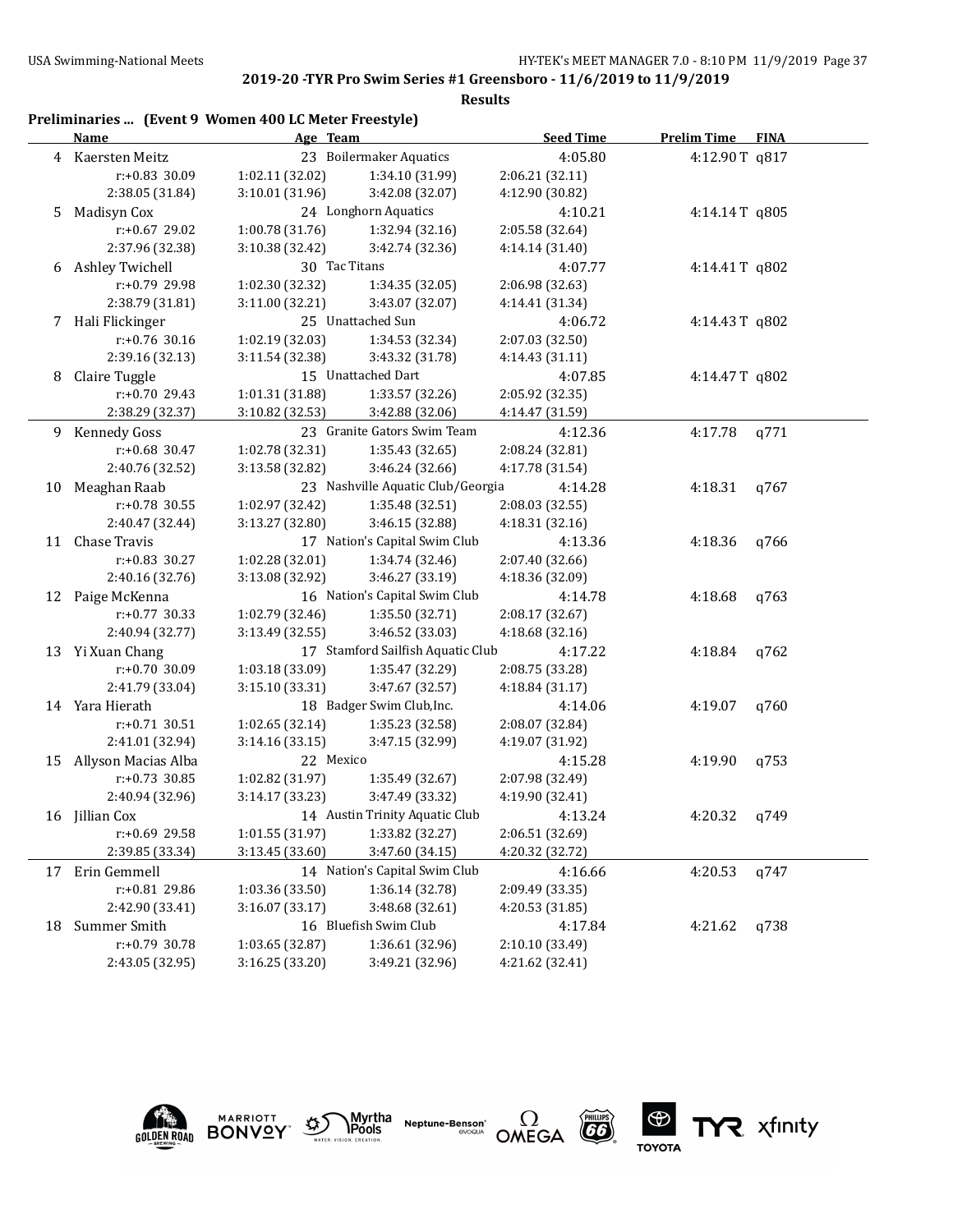#### **Results**

|    | Preliminaries  (Event 9 Women 400 LC Meter Freestyle)<br>Name | Age Team         |                               | <b>Seed Time</b> | <b>Prelim Time</b> | <b>FINA</b> |
|----|---------------------------------------------------------------|------------------|-------------------------------|------------------|--------------------|-------------|
| 19 | Emily Gjertsen                                                |                  | 17 Badger Swim Club, Inc.     | 4:18.44          | 4:22.88            | q727        |
|    | $r: +0.80$ 30.25                                              | 1:02.42 (32.17)  | 1:35.07 (32.65)               | 2:08.46 (33.39)  |                    |             |
|    | 2:41.79 (33.33)                                               | 3:15.84 (34.05)  | 3:49.42 (33.58)               | 4:22.88 (33.46)  |                    |             |
| 20 | Anastasia Gorbenko                                            |                  | 16 Unattached TE/Team Elite   | 4:16.50          | 4:23.47            | q722        |
|    | $r: +0.74$ 29.87                                              | 1:02.93 (33.06)  | 1:36.25 (33.32)               | 2:09.95 (33.70)  |                    |             |
|    | 2:43.53 (33.58)                                               | 3:17.59 (34.06)  | 3:51.73 (34.14)               | 4:23.47 (31.74)  |                    |             |
|    | 21 Erika Chen                                                 |                  | 17 Nation's Capital Swim Club | 4:20.13          | 4:24.02            | q718        |
|    | $r: +0.67$ 31.06                                              | 1:04.35 (33.29)  | 1:38.46 (34.11)               | 2:12.02 (33.56)  |                    |             |
|    | 2:46.24 (34.22)                                               | 3:19.64 (33.40)  | 3:52.89 (33.25)               | 4:24.02 (31.13)  |                    |             |
| 22 | Noelle Kaufmann                                               |                  | 17 Badger Swim Club, Inc.     | 4:19.07          | 4:24.20            | q716        |
|    | $r: +0.64$ 30.15                                              | 1:02.96 (32.81)  | 1:36.08 (33.12)               | 2:09.75 (33.67)  |                    |             |
|    | 2:43.52 (33.77)                                               | 3:17.31 (33.79)  | 3:51.20 (33.89)               | 4:24.20 (33.00)  |                    |             |
| 23 | Madison Kolessar                                              |                  | 17 Suburban Seahawks Club     | 4:20.36          | 4:24.70            | q712        |
|    | r:+0.82 31.19                                                 | 1:04.36 (33.17)  | 1:37.94 (33.58)               | 2:11.69 (33.75)  |                    |             |
|    | 2:45.45 (33.76)                                               | 3:19.17 (33.72)  | 3:52.76 (33.59)               | 4:24.70 (31.94)  |                    |             |
|    | 24 Caroline Pennington                                        |                  | 16 Badger Swim Club, Inc.     | 4:23.01          | 4:24.88            | q711        |
|    | r:+0.76 30.49                                                 | 1:03.24 (32.75)  | 1:36.58 (33.34)               | 2:10.51 (33.93)  |                    |             |
|    | 2:44.29 (33.78)                                               | 3:18.57 (34.28)  | 3:52.12 (33.55)               | 4:24.88 (32.76)  |                    |             |
| 25 | Maria Alvarez                                                 |                  | 30 Tennessee Aquatics         | 4:18.48          | 4:24.89            | q711        |
|    | $r: +0.73$ 31.05                                              | 1:04.45 (33.40)  | 1:37.61 (33.16)               | 2:11.01 (33.40)  |                    |             |
|    | 2:44.51 (33.50)                                               | 3:18.01 (33.50)  | 3:52.07 (34.06)               | 4:24.89 (32.82)  |                    |             |
| 26 | Maren Conze                                                   |                  | 14 Nation's Capital Swim Club | 4:21.53          | 4:24.92            | q711        |
|    | r:+0.78 29.76                                                 | 1:02.21 (32.45)  | 1:35.68 (33.47)               | 2:09.43 (33.75)  |                    |             |
|    | 2:43.66 (34.23)                                               | 3:17.83 (34.17)  | 3:51.97 (34.14)               | 4:24.92 (32.95)  |                    |             |
| 27 | Samantha Tadder                                               | 16 Tide Swimming |                               | 4:21.24          | 4:25.11            | q709        |
|    | $r: +0.71$ 30.15                                              | 1:02.95 (32.80)  | 1:36.35 (33.40)               | 2:09.96 (33.61)  |                    |             |
|    | 2:43.86 (33.90)                                               | 3:17.76 (33.90)  | 3:51.94 (34.18)               | 4:25.11 (33.17)  |                    |             |
| 28 | Amanda Ray                                                    |                  | 17 New Wave Swim Team         | 4:16.90          | 4:25.19            | q708        |
|    | $r: +0.69$ 30.25                                              | 1:03.37 (33.12)  | 1:36.19 (32.82)               | 2:10.08 (33.89)  |                    |             |
|    | 2:43.30 (33.22)                                               | 3:17.48 (34.18)  | 3:51.57 (34.09)               | 4:25.19 (33.62)  |                    |             |
| 29 | Sophie Duncan                                                 |                  | 15 Nation's Capital Swim Club | 4:55.31Y         | 4:25.42            | q707        |
|    | r:+0.78 30.08                                                 | 1:02.95 (32.87)  | 1:36.71 (33.76)               | 2:10.43 (33.72)  |                    |             |
|    | 2:44.38 (33.95)                                               | 3:18.38 (34.00)  | 3:52.34 (33.96)               | 4:25.42 (33.08)  |                    |             |
| 30 | Allison Kopac                                                 |                  | 17 Nation's Capital Swim Club | 4:20.13          | 4:25.73            | q704        |
|    | r:+0.73 30.96                                                 | 1:04.34 (33.38)  | 1:37.82 (33.48)               | 2:11.41 (33.59)  |                    |             |
|    | 2:45.24 (33.83)                                               | 3:18.89 (33.65)  | 3:52.87 (33.98)               | 4:25.73 (32.86)  |                    |             |
|    | 31 Lilly Derivaux                                             |                  | 15 Jersey Wahoos              | 4:25.48          | 4:26.43            | q699        |
|    | $r: +0.75$ 30.40                                              | 1:03.47 (33.07)  | 1:37.08 (33.61)               | 2:10.97 (33.89)  |                    |             |
|    | 2:44.61 (33.64)                                               | 3:18.84 (34.23)  | 3:52.79 (33.95)               | 4:26.43 (33.64)  |                    |             |
| 32 | Erin Cavanagh                                                 |                  | 16 Jersey Wahoos              | 4:22.59          | 4:26.46            | q698        |
|    | r:+0.76 30.57                                                 | 1:04.29 (33.72)  | 1:38.65 (34.36)               | 2:12.99 (34.34)  |                    |             |
|    | 2:46.60 (33.61)                                               | 3:20.47 (33.87)  | 3:53.76 (33.29)               | 4:26.46 (32.70)  |                    |             |
| 33 | Anna Hein                                                     |                  | 17 Bluefish Swim Club         | 4:20.03          | 4:26.63            | 697         |
|    | r:+0.81 30.83                                                 | 1:03.38 (32.55)  | 1:36.83 (33.45)               | 2:10.86 (34.03)  |                    |             |
|    | 2:44.54 (33.68)                                               | 3:19.08 (34.54)  | 3:53.30 (34.22)               | 4:26.63 (33.33)  |                    |             |





Myrtha<br>Pools **Neptune-Benson**\*<br>evoqua



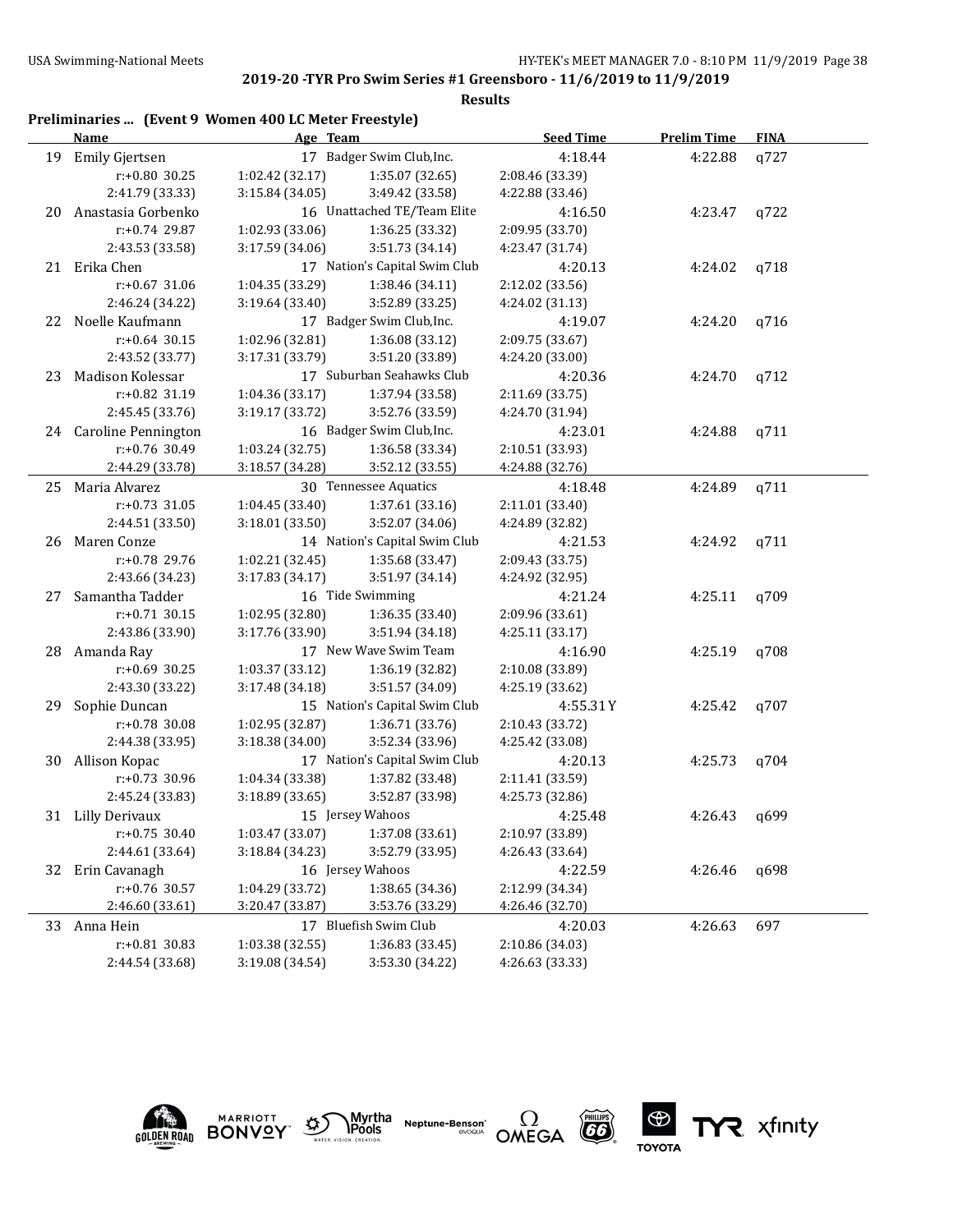|     | Preliminaries  (Event 9 Women 400 LC Meter Freestyle) |                 |                                 |                  |                    |             |
|-----|-------------------------------------------------------|-----------------|---------------------------------|------------------|--------------------|-------------|
|     | Name                                                  | Age Team        |                                 | <b>Seed Time</b> | <b>Prelim Time</b> | <b>FINA</b> |
|     | 34 Kayla Wilson                                       |                 | 15 Tide Swimming                | 4:24.76          | 4:27.42            | 691         |
|     | r:+0.71 30.29                                         | 1:03.75 (33.46) | 1:38.08 (34.33)                 | 2:12.09 (34.01)  |                    |             |
|     | 2:46.24 (34.15)                                       | 3:20.37 (34.13) | 3:54.41 (34.04)                 | 4:27.42 (33.01)  |                    |             |
| 35  | Chloe Freeman                                         |                 | 17 Unattached Dart              | 4:15.77          | 4:27.75            | 688         |
|     | $r: +0.68$ 31.02                                      | 1:03.67 (32.65) | 1:36.79 (33.12)                 | 2:10.05 (33.26)  |                    |             |
|     | 2:43.94 (33.89)                                       | 3:17.97 (34.03) | 3:53.35 (35.38)                 | 4:27.75 (34.40)  |                    |             |
| 36  | Sophia Knapp                                          |                 | 15 Tide Swimming                | 4:24.62          | 4:27.89            | 687         |
|     | $r: +0.73$ 30.21                                      | 1:03.69 (33.48) | 1:37.52 (33.83)                 | 2:11.53 (34.01)  |                    |             |
|     | 2:45.45 (33.92)                                       | 3:19.86 (34.41) | 3:54.45 (34.59)                 | 4:27.89 (33.44)  |                    |             |
|     | 37 Katie Rauch                                        |                 | 17 Aquatic Team Of Mecklenburg  | 4:22.65          | 4:27.99            | 686         |
|     | $r: +0.72$ 30.59                                      | 1:03.63 (33.04) | 1:37.05 (33.42)                 | 2:11.07 (34.02)  |                    |             |
|     | 2:45.35 (34.28)                                       | 3:19.60 (34.25) | 3:54.21 (34.61)                 | 4:27.99 (33.78)  |                    |             |
| 38  | Natalie Mannion                                       |                 | 15 Commonwealth Swimming        | 4:18.10          | 4:28.11            | 686         |
|     | $r: +0.78$ 30.40                                      | 1:03.98 (33.58) | 1:37.73 (33.75)                 | 2:11.46 (33.73)  |                    |             |
|     | 2:45.60 (34.14)                                       | 3:19.89 (34.29) | 3:54.52 (34.63)                 | 4:28.11 (33.59)  |                    |             |
| 39  | Kate McCarville                                       |                 | 16 Springfield Aquatics         | 4:22.69          | 4:28.74            | 681         |
|     | r:+0.72 31.28                                         | 1:05.51 (34.23) | 1:39.64 (34.13)                 | 2:13.74 (34.10)  |                    |             |
|     | 2:48.05 (34.31)                                       | 3:21.96 (33.91) | 3:55.85 (33.89)                 | 4:28.74 (32.89)  |                    |             |
| 40  | Summer Eaker                                          |                 | 16 SwimMAC Carolina             | 4:18.87          | 4:29.54            | 675         |
|     | $r: +0.77$ 31.66                                      | 1:05.33 (33.67) | 1:39.11 (33.78)                 | 2:13.36 (34.25)  |                    |             |
|     | 2:47.49 (34.13)                                       | 3:22.17 (34.68) | 3:56.29 (34.12)                 | 4:29.54 (33.25)  |                    |             |
|     | 41 Emily Knorr                                        |                 | 16 Mecklenburg Swim Association | 4:52.73 Y        | 4:29.87            | 672         |
|     | $r: +0.77$ 30.78                                      | 1:04.30 (33.52) | 1:38.39 (34.09)                 | 2:12.59 (34.20)  |                    |             |
|     | 2:47.01 (34.42)                                       | 3:21.49 (34.48) | 3:56.01 (34.52)                 | 4:29.87 (33.86)  |                    |             |
|     | 42 Orla Egan                                          |                 | 16 Twisters Swim Club           | 4:21.27          | 4:31.50            | 660         |
|     | r:+0.83 31.69                                         | 1:05.34(33.65)  | 1:39.45 (34.11)                 | 2:13.74 (34.29)  |                    |             |
|     | 2:48.33 (34.59)                                       | 3:22.97 (34.64) | 3:57.63 (34.66)                 | 4:31.50 (33.87)  |                    |             |
| 43  | Eleanor Sun                                           |                 | 14 Nation's Capital Swim Club   | 4:23.24          | 4:32.45            | 653         |
|     | $r: +0.71$ 31.87                                      | 1:06.19 (34.32) | 1:40.82 (34.63)                 | 2:15.32 (34.50)  |                    |             |
|     | 2:49.98 (34.66)                                       | 3:24.31 (34.33) | 3:59.14 (34.83)                 | 4:32.45 (33.31)  |                    |             |
|     | 44 Maddie Waggoner                                    |                 | 15 Jersey Wahoos                | 4:58.35Y         | 4:33.75            | 644         |
|     | $r: +0.77$ 30.65                                      | 1:03.72 (33.07) | 1:38.52 (34.80)                 | 2:12.94 (34.42)  |                    |             |
|     | 2:48.30 (35.36)                                       | 3:23.29 (34.99) | 3:59.06 (35.77)                 | 4:33.75 (34.69)  |                    |             |
| 45  | Rachel Schlemmer                                      |                 | 17 Snow Swimming                | 4:28.09          | 4:35.15            | 634         |
|     | $r: +0.70$ 31.15                                      | 1:05.02 (33.87) | 1:39.39 (34.37)                 | 2:14.27 (34.88)  |                    |             |
|     | 2:49.65 (35.38)                                       | 3:25.00 (35.35) | 4:00.51 (35.51)                 | 4:35.15 (34.64)  |                    |             |
| 46  | Tatum Wall                                            |                 | 15 Nation's Capital Swim Club   | 4:57.61Y         | 4:38.96            | 609         |
|     | r:+0.79 30.33                                         | 1:04.45 (34.12) | 1:39.82 (35.37)                 | 2:15.47 (35.65)  |                    |             |
|     | 2:51.57 (36.10)                                       | 3:27.34 (35.77) | 4:03.54 (36.20)                 | 4:38.96 (35.42)  |                    |             |
| --- | Elle Caldow                                           |                 | 17 Tide Swimming                | 4:21.74          | <b>DFS</b>         |             |
|     | Declared false start                                  |                 |                                 |                  |                    |             |
|     | Regina Caracas Ramirez                                | 16 Mexico       |                                 | 4:21.75          | NS                 |             |











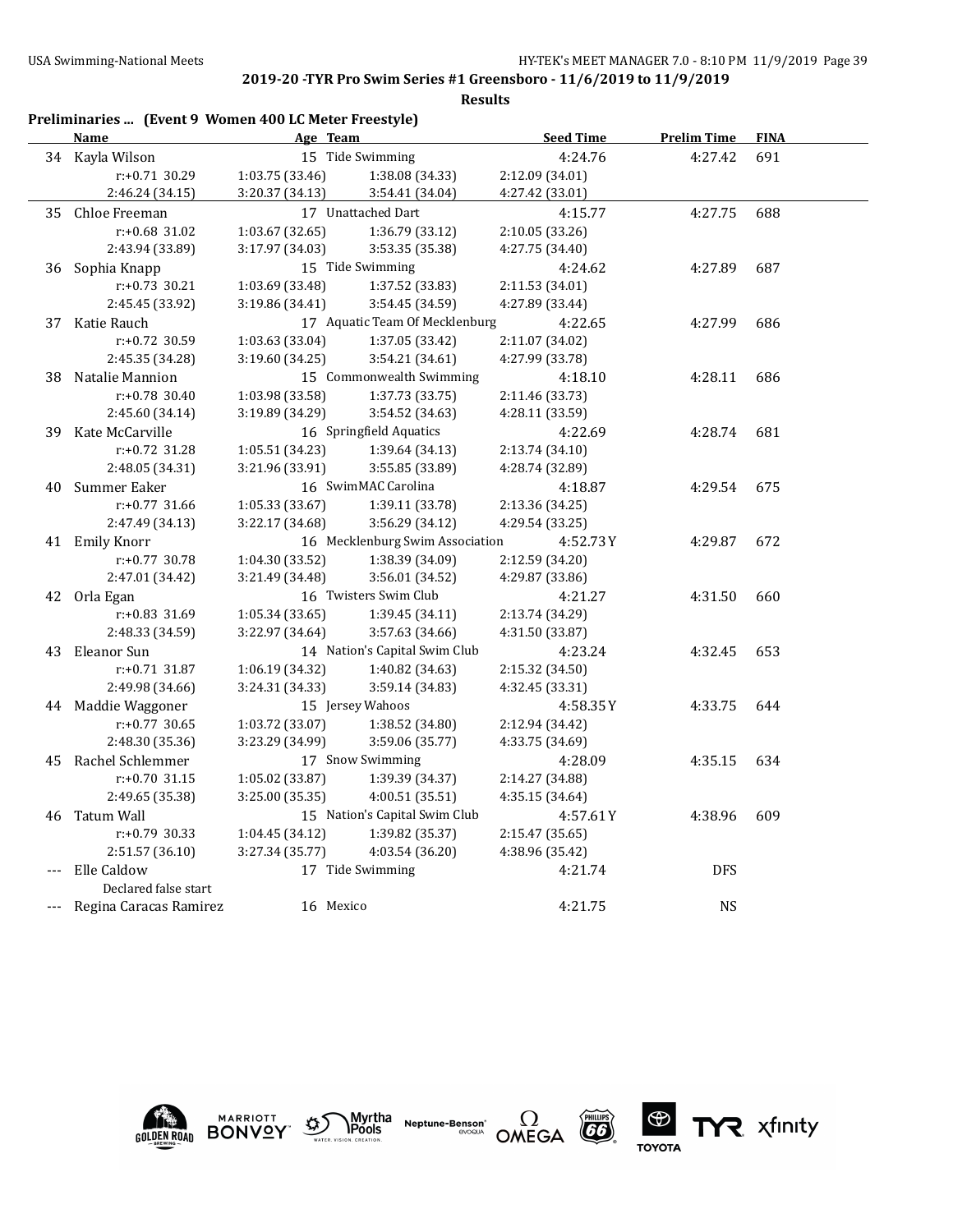#### **Results**

|                  | Event 10 Men 400 LC Meter Freestyle |                  |              |                     |                                   |                    |                         |             |
|------------------|-------------------------------------|------------------|--------------|---------------------|-----------------------------------|--------------------|-------------------------|-------------|
|                  | World:                              |                  |              | 3:40.07 W 7/26/2009 | <b>Paul Biederman</b>             |                    | <b>GER</b>              |             |
|                  | American:                           | $3:42.78$ A      |              | 8/10/2008           | Larsen Jensen                     | <b>USA</b>         |                         |             |
|                  | U.S. Open:                          | 3:43.53 0        |              | 6/29/2008           | Larsen Jensen                     |                    | Trojan                  |             |
|                  | Jr World:                           | 3:44.60          | $\mathbf{I}$ | 4/1/2014            | <b>Mack Horton</b>                | <b>AUS</b>         |                         |             |
|                  | Pro Swim:                           | 3:43.55          | $\mathbf P$  | 2016                | <b>Sun Yang</b>                   |                    |                         |             |
|                  | <b>Trial Cut:</b>                   | 3:57.29          | т            |                     |                                   |                    |                         |             |
|                  | Pool:                               | $3:48.80$ G      |              | 11/7/2019           | <b>Zane Grothe</b>                |                    | <b>Boulder City Hen</b> |             |
|                  | <u>Name</u>                         |                  |              |                     | Age Team                          | <b>Prelim Time</b> | <b>Finals Time</b>      | <b>FINA</b> |
| A - Final        |                                     |                  |              |                     |                                   |                    |                         |             |
|                  | 1 Zane Grothe                       |                  |              |                     | 27 Boulder City Henderson Swim Te | 3:56.85            | 3:48.80 G 889           |             |
|                  |                                     | $r: +0.68$ 26.41 |              | 55.24 (28.83)       | 1:24.48 (29.24)                   | 1:54.19 (29.71)    |                         |             |
|                  |                                     | 2:23.27 (29.08)  |              | 2:52.11 (28.84)     | 3:20.77 (28.66)                   | 3:48.80 (28.03)    |                         |             |
| 2                | Mitch D'Arrigo                      |                  |              |                     | 24 Gator Swim Club                | 3:55.29            | 3:51.82T 855            |             |
|                  |                                     | $r: +0.70$ 26.65 |              | 55.53 (28.88)       | 1:24.85 (29.32)                   | 1:54.41 (29.56)    |                         |             |
|                  |                                     | 2:23.87 (29.46)  |              | 2:53.18 (29.31)     | 3:22.48 (29.30)                   | 3:51.82 (29.34)    |                         |             |
| 3                | Santi Corredor                      |                  |              |                     | 20 Gator Swim Club                | 3:58.34            | 3:55.08                 | 820         |
|                  |                                     | $r: +0.67$ 26.92 |              | 56.32 (29.40)       | 1:25.73 (29.41)                   | 1:55.39 (29.66)    |                         |             |
|                  |                                     | 2:24.94 (29.55)  |              | 2:54.60 (29.66)     | 3:25.10 (30.50)                   | 3:55.08 (29.98)    |                         |             |
|                  | 4 Luca Urlando                      |                  |              |                     | 17 Dart Swimming                  | 3:58.24            | 3:55.88T 812            |             |
|                  |                                     | r:+0.68 26.92    |              | 55.76 (28.84)       | 1:24.79 (29.03)                   | 1:54.64 (29.85)    |                         |             |
|                  |                                     | 2:24.52 (29.88)  |              | 2:54.87 (30.35)     | 3:25.56 (30.69)                   | 3:55.88 (30.32)    |                         |             |
| 5.               | Chris Wieser                        |                  |              |                     | 23 Dart Swimming                  | 3:59.08            | 3:57.04T 800            |             |
|                  |                                     | r:+0.70 27.40    |              | 57.04 (29.64)       | 1:27.10 (30.06)                   | 1:57.14 (30.04)    |                         |             |
|                  |                                     | 2:27.26 (30.12)  |              | 2:57.43 (30.17)     | 3:27.76 (30.33)                   | 3:57.04 (29.28)    |                         |             |
| 6                | True Sweetser                       |                  |              |                     | 22 Gator Swim Club                | 3:57.69            | 3:57.95                 | 791         |
|                  |                                     | r:+0.73 27.90    |              | 58.14 (30.24)       | 1:28.51 (30.37)                   | 1:58.80 (30.29)    |                         |             |
|                  |                                     | 2:29.07 (30.27)  |              | 2:58.95 (29.88)     | 3:29.05 (30.10)                   | 3:57.95 (28.90)    |                         |             |
|                  | 7 Jay Litherland                    |                  |              |                     | 24 Dynamo Swim Club               | 4:00.83            | 3:58.00                 | 790         |
|                  |                                     | r:+0.74 27.36    |              | 57.46 (30.10)       | 1:27.72 (30.26)                   | 1:58.27 (30.55)    |                         |             |
|                  |                                     | 2:28.39 (30.12)  |              | 2:59.40 (31.01)     | 3:29.63 (30.23)                   | 3:58.00 (28.37)    |                         |             |
| 8                | Christian Bayo                      |                  |              |                     | 28 Tac Titans                     | 4:01.68            | 4:03.10                 | 741         |
|                  |                                     | r:+0.79 27.95    |              | 58.07 (30.12)       | 1:28.60 (30.53)                   | 1:58.85 (30.25)    |                         |             |
|                  |                                     | 2:29.53 (30.68)  |              | 3:00.26 (30.73)     | 3:32.00 (31.74)                   | 4:03.10 (31.10)    |                         |             |
| <b>B</b> - Final |                                     |                  |              |                     |                                   |                    |                         |             |
| 9                | <b>Connor Daniels</b>               |                  |              |                     | 17 Dart Swimming                  | 4:02.49            | 3:57.44                 | 796         |
|                  |                                     | $r: +0.70$ 27.63 |              | 57.73 (30.10)       | 1:28.29 (30.56)                   | 1:58.76 (30.47)    |                         |             |
|                  |                                     | 2:28.98 (30.22)  |              | 2:59.11 (30.13)     | 3:29.30 (30.19)                   | 3:57.44(28.14)     |                         |             |
|                  | 10 Sam Rice                         |                  |              |                     | 22 Tennessee Aquatics             | 4:02.65            | 4:01.79                 | 753         |
|                  |                                     | r:+0.69 27.62    |              | 57.95 (30.33)       | 1:28.56 (30.61)                   | 1:59.24 (30.68)    |                         |             |
|                  |                                     | 2:29.65 (30.41)  |              | 3:00.41 (30.76)     | 3:31.33 (30.92)                   | 4:01.79 (30.46)    |                         |             |
|                  | 11 Yeziel Morales                   |                  |              |                     | 23 Azura Florida Aquatics         | 4:03.13            | 4:01.83                 | 753         |
|                  |                                     | r:+0.68 27.66    |              | 58.09 (30.43)       | 1:28.74 (30.65)                   | 1:59.68 (30.94)    |                         |             |
|                  |                                     | 2:30.43 (30.75)  |              | 3:01.38 (30.95)     | 3:31.85 (30.47)                   | 4:01.83 (29.98)    |                         |             |
| 12               | Yugo Tsukikawa                      |                  |              |                     | 17 Badger Swim Club, Inc.         | 4:03.63            | 4:02.64                 | 746         |
|                  |                                     | $r: +0.71$ 28.03 |              | 58.31 (30.28)       | 1:29.02 (30.71)                   | 1:59.71 (30.69)    |                         |             |
|                  |                                     | 2:30.65 (30.94)  |              | 3:01.93 (31.28)     | 3:33.05 (31.12)                   | 4:02.64 (29.59)    |                         |             |
|                  |                                     |                  |              |                     |                                   |                    |                         |             |





**MARRIOTT** 

 $\sum_{\text{water, vision, creation}} \text{Myrtha}$ 

**Neptune-Benson\***<br>evoqua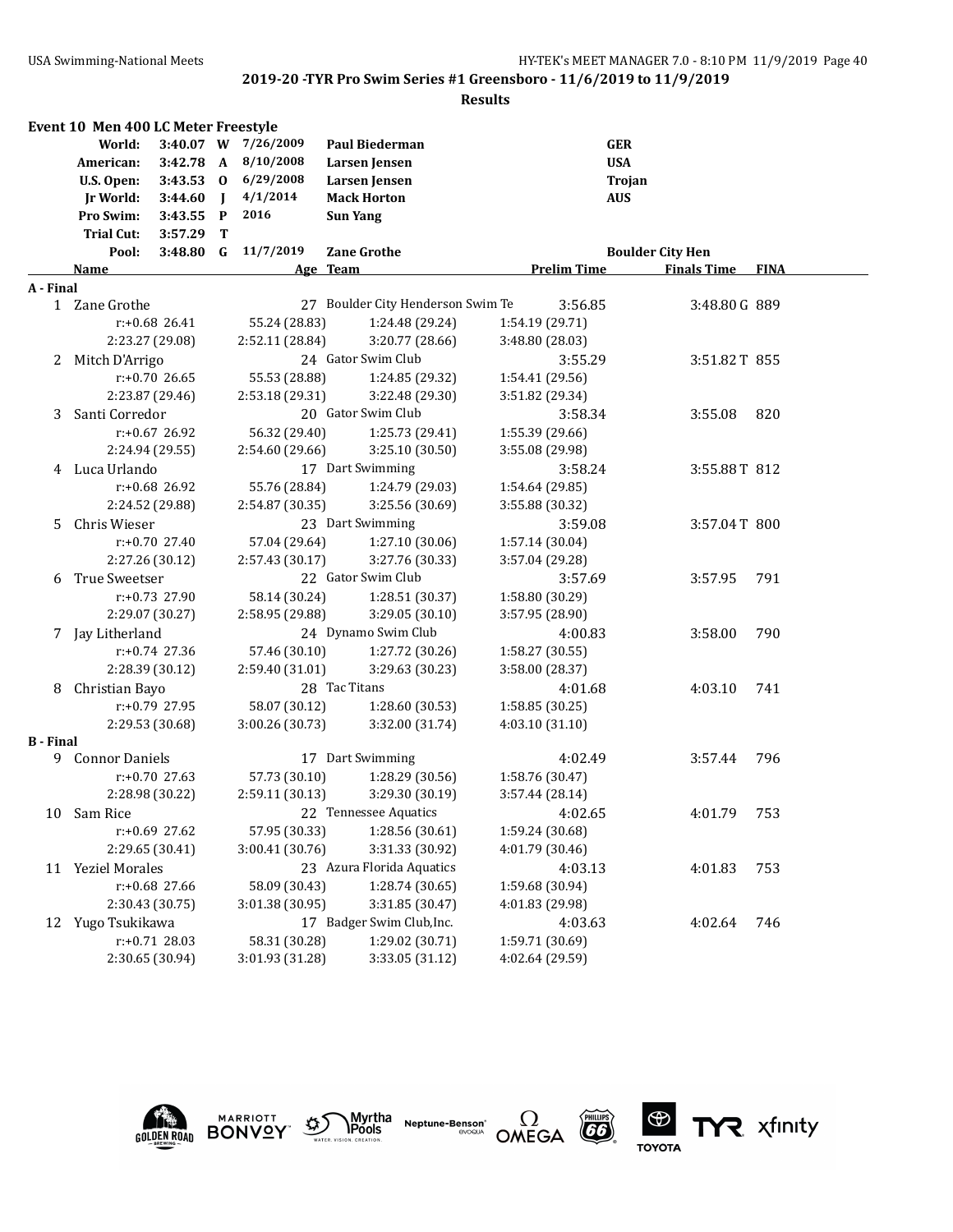## **2019-20 -TYR Pro Swim Series #1 Greensboro - 11/6/2019 to 11/9/2019**

#### **Results**

|           | B - Final  (Event 10 Men 400 LC Meter Freestyle)<br>Name | Age Team          |                      | <b>Prelim Time</b> | <b>Finals Time</b> | <b>FIN</b> |
|-----------|----------------------------------------------------------|-------------------|----------------------|--------------------|--------------------|------------|
| 13        | Sheng Jun Pang                                           | 27                | Unattached Prvt      | 4:02.07            | 4:03.99            | 733        |
|           | $r: +0.70$ 27.98                                         | 58.71 (30.73)     | 1:29.48 (30.77)      | 2:00.16 (30.68)    |                    |            |
|           | 2:30.65 (30.49)                                          | 3:01.75(31.10)    | 3:32.98 (31.23)      | 4:03.99 (31.01)    |                    |            |
| 14        | Sam Oliver                                               |                   | 17 Snow Swimming     | 4:05.50            | 4:04.51            | 729        |
|           | $r: +0.83$ 28.32                                         | 58.32 (30.00)     | 1:29.39 (31.07)      | 1:59.97 (30.58)    |                    |            |
|           | 2:31.30 (31.33)                                          | 3:01.90(30.60)    | 3:34.02 (32.12)      | 4:04.51 (30.49)    |                    |            |
| 15        | Lance Norris                                             | 16 Unattached Tac |                      | 4:05.37            | 4:04.53            | 728        |
|           | $r: +0.80$ 28.03                                         | 58.52 (30.49)     | 1:29.32 (30.80)      | 2:00.67 (31.35)    |                    |            |
|           | 2:31.79 (31.12)                                          | 3:03.23(31.44)    | 3:34.27 (31.04)      | 4:04.53(30.26)     |                    |            |
| 16        | Jeff Newkirk                                             |                   | 23 Longhorn Aquatics | 4:02.95            | 4:08.85            | 691        |
|           | $r: +0.74$ 27.56                                         | 58.22 (30.66)     | 1:29.34 (31.12)      | 2:01.09 (31.75)    |                    |            |
|           | 2:32.90 (31.81)                                          | 3:05.06(32.16)    | 3:37.57 (32.51)      | 4:08.85 (31.28)    |                    |            |
| C - Final |                                                          |                   |                      |                    |                    |            |
| 17        | Alexander Pratt                                          | 19                | Hpc Vancouver        | 4:07.29            | 3:59.78            | 773        |
|           | $r: +0.72$ 27.75                                         | 58.01 (30.26)     | 1:28.27 (30.26)      | 1:59.00 (30.73)    |                    |            |

|    | $r: +0.72$ 27.75       | 58.01 (30.26)   | 1:28.27 (30.26)                    | 1:59.00 (30.73) |         |     |
|----|------------------------|-----------------|------------------------------------|-----------------|---------|-----|
|    | 2:29.17 (30.17)        | 2:59.51 (30.34) | 3:30.25(30.74)                     | 3:59.78 (29.53) |         |     |
| 18 | Braeden Haughey        |                 | 15 Tac Titans                      | 4:07.20         | 4:00.95 | 761 |
|    | $r: +0.60$ 27.37       | 57.26 (29.89)   | 1:27.49(30.23)                     | 1:58.67 (31.18) |         |     |
|    | 2:30.18(31.51)         | 3:01.38(31.20)  | 3:32.62 (31.24)                    | 4:00.95 (28.33) |         |     |
| 19 | Jake Narvid            |                 | 17 Greater Philadelphia Aquatic C  | 4:06.52         | 4:08.39 | 695 |
|    | $r: +0.70$ 27.68       | 57.54 (29.86)   | 1:28.87 (31.33)                    | 2:00.46 (31.59) |         |     |
|    | 2:32.38 (31.92)        | 3:04.43(32.05)  | 3:36.98(32.55)                     | 4:08.39 (31.41) |         |     |
|    | 20 Jack Meehan         |                 | 17 Aquatic Team Of Mecklenburg     | 4:07.69         | 4:08.68 | 693 |
|    | $r: +0.70$ 29.16       | 1:00.20(31.04)  | 1:31.62 (31.42)                    | 2:03.29(31.67)  |         |     |
|    | 2:35.26 (31.97)        | 3:06.53(31.27)  | 3:38.46 (31.93)                    | 4:08.68 (30.22) |         |     |
| 21 | Diego Barragan-Vasquez |                 | 17 Baja California                 | 4:07.97         | 4:08.87 | 691 |
|    | $r: +0.72$ 29.04       | 59.85 (30.81)   | 1:31.55(31.70)                     | 2:03.27 (31.72) |         |     |
|    | 2:35.46 (32.19)        | 3:07.17(31.71)  | 3:38.41 (31.24)                    | 4:08.87 (30.46) |         |     |
| 22 | Jonathan Rutter        |                 | 23 Pinnacle Racing                 | 4:07.53         | 4:09.51 | 686 |
|    | $r: +0.63$ 28.67       | 59.72 (31.05)   | 1:31.48(31.76)                     | 2:03.59(32.11)  |         |     |
|    | 2:35.63 (32.04)        | 3:07.67(32.04)  | 3:39.65 (31.98)                    | 4:09.51 (29.86) |         |     |
| 23 | Daniel Chance          |                 | 18 Nova of Virginia Aquatics, Inc. | 4:07.69         | 4:10.94 | 674 |
|    | $r: +0.8028.66$        | 59.64 (30.98)   | 1:31.83 (32.19)                    | 2:03.88 (32.05) |         |     |

### 2:36.73 (32.85) 3:08.63 (31.90) 3:40.87 (32.24) 4:10.94 (30.07) 24 Jacob Rosner 18 Nation's Capital Swim Club 4:07.50 4:11.60 669 r:+0.69 28.85 59.95 (31.10) 1:31.82 (31.87) 2:03.47 (31.65) 2:35.54 (32.07) 3:07.85 (32.31) 3:40.31 (32.46) 4:11.60 (31.29)

#### **D - Final**



**MARRIOTT** 

| 25 | Daniel Namir     | 22 Israel       |                               | 4:08.01         | 4:05.96 | 716 |
|----|------------------|-----------------|-------------------------------|-----------------|---------|-----|
|    | $r: +0.69$ 28.01 | 59.39 (31.38)   | 1:31.02 (31.63)               | 2:02.89 (31.87) |         |     |
|    | 2:34.12 (31.23)  | 3:04.88(30.76)  | 3:35.59 (30.71)               | 4:05.96 (30.37) |         |     |
| 26 | Robert Ouan      |                 | 17 Nation's Capital Swim Club | 4:08.43         | 4:07.21 | 705 |
|    | $r: +0.71$ 28.28 | 59.63 (31.35)   | 1:31.00 (31.37)               | 2:03.22 (32.22) |         |     |
|    | 2:34.21 (30.99)  | 3:05.68(31.47)  | 3:36.44 (30.76)               | 4:07.21 (30.77) |         |     |
| 27 | Josh Parent      |                 | 14 Bluefish Swim Club         | 4:11.73         | 4:09.44 | 686 |
|    | $r: +0.61$ 28.81 | 1:00.30(31.49)  | 1:31.64 (31.34)               | 2:03.75(32.11)  |         |     |
|    | 2:35.22 (31.47)  | 3:07.11 (31.89) | 3:38.24(31.13)                | 4:09.44 (31.20) |         |     |
|    |                  |                 |                               |                 |         |     |

Myrtha

**Pools** 

Neptune-Benson

₩,

r:+0.80 28.66 59.64 (30.98) 1:31.83 (32.19) 2:03.88 (32.05)





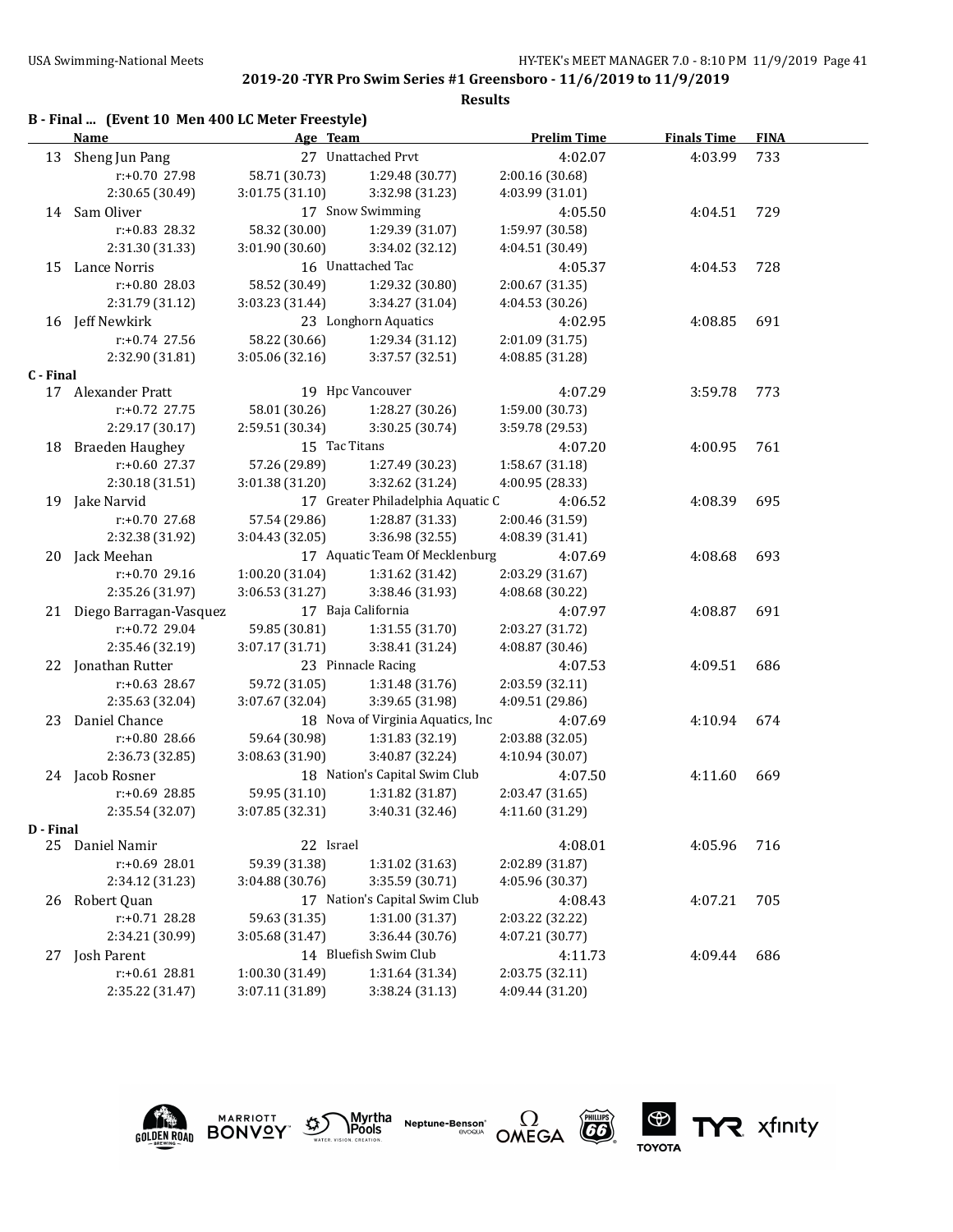### **Results**

|                          |                                     |                  |             | D - Final  (Event 10 Men 400 LC Meter Freestyle) |                                   |                 |                    |                         |             |
|--------------------------|-------------------------------------|------------------|-------------|--------------------------------------------------|-----------------------------------|-----------------|--------------------|-------------------------|-------------|
|                          | Name                                |                  |             |                                                  | Age Team                          |                 | <b>Prelim Time</b> | <b>Finals Time</b>      | <b>FINA</b> |
| 28                       | Sean Simms                          |                  |             |                                                  | 16 Greater Philadelphia Aquatic C |                 | 4:08.57            | 4:09.49                 | 686         |
|                          |                                     | $r: +0.75$ 28.27 |             | 59.25 (30.98)                                    | 1:30.70 (31.45)                   | 2:02.70 (32.00) |                    |                         |             |
|                          |                                     | 2:34.64 (31.94)  |             | 3:06.70 (32.06)                                  | 3:38.52 (31.82)                   | 4:09.49 (30.97) |                    |                         |             |
| 29                       | <b>Tanner Hering</b>                |                  |             |                                                  | 18 Swim Gsa                       |                 | 4:08.57            | 4:09.51                 | 686         |
|                          |                                     | $r: +0.71$ 28.84 |             | 1:00.32 (31.48)                                  | 1:32.03 (31.71)                   | 2:03.51 (31.48) |                    |                         |             |
|                          |                                     | 2:35.46 (31.95)  |             | 3:07.36 (31.90)                                  | 3:38.90 (31.54)                   | 4:09.51 (30.61) |                    |                         |             |
| 30                       | Aidan Wilson                        |                  |             |                                                  | 18 Empire Swimming                |                 | 4:11.11            | 4:09.52                 | 686         |
|                          |                                     | r:+0.78 28.79    |             | 59.98 (31.19)                                    | 1:31.70 (31.72)                   | 2:03.64 (31.94) |                    |                         |             |
|                          |                                     | 2:35.53 (31.89)  |             | 3:07.36 (31.83)                                  | 3:38.84 (31.48)                   | 4:09.52 (30.68) |                    |                         |             |
|                          | 31 Cuahutemoc Saif Rivas Mejia      |                  |             |                                                  | 18 Baja California                |                 | 4:09.71            | 4:11.34                 | 671         |
|                          |                                     | r:+0.73 28.90    |             | 59.98 (31.08)                                    | 1:31.68 (31.70)                   | 2:03.60 (31.92) |                    |                         |             |
|                          |                                     | 2:35.16 (31.56)  |             | 3:07.16 (32.00)                                  | 3:39.64 (32.48)                   | 4:11.34 (31.70) |                    |                         |             |
| $\hspace{0.05cm} \ldots$ | Jack Maketa                         |                  |             |                                                  | 15 Germantown Academy Aquatic Cl  |                 | 4:12.86            | <b>NS</b>               |             |
|                          | Event 10 Men 400 LC Meter Freestyle |                  |             |                                                  |                                   |                 |                    |                         |             |
|                          | World:                              |                  |             | 3:40.07 W 7/26/2009                              | <b>Paul Biederman</b>             |                 |                    | <b>GER</b>              |             |
|                          | American:                           | 3:42.78          | A           | 8/10/2008                                        | Larsen Jensen                     |                 |                    | <b>USA</b>              |             |
|                          | U.S. Open:                          | $3:43.53$ 0      |             | 6/29/2008                                        | Larsen Jensen                     |                 |                    | Trojan                  |             |
|                          | <b>Jr World:</b>                    | 3:44.60          | $\mathbf I$ | 4/1/2014                                         | <b>Mack Horton</b>                |                 |                    | <b>AUS</b>              |             |
|                          | Pro Swim:                           | 3:43.55          | P           | 2016                                             | <b>Sun Yang</b>                   |                 |                    |                         |             |
|                          | <b>Trial Cut:</b>                   | 3:57.29          | T           |                                                  |                                   |                 |                    |                         |             |
|                          | Pool:                               | 3:48.80          | - G         | 11/7/2019                                        | <b>Zane Grothe</b>                |                 |                    | <b>Boulder City Hen</b> |             |
|                          | <b>Name</b>                         |                  |             |                                                  | Age Team                          |                 | <b>Seed Time</b>   | <b>Prelim Time FINA</b> |             |
|                          | <b>Preliminaries</b>                |                  |             |                                                  |                                   |                 |                    |                         |             |
|                          | 1 Mitch D'Arrigo                    |                  |             |                                                  | 24 Gator Swim Club                |                 | 3:48.39            | 3:55.29T q818           |             |
|                          |                                     | $r: +0.70$ 27.76 |             | 57.26 (29.50)                                    | 1:27.33 (30.07)                   | 1:57.32 (29.99) |                    |                         |             |
|                          |                                     | 2:27.08 (29.76)  |             | 2:56.90 (29.82)                                  | 3:26.14 (29.24)                   | 3:55.29 (29.15) |                    |                         |             |
|                          | 2 Zane Grothe                       |                  |             |                                                  | 27 Boulder City Henderson Swim Te |                 | 3:45.32            | 3:56.85T q802           |             |
|                          |                                     | $r: +0.71$ 26.71 |             | 56.04 (29.33)                                    | 1:25.76 (29.72)                   | 1:56.03 (30.27) |                    |                         |             |
|                          |                                     | 2:26.32 (30.29)  |             | 2:56.88 (30.56)                                  | 3:27.28 (30.40)                   | 3:56.85 (29.57) |                    |                         |             |
| 3                        | True Sweetser                       |                  |             |                                                  | 22 Gator Swim Club                |                 | 3:50.08            | 3:57.69                 | q793        |
|                          |                                     | $r: +0.73$ 28.30 |             | 58.53 (30.23)                                    | 1:28.64 (30.11)                   | 1:58.69 (30.05) |                    |                         |             |
|                          |                                     | 2:28.70 (30.01)  |             | 2:58.55 (29.85)                                  | 3:28.61 (30.06)                   | 3:57.69 (29.08) |                    |                         |             |
| 4                        | Luca Urlando                        |                  |             |                                                  | 17 Dart Swimming                  |                 | 3:52.96            | 3:58.24                 | q788        |
|                          |                                     | $r: +0.71$ 27.53 |             | 57.66 (30.13)                                    | 1:28.11 (30.45)                   | 1:59.04 (30.93) |                    |                         |             |
|                          |                                     | 2:29.57 (30.53)  |             | 3:00.50 (30.93)                                  | 3:29.90 (29.40)                   | 3:58.24 (28.34) |                    |                         |             |
| 5.                       | Santi Corredor                      |                  |             |                                                  | 20 Gator Swim Club                |                 | 3:53.58            | 3:58.34                 | q787        |
|                          |                                     | r:+0.67 27.49    |             | 56.85 (29.36)                                    | 1:27.26 (30.41)                   | 1:57.22 (29.96) |                    |                         |             |
|                          |                                     | 2:27.55 (30.33)  |             | 2:57.50 (29.95)                                  | 3:28.59 (31.09)                   | 3:58.34 (29.75) |                    |                         |             |
| 6                        | Chris Wieser                        |                  |             |                                                  | 23 Dart Swimming                  |                 | 3:48.69            | 3:59.08                 | q779        |
|                          |                                     | r:+0.66 27.60    |             | 58.10 (30.50)                                    | 1:28.49 (30.39)                   | 1:58.74 (30.25) |                    |                         |             |
|                          |                                     | 2:29.36 (30.62)  |             | 2:59.96 (30.60)                                  | 3:29.77 (29.81)                   | 3:59.08 (29.31) |                    |                         |             |
| 7                        | Jay Litherland                      |                  |             |                                                  | 24 Dynamo Swim Club               |                 | 3:54.65            | 4:00.83                 | q763        |
|                          |                                     | r:+0.74 27.86    |             | 58.02 (30.16)                                    | 1:28.42 (30.40)                   | 1:59.09 (30.67) |                    |                         |             |
|                          |                                     | 2:29.37 (30.28)  |             | 2:59.77 (30.40)                                  | 3:30.48 (30.71)                   | 4:00.83 (30.35) |                    |                         |             |
| 8                        | Christian Bayo                      |                  |             |                                                  | 28 Tac Titans                     |                 | 3:55.14            | 4:01.68                 | q755        |
|                          |                                     | r:+0.78 28.15    |             | 58.18 (30.03)                                    | 1:28.64 (30.46)                   | 1:59.25 (30.61) |                    |                         |             |
|                          |                                     | 2:29.79 (30.54)  |             | 3:00.54 (30.75)                                  | 3:31.60 (31.06)                   | 4:01.68 (30.08) |                    |                         |             |
|                          |                                     |                  |             |                                                  |                                   |                 |                    |                         |             |



**MARRIOTT** 







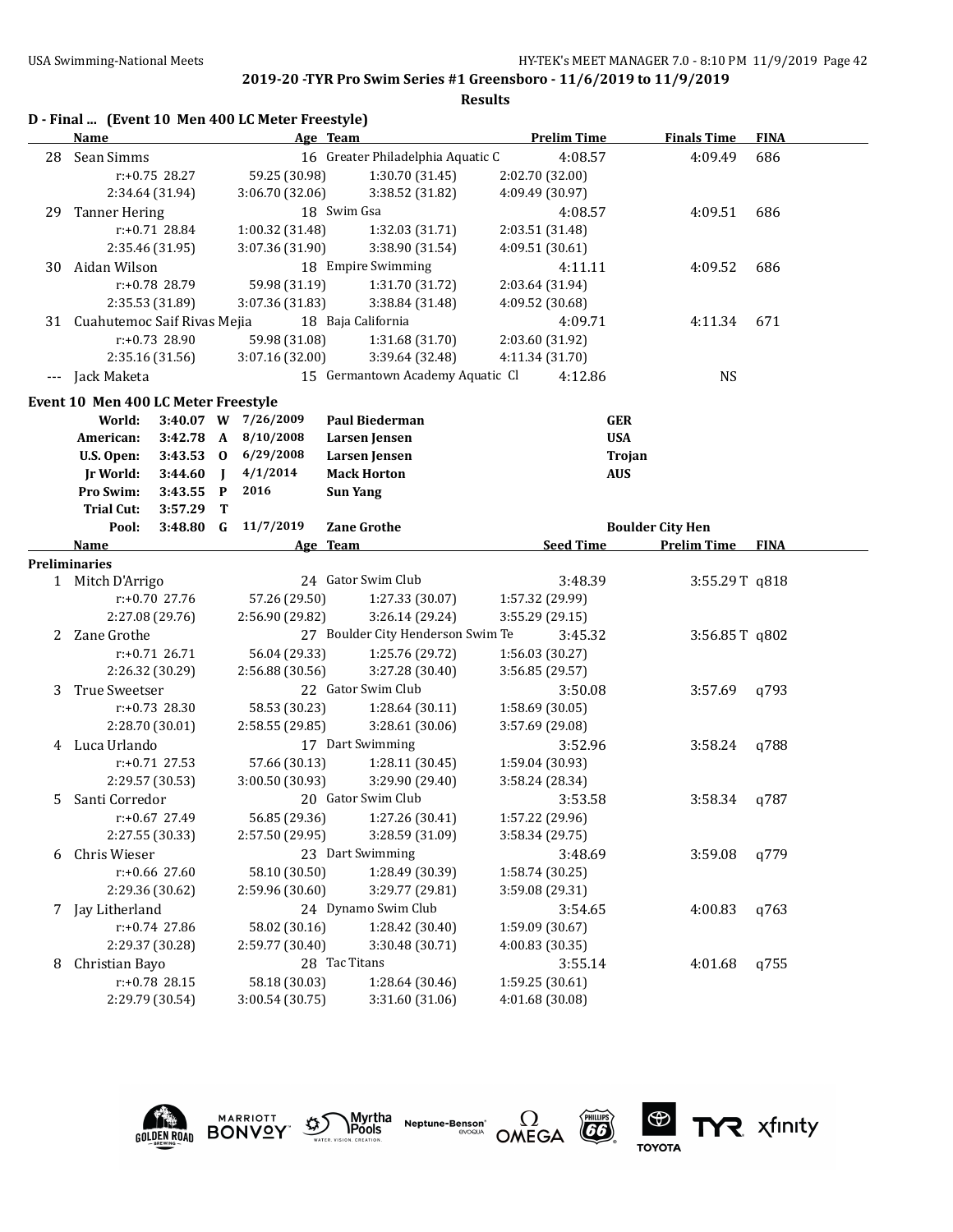TYR xfinity

### **2019-20 -TYR Pro Swim Series #1 Greensboro - 11/6/2019 to 11/9/2019**

#### **Results**

## **Preliminaries ... (Event 10 Men 400 LC Meter Freestyle)**

|     | <b>Name</b>            | Age Team        |                                   |                 |         | <b>FINA</b> |  |
|-----|------------------------|-----------------|-----------------------------------|-----------------|---------|-------------|--|
| 9   | Sheng Jun Pang         |                 | 27 Unattached Prvt                | 4:01.26         | 4:02.07 | q751        |  |
|     | r:+0.66 28.05          | 58.47 (30.42)   | 1:29.32 (30.85)                   | 1:59.79 (30.47) |         |             |  |
|     | 2:30.50 (30.71)        | 3:01.19 (30.69) | 3:32.24 (31.05)                   | 4:02.07 (29.83) |         |             |  |
| 10  | <b>Connor Daniels</b>  |                 | 17 Dart Swimming                  | 3:56.39         | 4:02.49 | q747        |  |
|     | $r: +0.67$ 27.98       | 57.93 (29.95)   | 1:28.79 (30.86)                   | 2:00.06 (31.27) |         |             |  |
|     | 2:30.92 (30.86)        | 3:02.24 (31.32) | 3:33.26 (31.02)                   | 4:02.49 (29.23) |         |             |  |
| 11  | Sam Rice               |                 | 22 Tennessee Aquatics             | 4:00.96         | 4:02.65 | q746        |  |
|     | $r: +0.65$ 27.97       | 58.42 (30.45)   | 1:29.27 (30.85)                   | 2:00.06 (30.79) |         |             |  |
|     | 2:30.85 (30.79)        | 3:01.68 (30.83) | 3:32.56 (30.88)                   | 4:02.65 (30.09) |         |             |  |
|     | 12 Jeff Newkirk        |                 | 23 Longhorn Aquatics              | 3:54.73         | 4:02.95 | q743        |  |
|     | r:+0.71 27.86          | 58.25 (30.39)   | 1:29.15 (30.90)                   | 2:00.16 (31.01) |         |             |  |
|     | 2:31.10 (30.94)        | 3:02.06 (30.96) | 3:32.90 (30.84)                   | 4:02.95 (30.05) |         |             |  |
| 13  | <b>Yeziel Morales</b>  |                 | 23 Azura Florida Aquatics         | 3:59.82         | 4:03.13 | q741        |  |
|     | $r: +0.66$ 27.45       | 57.80 (30.35)   | 1:28.86 (31.06)                   | 2:00.62 (31.76) |         |             |  |
|     | 2:31.59 (30.97)        | 3:03.49 (31.90) | 3:33.38 (29.89)                   | 4:03.13 (29.75) |         |             |  |
|     | 14 Yugo Tsukikawa      |                 | 17 Badger Swim Club, Inc.         | 4:00.68         | 4:03.63 | q737        |  |
|     | $r: +0.69$ 28.08       | 58.50 (30.42)   | 1:28.95 (30.45)                   | 2:00.10 (31.15) |         |             |  |
|     | 2:30.96 (30.86)        | 3:02.44 (31.48) | 3:33.43 (30.99)                   | 4:03.63 (30.20) |         |             |  |
| 15  | Lance Norris           |                 | 16 Unattached Tac                 | 4:01.57         | 4:05.37 | q721        |  |
|     | r:+0.76 28.57          | 58.74 (30.17)   | 1:29.94 (31.20)                   | 2:00.93 (30.99) |         |             |  |
|     | 2:32.22 (31.29)        | 3:03.34 (31.12) | 3:34.61 (31.27)                   | 4:05.37 (30.76) |         |             |  |
| 16  | Sam Oliver             |                 | 17 Snow Swimming                  | 3:58.36         | 4:05.50 | q720        |  |
|     | r:+0.79 27.78          | 57.67 (29.89)   | 1:28.60 (30.93)                   | 1:59.43 (30.83) |         |             |  |
|     | 2:30.97 (31.54)        | 3:02.06 (31.09) | 3:34.59 (32.53)                   | 4:05.50 (30.91) |         |             |  |
|     | 17 Jake Narvid         |                 | 17 Greater Philadelphia Aquatic C | 4:01.89         | 4:06.52 | q711        |  |
|     | r:+0.73 28.06          | 58.53 (30.47)   | 1:29.79 (31.26)                   | 2:01.23 (31.44) |         |             |  |
|     | 2:32.59 (31.36)        | 3:04.43 (31.84) | 3:35.97 (31.54)                   | 4:06.52 (30.55) |         |             |  |
|     | 18 Henry Morrissey     |                 | 16 Germantown Academy Aquatic Cl  | 4:08.77         | 4:07.00 | q707        |  |
|     | $r: +0.84$ 28.40       | 59.01 (30.61)   | 1:30.45 (31.44)                   | 2:01.95 (31.50) |         |             |  |
|     | 2:33.63 (31.68)        | 3:04.99 (31.36) | 3:36.66 (31.67)                   | 4:07.00 (30.34) |         |             |  |
| 19  | <b>Braeden Haughey</b> | 15 Tac Titans   |                                   | 3:56.42         | 4:07.20 | q705        |  |
|     | $r: +0.64$ 28.13       | 58.51 (30.38)   | 1:29.20 (30.69)                   | 2:00.54 (31.34) |         |             |  |
|     | 2:32.09 (31.55)        | 3:04.33 (32.24) | 3:35.93 (31.60)                   | 4:07.20 (31.27) |         |             |  |
| 20  | Alexander Pratt        |                 | 19 Hpc Vancouver                  | 3:51.84         | 4:07.29 | q704        |  |
|     | r:+0.78 28.03          | 58.38 (30.35)   | 1:29.42 (31.04)                   | 2:01.51 (32.09) |         |             |  |
|     | 2:33.47 (31.96)        | 3:06.06 (32.59) | 3:37.93 (31.87)                   | 4:07.29 (29.36) |         |             |  |
|     | 21 Jacob Rosner        |                 | 18 Nation's Capital Swim Club     | 3:58.78         | 4:07.50 | q703        |  |
|     | r:+0.68 28.25          | 58.99 (30.74)   | 1:30.45 (31.46)                   | 2:02.14 (31.69) |         |             |  |
|     | 2:33.14 (31.00)        | 3:04.55 (31.41) | 3:36.25 (31.70)                   | 4:07.50 (31.25) |         |             |  |
| 22  | Jonathan Rutter        |                 | 23 Pinnacle Racing                | 4:04.09         | 4:07.53 | q702        |  |
|     | $r: +0.63$ 28.13       | 58.89 (30.76)   | 1:30.09 (31.20)                   | 2:01.58 (31.49) |         |             |  |
|     | 2:33.26 (31.68)        | 3:05.00 (31.74) | 3:36.62 (31.62)                   | 4:07.53 (30.91) |         |             |  |
| *23 | Daniel Chance          |                 | 18 Nova of Virginia Aquatics, Inc | 4:04.87         | 4:07.69 | q701        |  |
|     | r:+0.80 27.70          | 58.15 (30.45)   | 1:30.14 (31.99)                   | 2:02.23 (32.09) |         |             |  |
|     | 2:34.39 (32.16)        | 3:06.82 (32.43) | 3:38.10 (31.28)                   | 4:07.69 (29.59) |         |             |  |



**MARRIOTT** 





**ES** 

**TOYOTA**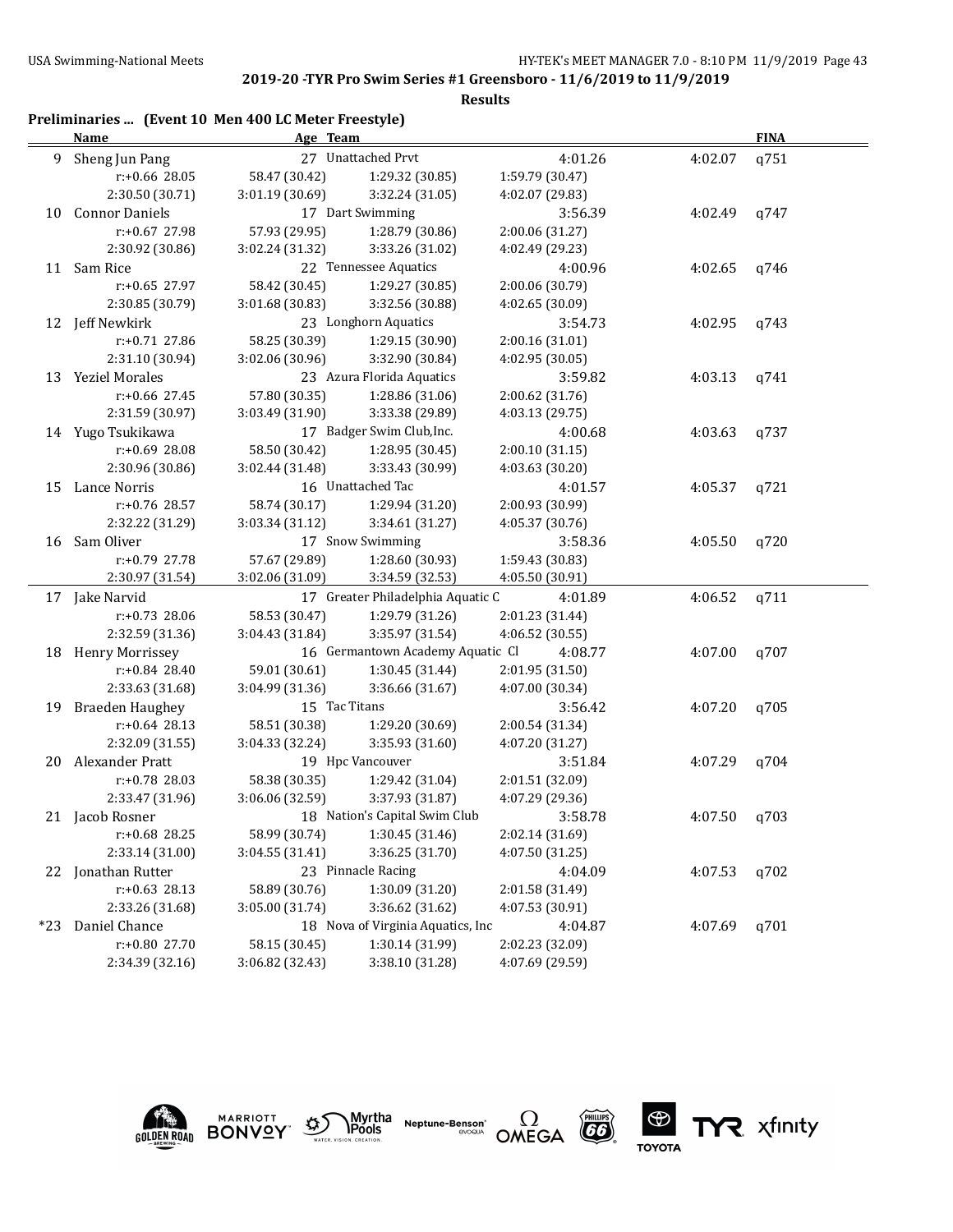|    | Preliminaries  (Event 10 Men 400 LC Meter Freestyle)<br>Name | Age Team                       |                                   | <b>Seed Time</b>           | <b>Prelim Time</b> | <b>FINA</b> |
|----|--------------------------------------------------------------|--------------------------------|-----------------------------------|----------------------------|--------------------|-------------|
|    | *23 Jack Meehan                                              | 17 Aquatic Team Of Mecklenburg |                                   | 3:58.45                    | 4:07.69            | q701        |
|    | r:+0.70 28.60                                                | 59.33 (30.73)                  | 1:30.45 (31.12)                   | 2:02.02 (31.57)            |                    |             |
|    | 2:33.45 (31.43)                                              | 3:05.08 (31.63)                | 3:36.67 (31.59)                   | 4:07.69 (31.02)            |                    |             |
| 25 | Diego Barragan-Vasquez                                       |                                | 17 Baja California                | 4:00.51                    | 4:07.97            | q699        |
|    | $r: +0.68$ 28.75                                             | 59.30 (30.55)                  | 1:30.79 (31.49)                   | 2:02.53 (31.74)            |                    |             |
|    | 2:33.64 (31.11)                                              | 3:05.21 (31.57)                | 3:36.50 (31.29)                   | 4:07.97 (31.47)            |                    |             |
|    | 26 Daniel Namir                                              | 22 Israel                      |                                   | 3:53.24                    | 4:08.01            | q698        |
|    | r:+0.68 28.26                                                | 59.29 (31.03)                  | 1:30.43 (31.14)                   | 2:01.60 (31.17)            |                    |             |
|    |                                                              |                                | 3:36.52 (32.01)                   |                            |                    |             |
|    | 2:32.71 (31.11)                                              | 3:04.51 (31.80)                | 17 Nation's Capital Swim Club     | 4:08.01 (31.49)<br>4:07.51 |                    |             |
|    | 27 Robert Quan                                               |                                |                                   |                            | 4:08.43            | q695        |
|    | r:+0.73 28.41                                                | 59.31 (30.90)                  | 1:29.83 (30.52)                   | 2:01.13 (31.30)            |                    |             |
|    | 2:32.41 (31.28)                                              | 3:04.36 (31.95)                | 3:36.48 (32.12)                   | 4:08.43 (31.95)            |                    |             |
|    | *28 Tanner Hering                                            | 18 Swim Gsa                    |                                   | 4:03.02                    | 4:08.57            | q693        |
|    | r:+0.71 28.29                                                | 59.05 (30.76)                  | 1:30.37 (31.32)                   | 2:02.21 (31.84)            |                    |             |
|    | 2:33.84 (31.63)                                              | 3:05.96 (32.12)                | 3:37.79 (31.83)                   | 4:08.57 (30.78)            |                    |             |
|    | *28 Sean Simms                                               |                                | 16 Greater Philadelphia Aquatic C | 4:07.45                    | 4:08.57            | q693        |
|    | r:+0.78 28.67                                                | 59.56 (30.89)                  | 1:31.01 (31.45)                   | 2:02.44 (31.43)            |                    |             |
|    | 2:34.27 (31.83)                                              | 3:05.86 (31.59)                | 3:37.77 (31.91)                   | 4:08.57 (30.80)            |                    |             |
| 30 | Destin Lasco                                                 |                                | 18 Pdr Swimming for Success       | 4:03.25                    | 4:08.65            | q693        |
|    | $r: +0.73$ 28.07                                             | 59.53 (31.46)                  | 1:31.27 (31.74)                   | 2:03.98 (32.71)            |                    |             |
|    | 2:36.15 (32.17)                                              | 3:08.67 (32.52)                | 3:39.29 (30.62)                   | 4:08.65 (29.36)            |                    |             |
|    | 31 Cuahutemoc Saif Rivas Mejia                               |                                | 18 Baja California                | 4:05.08                    | 4:09.71            | q684        |
|    | r:+0.70 28.60                                                | 59.60 (31.00)                  | 1:31.22 (31.62)                   | 2:03.22 (32.00)            |                    |             |
|    | 2:35.10 (31.88)                                              | 3:07.34 (32.24)                | 3:39.39 (32.05)                   | 4:09.71 (30.32)            |                    |             |
| 32 | Tyler Christianson                                           |                                | 17 Naval Academy Aquatic Club     | 4:09.13                    | 4:10.87            | q675        |
|    | $r: +0.65$ 28.12                                             | 59.21 (31.09)                  | 1:31.11 (31.90)                   | 2:03.88 (32.77)            |                    |             |
|    | 2:35.50 (31.62)                                              | 3:07.87 (32.37)                | 3:39.92 (32.05)                   | 4:10.87 (30.95)            |                    |             |
| 33 | Aidan Wilson                                                 |                                | 18 Empire Swimming                | 4:06.44                    | 4:11.11            | 673         |
|    | r:+0.79 28.69                                                | 59.59 (30.90)                  | 1:31.14 (31.55)                   | 2:02.93 (31.79)            |                    |             |
|    | 2:34.96 (32.03)                                              | 3:07.35 (32.39)                | 3:39.62 (32.27)                   | 4:11.11 (31.49)            |                    |             |
|    | 34 Josh Parent                                               |                                | 14 Bluefish Swim Club             | 4:04.99                    | 4:11.73            | 668         |
|    | $r: +0.66$ 29.35                                             | 1:00.06 (30.71)                | 1:32.08 (32.02)                   | 2:03.80 (31.72)            |                    |             |
|    | 2:36.39 (32.59)                                              | 3:08.39 (32.00)                | 3:41.12 (32.73)                   | 4:11.73 (30.61)            |                    |             |
|    | 35 Jack Maketa                                               |                                | 15 Germantown Academy Aquatic Cl  | 4:08.95                    | 4:12.86            | 659         |
|    | $r: +0.64$ 28.35                                             | 59.60 (31.25)                  | 1:31.80 (32.20)                   | 2:04.31 (32.51)            |                    |             |
|    | 2:36.14 (31.83)                                              | 3:08.48 (32.34)                | 3:40.68 (32.20)                   | 4:12.86 (32.18)            |                    |             |
| 36 | Matias Koski                                                 |                                | 25 Athens Bulldog Swim Club       | 4:25.93Y                   | 4:13.05            | 657         |
|    | $r: +0.74$ 28.37                                             | 59.28 (30.91)                  | 1:31.05 (31.77)                   | 2:03.48 (32.43)            |                    |             |
|    | 2:35.83 (32.35)                                              | 3:08.86 (33.03)                | 3:41.32 (32.46)                   | 4:13.05 (31.73)            |                    |             |
| 37 | Jared Carter                                                 |                                | 17 YMCA of the Triangle Area Swim | 4:06.34                    | 4:13.84            | 651         |
|    | r:+0.71 28.93                                                | 1:00.14(31.21)                 | 1:31.91 (31.77)                   | 2:04.02 (32.11)            |                    |             |
|    | 2:36.22 (32.20)                                              | 3:09.69 (33.47)                | 3:43.28 (33.59)                   | 4:13.84 (30.56)            |                    |             |
| 38 | Ian Tansill                                                  |                                | 18 Unattached MACH                | 4:09.45                    | 4:15.18            | 641         |
|    | r:+0.77 28.81                                                | 59.62 (30.81)                  | 1:31.59 (31.97)                   | 2:04.31 (32.72)            |                    |             |
|    | 2:37.00 (32.69)                                              | 3:09.77 (32.77)                | 3:42.82 (33.05)                   | 4:15.18 (32.36)            |                    |             |
|    |                                                              |                                |                                   |                            |                    |             |



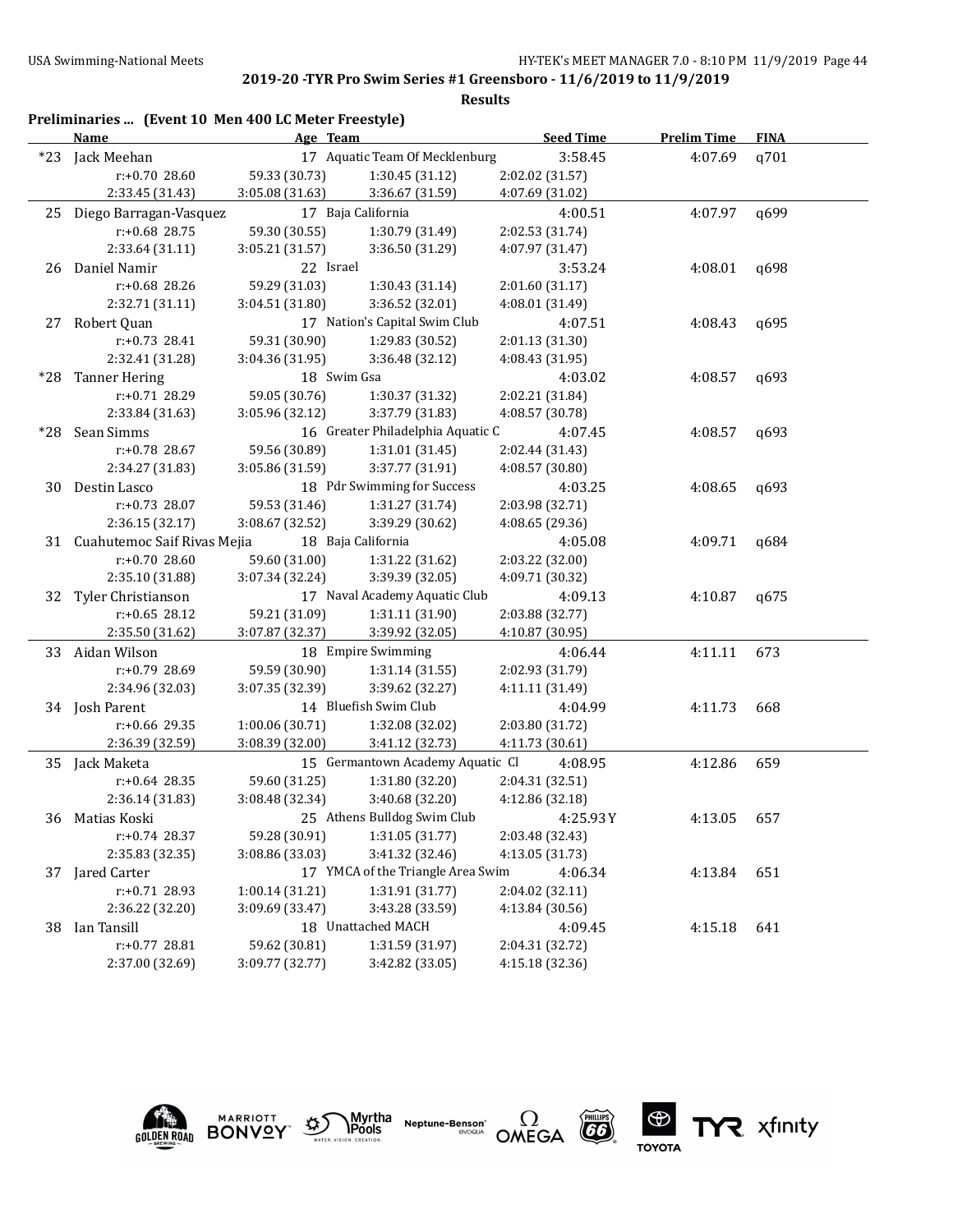|                  | Preliminaries  (Event 10 Men 400 LC Meter Freestyle)                                                                                                            |                                                                                     |                                                                                                                              |                            |                                                   |             |
|------------------|-----------------------------------------------------------------------------------------------------------------------------------------------------------------|-------------------------------------------------------------------------------------|------------------------------------------------------------------------------------------------------------------------------|----------------------------|---------------------------------------------------|-------------|
|                  | Name                                                                                                                                                            |                                                                                     | Age Team                                                                                                                     | <b>Seed Time</b>           | <b>Prelim Time</b>                                | <b>FINA</b> |
| 39               | Shane Washart                                                                                                                                                   |                                                                                     | 16 Greater Philadelphia Aquatic C                                                                                            | 4:09.34                    | 4:15.32                                           | 640         |
|                  | $r: +0.77$ 28.68                                                                                                                                                | 1:00.21 (31.53)                                                                     | 1:32.35 (32.14)                                                                                                              | 2:05.31 (32.96)            |                                                   |             |
|                  | 2:37.80 (32.49)                                                                                                                                                 | 3:11.07 (33.27)                                                                     | 3:44.00 (32.93)                                                                                                              | 4:15.32 (31.32)            |                                                   |             |
| 40               | Carson Olafson                                                                                                                                                  |                                                                                     | 22 Hpc Vancouver                                                                                                             | 3:56.71                    | 4:16.00                                           | 635         |
|                  | $r: +0.77$ 28.91                                                                                                                                                | 59.86 (30.95)                                                                       | 1:32.50 (32.64)                                                                                                              | 2:05.00 (32.50)            |                                                   |             |
|                  | 2:37.87 (32.87)                                                                                                                                                 | 3:10.76 (32.89)                                                                     | 3:43.98 (33.22)                                                                                                              | 4:16.00 (32.02)            |                                                   |             |
| 41               | Gavin Formon                                                                                                                                                    |                                                                                     | 17 Berkeley Aquatic Club                                                                                                     | 4:06.04                    | 4:20.31                                           | 604         |
|                  | r:+0.80 29.35                                                                                                                                                   | 1:01.43 (32.08)                                                                     | 1:33.78 (32.35)                                                                                                              | 2:06.84 (33.06)            |                                                   |             |
|                  | 2:40.22 (33.38)                                                                                                                                                 | 3:13.85 (33.63)                                                                     | 3:47.40 (33.55)                                                                                                              | 4:20.31 (32.91)            |                                                   |             |
|                  | --- Matthew Fenlon<br>Declared false start                                                                                                                      |                                                                                     | 17 Badger Swim Club, Inc.                                                                                                    | 4:34.65Y                   | <b>DFS</b>                                        |             |
|                  | <b>Stuart Pliuskaitis</b><br>Declared false start                                                                                                               |                                                                                     | 19 Snow Swimming                                                                                                             | 4:04.31                    | <b>DFS</b>                                        |             |
|                  | Khader Baqlah<br>Declared false start                                                                                                                           |                                                                                     | 21 Unattached Jordan                                                                                                         | 3:51.59                    | <b>DFS</b>                                        |             |
|                  | --- Michael Cotter                                                                                                                                              |                                                                                     | 16 Tac Titans                                                                                                                | 4:04.14                    | <b>NS</b>                                         |             |
|                  | Event 11 Women 200 LC Meter Freestyle<br>World:<br>American:<br>$1:53.61 \; A$<br>$1:54.40$ 0<br>U.S. Open:<br>Jr World:<br>1:54.81<br>Pro Swim:<br>$1:54.43$ P | 1:52.98 W 7/29/2009<br>7/31/2012<br>6/25/2012<br>4/5/2018<br>$\blacksquare$<br>2016 | <b>Federica Pellegrini</b><br><b>Allison Schmitt</b><br><b>Allison Schmitt</b><br><b>Taylor Ruck</b><br><b>Katie Ledecky</b> | <b>ITA</b><br><b>CAN</b>   | <b>USA Olympic Team</b><br><b>North Baltimore</b> |             |
|                  | <b>Trial Cut:</b><br>2:01.69                                                                                                                                    | Т                                                                                   |                                                                                                                              |                            |                                                   |             |
|                  | $1:55.32$ G<br>Pool:                                                                                                                                            | 11/30/2018                                                                          | <b>Katie G Ledecky</b>                                                                                                       |                            | <b>Nation's Capital</b>                           |             |
| A - Final        | Name                                                                                                                                                            |                                                                                     | Age Team                                                                                                                     | <b>Prelim Time</b>         | <b>Finals Time</b>                                | <b>FINA</b> |
|                  | 1 Katie Ledecky                                                                                                                                                 |                                                                                     | 22 Nation's Capital Swim Club                                                                                                | 1:57.50                    | 1:55.68T 931                                      |             |
|                  | $r: +0.66$ 27.34                                                                                                                                                | 56.65 (29.31)                                                                       | 1:26.08 (29.43)                                                                                                              | 1:55.68 (29.60)            |                                                   |             |
| 2                | Simone Manuel                                                                                                                                                   |                                                                                     | 23 Alto Swim Club                                                                                                            | 1:59.95                    | 1:57.46T 889                                      |             |
|                  | $r: +0.71$ 27.83                                                                                                                                                | 57.99 (30.16)                                                                       | 1:27.66 (29.67)                                                                                                              | 1:57.46 (29.80)            |                                                   |             |
| 3                | Allison Schmitt                                                                                                                                                 |                                                                                     | 29 Sun Devil Swimming                                                                                                        | 2:00.03                    | 1:57.63T 886                                      |             |
|                  | $r: +0.71$ 28.10                                                                                                                                                | 57.38 (29.28)                                                                       | 1:27.49 (30.11)                                                                                                              | 1:57.63 (30.14)            |                                                   |             |
|                  | 4 Madisyn Cox                                                                                                                                                   |                                                                                     | 24 Longhorn Aquatics                                                                                                         | 2:00.00                    | 1:59.11T 853                                      |             |
|                  |                                                                                                                                                                 |                                                                                     |                                                                                                                              |                            |                                                   |             |
| 5.               |                                                                                                                                                                 |                                                                                     |                                                                                                                              |                            |                                                   |             |
|                  | $r: +0.69$ 27.82                                                                                                                                                | 57.78 (29.96)                                                                       | 1:27.87 (30.09)                                                                                                              | 1:59.11 (31.24)            |                                                   |             |
|                  | Hali Flickinger                                                                                                                                                 |                                                                                     | 25 Unattached Sun                                                                                                            | 2:00.43                    | 2:00.93T 815                                      |             |
|                  | $r: +0.74$ 28.70                                                                                                                                                | 59.47 (30.77)                                                                       | 1:30.34 (30.87)                                                                                                              | 2:00.93 (30.59)            |                                                   |             |
| 6                | Kaersten Meitz                                                                                                                                                  |                                                                                     | 23 Boilermaker Aquatics                                                                                                      | 2:01.33                    | 2:01.03T 813                                      |             |
|                  | r:+0.82 29.16                                                                                                                                                   | 59.60 (30.44)                                                                       | 1:30.75 (31.15)                                                                                                              | 2:01.03 (30.28)            |                                                   |             |
| 7                | Erin Gemmell<br>r:+0.80 27.91                                                                                                                                   |                                                                                     | 14 Nation's Capital Swim Club                                                                                                | 2:02.42                    | 2:01.62T 801                                      |             |
| 8                | Gabby DeLoof                                                                                                                                                    | 58.80 (30.89)                                                                       | 1:30.29 (31.49)<br>23 Team Elite                                                                                             | 2:01.62 (31.33)<br>2:02.42 | 2:02.09                                           | 792         |
|                  | $r: +0.75$ 28.47                                                                                                                                                | 58.84 (30.37)                                                                       | 1:30.35 (31.51)                                                                                                              | 2:02.09 (31.74)            |                                                   |             |
| <b>B</b> - Final |                                                                                                                                                                 |                                                                                     |                                                                                                                              |                            |                                                   |             |
| 9                | Meaghan Raab<br>r:+0.74 28.58                                                                                                                                   | 59.08 (30.50)                                                                       | 23 Nashville Aquatic Club/Georgia<br>1:29.86 (30.78)                                                                         | 2:02.61<br>2:00.65 (30.79) | 2:00.65T 821                                      |             |











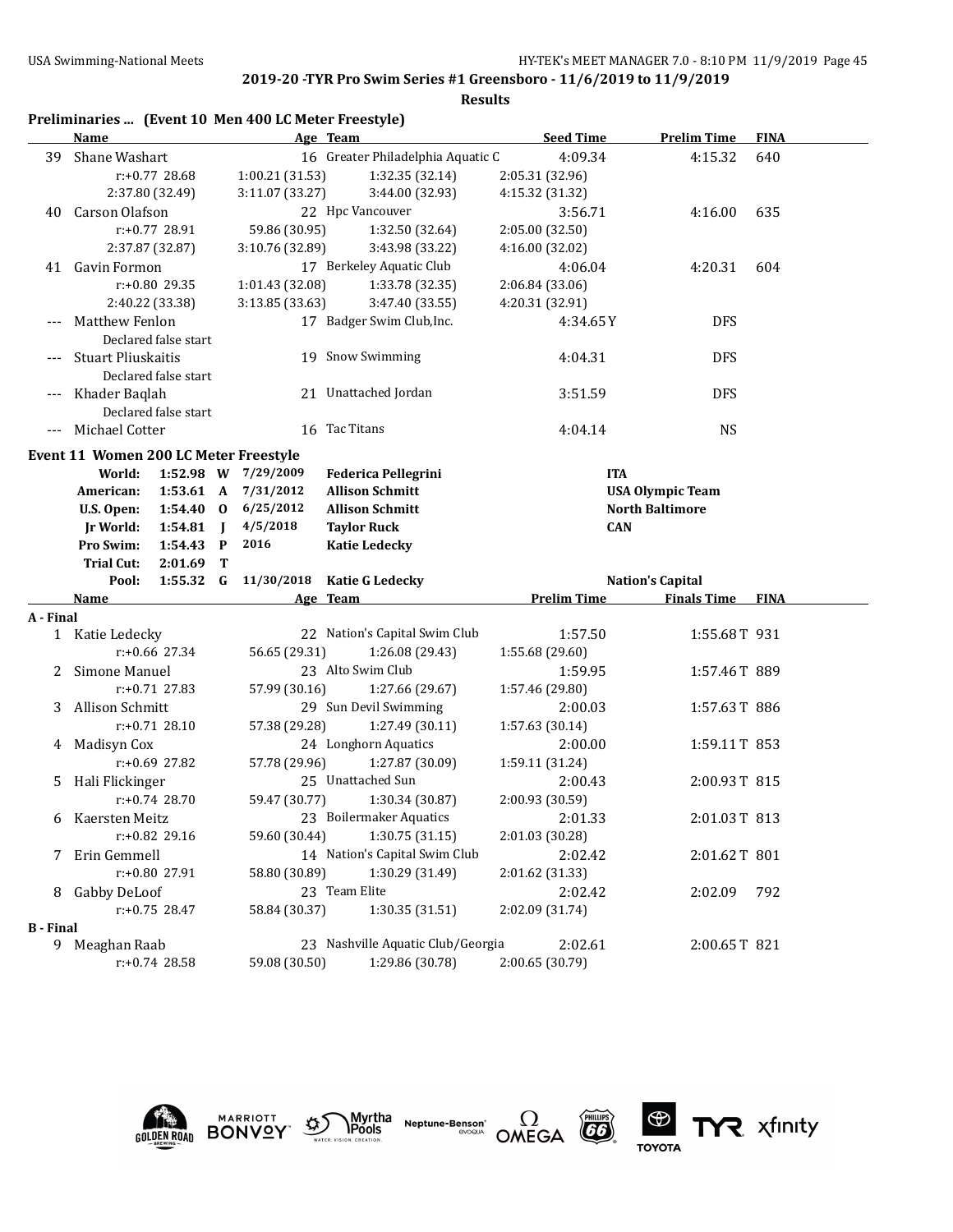|  |  | B - Final  (Event 11 Women 200 LC Meter Freestyle) |  |
|--|--|----------------------------------------------------|--|
|--|--|----------------------------------------------------|--|

|           | <b>Name</b>            | <b>Example 2</b> Age Team         |                                   | <b>Prelim Time</b> | <b>Finals Time</b> | <b>FINA</b> |
|-----------|------------------------|-----------------------------------|-----------------------------------|--------------------|--------------------|-------------|
|           | 10 Catie DeLoof        |                                   | 22 Team Elite/Team Elite          | 2:03.20            | 2:00.67T 820       |             |
|           | $r: +0.65$ 28.73       |                                   | 59.13 (30.40) 1:30.40 (31.27)     | 2:00.67(30.27)     |                    |             |
|           | 11 Camille Cheng       |                                   | 26 Unattached Prvt                | 2:03.21            | 2:01.21            | 809         |
|           | $r$ :+0.66 27.75       |                                   | 58.56 (30.81) 1:29.87 (31.31)     | 2:01.21 (31.34)    |                    |             |
|           | 12 Ting Wen Quah       | 27 Singapore                      |                                   | 2:03.13            | 2:01.24            | 809         |
|           | $r: +0.66$ 28.22       |                                   | 58.97 (30.75) 1:30.12 (31.15)     | 2:01.24(31.12)     |                    |             |
|           | 13 Lea Polonsky        | 17 Israel                         |                                   | 2:03.48            | 2:01.94            | 795         |
|           | r:+0.70 29.09          | 1:00.08(30.99)                    | 1:31.93 (31.85)                   | 2:01.94(30.01)     |                    |             |
|           | 14 Ashley Twichell     | 30 Tac Titans                     |                                   | 2:03.08            | 2:02.52            | 784         |
|           | $r: +0.79$ 29.51       |                                   | $1:00.64(31.13)$ $1:31.90(31.26)$ | 2:02.52 (30.62)    |                    |             |
|           | 15 Leah Gingrich       |                                   | 29 Columbus Aquatic Club          | 2:02.96            | 2:03.91            | 758         |
|           | r:+0.73 28.84          | 59.91 (31.07) 1:31.73 (31.82)     |                                   | 2:03.91 (32.18)    |                    |             |
|           | 16 Leah Hayes          |                                   | 14 Fox Valley Park District Ripti | 2:02.99            | 2:05.01            | 738         |
|           | r:+0.83 28.77          | 1:00.25 (31.48) 1:32.37 (32.12)   |                                   | 2:05.01 (32.64)    |                    |             |
| C - Final |                        |                                   |                                   |                    |                    |             |
|           | 17 Anastasia Gorbenko  |                                   | 16 Unattached TE/Team Elite       | 2:03.93            | 2:02.35            | 787         |
|           | r:+0.74 28.37          |                                   | 59.26 (30.89) 1:30.62 (31.36)     | 2:02.35 (31.73)    |                    |             |
|           | 18 Lillie Nordmann     | 17 Magnolia Aquatic Club          |                                   | 2:03.90            | 2:02.58            | 782         |
|           | $r: +0.69$ 29.36       | $1:00.78(31.42)$ $1:32.18(31.40)$ |                                   | 2:02.58 (30.40)    |                    |             |
|           | 19 Reka Gyorgy         |                                   | 23 Unattached Prvt                | 2:03.68            | 2:03.44            | 766         |
|           | r:+0.69 28.65          |                                   | 59.91 (31.26) 1:31.67 (31.76)     | 2:03.44 (31.77)    |                    |             |
|           | 20 Allyson Macias Alba | 22 Mexico                         |                                   | 2:04.45            | 2:03.70            | 761         |
|           | r:+0.66 29.36          | $1:00.61(31.25)$ $1:32.16(31.55)$ |                                   | 2:03.70 (31.54)    |                    |             |
|           | 21 Aleksa Gold         |                                   | 19 University of Toronto Swimming | 2:04.56            | 2:03.72            | 761         |
|           | r:+0.76 28.68          | $1:00.09(31.41)$ $1:32.15(32.06)$ |                                   | 2:03.72 (31.57)    |                    |             |
|           | 22 Yara Hierath        |                                   | 18 Badger Swim Club, Inc.         | 2:04.55            | 2:04.10            | 754         |
|           | r:+0.70 29.33          | 1:00.35 (31.02)                   | 1:32.57 (32.22)                   | 2:04.10 (31.53)    |                    |             |
|           | 23 Ally McHugh         |                                   | 22 Wisconsin Aquatics             | 2:04.44            | 2:04.37            | 749         |
|           | r:+0.80 29.97          | 1:01.57 (31.60)                   | 1:33.44 (31.87)                   | 2:04.37 (30.93)    |                    |             |
|           | 24 Chloe Freeman       |                                   | 17 Unattached Dart                | 2:05.00            | 2:04.87            | 740         |
|           | r:+0.67 29.41          |                                   | $1:00.57(31.16)$ $1:32.69(32.12)$ | 2:04.87 (32.18)    |                    |             |
| D - Final |                        |                                   |                                   |                    |                    |             |
|           | 25 Jillian Cox         |                                   | 14 Austin Trinity Aquatic Club    | 2:05.51            | 2:03.80            | 760         |
|           | r:+0.67 29.01          | 1:00.88(31.87)                    | 1:32.73 (31.85)                   | 2:03.80 (31.07)    |                    |             |
|           | 26 Kayla Wilson        |                                   | 15 Tide Swimming                  | 2:05.13            | 2:03.85            | 759         |
|           |                        | $r: +0.68$ 29.02 1:00.53 (31.51)  | $1:32.54(32.01)$ $2:03.85(31.31)$ |                    |                    |             |
|           | 27 Amanda Weir         | 33 SwimAtlanta                    |                                   | 2:05.45            | 2:04.62            | 745         |
|           | r:+0.75 29.49          |                                   | $1:01.59(32.10)$ $1:33.66(32.07)$ | 2:04.62 (30.96)    |                    |             |
| 28        | Brynn Wright           |                                   | 15 Bluefish Swim Club             | 2:06.14            | 2:04.64            | 744         |
|           | r:+0.68 29.66          | 1:01.37(31.71)                    | 1:32.96 (31.59)                   | 2:04.64 (31.68)    |                    |             |
| 29        | Natalie Mannion        |                                   | 15 Commonwealth Swimming          | 2:05.55            | 2:05.17            | 735         |
|           | r:+0.72 29.12          | 1:01.04 (31.92)                   | 1:33.24 (32.20)                   | 2:05.17 (31.93)    |                    |             |
| 30        | Chase Travis           |                                   | 17 Nation's Capital Swim Club     | 2:05.60            | 2:05.93            | 722         |
|           | r:+0.82 30.04          | 1:02.36 (32.32)                   | 1:35.19 (32.83)                   | 2:05.93 (30.74)    |                    |             |
|           | 31 Charlotte Hook      | 15 Tac Titans                     |                                   | 2:06.20            | 2:06.49            | 712         |
|           | r:+0.74 29.95          | 1:02.01 (32.06)                   | 1:34.88 (32.87)                   | 2:06.49 (31.61)    |                    |             |











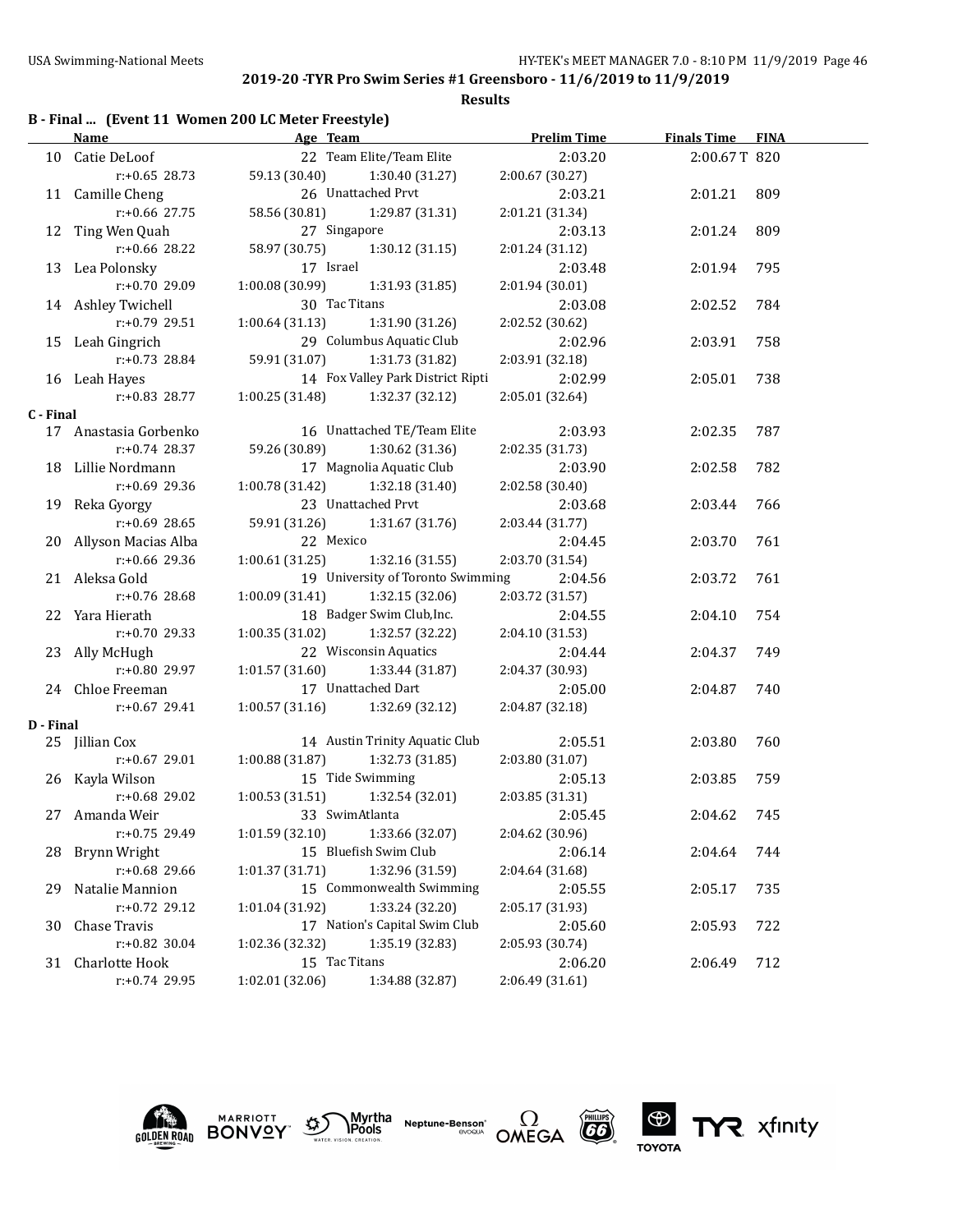**Results**

|      |                                              |                  |              | D - Final  (Event 11 Women 200 LC Meter Freestyle) |                                   |                    |                         |             |
|------|----------------------------------------------|------------------|--------------|----------------------------------------------------|-----------------------------------|--------------------|-------------------------|-------------|
|      | Name                                         |                  |              |                                                    | Age Team                          | <b>Prelim Time</b> | <b>Finals Time</b>      | <b>FINA</b> |
|      | 32 Kate McCarville                           |                  |              |                                                    | 16 Springfield Aquatics           | 2:05.65            | 2:06.79                 | 707         |
|      |                                              | $r: +0.72$ 29.87 |              | 1:02.04 (32.17)                                    | 1:35.06 (33.02)                   | 2:06.79 (31.73)    |                         |             |
|      | <b>Event 11 Women 200 LC Meter Freestyle</b> |                  |              |                                                    |                                   |                    |                         |             |
|      | World:                                       |                  |              | 1:52.98 W 7/29/2009                                | <b>Federica Pellegrini</b>        | <b>ITA</b>         |                         |             |
|      | American:                                    | 1:53.61 A        |              | 7/31/2012                                          | <b>Allison Schmitt</b>            |                    | <b>USA Olympic Team</b> |             |
|      | U.S. Open:                                   | $1:54.40$ 0      |              | 6/25/2012                                          | <b>Allison Schmitt</b>            |                    | <b>North Baltimore</b>  |             |
|      | Jr World:                                    | 1:54.81          | $\mathbf{I}$ | 4/5/2018                                           | <b>Taylor Ruck</b>                | <b>CAN</b>         |                         |             |
|      | Pro Swim:                                    | $1:54.43$ P      |              | 2016                                               | <b>Katie Ledecky</b>              |                    |                         |             |
|      | <b>Trial Cut:</b>                            | 2:01.69          | т            |                                                    |                                   |                    |                         |             |
|      | Pool:                                        | $1:55.32$ G      |              | 11/30/2018                                         | <b>Katie G Ledecky</b>            |                    | <b>Nation's Capital</b> |             |
|      | Name                                         |                  |              |                                                    | Age Team                          | <b>Seed Time</b>   | <b>Prelim Time FINA</b> |             |
|      | <b>Preliminaries</b>                         |                  |              |                                                    |                                   |                    |                         |             |
|      | 1 Katie Ledecky                              |                  |              |                                                    | 22 Nation's Capital Swim Club     | 1:54.56            | 1:57.50T q888           |             |
|      |                                              | r:+0.70 27.59    |              | 57.00 (29.41)                                      | 1:27.36 (30.36)                   | 1:57.50 (30.14)    |                         |             |
|      | Simone Manuel                                |                  |              |                                                    | 23 Alto Swim Club                 | 1:56.09            | 1:59.95 T q835          |             |
|      |                                              | $r: +0.77$ 28.06 |              | 58.65 (30.59)                                      | 1:29.44 (30.79)                   | 1:59.95 (30.51)    |                         |             |
| 3    | Madisyn Cox                                  |                  |              |                                                    | 24 Longhorn Aquatics              | 1:58.52            | 2:00.00T q834           |             |
|      |                                              | r:+0.68 28.40    |              | 58.71 (30.31)                                      | 1:29.23 (30.52)                   | 2:00.00 (30.77)    |                         |             |
|      | 4 Allison Schmitt                            |                  |              |                                                    | 29 Sun Devil Swimming             | 1:55.82            | 2:00.03T q833           |             |
|      |                                              | $r: +0.74$ 28.37 |              | 58.46 (30.09)                                      | 1:29.09 (30.63)                   | 2:00.03 (30.94)    |                         |             |
| 5    | Hali Flickinger                              |                  |              |                                                    | 25 Unattached Sun                 | 1:57.65            | 2:00.43T q825           |             |
|      |                                              | $r: +0.77$ 28.81 |              | 59.17 (30.36)                                      | 1:30.18 (31.01)                   | 2:00.43 (30.25)    |                         |             |
| 6    | Kaersten Meitz                               |                  |              |                                                    | 23 Boilermaker Aquatics           | 1:58.23            | 2:01.33T q807           |             |
|      |                                              | r:+0.82 28.99    |              | 59.79 (30.80)                                      | 1:30.66 (30.87)                   | 2:01.33 (30.67)    |                         |             |
|      | *7 Erin Gemmell                              |                  |              |                                                    | 14 Nation's Capital Swim Club     | 1:59.85            | 2:02.42                 | q786        |
|      |                                              | $r: +0.79$ 28.20 |              | 59.04 (30.84)                                      | 1:30.51 (31.47)                   | 2:02.42 (31.91)    |                         |             |
| $*7$ | Gabby DeLoof                                 |                  |              |                                                    | 23 Team Elite                     | 1:56.55            | 2:02.42                 | q786        |
|      |                                              | r:+0.72 28.64    |              | 59.52 (30.88)                                      | 1:31.23 (31.71)                   | 2:02.42 (31.19)    |                         |             |
| 9.   | Meaghan Raab                                 |                  |              |                                                    | 23 Nashville Aquatic Club/Georgia | 1:58.42            | 2:02.61                 | q782        |
|      |                                              | r:+0.78 28.81    |              | 59.74 (30.93)                                      | 1:30.79 (31.05)                   | 2:02.61 (31.82)    |                         |             |
|      | 10 Kennedy Goss                              |                  |              |                                                    | 23 Granite Gators Swim Team       | 1:59.37            | 2:02.66                 | q781        |
|      |                                              | r:+0.66 29.08    |              | 59.85 (30.77)                                      | 1:31.38(31.53)                    | 2:02.66 (31.28)    |                         |             |
|      | 11 Leah Gingrich                             |                  |              |                                                    | 29 Columbus Aquatic Club          | 2:02.38            | 2:02.96                 | a775        |
|      |                                              | r:+0.73 28.91    |              | 1:00.15 (31.24)                                    | 1:31.47 (31.32)                   | 2:02.96 (31.49)    |                         |             |
|      | 12 Leah Hayes                                |                  |              |                                                    | 14 Fox Valley Park District Ripti | 2:02.90            | 2:02.99                 | q775        |
|      |                                              | r:+0.79 28.41    |              |                                                    | 59.82 (31.41) 1:31.78 (31.96)     | 2:02.99 (31.21)    |                         |             |
|      | 13 Ashley Twichell                           |                  |              |                                                    | 30 Tac Titans                     | 2:01.02            | 2:03.08                 | q773        |
|      |                                              | r:+0.79 29.36    |              | 1:00.83 (31.47)                                    | 1:32.13 (31.30)                   | 2:03.08 (30.95)    |                         |             |
| 14   | Ting Wen Quah                                |                  |              |                                                    | 27 Singapore                      | 2:00.28            | 2:03.13                 | q772        |
|      |                                              | $r: +0.67$ 28.35 |              | 59.81 (31.46)                                      | 1:31.27 (31.46)                   | 2:03.13 (31.86)    |                         |             |
| 15   | Catie DeLoof                                 |                  |              |                                                    | 22 Team Elite/Team Elite          | 1:59.95            | 2:03.20                 | q771        |
|      |                                              | $r: +0.65$ 28.66 |              | 1:00.07 (31.41)                                    | 1:31.66 (31.59)                   | 2:03.20 (31.54)    |                         |             |
|      | 16 Camille Cheng                             |                  |              |                                                    | 26 Unattached Prvt                | 2:00.20            | 2:03.21                 | q771        |
|      |                                              | r:+0.69 28.90    |              | 1:00.56 (31.66)                                    | 1:32.25 (31.69)                   | 2:03.21 (30.96)    |                         |             |





**Neptune-Benson\***<br>evoqua





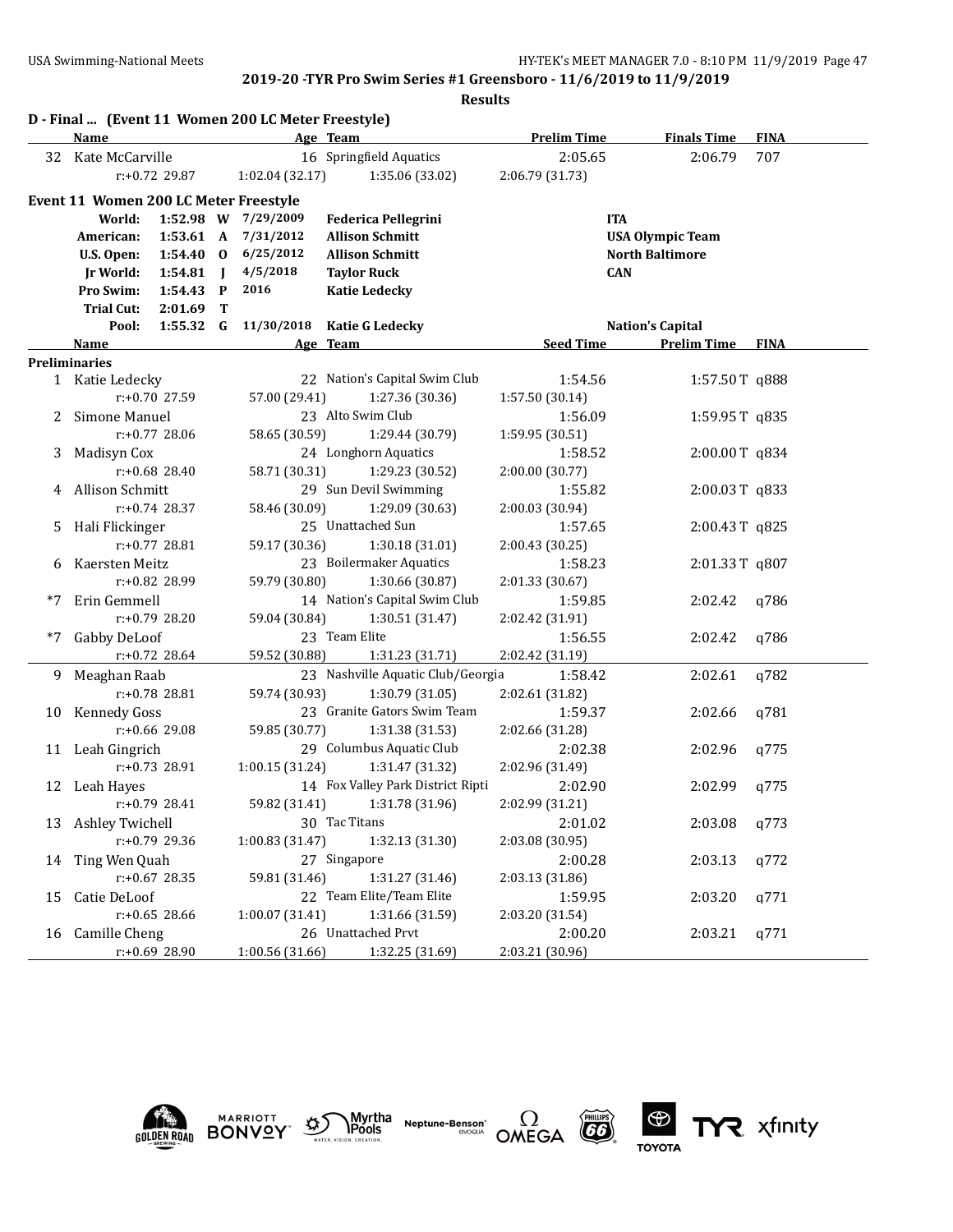#### **Results**

## **Preliminaries ... (Event 11 Women 200 LC Meter Freestyle)**

|    | <b>Name</b>            | Age Team                                |                                   | <b>Seed Time</b> | <b>Prelim Time</b> | <b>FINA</b> |  |
|----|------------------------|-----------------------------------------|-----------------------------------|------------------|--------------------|-------------|--|
|    | 17 Lea Polonsky        | 17 Israel                               |                                   | 2:02.88          | 2:03.48            | q765        |  |
|    | r:+0.70 28.82          | 59.95 (31.13)                           | 1:32.01 (32.06)                   | 2:03.48 (31.47)  |                    |             |  |
|    | 18 Reka Gyorgy         |                                         | 23 Unattached Prvt                | 2:01.84          | 2:03.68            | q762        |  |
|    | $r: +0.71$ 29.35       | 1:00.92 (31.57)                         | 1:32.37 (31.45)                   | 2:03.68 (31.31)  |                    |             |  |
|    | 19 Lillie Nordmann     |                                         | 17 Magnolia Aquatic Club          | 1:59.31          | 2:03.90            | q758        |  |
|    | $r: +0.69$ 29.32       | 1:00.67 (31.35)                         | 1:32.71 (32.04)                   | 2:03.90 (31.19)  |                    |             |  |
|    | 20 Anastasia Gorbenko  |                                         | 16 Unattached TE/Team Elite       | 2:01.00          | 2:03.93            | q757        |  |
|    | r:+0.74 29.39          | 59.97 (30.58)                           | 1:31.80 (31.83)                   | 2:03.93 (32.13)  |                    |             |  |
|    | 21 Ally McHugh         |                                         | 22 Wisconsin Aquatics             | 1:47.76Y         | 2:04.44            | q748        |  |
|    | r:+0.83 29.89          | 1:01.71 (31.82)                         | 1:33.38 (31.67)                   | 2:04.44 (31.06)  |                    |             |  |
|    | 22 Allyson Macias Alba | 22 Mexico                               |                                   | 2:03.41          | 2:04.45            | q748        |  |
|    | $r: +0.75$ 29.29       | 1:00.61(31.32)                          | 1:32.38 (31.77)                   | 2:04.45 (32.07)  |                    |             |  |
|    | 23 Yara Hierath        |                                         | 18 Badger Swim Club, Inc.         | 2:01.32          | 2:04.55            | q746        |  |
|    | $r: +0.72$ 28.97       | 1:00.34(31.37)                          | 1:32.30 (31.96)                   | 2:04.55 (32.25)  |                    |             |  |
|    | 24 Aleksa Gold         |                                         | 19 University of Toronto Swimming | 2:01.17          | 2:04.56            | q746        |  |
|    | $r: +0.73$ 28.86       | 1:00.80 (31.94) 1:32.61 (31.81)         |                                   | 2:04.56 (31.95)  |                    |             |  |
|    | 25 Chloe Freeman       |                                         | 17 Unattached Dart                | 2:03.04          | 2:05.00            | q738        |  |
|    | $r: +0.68$ 29.22       | 1:01.40 (32.18)                         | 1:32.88 (31.48)                   | 2:05.00 (32.12)  |                    |             |  |
|    | 26 Kayla Wilson        |                                         | 15 Tide Swimming                  | 2:01.34          | 2:05.13            | q736        |  |
|    | $r: +0.74$ 29.24       | 1:00.78(31.54)                          | 1:33.21 (32.43)                   | 2:05.13 (31.92)  |                    |             |  |
|    | 27 Amanda Weir         | 33 SwimAtlanta                          |                                   | 2:03.77          | 2:05.45            | q730        |  |
|    | $r: +0.77$ 30.05       | 1:02.03(31.98)                          | 1:34.45 (32.42)                   | 2:05.45 (31.00)  |                    |             |  |
|    | 28 Jillian Cox         |                                         | 14 Austin Trinity Aquatic Club    | 2:03.80          | 2:05.51            | q729        |  |
|    | $r: +0.71$ 29.02       | 1:01.30(32.28)                          | 1:33.58 (32.28)                   | 2:05.51 (31.93)  |                    |             |  |
|    | 29 Natalie Mannion     |                                         | 15 Commonwealth Swimming          | 2:01.82          | 2:05.55            | q728        |  |
|    | r:+0.76 28.98          | $1:00.28(31.30)$ $1:32.83(32.55)$       |                                   | 2:05.55 (32.72)  |                    |             |  |
|    | 30 Chase Travis        |                                         | 17 Nation's Capital Swim Club     | 2:02.70          | 2:05.60            | q727        |  |
|    | $r: +0.79$ 29.83       | 1:02.09(32.26)                          | 1:34.52 (32.43)                   | 2:05.60 (31.08)  |                    |             |  |
|    | 31 Kate McCarville     |                                         | 16 Springfield Aquatics           | 2:02.57          | 2:05.65            | q726        |  |
|    | r:+0.69 29.26          | $1:01.11$ $(31.85)$ $1:33.35$ $(32.24)$ |                                   | 2:05.65 (32.30)  |                    |             |  |
|    | 32 Brynn Wright        |                                         | 15 Bluefish Swim Club             | 2:03.70          | 2:06.14            | q718        |  |
|    | r:+0.68 29.22          | $1:01.27$ (32.05) $1:33.24$ (31.97)     |                                   | 2:06.14 (32.90)  |                    |             |  |
|    | 33 Charlotte Hook      | 15 Tac Titans                           |                                   | 2:04.64          | 2:06.20            | 717         |  |
|    | r:+0.72 29.84          | 1:02.14 (32.30)                         | 1:34.84 (32.70)                   | 2:06.20 (31.36)  |                    |             |  |
|    | 34 Anna Hein           |                                         | 17 Bluefish Swim Club             | 2:06.03          | 2:06.72            | 708         |  |
|    | r:+0.79 30.17          | 1:02.29 (32.12) 1:34.37 (32.08)         |                                   | 2:06.72 (32.35)  |                    |             |  |
|    | 35 Olivia Carter       |                                         | 19 Enfinity Aquatic Club          | 2:01.53          | 2:06.75            | 708         |  |
|    | $r: +0.74$ 30.01       | 1:01.74 (31.73)                         | 1:34.43 (32.69)                   | 2:06.75 (32.32)  |                    |             |  |
| 36 | Erin Cavanagh          |                                         | 16 Jersey Wahoos                  | 2:02.73          | 2:06.86            | 706         |  |
|    | r:+0.80 29.70          | 1:01.66 (31.96)                         | 1:34.10 (32.44)                   | 2:06.86 (32.76)  |                    |             |  |
| 37 | Maria Alvarez          |                                         | 30 Tennessee Aquatics             | 2:02.67          | 2:06.94            | 705         |  |
|    | r:+0.75 29.92          | 1:01.50 (31.58)                         | 1:34.43 (32.93)                   | 2:06.94 (32.51)  |                    |             |  |
| 38 | Gigi Johnson           | 15 SwimAtlanta                          |                                   | 2:06.63          | 2:06.97            | 704         |  |
|    | $r: +0.70$ 30.73       | 1:02.99 (32.26)                         | 1:36.23 (33.24)                   | 2:06.97 (30.74)  |                    |             |  |
| 39 | Torri Huske            |                                         | 16 Arlington Aquatic Club         | 2:00.52          | 2:06.99            | 704         |  |
|    | r:+0.65 28.91          | 1:01.10 (32.19)                         | 1:34.32 (33.22)                   | 2:06.99 (32.67)  |                    |             |  |



**MARRIOTT** 





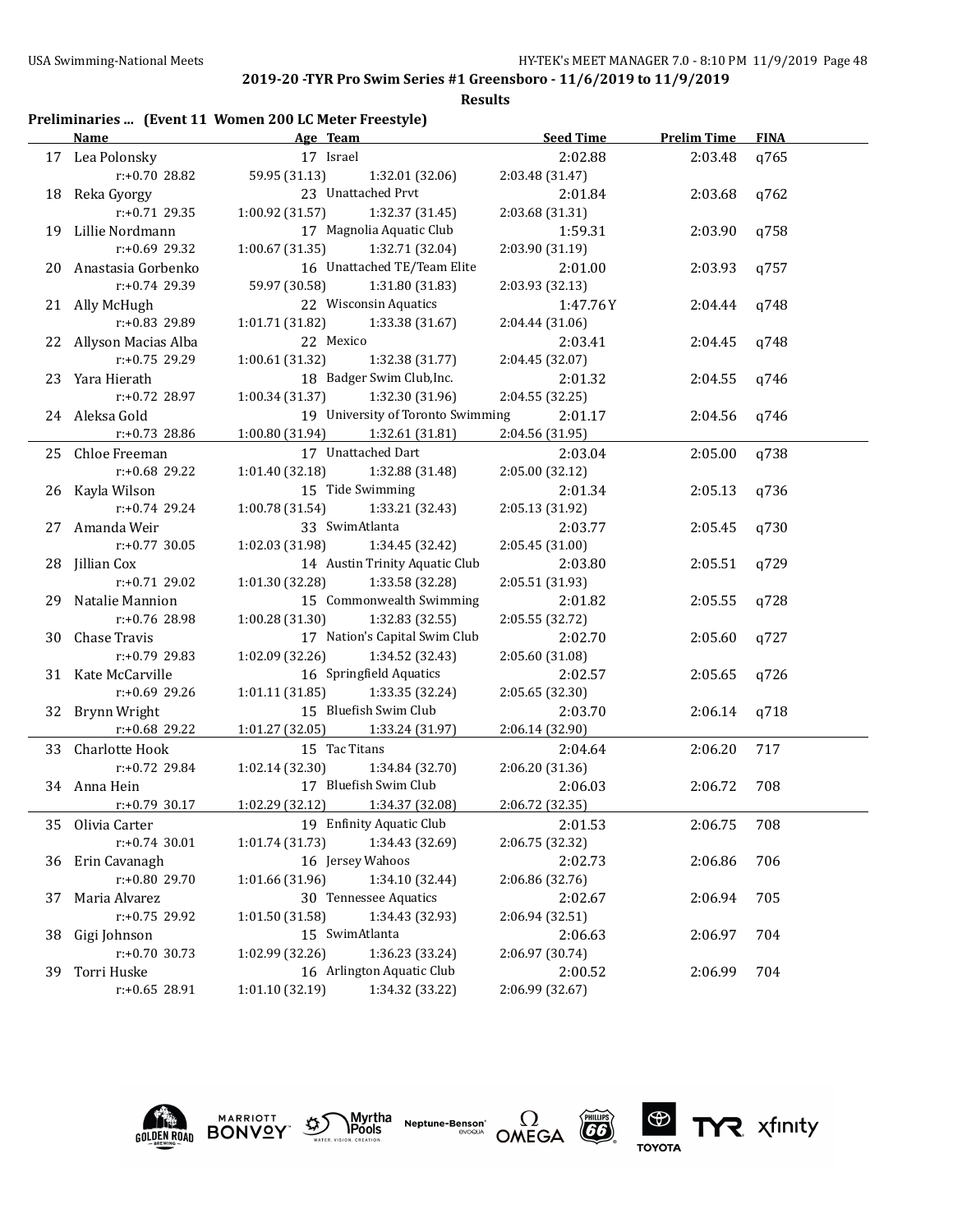**Results**

## **Preliminaries ... (Event 11 Women 200 LC Meter Freestyle)**

|    | Name                     | Age Team                           | <b>Seed Time</b> | <b>Prelim Time</b> | <b>FINA</b> |
|----|--------------------------|------------------------------------|------------------|--------------------|-------------|
|    | 40 Zoe Skirboll          | 15 Racer X Aquatics                | 2:04.64          | 2:07.13            | 701         |
|    | r:+0.72 29.98            | 1:35.04(                           | 2:07.13 (32.09)  |                    |             |
|    | 41 Jamie Zhen Yeung      | 22 Club Wolverine                  | 2:04.46          | 2:07.28            | 699         |
|    | $r: +0.65$ 30.08         | 1:02.57 (32.49)<br>1:35.18(32.61)  | 2:07.28 (32.10)  |                    |             |
|    | 42 Samantha Tadder       | 16 Tide Swimming                   | 2:04.96          | 2:07.42            | 697         |
|    | $r: +0.72$ 29.46         | 1:01.51(32.05)<br>1:34.93 (33.42)  | 2:07.42 (32.49)  |                    |             |
|    | 43 Paige McKenna         | 16 Nation's Capital Swim Club      | 2:03.64          | 2:07.51            | 695         |
|    | $r: +0.77$ 29.55         | 1:01.58(32.03)<br>1:34.54 (32.96)  | 2:07.51 (32.97)  |                    |             |
|    | 44 Elysse Pardus         | 18 South Carolina Swim Club        | 2:06.74          | 2:07.71            | 692         |
|    | $r: +0.72$ 30.89         | 1:03.77 (32.88)<br>1:35.91 (32.14) | 2:07.71 (31.80)  |                    |             |
|    | 45 Amanda Ray            | 17 New Wave Swim Team              | 2:03.24          | 2:07.74            | 691         |
|    | $r: +0.73$ 29.99         | 1:01.89 (31.90)<br>1:35.06 (33.17) | 2:07.74 (32.68)  |                    |             |
|    | 46 Allison Kopac         | 17 Nation's Capital Swim Club      | 2:04.95          | 2:07.76            | 691         |
|    | $r: +0.75$ 29.83         | 1:02.22 (32.39)<br>1:35.05 (32.83) | 2:07.76 (32.71)  |                    |             |
|    | 47 Ava Franks            | 17 Empire Swimming                 | 2:06.85          | 2:07.83            | 690         |
|    | $r: +0.79$ 29.11         | 1:01.82 (32.71)<br>1:34.55 (32.73) | 2:07.83 (33.28)  |                    |             |
|    | 48 Rebekah Hamilton      | 16 Huntsville Swim Association     | 2:04.45          | 2:08.08            | 686         |
|    | r:+0.67 30.22            | 1:03.29(33.07)<br>1:35.68 (32.39)  | 2:08.08 (32.40)  |                    |             |
|    | 49 Ainsley McMurray      | 19 University of Toronto Swimming  | 2:02.48          | 2:08.15            | 685         |
|    | r:+0.80 28.78            | 1:00.08 (31.30)<br>1:33.36 (33.28) | 2:08.15 (34.79)  |                    |             |
|    | 50 Lia Neal              | 24 Team Elite/Team Elite           | 2:00.66          | 2:08.29            | 683         |
|    | $r: +0.78$ 29.20         | 1:34.87 (33.79)<br>1:01.08(31.88)  | 2:08.29 (33.42)  |                    |             |
|    | 51 Maria Jose Mata Cocco | 24 Club Libanes                    | 2:02.85          | 2:08.30            | 682         |
|    | $r: +0.70$ 29.77         | 1:02.23 (32.46)<br>1:35.16 (32.93) | 2:08.30 (33.14)  |                    |             |
|    | 52 Zoe Thatcher          | 23 Unattached Sst                  | 1:47.49 Y        | 2:08.35            | 682         |
|    | $r+0.77$ 29.39           | 1:01.64(32.25)<br>1:35.01 (33.37)  | 2:08.35 (33.34)  |                    |             |
|    | 53 Sydney Whiting        | 17 Nova of Virginia Aquatics, Inc  | 2:02.97          | 2:08.51            | 679         |
|    | $r: +0.79$ 29.74         | 1:02.27 (32.53)<br>1:35.61 (33.34) | 2:08.51 (32.90)  |                    |             |
|    | 54 Sophie Duncan         | 15 Nation's Capital Swim Club      | 2:06.63          | 2:08.62            | 677         |
|    | r:+0.82 29.84            | 1:02.42 (32.58)<br>1:35.54 (33.12) | 2:08.62 (33.08)  |                    |             |
|    | 55 Maren Conze           | 14 Nation's Capital Swim Club      | 2:05.31          | 2:08.78            | 675         |
|    | r:+0.77 29.92            | 1:02.56 (32.64)<br>1:36.02 (33.46) | 2:08.78 (32.76)  |                    |             |
|    | 56 Emily Gjertsen        | 17 Badger Swim Club, Inc.          | 2:06.20          | 2:08.80            | 674         |
|    | $r: +0.79$ 30.21         | 1:02.27 (32.06)<br>1:35.81 (33.54) | 2:08.80 (32.99)  |                    |             |
|    | 57 Kate Morris           | 16 Nwdupage YMCA / B.R. Ryall S    | 2:02.18          | 2:09.01            | 671         |
|    | r:+0.70 29.32            | 1:01.86 (32.54)<br>1:35.25 (33.39) | 2:09.01 (33.76)  |                    |             |
|    | 58 Georgia Kidd          | 21 University of Toronto Swimming  | 2:04.38          | 2:09.13            | 669         |
|    | $r: +0.72$ 30.53         | 1:02.52 (31.99)<br>1:36.10 (33.58) | 2:09.13 (33.03)  |                    |             |
| 59 | Ella Smith               | 15 Bluefish Swim Club              | 2:07.49          | 2:09.17            | 669         |
|    | r:+0.67 30.39            | 1:03.05 (32.66)<br>1:36.16 (33.11) | 2:09.17 (33.01)  |                    |             |
| 60 | Erika Chen               | 17 Nation's Capital Swim Club      | 2:04.68          | 2:09.39            | 665         |
|    | r:+0.67 29.99            | 1:03.21 (33.22)<br>1:36.38 (33.17) | 2:09.39 (33.01)  |                    |             |
| 61 | Lydia Palmer             | 16 Unattached Gpac                 | 2:07.15          | 2:09.40            | 665         |
|    | $r: +0.78$ 30.73         | 1:37.09 (33.23)<br>1:03.86 (33.13) | 2:09.40 (32.31)  |                    |             |
| 62 | Mary Codevilla           | 15 Elevation Athletics             | 1:51.98Y         | 2:09.65            | 661         |
|    | r:+0.73 29.84            | 1:02.65 (32.81)<br>1:36.38 (33.73) | 2:09.65 (33.27)  |                    |             |





Myrtha<br>Pools **Neptune-Benson\***<br>evoqua





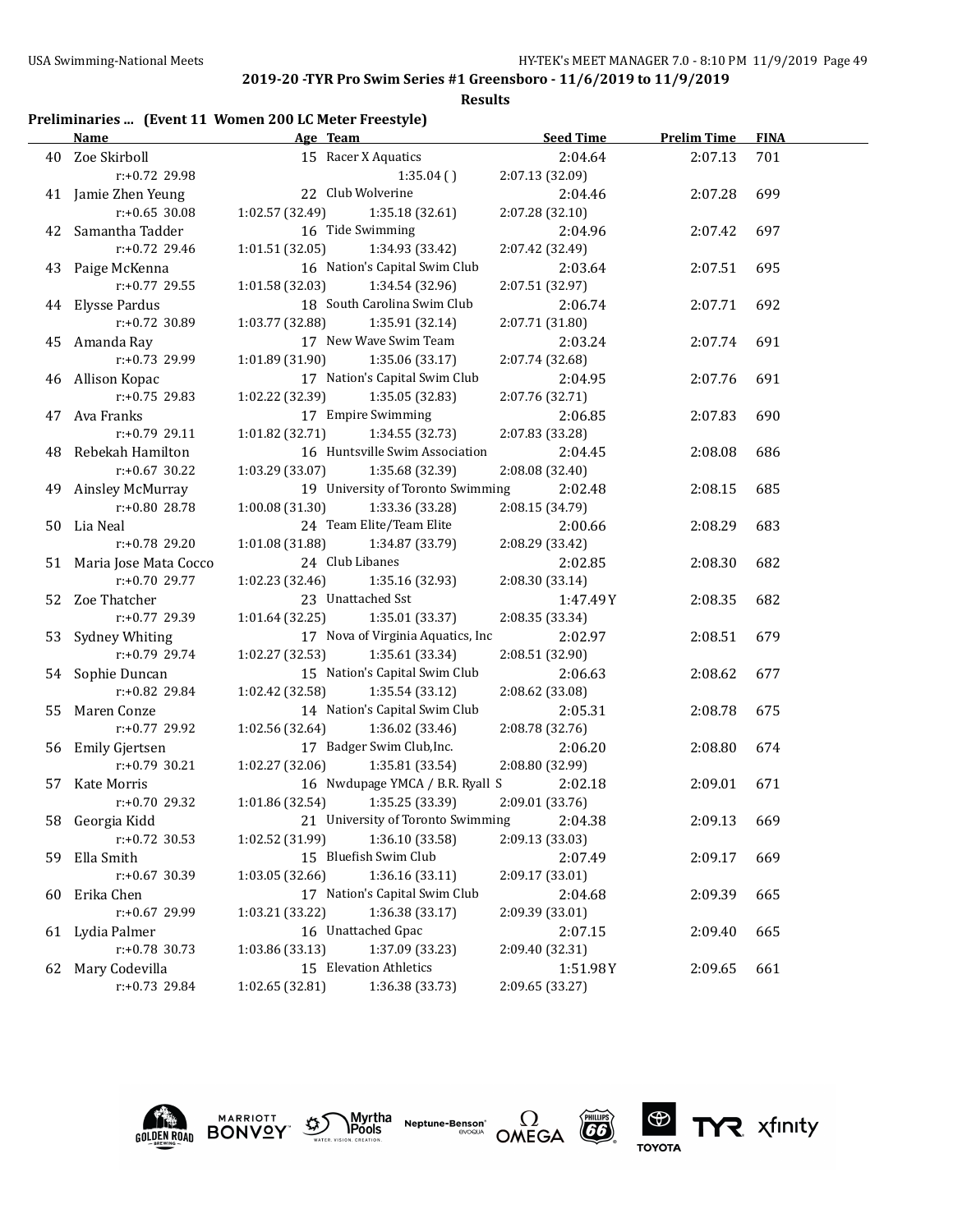**Results**

## **Preliminaries ... (Event 11 Women 200 LC Meter Freestyle)**

|           | <b>Name</b>                         |                      |                |                     | Age Team                          | <b>Seed Time</b>   | <b>Prelim Time</b>                            | <b>FINA</b> |
|-----------|-------------------------------------|----------------------|----------------|---------------------|-----------------------------------|--------------------|-----------------------------------------------|-------------|
| 63        | Allison Martin                      |                      |                |                     | 16 The Fish                       | 2:04.96            | 2:09.96                                       | 657         |
|           |                                     | $r: +0.74$ 29.39     |                | 1:02.34 (32.95)     | 1:36.74 (34.40)                   | 2:09.96 (33.22)    |                                               |             |
|           | 64 Emily Knorr                      |                      |                |                     | 16 Mecklenburg Swim Association   | 1:50.86Y           | 2:10.26                                       | 652         |
|           |                                     | $r: +0.75$ 29.93     |                | 1:02.99 (33.06)     | 1:36.74 (33.75)                   | 2:10.26 (33.52)    |                                               |             |
| 65        | Sophia Knapp                        |                      |                |                     | 15 Tide Swimming                  | 2:06.63            | 2:10.58                                       | 647         |
|           |                                     | $r: +0.76$ 29.43     |                | 1:02.68 (33.25)     | 1:36.27 (33.59)                   | 2:10.58 (34.31)    |                                               |             |
| 66        | Megan Pulley                        |                      |                |                     | 17 Nova of Virginia Aquatics, Inc | 2:07.57            | 2:11.82                                       | 629         |
|           |                                     | r:+0.66 29.86        |                | 1:03.21 (33.35)     | 1:37.55 (34.34)                   | 2:11.82 (34.27)    |                                               |             |
| 67        | Elizabeth Kuhlkin                   |                      |                |                     | 17 Machine Aquatics               | 1:50.77Y           | 2:11.93                                       | 628         |
|           |                                     | $r: +0.70$ 29.77     |                | 1:02.53 (32.76)     | 1:37.67 (35.14)                   | 2:11.93 (34.26)    |                                               |             |
| 68        | Anna Redican                        |                      |                |                     | 17 Machine Aquatics               | 1:51.30Y           | 2:13.16                                       | 610         |
|           |                                     | $r: +0.72$ 30.21     |                | 1:04.02 (33.81)     | 1:38.61 (34.59)                   | 2:13.16 (34.55)    |                                               |             |
|           | Grace Yoon                          |                      |                |                     | 17 Jersey Wahoos                  | 1:50.85Y           | <b>DFS</b>                                    |             |
|           |                                     | Declared false start |                |                     |                                   |                    |                                               |             |
|           | Kin Lok Chan                        |                      |                |                     | 25 Unattached Prvt                | 2:03.27            | <b>DFS</b>                                    |             |
|           |                                     | Declared false start |                |                     |                                   |                    |                                               |             |
|           | Kylie Yoder                         |                      |                |                     | 16 SwimMAC Carolina               | 2:04.91            | <b>DFS</b>                                    |             |
|           |                                     | Declared false start |                |                     |                                   |                    |                                               |             |
|           | Ella Eastin                         |                      |                |                     | 22 Alto Swim Club                 | 2:01.74            | <b>DFS</b>                                    |             |
|           |                                     | Declared false start |                |                     |                                   |                    |                                               |             |
|           | Katie Rauch                         |                      |                |                     | 17 Aquatic Team Of Mecklenburg    | 2:03.27            | <b>DFS</b>                                    |             |
|           |                                     | Declared false start |                |                     |                                   |                    |                                               |             |
|           | Elle Caldow                         |                      |                |                     | 17 Tide Swimming                  | 2:01.49            | <b>NS</b>                                     |             |
| ---       | Claire Tuggle                       |                      |                | 15                  | <b>Unattached Dart</b>            | 1:58.21            | <b>NS</b>                                     |             |
| $---$     | Chloe Kennedy Isleta                |                      |                |                     | 21 Unattached                     | 2:07.18            | <b>NS</b>                                     |             |
|           | Event 12 Men 200 LC Meter Freestyle |                      |                |                     |                                   |                    |                                               |             |
|           | World:                              |                      |                | 1:42.00 W 7/28/2009 | <b>Paul Biedermann</b>            |                    | <b>GER</b>                                    |             |
|           | American:                           |                      |                | 1:42.96 A 8/12/2008 | <b>Michael Phelps</b>             |                    | <b>USA</b>                                    |             |
|           | U.S. Open:                          | $1:44.10$ 0          |                | 7/1/2008            | <b>Michael Phelps</b>             |                    | <b>Club Wolverine</b>                         |             |
|           | <b>Jr World:</b>                    | 1:46.13              | $\blacksquare$ | 12/18/2018          | <b>Elijah Winnington</b>          |                    | <b>AUS</b>                                    |             |
|           | Pro Swim:                           | 1:44.82 P            |                | 2016                | <b>Sun Yang</b>                   |                    |                                               |             |
|           | <b>Trial Cut:</b>                   | 1:50.79              | $\mathbf{T}$   |                     | Luca Urlando                      |                    |                                               |             |
|           | Pool:<br>Name                       | $1:48.40$ G          |                | 11/8/2019           | Age Team                          | <b>Prelim Time</b> | <b>DART Swimming-SN</b><br><b>Finals Time</b> | <b>FINA</b> |
| A - Final |                                     |                      |                |                     |                                   |                    |                                               |             |
|           | 1 Luca Urlando                      |                      |                |                     | 17 Dart Swimming                  | 1:50.90            | 1:48.40G 833                                  |             |
|           |                                     | $r: +0.69$ 25.36     |                | 52.62 (27.26)       | 1:20.20 (27.58)                   | 1:48.40 (28.20)    |                                               |             |
|           | 2 Zane Grothe                       |                      |                |                     | 27 Boulder City Henderson Swim Te | 1:50.16            | 1:48.45T 831                                  |             |
|           |                                     | r:+0.68 25.92        |                | 53.83 (27.91)       | 1:21.53 (27.70)                   | 1:48.45 (26.92)    |                                               |             |
| 3         | <b>Carson Foster</b>                |                      |                |                     | 18 Mason Manta Rays               | 1:49.78            | 1:48.80T 823                                  |             |
|           |                                     | r:+0.65 25.97        |                | 53.77 (27.80)       | 1:21.52 (27.75)                   | 1:48.80 (27.28)    |                                               |             |
| 4         | Khader Baqlah                       |                      |                |                     | 21 Unattached Jordan              | 1:50.93            | 1:48.85                                       | 822         |
|           |                                     | $r: +0.74$ 25.59     |                | 52.70 (27.11)       | 1:20.86 (28.16)                   | 1:48.85 (27.99)    |                                               |             |
| 5         | Ruslan Gaziev                       |                      |                |                     | 20 Manta Swim Club                | 1:51.02            | 1:49.49                                       | 808         |
|           |                                     | r:+0.67 25.95        |                | 53.89 (27.94)       | 1:21.96 (28.07)                   | 1:49.49 (27.53)    |                                               |             |





Myrtha<br>Pools **Neptune-Benson\***<br>evoqua





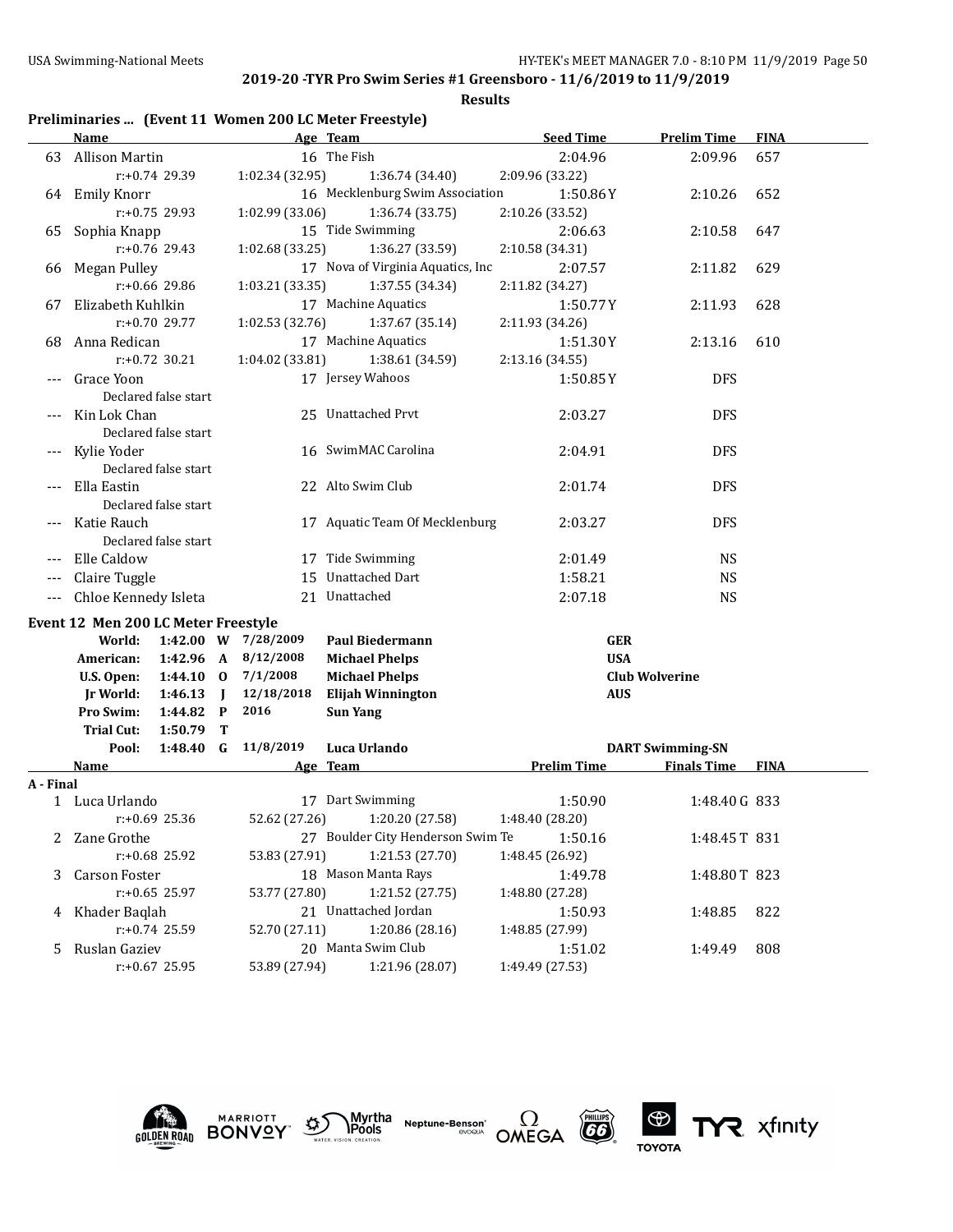#### **Results**

# **A - Final ... (Event 12 Men 200 LC Meter Freestyle)**

|                  | <b>Name</b>         | Age Team               |                               | <b>Prelim Time</b> | <b>Finals Time FINA</b> |     |
|------------------|---------------------|------------------------|-------------------------------|--------------------|-------------------------|-----|
|                  | 6 Ryan Lochte       |                        | 35 Gator Swim Club            | 1:50.64            | 1:50.61T 784            |     |
|                  | $r: +0.64$ 25.86    |                        | 54.25 (28.39) 1:22.30 (28.05) | 1:50.61 (28.31)    |                         |     |
|                  | 7 Mitch D'Arrigo    |                        | 24 Gator Swim Club            | 1:50.76            | 1:50.71T 782            |     |
|                  | $r: +0.69$ 26.35    | 54.21 (27.86)          | 1:22.61 (28.40)               | 1:50.71 (28.10)    |                         |     |
|                  | 8 Jay Litherland    |                        | 24 Dynamo Swim Club           | 1:51.07            | 1:52.46 746             |     |
|                  | r:+0.75 26.49       |                        | 55.00 (28.51) 1:23.69 (28.69) | 1:52.46 (28.77)    |                         |     |
| <b>B</b> - Final |                     |                        |                               |                    |                         |     |
|                  | 9 Dean Farris       |                        | 21 Harvard Swimming           | 1:52.38            | 1:50.24T 792            |     |
|                  | $r: +0.71$ 25.45    |                        | 52.81 (27.36) 1:21.25 (28.44) | 1:50.24 (28.99)    |                         |     |
|                  | 10 Jorge Iga        | 22 Mexico              |                               | 1:51.56            | 1:51.02                 | 775 |
|                  | $r: +0.68$ 26.07    | 54.11 (28.04)          | 1:22.93 (28.82)               | 1:51.02 (28.09)    |                         |     |
|                  | 11 Lukas Miller     |                        | 17 Elevation Athletics        | 1:51.59            | 1:51.44                 | 766 |
|                  | $r+0.60$ 25.82      |                        | 53.82 (28.00) 1:22.52 (28.70) | 1:51.44 (28.92)    |                         |     |
|                  | 12 Jeff Newkirk     |                        | 23 Longhorn Aquatics          | 1:52.34            | 1:51.65                 | 762 |
|                  | $r: +0.70$ 25.62    |                        | 53.87 (28.25) 1:22.61 (28.74) | 1:51.65 (29.04)    |                         |     |
|                  | 13 Daniel Namir     | 22 Israel              |                               | 1:52.78            | 1:52.20                 | 751 |
|                  | $r: +0.68$ 26.33    |                        | 54.21 (27.88) 1:23.29 (29.08) | 1:52.20 (28.91)    |                         |     |
|                  | 14 Dylan Carter     |                        | 23 Unattached TE              | 1:52.51            | 1:54.41                 | 708 |
|                  | $r: +0.62$ 25.85    |                        | 54.10 (28.25) 1:23.37 (29.27) | 1:54.41 (31.04)    |                         |     |
|                  | 15 Coleman Stewart  | 21 NC State University |                               | 1:51.68            | 1:55.44                 | 689 |
|                  | $r: +0.64$ 26.40    |                        | 54.51 (28.11) 1:24.13 (29.62) | 1:55.44 (31.31)    |                         |     |
| C - Final        |                     |                        |                               |                    |                         |     |
|                  | 17 Daniil Antipov   |                        | 22 Grand Canyon University    | 1:53.80            | 1:52.93                 | 736 |
|                  | $r: +0.64$ 25.62    |                        | 54.55 (28.93) 1:24.11 (29.56) | 1:52.93 (28.82)    |                         |     |
|                  | 18 Gabriel Araya    |                        | 20 Azura Florida Aquatics     | 1:53.30            | 1:52.97                 | 736 |
|                  | $r: +0.71$ 26.55    |                        | 55.51 (28.96) 1:24.59 (29.08) | 1:52.97 (28.38)    |                         |     |
|                  | 19 Jonathan Rutter  |                        | 23 Pinnacle Racing            | 1:53.76            | 1:53.01                 | 735 |
|                  | $r: +0.66$ 26.81    |                        | 55.40 (28.59) 1:24.72 (29.32) | 1:53.01 (28.29)    |                         |     |
|                  | 20 Michael Chadwick |                        | 24 Team Elite/Team Elite      | 1:53.65            | 1:53.26                 | 730 |
|                  | r:+0.69 26.09       |                        | 55.27 (29.18) 1:24.84 (29.57) | 1:53.26 (28.42)    |                         |     |
|                  | 21 Connor Daniels   |                        | 17 Dart Swimming              | 1:53.13            | 1:54.33                 | 710 |
|                  | $r+0.68$ 26.58      |                        | 55.60 (29.02) 1:25.28 (29.68) | 1:54.33 (29.05)    |                         |     |
|                  | 22 Javier Acevedo   |                        | 21 Ajax Aquatic Club          | 1:53.48            | 1:54.85                 | 700 |
|                  | r:+0.64 26.96       |                        | 56.32 (29.36) 1:26.08 (29.76) | 1:54.85 (28.77)    |                         |     |
|                  | 23 Destin Lasco     |                        | 18 Pdr Swimming for Success   | 1:53.88            | 1:55.05                 | 696 |
|                  | $r: +0.72$ 27.12    | 56.02 (28.90)          | 1:25.98 (29.96)               | 1:55.05 (29.07)    |                         |     |
|                  | 24 Santi Corredor   |                        | 20 Gator Swim Club            | 1:53.60            | 1:57.49                 | 654 |
|                  | r:+0.66 27.32       | 57.41 (30.09)          | 1:27.89 (30.48)               | 1:57.49 (29.60)    |                         |     |
| D - Final        |                     |                        |                               |                    |                         |     |
|                  | 25 Alexander Pratt  |                        | 19 Hpc Vancouver              | 1:54.24            | 1:51.77                 | 760 |
|                  | $r: +0.72$ 26.37    | 54.97 (28.60)          | 1:23.79 (28.82)               | 1:51.77 (27.98)    |                         |     |
| 26               | Matthew Fenlon      |                        | 17 Badger Swim Club, Inc.     | 1:53.94            | 1:52.87                 | 738 |
|                  | $r: +0.72$ 26.41    | 55.11 (28.70)          | 1:24.14 (29.03)               | 1:52.87 (28.73)    |                         |     |
| 27               | Carson Olafson      |                        | 22 Hpc Vancouver              | 1:54.34            | 1:52.95                 | 736 |
|                  | $r: +0.73$ 26.18    | 54.79 (28.61)          | 1:24.41 (29.62)               | 1:52.95 (28.54)    |                         |     |
| 28               | Sheng Jun Pang      |                        | 27 Unattached Prvt            | 1:54.67            | 1:54.40                 | 708 |
|                  | r:+0.66 26.56       | 55.53 (28.97)          | 1:24.58 (29.05)               | 1:54.40 (29.82)    |                         |     |











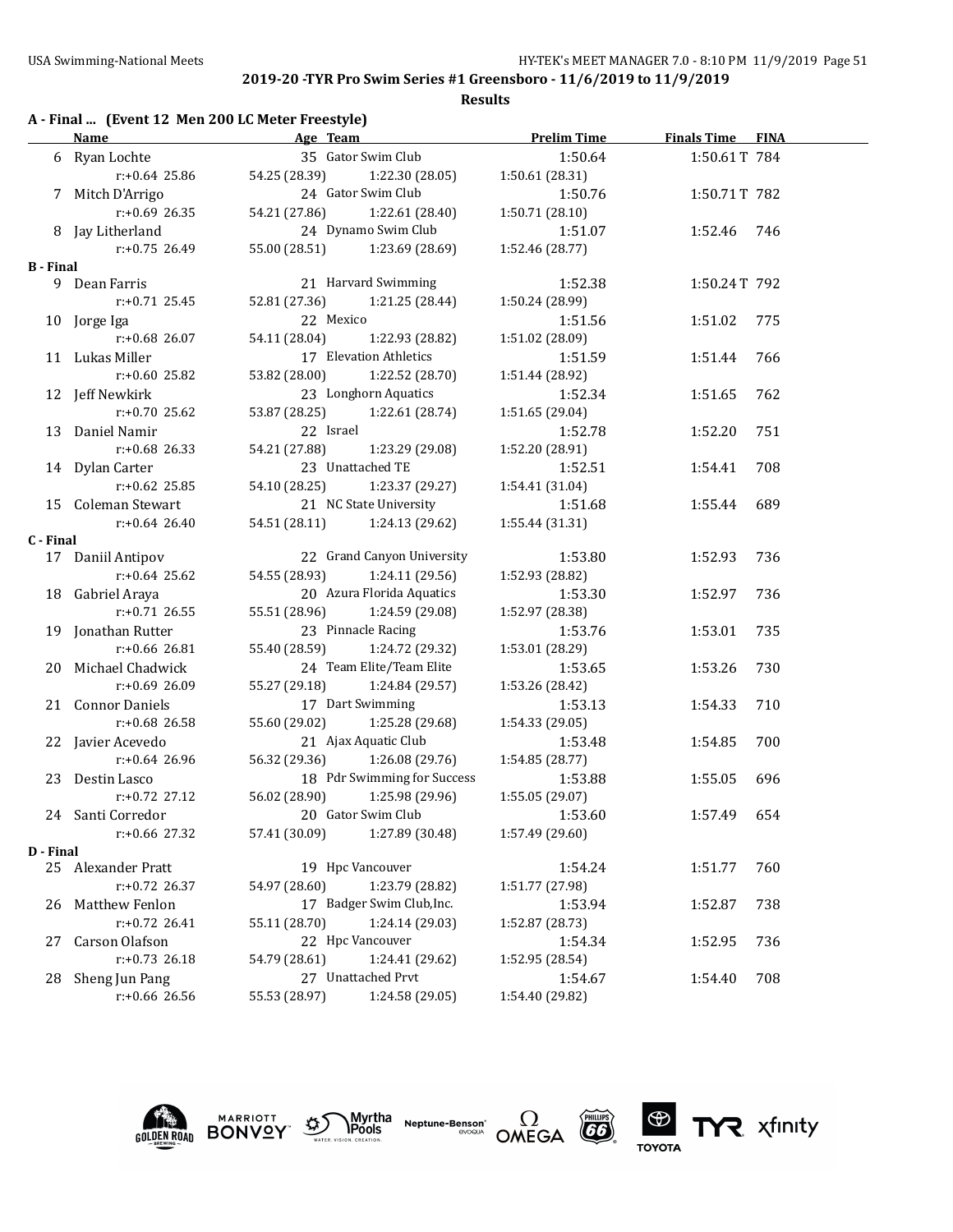|                  |                                     |                  |                | D - Final  (Event 12 Men 200 LC Meter Freestyle) |                                   |                    |                         |             |
|------------------|-------------------------------------|------------------|----------------|--------------------------------------------------|-----------------------------------|--------------------|-------------------------|-------------|
|                  | <b>Name</b>                         |                  |                |                                                  | Age Team                          | <b>Prelim Time</b> | <b>Finals Time</b>      | <b>FINA</b> |
| 29.              | Adam Chaney                         |                  |                |                                                  | 17 Mason Manta Rays               | 1:54.50            | 1:54.42                 | 708         |
|                  |                                     | $r: +0.68$ 26.35 |                | 56.16 (29.81)                                    | 1:26.05 (29.89)                   | 1:54.42 (28.37)    |                         |             |
|                  | 30 Jack Moore                       |                  |                |                                                  | 17 Snow Swimming                  | 1:54.98            | 1:55.69                 | 685         |
|                  |                                     | $r: +0.70$ 26.72 |                | 56.07 (29.35)                                    | 1:26.10 (30.03)                   | 1:55.69 (29.59)    |                         |             |
|                  | 31 True Sweetser                    |                  |                |                                                  | 22 Gator Swim Club                | 1:54.37            | 1:56.15                 | 677         |
|                  |                                     | $r: +0.72$ 27.40 |                | 56.95 (29.55)                                    | 1:26.90 (29.95)                   | 1:56.15 (29.25)    |                         |             |
|                  | 32 Kyle Decoursey                   |                  |                |                                                  | 22 Tennessee Aquatics             | 1:54.46            | 1:57.99                 | 646         |
|                  |                                     | $r: +0.67$ 26.08 |                | 55.04 (28.96)                                    | 1:25.86 (30.82)                   | 1:57.99 (32.13)    |                         |             |
| <b>B</b> - Final |                                     |                  |                |                                                  |                                   |                    |                         |             |
|                  | --- Mokhtar Al-Yamani               |                  |                |                                                  | 22 Club Wolverine                 | 1:52.29            | DQ                      |             |
|                  |                                     | $r: +0.62$ 25.86 |                | 54.42 (28.56)                                    | 1:23.63 (29.21)                   | DQ (28.88)         |                         |             |
|                  | Event 12 Men 200 LC Meter Freestyle |                  |                |                                                  |                                   |                    |                         |             |
|                  | World:                              |                  |                | 1:42.00 W 7/28/2009                              | <b>Paul Biedermann</b>            | <b>GER</b>         |                         |             |
|                  | American:                           | 1:42.96 A        |                | 8/12/2008                                        | <b>Michael Phelps</b>             | <b>USA</b>         |                         |             |
|                  | U.S. Open:                          | $1:44.10$ 0      |                | 7/1/2008                                         | <b>Michael Phelps</b>             |                    | <b>Club Wolverine</b>   |             |
|                  | <b>Jr World:</b>                    | 1:46.13          | $\blacksquare$ | 12/18/2018                                       | <b>Elijah Winnington</b>          | <b>AUS</b>         |                         |             |
|                  | Pro Swim:                           | 1:44.82          | $\mathbf{P}$   | 2016                                             | <b>Sun Yang</b>                   |                    |                         |             |
|                  | <b>Trial Cut:</b>                   | 1:50.79          | т              |                                                  |                                   |                    |                         |             |
|                  | Pool:                               | $1:48.40$ G      |                | 11/8/2019                                        | Luca Urlando                      |                    | <b>DART Swimming-SN</b> |             |
|                  | Name                                |                  |                |                                                  | Age Team                          | <b>Seed Time</b>   | <b>Prelim Time</b>      | <b>FINA</b> |
|                  | <b>Preliminaries</b>                |                  |                |                                                  |                                   |                    |                         |             |
|                  | 1 Carson Foster                     |                  |                |                                                  | 18 Mason Manta Rays               | 1:47.47            | 1:49.78T q802           |             |
|                  |                                     | $r: +0.67$ 26.19 |                | 54.18 (27.99)                                    | 1:22.34(28.16)                    | 1:49.78 (27.44)    |                         |             |
|                  | 2 Zane Grothe                       |                  |                |                                                  | 27 Boulder City Henderson Swim Te | 1:47.90            | 1:50.16T q793           |             |
|                  |                                     | $r: +0.67$ 25.81 |                | 53.81 (28.00)                                    | 1:22.24 (28.43)                   | 1:50.16 (27.92)    |                         |             |
| 3                | Ryan Lochte                         |                  |                |                                                  | 35 Gator Swim Club                | 1:50.25            | 1:50.64T q783           |             |
|                  |                                     | $r: +0.67$ 26.40 |                | 54.61 (28.21)                                    | 1:23.02 (28.41)                   | 1:50.64 (27.62)    |                         |             |
|                  | 4 Mitch D'Arrigo                    |                  |                |                                                  | 24 Gator Swim Club                | 1:47.79            | 1:50.76T q781           |             |
|                  |                                     | $r: +0.69$ 26.05 |                | 54.13 (28.08)                                    | 1:22.63 (28.50)                   | 1:50.76 (28.13)    |                         |             |
| 5.               | Luca Urlando                        |                  |                |                                                  | 17 Dart Swimming                  | 1:46.51            | 1:50.90                 | q778        |
|                  |                                     | $r: +0.74$ 26.21 |                | 54.37 (28.16)                                    | 1:22.74 (28.37)                   | 1:50.90 (28.16)    |                         |             |
|                  | 6 Khader Baqlah                     |                  |                |                                                  | 21 Unattached Jordan              | 1:46.77            | 1:50.93                 | q777        |
|                  |                                     | r:+0.78 26.82    |                | 55.45 (28.63)                                    | 1:23.43 (27.98)                   | 1:50.93 (27.50)    |                         |             |
|                  | 7 Ruslan Gaziev                     |                  |                |                                                  | 20 Manta Swim Club                | 1:49.33            | 1:51.02                 | a775        |
|                  |                                     | $r: +0.71$ 26.16 |                | 54.45 (28.29)                                    | 1:22.73 (28.28)                   | 1:51.02 (28.29)    |                         |             |
| 8                | Jay Litherland                      |                  |                |                                                  | 24 Dynamo Swim Club               | 1:47.58            | 1:51.07                 | q774        |
|                  |                                     | r:+0.72 26.54    |                | 55.05 (28.51)                                    | 1:23.10 (28.05)                   | 1:51.07 (27.97)    |                         |             |
|                  | 9 Jorge Iga                         |                  |                |                                                  | 22 Mexico                         | 1:47.14            | 1:51.56                 | q764        |
|                  |                                     | r:+0.66 26.12    |                | 54.27 (28.15)                                    | 1:22.91 (28.64)                   | 1:51.56 (28.65)    |                         |             |
| 10               | Lukas Miller                        |                  |                |                                                  | 17 Elevation Athletics            | 1:50.02            | 1:51.59                 | q763        |
|                  |                                     | $r: +0.62$ 26.12 |                | 54.87 (28.75)                                    | 1:23.63 (28.76)                   | 1:51.59 (27.96)    |                         |             |
| 11               | Coleman Stewart                     |                  |                |                                                  | 21 NC State University            | 1:50.96            | 1:51.68                 | q761        |
|                  |                                     | r:+0.63 26.39    |                | 54.34 (27.95)                                    | 1:22.87 (28.53)                   | 1:51.68 (28.81)    |                         |             |
| 12               | Mokhtar Al-Yamani                   |                  |                |                                                  | 22 Club Wolverine                 | 1:50.18            | 1:52.29                 | q749        |
|                  |                                     | $r: +0.62$ 26.33 |                | 55.25 (28.92)                                    | 1:24.13 (28.88)                   | 1:52.29 (28.16)    |                         |             |
|                  |                                     |                  |                |                                                  |                                   |                    |                         |             |











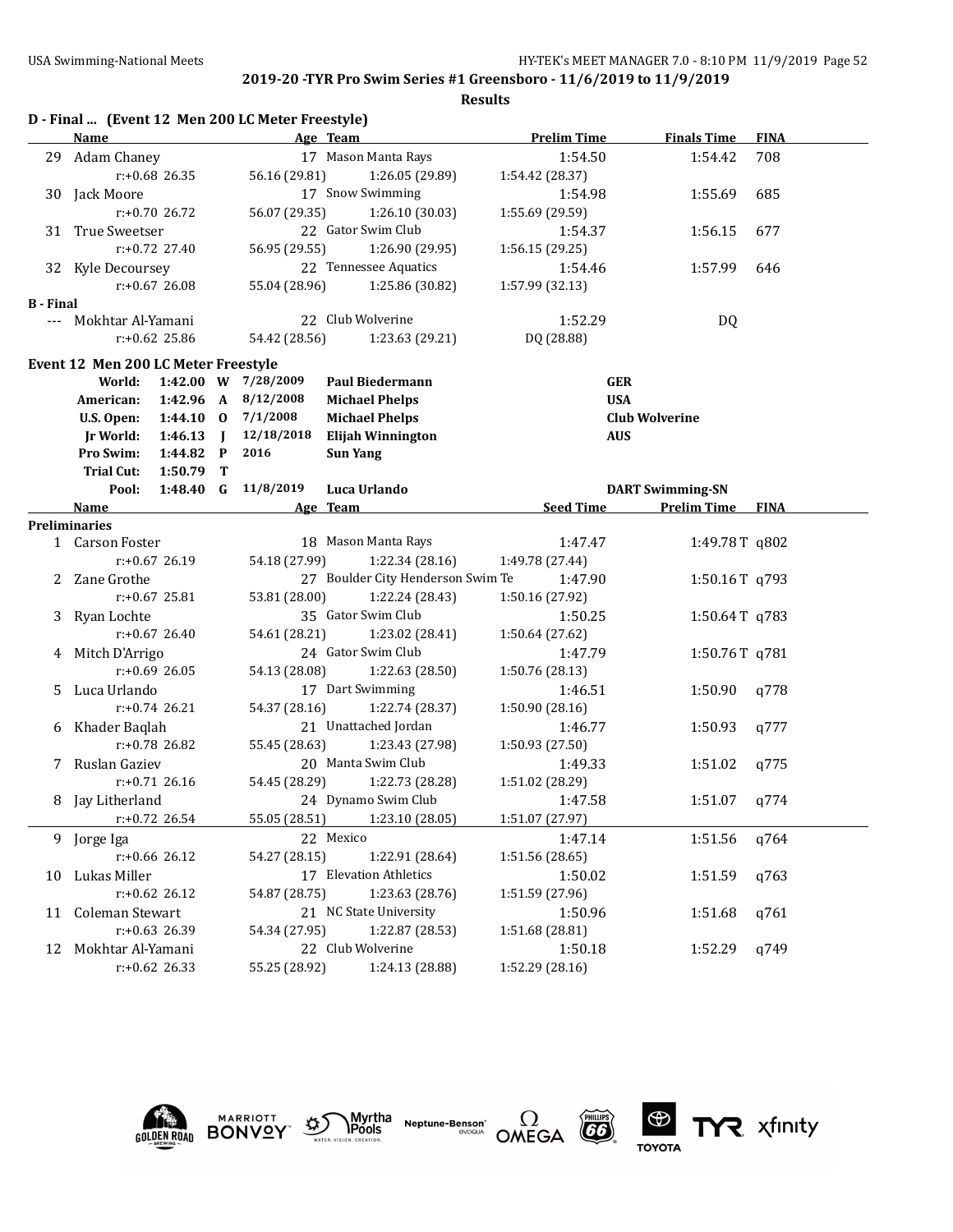|  |  | Preliminaries  (Event 12 Men 200 LC Meter Freestyle) |  |
|--|--|------------------------------------------------------|--|
|--|--|------------------------------------------------------|--|

|    | Name                | Age Team                      |                               | <b>Seed Time</b> | <b>Prelim Time</b> | <b>FINA</b> |
|----|---------------------|-------------------------------|-------------------------------|------------------|--------------------|-------------|
|    | 13 Jeff Newkirk     |                               | 23 Longhorn Aquatics          | 1:47.80          | 1:52.34            | q748        |
|    | $r: +0.73$ 26.03    |                               | 54.66 (28.63) 1:23.65 (28.99) | 1:52.34 (28.69)  |                    |             |
|    | 14 Dean Farris      |                               | 21 Harvard Swimming           | 1:46.45          | 1:52.38            | q747        |
|    | $r: +0.70$ 25.53    | 53.99 (28.46)                 | 1:22.68 (28.69)               | 1:52.38 (29.70)  |                    |             |
|    | 15 Dylan Carter     |                               | 23 Unattached TE              | 1:47.71          | 1:52.51            | q745        |
|    | $r: +0.63$ 26.06    | 54.13 (28.07)                 | 1:23.36 (29.23)               | 1:52.51 (29.15)  |                    |             |
|    | 16 Daniel Namir     | 22 Israel                     |                               | 1:49.13          | 1:52.78            | q739        |
|    | r:+0.65 26.51       | 55.21 (28.70)                 | 1:23.95 (28.74)               | 1:52.78 (28.83)  |                    |             |
|    | 17 Connor Daniels   |                               | 17 Dart Swimming              | 1:52.18          | 1:53.13            | q732        |
|    | $r: +0.70$ 26.37    | 55.07 (28.70)                 | 1:24.38 (29.31)               | 1:53.13 (28.75)  |                    |             |
|    | 18 Gabriel Araya    |                               | 20 Azura Florida Aquatics     | 1:52.05          | 1:53.30            | q729        |
|    | $r: +0.7026.86$     | 55.21 (28.35)                 | 1:24.60 (29.39)               | 1:53.30 (28.70)  |                    |             |
|    | 19 Javier Acevedo   |                               | 21 Ajax Aquatic Club          | 1:49.02          | 1:53.48            | q726        |
|    | $r: +0.65$ 26.16    | 54.95 (28.79) 1:24.47 (29.52) |                               | 1:53.48 (29.01)  |                    |             |
|    | 20 Santi Corredor   |                               | 20 Gator Swim Club            | 1:49.72          | 1:53.60            | q723        |
|    | $r: +0.70$ 26.37    | 55.13 (28.76)                 | 1:24.44 (29.31)               | 1:53.60 (29.16)  |                    |             |
|    | 21 Michael Chadwick |                               | 24 Team Elite/Team Elite      | 1:52.53          | 1:53.65            | q722        |
|    | $r: +0.71$ 25.98    | 55.05 (29.07) 1:24.77 (29.72) |                               | 1:53.65 (28.88)  |                    |             |
|    | 22 Jonathan Rutter  |                               | 23 Pinnacle Racing            | 1:50.08          | 1:53.76            | q720        |
|    | $r: +0.66$ 26.77    | 55.03 (28.26)                 | 1:24.24 (29.21)               | 1:53.76 (29.52)  |                    |             |
|    | 23 Daniil Antipov   |                               | 22 Grand Canyon University    | 1:35.47 Y        | 1:53.80            | q720        |
|    | $r: +0.68$ 25.80    | 55.35 (29.55)                 | 1:25.10 (29.75)               | 1:53.80 (28.70)  |                    |             |
|    | 24 Destin Lasco     |                               | 18 Pdr Swimming for Success   | 1:49.58          | 1:53.88            | q718        |
|    | $r: +0.71$ 26.70    | 55.25 (28.55)                 | 1:24.64 (29.39)               | 1:53.88 (29.24)  |                    |             |
|    | 25 Nyls Korstanje   |                               | 20 NC State University        | 1:36.23 Y        | 1:53.92            | q717        |
|    | $r: +0.65$ 26.18    | 55.08 (28.90)                 | 1:24.40 (29.32)               | 1:53.92 (29.52)  |                    |             |
|    | 26 Matthew Fenlon   |                               | 17 Badger Swim Club, Inc.     | 1:52.58          | 1:53.94            | q717        |
|    | $r: +0.77$ 26.70    | 55.90 (29.20)                 | 1:24.87 (28.97)               | 1:53.94 (29.07)  |                    |             |
|    | 27 Alexander Pratt  |                               | 19 Hpc Vancouver              | 1:48.32          | 1:54.24            | q711        |
|    | $r: +0.74$ 26.90    | 55.90 (29.00) 1:25.35 (29.45) |                               | 1:54.24 (28.89)  |                    |             |
|    | 28 Carson Olafson   |                               | 22 Hpc Vancouver              | 1:49.14          | 1:54.34            | q709        |
|    | $r: +0.75$ 26.39    | 55.56 (29.17) 1:25.37 (29.81) |                               | 1:54.34 (28.97)  |                    |             |
|    | 29 True Sweetser    |                               | 22 Gator Swim Club            | 1:50.97          | 1:54.37            | q709        |
|    | $r: +0.78$ 27.47    | 56.95 (29.48)                 | 1:26.02 (29.07)               | 1:54.37 (28.35)  |                    |             |
|    | 30 Kyle Decoursey   |                               | 22 Tennessee Aquatics         | 1:50.61          | 1:54.46            | a707        |
|    | $r: +0.67$ 26.31    | 54.74 (28.43)                 | 1:24.03 (29.29)               | 1:54.46 (30.43)  |                    |             |
|    | 31 Adam Chaney      |                               | 17 Mason Manta Rays           | 1:52.13          | 1:54.50            | q706        |
|    | r:+0.66 26.79       | 56.28 (29.49)                 | 1:26.01 (29.73)               | 1:54.50 (28.49)  |                    |             |
|    | 32 Sheng Jun Pang   |                               | 27 Unattached Prvt            | 1:51.44          | 1:54.67            | q703        |
|    | $r: +0.65$ 27.20    | 56.46 (29.26)                 | 1:26.17 (29.71)               | 1:54.67 (28.50)  |                    |             |
| 33 | Jack Moore          |                               | 17 Snow Swimming              | 1:53.96          | 1:54.98            | 698         |
|    | r:+0.66 26.59       | 55.28 (28.69)                 | 1:24.89 (29.61)               | 1:54.98 (30.09)  |                    |             |
| 34 | Chris Wieser        |                               | 23 Dart Swimming              | 1:49.38          | 1:55.04            | 697         |
|    | r:+0.66 27.02       | 56.15 (29.13)                 | 1:25.82 (29.67)               | 1:55.04 (29.22)  |                    |             |
| 35 | Michael Linnihan    |                               | 17 Elmbrook Swim Club         | 1:53.33          | 1:55.07            | 696         |
|    | r:+0.69 26.47       | 55.56 (29.09)                 | 1:25.11 (29.55)               | 1:55.07 (29.96)  |                    |             |









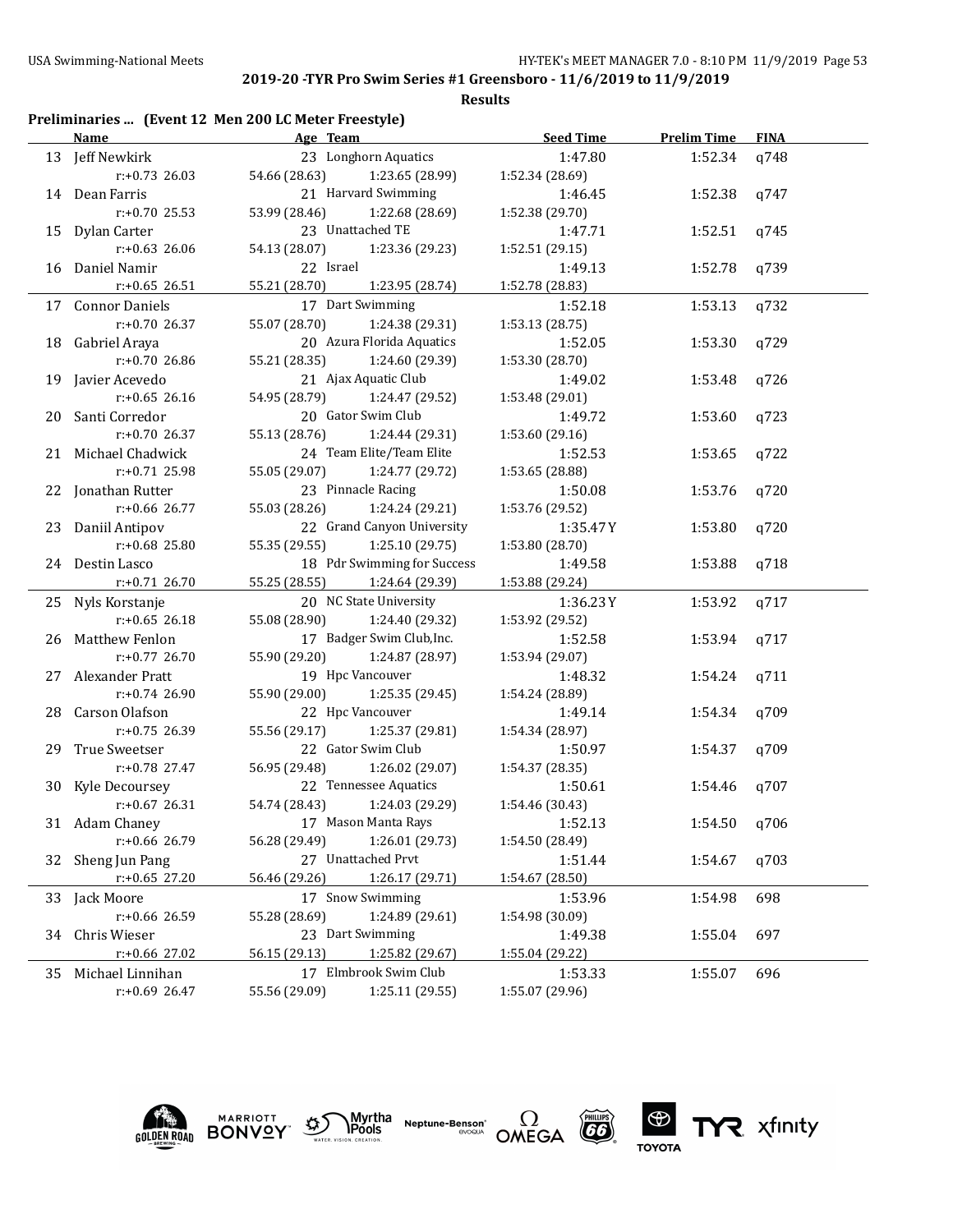### **Results**

# **Preliminaries ... (Event 12 Men 200 LC Meter Freestyle)**

|    | Name                                 | Age Team                                                    | <b>Seed Time</b>           | <b>Prelim Time</b> | <b>FINA</b> |
|----|--------------------------------------|-------------------------------------------------------------|----------------------------|--------------------|-------------|
|    | 36 Sam Hoover                        | 16 North Carolina Aquatic Club                              | 1:52.29                    | 1:55.09            | 696         |
|    | $r: +0.64$ 26.60                     | 55.58 (28.98)<br>1:25.38 (29.80)                            | 1:55.09 (29.71)            |                    |             |
|    | 37 Luis Campos Alpizar               | 25 Acuatica Nelson Vargas                                   | 1:53.20                    | 1:55.22            | 693         |
|    | $r: +0.75$ 26.30                     | 54.53 (28.23)<br>1:24.75 (30.22)                            | 1:55.22 (30.47)            |                    |             |
|    | 38 Yugo Tsukikawa                    | 17 Badger Swim Club, Inc.                                   | 1:54.87                    | 1:55.66            | 685         |
|    | $r: +0.69$ 27.30                     | 56.45 (29.15)<br>1:26.38 (29.93)                            | 1:55.66 (29.28)            |                    |             |
|    | 39 Nick Andres                       | 17 Nwdupage YMCA / B.R. Ryall S                             | 1:55.54                    | 1:55.71            | 684         |
|    | $r: +0.78$ 27.35                     | 56.89 (29.54)<br>1:26.32 (29.43)                            | 1:55.71 (29.39)            |                    |             |
|    | 40 Jack Meehan                       | 17 Aquatic Team Of Mecklenburg                              | 1:55.37                    | 1:55.99            | 680         |
|    | $r: +0.71$ 28.00                     | 57.24 (29.24)<br>1:26.94 (29.70)                            | 1:55.99 (29.05)            |                    |             |
|    | 41 Runar Borgen                      | 26 Performance Aquatics                                     | 1:57.80                    | 1:56.15            | 677         |
|    | $r: +0.69$ 26.02                     | 55.65 (29.63)<br>1:25.99 (30.34)                            | 1:56.15(30.16)             |                    |             |
|    | 42 Diego Barragan-Vasquez            | 17 Baja California                                          | 1:54.09                    | 1:56.16            | 677         |
|    | $r: +0.68$ 26.85                     | 56.07 (29.22)<br>1:25.84 (29.77)                            | 1:56.16 (30.32)            |                    |             |
|    | 43 Christian Bayo                    | 28 Tac Titans                                               | 1:51.22                    | 1:56.23            | 675         |
|    | $r: +0.71$ 27.59                     | 57.11 (29.52)<br>1:27.05 (29.94)                            | 1:56.23 (29.18)            |                    |             |
|    | 44 Luis Martinez                     | 23 Guatemala                                                | 1:52.00                    | 1:56.43            | 672         |
|    | $r: +0.68$ 26.91                     | 56.37 (29.46)<br>1:26.35 (29.98)                            | 1:56.43 (30.08)            |                    |             |
|    | 45 Nikolas Lee-Bishop                | 17 Nova of Virginia Aquatics, Inc                           | 1:53.95                    | 1:56.51            | 670         |
|    | $r: +0.78$ 27.52                     | 56.81 (29.29)<br>1:26.77 (29.96)                            | 1:56.51 (29.74)            |                    |             |
|    | 46 Stuart Pliuskaitis                | 19 Snow Swimming                                            | 1:56.95                    | 1:56.72            | 667         |
|    | $r: +0.71$ 27.73                     | 57.19 (29.46)<br>1:27.27 (30.08)                            | 1:56.72 (29.45)            |                    |             |
|    | 47 Tanner Hering                     | 18 Swim Gsa                                                 | 1:53.86                    | 1:56.92            | 663         |
|    | $r: +0.70$ 27.50                     | 56.86 (29.36)<br>1:27.09 (30.23)                            | 1:56.92 (29.83)            |                    |             |
|    | 48 Brian Hynes                       | 21 Unattached Dav                                           | 1:38.73Y                   | 1:57.05            | 661         |
|    | $r: +0.70$ 27.09                     | 57.09 (30.00)<br>1:27.10 (30.01)                            | 1:57.05 (29.95)            |                    |             |
|    | 49 KJ Losee                          | 18 Rapids Area Y Swimmers                                   | 1:54.61                    | 1:57.08            | 661         |
|    | $r: +0.65$ 27.38                     | 57.19 (29.81)<br>1:27.09 (29.90)                            | 1:57.08 (29.99)            |                    |             |
|    | 50 Garrett Boone<br>$r: +0.66$ 27.64 | 16 Aquatic Team Of Mecklenburg                              | 1:54.94                    | 1:57.23            | 658         |
|    |                                      | 57.09 (29.45)<br>1:27.15 (30.06)                            | 1:57.23 (30.08)            |                    |             |
|    | 51 Robert Quan<br>$r: +0.71$ 27.04   | 17 Nation's Capital Swim Club                               | 1:55.44                    | 1:57.43            | 655         |
|    |                                      | 56.43 (29.39)<br>1:26.54(30.11)<br>15 Commonwealth Swimming | 1:57.43 (30.89)            |                    |             |
|    | 52 Hubert Huang<br>$r: +0.61$ 27.65  | 57.54 (29.89)<br>1:27.52 (29.98)                            | 1:56.56<br>1:57.46 (29.94) | 1:57.46            | 654         |
|    | 53 Erik Linseisen                    | 16 Unattached                                               | 1:56.76                    | 1:57.78            | 649         |
|    | $r: +0.69$ 26.82                     | 57.05 (30.23)<br>1:27.27 (30.22)                            | 1:57.78 (30.51)            |                    |             |
|    | 54 Sam Oliver                        | 17 Snow Swimming                                            | 1:55.65                    | 1:57.91            | 647         |
|    | r:+0.80 27.77                        | 1:28.06 (30.62)<br>57.44 (29.67)                            | 1:57.91 (29.85)            |                    |             |
|    | 55 Josean Massucco                   | 15 Loyola Athletic Club                                     | 1:57.66                    | 1:58.12            | 643         |
|    | r:+0.66 27.00                        | 56.41 (29.41)<br>1:27.48 (31.07)                            | 1:58.12 (30.64)            |                    |             |
| 56 | Hugh Svendsen                        | 18 SwimMAC Carolina                                         | 1:51.42                    | 1:58.20            | 642         |
|    | r:+0.73 27.90                        | 58.83 (30.93)<br>1:28.53 (29.70)                            | 1:58.20 (29.67)            |                    |             |
| 57 | Ollie Bernasek                       | 17 Machine Aquatics                                         | 1:57.05                    | 1:58.33            | 640         |
|    | $r$ :+0.67 27.61                     | 1:27.89 (30.20)<br>57.69 (30.08)                            | 1:58.33 (30.44)            |                    |             |
| 58 | Ivan Dominguez                       | 21 Britania Desert Dragons                                  | 1:57.77                    | 1:58.82            | 632         |
|    | $r: +0.65$ 27.34                     | 57.19 (29.85)<br>1:28.08 (30.89)                            | 1:58.82 (30.74)            |                    |             |
|    |                                      |                                                             |                            |                    |             |





Myrtha<br>Pools **Neptune-Benson\***<br>evoqua





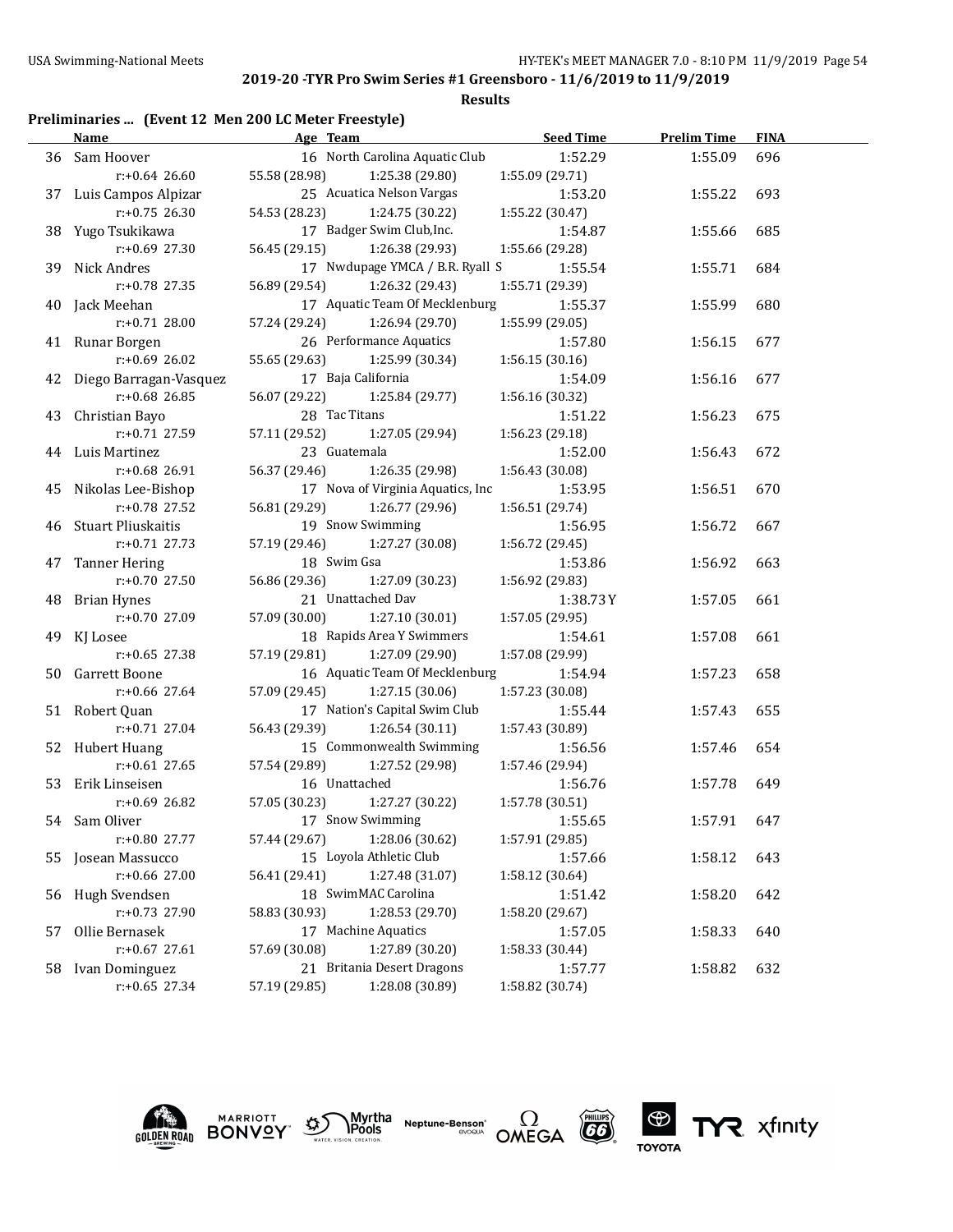**Results**

## **Preliminaries ... (Event 12 Men 200 LC Meter Freestyle)**

|       | <b>Name</b>                     | Age Team and the state of the state of the state of the state of the state of the state of the state of the state of the state of the state of the state of the state of the state of the state of the state of the state of t | <b>Seed Time</b>            | <b>Prelim Time</b> | <b>FINA</b> |
|-------|---------------------------------|--------------------------------------------------------------------------------------------------------------------------------------------------------------------------------------------------------------------------------|-----------------------------|--------------------|-------------|
|       | 59 Justin Culetu                | 17 Unattached                                                                                                                                                                                                                  | 1:55.48                     | 1:58.94            | 630         |
|       | $r: +0.70$ 28.01                | 58.08 (30.07)<br>1:28.75 (30.67)                                                                                                                                                                                               | 1:58.94 (30.19)             |                    |             |
|       | 60 Aidan Wilson                 | 18 Empire Swimming                                                                                                                                                                                                             | 1:57.41                     | 1:59.10            | 628         |
|       | $r: +0.77$ 28.78                | 58.97 (30.19)<br>1:29.58 (30.61)                                                                                                                                                                                               | 1:59.10 (29.52)             |                    |             |
|       | 61 Jake Narvid                  | 17 Greater Philadelphia Aquatic C                                                                                                                                                                                              | 1:55.07                     | 1:59.15            | 627         |
|       | $r: +0.70$ 26.93                | 56.77 (29.84)<br>1:28.19 (31.42)                                                                                                                                                                                               | 1:59.15 (30.96)             |                    |             |
|       | 62 Matias Koski                 | 25 Athens Bulldog Swim Club                                                                                                                                                                                                    | 1:49.91                     | 1:59.19            | 626         |
|       | $r: +0.74$ 26.80                | 56.32 (29.52)<br>1:27.61 (31.29)                                                                                                                                                                                               | 1:59.19 (31.58)             |                    |             |
|       | 63 Dain Ripol                   | 18 Nova of Virginia Aquatics, Inc                                                                                                                                                                                              | 1:54.89                     | 1:59.29            | 625         |
|       | $r: +0.74$ 27.51                | 57.38 (29.87)<br>1:28.16 (30.78)                                                                                                                                                                                               | 1:59.29 (31.13)             |                    |             |
|       | *64 Ethan Tulenko               | 17 Racer X Aquatics                                                                                                                                                                                                            | 1:41.27Y                    | 1:59.30            | 624         |
|       | $r: +0.67$ 27.19                | 57.71 (30.52) 1:28.94 (31.23)                                                                                                                                                                                                  | 1:59.30 (30.36)             |                    |             |
|       | *64 Matthew Styczen             | 17 Nys Aquatics, Inc.                                                                                                                                                                                                          | 1:56.49                     | 1:59.30            | 624         |
|       | $r: +0.70$ 27.94                | 57.57 (29.63) 1:28.81 (31.24)                                                                                                                                                                                                  | 1:59.30 (30.49)             |                    |             |
|       | 66 Josh Parent                  | 14 Bluefish Swim Club                                                                                                                                                                                                          | 1:57.23                     | 1:59.31            | 624         |
|       | r:+0.66 28.27                   | 57.89 (29.62) 1:28.98 (31.09)                                                                                                                                                                                                  | 1:59.31 (30.33)             |                    |             |
|       | *67 Cuahutemoc Saif Rivas Mejia | 18 Baja California                                                                                                                                                                                                             | 1:54.22                     | 1:59.54            | 621         |
|       | $r: +0.67$ 27.38                | 57.70 (30.32) 1:28.23 (30.53)                                                                                                                                                                                                  | 1:59.54 (31.31)             |                    |             |
|       | *67 Ian Tansill                 | 18 Unattached MACH                                                                                                                                                                                                             | 1:57.68                     | 1:59.54            | 621         |
|       | $r: +0.74$ 27.16                | 57.17 (30.01)<br>1:27.87 (30.70)                                                                                                                                                                                               | 1:59.54 (31.67)             |                    |             |
|       | 69 Jordan Crooks                | 17 Cayman Islands                                                                                                                                                                                                              | 1:56.23                     | 1:59.95            | 614         |
|       | r:+0.68 27.88                   | 58.38 (30.50) 1:28.94 (30.56)                                                                                                                                                                                                  | 1:59.95 (31.01)             |                    |             |
|       | 70 Shaw Satterfield             | 17 YMCA of the Triangle Area Swim                                                                                                                                                                                              | 1:39.27 Y                   | 2:00.11            | 612         |
|       | r:+0.68 27.85                   | 58.13 (30.28)<br>1:28.52 (30.39)                                                                                                                                                                                               | 2:00.11 (31.59)             |                    |             |
|       | 71 Sean Simms                   | 16 Greater Philadelphia Aquatic C                                                                                                                                                                                              | 1:57.62                     | 2:00.20            | 611         |
|       | r:+0.76 27.46                   | 57.64 (30.18)<br>1:28.92 (31.28)                                                                                                                                                                                               | 2:00.20 (31.28)             |                    |             |
|       | 72 John Gehrig                  | 17 SwimMAC Carolina                                                                                                                                                                                                            | 1:56.02                     | 2:00.96            | 599         |
|       | r:+0.69 27.78                   | 57.65 (29.87) 1:29.54 (31.89)                                                                                                                                                                                                  | 2:00.96 (31.42)             |                    |             |
|       | 73 Jacob Rosner                 | 18 Nation's Capital Swim Club                                                                                                                                                                                                  | 1:54.24                     | 2:01.15            | 596         |
|       | $r: +0.69$ 27.90                | 58.10 (30.20) 1:29.55 (31.45)                                                                                                                                                                                                  | 2:01.15 (31.60)             |                    |             |
|       | 74 Alexander Neff               | 17 Tide Swimming                                                                                                                                                                                                               | 1:41.71 Y                   | 2:02.02            | 584         |
|       | r:+0.73 28.39                   | 59.55 (31.16) 1:31.50 (31.95)                                                                                                                                                                                                  | 2:02.02 (30.52)             |                    |             |
|       | 75 Jared Carter                 | 17 YMCA of the Triangle Area Swim                                                                                                                                                                                              | 1:57.88                     | 2:03.79            | 559         |
|       | $r: +0.72$ 28.61                | 59.77 (31.16) 1:32.13 (32.36)<br>17 Machine Aquatics                                                                                                                                                                           | 2:03.79 (31.66)             |                    |             |
|       | 76 Ben Charles                  |                                                                                                                                                                                                                                | 1:40.95 Y                   | 2:03.82            | 559         |
|       | $r: +0.71$ 28.08                | 59.16 (31.08) 1:31.92 (32.76)<br>17 SwimMAC Carolina                                                                                                                                                                           | 2:03.82 (31.90)             |                    | 547         |
|       | 77 Wes Barnett<br>r:+0.69 27.85 |                                                                                                                                                                                                                                | 1:57.40<br>2:04.72 (32.87)  | 2:04.72            |             |
|       | Cole Whitsett                   | 59.37 (31.52)<br>1:31.85 (32.48)<br>18 Suburban Seahawks Club                                                                                                                                                                  |                             |                    | 519         |
| 78    | r:+0.63 28.27                   | 1:00.02(31.75)<br>1:35.02 (35.00)                                                                                                                                                                                              | 1:40.89Y<br>2:06.92 (31.90) | 2:06.92            |             |
|       | Hunter Kim                      | 17 Badger Swim Club, Inc.                                                                                                                                                                                                      | 1:56.60                     |                    |             |
| $---$ | Declared false start            |                                                                                                                                                                                                                                |                             | DFS                |             |
| $---$ | <b>Enzo Martinez Scarpe</b>     | 25 Gator Swim Club                                                                                                                                                                                                             | 1:38.87Y                    | <b>DFS</b>         |             |
|       | Declared false start            |                                                                                                                                                                                                                                |                             |                    |             |
| $---$ | LongYuan Gutierrez              | 24 Mexico                                                                                                                                                                                                                      | 1:48.09                     | NS                 |             |
|       | Hayden Zheng                    | 16 Aquajets Swim Team                                                                                                                                                                                                          | 1:57.84                     | <b>NS</b>          |             |
| $---$ | Michael Cotter                  | 16 Tac Titans                                                                                                                                                                                                                  | 1:54.09                     | <b>NS</b>          |             |
|       |                                 |                                                                                                                                                                                                                                |                             |                    |             |











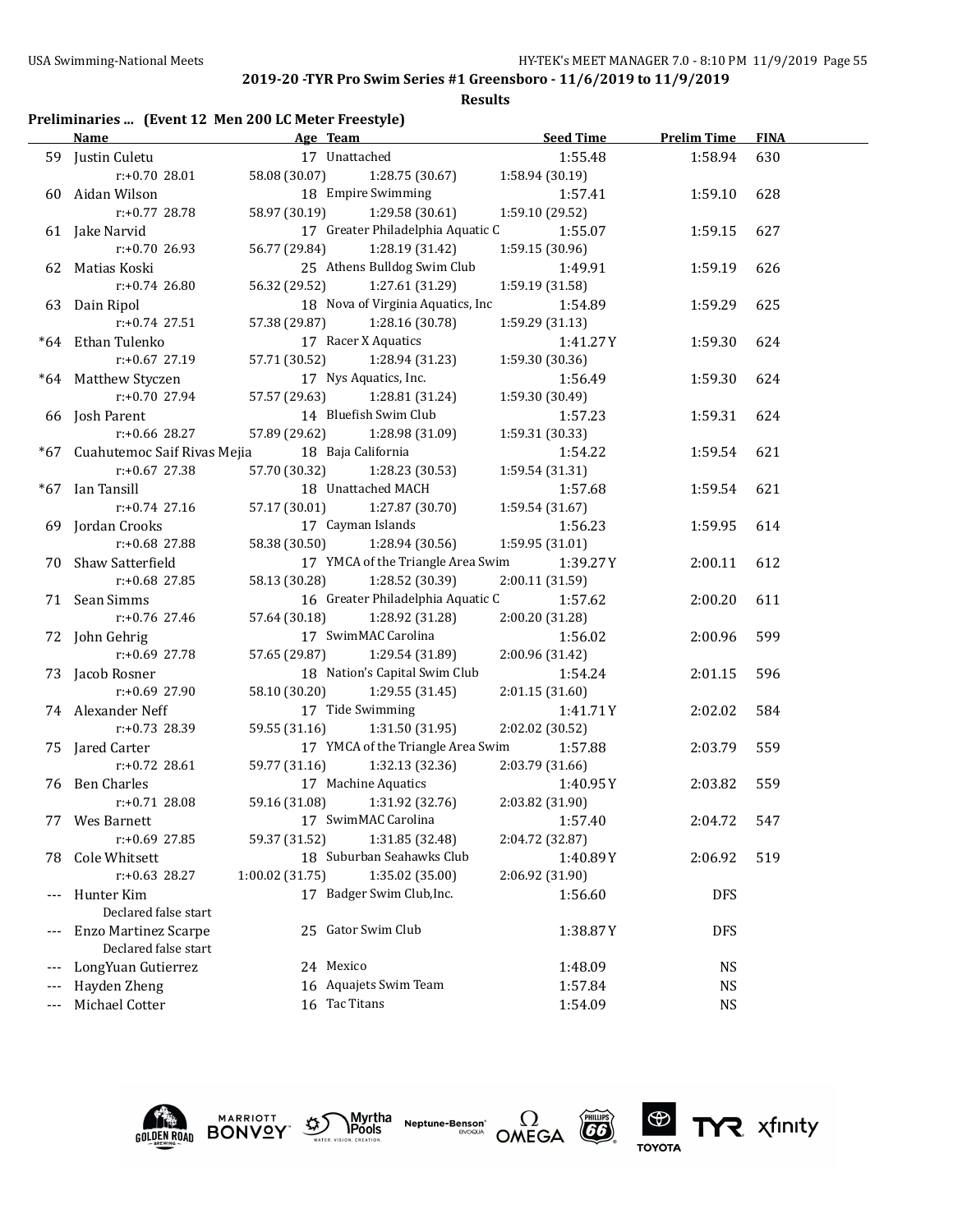|                  | <b>Event 13 Women 200 LC Meter Backstroke</b><br>World:<br>2:03.35 A<br>American:<br>$2:05.68$ 0<br>U.S. Open:<br>Ir World:<br>$2:03.35$ J<br>Pro Swim:<br>$2:06.36$ P<br>Trial Cut: 2:14.69<br>T | 2:03.35 W 7/26/2019<br>7/26/2019<br>6/25/2013<br>7/26/2019<br>2018 | <b>Regan Smith</b><br><b>Regan Smith</b><br><b>Missy Franklin</b><br><b>Regan Smith</b><br><b>Taylor Ruck</b> | <b>USA</b><br><b>USA</b><br><b>USA</b> | <b>Colorado STARS-C</b> |       |
|------------------|---------------------------------------------------------------------------------------------------------------------------------------------------------------------------------------------------|--------------------------------------------------------------------|---------------------------------------------------------------------------------------------------------------|----------------------------------------|-------------------------|-------|
|                  | Pool:                                                                                                                                                                                             | 2:08.16 G 11/8/2019                                                | <b>Isabelle Stadden</b>                                                                                       |                                        | <b>Aquajets Swim Te</b> |       |
|                  | Name                                                                                                                                                                                              |                                                                    | Age Team                                                                                                      | <b>Prelim Time</b>                     | <b>Finals Time FINA</b> |       |
| A - Final        |                                                                                                                                                                                                   |                                                                    |                                                                                                               |                                        |                         |       |
|                  | 1 Isabelle Stadden<br>$r: +0.73$ 30.68                                                                                                                                                            | 1:03.92 (33.24)                                                    | 17 Aquajets Swim Team<br>1:36.59 (32.67)                                                                      | 2:11.21<br>2:08.16 (31.57)             | 2:08.16G 907            |       |
|                  |                                                                                                                                                                                                   |                                                                    | 22 Team Elite/Team Elite                                                                                      |                                        |                         |       |
|                  | 2 Kathleen Baker<br>$r: +0.61$ 30.44                                                                                                                                                              | 1:03.21(32.77)                                                     | 1:36.17 (32.96)                                                                                               | 2:12.27<br>2:09.05 (32.88)             | 2:09.05T 888            |       |
|                  | 3 Katharine Berkoff                                                                                                                                                                               |                                                                    | 18 NC State University                                                                                        | 2:13.47                                | 2:12.74T 816            |       |
|                  | $r: +0.61$ 30.59                                                                                                                                                                                  | 1:03.77(33.18)                                                     | 1:38.00 (34.23)                                                                                               | 2:12.74 (34.74)                        |                         |       |
|                  | 4 Kennedy Goss                                                                                                                                                                                    |                                                                    | 23 Granite Gators Swim Team                                                                                   | 2:15.25                                | 2:13.48                 | 802   |
|                  | $r: +0.63$ 32.08                                                                                                                                                                                  | 1:05.74(33.66)                                                     | 1:39.90 (34.16)                                                                                               | 2:13.48 (33.58)                        |                         |       |
|                  | 5 Gabby DeLoof                                                                                                                                                                                    |                                                                    | 23 Team Elite                                                                                                 | 2:14.47                                | 2:13.67T 799            |       |
|                  | $r: +0.78$ 32.73                                                                                                                                                                                  | 1:06.44(33.71)                                                     | 1:40.80 (34.36)                                                                                               | 2:13.67 (32.87)                        |                         |       |
|                  | 6 Hali Flickinger                                                                                                                                                                                 |                                                                    | 25 Unattached Sun                                                                                             | 2:13.52                                | 2:13.74T 798            |       |
|                  | $r: +0.75$ 32.39                                                                                                                                                                                  | 1:06.18(33.79)                                                     | 1:40.62 (34.44)                                                                                               | 2:13.74 (33.12)                        |                         |       |
|                  | 7 Claire Curzan                                                                                                                                                                                   |                                                                    | 15 Tac Titans                                                                                                 | 2:14.06                                | 2:13.80T 797            |       |
|                  | $r: +0.66$ 30.77                                                                                                                                                                                  | 1:04.28(33.51)                                                     | 1:38.94 (34.66)                                                                                               | 2:13.80 (34.86)                        |                         |       |
|                  | 8 Celina Marquez                                                                                                                                                                                  |                                                                    | 20 Azura Florida Aquatics                                                                                     | 2:15.17                                | 2:15.36                 | - 769 |
|                  | $r: +0.89$ 31.84                                                                                                                                                                                  | 1:05.56 (33.72)                                                    | 1:40.28 (34.72)                                                                                               | 2:15.36 (35.08)                        |                         |       |
| <b>B</b> - Final |                                                                                                                                                                                                   |                                                                    |                                                                                                               |                                        |                         |       |
| 9.               | Ali DeLoof                                                                                                                                                                                        |                                                                    | 25 Team Elite/Team Elite                                                                                      | 2:15.74                                | 2:13.41T 804            |       |
|                  | $r: +0.62$ 31.48                                                                                                                                                                                  | 1:05.11 (33.63)                                                    | 1:39.46 (34.35)                                                                                               | 2:13.41 (33.95)                        |                         |       |
|                  | 10 Aviv Barzelay                                                                                                                                                                                  |                                                                    | 17 Israel                                                                                                     | 2:16.91                                | 2:14.08                 | 792   |
|                  | $r: +0.62$ 32.06                                                                                                                                                                                  | 1:05.57 (33.51)                                                    | 1:40.16 (34.59)                                                                                               | 2:14.08 (33.92)                        |                         |       |
|                  | 11 Zoe Dixon                                                                                                                                                                                      |                                                                    | 15 Nova of Virginia Aquatics, Inc.                                                                            | 2:15.74                                | 2:14.42T 786            |       |
|                  | $r: +0.62$ 31.54                                                                                                                                                                                  | 1:05.00 (33.46)                                                    | 1:39.84 (34.84)                                                                                               | 2:14.42 (34.58)                        |                         |       |
|                  | 12 Annie Behm                                                                                                                                                                                     |                                                                    | 16 Jersey Wahoos                                                                                              | 2:17.08                                | 2:15.76                 | 763   |
|                  | 32.26                                                                                                                                                                                             | 1:06.70 (34.44)                                                    | 1:41.28 (34.58)                                                                                               | 2:15.76 (34.48)                        |                         |       |
|                  | 13 Noelle Kaufmann                                                                                                                                                                                |                                                                    | 17 Badger Swim Club, Inc.                                                                                     | 2:16.41                                | 2:16.14                 | 756   |
|                  | $r: +0.63$ 31.86                                                                                                                                                                                  | 1:06.01(34.15)                                                     | 1:40.99 (34.98)                                                                                               | 2:16.14 (35.15)                        |                         |       |
|                  | 14 Paige Hall                                                                                                                                                                                     |                                                                    | 16 Machine Aquatics                                                                                           | 2:17.25                                | 2:16.90                 | 744   |
|                  | $r: +0.75$ 32.32                                                                                                                                                                                  | 1:06.50 (34.18)                                                    | 1:42.01 (35.51)                                                                                               | 2:16.90 (34.89)                        |                         |       |
| 15               | Katie Rauch                                                                                                                                                                                       |                                                                    | 17 Aquatic Team Of Mecklenburg                                                                                | 2:16.84                                | 2:17.33                 | 737   |
|                  | $r: +0.84$ 32.24                                                                                                                                                                                  | 1:06.46 (34.22)                                                    | 1:41.46 (35.00)                                                                                               | 2:17.33 (35.87)                        |                         |       |
| 16               | Solie Laughlin                                                                                                                                                                                    |                                                                    | 22 Buenaventura Swim Club                                                                                     | 2:16.29                                | 2:18.89                 | 712   |
|                  | $r: +0.68$ 32.05                                                                                                                                                                                  | 1:06.98 (34.93)                                                    | 1:42.70 (35.72)                                                                                               | 2:18.89 (36.19)                        |                         |       |
| C - Final        |                                                                                                                                                                                                   |                                                                    |                                                                                                               |                                        |                         |       |
| 17               | Mackenzie McConagha                                                                                                                                                                               |                                                                    | 16 Nation's Capital Swim Club                                                                                 | 2:18.73                                | 2:17.00                 | 742   |
|                  | $r: +0.61$ 31.80                                                                                                                                                                                  | 1:06.31 (34.51)                                                    | 1:41.90 (35.59)                                                                                               | 2:17.00(35.10)                         |                         |       |
| 18               | Natalie Mannion                                                                                                                                                                                   |                                                                    | 15 Commonwealth Swimming                                                                                      | 2:17.52                                | 2:17.28                 | 738   |
|                  | r:+0.68 31.94                                                                                                                                                                                     | 1:06.31 (34.37)                                                    | 1:41.92 (35.61)                                                                                               | 2:17.28 (35.36)                        |                         |       |











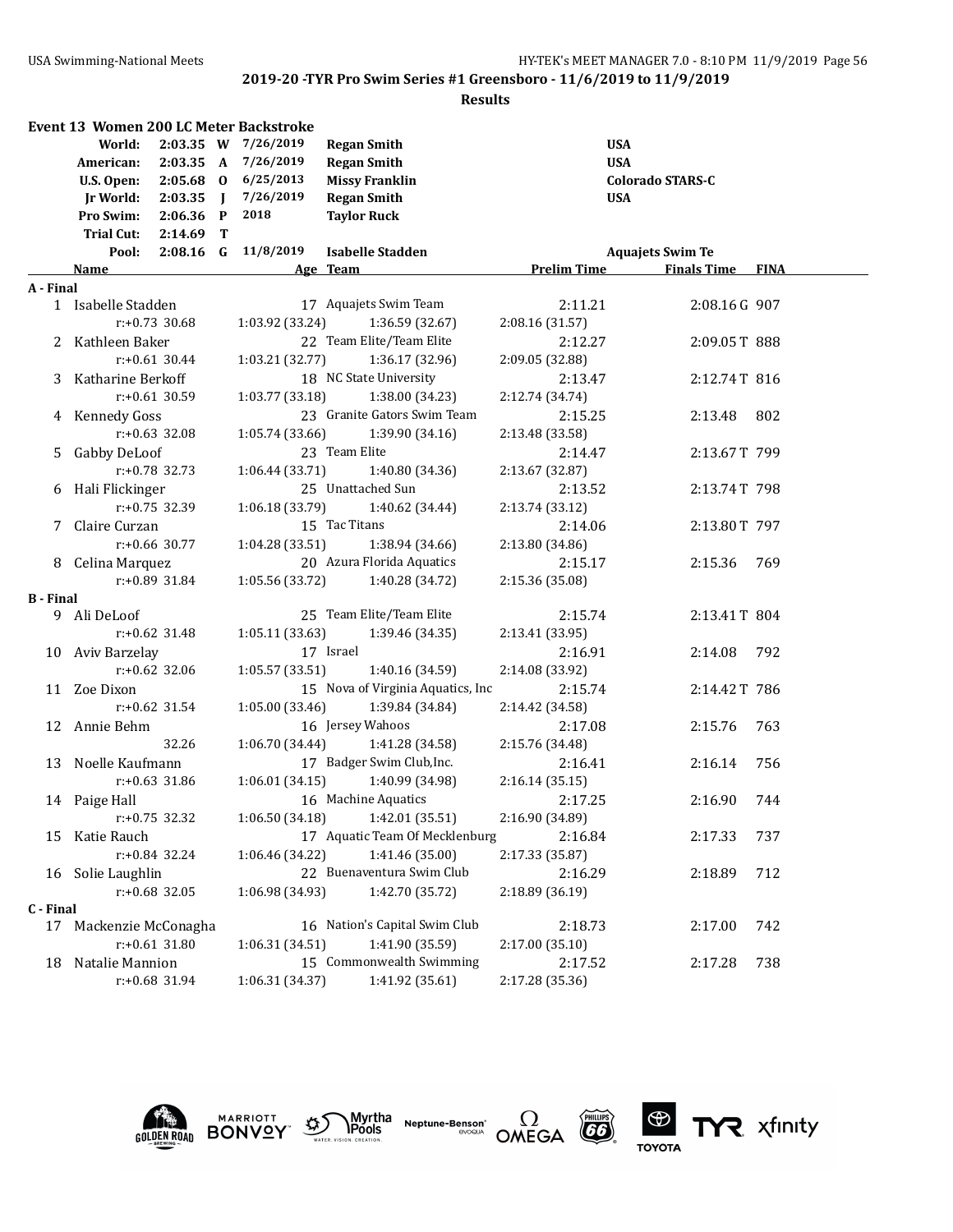|           |                      |                  |                | C - Final  (Event 13 Women 200 LC Meter Backstroke) |           |                                   |                    |                         |               |
|-----------|----------------------|------------------|----------------|-----------------------------------------------------|-----------|-----------------------------------|--------------------|-------------------------|---------------|
|           | Name                 |                  |                |                                                     | Age Team  |                                   | <b>Prelim Time</b> | <b>Finals Time</b>      | <b>FINA</b>   |
|           | 19 Katey Lewicki     |                  |                |                                                     |           | 18 Elevation Athletics            | 2:18.74            | 2:18.71                 | 715           |
|           |                      | r:+0.78 32.40    |                | 1:07.67(35.27)                                      |           | 1:43.88 (36.21)                   | 2:18.71 (34.83)    |                         |               |
|           | 20 Josephine Fuller  |                  |                |                                                     |           | 16 Nova of Virginia Aquatics, Inc | 2:19.45            | 2:18.81                 | 713           |
|           |                      | $r: +0.69$ 32.71 |                | 1:07.92(35.21)                                      |           | 1:44.13 (36.21)                   | 2:18.81 (34.68)    |                         |               |
|           | 21 Aislin Farris     |                  |                |                                                     |           | 15 Bluefish Swim Club             | 2:18.29            | 2:19.16                 | 708           |
|           |                      | $r: +0.68$ 32.76 |                | 1:07.31 (34.55)                                     |           | 1:43.12 (35.81)                   | 2:19.16 (36.04)    |                         |               |
|           | 22 Zoe Thatcher      |                  |                |                                                     |           | 23 Unattached Sst                 | 2:19.17            | 2:19.33                 | 705           |
|           |                      | $r: +0.88$ 32.11 |                | 1:06.66(34.55)                                      |           | 1:42.90 (36.24)                   | 2:19.33 (36.43)    |                         |               |
|           | 23 Lea Polonsky      |                  |                |                                                     | 17 Israel |                                   | 2:20.15            | 2:20.39                 | 690           |
|           |                      | $r: +0.68$ 33.08 |                | 1:08.95 (35.87)                                     |           | 1:45.82 (36.87)                   | 2:20.39 (34.57)    |                         |               |
|           | 24 Liza Whitmire     |                  |                |                                                     |           | 17 Aquatic Team Of Mecklenburg    | 2:19.69            | 2:21.28                 | 677           |
|           |                      | r:+0.86 33.87    |                | 1:08.83 (34.96)                                     |           | 1:44.87 (36.04)                   | 2:21.28 (36.41)    |                         |               |
| D - Final |                      |                  |                |                                                     |           |                                   |                    |                         |               |
|           | 25 Teresa Ivan       |                  |                |                                                     |           | 16 Aquatic Team Of Mecklenburg    | 2:20.15            | 2:19.15                 | 708           |
|           |                      | $r: +0.79$ 32.30 |                | 1:07.09(34.79)                                      |           | 1:43.51 (36.42)                   | 2:19.15 (35.64)    |                         |               |
|           | 26 Summer Smith      |                  |                |                                                     |           | 16 Bluefish Swim Club             | 2:20.64            | 2:19.19                 | 708           |
|           |                      | $r: +0.87$ 32.15 |                | 1:07.29(35.14)                                      |           | 1:43.18 (35.89)                   | 2:19.19 (36.01)    |                         |               |
|           | 27 Maren Conze       |                  |                |                                                     |           | 14 Nation's Capital Swim Club     | 2:21.53            | 2:19.91                 | 697           |
|           |                      | r:+0.79 32.79    |                | 1:08.04(35.25)                                      |           | 1:44.23 (36.19)                   | 2:19.91 (35.68)    |                         |               |
|           | *28 Tatum Wall       |                  |                |                                                     |           | 15 Nation's Capital Swim Club     | 2:21.33            | 2:20.74                 | 684           |
|           |                      | $r: +0.85$ 32.53 |                | 1:07.83(35.30)                                      |           | 1:44.06 (36.23)                   | 2:20.74 (36.68)    |                         |               |
|           | *28 Mary Rotenberg   |                  |                |                                                     |           | 16 Empire Swimming                | 2:21.10            | 2:20.74                 | 684           |
|           |                      | $r: +0.85$ 33.42 |                | 1:09.17(35.75)                                      |           | 1:45.28 (36.11)                   | 2:20.74 (35.46)    |                         |               |
|           | 30 Eleanor Sun       |                  |                |                                                     |           | 14 Nation's Capital Swim Club     | 2:20.63            | 2:20.90                 | 682           |
|           |                      | $r: +0.66$ 33.25 |                | 1:09.06(35.81)                                      |           | 1:45.21(36.15)                    | 2:20.90 (35.69)    |                         |               |
|           | 31 Helen Sava        |                  |                |                                                     |           | 14 Ramac Aquatic Club             | 2:21.61            | 2:22.80                 | 655           |
|           |                      | 33.77            |                | 1:10.59(36.82)                                      |           | 1:47.47 (36.88)                   | 2:22.80 (35.33)    |                         |               |
|           | 32 Talia Bugel       |                  |                |                                                     |           | 15 Racer X Aquatics               | 2:21.68            | 2:23.23                 | 649           |
|           |                      | $r: +0.71$ 33.68 |                | 1:09.58(35.90)                                      |           | 1:46.84 (37.26)                   | 2:23.23 (36.39)    |                         |               |
|           |                      |                  |                | Event 13 Women 200 LC Meter Backstroke              |           |                                   |                    |                         |               |
|           | World:               |                  |                | 2:03.35 W 7/26/2019                                 |           | <b>Regan Smith</b>                |                    | <b>USA</b>              |               |
|           | American:            | 2:03.35 A        |                | 7/26/2019                                           |           | <b>Regan Smith</b>                |                    | <b>USA</b>              |               |
|           | U.S. Open:           |                  |                | 2:05.68 0 6/25/2013                                 |           | <b>Missy Franklin</b>             |                    | Colorado STARS-C        |               |
|           | <b>Jr World:</b>     | 2:03.35          | $\blacksquare$ | 7/26/2019                                           |           | <b>Regan Smith</b>                |                    | <b>USA</b>              |               |
|           | Pro Swim:            | $2:06.36$ P      |                | 2018                                                |           | <b>Taylor Ruck</b>                |                    |                         |               |
|           | Trial Cut:           | $2:14.69$ T      |                |                                                     |           |                                   |                    |                         |               |
|           | Pool:                | $2:08.16$ G      |                | 11/8/2019                                           |           | <b>Isabelle Stadden</b>           |                    | <b>Aquajets Swim Te</b> |               |
|           | <b>Name</b>          |                  |                |                                                     | Age Team  |                                   | <b>Seed Time</b>   | <b>Prelim Time</b>      | <b>FINA</b>   |
|           | <b>Preliminaries</b> |                  |                |                                                     |           |                                   |                    |                         |               |
|           | 1 Isabelle Stadden   |                  |                |                                                     |           | 17 Aquajets Swim Team             | 2:08.24            |                         | 2:11.21T q845 |
|           |                      | r:+0.70 31.06    |                | 1:05.02 (33.96)                                     |           | 1:38.77 (33.75)                   | 2:11.21 (32.44)    |                         |               |
|           | 2 Kathleen Baker     |                  |                |                                                     |           | 22 Team Elite/Team Elite          | 2:06.14            |                         | 2:12.27T q825 |
|           |                      | $r: +0.62$ 30.27 |                | 1:03.30 (33.03)                                     |           | 1:37.74 (34.44)                   | 2:12.27 (34.53)    |                         |               |
| 3         | Katharine Berkoff    |                  |                |                                                     |           | 18 NC State University            | 2:09.84            |                         | 2:13.47T q803 |
|           |                      | r:+0.60 31.38    |                | 1:04.58 (33.20)                                     |           | 1:38.79 (34.21)                   | 2:13.47 (34.68)    |                         |               |









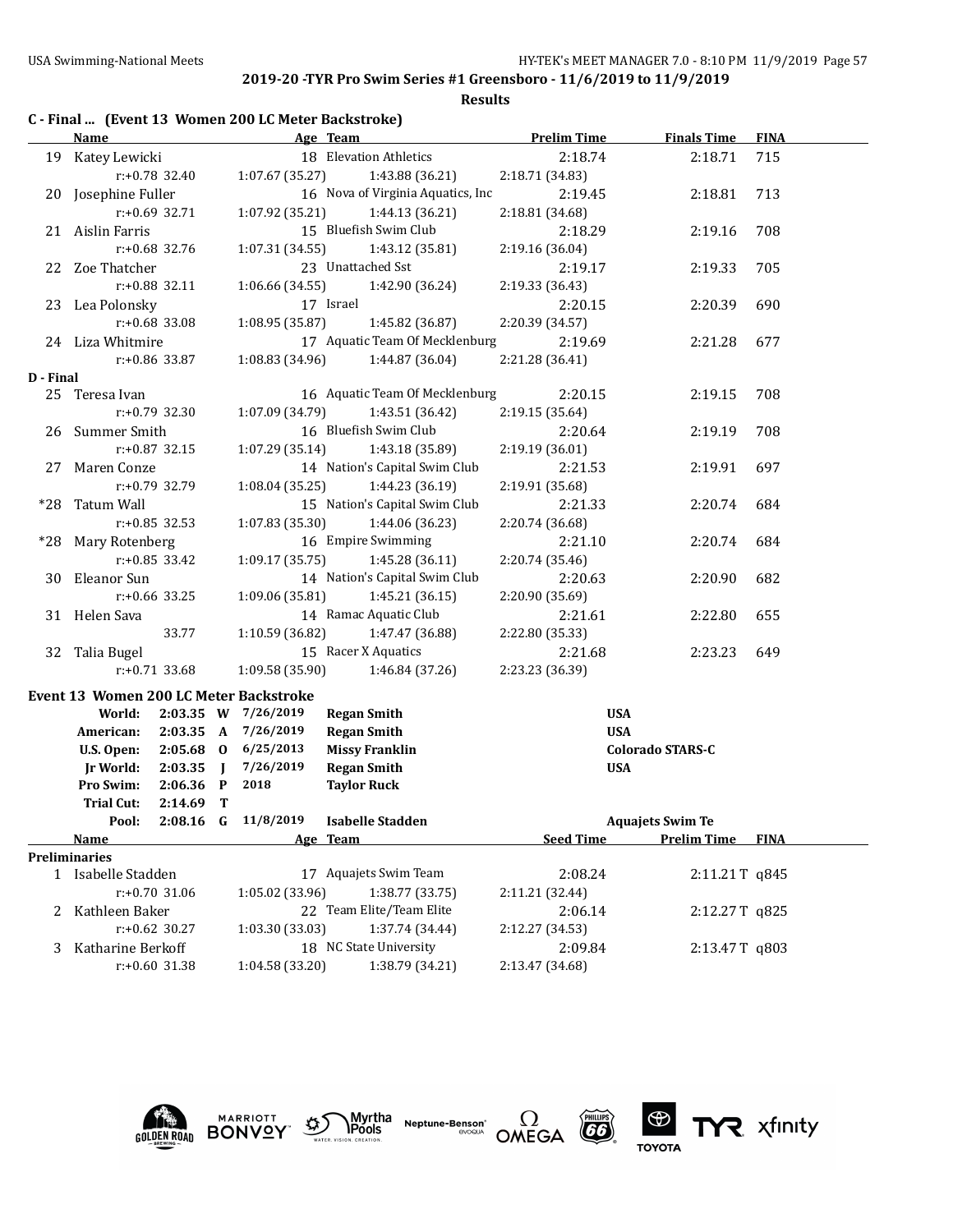**Results**

# **Preliminaries ... (Event 13 Women 200 LC Meter Backstroke)**

|    | <b>Name</b>            | Age Team                           | <b>Seed Time</b> | <b>Prelim Time FINA</b> |      |
|----|------------------------|------------------------------------|------------------|-------------------------|------|
|    | 4 Hali Flickinger      | 25 Unattached Sun                  | 2:08.36          | 2:13.52T q802           |      |
|    | $r: +0.77$ 32.68       | 1:06.62 (33.94)<br>1:40.95 (34.33) | 2:13.52 (32.57)  |                         |      |
|    | 5 Claire Curzan        | 15 Tac Titans                      | 2:10.16          | 2:14.06T q792           |      |
|    | r:+0.68 31.76          | 1:05.07(33.31)<br>1:39.65 (34.58)  | 2:14.06 (34.41)  |                         |      |
|    | 6 Gabby DeLoof         | 23 Team Elite                      | 1:54.71Y         | 2:14.47T q785           |      |
|    | $r: +0.79$ 32.44       | 1:06.12(33.68)<br>1:40.83 (34.71)  | 2:14.47 (33.64)  |                         |      |
|    | 7 Celina Marquez       | 20 Azura Florida Aquatics          | 2:14.76          | 2:15.17                 | q773 |
|    | r:+0.58 32.34          | 1:06.26(33.92)<br>1:41.04 (34.78)  | 2:15.17 (34.13)  |                         |      |
|    | 8 Kennedy Goss         | 23 Granite Gators Swim Team        | 2:10.14          | 2:15.25                 | q771 |
|    | r:+0.62 32.82          | 1:07.38 (34.56)<br>1:41.85 (34.47) | 2:15.25 (33.40)  |                         |      |
|    | *9 Ali DeLoof          | 25 Team Elite/Team Elite           | 1:58.85 Y        | 2:15.74                 | q763 |
|    | $r: +0.64$ 32.23       | 1:06.49(34.26)<br>1:41.51 (35.02)  | 2:15.74 (34.23)  |                         |      |
| *9 | Zoe Dixon              | 15 Nova of Virginia Aquatics, Inc  | 2:15.06          | 2:15.74                 | q763 |
|    | r:+0.68 31.76          | 1:05.79(34.03)<br>1:40.51 (34.72)  | 2:15.74 (35.23)  |                         |      |
|    | 11 Solie Laughlin      | 22 Buenaventura Swim Club          | 2:14.21          | 2:16.29                 | q754 |
|    | r:+0.66 32.01          | 1:06.66(34.65)<br>1:41.46 (34.80)  | 2:16.29 (34.83)  |                         |      |
|    | 12 Noelle Kaufmann     | 17 Badger Swim Club, Inc.          | 2:13.23          | 2:16.41                 | q752 |
|    | $r.+0.74$ 31.94        | 1:05.93 (33.99)<br>1:40.91 (34.98) | 2:16.41 (35.50)  |                         |      |
|    | 13 Katie Rauch         | 17 Aquatic Team Of Mecklenburg     | 2:13.67          | 2:16.84                 | q745 |
|    | r:+0.81 32.69          | 1:06.54 (33.85)<br>1:41.54 (35.00) | 2:16.84 (35.30)  |                         |      |
|    | 14 Aviv Barzelay       | 17 Israel                          | 2:11.91          | 2:16.91                 | q744 |
|    | $r: +0.62$ 31.58       | 1:06.14(34.56)<br>1:41.50 (35.36)  | 2:16.91 (35.41)  |                         |      |
|    | 15 Annie Behm          | 16 Jersey Wahoos                   | 2:14.56          | 2:17.08                 | q741 |
|    | r:+0.88 32.42          | 1:06.38(33.96)<br>1:41.89 (35.51)  | 2:17.08 (35.19)  |                         |      |
|    | 16 Kendyl Stewart      | 25 Team Elite/Team Elite           | 2:14.15          | 2:17.21                 | q739 |
|    | $r: +0.63$ 31.91       | 1:06.49 (34.58)<br>1:41.69 (35.20) | 2:17.21 (35.52)  |                         |      |
|    | 17 Paige Hall          | 16 Machine Aquatics                | 2:16.55          | 2:17.25                 | q738 |
|    | $r: +0.73$ 32.58       | 1:07.43(34.85)<br>1:42.86 (35.43)  | 2:17.25 (34.39)  |                         |      |
|    | 18 Natalie Mannion     | 15 Commonwealth Swimming           | 2:11.25          | 2:17.52                 | q734 |
|    | $r: +0.70$ 32.23       | 1:06.66(34.43)<br>1:42.20 (35.54)  | 2:17.52 (35.32)  |                         |      |
|    | 19 Aislin Farris       | 15 Bluefish Swim Club              | 2:15.53          | 2:18.29                 | q721 |
|    | $r: +0.75$ 32.41       | 1:06.98(34.57)<br>1:42.63 (35.65)  | 2:18.29 (35.66)  |                         |      |
|    | 20 Mackenzie McConagha | 16 Nation's Capital Swim Club      | 2:17.50          | 2:18.73                 | q715 |
|    | $r: +0.59$ 32.30       | 1:42.71 (35.85)<br>1:06.86 (34.56) | 2:18.73 (36.02)  |                         |      |
|    | 21 Katey Lewicki       | 18 Elevation Athletics             | 2:17.94          | 2:18.74                 | q714 |
|    | $r: +0.77$ 32.24       | 1:06.36(34.12)<br>1:42.15 (35.79)  | 2:18.74 (36.59)  |                         |      |
|    | 22 Madison Kolessar    | 17 Suburban Seahawks Club          | 2:16.60          | 2:18.82                 | q713 |
|    | $r: +0.67$ 33.27       | 1:08.59 (35.32)<br>1:44.27 (35.68) | 2:18.82 (34.55)  |                         |      |
|    | 23 Zoe Thatcher        | 23 Unattached Sst                  | 2:18.68          | 2:19.17                 | q708 |
|    | r:+0.84 31.98          | 1:06.93 (34.95)<br>1:42.95 (36.02) | 2:19.17 (36.22)  |                         |      |
|    | 24 Josephine Fuller    | 16 Nova of Virginia Aquatics, Inc  | 2:17.16          | 2:19.45                 | q704 |
|    | r:+0.70 32.56          | 1:44.39 (36.36)<br>1:08.03 (35.47) | 2:19.45 (35.06)  |                         |      |
| 25 | Liza Whitmire          | 17 Aquatic Team Of Mecklenburg     | 2:16.00          | 2:19.69                 | q700 |
|    | r:+0.78 33.23          | 1:08.31 (35.08)<br>1:44.08 (35.77) | 2:19.69 (35.61)  |                         |      |
|    | 26 Lea Polonsky        | 17 Israel                          | 2:22.71          | 2:20.15                 | q693 |
|    | $r: +0.67$ 32.42       | 1:08.16 (35.74)<br>1:44.61 (36.45) | 2:20.15 (35.54)  |                         |      |





**Neptune-Benson\***<br>evoqua



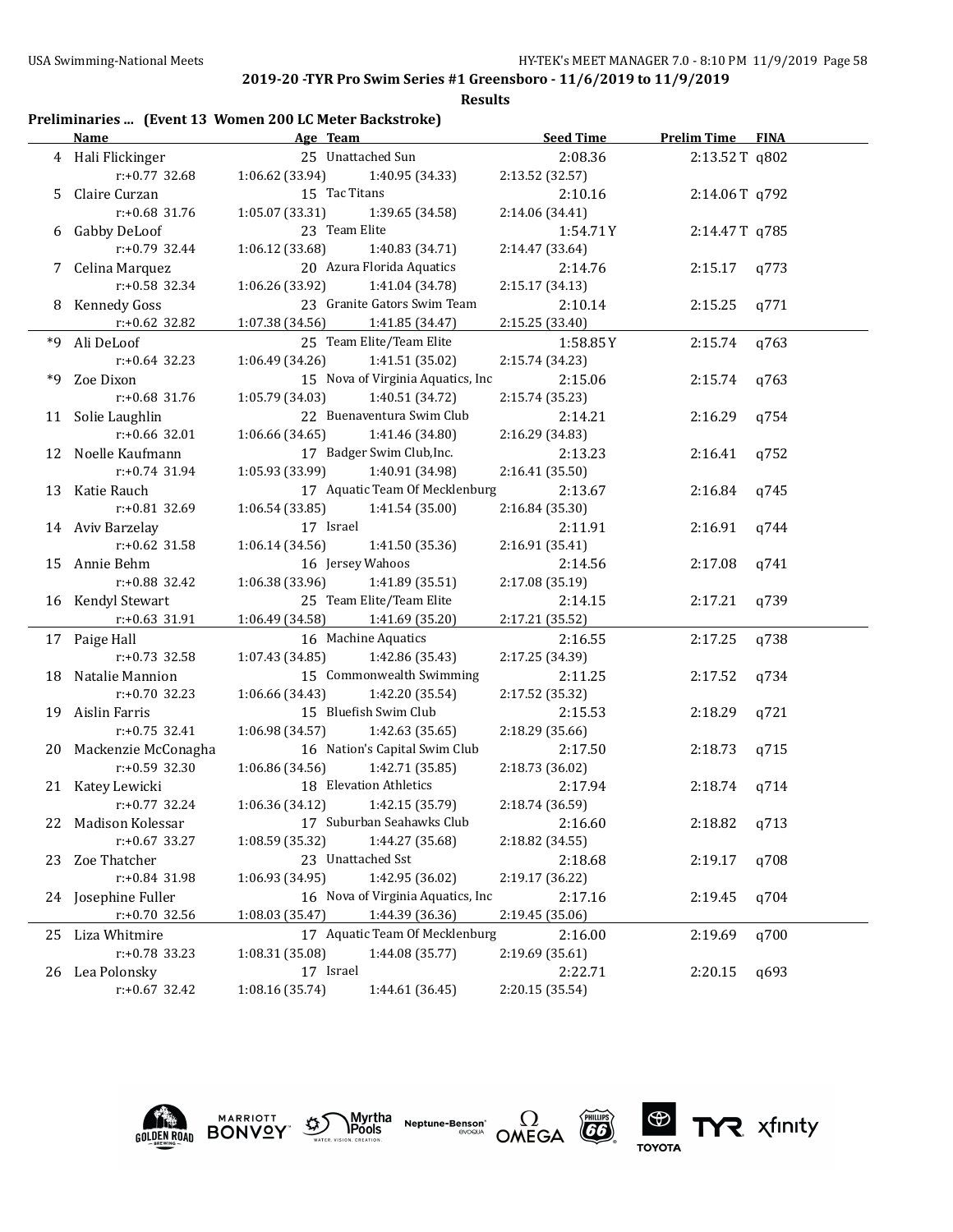**Results**

## **Preliminaries ... (Event 13 Women 200 LC Meter Backstroke)**

|    | <b>Name</b>            |                                     | Age Team and the state of the state of the state of the state of the state of the state of the state of the state of the state of the state of the state of the state of the state of the state of the state of the state of t | <b>Seed Time</b> | <b>Prelim Time</b> | <b>FINA</b> |
|----|------------------------|-------------------------------------|--------------------------------------------------------------------------------------------------------------------------------------------------------------------------------------------------------------------------------|------------------|--------------------|-------------|
|    | 27 Teresa Ivan         |                                     | 16 Aquatic Team Of Mecklenburg                                                                                                                                                                                                 | 2:23.32          | J2:20.15           | q693        |
|    | r:+0.79 32.82          | 1:07.82 (35.00)                     | 1:44.34 (36.52)                                                                                                                                                                                                                | 2:20.15 (35.81)  |                    |             |
|    | 28 Eleanor Sun         |                                     | 14 Nation's Capital Swim Club                                                                                                                                                                                                  | 2:18.75          | 2:20.63            | q686        |
|    | $r: +0.61$ 33.47       | 1:09.22 (35.75)                     | 1:45.39 (36.17)                                                                                                                                                                                                                | 2:20.63 (35.24)  |                    |             |
|    | 29 Summer Smith        |                                     | 16 Bluefish Swim Club                                                                                                                                                                                                          | 2:12.63          | 2:20.64            | q686        |
|    | $r: +0.82$ 33.61       | 1:09.07(35.46)                      | 1:44.88 (35.81)                                                                                                                                                                                                                | 2:20.64 (35.76)  |                    |             |
|    | 30 Mary Rotenberg      |                                     | 16 Empire Swimming                                                                                                                                                                                                             | 2:19.13          | 2:21.10            | q679        |
|    | $r: +0.85$ 32.87       | 1:08.17 (35.30)                     | 1:44.34 (36.17)                                                                                                                                                                                                                | 2:21.10 (36.76)  |                    |             |
|    | 31 Tatum Wall          |                                     | 15 Nation's Capital Swim Club                                                                                                                                                                                                  | 2:16.54          | 2:21.33            | q676        |
|    | r:+0.86 32.82          | 1:07.40(34.58)                      | 1:44.61 (37.21)                                                                                                                                                                                                                | 2:21.33 (36.72)  |                    |             |
|    | 32 Lillie Nordmann     |                                     | 17 Magnolia Aquatic Club                                                                                                                                                                                                       | 2:14.56          | 2:21.39            | q675        |
|    | $r: +0.85$ 34.38       | 1:09.94 (35.56) 1:46.71 (36.77)     |                                                                                                                                                                                                                                | 2:21.39 (34.68)  |                    |             |
|    | 33 Maren Conze         |                                     | 14 Nation's Capital Swim Club                                                                                                                                                                                                  | 2:18.34          | 2:21.53            | 673         |
|    | r:+0.82 32.94          | 1:08.67(35.73)                      | 1:44.93 (36.26)                                                                                                                                                                                                                | 2:21.53 (36.60)  |                    |             |
|    | 34 Helen Sava          |                                     | 14 Ramac Aquatic Club                                                                                                                                                                                                          | 2:18.78          | 2:21.61            | 672         |
|    | r:+0.82 33.19          | 1:09.87 (36.68) 1:46.44 (36.57)     |                                                                                                                                                                                                                                | 2:21.61 (35.17)  |                    |             |
|    | 35 Talia Bugel         |                                     | 15 Racer X Aquatics                                                                                                                                                                                                            | 2:20.18          | 2:21.68            | 671         |
|    | r:+0.75 32.78          | 1:08.34 (35.56)                     | 1:44.64 (36.30)                                                                                                                                                                                                                | 2:21.68 (37.04)  |                    |             |
|    | 36 Morgan Razewski     |                                     | 15 SwimMAC Carolina                                                                                                                                                                                                            | 2:16.94          | 2:23.22            | 649         |
|    | $r: +0.93$ 33.78       | 1:10.21(36.43)                      | 1:47.21 (37.00)                                                                                                                                                                                                                | 2:23.22 (36.01)  |                    |             |
|    | 37 Maddie Waggoner     | 15 Jersey Wahoos                    |                                                                                                                                                                                                                                | 2:19.61          | 2:23.91            | 640         |
|    | $r: +0.72$ 33.06       | 1:09.07(36.01)                      | 1:46.23 (37.16)                                                                                                                                                                                                                | 2:23.91 (37.68)  |                    |             |
|    | 38 Gianna Spremullo    |                                     | 17 Bluefish Swim Club                                                                                                                                                                                                          | 2:19.80          | 2:23.95            | 640         |
|    | $r: +0.72$ 33.43       | 1:09.61(36.18)                      | 1:46.53 (36.92)                                                                                                                                                                                                                | 2:23.95 (37.42)  |                    |             |
|    | 39 Taylor Morris       | 15 Tac Titans                       |                                                                                                                                                                                                                                | 2:20.39          | 2:24.04            | 638         |
|    | $r: +0.71$ 32.94       | 1:09.54(36.60)                      | 1:47.27 (37.73)                                                                                                                                                                                                                | 2:24.04 (36.77)  |                    |             |
|    | 40 Chloe Freeman       |                                     | 17 Unattached Dart                                                                                                                                                                                                             | 2:20.37          | 2:24.09            | 638         |
|    | $r: +0.73$ 34.02       | 1:10.22(36.20)                      | 1:47.08 (36.86)                                                                                                                                                                                                                | 2:24.09 (37.01)  |                    |             |
|    | 41 Lauren Aylmer       |                                     | 17 Nys Aquatics, Inc.                                                                                                                                                                                                          | 2:16.76          | 2:24.70            | 630         |
|    | $r: +0.77$ 32.83       | $1:08.58(35.75)$ $1:45.97(37.39)$   |                                                                                                                                                                                                                                | 2:24.70 (38.73)  |                    |             |
|    | 42 Anna Redican        |                                     | 17 Machine Aquatics                                                                                                                                                                                                            | 2:00.27Y         | 2:25.40            | 621         |
|    | $r: +0.90$ 34.47       | 1:10.81(36.34)                      | 1:48.32 (37.51)                                                                                                                                                                                                                | 2:25.40 (37.08)  |                    |             |
|    | 43 Casaundra Moses     |                                     | 16 Springfield Aquatics                                                                                                                                                                                                        | 2:04.48Y         | 2:25.66            | 617         |
|    | $r: +0.60$ 33.41       | $1:10.17$ (36.76) $1:48.00$ (37.83) |                                                                                                                                                                                                                                | 2:25.66 (37.66)  |                    |             |
|    | 44 Molly Blanchard     |                                     | 15 Poseidon Swimming Inc                                                                                                                                                                                                       | 2:00.54Y         | 2:26.66            | 605         |
|    | $r: +0.64$ 34.14       | 1:10.82 (36.68)                     | 1:49.12 (38.30)                                                                                                                                                                                                                | 2:26.66 (37.54)  |                    |             |
|    | 45 Spike Krichev       |                                     | 15 Huntsville Swim Association                                                                                                                                                                                                 | 2:21.36          | 2:26.74            | 604         |
|    | r:+0.85 32.99          | 1:09.76 (36.77)                     | 1:48.36 (38.60)                                                                                                                                                                                                                | 2:26.74 (38.38)  |                    |             |
|    | 46 Kiley Wilhelm       |                                     | 14 SwimMAC Carolina                                                                                                                                                                                                            | 2:17.25          | 2:27.18            | 598         |
|    | r:+0.90 33.63          | 1:10.17 (36.54)                     | 1:48.78 (38.61)                                                                                                                                                                                                                | 2:27.18 (38.40)  |                    |             |
| 47 | <b>Lilly Derivaux</b>  | 15 Jersey Wahoos                    |                                                                                                                                                                                                                                | 2:19.80          | 2:27.46            | 595         |
|    | r:+0.65 34.02          | 1:10.62(36.60)                      | 1:48.68 (38.06)                                                                                                                                                                                                                | 2:27.46 (38.78)  |                    |             |
| 48 | <b>Addisyn Donfris</b> |                                     | 15 Barrington Swim Club                                                                                                                                                                                                        | 2:20.13          | 2:27.87            | 590         |
|    | r:+0.70 34.20          | 1:10.90 (36.70)                     | 1:49.80 (38.90)                                                                                                                                                                                                                | 2:27.87 (38.07)  |                    |             |
| 49 | Jillian Johnson        |                                     | 17 Nation's Capital Swim Club                                                                                                                                                                                                  | 2:02.74Y         | 2:28.02            | 588         |
|    | $r: +0.70$ 34.45       | 1:11.81 (37.36)                     | 1:50.25 (38.44)                                                                                                                                                                                                                | 2:28.02 (37.77)  |                    |             |





Myrtha<br>Pools **Neptune-Benson\***<br>evoqua





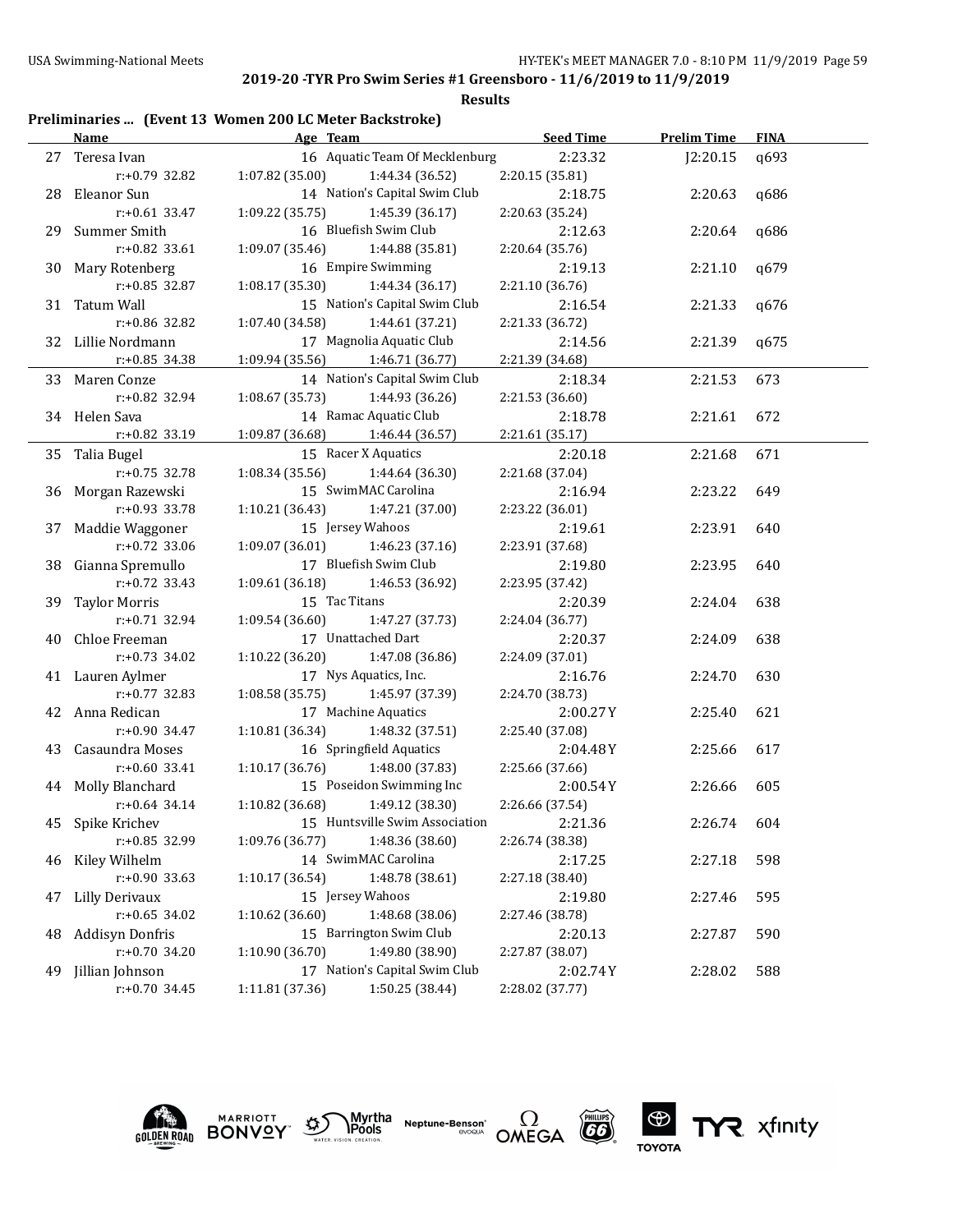**Results**

## **Preliminaries ... (Event 13 Women 200 LC Meter Backstroke)**

|                  | Name                   |                                                                                                                                                                                                                                                                                                                                                                                                                                                                                                                                                                                                                                                                                                                                                                                                                                                                                                                                                                                                                                                                                                                                                                                                                                                                                                                                                                                                                                                                                                                                                                                                                                                                                                                                                                                                  |                |                 | Age Team                       | <b>Seed Time</b> | <b>Prelim Time</b> | <b>FINA</b> |  |
|------------------|------------------------|--------------------------------------------------------------------------------------------------------------------------------------------------------------------------------------------------------------------------------------------------------------------------------------------------------------------------------------------------------------------------------------------------------------------------------------------------------------------------------------------------------------------------------------------------------------------------------------------------------------------------------------------------------------------------------------------------------------------------------------------------------------------------------------------------------------------------------------------------------------------------------------------------------------------------------------------------------------------------------------------------------------------------------------------------------------------------------------------------------------------------------------------------------------------------------------------------------------------------------------------------------------------------------------------------------------------------------------------------------------------------------------------------------------------------------------------------------------------------------------------------------------------------------------------------------------------------------------------------------------------------------------------------------------------------------------------------------------------------------------------------------------------------------------------------|----------------|-----------------|--------------------------------|------------------|--------------------|-------------|--|
|                  | 50 Rebecca Waterson    |                                                                                                                                                                                                                                                                                                                                                                                                                                                                                                                                                                                                                                                                                                                                                                                                                                                                                                                                                                                                                                                                                                                                                                                                                                                                                                                                                                                                                                                                                                                                                                                                                                                                                                                                                                                                  |                |                 | 17 Dart Swimming               | 2:03.27Y         | 2:28.23            | 586         |  |
|                  |                        | r:+0.80 34.11                                                                                                                                                                                                                                                                                                                                                                                                                                                                                                                                                                                                                                                                                                                                                                                                                                                                                                                                                                                                                                                                                                                                                                                                                                                                                                                                                                                                                                                                                                                                                                                                                                                                                                                                                                                    |                | 1:11.48 (37.37) | 1:49.74 (38.26)                | 2:28.23 (38.49)  |                    |             |  |
|                  | 51 Rebekah Hamilton    |                                                                                                                                                                                                                                                                                                                                                                                                                                                                                                                                                                                                                                                                                                                                                                                                                                                                                                                                                                                                                                                                                                                                                                                                                                                                                                                                                                                                                                                                                                                                                                                                                                                                                                                                                                                                  |                |                 | 16 Huntsville Swim Association | 2:00.17Y         | 2:28.42            | 584         |  |
|                  |                        |                                                                                                                                                                                                                                                                                                                                                                                                                                                                                                                                                                                                                                                                                                                                                                                                                                                                                                                                                                                                                                                                                                                                                                                                                                                                                                                                                                                                                                                                                                                                                                                                                                                                                                                                                                                                  |                |                 | 1:50.36 (38.95)                | 2:28.42 (38.06)  |                    |             |  |
|                  | 52 Joyce Kwok          |                                                                                                                                                                                                                                                                                                                                                                                                                                                                                                                                                                                                                                                                                                                                                                                                                                                                                                                                                                                                                                                                                                                                                                                                                                                                                                                                                                                                                                                                                                                                                                                                                                                                                                                                                                                                  |                |                 |                                | 1:59.21Y         | 2:28.63            | 581         |  |
|                  |                        |                                                                                                                                                                                                                                                                                                                                                                                                                                                                                                                                                                                                                                                                                                                                                                                                                                                                                                                                                                                                                                                                                                                                                                                                                                                                                                                                                                                                                                                                                                                                                                                                                                                                                                                                                                                                  |                |                 | 1:50.37 (38.69)                | 2:28.63 (38.26)  |                    |             |  |
| 53               | Ashley Cusano          |                                                                                                                                                                                                                                                                                                                                                                                                                                                                                                                                                                                                                                                                                                                                                                                                                                                                                                                                                                                                                                                                                                                                                                                                                                                                                                                                                                                                                                                                                                                                                                                                                                                                                                                                                                                                  |                |                 |                                | 1:57.54Y         | 2:29.19            | 575         |  |
|                  |                        |                                                                                                                                                                                                                                                                                                                                                                                                                                                                                                                                                                                                                                                                                                                                                                                                                                                                                                                                                                                                                                                                                                                                                                                                                                                                                                                                                                                                                                                                                                                                                                                                                                                                                                                                                                                                  |                |                 | 1:50.98 (38.63)                | 2:29.19 (38.21)  |                    |             |  |
|                  | Lizzie Danforth        |                                                                                                                                                                                                                                                                                                                                                                                                                                                                                                                                                                                                                                                                                                                                                                                                                                                                                                                                                                                                                                                                                                                                                                                                                                                                                                                                                                                                                                                                                                                                                                                                                                                                                                                                                                                                  |                |                 |                                | 2:00.95Y         | DQ                 |             |  |
|                  |                        |                                                                                                                                                                                                                                                                                                                                                                                                                                                                                                                                                                                                                                                                                                                                                                                                                                                                                                                                                                                                                                                                                                                                                                                                                                                                                                                                                                                                                                                                                                                                                                                                                                                                                                                                                                                                  |                |                 | 1:46.94 (36.39)                | DQ (36.17)       |                    |             |  |
|                  | Claire Russell         |                                                                                                                                                                                                                                                                                                                                                                                                                                                                                                                                                                                                                                                                                                                                                                                                                                                                                                                                                                                                                                                                                                                                                                                                                                                                                                                                                                                                                                                                                                                                                                                                                                                                                                                                                                                                  |                |                 |                                | 2:01.74Y         | <b>DFS</b>         |             |  |
|                  |                        |                                                                                                                                                                                                                                                                                                                                                                                                                                                                                                                                                                                                                                                                                                                                                                                                                                                                                                                                                                                                                                                                                                                                                                                                                                                                                                                                                                                                                                                                                                                                                                                                                                                                                                                                                                                                  |                |                 |                                |                  |                    |             |  |
|                  | <b>Bella Answeeney</b> |                                                                                                                                                                                                                                                                                                                                                                                                                                                                                                                                                                                                                                                                                                                                                                                                                                                                                                                                                                                                                                                                                                                                                                                                                                                                                                                                                                                                                                                                                                                                                                                                                                                                                                                                                                                                  |                |                 |                                | 2:18.55          | <b>DFS</b>         |             |  |
|                  |                        |                                                                                                                                                                                                                                                                                                                                                                                                                                                                                                                                                                                                                                                                                                                                                                                                                                                                                                                                                                                                                                                                                                                                                                                                                                                                                                                                                                                                                                                                                                                                                                                                                                                                                                                                                                                                  |                |                 |                                |                  |                    |             |  |
| ---              | Aleksa Gold            |                                                                                                                                                                                                                                                                                                                                                                                                                                                                                                                                                                                                                                                                                                                                                                                                                                                                                                                                                                                                                                                                                                                                                                                                                                                                                                                                                                                                                                                                                                                                                                                                                                                                                                                                                                                                  |                |                 |                                | 2:13.45          |                    |             |  |
| $---$            |                        |                                                                                                                                                                                                                                                                                                                                                                                                                                                                                                                                                                                                                                                                                                                                                                                                                                                                                                                                                                                                                                                                                                                                                                                                                                                                                                                                                                                                                                                                                                                                                                                                                                                                                                                                                                                                  |                |                 |                                | 2:13.77          | <b>NS</b>          |             |  |
|                  |                        |                                                                                                                                                                                                                                                                                                                                                                                                                                                                                                                                                                                                                                                                                                                                                                                                                                                                                                                                                                                                                                                                                                                                                                                                                                                                                                                                                                                                                                                                                                                                                                                                                                                                                                                                                                                                  |                |                 |                                |                  |                    |             |  |
|                  | World:                 |                                                                                                                                                                                                                                                                                                                                                                                                                                                                                                                                                                                                                                                                                                                                                                                                                                                                                                                                                                                                                                                                                                                                                                                                                                                                                                                                                                                                                                                                                                                                                                                                                                                                                                                                                                                                  |                |                 | <b>Aaron Peirsol</b>           | <b>USA</b>       |                    |             |  |
|                  | American:              |                                                                                                                                                                                                                                                                                                                                                                                                                                                                                                                                                                                                                                                                                                                                                                                                                                                                                                                                                                                                                                                                                                                                                                                                                                                                                                                                                                                                                                                                                                                                                                                                                                                                                                                                                                                                  |                | 7/31/2009       | <b>Aaron Peirsol</b>           | <b>USA</b>       |                    |             |  |
|                  | U.S. Open:             |                                                                                                                                                                                                                                                                                                                                                                                                                                                                                                                                                                                                                                                                                                                                                                                                                                                                                                                                                                                                                                                                                                                                                                                                                                                                                                                                                                                                                                                                                                                                                                                                                                                                                                                                                                                                  |                | 7/11/2009       | <b>Aaron Peirsol</b>           |                  |                    |             |  |
|                  | <b>Jr World:</b>       | 1:55.14                                                                                                                                                                                                                                                                                                                                                                                                                                                                                                                                                                                                                                                                                                                                                                                                                                                                                                                                                                                                                                                                                                                                                                                                                                                                                                                                                                                                                                                                                                                                                                                                                                                                                                                                                                                          | $\blacksquare$ | 6/28/2017       | <b>Kliment Kolesnikov</b>      | <b>RUS</b>       |                    |             |  |
|                  | Pro Swim:              |                                                                                                                                                                                                                                                                                                                                                                                                                                                                                                                                                                                                                                                                                                                                                                                                                                                                                                                                                                                                                                                                                                                                                                                                                                                                                                                                                                                                                                                                                                                                                                                                                                                                                                                                                                                                  |                | 2017            | Xu Jiayu                       |                  |                    |             |  |
|                  | <b>Trial Cut:</b>      |                                                                                                                                                                                                                                                                                                                                                                                                                                                                                                                                                                                                                                                                                                                                                                                                                                                                                                                                                                                                                                                                                                                                                                                                                                                                                                                                                                                                                                                                                                                                                                                                                                                                                                                                                                                                  |                |                 |                                |                  |                    |             |  |
|                  | Pool:                  |                                                                                                                                                                                                                                                                                                                                                                                                                                                                                                                                                                                                                                                                                                                                                                                                                                                                                                                                                                                                                                                                                                                                                                                                                                                                                                                                                                                                                                                                                                                                                                                                                                                                                                                                                                                                  |                | Jacob M Pebley  |                                |                  |                    |             |  |
|                  | Name                   |                                                                                                                                                                                                                                                                                                                                                                                                                                                                                                                                                                                                                                                                                                                                                                                                                                                                                                                                                                                                                                                                                                                                                                                                                                                                                                                                                                                                                                                                                                                                                                                                                                                                                                                                                                                                  |                |                 |                                |                  |                    |             |  |
| A - Final        |                        |                                                                                                                                                                                                                                                                                                                                                                                                                                                                                                                                                                                                                                                                                                                                                                                                                                                                                                                                                                                                                                                                                                                                                                                                                                                                                                                                                                                                                                                                                                                                                                                                                                                                                                                                                                                                  |                |                 |                                |                  |                    |             |  |
|                  | 1 Christopher Reid     |                                                                                                                                                                                                                                                                                                                                                                                                                                                                                                                                                                                                                                                                                                                                                                                                                                                                                                                                                                                                                                                                                                                                                                                                                                                                                                                                                                                                                                                                                                                                                                                                                                                                                                                                                                                                  |                |                 |                                |                  |                    |             |  |
|                  |                        |                                                                                                                                                                                                                                                                                                                                                                                                                                                                                                                                                                                                                                                                                                                                                                                                                                                                                                                                                                                                                                                                                                                                                                                                                                                                                                                                                                                                                                                                                                                                                                                                                                                                                                                                                                                                  |                |                 |                                |                  |                    |             |  |
|                  | 2 Jacob Pebley         |                                                                                                                                                                                                                                                                                                                                                                                                                                                                                                                                                                                                                                                                                                                                                                                                                                                                                                                                                                                                                                                                                                                                                                                                                                                                                                                                                                                                                                                                                                                                                                                                                                                                                                                                                                                                  |                |                 |                                |                  |                    |             |  |
|                  |                        |                                                                                                                                                                                                                                                                                                                                                                                                                                                                                                                                                                                                                                                                                                                                                                                                                                                                                                                                                                                                                                                                                                                                                                                                                                                                                                                                                                                                                                                                                                                                                                                                                                                                                                                                                                                                  |                |                 |                                |                  |                    |             |  |
| 3                | Ryan Lochte            |                                                                                                                                                                                                                                                                                                                                                                                                                                                                                                                                                                                                                                                                                                                                                                                                                                                                                                                                                                                                                                                                                                                                                                                                                                                                                                                                                                                                                                                                                                                                                                                                                                                                                                                                                                                                  |                |                 |                                |                  |                    |             |  |
|                  |                        |                                                                                                                                                                                                                                                                                                                                                                                                                                                                                                                                                                                                                                                                                                                                                                                                                                                                                                                                                                                                                                                                                                                                                                                                                                                                                                                                                                                                                                                                                                                                                                                                                                                                                                                                                                                                  |                |                 |                                |                  |                    |             |  |
|                  | 4 Anthony Rincon       |                                                                                                                                                                                                                                                                                                                                                                                                                                                                                                                                                                                                                                                                                                                                                                                                                                                                                                                                                                                                                                                                                                                                                                                                                                                                                                                                                                                                                                                                                                                                                                                                                                                                                                                                                                                                  |                |                 |                                |                  |                    |             |  |
|                  |                        |                                                                                                                                                                                                                                                                                                                                                                                                                                                                                                                                                                                                                                                                                                                                                                                                                                                                                                                                                                                                                                                                                                                                                                                                                                                                                                                                                                                                                                                                                                                                                                                                                                                                                                                                                                                                  |                |                 |                                |                  |                    |             |  |
| 5                | Joey Reilman           |                                                                                                                                                                                                                                                                                                                                                                                                                                                                                                                                                                                                                                                                                                                                                                                                                                                                                                                                                                                                                                                                                                                                                                                                                                                                                                                                                                                                                                                                                                                                                                                                                                                                                                                                                                                                  |                |                 |                                |                  |                    |             |  |
|                  |                        |                                                                                                                                                                                                                                                                                                                                                                                                                                                                                                                                                                                                                                                                                                                                                                                                                                                                                                                                                                                                                                                                                                                                                                                                                                                                                                                                                                                                                                                                                                                                                                                                                                                                                                                                                                                                  |                |                 |                                |                  |                    |             |  |
|                  |                        |                                                                                                                                                                                                                                                                                                                                                                                                                                                                                                                                                                                                                                                                                                                                                                                                                                                                                                                                                                                                                                                                                                                                                                                                                                                                                                                                                                                                                                                                                                                                                                                                                                                                                                                                                                                                  |                |                 |                                |                  |                    |             |  |
|                  | 6 Yeziel Morales       |                                                                                                                                                                                                                                                                                                                                                                                                                                                                                                                                                                                                                                                                                                                                                                                                                                                                                                                                                                                                                                                                                                                                                                                                                                                                                                                                                                                                                                                                                                                                                                                                                                                                                                                                                                                                  |                |                 |                                |                  |                    |             |  |
|                  |                        |                                                                                                                                                                                                                                                                                                                                                                                                                                                                                                                                                                                                                                                                                                                                                                                                                                                                                                                                                                                                                                                                                                                                                                                                                                                                                                                                                                                                                                                                                                                                                                                                                                                                                                                                                                                                  |                |                 | 1:31.57 (32.03)                | 2:02.49 (30.92)  |                    |             |  |
|                  | 7 Josiah Binnema       |                                                                                                                                                                                                                                                                                                                                                                                                                                                                                                                                                                                                                                                                                                                                                                                                                                                                                                                                                                                                                                                                                                                                                                                                                                                                                                                                                                                                                                                                                                                                                                                                                                                                                                                                                                                                  |                |                 |                                | 2:04.13          | 2:02.70            | 758         |  |
|                  |                        |                                                                                                                                                                                                                                                                                                                                                                                                                                                                                                                                                                                                                                                                                                                                                                                                                                                                                                                                                                                                                                                                                                                                                                                                                                                                                                                                                                                                                                                                                                                                                                                                                                                                                                                                                                                                  |                |                 | 1:31.90 (31.94)                | 2:02.70 (30.80)  |                    |             |  |
|                  | 8 Javier Acevedo       | r:+0.72 34.22<br>1:11.41 (37.19)<br>25 Twisters Swim Club<br>r:+0.82 34.22<br>1:11.68 (37.46)<br>17 Barracuda Swim Club of Northea<br>$r: +0.84$ 34.91<br>1:12.35 (37.44)<br>17 Nova of Virginia Aquatics, Inc<br>$r: +0.69$ 34.48<br>1:10.55 (36.07)<br>17 SwimMAC Carolina<br>Declared false start<br>14 Team Velocity<br>Declared false start<br>19 University of Toronto Swimming<br><b>NS</b><br>Athena Meneses Kovacs<br>14 Mexico<br><b>Event 14 Men 200 LC Meter Backstroke</b><br>1:51.92 W 7/31/2009<br>1:51.92 A<br>$1:53.08$ 0<br>Longhorn<br>$1:55.04$ P<br>$2:02.99$ T<br>12/1/2018<br>1:56.96 G<br><b>Team Elite-NC</b><br><b>Prelim Time</b><br><b>Finals Time</b><br><b>FINA</b><br>Age Team<br>23 Wolfpack Elite<br>2:01.55<br>1:58.33<br>846<br>$r: +0.77$ 28.29<br>58.14 (29.85)<br>1:28.39 (30.25)<br>1:58.33 (29.94)<br>26 Team Elite/Team Elite<br>2:02.54<br>1:58.39T 844<br>$r: +0.64$ 27.73<br>57.57 (29.84)<br>1:28.02 (30.45)<br>1:58.39 (30.37)<br>35 Gator Swim Club<br>2:00.87T 793<br>2:01.97<br>$r: +0.66$ 28.63<br>59.67 (31.04)<br>1:30.54 (30.87)<br>2:00.87 (30.33)<br>18 Tidal Wave Swim Team<br>2:01.84<br>775<br>2:02.60<br>$r: +0.55$ 28.74<br>59.85 (31.11)<br>1:30.89 (31.04)<br>2:01.84 (30.95)<br>22 Tennessee Aquatics<br>2:01.90T 773<br>2:03.73<br>$r: +0.92$ 27.99<br>58.81 (30.82)<br>1:30.31 (31.50)<br>2:01.90 (31.59)<br>23 Azura Florida Aquatics<br>2:01.83<br>2:02.49<br>762<br>$r: +0.54$ 28.53<br>59.54 (31.01)<br>21 Hpc Vancouver<br>r:+0.66 29.28<br>59.96 (30.68)<br>21 Ajax Aquatic Club<br>2:02.83<br>2:03.00<br>753<br>r:+0.62 29.12<br>1:00.03 (30.91)<br>1:32.39 (32.36)<br>2:03.00 (30.61)<br>17 Elevation Athletics<br>2:04.53<br>748<br>2:03.24<br>$r: +0.74$ 28.31<br>58.87 (30.56)<br>1:30.90 (32.03)<br>2:03.24 (32.34) |                |                 |                                |                  |                    |             |  |
|                  |                        |                                                                                                                                                                                                                                                                                                                                                                                                                                                                                                                                                                                                                                                                                                                                                                                                                                                                                                                                                                                                                                                                                                                                                                                                                                                                                                                                                                                                                                                                                                                                                                                                                                                                                                                                                                                                  |                |                 |                                |                  |                    |             |  |
| <b>B</b> - Final | 9 Harrison Lierz       |                                                                                                                                                                                                                                                                                                                                                                                                                                                                                                                                                                                                                                                                                                                                                                                                                                                                                                                                                                                                                                                                                                                                                                                                                                                                                                                                                                                                                                                                                                                                                                                                                                                                                                                                                                                                  |                |                 |                                |                  |                    |             |  |











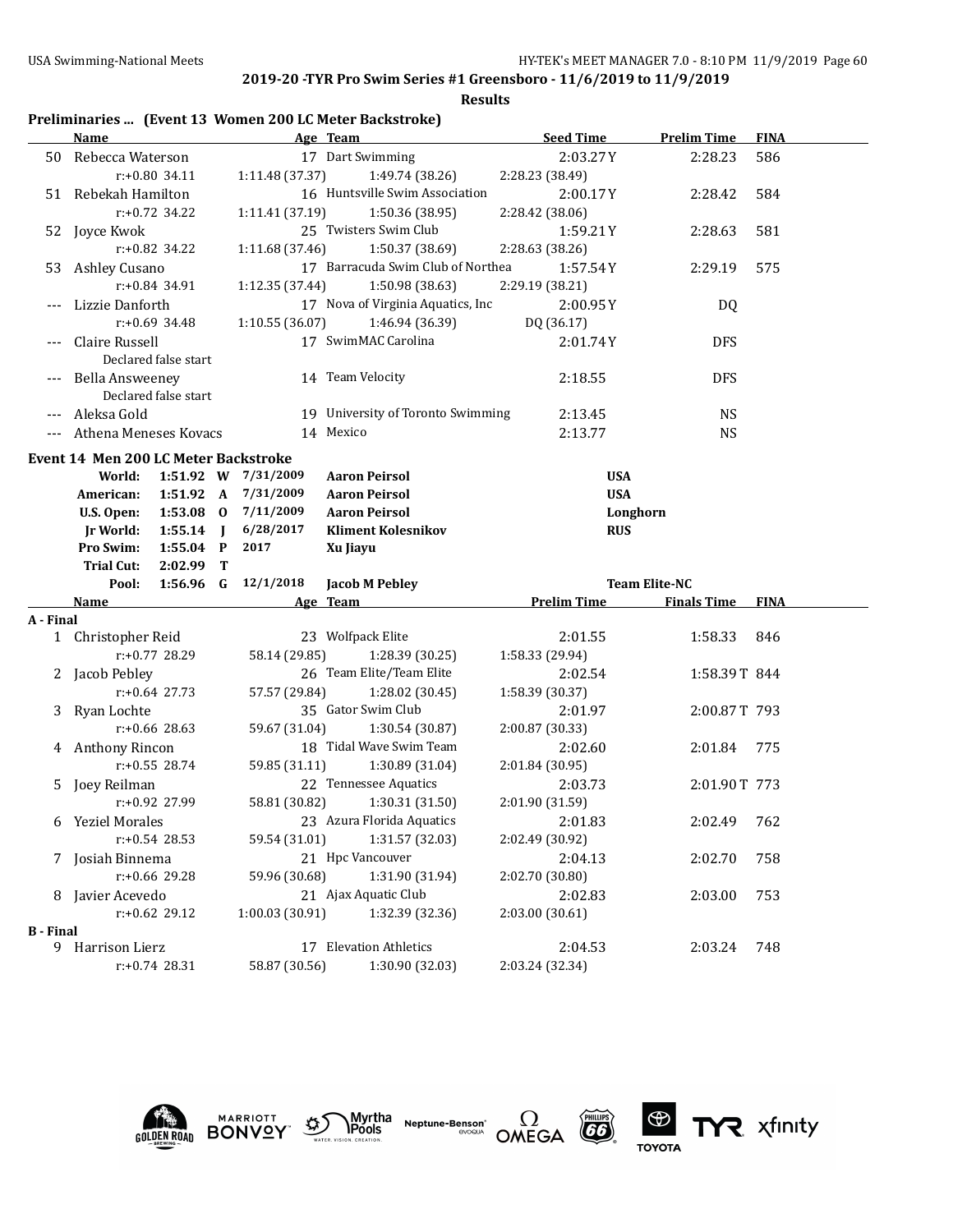|           | <b>Name</b>                      | <b>Example 2</b> Age Team               |                                                       | <b>Prelim Time</b> | <b>Finals Time</b> | <b>FINA</b> |  |
|-----------|----------------------------------|-----------------------------------------|-------------------------------------------------------|--------------------|--------------------|-------------|--|
|           | 10 Diego Camacho Salgado         |                                         | 16 Baja California                                    | 2:04.21            | 2:03.86            | 737         |  |
|           | $r: +0.54$ 29.27                 |                                         | $1:00.88(31.61)$ $1:32.69(31.81)$                     | 2:03.86(31.17)     |                    |             |  |
|           | 11 Griffin O'Leary               |                                         | 16 Barrington Swim Club                               | 2:06.45            | 2:05.44            | 710         |  |
|           | r:+0.67 29.33                    | $1:01.19$ (31.86) $1:33.20$ (32.01)     |                                                       | 2:05.44 (32.24)    |                    |             |  |
|           | 12 Brett Feyerick                |                                         | 16 Nation's Capital Swim Club                         | 2:07.37            | 2:05.85            | 703         |  |
|           | $r: +0.89$ 29.52                 | $1:01.09$ (31.57) $1:33.24$ (32.15)     |                                                       | 2:05.85(32.61)     |                    |             |  |
|           | 13 Omar Pinzon                   | 30 Virginia Gators                      |                                                       | 2:05.13            | 2:05.91            | 702         |  |
|           | $r: +0.71$ 28.85                 |                                         | $1:00.44(31.59)$ $1:33.61(33.17)$                     | 2:05.91 (32.30)    |                    |             |  |
|           | 14 Mark Nikolaev                 |                                         | 22 Grand Canyon University                            | 2:06.03            | 2:06.14            | 698         |  |
|           | r:+0.71 28.89                    | 59.99 (31.10) 1:33.31 (33.32)           |                                                       | 2:06.14 (32.83)    |                    |             |  |
|           | 15 Brandon Miller                |                                         | 16 North Carolina Aquatic Club                        | 2:06.96            | 2:06.54            | 691         |  |
|           | $r: +0.71$ 30.29                 | $1:02.32$ $(32.03)$ $1:34.90$ $(32.58)$ |                                                       | 2:06.54 (31.64)    |                    |             |  |
|           | 16 Bayley Main                   |                                         | 22 Gator Swim Club                                    | 2:07.47            | 2:07.00            | 684         |  |
|           | $r: +0.67$ 29.32                 |                                         | $1:00.63(31.31)$ $1:33.68(33.05)$                     | 2:07.00 (33.32)    |                    |             |  |
| C - Final |                                  |                                         |                                                       |                    |                    |             |  |
|           | 17 Destin Lasco                  |                                         | 18 Pdr Swimming for Success                           | 2:08.62            | 2:07.08            | 683         |  |
|           | $r: +0.73$ 30.28                 |                                         | $1:03.69$ (33.41) $1:37.15$ (33.46)                   | 2:07.08 (29.93)    |                    |             |  |
|           | 18 Braeden Haughey               | 15 Tac Titans                           |                                                       | 2:09.81            | 2:07.62            | 674         |  |
|           | $r: +0.73$ 30.57                 |                                         | $1:03.64(33.07)$ $1:36.99(33.35)$                     | 2:07.62 (30.63)    |                    |             |  |
|           | 19 Garrett Boone                 |                                         | 16 Aquatic Team Of Mecklenburg                        | 2:11.71            | 2:08.78            | 656         |  |
|           | $r: +0.71$ 30.64                 |                                         | $1:03.17(32.53)$ $1:36.31(33.14)$                     | 2:08.78 (32.47)    |                    |             |  |
|           | 20 Horus Briseno Ramirez         |                                         | 26 Acuatica Nelson Vargas                             | 2:11.50            | 2:09.43            | 646         |  |
|           | 29.23                            | 1:02.44 (33.21)                         | 1:36.10(33.66)                                        | 2:09.43 (33.33)    |                    |             |  |
|           | 21 Thomas Broderick              | 18 Unattached Dav                       |                                                       | 2:11.37            | 2:09.89            | 639         |  |
|           | $r: +0.69$ 30.68                 |                                         | $1:03.91(33.23)$ $1:37.37(33.46)$                     | 2:09.89 (32.52)    |                    |             |  |
|           | 22 Sean Simms                    |                                         | 16 Greater Philadelphia Aquatic C                     | 2:11.25            | 2:10.65            | 628         |  |
|           | $r: +0.74$ 30.76                 | 1:03.91 (33.15)                         | 1:37.65 (33.74)                                       | 2:10.65 (33.00)    |                    |             |  |
|           | 23 Jay Baker                     |                                         | 17 North Carolina Aquatic Club                        | 2:08.41            | 2:10.80            | 626         |  |
|           | $r: +0.61$ 31.10                 | 1:04.90(33.80)                          | 1:38.45 (33.55)                                       | 2:10.80 (32.35)    |                    |             |  |
|           | 24 Nick Andres                   |                                         | 17 Nwdupage YMCA / B.R. Ryall S                       | 2:09.63            | 2:14.93            | 570         |  |
|           | r:+0.77 30.91                    |                                         | $1:05.24(34.33)$ $1:39.85(34.61)$                     | 2:14.93 (35.08)    |                    |             |  |
| D - Final |                                  |                                         |                                                       |                    |                    |             |  |
|           | 25 J.T. Ewing                    | 15 The Fish                             |                                                       | 2:12.89            | 2:08.10            | 666         |  |
|           | $r: +0.65$ 30.33                 | 1:02.81 (32.48)                         | 1:35.53 (32.72)                                       | 2:08.10 (32.57)    |                    |             |  |
|           | 26 Hugh Svendsen                 |                                         | 18 SwimMAC Carolina                                   | 2:15.37            | 2:09.49            | 645         |  |
|           | $r: +0.74$ 30.79 1:03.48 (32.69) |                                         | 1:37.23 (33.75)                                       | 2:09.49 (32.26)    |                    |             |  |
|           | 27 Zac Cairns                    |                                         | 17 North Carolina Aquatic Club                        | 2:12.92            | 2:11.63            | 614         |  |
|           | r:+0.81 30.99                    |                                         | $1:04.02$ (33.03) $1:37.91$ (33.89) $2:11.63$ (33.72) |                    |                    |             |  |
|           | 28 Owen Corkery                  |                                         | 19 Unattached Dav                                     | 2:15.12            | 2:11.67            | 614         |  |
|           | 31.04                            | 1:04.04(33.00)                          | 1:38.16 (34.12)                                       | 2:11.67 (33.51)    |                    |             |  |
| 29        | <b>Stuart Pliuskaitis</b>        |                                         | 19 Snow Swimming                                      | 2:12.16            | 2:12.14            | 607         |  |
|           | $r: +0.71$ 30.95                 | 1:04.90 (33.95)                         | 1:39.38 (34.48)                                       | 2:12.14 (32.76)    |                    |             |  |
| 30        | <b>Baylor Nelson</b>             |                                         | 16 SwimMAC Carolina                                   | 2:12.47            | 2:13.48            | 589         |  |
|           | r:+0.60 31.47                    | 1:05.29 (33.82)                         | 1:39.59 (34.30)                                       | 2:13.48 (33.89)    |                    |             |  |
|           | 31 Ryan Catron                   |                                         | 17 Machine Aquatics                                   | 2:11.90            | 2:13.76            | 585         |  |
|           | r:+0.69 30.85                    | 1:05.12 (34.27)                         | 1:39.86 (34.74)                                       | 2:13.76 (33.90)    |                    |             |  |











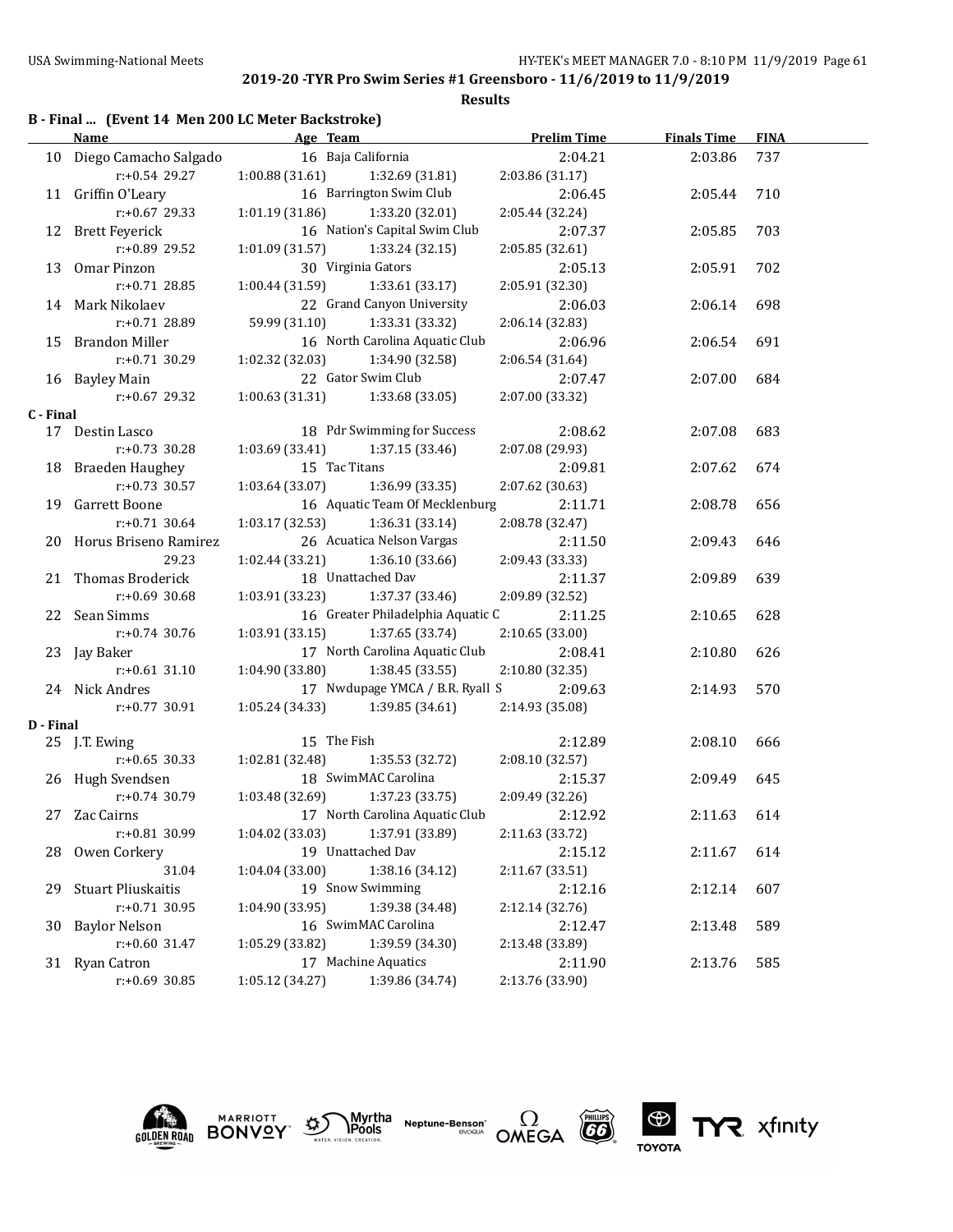|    |                                             |                  |                | D - Final  (Event 14 Men 200 LC Meter Backstroke) |                                   |                    |                      |             |
|----|---------------------------------------------|------------------|----------------|---------------------------------------------------|-----------------------------------|--------------------|----------------------|-------------|
|    | <b>Name</b>                                 |                  |                |                                                   | Age Team                          | <b>Prelim Time</b> | <b>Finals Time</b>   | <b>FINA</b> |
|    | 32 Liam Ryan                                |                  |                |                                                   | 17 Nova of Virginia Aquatics, Inc | 2:12.96            | 2:14.75              | 572         |
|    |                                             | $r: +0.72$ 31.01 |                | 1:04.59 (33.58)                                   | 1:39.57 (34.98)                   | 2:14.75 (35.18)    |                      |             |
|    | <b>Event 14 Men 200 LC Meter Backstroke</b> |                  |                |                                                   |                                   |                    |                      |             |
|    | World:                                      |                  |                | 1:51.92 W 7/31/2009                               | <b>Aaron Peirsol</b>              | <b>USA</b>         |                      |             |
|    | American:                                   | 1:51.92 A        |                | 7/31/2009                                         | <b>Aaron Peirsol</b>              | <b>USA</b>         |                      |             |
|    | U.S. Open:                                  | 1:53.08 0        |                | 7/11/2009                                         | <b>Aaron Peirsol</b>              |                    | Longhorn             |             |
|    | <b>Jr World:</b>                            | 1:55.14          | $\blacksquare$ | 6/28/2017                                         | <b>Kliment Kolesnikov</b>         | <b>RUS</b>         |                      |             |
|    | Pro Swim:                                   | $1:55.04$ P      |                | 2017                                              | Xu Jiayu                          |                    |                      |             |
|    | <b>Trial Cut:</b>                           | 2:02.99          | T              |                                                   |                                   |                    |                      |             |
|    | Pool:                                       | $1:56.96$ G      |                | 12/1/2018                                         | <b>Jacob M Pebley</b>             |                    | <b>Team Elite-NC</b> |             |
|    | Name                                        |                  |                |                                                   | Age Team                          | <b>Seed Time</b>   | <b>Prelim Time</b>   | <b>FINA</b> |
|    | <b>Preliminaries</b>                        |                  |                |                                                   |                                   |                    |                      |             |
|    | 1 Christopher Reid                          |                  |                |                                                   | 23 Wolfpack Elite                 | 1:57.11            | 2:01.55              | q780        |
|    |                                             | $r: +0.68$ 28.17 |                | 58.35 (30.18)                                     | 1:29.86 (31.51)                   | 2:01.55 (31.69)    |                      |             |
|    | <b>Yeziel Morales</b>                       |                  |                |                                                   | 23 Azura Florida Aquatics         | 2:00.27            | 2:01.83              | q775        |
|    |                                             | $r: +0.53$ 28.57 |                | 59.39 (30.82)                                     | 1:31.02 (31.63)                   | 2:01.83 (30.81)    |                      |             |
|    | 3 Ryan Lochte                               |                  |                |                                                   | 35 Gator Swim Club                | 2:08.00            | 2:01.97T q772        |             |
|    |                                             | $r: +0.61$ 29.25 |                | 1:00.56(31.31)                                    | 1:31.55 (30.99)                   | 2:01.97 (30.42)    |                      |             |
| 4  | Jacob Pebley                                |                  |                |                                                   | 26 Team Elite/Team Elite          | 1:55.68            | 2:02.54T q761        |             |
|    |                                             | $r: +0.66$ 28.71 |                | 59.58 (30.87)                                     | 1:30.82 (31.24)                   | 2:02.54 (31.72)    |                      |             |
| 5  | Anthony Rincon                              |                  |                |                                                   | 18 Tidal Wave Swim Team           | 2:02.11            | 2:02.60              | q760        |
|    |                                             | $r: +0.55$ 29.01 |                | 59.99 (30.98)                                     | 1:31.58 (31.59)                   | 2:02.60 (31.02)    |                      |             |
| 6  | Javier Acevedo                              |                  |                |                                                   | 21 Ajax Aquatic Club              | 1:58.36            | 2:02.83              | q756        |
|    |                                             | r:+0.62 29.06    |                | 59.62 (30.56)                                     | 1:31.48 (31.86)                   | 2:02.83 (31.35)    |                      |             |
|    | 7 Joey Reilman                              |                  |                |                                                   | 22 Tennessee Aquatics             | 1:58.43            | 2:03.73              | q740        |
|    |                                             | $r: +0.60$ 28.97 |                | 1:00.29 (31.32)                                   | 1:32.38 (32.09)                   | 2:03.73 (31.35)    |                      |             |
| 8  | Josiah Binnema                              |                  |                |                                                   | 21 Hpc Vancouver                  | 2:00.59            | 2:04.13              | q732        |
|    |                                             | r:+0.64 29.97    |                | 1:01.81 (31.84)                                   | 1:33.88 (32.07)                   | 2:04.13 (30.25)    |                      |             |
|    | 9 Diego Camacho Salgado                     |                  |                |                                                   | 16 Baja California                | 2:04.09            | 2:04.21              | q731        |
|    |                                             | r:+0.59 29.24    |                | 1:00.78 (31.54)                                   | 1:32.64 (31.86)                   | 2:04.21 (31.57)    |                      |             |
| 10 | Harrison Lierz                              |                  |                |                                                   | 17 Elevation Athletics            | 2:01.66            | 2:04.53              | a725        |
|    |                                             | $r: +0.77$ 29.12 |                | 59.93 (30.81)                                     | 1:32.52 (32.59)                   | 2:04.53 (32.01)    |                      |             |
| 11 | Omar Pinzon                                 |                  |                |                                                   | 30 Virginia Gators                | 2:01.91            | 2:05.13              | q715        |
|    |                                             | $r: +0.59$ 29.32 |                | 1:01.07 (31.75)                                   | 1:33.36 (32.29)                   | 2:05.13(31.77)     |                      |             |
| 12 | Mark Nikolaev                               |                  |                |                                                   | 22 Grand Canyon University        | 2:06.49            | 2:06.03              | q700        |
|    |                                             | $r: +0.73$ 29.46 |                |                                                   | 1:00.76 (31.30) 1:33.46 (32.70)   | 2:06.03 (32.57)    |                      |             |
|    | 13 Griffin O'Leary                          |                  |                |                                                   | 16 Barrington Swim Club           | 2:03.35            | 2:06.45              | q693        |
|    |                                             | r:+0.67 29.44    |                | 1:02.25 (32.81)                                   | 1:33.94 (31.69)                   | 2:06.45 (32.51)    |                      |             |
| 14 | <b>Brandon Miller</b>                       |                  |                |                                                   | 16 North Carolina Aquatic Club    | 2:06.45            | 2:06.96              | q685        |
|    |                                             | $r: +0.64$ 30.31 |                | 1:02.43 (32.12)                                   | 1:34.97 (32.54)                   | 2:06.96 (31.99)    |                      |             |
| 15 | <b>Brett Feyerick</b>                       |                  |                |                                                   | 16 Nation's Capital Swim Club     | 2:03.86            | 2:07.37              | q678        |
|    |                                             | r:+0.64 29.91    |                | 1:01.90 (31.99)                                   | 1:34.45 (32.55)                   | 2:07.37 (32.92)    |                      |             |
|    | 16 Bayley Main                              |                  |                |                                                   | 22 Gator Swim Club                | 2:03.73            | 2:07.47              | q676        |
|    |                                             | r:+0.64 29.66    |                | 1:01.95 (32.29)                                   | 1:34.50 (32.55)                   | 2:07.47 (32.97)    |                      |             |









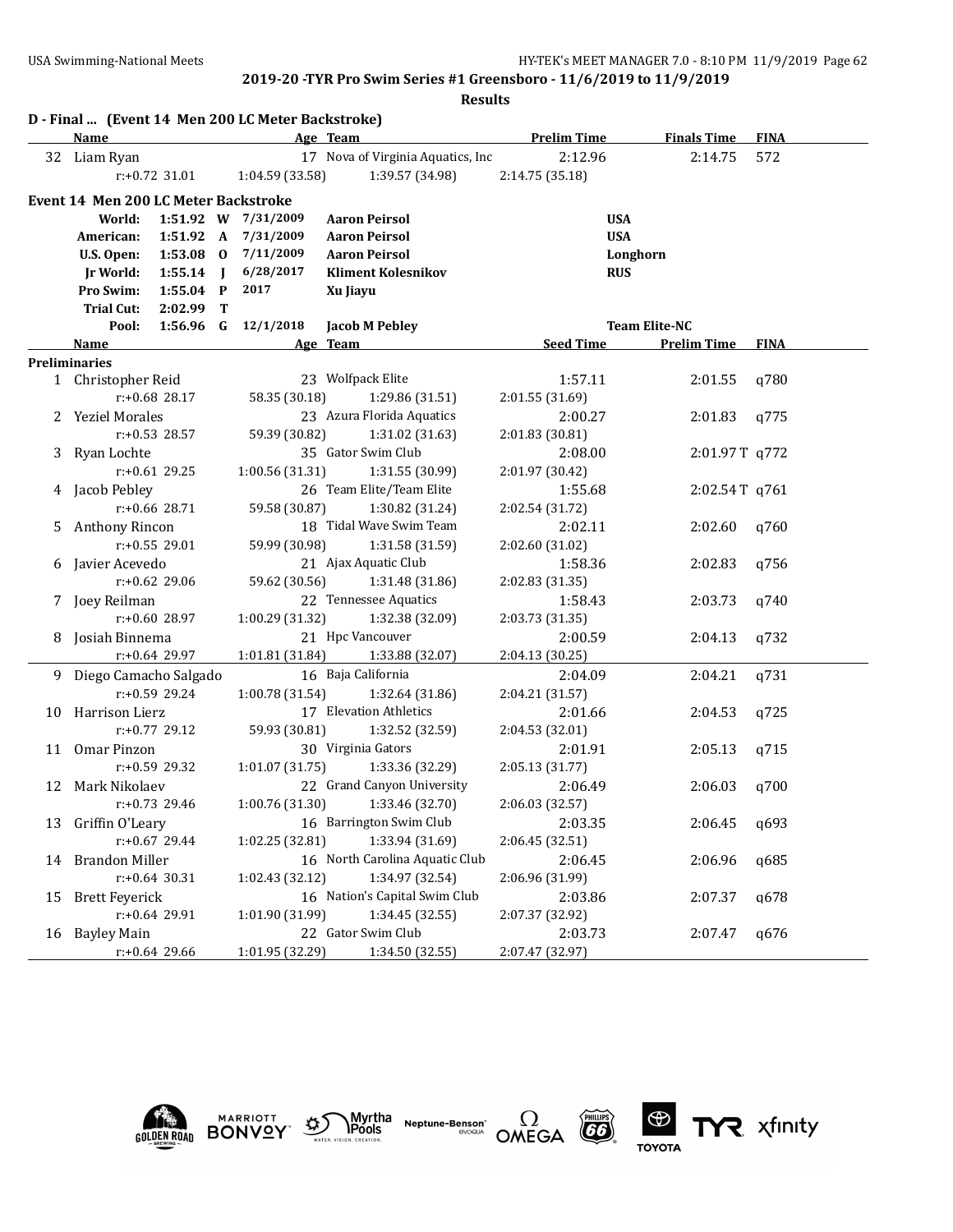### **Results**

## **Preliminaries ... (Event 14 Men 200 LC Meter Backstroke)**

|       | <b>Name</b>              | Age Team and the Team and the Team and the Team and the Team and the Team and the Team and the Team and the Te | <b>Seed Time</b> | <b>Prelim Time</b> | <b>FINA</b> |
|-------|--------------------------|----------------------------------------------------------------------------------------------------------------|------------------|--------------------|-------------|
|       | 17 Jay Baker             | 17 North Carolina Aquatic Club                                                                                 | 2:06.98          | 2:08.41            | q662        |
|       | $r: +0.70$ 30.96         | 1:03.70 (32.74)<br>1:36.39 (32.69)                                                                             | 2:08.41 (32.02)  |                    |             |
|       | 18 Destin Lasco          | 18 Pdr Swimming for Success                                                                                    | 2:01.81          | 2:08.62            | q658        |
|       | r:+0.74 29.37            | 1:01.91 (32.54)<br>1:35.36 (33.45)                                                                             | 2:08.62 (33.26)  |                    |             |
|       | 19 Nick Andres           | 17 Nwdupage YMCA / B.R. Ryall S                                                                                | 2:09.98          | 2:09.63            | q643        |
|       | $r: +0.71$ 30.63         | 1:03.98(33.35)<br>1:36.60 (32.62)                                                                              | 2:09.63 (33.03)  |                    |             |
|       | 20 Braeden Haughey       | 15 Tac Titans                                                                                                  | 2:02.17          | 2:09.81            | q640        |
|       | r:+0.70 29.77            | 1:02.02(32.25)<br>1:36.27(34.25)                                                                               | 2:09.81 (33.54)  |                    |             |
|       | 21 Sean Simms            | 16 Greater Philadelphia Aquatic C                                                                              | 2:08.83          | 2:11.25            | q620        |
|       | $r: +0.65$ 31.34         | 1:04.07 (32.73)<br>1:38.08 (34.01)                                                                             | 2:11.25 (33.17)  |                    |             |
|       | 22 Thomas Broderick      | 18 Unattached Dav                                                                                              | 2:08.93          | 2:11.37            | q618        |
|       | $r: +0.66$ 30.75         | 1:04.25(33.50)<br>1:38.14 (33.89)                                                                              | 2:11.37 (33.23)  |                    |             |
|       | 23 Horus Briseno Ramirez | 26 Acuatica Nelson Vargas                                                                                      | 2:05.03          | 2:11.50            | q616        |
|       | $r: +0.70$ 29.80         | 1:02.84(33.04)<br>1:37.12 (34.28)                                                                              | 2:11.50 (34.38)  |                    |             |
|       | 24 Matthew Fenlon        | 17 Badger Swim Club, Inc.                                                                                      | 2:08.41          | 2:11.66            | q614        |
|       | $r+0.70$ 30.90           | 1:04.34 (33.44) 1:38.26 (33.92)                                                                                | 2:11.66 (33.40)  |                    |             |
|       | 25 Garrett Boone         | 16 Aquatic Team Of Mecklenburg                                                                                 | 2:07.10          | 2:11.71            | q613        |
|       | $r: +0.60$ 31.42         | 1:04.19 (32.77)<br>1:37.55 (33.36)                                                                             | 2:11.71 (34.16)  |                    |             |
|       | 26 Ryan Catron           | 17 Machine Aquatics                                                                                            | 2:07.52          | 2:11.90            | q610        |
|       | r:+0.66 30.23            | 1:03.48(33.25)<br>1:37.95 (34.47)                                                                              | 2:11.90(33.95)   |                    |             |
|       | 27 Stuart Pliuskaitis    | 19 Snow Swimming                                                                                               | 2:09.93          | 2:12.16            | q607        |
|       | $r: +0.73$ 31.14         | 1:04.51(33.37)<br>1:38.64 (34.13)                                                                              | 2:12.16 (33.52)  |                    |             |
|       | 28 Baylor Nelson         | 16 SwimMAC Carolina                                                                                            | 2:04.13          | 2:12.47            | q603        |
|       | $r: +0.60$ 31.75         | 1:05.42(33.67)<br>1:39.41 (33.99)                                                                              | 2:12.47 (33.06)  |                    |             |
|       | 29 J.T. Ewing            | 15 The Fish                                                                                                    | 2:05.32          | 2:12.89            | q597        |
|       | $r: +0.65$ 30.55         | 1:03.74(33.19)<br>1:38.46 (34.72)                                                                              | 2:12.89 (34.43)  |                    |             |
|       | 30 Zac Cairns            | 17 North Carolina Aquatic Club                                                                                 | 2:07.29          | 2:12.92            | q596        |
|       | $r: +0.75$ 31.98         | 1:05.23(33.25)<br>1:39.35 (34.12)                                                                              | 2:12.92 (33.57)  |                    |             |
|       | 31 Liam Ryan             | 17 Nova of Virginia Aquatics, Inc                                                                              | 2:07.99          | 2:12.96            | q596        |
|       | $r: +0.63$ 31.52         | 1:04.54(33.02)<br>1:38.58 (34.04)                                                                              | 2:12.96 (34.38)  |                    |             |
|       | 32 Conall Monahan        | 17 SwimMAC Carolina                                                                                            | 2:07.10          | 2:14.31            | q578        |
|       | $r: +0.61$ 31.62         | 1:05.14 (33.52) 1:39.96 (34.82)                                                                                | 2:14.31 (34.35)  |                    |             |
|       | 33 Owen Corkery          | 19 Unattached Dav                                                                                              | 2:07.59          | 2:15.12            | 568         |
|       | r:+0.72 31.88            | 1:05.96(34.08)<br>1:40.82 (34.86)                                                                              | 2:15.12 (34.30)  |                    |             |
|       | 34 Hugh Svendsen         | 18 SwimMAC Carolina                                                                                            | 2:02.30          | 2:15.37            | 565         |
|       | $r: +0.69$ 31.93         | 1:05.94 (34.01) 1:40.38 (34.44)                                                                                | 2:15.37 (34.99)  |                    |             |
|       | 35 Jackson Stallworth    | 16 Streamline Aquatics                                                                                         | 2:08.79          | 2:15.40            | 564         |
|       | $r: +0.64$ 31.40         | 1:40.73 (34.93)<br>1:05.80 (34.40)                                                                             | 2:15.40 (34.67)  |                    |             |
|       | 36 Jackson Davis         | 17 SwimMAC Carolina                                                                                            | 2:08.23          | 2:15.95            | 557         |
|       | $r: +0.65$ 31.58         | 1:41.02 (35.58)<br>1:05.44 (33.86)                                                                             | 2:15.95 (34.93)  |                    |             |
| 37    | Wes Barnett              | 17 SwimMAC Carolina                                                                                            | 2:05.23          | 2:16.49            | 551         |
|       | $r: +0.67$ 31.66         | 1:41.53 (35.21)<br>1:06.32 (34.66)                                                                             | 2:16.49 (34.96)  |                    |             |
|       | <b>Andrew Farney</b>     | 16 Nova of Virginia Aquatics, Inc                                                                              | 2:08.42          | DQ                 |             |
|       | r:+0.62 32.06            | 1:06.03 (33.97)<br>1:41.96 (35.93)                                                                             | DQ (34.86)       |                    |             |
| $---$ | Luca Urlando             | 17 Dart Swimming                                                                                               | 2:01.61          | <b>DFS</b>         |             |

Declared false start











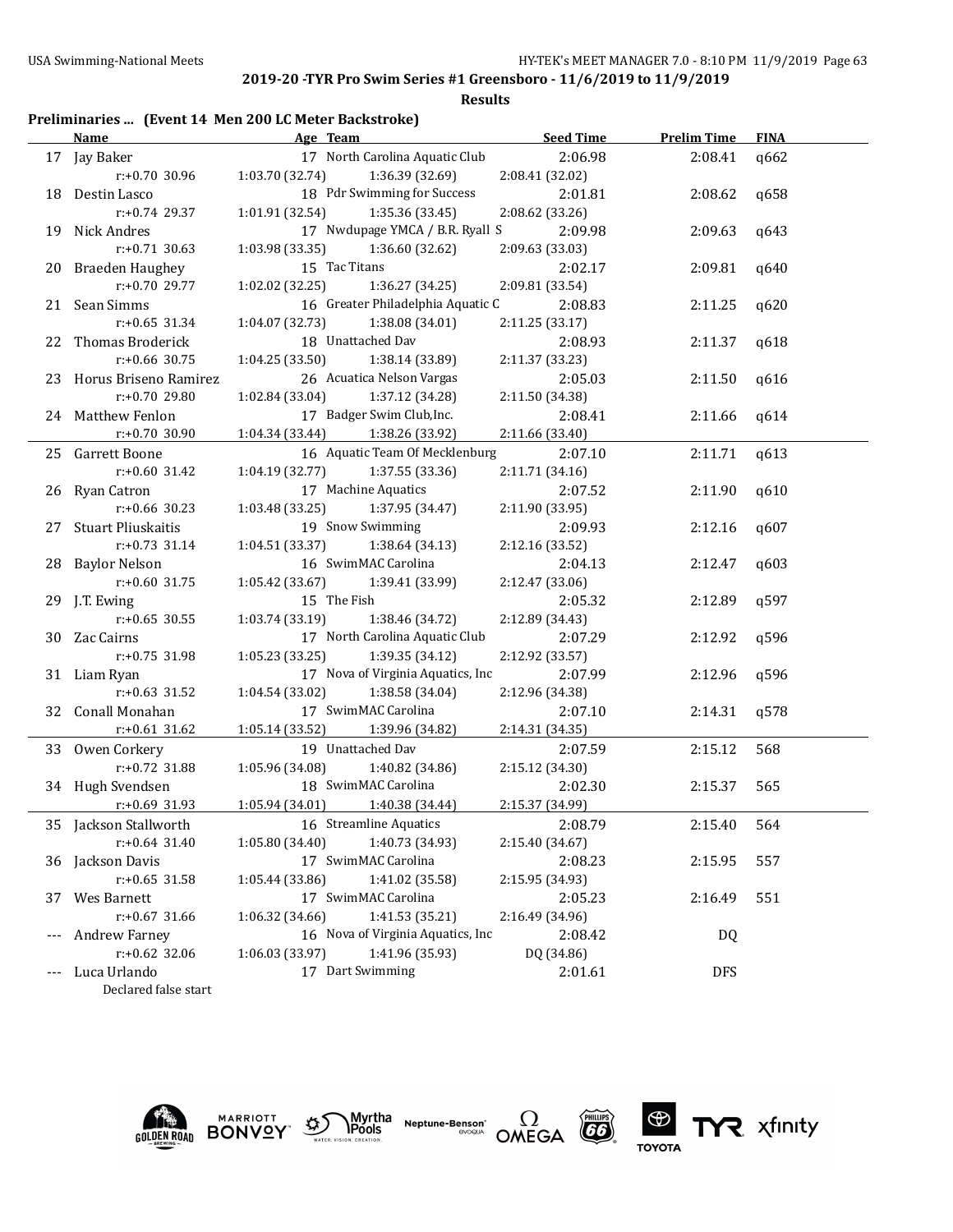|                  |                                |                      |                |                                    | Preliminaries  (Event 14 Men 200 LC Meter Backstroke) |                                    |                         |             |
|------------------|--------------------------------|----------------------|----------------|------------------------------------|-------------------------------------------------------|------------------------------------|-------------------------|-------------|
|                  | Name                           |                      |                |                                    | Age Team                                              | <b>Seed Time</b>                   | <b>Prelim Time</b>      |             |
|                  | <b>Keanan Dols</b>             | Declared false start |                |                                    | 21 Gator Swim Club                                    | 2:05.43                            | <b>DFS</b>              |             |
|                  | Jacob Heidtmann                |                      |                |                                    | 23 Team Elite/Team Elite                              | 2:03.14                            | <b>DFS</b>              |             |
|                  |                                | Declared false start |                |                                    |                                                       |                                    |                         |             |
|                  | Alex Tomlinson                 |                      |                |                                    | 18 Tac Titans                                         | 2:07.33                            | <b>NS</b>               |             |
| $---$            | Lance Norris                   |                      |                |                                    | 16 Unattached Tac                                     | 2:04.41                            | <b>NS</b>               |             |
|                  | Event 15 Women 400 LC Meter IM |                      |                |                                    |                                                       |                                    |                         |             |
|                  | World:                         |                      |                | 4:26.36 W 8/6/2016                 | Katinka Hosszu                                        | <b>HUN</b>                         |                         |             |
|                  | American:                      | 4:31.12 A            |                | 6/29/2008                          | <b>Katie Hoff</b>                                     |                                    | <b>North Baltimore</b>  |             |
|                  | U.S. Open:                     | 4:31.07 0            |                | 6/19/2015                          | Katinka Hosszu                                        | <b>HUN</b>                         |                         |             |
|                  | <b>Jr World:</b>               | 4:38.53              | $\blacksquare$ | 8/20/2019                          | Alva Vazquez                                          | <b>Spain</b>                       |                         |             |
|                  | Pro Swim:                      | 4:31.07              | $\mathbf{P}$   | 2015                               | Katinka Hosszu                                        |                                    |                         |             |
|                  | <b>Trial Cut:</b>              | 4:51.79              | T              |                                    |                                                       |                                    |                         |             |
|                  | Pool:                          | 4:38.52              | G              | 11/30/2018                         | <b>Madisyn L Cox</b>                                  |                                    | <b>Longhorn Aquatic</b> |             |
|                  | Name                           |                      |                |                                    | Age Team                                              | <b>Prelim Time</b>                 | <b>Finals Time</b>      | <b>FINA</b> |
| A - Final        |                                |                      |                |                                    |                                                       |                                    |                         |             |
|                  | 1 Ally McHugh                  |                      |                |                                    | 22 Wisconsin Aquatics                                 | 4:44.34                            | 4:40.09T 860            |             |
|                  |                                | $r: +0.82$ 30.64     |                | 1:05.08 (34.44)                    | 1:41.98 (36.90)                                       | 2:17.76 (35.78)                    |                         |             |
|                  |                                | 2:57.61 (39.85)      |                | 3:37.42 (39.81)                    | 4:09.52 (32.10)                                       | 4:40.09 (30.57)                    |                         |             |
|                  | 2 Hali Flickinger              |                      |                |                                    | 25 Unattached Sun                                     | 4:45.10                            | 4:40.78T 853            |             |
|                  |                                | $r: +0.76$ 30.24     |                | 1:03.57 (33.33)                    | 1:41.12 (37.55)                                       | 2:16.41 (35.29)                    |                         |             |
|                  |                                | 2:58.08 (41.67)      |                | 3:39.39 (41.31)                    | 4:10.82 (31.43)                                       | 4:40.78 (29.96)                    |                         |             |
| 3                | Katie Ledecky                  |                      |                |                                    | 22 Nation's Capital Swim Club                         | 4:43.08                            | 4:41.72T 845            |             |
|                  |                                | $r: +0.69$ 30.06     |                | 1:04.68 (34.62)                    | 1:42.43 (37.75)                                       | 2:19.08 (36.65)                    |                         |             |
|                  |                                | 3:00.08(41.00)       |                | 3:41.39 (41.31)                    | 4:12.57 (31.18)                                       | 4:41.72 (29.15)                    |                         |             |
| 4                | Makayla Sargent                | $r: +0.68$ 30.36     |                |                                    | 21 NC State University                                | 4:43.36                            | 4:41.84T 844            |             |
|                  |                                | 2:57.21 (40.72)      |                | 1:04.61 (34.25)<br>3:37.59 (40.38) | 1:40.95 (36.34)<br>4:10.21 (32.62)                    | 2:16.49 (35.54)<br>4:41.84 (31.63) |                         |             |
| 5                | Ella Eastin                    |                      |                |                                    | 22 Alto Swim Club                                     | 4:47.35                            | 4:44.44T 821            |             |
|                  |                                | $r: +0.73$ 30.59     |                | 1:04.44 (33.85)                    | 1:41.99 (37.55)                                       | 2:17.93 (35.94)                    |                         |             |
|                  |                                | 2:58.98 (41.05)      |                | 3:39.58 (40.60)                    | 4:12.41 (32.83)                                       | 4:44.44 (32.03)                    |                         |             |
| 6                | Emma Barksdale                 |                      |                |                                    | 22 Gamecock Aquatics                                  | 4:46.50                            | 4:47.26T 797            |             |
|                  |                                | $r: +0.69$ 30.73     |                | 1:05.56 (34.83)                    | 1:42.91 (37.35)                                       | 2:19.77 (36.86)                    |                         |             |
|                  |                                | 3:00.23 (40.46)      |                | 3:41.90 (41.67)                    | 4:15.43 (33.53)                                       | 4:47.26 (31.83)                    |                         |             |
| 7                | Madisyn Cox                    |                      |                |                                    | 24 Longhorn Aquatics                                  | 4:48.86                            | 4:50.27T 772            |             |
|                  |                                | $r: +0.70$ 30.60     |                | 1:05.44 (34.84)                    | 1:43.48 (38.04)                                       | 2:20.19 (36.71)                    |                         |             |
|                  |                                | 3:01.62 (41.43)      |                | 3:43.45 (41.83)                    | 4:17.43 (33.98)                                       | 4:50.27 (32.84)                    |                         |             |
| 8                | Leah Hayes                     |                      |                |                                    | 14 Fox Valley Park District Ripti                     | 4:48.42                            | 4:53.04                 | 750         |
|                  |                                | r:+0.82 30.48        |                | 1:05.77 (35.29)                    | 1:44.31 (38.54)                                       | 2:21.68 (37.37)                    |                         |             |
|                  |                                | 3:03.42 (41.74)      |                | 3:46.24 (42.82)                    | 4:20.28 (34.04)                                       | 4:53.04 (32.76)                    |                         |             |
| <b>B</b> - Final |                                |                      |                |                                    |                                                       |                                    |                         |             |
| 9                | Megan Kingsley                 |                      |                |                                    | 23 Athens Bulldog Swim Club                           | 4:50.69                            | 4:48.25T 789            |             |
|                  |                                | r:+0.69 30.08        |                | 1:04.51 (34.43)                    | 1:41.89 (37.38)                                       | 2:18.25 (36.36)                    |                         |             |
|                  |                                | 2:59.67 (41.42)      |                | 3:42.45 (42.78)                    | 4:15.45 (33.00)                                       | 4:48.25 (32.80)                    |                         |             |











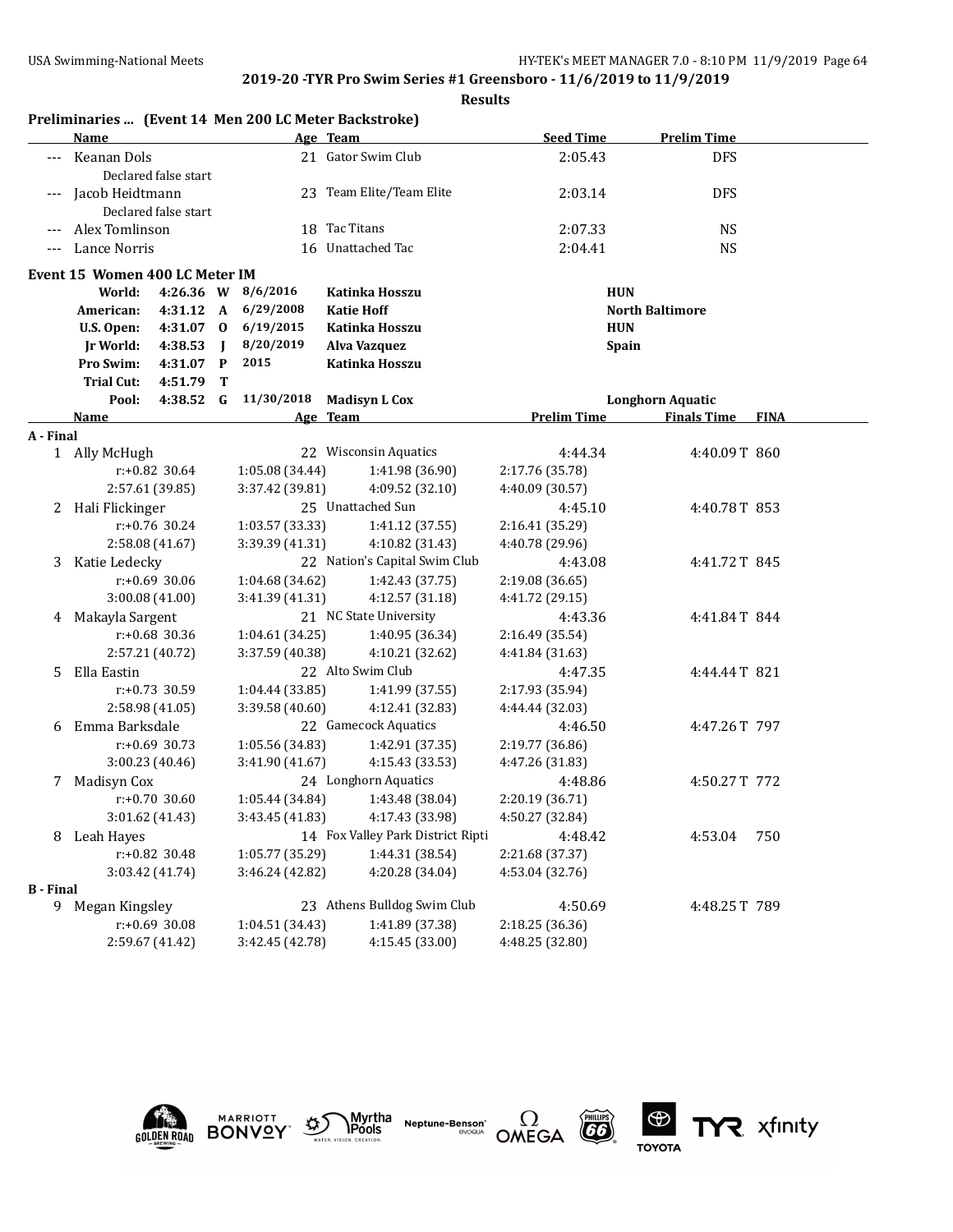**Results**

| <b>Finals Time</b><br><b>FINA</b> |
|-----------------------------------|
| 4:50.06T 774                      |
|                                   |
|                                   |
| 4:51.40T 763                      |
|                                   |
|                                   |
| 4:53.64<br>746                    |
|                                   |
|                                   |
| 4:55.06<br>735                    |
|                                   |
|                                   |
| 4:57.21<br>719                    |
|                                   |
|                                   |
| 700<br>4:59.97                    |
|                                   |
|                                   |
| 5:04.81<br>667                    |
|                                   |
|                                   |
|                                   |
| 4:54.07<br>743                    |
|                                   |
|                                   |
| 4:55.03<br>735                    |
|                                   |
|                                   |
| 723<br>4:56.77                    |
|                                   |
|                                   |
| 720<br>4:57.14                    |
|                                   |
|                                   |
| 708<br>4:58.82                    |
|                                   |
|                                   |
| 704<br>4:59.38                    |
|                                   |
|                                   |
| 687<br>5:01.80                    |
|                                   |
|                                   |
| 685<br>5:02.14                    |
|                                   |
|                                   |
|                                   |



**MARRIOTT** 







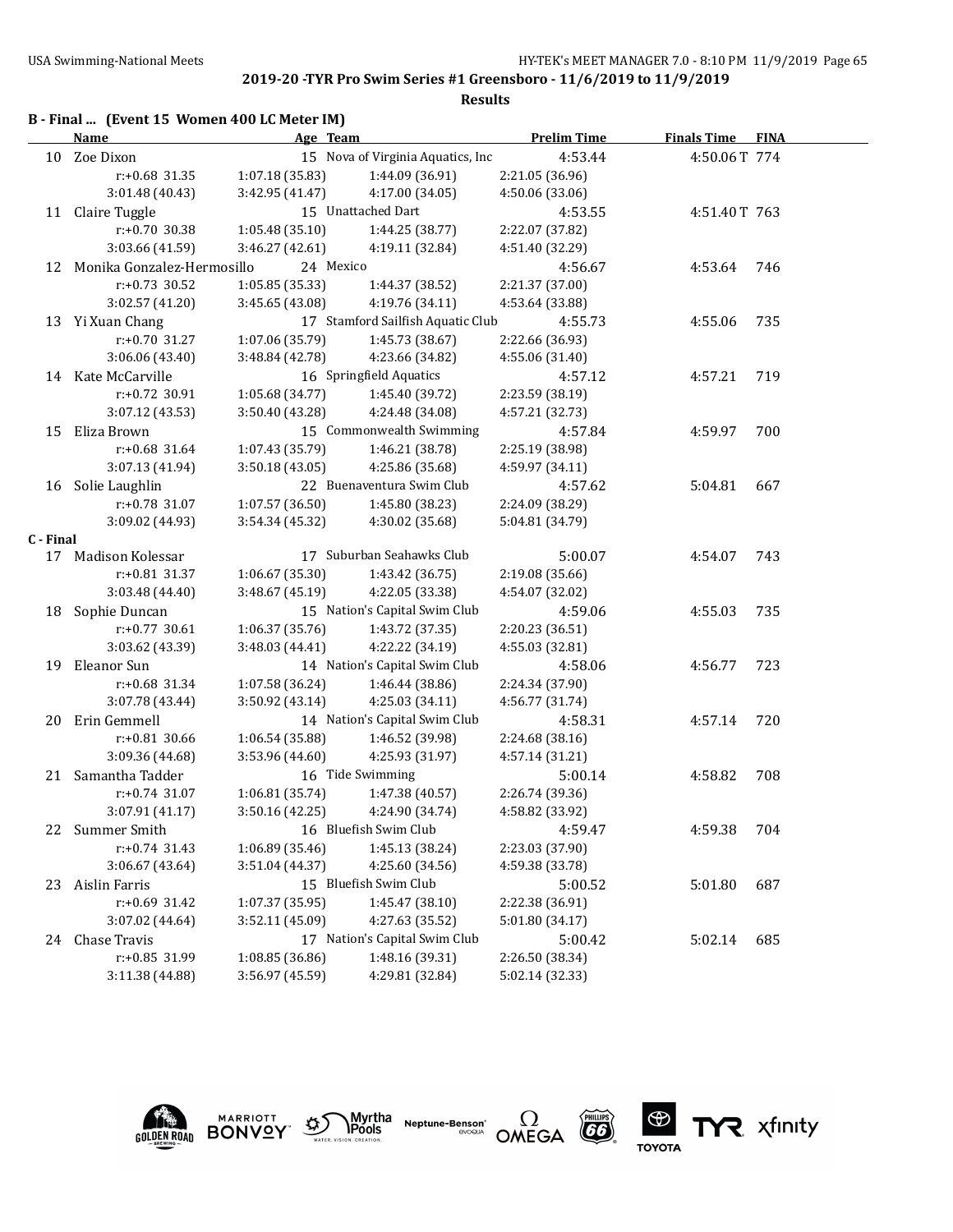### **2019-20 -TYR Pro Swim Series #1 Greensboro - 11/6/2019 to 11/9/2019**

|           |                                |                  |             |                                             | <b>Results</b>                    |                    |                         |             |
|-----------|--------------------------------|------------------|-------------|---------------------------------------------|-----------------------------------|--------------------|-------------------------|-------------|
|           | Name                           |                  |             | D - Final  (Event 15 Women 400 LC Meter IM) | Age Team                          | <b>Prelim Time</b> | <b>Finals Time</b>      | <b>FINA</b> |
| D - Final |                                |                  |             |                                             |                                   |                    |                         |             |
|           | 25 Torri Huske                 |                  |             |                                             | 16 Arlington Aquatic Club         | 5:03.13            | 4:56.88                 | 722         |
|           |                                | $r: +0.64$ 29.92 |             | 1:06.11 (36.19)                             | 1:44.55 (38.44)                   | 2:22.86 (38.31)    |                         |             |
|           |                                | 3:05.63 (42.77)  |             | 3:48.71 (43.08)                             | 4:23.78 (35.07)                   | 4:56.88 (33.10)    |                         |             |
| 26        | Paige McKenna                  |                  |             |                                             | 16 Nation's Capital Swim Club     | 5:02.36            | 4:57.99                 | 714         |
|           |                                | $r: +0.79$ 31.47 |             | 1:08.01 (36.54)                             | 1:46.66 (38.65)                   | 2:23.99 (37.33)    |                         |             |
|           |                                | 3:07.70 (43.71)  |             | 3:52.06 (44.36)                             | 4:25.76 (33.70)                   | 4:57.99 (32.23)    |                         |             |
| 27        | Abby Harter                    |                  |             |                                             | 17 Nation's Capital Swim Club     | 5:03.50            | 4:58.61                 | 709         |
|           |                                | $r: +0.73$ 29.97 |             | 1:04.97 (35.00)                             | 1:44.95 (39.98)                   | 2:24.98 (40.03)    |                         |             |
|           |                                | 3:07.50 (42.52)  |             | 3:51.25(43.75)                              | 4:24.70 (33.45)                   | 4:58.61 (33.91)    |                         |             |
| 28        | Ella Flowers                   |                  |             |                                             | 15 Rice Aquatics                  | 5:04.25            | 5:03.44                 | 676         |
|           |                                | $r: +0.65$ 31.24 |             | 1:07.58 (36.34)                             | 1:48.19 (40.61)                   | 2:28.31 (40.12)    |                         |             |
|           |                                | 3:10.77 (42.46)  |             | 3:53.41 (42.64)                             | 4:29.34 (35.93)                   | 5:03.44 (34.10)    |                         |             |
| 29        | Annabelle Young                |                  |             |                                             | 16 Nova of Virginia Aquatics, Inc | 5:02.67            | 5:03.45                 | 676         |
|           |                                | r:+0.81 30.92    |             | 1:07.87 (36.95)                             | 1:46.81 (38.94)                   | 2:25.62 (38.81)    |                         |             |
|           |                                | 3:08.73 (43.11)  |             | 3:53.24 (44.51)                             | 4:28.70 (35.46)                   | 5:03.45 (34.75)    |                         |             |
| 30        | Mary Codevilla                 |                  |             |                                             | 15 Elevation Athletics            | 5:04.56            | 5:03.65                 | 674         |
|           |                                | r:+0.77 30.99    |             | 1:07.24(36.25)                              | 1:46.71 (39.47)                   | 2:25.52 (38.81)    |                         |             |
|           |                                | 3:08.64 (43.12)  |             | 3:52.09 (43.45)                             | 4:28.41 (36.32)                   | 5:03.65 (35.24)    |                         |             |
|           | 31 Helen Sava                  |                  |             |                                             | 14 Ramac Aquatic Club             |                    |                         |             |
|           |                                | $r: +0.79$ 32.67 |             |                                             |                                   | 5:04.03            | 5:05.89                 | 660         |
|           |                                |                  |             | 1:09.34 (36.67)                             | 1:50.44(41.10)                    | 2:28.40 (37.96)    |                         |             |
|           |                                | 3:13.05(44.65)   |             | 3:57.19 (44.14)                             | 4:32.96 (35.77)                   | 5:05.89 (32.93)    |                         |             |
|           | Charlotte Hook                 |                  |             |                                             | 15 Tac Titans                     | 5:01.07            | <b>DQ</b>               |             |
|           |                                | $r: +0.72$ 30.37 |             | 1:04.68 (34.31)                             | 1:44.09 (39.41)                   | 2:22.66 (38.57)    |                         |             |
|           |                                | 3:04.88 (42.22)  |             | 3:48.66 (43.78)                             | 4:21.86 (33.20)                   | DQ (32.33)         |                         |             |
|           | Event 15 Women 400 LC Meter IM |                  |             |                                             |                                   |                    |                         |             |
|           | World:                         | 4:26.36 W        |             | 8/6/2016                                    | Katinka Hosszu                    |                    | <b>HUN</b>              |             |
|           | American:                      | 4:31.12          | A           | 6/29/2008                                   | <b>Katie Hoff</b>                 |                    | <b>North Baltimore</b>  |             |
|           | U.S. Open:                     | 4:31.07          | $\bf{0}$    | 6/19/2015                                   | Katinka Hosszu                    |                    | <b>HUN</b>              |             |
|           | Jr World:                      | 4:38.53          | $\mathbf I$ | 8/20/2019                                   | Alva Vazquez                      |                    | <b>Spain</b>            |             |
|           | Pro Swim:                      | 4:31.07          | P           | 2015                                        | Katinka Hosszu                    |                    |                         |             |
|           | <b>Trial Cut:</b>              | 4:51.79          | T           |                                             |                                   |                    |                         |             |
|           | Pool:                          | 4:38.52          | G           | 11/30/2018                                  | <b>Madisyn L Cox</b>              |                    | <b>Longhorn Aquatic</b> |             |
|           | <b>Name</b>                    |                  |             |                                             | Age Team                          | <b>Seed Time</b>   | <b>Prelim Time</b>      | <b>FINA</b> |
|           | <b>Preliminaries</b>           |                  |             |                                             |                                   |                    |                         |             |
|           | 1 Katie Ledecky                |                  |             |                                             | 22 Nation's Capital Swim Club     | 4:38.88            | 4:43.08T q833           |             |
|           |                                | $r: +0.69$ 30.12 |             | 1:04.10 (33.98)                             | 1:41.68 (37.58)                   | 2:17.92 (36.24)    |                         |             |
|           |                                | 2:59.22 (41.30)  |             | 3:41.28 (42.06)                             | 4:13.06 (31.78)                   | 4:43.08 (30.02)    |                         |             |
| 2         | Makayla Sargent                |                  |             |                                             | 21 NC State University            | 4:37.95            | 4:43.36T q830           |             |
|           |                                | $r: +0.68$ 30.48 |             | 1:04.89 (34.41)                             | 1:41.61 (36.72)                   | 2:17.26 (35.65)    |                         |             |
|           |                                | 2:58.01 (40.75)  |             | 3:38.90 (40.89)                             | 4:11.53 (32.63)                   | 4:43.36 (31.83)    |                         |             |
| 3         | Ally McHugh                    |                  |             |                                             | 22 Wisconsin Aquatics             | 4:34.80            | 4:44.34T q822           |             |
|           |                                | r:+0.80 30.94    |             | 1:05.64 (34.70)                             | 1:43.25 (37.61)                   | 2:19.24 (35.99)    |                         |             |
|           |                                | 2:59.64 (40.40)  |             | 3:40.38 (40.74)                             | 4:13.33 (32.95)                   | 4:44.34 (31.01)    |                         |             |
| 4         | Hali Flickinger                |                  |             |                                             | 25 Unattached Sun                 | 4:38.84            | 4:45.10T q815           |             |
|           |                                | r:+0.76 30.14    |             | 1:04.03 (33.89)                             | 1:41.25 (37.22)                   | 2:16.84 (35.59)    |                         |             |
|           |                                | 2:58.54 (41.70)  |             | 3:40.85 (42.31)                             | 4:13.70 (32.85)                   | 4:45.10 (31.40)    |                         |             |
|           |                                |                  |             |                                             |                                   |                    |                         |             |











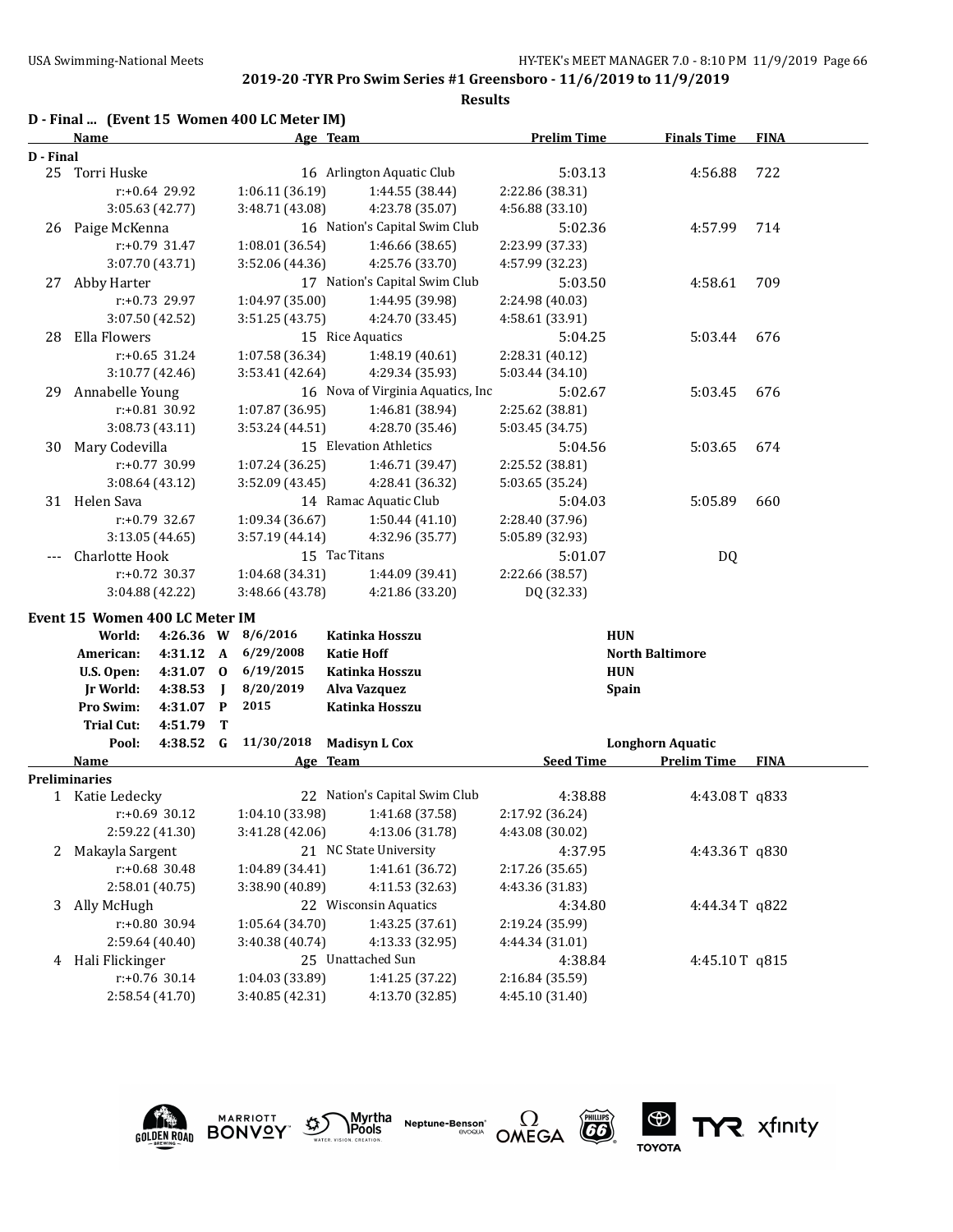### **Results**

|    | Preliminaries  (Event 15 Women 400 LC Meter IM)<br><b>Name</b> | Age Team        |                                   | <b>Seed Time</b> | <b>Prelim Time FINA</b> |      |
|----|----------------------------------------------------------------|-----------------|-----------------------------------|------------------|-------------------------|------|
| 5  | Emma Barksdale                                                 |                 | 22 Gamecock Aquatics              | 4:40.20          | 4:46.50T q803           |      |
|    | $r: +0.71$ 30.23                                               | 1:04.52 (34.29) | 1:42.62 (38.10)                   | 2:19.22 (36.60)  |                         |      |
|    | 2:59.59 (40.37)                                                | 3:40.63 (41.04) | 4:14.38 (33.75)                   | 4:46.50 (32.12)  |                         |      |
| 6  | Ella Eastin                                                    |                 | 22 Alto Swim Club                 | 4:37.18          | 4:47.35T q796           |      |
|    | $r: +0.73$ 30.55                                               | 1:05.17 (34.62) | 1:42.37 (37.20)                   | 2:19.11 (36.74)  |                         |      |
|    | 2:59.97 (40.86)                                                | 3:41.16 (41.19) | 4:14.76 (33.60)                   | 4:47.35 (32.59)  |                         |      |
|    | 7 Leah Hayes                                                   |                 | 14 Fox Valley Park District Ripti | 4:46.48          | 4:48.42T q787           |      |
|    | r:+0.82 30.21                                                  | 1:04.33(34.12)  | 1:41.88 (37.55)                   | 2:18.20 (36.32)  |                         |      |
|    | 2:59.18 (40.98)                                                | 3:41.24 (42.06) | 4:16.23 (34.99)                   | 4:48.42 (32.19)  |                         |      |
| 8  | Madisyn Cox                                                    |                 | 24 Longhorn Aquatics              | 4:37.23          | 4:48.86T q784           |      |
|    | r:+0.69 29.65                                                  | 1:04.34 (34.69) | 1:42.25 (37.91)                   | 2:18.88 (36.63)  |                         |      |
|    | 2:59.52 (40.64)                                                | 3:41.25 (41.73) | 4:15.28 (34.03)                   | 4:48.86 (33.58)  |                         |      |
|    | 9 Megan Kingsley                                               |                 | 23 Athens Bulldog Swim Club       | 4:46.08          | 4:50.69T q769           |      |
|    | r:+0.69 30.06                                                  | 1:03.97 (33.91) | 1:41.74 (37.77)                   | 2:18.42 (36.68)  |                         |      |
|    | 3:01.21 (42.79)                                                | 3:44.29 (43.08) | 4:17.67 (33.38)                   | 4:50.69 (33.02)  |                         |      |
|    | 10 Zoe Dixon                                                   |                 | 15 Nova of Virginia Aquatics, Inc | 4:46.94          | 4:53.44                 | q747 |
|    | r:+0.68 31.73                                                  | 1:07.44 (35.71) | 1:44.37 (36.93)                   | 2:20.87 (36.50)  |                         |      |
|    | 3:02.41 (41.54)                                                | 3:44.07 (41.66) | 4:19.39 (35.32)                   | 4:53.44 (34.05)  |                         |      |
|    | 11 Claire Tuggle                                               |                 | 15 Unattached Dart                | 4:44.81          | 4:53.55                 | q747 |
|    | $r: +0.69$ 30.17                                               | 1:04.76 (34.59) | 1:43.82 (39.06)                   | 2:21.59 (37.77)  |                         |      |
|    | 3:02.68 (41.09)                                                | 3:45.30 (42.62) | 4:19.99 (34.69)                   | 4:53.55 (33.56)  |                         |      |
|    | 12 Yi Xuan Chang                                               |                 | 17 Stamford Sailfish Aquatic Club | 4:54.68          | 4:55.73                 | q730 |
|    | $r: +0.72$ 31.62                                               | 1:07.45(35.83)  | 1:46.48 (39.03)                   | 2:23.56 (37.08)  |                         |      |
|    | 3:06.95 (43.39)                                                | 3:50.10(43.15)  | 4:24.33 (34.23)                   | 4:55.73 (31.40)  |                         |      |
| 13 | Monika Gonzalez-Hermosillo                                     | 24 Mexico       |                                   | 4:47.38          | 4:56.67                 | q723 |
|    | $r: +0.71$ 30.73                                               | 1:05.76 (35.03) | 1:44.47 (38.71)                   | 2:22.38 (37.91)  |                         |      |
|    | 3:05.23 (42.85)                                                | 3:48.02 (42.79) | 4:22.38 (34.36)                   | 4:56.67 (34.29)  |                         |      |
|    | 14 Kate McCarville                                             |                 | 16 Springfield Aquatics           | 4:50.92          | 4:57.12                 | q720 |
|    | r:+0.73 30.84                                                  | 1:05.70 (34.86) | 1:44.97 (39.27)                   | 2:23.25 (38.28)  |                         |      |
|    | 3:06.65 (43.40)                                                | 3:50.63 (43.98) | 4:24.65 (34.02)                   | 4:57.12 (32.47)  |                         |      |
| 15 | Sarah Bender                                                   |                 | 18 Nova of Virginia Aquatics, Inc | 4:54.98          | 4:57.28                 | q719 |
|    | r:+0.72 31.92                                                  | 1:08.96 (37.04) | 1:47.26 (38.30)                   | 2:24.64 (37.38)  |                         |      |
|    | 3:06.70 (42.06)                                                | 3:48.89 (42.19) | 4:23.63 (34.74)                   | 4:57.28 (33.65)  |                         |      |
|    | 16 Solie Laughlin                                              |                 | 22 Buenaventura Swim Club         | 4:51.55          | 4:57.62                 | q716 |
|    | $r: +0.75$ 31.46                                               | 1:07.77 (36.31) | 1:46.61 (38.84)                   | 2:24.30 (37.69)  |                         |      |
|    | 3:07.51 (43.21)                                                | 3:50.37 (42.86) | 4:25.07 (34.70)                   | 4:57.62 (32.55)  |                         |      |
| 17 | Eliza Brown                                                    |                 | 15 Commonwealth Swimming          | 4:57.82          | 4:57.84                 | q715 |
|    | r:+0.66 31.37                                                  | 1:07.75 (36.38) | 1:45.52 (37.77)                   | 2:23.47 (37.95)  |                         |      |
|    | 3:05.26 (41.79)                                                | 3:48.04 (42.78) | 4:22.78 (34.74)                   | 4:57.84 (35.06)  |                         |      |
| 18 | Eleanor Sun                                                    |                 | 14 Nation's Capital Swim Club     | 4:49.81          | 4:58.06                 | q713 |
|    | r:+0.69 31.36                                                  | 1:07.69 (36.33) | 1:45.92 (38.23)                   | 2:22.99 (37.07)  |                         |      |
|    | 3:06.51 (43.52)                                                | 3:49.88 (43.37) | 4:24.38 (34.50)                   | 4:58.06 (33.68)  |                         |      |
| 19 | Grace Yoon                                                     |                 | 17 Jersey Wahoos                  | 4:56.31          | 4:58.21                 | q712 |
|    | $r: +0.64$ 31.62                                               | 1:07.22 (35.60) | 1:46.63 (39.41)                   | 2:25.58 (38.95)  |                         |      |
|    | 3:08.71 (43.13)                                                | 3:51.96 (43.25) | 4:25.60 (33.64)                   | 4:58.21 (32.61)  |                         |      |



**MARRIOTT** 







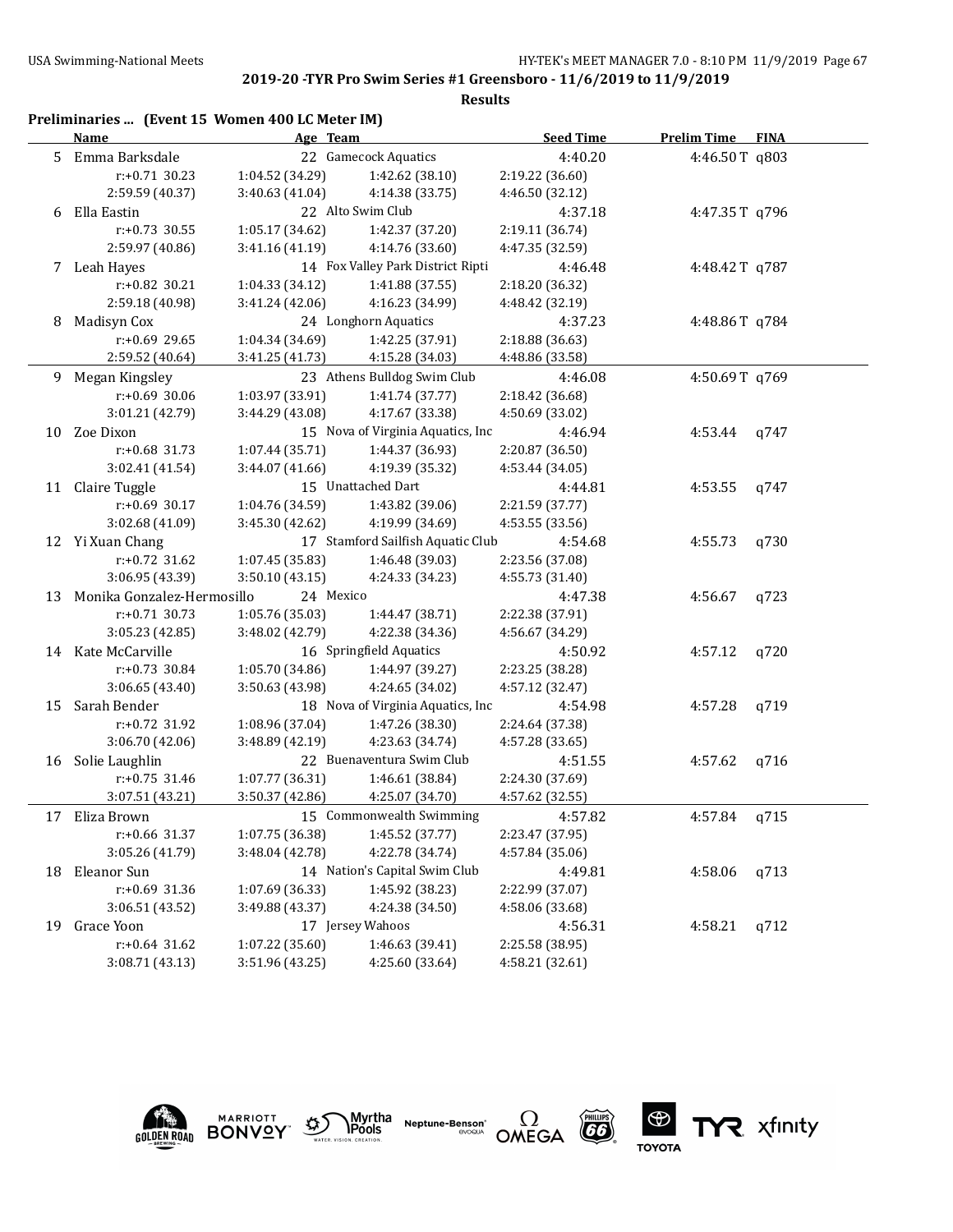### **Results**

|    | Preliminaries  (Event 15 Women 400 LC Meter IM)<br><b>Name</b> | Age Team                      |                                   | <b>Seed Time</b> | <b>Prelim Time</b> | <b>FINA</b> |
|----|----------------------------------------------------------------|-------------------------------|-----------------------------------|------------------|--------------------|-------------|
| 20 | Erin Gemmell                                                   |                               | 14 Nation's Capital Swim Club     | 4:20.79Y         | 4:58.31            | q711        |
|    | $r: +0.81$ 30.26                                               | 1:05.18 (34.92)               | 1:43.97 (38.79)                   | 2:21.67 (37.70)  |                    |             |
|    | 3:06.71 (45.04)                                                | 3:52.23 (45.52)               | 4:25.21 (32.98)                   | 4:58.31 (33.10)  |                    |             |
| 21 | Sophie Duncan                                                  |                               | 15 Nation's Capital Swim Club     | 4:55.97          | 4:59.06            | q706        |
|    | r:+0.81 31.44                                                  | 1:07.26 (35.82)               | 1:45.62 (38.36)                   | 2:22.27 (36.65)  |                    |             |
|    | 3:06.83 (44.56)                                                | 3:51.51 (44.68)               | 4:26.06 (34.55)                   | 4:59.06 (33.00)  |                    |             |
| 22 | Summer Smith                                                   |                               | 16 Bluefish Swim Club             | 4:45.33          | 4:59.47            | q703        |
|    | r:+0.82 31.09                                                  | 1:05.93 (34.84)               | 1:43.62 (37.69)                   | 2:21.09 (37.47)  |                    |             |
|    | 3:05.54 (44.45)                                                | 3:51.14(45.60)                | 4:25.82 (34.68)                   | 4:59.47 (33.65)  |                    |             |
| 23 | Madison Kolessar                                               |                               | 17 Suburban Seahawks Club         | 4:51.84          | 5:00.07            | q699        |
|    | $r: +0.85$ 31.78                                               | 1:07.74 (35.96)               | 1:45.73 (37.99)                   | 2:22.43 (36.70)  |                    |             |
|    | 3:07.79 (45.36)                                                | 3:54.01 (46.22)               | 4:27.82 (33.81)                   | 5:00.07 (32.25)  |                    |             |
|    | 24 Samantha Tadder                                             |                               | 16 Tide Swimming                  | 4:46.96          | 5:00.14            | q698        |
|    | r:+0.72 31.28                                                  | 1:07.32 (36.04)               | 1:48.15 (40.83)                   | 2:27.16 (39.01)  |                    |             |
|    | 3:08.53 (41.37)                                                | 3:51.40 (42.87)               | 4:25.92 (34.52)                   | 5:00.14 (34.22)  |                    |             |
|    | 25 Chase Travis                                                | 17 Nation's Capital Swim Club | 4:58.57                           | 5:00.42          | q696               |             |
|    | r:+0.90 31.42                                                  | 1:07.70 (36.28)               | 1:47.59 (39.89)                   | 2:26.05 (38.46)  |                    |             |
|    | 3:09.97 (43.92)                                                | 3:55.30 (45.33)               | 4:28.47 (33.17)                   | 5:00.42 (31.95)  |                    |             |
|    | 26 Aislin Farris                                               |                               | 15 Bluefish Swim Club             | 4:57.21          | 5:00.52            | q696        |
|    | $r: +0.64$ 31.17                                               | 1:06.88 (35.71)               | 1:44.30 (37.42)                   | 2:21.02 (36.72)  |                    |             |
|    | 3:05.85 (44.83)                                                | 3:50.80(44.95)                | 4:26.12 (35.32)                   | 5:00.52 (34.40)  |                    |             |
| 27 | Charlotte Hook                                                 | 15 Tac Titans                 |                                   | 4:49.24          | 5:01.07            | q692        |
|    | $r: +0.72$ 30.84                                               | 1:05.94(35.10)                | 1:46.32 (40.38)                   | 2:26.27 (39.95)  |                    |             |
|    | 3:09.46 (43.19)                                                | 3:53.34 (43.88)               | 4:27.74 (34.40)                   | 5:01.07 (33.33)  |                    |             |
| 28 | Paige McKenna                                                  |                               | 16 Nation's Capital Swim Club     | 4:55.85          | 5:02.36            | q683        |
|    | r:+0.78 32.47                                                  | 1:09.61 (37.14)               | 1:48.77 (39.16)                   | 2:26.31 (37.54)  |                    |             |
|    | 3:09.42 (43.11)                                                | 3:54.08 (44.66)               | 4:28.52 (34.44)                   | 5:02.36 (33.84)  |                    |             |
| 29 | Annabelle Young                                                |                               | 16 Nova of Virginia Aquatics, Inc | 4:20.64Y         | 5:02.67            | q681        |
|    | r:+0.82 31.92                                                  | 1:08.40 (36.48)               | 1:47.74 (39.34)                   | 2:25.85 (38.11)  |                    |             |
|    | 3:08.84 (42.99)                                                | 3:52.64 (43.80)               | 4:28.06 (35.42)                   | 5:02.67 (34.61)  |                    |             |
| 30 | Torri Huske                                                    |                               | 16 Arlington Aquatic Club         | 4:57.90          | 5:03.13            | q678        |
|    | $r: +0.67$ 31.23                                               | 1:08.57 (37.34)               | 1:48.15 (39.58)                   | 2:26.57 (38.42)  |                    |             |
|    | 3:08.95 (42.38)                                                | 3:53.77 (44.82)               | 4:29.09 (35.32)                   | 5:03.13 (34.04)  |                    |             |
|    | 31 Abby Harter                                                 |                               | 17 Nation's Capital Swim Club     | 4:54.87          | 5:03.50            | q675        |
|    | r:+0.76 30.78                                                  | 1:06.19(35.41)                | 1:46.12 (39.93)                   | 2:26.22 (40.10)  |                    |             |
|    | 3:09.27 (43.05)                                                | 3:53.50 (44.23)               | 4:28.39 (34.89)                   | 5:03.50 (35.11)  |                    |             |
|    | 32 Helen Sava                                                  |                               | 14 Ramac Aquatic Club             | 4:57.38          | 5:04.03            | q672        |
|    | r:+0.78 32.41                                                  | 1:08.88 (36.47)               | 1:48.94 (40.06)                   | 2:26.93 (37.99)  |                    |             |
|    | 3:11.70 (44.77)                                                | 3:56.05 (44.35)               | 4:31.62 (35.57)                   | 5:04.03 (32.41)  |                    |             |
|    | 33 Ella Flowers                                                |                               | 15 Rice Aquatics                  | 4:54.24          | 5:04.25            | 670         |
|    | r:+0.69 30.96                                                  | 1:06.96 (36.00)               | 1:47.36 (40.40)                   | 2:26.97 (39.61)  |                    |             |
|    | 3:08.99 (42.02)                                                | 3:51.64 (42.65)               | 4:28.62 (36.98)                   | 5:04.25 (35.63)  |                    |             |
| 34 | Mary Codevilla                                                 |                               | 15 Elevation Athletics            | 4:59.62          | 5:04.56            | 668         |
|    | $r: +0.71$ 31.41                                               | 1:07.01 (35.60)               | 1:46.89 (39.88)                   | 2:26.11 (39.22)  |                    |             |
|    | 3:09.28 (43.17)                                                | 3:53.18 (43.90)               | 4:29.10 (35.92)                   | 5:04.56 (35.46)  |                    |             |





**Neptune-Benson\***<br>evoqua





TYR xfinity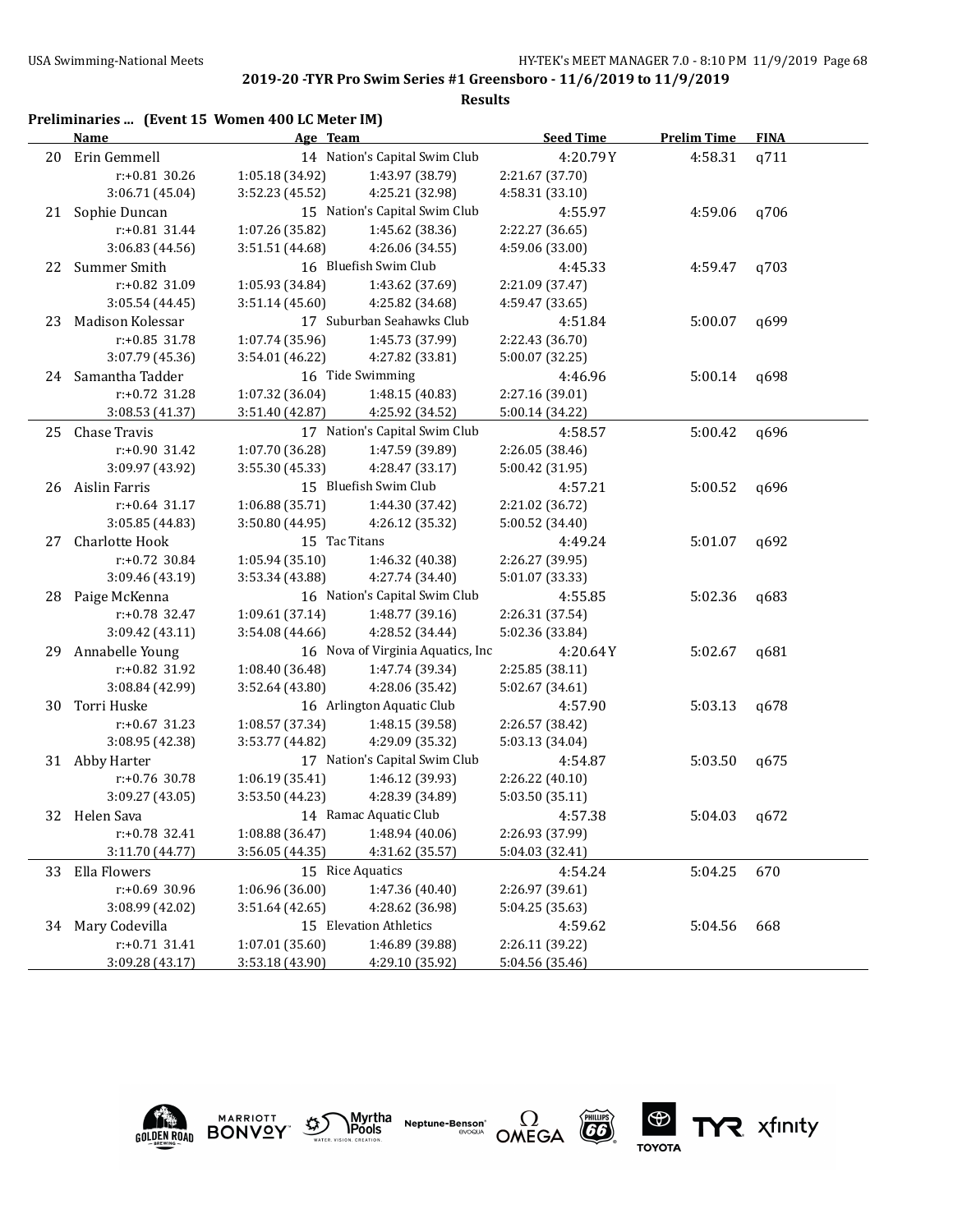|    |                                                 |                                    |                                        | 2019-20 -TYR Pro Swim Series #1 Greensboro - 11/6/2019 to 11/9/2019<br><b>Results</b> |                    |             |
|----|-------------------------------------------------|------------------------------------|----------------------------------------|---------------------------------------------------------------------------------------|--------------------|-------------|
|    | Preliminaries  (Event 15 Women 400 LC Meter IM) |                                    |                                        |                                                                                       |                    |             |
|    | Name                                            | Age Team                           |                                        | <b>Seed Time</b>                                                                      | <b>Prelim Time</b> | <b>FINA</b> |
|    | 35 Anna Keating                                 |                                    | 17 Machine Aquatics                    | 4:57.31                                                                               | 5:04.98            | 666         |
|    | $r: +0.74$ 32.03                                | 1:08.93 (36.90)                    | 1:50.39 (41.46)                        | 2:30.46 (40.07)                                                                       |                    |             |
|    | 3:11.79 (41.33)                                 | 3:53.96 (42.17)                    | 4:30.32 (36.36)                        | 5:04.98 (34.66)                                                                       |                    |             |
|    | 36 Ella Smith                                   |                                    | 15 Bluefish Swim Club                  | 4:57.75                                                                               | 5:05.48            | 662         |
|    | $r: +0.71$ 32.28                                | 1:10.44(38.16)                     | 1:50.01 (39.57)                        | 2:27.87 (37.86)                                                                       |                    |             |
|    | 3:10.62 (42.75)                                 | 3:54.30 (43.68)                    | 4:30.52 (36.22)                        | 5:05.48 (34.96)                                                                       |                    |             |
| 37 | Erin Cavanagh                                   |                                    | 16 Jersey Wahoos                       | 4:53.74                                                                               | 5:06.75            | 654         |
|    | r:+0.78 32.09                                   | 1:08.42 (36.33)                    | 1:48.69 (40.27)                        | 2:27.19 (38.50)                                                                       |                    |             |
|    | 3:12.13 (44.94)                                 | 3:57.82 (45.69)                    | 4:33.15 (35.33)                        | 5:06.75 (33.60)                                                                       |                    |             |
|    | 38 Liza Whitmire                                |                                    | 17 Aquatic Team Of Mecklenburg         | 4:17.52Y                                                                              | 5:06.82            | 654         |
|    | r:+0.72 32.01                                   | 1:09.27 (37.26)                    | 1:48.86 (39.59)                        | 2:26.87 (38.01)                                                                       |                    |             |
|    | 3:11.12 (44.25)                                 | 3:55.86 (44.74)                    | 4:32.11 (36.25)                        | 5:06.82 (34.71)                                                                       |                    |             |
| 39 | Maddie Waggoner                                 |                                    | 15 Jersey Wahoos                       | 5:02.58                                                                               | 5:07.09            | 652         |
|    | $r: +0.71$ 33.33                                | 1:11.76 (38.43)                    | 1:50.70 (38.94)                        | 2:28.36 (37.66)                                                                       |                    |             |
|    | 3:12.56 (44.20)                                 | 3:57.01(44.45)                     | 4:33.02 (36.01)                        | 5:07.09 (34.07)                                                                       |                    |             |
|    | 40 Anna Hein                                    |                                    | 17 Bluefish Swim Club                  | 4:59.09                                                                               | 5:07.29            | 651         |
|    | r:+0.83 32.58                                   | 1:09.86 (37.28)                    | 1:51.07 (41.21)                        | 2:31.44 (40.37)                                                                       |                    |             |
|    | 3:15.08(43.64)                                  | 4:00.32 (45.24)                    | 4:34.93 (34.61)                        | 5:07.29 (32.36)                                                                       |                    |             |
|    | 41 Emily Gjertsen                               |                                    | 17 Badger Swim Club, Inc.              | 5:03.08                                                                               | 5:07.33            | 651         |
|    | r:+0.80 32.95                                   | 1:09.47 (36.52)                    | 1:49.97 (40.50)                        |                                                                                       |                    |             |
|    | 3:14.68 (46.22)                                 | 4:01.57 (46.89)                    | 4:35.20 (33.63)                        | 2:28.46 (38.49)<br>5:07.33 (32.13)                                                    |                    |             |
|    | 42 Lizzie Danforth                              |                                    | 17 Nova of Virginia Aquatics, Inc      | 4:55.34                                                                               | 5:07.38            | 650         |
|    | $r: +0.74$ 31.68                                | 1:08.84 (37.16)                    | 1:48.70 (39.86)                        | 2:27.79 (39.09)                                                                       |                    |             |
|    | 3:11.94 (44.15)                                 | 3:56.25 (44.31)                    | 4:32.08 (35.83)                        | 5:07.38 (35.30)                                                                       |                    |             |
|    | 43 Vanessa Chong                                |                                    | 16 Badger Swim Club, Inc.              | 4:30.07Y                                                                              | 5:07.57            | 649         |
|    | r:+0.66 29.98                                   | 1:05.80 (35.82)                    | 1:45.81 (40.01)                        | 2:25.00 (39.19)                                                                       |                    |             |
|    | 3:10.91 (45.91)                                 | 3:57.56 (46.65)                    | 4:32.86 (35.30)                        | 5:07.57 (34.71)                                                                       |                    |             |
|    | 44 Rachel Schlemmer                             |                                    | 17 Snow Swimming                       | 4:22.21Y                                                                              | 5:08.55            | 643         |
|    | $r: +0.68$ 31.63                                | 1:07.73(36.10)                     | 1:48.94 (41.21)                        | 2:29.49 (40.55)                                                                       |                    |             |
|    | 3:13.66 (44.17)                                 | 3:58.44 (44.78)                    | 4:34.04 (35.60)                        | 5:08.55 (34.51)                                                                       |                    |             |
|    | 45 Amanda Ray                                   |                                    | 17 New Wave Swim Team                  | 4:56.13                                                                               | 5:08.58            | 643         |
|    | r:+0.73 31.32                                   | 1:07.10 (35.78)                    | 1:48.09 (40.99)                        | 2:27.67 (39.58)                                                                       |                    |             |
|    | 3:12.79 (45.12)                                 | 3:58.92(46.13)                     | 4:34.04 (35.12)                        | 5:08.58 (34.54)                                                                       |                    |             |
|    | 46 Mia Sunseri                                  | 17 Wheeling YMCA                   |                                        |                                                                                       |                    |             |
|    |                                                 |                                    | 1:50.21 (41.48)                        | 4:59.56                                                                               | 5:08.70 642        |             |
|    | r:+0.70 31.20<br>3:12.58 (42.30)                | 1:08.73 (37.53)<br>3:55.84 (43.26) | 4:32.86 (37.02)                        | 2:30.28 (40.07)                                                                       |                    |             |
|    | Gianna Spremullo                                |                                    | 17 Bluefish Swim Club                  | 5:08.70 (35.84)                                                                       |                    |             |
| 47 | r:+0.78 32.14                                   |                                    | 1:48.57 (39.53)                        | 5:01.63                                                                               | 5:09.25            | 638         |
|    |                                                 | 1:09.04 (36.90)                    |                                        | 2:26.97 (38.40)                                                                       |                    |             |
|    | 3:13.34 (46.37)                                 | 3:59.68 (46.34)                    | 4:34.91 (35.23)<br>15 SwimMAC Carolina | 5:09.25 (34.34)                                                                       |                    |             |
| 48 | <b>Grace Rainey</b>                             |                                    |                                        | 4:57.09                                                                               | 5:12.60            | 618         |
|    | $r: +0.83$ 32.40                                | 1:09.71 (37.31)                    | 1:53.35 (43.64)                        | 2:35.20 (41.85)                                                                       |                    |             |
|    | 3:18.44 (43.24)                                 | 4:01.40 (42.96)                    | 4:38.05 (36.65)                        | 5:12.60 (34.55)                                                                       |                    |             |
| 49 | Evie Krall<br>r:+0.76 32.76                     |                                    | 16 Naval Academy Aquatic Club          | 4:58.86                                                                               | 5:13.46            | 613         |
|    | 3:15.66 (44.26)                                 | 1:10.73 (37.97)<br>3:59.83 (44.17) | 1:51.44 (40.71)<br>4:37.27 (37.44)     | 2:31.40 (39.96)<br>5:13.46 (36.19)                                                    |                    |             |
|    |                                                 |                                    |                                        |                                                                                       |                    |             |

50 Kiley Wilhelm 14 SwimMAC Carolina 4:59.51 5:17.93 588 r:+0.79 32.26 1:10.22 (37.96) 1:51.51 (41.29) 2:31.89 (40.38) 3:17.81 (45.92) 4:04.47 (46.66) 4:41.23 (36.76) 5:17.93 (36.70)



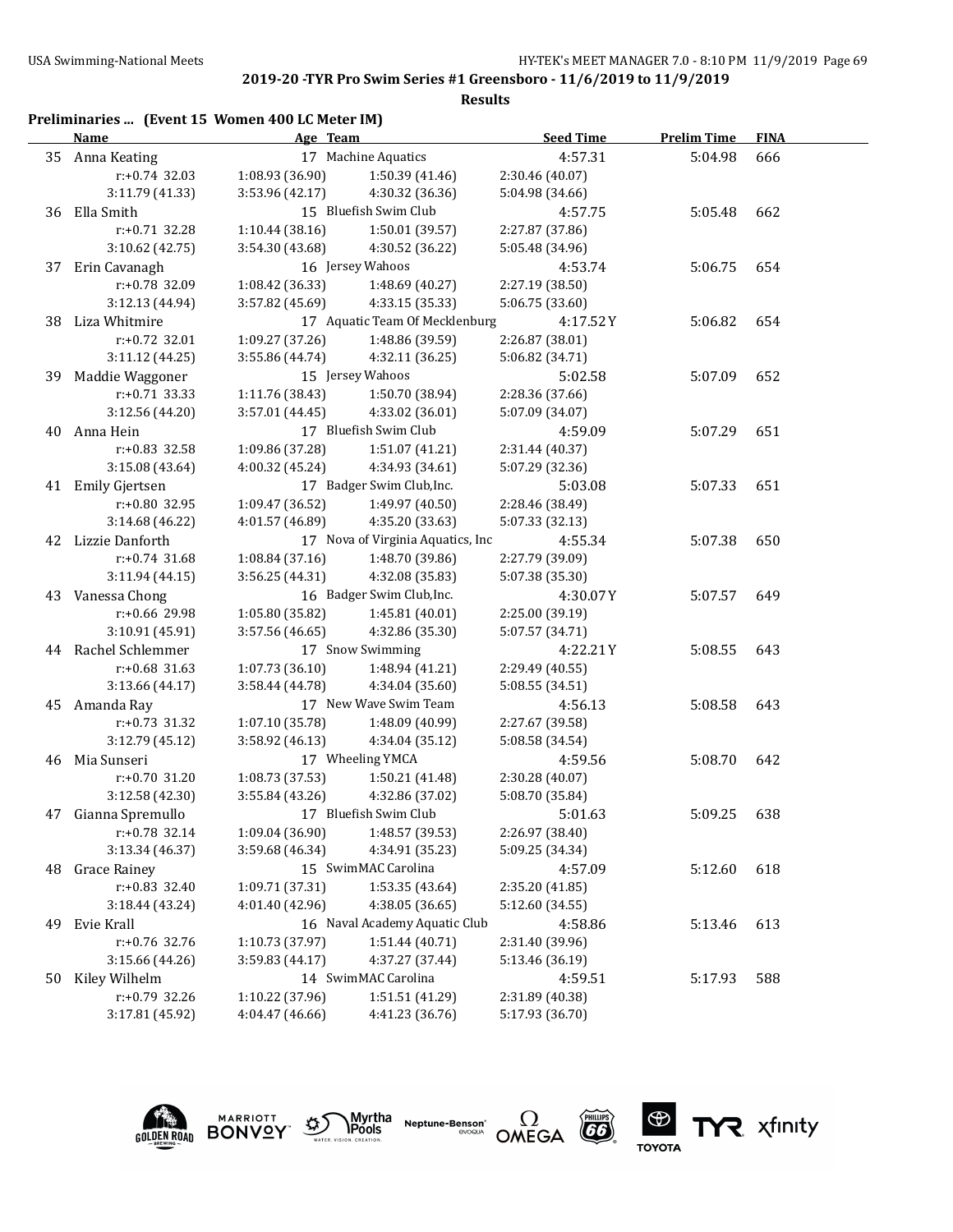|           | Preliminaries  (Event 15 Women 400 LC Meter IM) |                             |                |                             |                                   |                         |                       |             |
|-----------|-------------------------------------------------|-----------------------------|----------------|-----------------------------|-----------------------------------|-------------------------|-----------------------|-------------|
|           | <b>Name</b>                                     |                             |                |                             | Age Team                          | <b>Seed Time</b>        | <b>Prelim Time</b>    | <b>FINA</b> |
|           | 51 Morgan Razewski                              |                             |                |                             | 15 SwimMAC Carolina               | 5:02.75                 | 5:18.88               | 582         |
|           | r:+0.79 33.08                                   |                             |                | 1:11.69 (38.61)             | 1:52.71 (41.02)                   | 2:32.52 (39.81)         |                       |             |
|           | 3:20.74 (48.22)                                 |                             |                | 4:09.52 (48.78)             | 4:44.59 (35.07)                   | 5:18.88 (34.29)         |                       |             |
|           | --- Yara Hierath                                |                             |                |                             | 18 Badger Swim Club, Inc.         | 4:45.75                 | DQ                    |             |
|           | $r: +0.71$ 31.36                                |                             |                | 1:07.22 (35.86)             | 1:45.38 (38.16)                   | 2:22.36 (36.98)         |                       |             |
|           | 3:05.40 (43.04)                                 |                             |                | 3:48.61 (43.21)             | 4:22.68 (34.07)                   | DQ (32.86)              |                       |             |
|           | --- Kylie Yoder                                 |                             |                |                             | 16 SwimMAC Carolina               | 5:03.38                 | <b>DFS</b>            |             |
|           | Declared false start - Misc                     |                             |                |                             |                                   |                         |                       |             |
|           | Laura Davis                                     |                             |                |                             | 17 SwimMAC Carolina               | 4:59.95                 | <b>DFS</b>            |             |
|           |                                                 | Declared false start - Misc |                |                             |                                   |                         |                       |             |
|           | --- Lauren Aylmer                               |                             |                |                             | 17 Nys Aquatics, Inc.             | 5:04.89                 | <b>DFS</b>            |             |
|           | Declared false start - Misc                     |                             |                |                             |                                   |                         |                       |             |
|           | Anastasia Gorbenko                              |                             |                |                             | 16 Unattached TE/Team Elite       | 4:48.00                 | <b>DFS</b>            |             |
|           | Declared false start - Misc                     |                             |                |                             |                                   |                         |                       |             |
|           | Elena Dry                                       |                             |                |                             | 14 Tac Titans                     | 5:03.71                 | <b>NS</b>             |             |
|           | Mackenzie McConagha                             |                             |                |                             | 16 Nation's Capital Swim Club     | 5:00.13                 | <b>NS</b>             |             |
| $---$     | <b>Taylor Bloom</b>                             |                             |                |                             | 14 Tac Titans                     | 5:05.39                 | <b>NS</b>             |             |
|           | Event 16 Men 400 LC Meter IM                    |                             |                |                             |                                   |                         |                       |             |
|           | World:                                          | 4:03.84 W                   |                | 8/10/2008                   | <b>Michael Phelps</b>             |                         | <b>USA</b>            |             |
|           | American:                                       | $4:03.84$ A                 |                | 8/10/2008                   | <b>Michael Phelps</b>             |                         | <b>USA</b>            |             |
|           | U.S. Open:                                      | $4:05.25$ 0                 |                | 6/29/2008                   | <b>Michael Phelps</b>             |                         | <b>Club Wolverine</b> |             |
|           | Ir World:                                       | 4:11.93                     | $\blacksquare$ | 8/24/2019                   | <b>Apostolos Papastamos</b>       |                         | <b>GRE</b>            |             |
|           | Pro Swim:                                       | 4:08.92 P                   |                | 2018                        | <b>Chase Kalisz</b>               |                         |                       |             |
|           | <b>Trial Cut:</b>                               | 4:25.99                     | T              |                             |                                   |                         |                       |             |
|           | Pool:                                           | $4:20.09$ G                 |                | 11/8/2019<br>Jay Litherland |                                   | <b>Dynamo Swim Club</b> |                       |             |
|           | Name                                            |                             |                |                             | Age Team                          | <b>Prelim Time</b>      | <b>Finals Time</b>    | <b>FINA</b> |
| A - Final |                                                 |                             |                |                             |                                   |                         |                       |             |
|           | 1 Jay Litherland                                |                             |                |                             | 24 Dynamo Swim Club               | 4:28.00                 | 4:20.09G 824          |             |
|           | $r: +0.73$ 26.82                                |                             |                | 57.78 (30.96)               | 1:30.77 (32.99)                   | 2:03.10 (32.33)         |                       |             |
|           | 2:40.95 (37.85)                                 |                             |                | 3:18.99 (38.04)             | 3:49.87 (30.88)                   | 4:20.09 (30.22)         |                       |             |
|           | 2 Jacob Heidtmann                               |                             |                |                             | 23 Team Elite/Team Elite          | 4:29.17                 | 4:23.35T 793          |             |
|           | $r: +0.73$ 27.65                                |                             |                | 58.99 (31.34)               | 1:33.62 (34.63)                   | 2:07.69 (34.07)         |                       |             |
|           | 2:43.72 (36.03)                                 |                             |                | 3:22.33 (38.61)             | 3:52.93 (30.60)                   | 4:23.35 (30.42)         |                       |             |
| 3         | Carlos Claverie                                 |                             |                |                             | 23 Unattached Card                | 4:32.31                 | 4:28.85               | 746         |
|           | $r: +0.74$ 28.25                                |                             |                | 1:01.09 (32.84)             | 1:37.29 (36.20)                   | 2:12.67 (35.38)         |                       |             |
|           | 2:48.23 (35.56)                                 |                             |                | 3:24.44 (36.21)             | 3:56.90 (32.46)                   | 4:28.85 (31.95)         |                       |             |
| 4         | Tyler Christianson                              |                             |                |                             | 17 Naval Academy Aquatic Club     | 4:30.52                 | 4:29.54               | 740         |
|           | $r: +0.63$ 28.44                                |                             |                | 1:01.04 (32.60)             | 1:37.41 (36.37)                   | 2:13.19 (35.78)         |                       |             |
|           | 2:49.92 (36.73)                                 |                             |                | 3:27.25 (37.33)             | 3:59.02 (31.77)                   | 4:29.54 (30.52)         |                       |             |
| 5         | Montana Champagne                               |                             |                |                             | 22 Greater Ottawa Kingfish Swim C | 4:30.37                 | 4:30.42               | 733         |
|           | r:+0.77 27.22                                   |                             |                | 59.31 (32.09)               | 1:34.95 (35.64)                   | 2:09.59 (34.64)         |                       |             |
|           | 2:47.53 (37.94)                                 |                             |                | 3:26.76 (39.23)             | 3:59.59 (32.83)                   | 4:30.42 (30.83)         |                       |             |
| 6         | Hunter Kim                                      |                             |                |                             | 17 Badger Swim Club, Inc.         | 4:34.07                 | 4:30.45               | 732         |
|           | $r: +0.67$ 27.16                                |                             |                | 58.42 (31.26)               | 1:34.74 (36.32)                   | 2:10.56 (35.82)         |                       |             |
|           | 2:48.51 (37.95)                                 |                             |                | 3:27.03 (38.52)             | 3:59.78 (32.75)                   | 4:30.45 (30.67)         |                       |             |











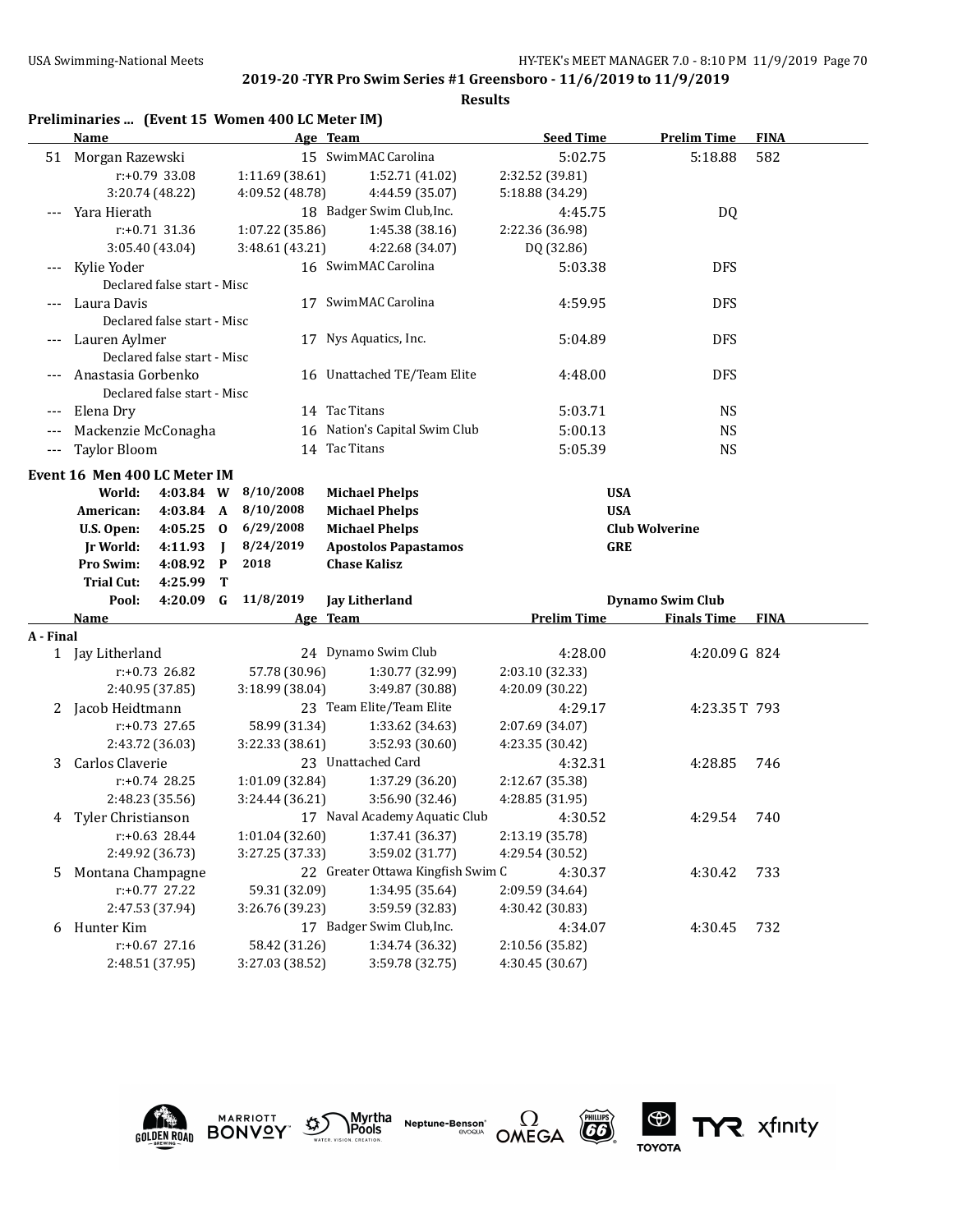|                  | A - Final  (Event 16 Men 400 LC Meter IM)<br><b>Name</b> | Age Team        |                                   | <b>Prelim Time</b> | <b>Finals Time</b> | <b>FINA</b> |
|------------------|----------------------------------------------------------|-----------------|-----------------------------------|--------------------|--------------------|-------------|
|                  | 7 Santi Corredor                                         |                 | 20 Gator Swim Club                | 4:34.76            | 4:30.80            | 730         |
|                  | $r: +0.68$ 28.06                                         | 59.75 (31.69)   | 1:34.33 (34.58)                   | 2:08.33 (34.00)    |                    |             |
|                  | 2:48.89 (40.56)                                          | 3:30.62 (41.73) | 4:01.25 (30.63)                   | 4:30.80 (29.55)    |                    |             |
| 8                | True Sweetser                                            |                 | 22 Gator Swim Club                | 4:35.72            | 4:36.41            | 686         |
|                  | $r: +0.73$ 29.88                                         | 1:03.69 (33.81) | 1:40.38 (36.69)                   | 2:15.16 (34.78)    |                    |             |
|                  | 2:56.57 (41.41)                                          | 3:37.36 (40.79) | 4:07.65 (30.29)                   | 4:36.41 (28.76)    |                    |             |
| <b>B</b> - Final |                                                          |                 |                                   |                    |                    |             |
|                  | 9 James Doromal                                          |                 | 17 Nwdupage YMCA / B.R. Ryall S   | 4:37.16            | 4:34.04            | 704         |
|                  | $r: +0.7028.31$                                          | 1:00.85(32.54)  | 1:36.74 (35.89)                   | 2:11.90 (35.16)    |                    |             |
|                  | 2:49.39 (37.49)                                          | 3:28.80 (39.41) | 4:01.69 (32.89)                   | 4:34.04 (32.35)    |                    |             |
| 10               | Lance Norris                                             |                 | 16 Unattached Tac                 | 4:36.97            | 4:34.99            | 697         |
|                  | $r: +0.72$ 28.63                                         | 1:02.18 (33.55) | 1:37.15 (34.97)                   | 2:11.89 (34.74)    |                    |             |
|                  | 2:51.77 (39.88)                                          | 3:32.33 (40.56) | 4:04.13 (31.80)                   | 4:34.99 (30.86)    |                    |             |
| 11               | <b>Emils Pone</b>                                        |                 | 22 Unattached Gwu                 | 4:40.44            | 4:37.19            | 680         |
|                  | $r: +0.66$ 28.67                                         | 1:01.94 (33.27) | 1:37.29 (35.35)                   | 2:11.45(34.16)     |                    |             |
|                  | 2:50.98 (39.53)                                          | 3:31.45 (40.47) | 4:05.00 (33.55)                   | 4:37.19 (32.19)    |                    |             |
|                  | 12 Jay Baker                                             |                 | 17 North Carolina Aquatic Club    | 4:41.49            | 4:37.24            | 680         |
|                  | $r: +0.74$ 29.58                                         | 1:02.79 (33.21) | 1:38.39 (35.60)                   | 2:12.26 (33.87)    |                    |             |
|                  | 2:52.83 (40.57)                                          | 3:33.28 (40.45) | 4:06.66 (33.38)                   | 4:37.24 (30.58)    |                    |             |
| 13               | <b>Brandon Miller</b>                                    |                 | 16 North Carolina Aquatic Club    | 4:39.31            | 4:37.54            | 678         |
|                  | $r: +0.68$ 30.37                                         | 1:04.51 (34.14) | 1:39.37 (34.86)                   | 2:12.84 (33.47)    |                    |             |
|                  | 2:54.61 (41.77)                                          | 3:35.40 (40.79) | 4:08.30 (32.90)                   | 4:37.54 (29.24)    |                    |             |
| 14               | <b>Matthew Steele</b>                                    |                 | 16 SwimAtlanta                    | 4:40.25            | 4:37.92            | 675         |
|                  | $r: +0.76$ 28.33                                         | 1:01.75 (33.42) | 1:37.83 (36.08)                   | 2:13.41 (35.58)    |                    |             |
|                  | 2:52.36 (38.95)                                          | 3:33.67 (41.31) | 4:06.53 (32.86)                   | 4:37.92 (31.39)    |                    |             |
| 15               | Owen Lloyd                                               |                 | 18 North Carolina Aquatic Club    | 4:37.79            | 4:38.98            | 667         |
|                  | r:+0.81 29.29                                            | 1:02.30 (33.01) | 1:38.01 (35.71)                   | 2:12.94 (34.93)    |                    |             |
|                  | 2:55.22 (42.28)                                          | 3:37.67 (42.45) | 4:09.24 (31.57)                   | 4:38.98 (29.74)    |                    |             |
| 16               | <b>Shayne Simmons</b>                                    |                 | 17 Ridgefield Aquatic Club        | 4:40.41            | 4:39.00            | 667         |
|                  | $r: +0.63$ 28.76                                         | 1:01.53 (32.77) | 1:38.98 (37.45)                   | 2:14.73 (35.75)    |                    |             |
|                  | 2:54.44 (39.71)                                          | 3:33.58 (39.14) | 4:06.90 (33.32)                   | 4:39.00 (32.10)    |                    |             |
| C - Final        |                                                          |                 |                                   |                    |                    |             |
|                  | 17 Josh Parent                                           |                 | 14 Bluefish Swim Club             | 4:43.32            | 4:36.22            | 687         |
|                  | $r: +0.65$ 28.83                                         | 1:01.77 (32.94) | 1:37.18 (35.41)                   | 2:12.48 (35.30)    |                    |             |
|                  | 2:51.89 (39.41)                                          | 3:33.76 (41.87) | 4:05.27 (31.51)                   | 4:36.22 (30.95)    |                    |             |
|                  | 18 Conall Monahan                                        |                 | 17 SwimMAC Carolina               | 4:46.49            | 4:39.36            | 665         |
|                  |                                                          | 1:04.08 (34.43) | 1:39.32 (35.24)                   | 2:14.62 (35.30)    |                    |             |
|                  | r:+0.69 29.65                                            | 3:35.37 (40.87) | 4:07.90 (32.53)                   | 4:39.36 (31.46)    |                    |             |
|                  | 2:54.50 (39.88)                                          |                 | 17 Nys Aquatics, Inc.             |                    |                    |             |
| 19               | Matthew Styczen                                          |                 |                                   | 4:41.68            | 4:40.91            | 654         |
|                  | r:+0.72 29.28                                            | 1:03.29 (34.01) | 1:38.50 (35.21)                   | 2:14.34 (35.84)    |                    |             |
|                  | 2:55.21 (40.87)                                          | 3:37.66 (42.45) | 4:10.18 (32.52)                   | 4:40.91 (30.73)    |                    |             |
| 20               | Peter Bretzmann                                          |                 | 16 North Carolina Aquatic Club    | 4:44.25            | 4:41.24            | 651         |
|                  | r:+0.70 29.58                                            | 1:03.00 (33.42) | 1:41.79 (38.79)                   | 2:18.66 (36.87)    |                    |             |
|                  | 2:58.88 (40.22)                                          | 3:37.93 (39.05) | 4:10.63 (32.70)                   | 4:41.24 (30.61)    |                    |             |
|                  | 21 DC Hellams                                            |                 | 18 Nova of Virginia Aquatics, Inc | 4:43.30            | 4:41.30            | 651         |
|                  | r:+0.76 29.77                                            | 1:03.87 (34.10) | 1:41.78 (37.91)                   | 2:18.62 (36.84)    |                    |             |
|                  | 2:57.73 (39.11)                                          | 3:37.66 (39.93) | 4:10.38 (32.72)                   | 4:41.30 (30.92)    |                    |             |











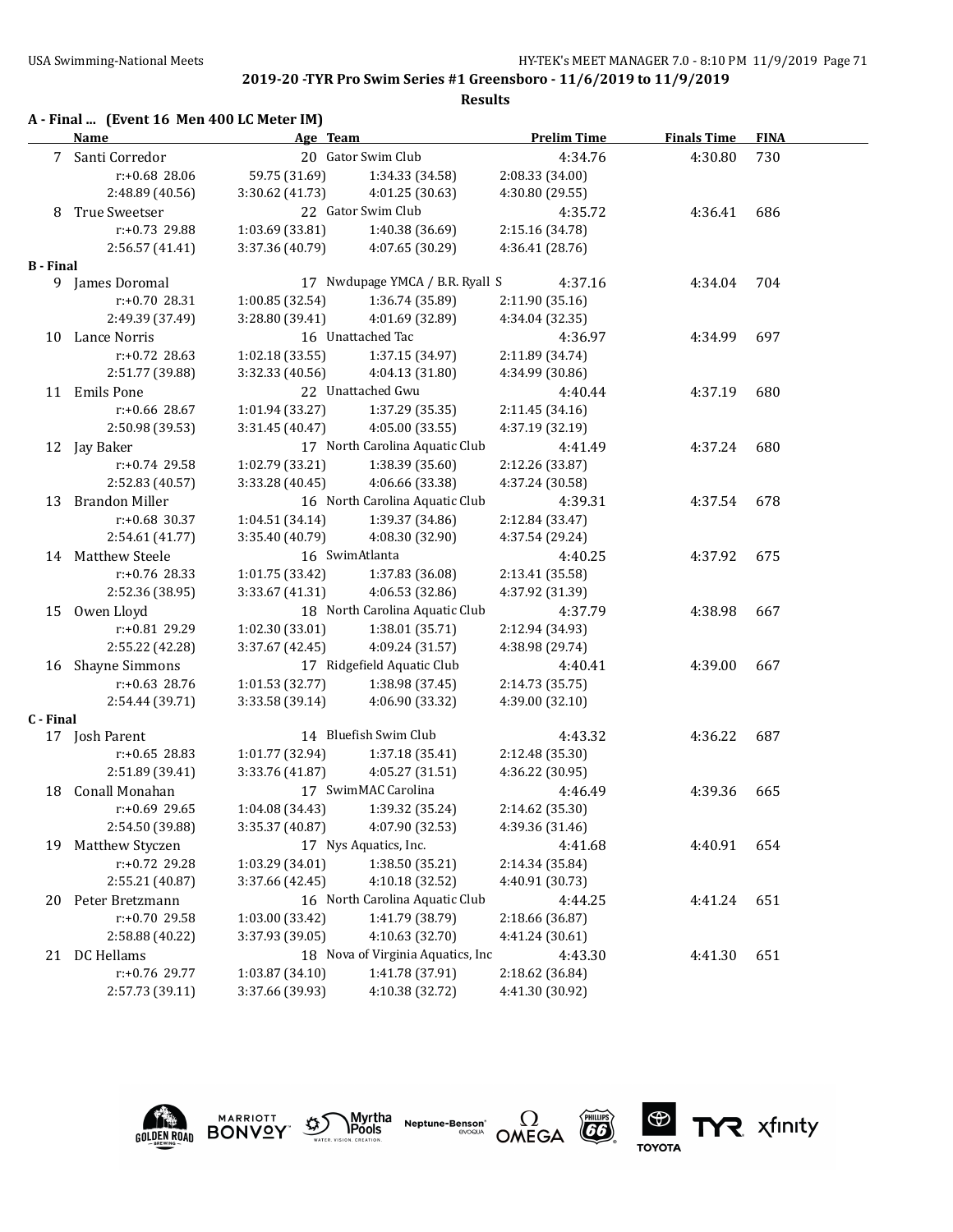|           | C - Final  (Event 16 Men 400 LC Meter IM) |                     |                                   |                    |                    |             |
|-----------|-------------------------------------------|---------------------|-----------------------------------|--------------------|--------------------|-------------|
|           | <b>Name</b>                               | Age Team            |                                   | <b>Prelim Time</b> | <b>Finals Time</b> | <b>FINA</b> |
| 22        | Jacob Rosner                              |                     | 18 Nation's Capital Swim Club     | 4:47.31            | 4:45.47            | 623         |
|           | $r: +0.70$ 29.59                          | 1:03.66 (34.07)     | 1:40.41 (36.75)                   | 2:15.90 (35.49)    |                    |             |
|           | 2:58.90 (43.00)                           | 3:42.93 (44.03)     | 4:14.57 (31.64)                   | 4:45.47 (30.90)    |                    |             |
| 23        | Ian Tansill                               |                     | 18 Unattached MACH                | 4:47.09            | 4:46.73            | 615         |
|           | $r: +0.74$ 29.66                          | 1:03.16(33.50)      | 1:42.45 (39.29)                   | 2:19.53 (37.08)    |                    |             |
|           | 3:02.20 (42.67)                           | 3:43.75 (41.55)     | 4:15.96 (32.21)                   | 4:46.73 (30.77)    |                    |             |
| D - Final |                                           |                     |                                   |                    |                    |             |
|           | 25 Dain Ripol                             |                     | 18 Nova of Virginia Aquatics, Inc | 4:49.34            | 4:41.47            | 650         |
|           | r:+0.76 29.88                             | 1:02.81 (32.93)     | 1:40.28 (37.47)                   | 2:16.37 (36.09)    |                    |             |
|           | 2:58.21 (41.84)                           | 3:38.89 (40.68)     | 4:10.57 (31.68)                   | 4:41.47 (30.90)    |                    |             |
| 26        | Matt Murphy                               |                     | 17 Greater Philadelphia Aquatic C | 4:47.97            | 4:41.49            | 650         |
|           | $r: +0.65$ 29.38                          | 1:04.31 (34.93)     | 1:42.53 (38.22)                   | 2:20.80 (38.27)    |                    |             |
|           | 2:57.96 (37.16)                           | 3:36.18 (38.22)     | 4:09.56 (33.38)                   | 4:41.49 (31.93)    |                    |             |
| 27        | Sam Hoover                                |                     | 16 North Carolina Aquatic Club    | 4:48.07            | 4:43.45            | 636         |
|           | $r: +0.65$ 28.90                          | 1:02.48 (33.58)     | 1:39.92 (37.44)                   | 2:16.17 (36.25)    |                    |             |
|           | 2:56.63 (40.46)                           | 3:37.30 (40.67)     | 4:10.97 (33.67)                   | 4:43.45 (32.48)    |                    |             |
| 28        | <b>Baylor Nelson</b>                      |                     | 16 SwimMAC Carolina               | 4:48.21            | 4:44.49            | 629         |
|           | r:+0.66 29.38                             | 1:03.33 (33.95)     | 1:40.24 (36.91)                   | 2:16.47 (36.23)    |                    |             |
|           | 2:58.68 (42.21)                           | 3:41.07 (42.39)     | 4:13.76 (32.69)                   | 4:44.49 (30.73)    |                    |             |
| 29        | John Gehrig                               |                     | 17 SwimMAC Carolina               | 4:48.86            | 4:44.56            | 629         |
|           | $r: +0.67$ 29.05                          | 1:02.74 (33.69)     | 1:39.89 (37.15)                   | 2:16.23 (36.34)    |                    |             |
|           | 2:58.62 (42.39)                           | 3:40.53 (41.91)     | 4:13.53 (33.00)                   | 4:44.56 (31.03)    |                    |             |
| 30        | Sean Hogan                                |                     | 19 Poseidon Swimming Inc          | 4:48.64            | 4:45.75            | 621         |
|           | $r: +0.78$ 30.00                          | 1:03.70 (33.70)     | 1:39.43 (35.73)                   | 2:16.10 (36.67)    |                    |             |
|           | 2:57.81 (41.71)                           | 3:39.20 (41.39)     | 4:13.28 (34.08)                   | 4:45.75 (32.47)    |                    |             |
| $---$     | <b>Ryan Hillery</b>                       |                     | 16 Tide Swimming                  | 4:49.88            | DQ                 |             |
|           | $r: +0.65$ 29.01                          | 1:03.36 (34.35)     | 1:41.19 (37.83)                   | 2:18.87 (37.68)    |                    |             |
|           | 3:01.44 (42.57)                           | 3:45.60 (44.16)     | 4:17.75 (32.15)                   | DQ (32.21)         |                    |             |
|           | Zac Cairns                                |                     | 17 North Carolina Aquatic Club    | 4:54.80            | DQ                 |             |
|           | $r: +0.73$ 31.26                          | 1:08.11 (36.85)     | 1:47.10 (38.99)                   | 2:24.05 (36.95)    |                    |             |
|           | 3:08.48 (44.43)                           | 3:53.03 (44.55)     | 4:27.78 (34.75)                   | DQ (33.36)         |                    |             |
| C - Final |                                           |                     |                                   |                    |                    |             |
|           | Ryan Catron                               | 17 Machine Aquatics |                                   | 4:47.39            | DQ                 |             |
|           | $r: +0.70$ 29.48                          | 1:03.36 (33.88)     | 1:41.57 (38.21)                   | 2:18.20 (36.63)    |                    |             |
|           | 3:00.96 (42.76)                           | 3:43.53 (42.57)     | 4:17.42 (33.89)                   | DQ (33.02)         |                    |             |









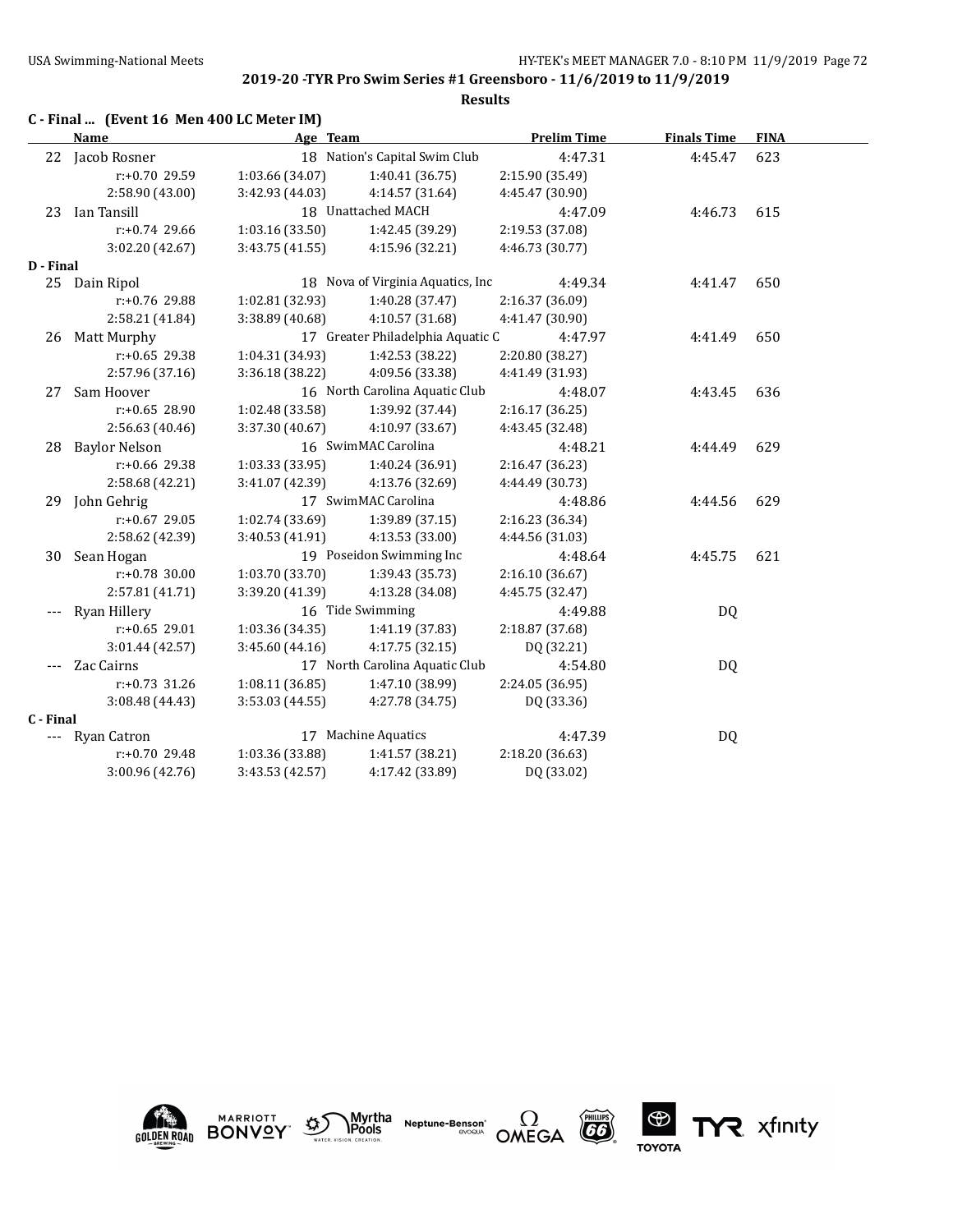|    | Event 16 Men 400 LC Meter IM |                  |                |                 |                                   |                  |                         |             |
|----|------------------------------|------------------|----------------|-----------------|-----------------------------------|------------------|-------------------------|-------------|
|    | World:                       | 4:03.84 W        |                | 8/10/2008       | <b>Michael Phelps</b>             | <b>USA</b>       |                         |             |
|    | American:                    | 4:03.84 A        |                | 8/10/2008       | <b>Michael Phelps</b>             | <b>USA</b>       |                         |             |
|    | U.S. Open:                   | $4:05.25$ 0      |                | 6/29/2008       | <b>Michael Phelps</b>             |                  | <b>Club Wolverine</b>   |             |
|    | Jr World:                    | 4:11.93          | $\blacksquare$ | 8/24/2019       | <b>Apostolos Papastamos</b>       | <b>GRE</b>       |                         |             |
|    | Pro Swim:                    | 4:08.92          | $\mathbf P$    | 2018            | <b>Chase Kalisz</b>               |                  |                         |             |
|    | <b>Trial Cut:</b>            | 4:25.99          | T              |                 |                                   |                  |                         |             |
|    | Pool:                        | 4:20.09 G        |                | 11/8/2019       | <b>Jay Litherland</b>             |                  | <b>Dynamo Swim Club</b> |             |
|    | <u>Name</u>                  |                  |                |                 | Age Team                          | <b>Seed Time</b> | <b>Prelim Time</b>      | <b>FINA</b> |
|    | <b>Preliminaries</b>         |                  |                |                 |                                   |                  |                         |             |
|    | 1 Jay Litherland             |                  |                |                 | 24 Dynamo Swim Club               | 4:09.22          | 4:28.00                 | q753        |
|    |                              | r:+0.76 27.99    |                | 59.77 (31.78)   | 1:34.08 (34.31)                   | 2:07.50 (33.42)  |                         |             |
|    | 2:45.82 (38.32)              |                  |                | 3:24.95 (39.13) | 3:57.02 (32.07)                   | 4:28.00 (30.98)  |                         |             |
|    | 2 Jacob Heidtmann            |                  |                |                 | 23 Team Elite/Team Elite          | 4:16.29          | 4:29.17                 | q743        |
|    |                              | r:+0.73 27.92    |                | 1:00.13 (32.21) | 1:35.58 (35.45)                   | 2:09.77 (34.19)  |                         |             |
|    |                              | 2:47.34 (37.57)  |                | 3:26.55 (39.21) | 3:58.32 (31.77)                   | 4:29.17 (30.85)  |                         |             |
| 3  | Montana Champagne            |                  |                |                 | 22 Greater Ottawa Kingfish Swim C | 4:21.40          | 4:30.37                 | q733        |
|    |                              | r:+0.82 28.02    |                | 1:00.33 (32.31) | 1:36.06 (35.73)                   | 2:10.09 (34.03)  |                         |             |
|    | 2:48.15 (38.06)              |                  |                | 3:27.84 (39.69) | 3:59.80 (31.96)                   | 4:30.37 (30.57)  |                         |             |
| 4  | Tyler Christianson           |                  |                |                 | 17 Naval Academy Aquatic Club     | 4:25.44          | 4:30.52                 | a732        |
|    |                              | $r: +0.67$ 28.41 |                | 1:01.22 (32.81) | 1:37.14 (35.92)                   | 2:12.95 (35.81)  |                         |             |
|    | 2:50.01 (37.06)              |                  |                | 3:27.71 (37.70) | 4:00.20 (32.49)                   | 4:30.52 (30.32)  |                         |             |
| 5. | Carlos Claverie              |                  |                |                 | 23 Unattached Card                | 4:26.41          | 4:32.31                 | q717        |
|    |                              | $r: +0.73$ 28.20 |                | 1:00.80 (32.60) | 1:37.67 (36.87)                   | 2:13.23 (35.56)  |                         |             |
|    | 2:50.09 (36.86)              |                  |                | 3:27.37 (37.28) | 4:00.35 (32.98)                   | 4:32.31 (31.96)  |                         |             |
| 6  | Hunter Kim                   |                  |                |                 | 17 Badger Swim Club, Inc.         | 4:26.53          | 4:34.07                 | q704        |
|    |                              | r:+0.69 27.52    |                | 59.10 (31.58)   | 1:35.47 (36.37)                   | 2:11.25 (35.78)  |                         |             |
|    | 2:49.58 (38.33)              |                  |                | 3:29.16 (39.58) | 4:01.73 (32.57)                   | 4:34.07 (32.34)  |                         |             |
| 7  | Santi Corredor               |                  |                |                 | 20 Gator Swim Club                | 4:26.48          | 4:34.76                 | q698        |
|    |                              | r:+0.68 28.84    |                | 1:02.02 (33.18) | 1:37.62 (35.60)                   | 2:12.50 (34.88)  |                         |             |
|    | 2:52.94 (40.44)              |                  |                | 3:33.82 (40.88) | 4:04.74 (30.92)                   | 4:34.76 (30.02)  |                         |             |
| 8  | True Sweetser                |                  |                |                 | 22 Gator Swim Club                | 4:33.09          | 4:35.72                 | q691        |
|    |                              | r:+0.77 29.65    |                | 1:03.93 (34.28) | 1:40.73 (36.80)                   | 2:15.73 (35.00)  |                         |             |
|    | 2:56.53 (40.80)              |                  |                | 3:37.22 (40.69) | 4:07.52 (30.30)                   | 4:35.72 (28.20)  |                         |             |
| 9  | Andrew Wilson                |                  |                |                 | 26 Athens Bulldog Swim Club       | 4:35.52          | 4:35.81                 | q691        |
|    |                              | $r: +0.66$ 29.34 |                | 1:02.73 (33.39) | 1:40.88 (38.15)                   | 2:18.95 (38.07)  |                         |             |
|    | 2:53.96 (35.01)              |                  |                | 3:28.88 (34.92) | 4:03.22 (34.34)                   | 4:35.81 (32.59)  |                         |             |
| 10 | Lance Norris                 |                  |                |                 | 16 Unattached Tac                 | 4:27.23          | 4:36.97                 | q682        |
|    |                              | r:+0.72 29.08    |                | 1:02.66 (33.58) | 1:37.84 (35.18)                   | 2:12.87 (35.03)  |                         |             |
|    | 2:52.55 (39.68)              |                  |                | 3:33.19 (40.64) | 4:05.69 (32.50)                   | 4:36.97 (31.28)  |                         |             |
|    | 11 James Doromal             |                  |                |                 | 17 Nwdupage YMCA / B.R. Ryall S   | 4:31.56          | 4:37.16                 | q680        |
|    |                              | r:+0.70 28.88    |                | 1:01.75 (32.87) | 1:37.67 (35.92)                   | 2:12.39 (34.72)  |                         |             |
|    | 2:50.45 (38.06)              |                  |                | 3:30.39 (39.94) | 4:03.84 (33.45)                   | 4:37.16 (33.32)  |                         |             |
| 12 | Owen Lloyd                   |                  |                |                 | 18 North Carolina Aquatic Club    | 4:29.12          | 4:37.79                 | q676        |
|    |                              | r:+0.78 29.06    |                | 1:02.07 (33.01) | 1:38.07 (36.00)                   | 2:12.04 (33.97)  |                         |             |
|    | 2:53.73 (41.69)              |                  |                | 3:35.05 (41.32) | 4:06.79 (31.74)                   | 4:37.79 (31.00)  |                         |             |









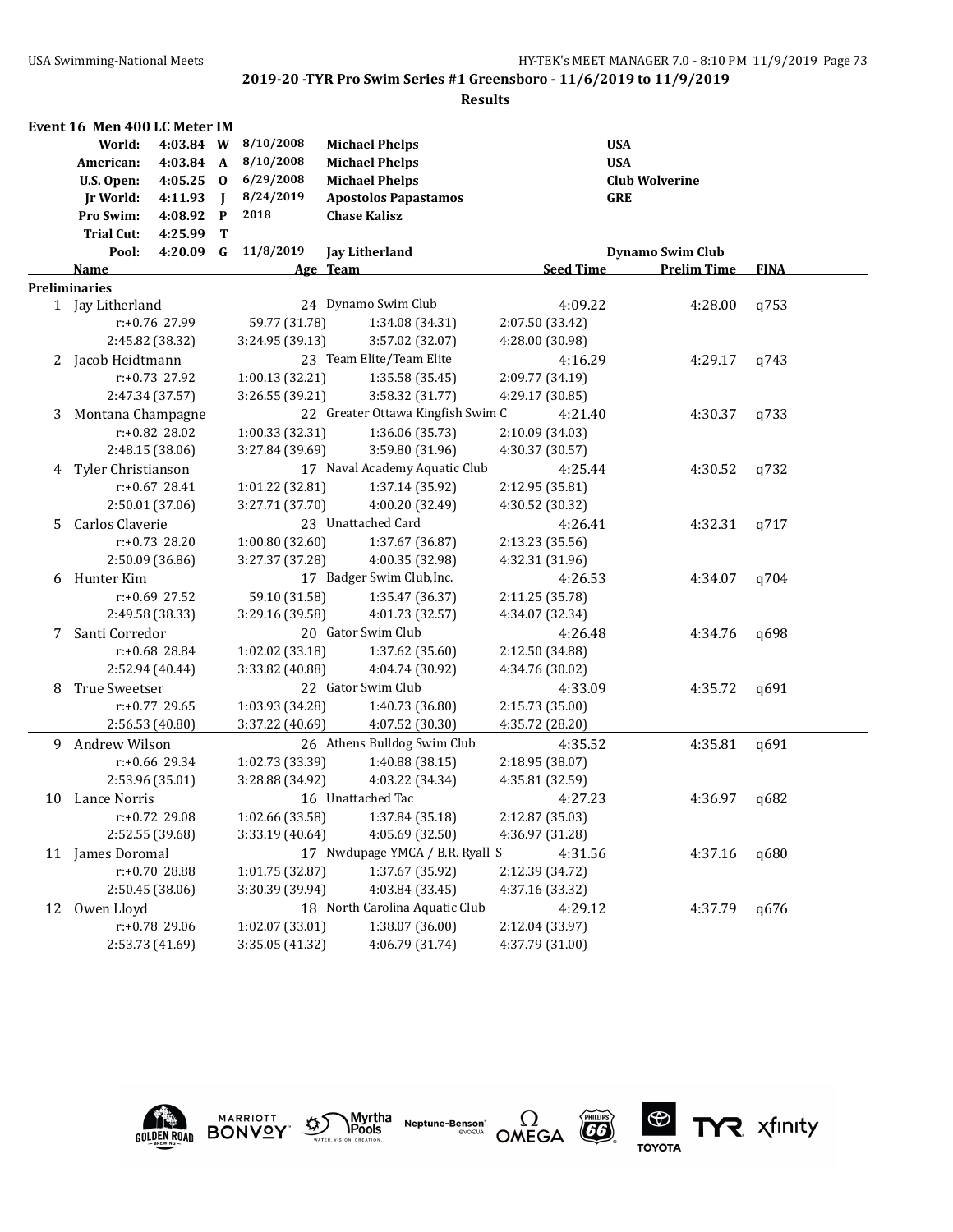|    | Preliminaries  (Event 16 Men 400 LC Meter IM) |                 |                                   |                  |                    |             |
|----|-----------------------------------------------|-----------------|-----------------------------------|------------------|--------------------|-------------|
|    | Name                                          | Age Team        |                                   | <b>Seed Time</b> | <b>Prelim Time</b> | <b>FINA</b> |
| 13 | <b>Brandon Miller</b>                         |                 | 16 North Carolina Aquatic Club    | 4:33.63          | 4:39.31            | q665        |
|    | $r: +0.73$ 30.56                              | 1:05.28 (34.72) | 1:40.29 (35.01)                   | 2:13.96 (33.67)  |                    |             |
|    | 2:54.84 (40.88)                               | 3:36.01 (41.17) | 4:09.25 (33.24)                   | 4:39.31 (30.06)  |                    |             |
|    | 14 Matthew Steele                             |                 | 16 SwimAtlanta                    | 4:32.49          | 4:40.25            | q658        |
|    | $r: +0.77$ 28.75                              | 1:01.97 (33.22) | 1:38.52 (36.55)                   | 2:13.54 (35.02)  |                    |             |
|    | 2:53.30 (39.76)                               | 3:33.91 (40.61) | 4:08.21 (34.30)                   | 4:40.25 (32.04)  |                    |             |
| 15 | <b>Shayne Simmons</b>                         |                 | 17 Ridgefield Aquatic Club        | 4:39.92          | 4:40.41            | q657        |
|    | r:+0.66 28.70                                 | 1:01.47(32.77)  | 1:38.27 (36.80)                   | 2:14.46 (36.19)  |                    |             |
|    | 2:53.91 (39.45)                               | 3:32.97 (39.06) | 4:07.06 (34.09)                   | 4:40.41 (33.35)  |                    |             |
|    | 16 Emils Pone                                 |                 | 22 Unattached Gwu                 | 4:31.45          | 4:40.44            | q657        |
|    | $r: +0.65$ 28.37                              | 1:01.47(33.10)  | 1:37.66 (36.19)                   | 2:12.62 (34.96)  |                    |             |
|    | 2:52.14 (39.52)                               | 3:32.47 (40.33) | 4:06.92 (34.45)                   | 4:40.44 (33.52)  |                    |             |
|    | 17 Jay Baker                                  |                 | 17 North Carolina Aquatic Club    | 4:31.51          | 4:41.49            | q650        |
|    | $r: +0.72$ 30.05                              | 1:04.61 (34.56) | 1:41.08 (36.47)                   | 2:16.18 (35.10)  |                    |             |
|    | 2:57.11 (40.93)                               | 3:37.88 (40.77) | 4:10.66 (32.78)                   | 4:41.49 (30.83)  |                    |             |
| 18 | Matthew Styczen                               |                 | 17 Nys Aquatics, Inc.             | 4:32.47          | 4:41.68            | q648        |
|    | r:+0.69 29.57                                 | 1:03.72 (34.15) | 1:39.50 (35.78)                   | 2:15.52 (36.02)  |                    |             |
|    | 2:56.11 (40.59)                               | 3:37.65 (41.54) | 4:10.29 (32.64)                   | 4:41.68 (31.39)  |                    |             |
|    | 19 DC Hellams                                 |                 | 18 Nova of Virginia Aquatics, Inc | 4:31.01          | 4:43.30            | q637        |
|    | r:+0.79 29.71                                 | 1:03.56 (33.85) | 1:41.75 (38.19)                   | 2:17.99 (36.24)  |                    |             |
|    | 2:57.71 (39.72)                               | 3:38.46 (40.75) | 4:11.66 (33.20)                   | 4:43.30 (31.64)  |                    |             |
|    | 20 Josh Parent                                |                 | 14 Bluefish Swim Club             | 4:31.35          | 4:43.32            | q637        |
|    | $r: +0.65$ 29.66                              | 1:02.83(33.17)  | 1:39.21 (36.38)                   | 2:14.55 (35.34)  |                    |             |
|    | 2:56.13 (41.58)                               | 3:38.98 (42.85) | 4:11.50 (32.52)                   | 4:43.32 (31.82)  |                    |             |
|    | 21 Peter Bretzmann                            |                 | 16 North Carolina Aquatic Club    | 4:29.38          | 4:44.25            | q631        |
|    | $r: +0.74$ 29.22                              | 1:02.89 (33.67) | 1:41.94 (39.05)                   | 2:19.08 (37.14)  |                    |             |
|    | 2:59.81 (40.73)                               | 3:39.56 (39.75) | 4:12.60 (33.04)                   | 4:44.25 (31.65)  |                    |             |
| 22 | Conall Monahan                                |                 | 17 SwimMAC Carolina               | 4:31.41          | 4:46.49            | q616        |
|    | $r: +0.68$ 30.35                              | 1:05.57 (35.22) | 1:42.23 (36.66)                   | 2:18.44 (36.21)  |                    |             |
|    | 2:59.49 (41.05)                               | 3:41.65 (42.16) | 4:14.84 (33.19)                   | 4:46.49 (31.65)  |                    |             |
| 23 | Ian Tansill                                   |                 | 18 Unattached MACH                | 3:58.68Y         | 4:47.09            | q612        |
|    | r:+0.77 29.29                                 | 1:03.44(34.15)  | 1:41.63 (38.19)                   | 2:19.00 (37.37)  |                    |             |
|    | 3:01.37 (42.37)                               | 3:44.50 (43.13) | 4:16.20 (31.70)                   | 4:47.09 (30.89)  |                    |             |
|    | 24 Jacob Rosner                               |                 | 18 Nation's Capital Swim Club     | 4:39.08          | 4:47.31            | q611        |
|    | r:+0.73 29.60                                 | 1:03.92 (34.32) | 1:41.04 (37.12)                   | 2:17.06 (36.02)  |                    |             |
|    | 3:01.71 (44.65)                               | 3:46.51 (44.80) | 4:17.88 (31.37)                   | 4:47.31 (29.43)  |                    |             |
|    | 25 Ryan Catron                                |                 | 17 Machine Aquatics               | 3:58.52Y         | 4:47.39            | q610        |
|    | r:+0.72 29.79                                 | 1:04.14(34.35)  | 1:42.06 (37.92)                   | 2:18.59 (36.53)  |                    |             |
|    | 3:00.66 (42.07)                               | 3:42.82 (42.16) | 4:16.08 (33.26)                   | 4:47.39 (31.31)  |                    |             |
| 26 | Matt Murphy                                   |                 | 17 Greater Philadelphia Aquatic C | 4:38.29          | 4:47.97            | q607        |
|    | r:+0.69 29.50                                 | 1:03.99 (34.49) | 1:42.49 (38.50)                   | 2:20.25 (37.76)  |                    |             |
|    | 2:59.75 (39.50)                               | 3:40.84 (41.09) | 4:14.99 (34.15)                   | 4:47.97 (32.98)  |                    |             |
| 27 | Sam Hoover                                    |                 | 16 North Carolina Aquatic Club    | 4:34.67          | 4:48.07            | q606        |
|    | r:+0.68 29.45                                 | 1:03.99 (34.54) | 1:41.67 (37.68)                   |                  |                    |             |
|    | 2:58.28()                                     | 3:40.60 (42.32) | 4:14.17 (33.57)                   | 4:48.07 (33.90)  |                    |             |











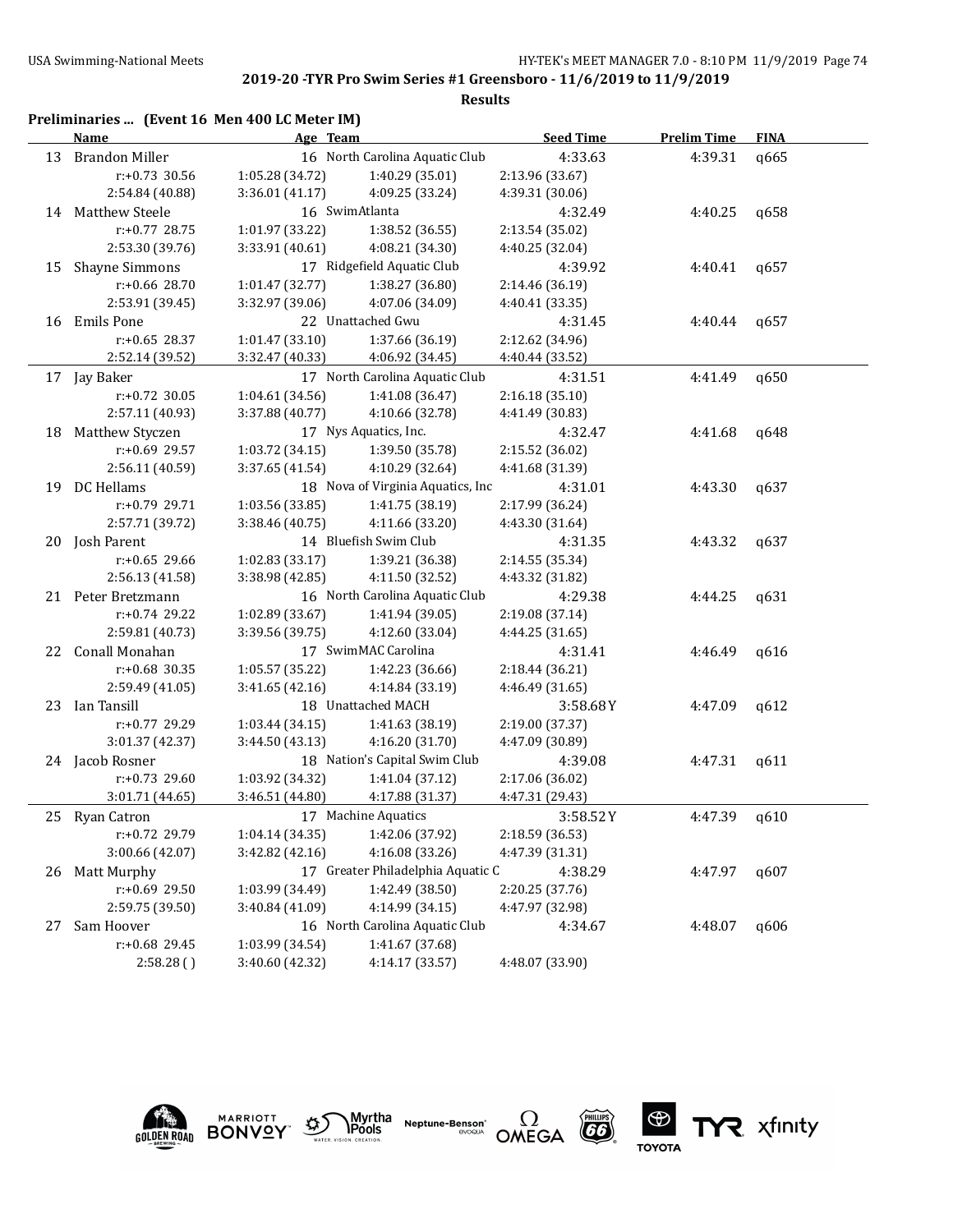### **Results**

|    | Preliminaries  (Event 16 Men 400 LC Meter IM) |                 |                                   |                  |                    |             |
|----|-----------------------------------------------|-----------------|-----------------------------------|------------------|--------------------|-------------|
|    | <b>Name</b>                                   | Age Team        |                                   | <b>Seed Time</b> | <b>Prelim Time</b> | <b>FINA</b> |
|    | 28 Baylor Nelson                              |                 | 16 SwimMAC Carolina               | 4:29.72          | 4:48.21            | q605        |
|    | r:+0.66 29.84                                 | 1:03.53(33.69)  | 1:40.99 (37.46)                   | 2:17.37 (36.38)  |                    |             |
|    | 2:59.80 (42.43)                               | 3:42.64(42.84)  | 4:15.77 (33.13)                   | 4:48.21 (32.44)  |                    |             |
| 29 | Sean Hogan                                    |                 | 19 Poseidon Swimming Inc          | 4:34.23          | 4:48.64            | q602        |
|    | r:+0.78 29.67                                 | 1:03.32 (33.65) | 1:41.27 (37.95)                   | 2:18.56 (37.29)  |                    |             |
|    | 3:00.60 (42.04)                               | 3:42.40(41.80)  | 4:16.29 (33.89)                   | 4:48.64 (32.35)  |                    |             |
|    | 30 John Gehrig                                |                 | 17 SwimMAC Carolina               | 4:39.36          | 4:48.86            | q601        |
|    | $r: +0.69$ 30.20                              | 1:04.84(34.64)  | 1:42.32 (37.48)                   | 2:18.73 (36.41)  |                    |             |
|    | 3:01.19 (42.46)                               | 3:42.61 (41.42) | 4:16.93 (34.32)                   | 4:48.86 (31.93)  |                    |             |
|    | 31 Dain Ripol                                 |                 | 18 Nova of Virginia Aquatics, Inc | 4:32.18          | 4:49.34            | a598        |
|    | $r: +0.76$ 30.69                              | 1:05.36 (34.67) | 1:44.19 (38.83)                   | 2:20.57 (36.38)  |                    |             |
|    | 3:03.24 (42.67)                               | 3:45.05(41.81)  | 4:17.69 (32.64)                   | 4:49.34 (31.65)  |                    |             |
|    | 32 Ryan Hillery                               |                 | 16 Tide Swimming                  | 4:05.79Y         | 4:49.88            | q595        |
|    | r:+0.65 28.87                                 | 1:02.44 (33.57) | 1:40.72 (38.28)                   | 2:17.74 (37.02)  |                    |             |
|    | 3:00.44 (42.70)                               | 3:44.21 (43.77) | 4:17.72 (33.51)                   | 4:49.88 (32.16)  |                    |             |
|    | 33 Zac Cairns                                 |                 | 17 North Carolina Aquatic Club    | 4:34.78          | 4:54.80            | 565         |
|    | $r: +0.73$ 31.07                              | 1:07.05(35.98)  | 1:46.11(39.06)                    | 2:22.85 (36.74)  |                    |             |
|    | 3:04.85 (42.00)                               | 3:46.96 (42.11) | 4:22.43 (35.47)                   | 4:54.80 (32.37)  |                    |             |
|    | 34 Wes Barnett                                |                 | 17 SwimMAC Carolina               | 4:32.61          | 4:54.98            | 564         |
|    | r:+0.68 29.81                                 | 1:04.71 (34.90) | 1:42.95 (38.24)                   | 2:19.49 (36.54)  |                    |             |
|    | 3:03.37 (43.88)                               | 3:47.75 (44.38) | 4:22.93 (35.18)                   | 4:54.98 (32.05)  |                    |             |
|    | 35 J.T. Ewing                                 | 15 The Fish     |                                   | 4:36.90          | 4:55.16            | 563         |
|    | $r: +0.65$ 29.73                              | 1:05.29(35.56)  | 1:43.86 (38.57)                   | 2:20.35 (36.49)  |                    |             |
|    | 3:03.64 (43.29)                               | 3:47.46 (43.82) | 4:22.43 (34.97)                   | 4:55.16 (32.73)  |                    |             |
|    | 36 Julio Horrego                              |                 | 21 Unattached Azfl                | 3:54.66Y         | 4:55.69            | 560         |
|    | $r: +0.73$ 29.47                              | 1:04.12 (34.65) | 1:42.56 (38.44)                   | 2:21.19 (38.63)  |                    |             |
|    | 3:01.71 (40.52)                               | 3:44.33 (42.62) | 4:20.38(36.05)                    | 4:55.69 (35.31)  |                    |             |
|    | --- Braeden Haughey                           | 15 Tac Titans   |                                   | 4:31.77          | DQ                 |             |
|    | $r: +0.64$ 29.42                              | 1:02.57(33.15)  | 1:38.77 (36.20)                   | 2:13.49 (34.72)  |                    |             |
|    | 2:53.85 (40.36)                               | 3:35.68 (41.83) | 4:06.21 (30.53)                   | DQ (29.93)       |                    |             |
|    | Sheng Jun Pang                                |                 | 27 Unattached Prvt                | 4:27.80          | <b>DFS</b>         |             |
|    | Declared false start - Misc                   |                 |                                   |                  |                    |             |
|    | Luca Urlando                                  |                 | 17 Dart Swimming                  | 4:24.56          | <b>DFS</b>         |             |
|    | Declared false start - Misc                   |                 |                                   |                  |                    |             |
|    | Abrahm DeVine                                 | 23 Team Elite   |                                   | 4:13.77          | <b>DFS</b>         |             |
|    | Declared false start - Misc                   |                 |                                   |                  |                    |             |
|    | --- Hayden Zheng                              |                 | 16 Aquajets Swim Team             | 4:36.58          | <b>NS</b>          |             |
|    | --- Grant Thompson                            |                 | 21 Austin Swim Club               | 3:55.57Y         | <b>NS</b>          |             |





**Example 1**<br>Pools **Neptune-Benson\***<br>evoqua





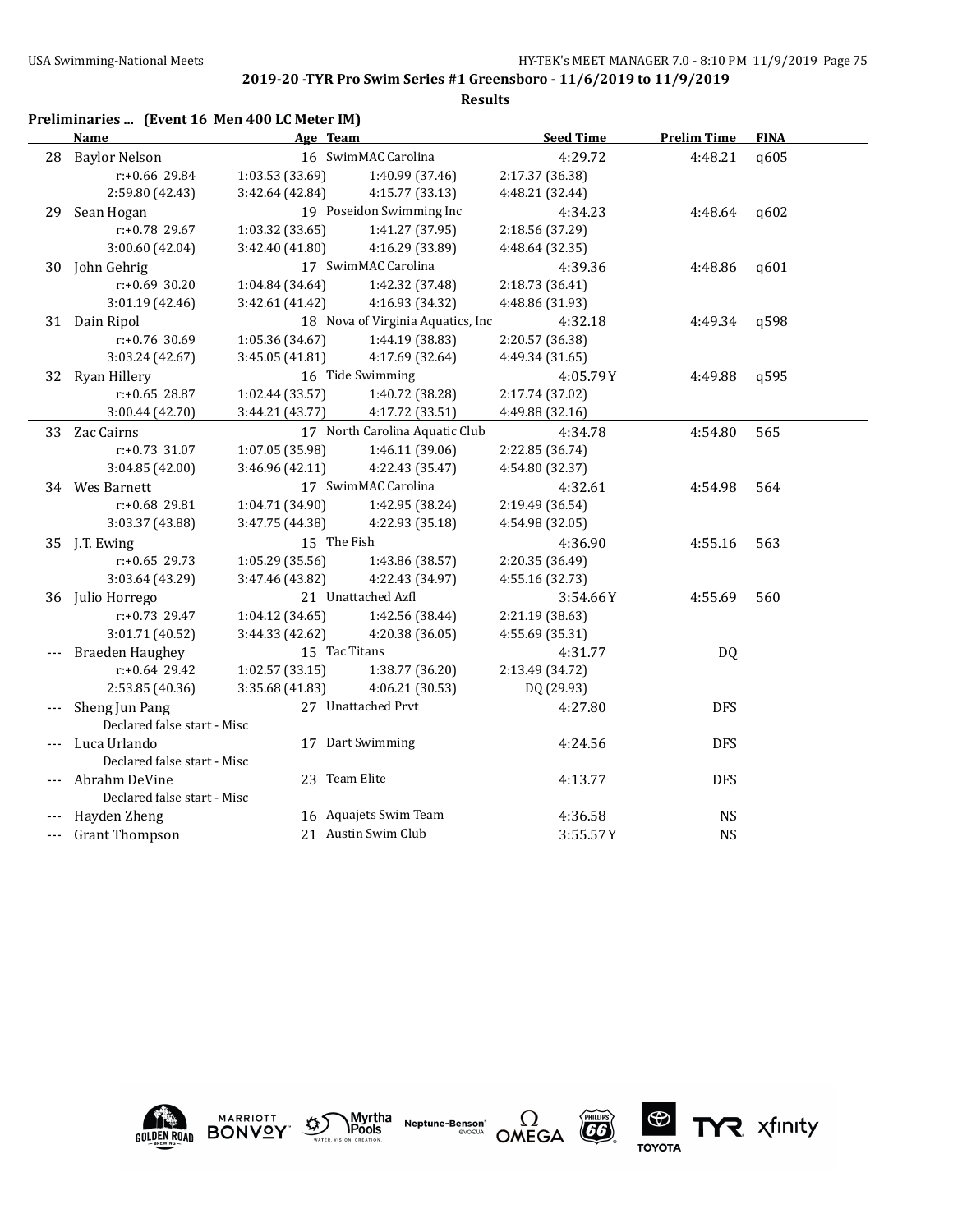#### **Results**

|    | Event 18 Women 800 LC Meter Freestyle |                  |              |                    |                               |                  |                         |             |
|----|---------------------------------------|------------------|--------------|--------------------|-------------------------------|------------------|-------------------------|-------------|
|    | World:                                |                  |              | 8:04.79 W 8/7/2016 | <b>Katie Ledecky</b>          |                  | <b>USA</b>              |             |
|    | American:                             | 8:04.79 A        |              | 8/7/2016           | <b>Katie Ledecky</b>          |                  | <b>USA</b>              |             |
|    | U.S. Open:                            | $8:06.68$ 0      |              | 1/17/2016          | <b>Katie Ledecky</b>          |                  | <b>Nation's Capital</b> |             |
|    | Jr World:                             | 8:11.00          | $\mathbf{I}$ | 6/22/2014          | <b>Katie Ledecky</b>          |                  | <b>USA</b>              |             |
|    | Pro Swim:                             | 8:06.68          | $\mathbf{P}$ | 2016               | <b>Katie Ledecky</b>          |                  |                         |             |
|    | <b>Trial Cut:</b>                     | 8:48.09          | Т            |                    |                               |                  |                         |             |
|    | Pool:                                 | $8:14.40$ G      |              | 11/28/2018         | <b>Katie G Ledecky</b>        |                  | <b>Nation's Capital</b> |             |
|    | <u>Name</u>                           |                  |              |                    | Age Team                      | <b>Seed Time</b> | <b>Finals Time</b>      | <b>FINA</b> |
|    | 1 Katie Ledecky                       |                  |              |                    | 22 Nation's Capital Swim Club | 8:07.27          | 8:14.95T 939            |             |
|    |                                       | $r: +0.68$ 28.66 |              | 59.99 (31.33)      | 1:31.10(31.11)                | 2:03.05 (31.95)  |                         |             |
|    |                                       | 2:34.28 (31.23)  |              | 3:05.90 (31.62)    | 3:37.05 (31.15)               | 4:08.49 (31.44)  |                         |             |
|    |                                       | 4:39.23 (30.74)  |              | 5:10.32 (31.09)    | 5:41.09 (30.77)               | 6:12.35(31.26)   |                         |             |
|    |                                       | 6:43.40 (31.05)  |              | 7:14.42 (31.02)    | 7:45.18 (30.76)               | 8:14.95 (29.77)  |                         |             |
|    | 2 Ashley Twichell                     |                  |              |                    | 30 Tac Titans                 | 8:27.36          | 8:30.88T 854            |             |
|    |                                       | r:+0.79 30.15    |              | 1:02.25 (32.10)    | 1:33.93 (31.68)               | 2:06.28 (32.35)  |                         |             |
|    |                                       | 2:38.17 (31.89)  |              | 3:10.49 (32.32)    | 3:42.47 (31.98)               | 4:14.92 (32.45)  |                         |             |
|    |                                       | 4:46.85 (31.93)  |              | 5:19.10 (32.25)    | 5:51.01 (31.91)               | 6:23.14 (32.13)  |                         |             |
|    |                                       | 6:54.83 (31.69)  |              | 7:27.06 (32.23)    | 7:59.08 (32.02)               | 8:30.88 (31.80)  |                         |             |
| 3  | Ally McHugh                           |                  |              |                    | 22 Wisconsin Aquatics         | 8:24.22          | 8:34.32T 837            |             |
|    |                                       | $r: +0.81$ 30.61 |              | 1:03.21 (32.60)    | 1:35.55 (32.34)               | 2:08.21 (32.66)  |                         |             |
|    |                                       | 2:40.57 (32.36)  |              | 3:13.11 (32.54)    | 3:45.27 (32.16)               | 4:17.54 (32.27)  |                         |             |
|    |                                       | 4:49.72 (32.18)  |              | 5:21.82 (32.10)    | 5:53.95 (32.13)               | 6:26.24 (32.29)  |                         |             |
|    |                                       | 6:58.60 (32.36)  |              | 7:31.10 (32.50)    | 8:03.22 (32.12)               | 8:34.32 (31.10)  |                         |             |
| 4  | Kaersten Meitz                        |                  |              |                    | 23 Boilermaker Aquatics       | 8:31.52          | 8:37.21T 823            |             |
|    |                                       | $r: +0.84$ 30.55 |              | 1:03.25 (32.70)    | 1:35.76 (32.51)               | 2:08.46 (32.70)  |                         |             |
|    |                                       | 2:40.98 (32.52)  |              | 3:13.93 (32.95)    | 3:46.35 (32.42)               | 4:18.95 (32.60)  |                         |             |
|    |                                       | 4:51.36 (32.41)  |              | 5:23.81 (32.45)    | 5:56.05 (32.24)               | 6:28.79 (32.74)  |                         |             |
|    |                                       | 7:01.23 (32.44)  |              | 7:33.79 (32.56)    | 8:06.07 (32.28)               | 8:37.21 (31.14)  |                         |             |
| 5. | Claire Tuggle                         |                  |              |                    | 15 Unattached Dart            | 8:37.27          | 8:41.94T 801            |             |
|    |                                       | r:+0.71 30.34    |              | 1:02.09 (31.75)    | 1:34.75 (32.66)               | 2:07.04 (32.29)  |                         |             |
|    |                                       | 2:40.08 (33.04)  |              | 3:12.50 (32.42)    | 3:45.61 (33.11)               | 4:18.21 (32.60)  |                         |             |
|    |                                       | 4:51.60 (33.39)  |              | 5:24.19 (32.59)    | 5:57.58 (33.39)               | 6:30.72 (33.14)  |                         |             |
|    |                                       | 7:04.27 (33.55)  |              | 7:37.26 (32.99)    | 8:10.01 (32.75)               | 8:41.94 (31.93)  |                         |             |
| 6  | Chase Travis                          |                  |              |                    | 17 Nation's Capital Swim Club | 8:30.76          | 8:43.00T 796            |             |
|    |                                       | r:+0.86 30.71    |              | 1:03.28 (32.57)    | 1:36.06 (32.78)               | 2:08.58 (32.52)  |                         |             |
|    |                                       | 2:41.24 (32.66)  |              | 3:13.62 (32.38)    | 3:46.44 (32.82)               | 4:18.91 (32.47)  |                         |             |
|    |                                       | 4:51.82 (32.91)  |              | 5:24.58 (32.76)    | 5:57.97 (33.39)               | 6:30.79 (32.82)  |                         |             |
|    |                                       | 7:04.41 (33.62)  |              | 7:37.37 (32.96)    | 8:10.99 (33.62)               | 8:43.00 (32.01)  |                         |             |
|    | 7 Paige McKenna                       |                  |              |                    | 16 Nation's Capital Swim Club | 8:38.37          | 8:46.01T 782            |             |
|    |                                       | $r: +0.81$ 30.25 |              | 1:03.24 (32.99)    | 1:36.16 (32.92)               | 2:09.02 (32.86)  |                         |             |
|    |                                       | 2:41.81 (32.79)  |              | 3:14.75 (32.94)    | 3:47.69 (32.94)               | 4:20.64 (32.95)  |                         |             |
|    |                                       | 4:53.55 (32.91)  |              | 5:26.91 (33.36)    | 5:59.89 (32.98)               | 6:33.52 (33.63)  |                         |             |
|    |                                       | 7:06.53 (33.01)  |              | 7:39.96 (33.43)    | 8:12.97 (33.01)               | 8:46.01 (33.04)  |                         |             |
| 8  | Allison Schmitt                       |                  |              |                    | 29 Sun Devil Swimming         | 8:46.85          | 8:46.78T 779            |             |
|    |                                       | r:+0.73 29.21    |              | 1:00.45 (31.24)    | 1:32.49 (32.04)               | 2:04.76 (32.27)  |                         |             |
|    |                                       | 2:37.52 (32.76)  |              | 3:10.62 (33.10)    | 3:44.39 (33.77)               | 4:18.41 (34.02)  |                         |             |
|    |                                       | 4:52.85 (34.44)  |              | 5:26.52 (33.67)    | 6:00.79 (34.27)               | 6:34.59 (33.80)  |                         |             |
|    |                                       | 7:08.23 (33.64)  |              | 7:41.55 (33.32)    | 8:14.67 (33.12)               | 8:46.78 (32.11)  |                         |             |
|    |                                       |                  |              |                    |                               |                  |                         |             |

Myrtha<br>Pools

E)

**Neptune-Benson\***<br>evoqua





**MARRIOTT**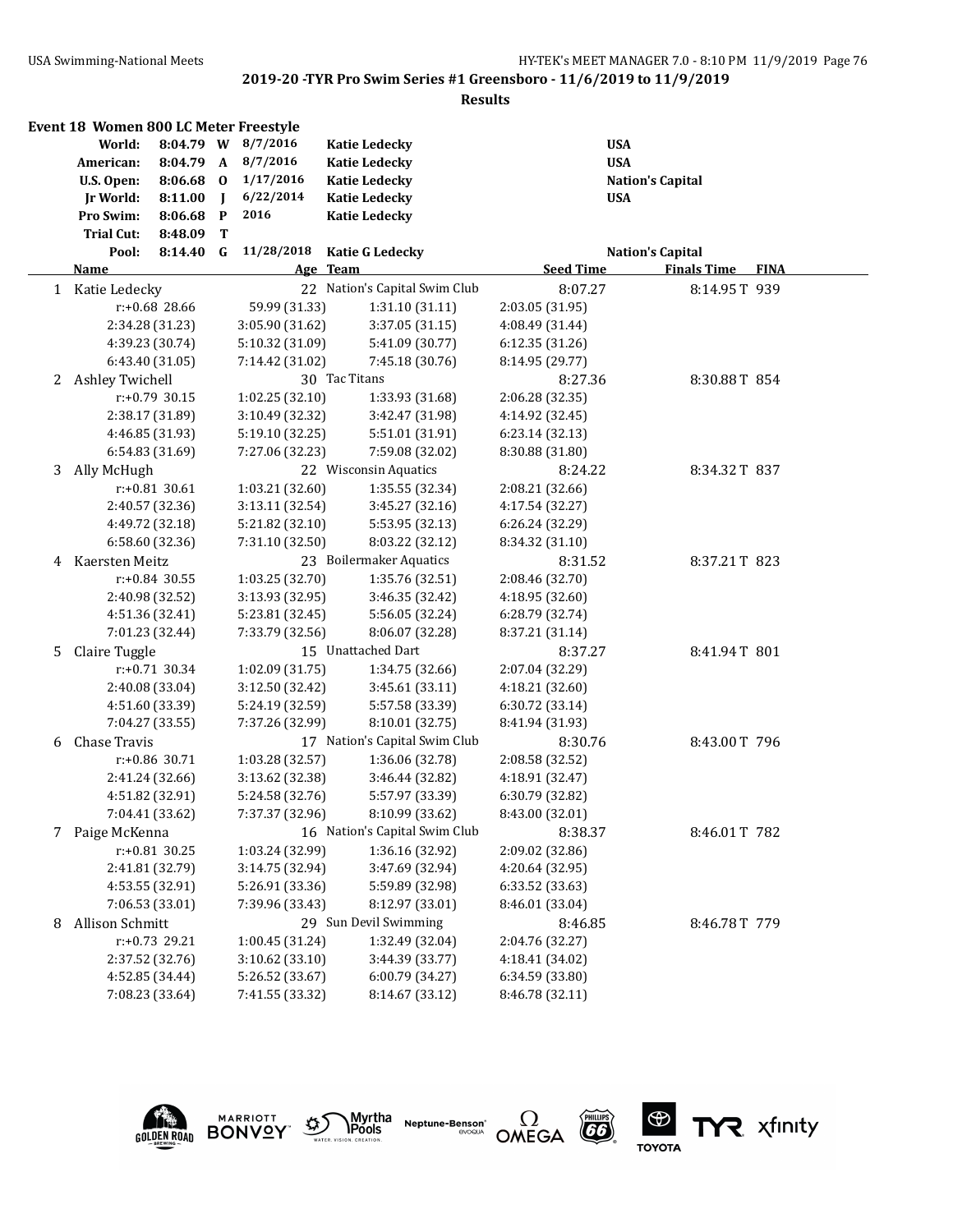#### **Results**

|    | Name                | Age Team        |                                   | <b>Seed Time</b> | <b>Finals Time</b> | <b>FINA</b> |  |
|----|---------------------|-----------------|-----------------------------------|------------------|--------------------|-------------|--|
| 9  | Makayla Sargent     |                 | 21 NC State University            | 8:46.95          | 8:49.32            | 768         |  |
|    | r:+0.70 30.99       | 1:04.38 (33.39) | 1:37.89 (33.51)                   | 2:11.45 (33.56)  |                    |             |  |
|    | 2:45.12 (33.67)     | 3:18.80 (33.68) | 3:52.47 (33.67)                   | 4:26.02 (33.55)  |                    |             |  |
|    | 4:59.19 (33.17)     | 5:32.45 (33.26) | 6:05.62 (33.17)                   | 6:38.70 (33.08)  |                    |             |  |
|    | 7:11.68 (32.98)     | 7:44.66 (32.98) | 8:17.39 (32.73)                   | 8:49.32 (31.93)  |                    |             |  |
| 10 | Allyson Macias Alba | 22 Mexico       |                                   | 8:43.32          | 8:51.42            | 759         |  |
|    | $r: +0.73$ 30.95    | 1:03.42 (32.47) | 1:36.57 (33.15)                   | 2:09.12 (32.55)  |                    |             |  |
|    | 2:42.24 (33.12)     | 3:14.97 (32.73) | 3:48.43 (33.46)                   | 4:21.71 (33.28)  |                    |             |  |
|    | 4:55.54 (33.83)     | 5:29.05 (33.51) | 6:03.02 (33.97)                   | 6:36.74 (33.72)  |                    |             |  |
|    | 7:11.12 (34.38)     | 7:44.86 (33.74) | 8:19.09 (34.23)                   | 8:51.42 (32.33)  |                    |             |  |
|    | 11 Jillian Cox      |                 | 14 Austin Trinity Aquatic Club    | 8:44.20          | 8:53.56            | 750         |  |
|    | r:+0.65 29.72       | 1:02.37 (32.65) | 1:35.57 (33.20)                   | 2:09.09 (33.52)  |                    |             |  |
|    | 2:43.28 (34.19)     | 3:17.16 (33.88) | 3:51.07 (33.91)                   | 4:24.98 (33.91)  |                    |             |  |
|    | 4:58.63 (33.65)     | 5:32.14 (33.51) | 6:05.49 (33.35)                   | 6:39.05 (33.56)  |                    |             |  |
|    | 7:13.08 (34.03)     | 7:47.00 (33.92) | 8:20.70 (33.70)                   | 8:53.56 (32.86)  |                    |             |  |
| 12 | Summer Smith        |                 | 16 Bluefish Swim Club             | 8:45.12          | 8:57.89            | 732         |  |
|    | r:+0.76 30.94       | 1:04.54 (33.60) | 1:38.16 (33.62)                   | 2:12.27 (34.11)  |                    |             |  |
|    | 2:45.59 (33.32)     | 3:19.44 (33.85) | 3:53.22 (33.78)                   | 4:27.14 (33.92)  |                    |             |  |
|    | 5:01.02 (33.88)     | 5:34.82 (33.80) | 6:08.94 (34.12)                   | 6:43.21 (34.27)  |                    |             |  |
|    | 7:17.11 (33.90)     | 7:51.14 (34.03) | 8:25.15 (34.01)                   | 8:57.89 (32.74)  |                    |             |  |
| 13 | Erin Gemmell        |                 | 14 Nation's Capital Swim Club     | 9:08.61          | 8:58.74            | 728         |  |
|    | r:+0.82 30.98       | 1:05.43 (34.45) | 1:39.67 (34.24)                   | 2:14.00 (34.33)  |                    |             |  |
|    | 2:48.46 (34.46)     | 3:23.03 (34.57) | 3:56.98 (33.95)                   | 4:31.21 (34.23)  |                    |             |  |
|    | 5:05.33 (34.12)     | 5:39.33 (34.00) | 6:13.18 (33.85)                   | 6:47.16 (33.98)  |                    |             |  |
|    | 7:21.01 (33.85)     | 7:54.60 (33.59) | 8:26.31 (31.71)                   | 8:58.74 (32.43)  |                    |             |  |
|    | 14 Yi Xuan Chang    |                 | 17 Stamford Sailfish Aquatic Club | 16:34.73Y        | 8:58.95            | 727         |  |
|    | r:+0.72 30.89       | 1:05.04(34.15)  | 1:39.62 (34.58)                   | 2:14.14 (34.52)  |                    |             |  |
|    | 2:48.44 (34.30)     | 3:22.24 (33.80) | 3:56.99 (34.75)                   | 4:31.50 (34.51)  |                    |             |  |
|    | 5:05.49 (33.99)     | 5:39.73 (34.24) | 6:13.99 (34.26)                   | 6:47.77 (33.78)  |                    |             |  |
|    | 7:21.86 (34.09)     | 7:55.71 (33.85) | 8:28.64 (32.93)                   | 8:58.95 (30.31)  |                    |             |  |
| 15 | Caroline Pennington |                 | 16 Badger Swim Club, Inc.         | 8:52.26          | 9:00.18            | 722         |  |
|    | r:+0.76 30.22       | 1:03.07 (32.85) | 1:36.35 (33.28)                   | 2:10.16 (33.81)  |                    |             |  |
|    | 2:44.11 (33.95)     | 3:18.24 (34.13) | 3:52.16 (33.92)                   | 4:26.23 (34.07)  |                    |             |  |
|    | 5:00.33 (34.10)     | 5:34.55 (34.22) | 6:08.94 (34.39)                   | 6:43.52 (34.58)  |                    |             |  |
|    | 7:17.96 (34.44)     | 7:52.56 (34.60) | 8:26.80 (34.24)                   | 9:00.18 (33.38)  |                    |             |  |
| 16 | Madison Kolessar    |                 | 17 Suburban Seahawks Club         | 8:48.38          | 9:00.58            | 721         |  |
|    | $r: +0.82$ 31.18    | 1:04.73 (33.55) | 1:38.82 (34.09)                   | 2:12.89 (34.07)  |                    |             |  |
|    | 2:47.02 (34.13)     | 3:20.99 (33.97) | 3:54.84 (33.85)                   | 4:28.83 (33.99)  |                    |             |  |
|    | 5:02.81 (33.98)     | 5:37.08 (34.27) | 6:11.19 (34.11)                   | 6:45.40 (34.21)  |                    |             |  |
|    | 7:19.61 (34.21)     | 7:53.83 (34.22) | 8:27.64 (33.81)                   | 9:00.58 (32.94)  |                    |             |  |
| 17 | Maria Alvarez       |                 | 30 Tennessee Aquatics             | 8:58.26          | 9:04.10            | 707         |  |
|    | $r: +0.75$ 31.50    | 1:05.07 (33.57) | 1:39.02 (33.95)                   | 2:13.12 (34.10)  |                    |             |  |
|    | 2:46.89 (33.77)     | 3:21.02 (34.13) | 3:55.11 (34.09)                   | 4:29.57 (34.46)  |                    |             |  |
|    | 5:03.80 (34.23)     | 5:38.18 (34.38) | 6:12.56 (34.38)                   | 6:47.02 (34.46)  |                    |             |  |
|    | 7:21.44 (34.42)     | 7:56.34 (34.90) | 8:30.80 (34.46)                   | 9:04.10 (33.30)  |                    |             |  |

 $\sum_{\text{water, vision, creation}} \text{Myrtha}$ 

**MARRIOTT** 

**GOLDEN ROAD BONVOY** 

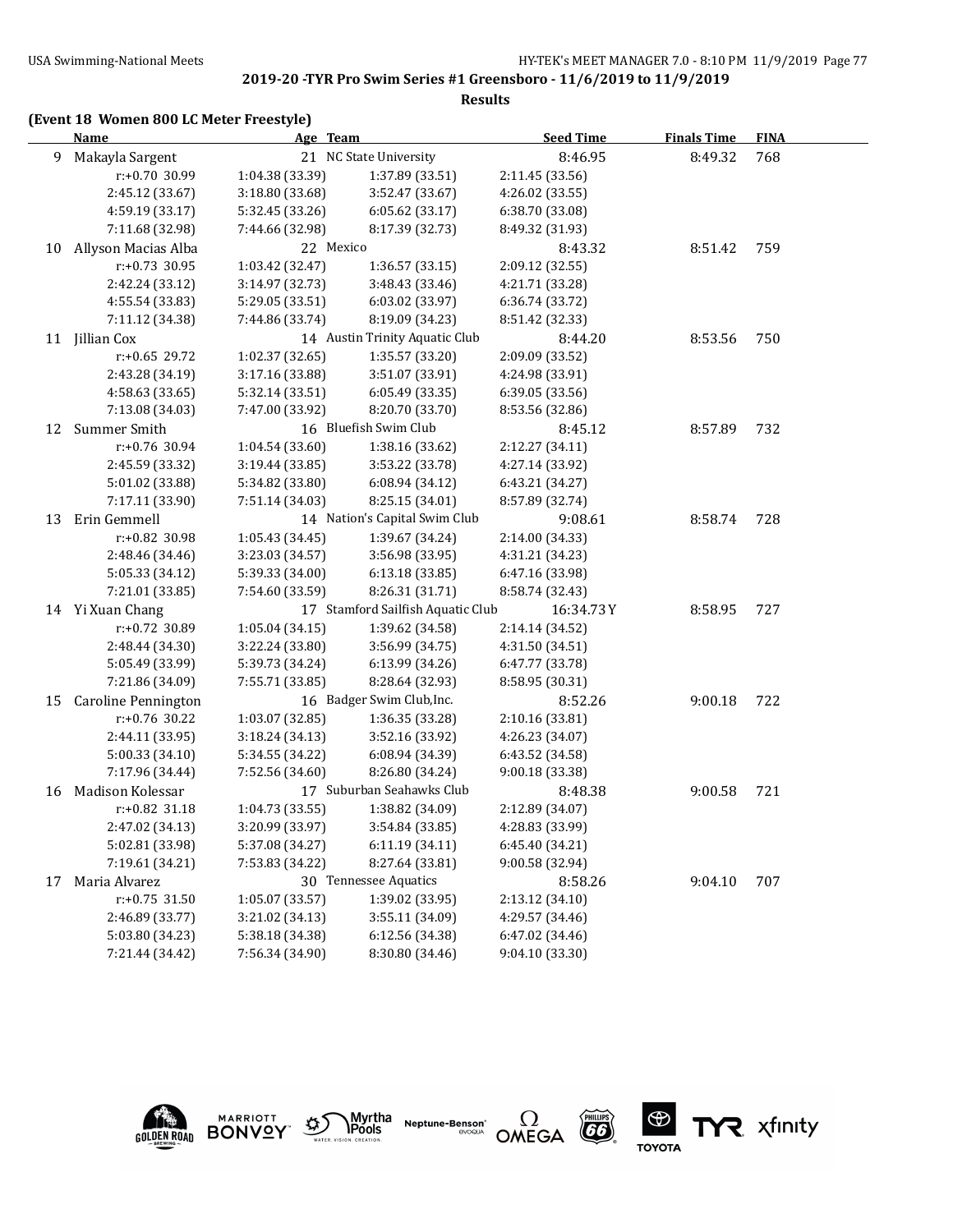#### **Results**

## **(Event 18 Women 800 LC Meter Freestyle)**

|    | <b>Name</b>      | Age Team        |                               | <b>Seed Time</b> | <b>Finals Time</b> | <b>FINA</b> |  |
|----|------------------|-----------------|-------------------------------|------------------|--------------------|-------------|--|
| 18 | Chloe Freeman    |                 | 17 Unattached Dart            | 9:00.56          | 9:07.26            | 695         |  |
|    | $r: +0.71$ 31.71 | 1:05.34 (33.63) | 1:39.01 (33.67)               | 2:13.08 (34.07)  |                    |             |  |
|    | 2:47.32 (34.24)  | 3:21.25 (33.93) | 3:55.48 (34.23)               | 4:29.75 (34.27)  |                    |             |  |
|    | 5:03.93 (34.18)  | 5:38.14 (34.21) | 6:12.56 (34.42)               | 6:47.43 (34.87)  |                    |             |  |
|    | 7:22.65 (35.22)  | 7:58.20 (35.55) | 8:33.02 (34.82)               | 9:07.26 (34.24)  |                    |             |  |
| 19 | Allison Kopac    |                 | 17 Nation's Capital Swim Club | 8:54.34          | 9:08.45            | 690         |  |
|    | r:+0.76 30.96    | 1:04.51 (33.55) | 1:38.23 (33.72)               | 2:12.18 (33.95)  |                    |             |  |
|    | 2:46.44 (34.26)  | 3:20.52 (34.08) | 3:55.03 (34.51)               | 4:29.57 (34.54)  |                    |             |  |
|    | 5:04.21 (34.64)  | 5:39.05 (34.84) | 6:14.28 (35.23)               | 6:49.52 (35.24)  |                    |             |  |
|    | 7:25.31 (35.79)  | 8:00.13 (34.82) | 8:35.24 (35.11)               | 9:08.45 (33.21)  |                    |             |  |
| 20 | Erika Chen       |                 | 17 Nation's Capital Swim Club | 8:57.38          | 9:10.00            | 684         |  |
|    | $r: +0.65$ 31.93 | 1:06.64 (34.71) | 1:41.79 (35.15)               | 2:17.12 (35.33)  |                    |             |  |
|    | 2:52.18 (35.06)  | 3:27.11 (34.93) | 4:01.48 (34.37)               | 4:35.88 (34.40)  |                    |             |  |
|    | 5:10.51 (34.63)  | 5:45.04 (34.53) | 6:19.68 (34.64)               | 6:54.66 (34.98)  |                    |             |  |
|    | 7:29.07 (34.41)  | 8:03.44 (34.37) | 8:37.39 (33.95)               | 9:10.00 (32.61)  |                    |             |  |
| 21 | Maren Conze      |                 | 14 Nation's Capital Swim Club | 17:19.10         | 9:11.33            | 679         |  |
|    | r:+0.71 31.46    | 1:05.62 (34.16) | 1:40.16 (34.54)               | 2:14.69 (34.53)  |                    |             |  |
|    | 2:49.49 (34.80)  | 3:24.38 (34.89) | 3:59.10 (34.72)               | 4:34.09 (34.99)  |                    |             |  |
|    | 5:08.88 (34.79)  | 5:43.59 (34.71) | 6:18.41 (34.82)               | 6:53.04 (34.63)  |                    |             |  |
|    | 7:27.66 (34.62)  | 8:02.42 (34.76) | 8:37.05 (34.63)               | 9:11.33 (34.28)  |                    |             |  |
| 22 | Samantha Tadder  |                 | 16 Tide Swimming              | 8:52.32          | 9:11.89            | 677         |  |
|    | $r: +0.74$ 30.33 | 1:04.39 (34.06) | 1:38.91 (34.52)               | 2:13.37 (34.46)  |                    |             |  |
|    | 2:47.84 (34.47)  | 3:22.51 (34.67) | 3:57.47 (34.96)               | 4:32.14 (34.67)  |                    |             |  |
|    | 5:06.99 (34.85)  | 5:42.01 (35.02) | 6:16.98 (34.97)               | 6:52.04 (35.06)  |                    |             |  |
|    | 7:26.93 (34.89)  | 8:02.13 (35.20) | 8:37.22 (35.09)               | 9:11.89 (34.67)  |                    |             |  |
| 23 | Summer Eaker     |                 | 16 SwimMAC Carolina           | 8:54.97          | 9:12.64            | 675         |  |
|    | r:+0.78 31.94    | 1:06.16 (34.22) | 1:40.44 (34.28)               | 2:15.05 (34.61)  |                    |             |  |
|    | 2:49.51 (34.46)  | 3:24.46 (34.95) | 3:59.61 (35.15)               | 4:34.67 (35.06)  |                    |             |  |
|    | 5:09.75 (35.08)  | 5:45.15 (35.40) | 6:20.05 (34.90)               | 6:55.18 (35.13)  |                    |             |  |
|    | 7:30.14 (34.96)  | 8:05.17 (35.03) | 8:39.71 (34.54)               | 9:12.64 (32.93)  |                    |             |  |
|    | 24 Sophia Knapp  |                 | 15 Tide Swimming              | 9:03.19          | 9:13.72            | 671         |  |
|    | r:+0.75 31.36    | 1:05.68 (34.32) | 1:39.85 (34.17)               | 2:14.28 (34.43)  |                    |             |  |
|    | 2:48.90 (34.62)  | 3:23.67 (34.77) | 3:58.47 (34.80)               | 4:33.22 (34.75)  |                    |             |  |
|    | 5:08.09 (34.87)  | 5:43.09 (35.00) | 6:18.40 (35.31)               | 6:53.88 (35.48)  |                    |             |  |
|    | 7:29.47 (35.59)  | 8:04.84 (35.37) | 8:40.49 (35.65)               | 9:13.72 (33.23)  |                    |             |  |
| 25 | Emily Gjertsen   |                 | 17 Badger Swim Club, Inc.     | 8:47.97          | 9:13.90            | 670         |  |
|    | r:+0.78 30.94    | 1:03.98 (33.04) | 1:37.55 (33.57)               | 2:11.75 (34.20)  |                    |             |  |
|    | 2:46.10 (34.35)  | 3:20.12 (34.02) | 3:54.16 (34.04)               | 4:28.65 (34.49)  |                    |             |  |
|    | 5:03.54 (34.89)  | 5:38.97 (35.43) | 6:14.73 (35.76)               | 6:50.80 (36.07)  |                    |             |  |
|    | 7:26.50 (35.70)  | 8:02.72 (36.22) | 8:38.71 (35.99)               | 9:13.90 (35.19)  |                    |             |  |
| 26 | Rachel Schlemmer |                 | 17 Snow Swimming              | 10:03.45Y        | 9:16.95            | 659         |  |
|    | r:+0.70 31.67    | 1:05.74(34.07)  | 1:40.55 (34.81)               | 2:15.30 (34.75)  |                    |             |  |
|    | 2:50.42 (35.12)  | 3:25.38 (34.96) | 4:00.63 (35.25)               | 4:35.68 (35.05)  |                    |             |  |
|    | 5:11.21 (35.53)  | 5:46.31 (35.10) | 6:21.70 (35.39)               | 6:56.92 (35.22)  |                    |             |  |
|    | 7:32.16 (35.24)  | 8:07.35 (35.19) | 8:42.59 (35.24)               | 9:16.95 (34.36)  |                    |             |  |











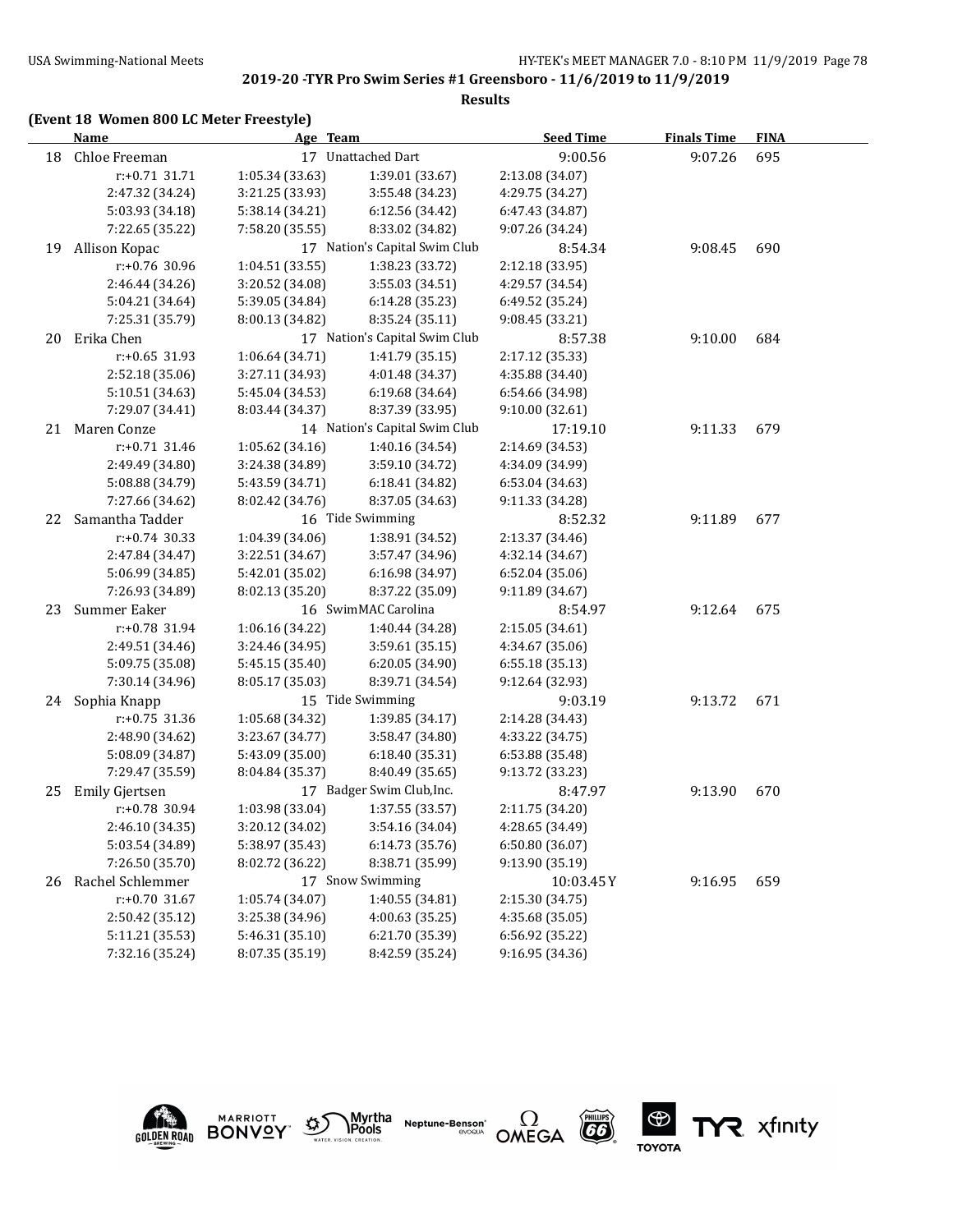|    | (Event 18 Women 800 LC Meter Freestyle) |                      |             |                 |                                   |                  |                         |             |  |
|----|-----------------------------------------|----------------------|-------------|-----------------|-----------------------------------|------------------|-------------------------|-------------|--|
|    | <b>Name</b>                             |                      |             |                 | Age Team                          | <b>Seed Time</b> | <b>Finals Time</b>      | <b>FINA</b> |  |
| 27 | Lizzie Danforth                         |                      |             |                 | 17 Nova of Virginia Aquatics, Inc | 10:02.89Y        | 9:27.81                 | 622         |  |
|    |                                         | $r: +0.73$ 32.07     |             | 1:06.54 (34.47) | 1:41.39 (34.85)                   | 2:16.53 (35.14)  |                         |             |  |
|    |                                         | 2:52.01 (35.48)      |             | 3:27.36 (35.35) | 4:03.11(35.75)                    | 4:38.93 (35.82)  |                         |             |  |
|    |                                         | 5:15.03(36.10)       |             | 5:51.02 (35.99) | 6:27.33 (36.31)                   | 7:03.46 (36.13)  |                         |             |  |
|    |                                         | 7:39.97 (36.51)      |             | 8:15.99 (36.02) | 8:52.56 (36.57)                   | 9:27.81 (35.25)  |                         |             |  |
|    | Anna Hein                               |                      |             |                 | 17 Bluefish Swim Club             | 8:59.60          | <b>DFS</b>              |             |  |
|    |                                         | Declared false start |             |                 |                                   |                  |                         |             |  |
|    | Event 19 Men 800 LC Meter Freestyle     |                      |             |                 |                                   |                  |                         |             |  |
|    | World:                                  | 7:32.12 W            |             | 7/29/2009       | Lin Zhang                         | <b>CHN</b>       |                         |             |  |
|    | American:                               | 7:43.60              | A           | 7/31/2013       | <b>Michael McBroom</b>            | <b>USA</b>       |                         |             |  |
|    | U.S. Open:                              | 7:44.57              | $\bf{0}$    | 7/29/2018       | <b>Zane Grothe</b>                |                  | <b>Mission Viejo Na</b> |             |  |
|    | 7:45.67<br><b>Jr World:</b>             |                      | $\mathbf I$ | 8/28/2013       | <b>Mack Horton</b>                | <b>AUS</b>       |                         |             |  |
|    | Pro Swim:                               | 7:49.96              | P           | 2014            | <b>Michael McBroom</b>            |                  |                         |             |  |
|    | <b>Trial Cut:</b>                       | 8:12.99              | T           |                 |                                   |                  |                         |             |  |
|    | Pool:                                   | 7:56.88              | G           | 11/28/2018      | Jordan M Wilimovsky               |                  | <b>Team Santa Monic</b> |             |  |
|    | <b>Name</b>                             |                      |             |                 | Age Team                          | <b>Seed Time</b> | <b>Finals Time</b>      | <b>FINA</b> |  |
| 1  | Chris Wieser                            |                      |             |                 | 23 Dart Swimming                  | 8:01.98          | 8:04.95T 810            |             |  |
|    |                                         | $r: +0.67$ 27.41     |             | 57.37 (29.96)   | 1:27.78 (30.41)                   | 1:59.12 (31.34)  |                         |             |  |
|    |                                         | 2:29.64 (30.52)      |             | 3:00.11 (30.47) | 3:30.62 (30.51)                   | 4:01.34 (30.72)  |                         |             |  |
|    |                                         | 4:31.58 (30.24)      |             | 5:02.07 (30.49) | 5:32.82 (30.75)                   | 6:04.02 (31.20)  |                         |             |  |
|    |                                         | 6:35.13 (31.11)      |             | 7:06.61 (31.48) | 7:36.19 (29.58)                   | 8:04.95 (28.76)  |                         |             |  |
| 2  | Mitch D'Arrigo                          |                      |             |                 | 24 Gator Swim Club                | 7:59.61          | 8:08.70T 791            |             |  |
|    |                                         | $r: +0.70$ 27.45     |             | 57.09 (29.64)   | 1:27.52 (30.43)                   | 1:57.96 (30.44)  |                         |             |  |
|    |                                         | 2:29.04 (31.08)      |             | 2:59.69 (30.65) | 3:30.94 (31.25)                   | 4:01.71 (30.77)  |                         |             |  |
|    |                                         | 4:32.82 (31.11)      |             | 5:03.71 (30.89) | 5:34.87 (31.16)                   | 6:06.33 (31.46)  |                         |             |  |
|    |                                         | 6:37.45 (31.12)      |             | 7:08.14 (30.69) | 7:38.45 (30.31)                   | 8:08.70 (30.25)  |                         |             |  |
| 3  | <b>Connor Daniels</b>                   |                      |             |                 | 17 Dart Swimming                  | 8:09.63          | 8:12.23T 774            |             |  |
|    |                                         | r:+0.68 28.18        |             | 58.75 (30.57)   | 1:30.33 (31.58)                   | 2:01.14 (30.81)  |                         |             |  |
|    |                                         | 2:24.93 (23.79)      |             | 3:03.89 (38.96) | 3:35.71 (31.82)                   | 4:07.05 (31.34)  |                         |             |  |
|    |                                         | 4:38.66 (31.61)      |             | 5:10.17 (31.51) | 5:42.04 (31.87)                   | 6:13.40 (31.36)  |                         |             |  |
|    |                                         | 6:44.41 (31.01)      |             | 7:15.02 (30.61) | 7:44.65 (29.63)                   | 8:12.23 (27.58)  |                         |             |  |
| 4  | Santi Corredor                          |                      |             |                 | 20 Gator Swim Club                | 8:14.63          | 8:13.79                 | 767         |  |
|    |                                         | $r: +0.69$ 28.24     |             | 59.82 (31.58)   | 1:30.67 (30.85)                   | 2:01.20 (30.53)  |                         |             |  |
|    |                                         | 2:32.39 (31.19)      |             | 3:03.16 (30.77) | 3:34.42 (31.26)                   | 4:05.50 (31.08)  |                         |             |  |
|    |                                         | 4:36.35 (30.85)      |             | 5:07.24 (30.89) | 5:38.20 (30.96)                   | 6:09.53 (31.33)  |                         |             |  |
|    |                                         | 6:41.13 (31.60)      |             | 7:12.47 (31.34) | 7:43.65 (31.18)                   | 8:13.79 (30.14)  |                         |             |  |
| 5  | True Sweetser                           |                      |             |                 | 22 Gator Swim Club                | 7:56.08          | 8:14.21                 | 765         |  |
|    |                                         | r:+0.72 28.54        |             | 59.30 (30.76)   | 1:30.22 (30.92)                   | 2:01.70 (31.48)  |                         |             |  |
|    |                                         | 2:32.51 (30.81)      |             | 3:03.58 (31.07) | 3:34.79 (31.21)                   | 4:06.27 (31.48)  |                         |             |  |
|    |                                         | 4:37.64 (31.37)      |             | 5:09.07 (31.43) | 5:40.69 (31.62)                   | 6:12.10(31.41)   |                         |             |  |
|    |                                         | 6:43.51 (31.41)      |             | 7:14.74 (31.23) | 7:45.08 (30.34)                   | 8:14.21 (29.13)  |                         |             |  |
| 6  | Alexander Pratt                         |                      |             |                 | 19 Hpc Vancouver                  | 8:03.12          | 8:17.33                 | 751         |  |
|    |                                         | r:+0.77 28.40        |             | 59.29 (30.89)   | 1:31.34 (32.05)                   | 2:03.16 (31.82)  |                         |             |  |
|    |                                         | 2:35.01 (31.85)      |             | 3:07.09 (32.08) | 3:38.87 (31.78)                   | 4:11.00 (32.13)  |                         |             |  |
|    |                                         | 4:42.64 (31.64)      |             | 5:14.22 (31.58) | 5:45.80 (31.58)                   | 6:16.97(31.17)   |                         |             |  |
|    |                                         | 6:48.11 (31.14)      |             | 7:18.93 (30.82) | 7:49.78 (30.85)                   | 8:17.33 (27.55)  |                         |             |  |
|    |                                         |                      |             |                 |                                   |                  |                         |             |  |











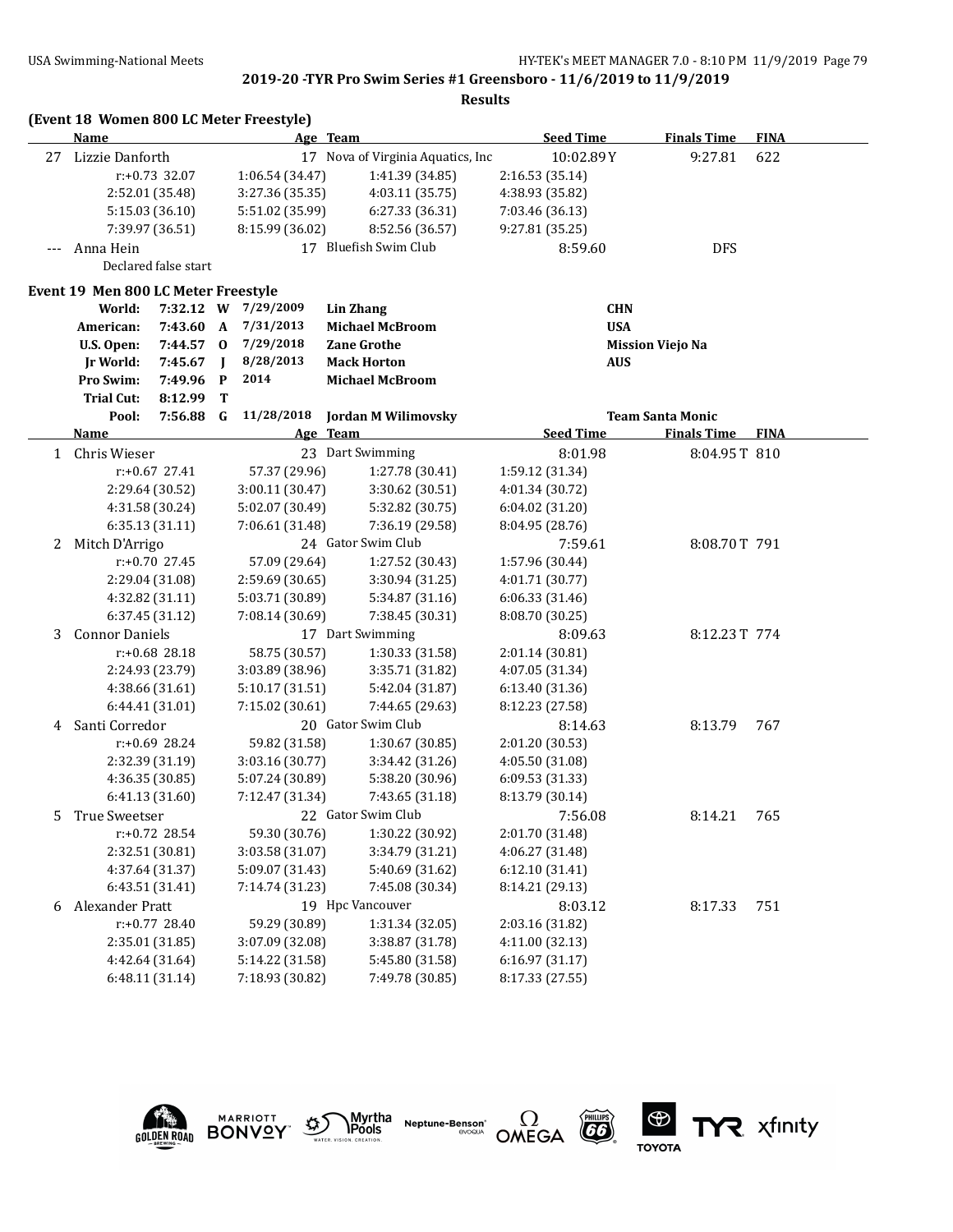### **Results**

## **(Event 19 Men 800 LC Meter Freestyle)**

|             | <b>Name</b>            | Age Team        |                                   | <b>Seed Time</b> | <b>Finals Time</b> | <b>FINA</b> |
|-------------|------------------------|-----------------|-----------------------------------|------------------|--------------------|-------------|
| $7^{\circ}$ | Christian Bayo         | 28 Tac Titans   |                                   | 8:06.34          | 8:17.56            | 750         |
|             | r:+0.76 28.33          | 59.70 (31.37)   | 1:30.61 (30.91)                   | 2:02.33 (31.72)  |                    |             |
|             | 2:33.52 (31.19)        | 3:05.28 (31.76) | 3:36.35 (31.07)                   | 4:08.08 (31.73)  |                    |             |
|             | 4:39.14 (31.06)        | 5:10.94 (31.80) | 5:42.23 (31.29)                   | 6:14.10 (31.87)  |                    |             |
|             | 6:45.39 (31.29)        | 7:17.17 (31.78) | 7:48.02 (30.85)                   | 8:17.56 (29.54)  |                    |             |
| 8           | Sam Oliver             |                 | 17 Snow Swimming                  | 8:17.96          | 8:18.21            | 747         |
|             | r:+0.78 28.65          | 59.47 (30.82)   | 1:30.61 (31.14)                   | 2:01.67 (31.06)  |                    |             |
|             | 2:32.48 (30.81)        | 3:03.22 (30.74) | 3:34.47 (31.25)                   | 4:05.74 (31.27)  |                    |             |
|             | 4:37.34 (31.60)        | 5:08.70 (31.36) | 5:40.30 (31.60)                   | 6:11.81 (31.51)  |                    |             |
|             | 6:43.85 (32.04)        | 7:15.73 (31.88) | 7:47.67 (31.94)                   | 8:18.21 (30.54)  |                    |             |
| 9           | <b>Yeziel Morales</b>  |                 | 23 Azura Florida Aquatics         | 8:23.75          | 8:20.44            | 737         |
|             | r:+0.68 28.43          | 1:00.08(31.65)  | 1:31.60 (31.52)                   | 2:03.86 (32.26)  |                    |             |
|             | 2:35.65 (31.79)        | 3:07.41 (31.76) | 3:39.44 (32.03)                   | 4:11.41 (31.97)  |                    |             |
|             | 4:43.34 (31.93)        | 5:14.85 (31.51) | 5:46.22 (31.37)                   | 6:17.66 (31.44)  |                    |             |
|             | 6:48.94 (31.28)        | 7:20.31 (31.37) | 7:51.32 (31.01)                   | 8:20.44 (29.12)  |                    |             |
| 10          | Sam Rice               |                 | 22 Tennessee Aquatics             | 8:15.54          | 8:20.90            | 735         |
|             | $r: +0.67$ 28.18       | 58.84 (30.66)   | 1:29.79 (30.95)                   | 2:00.60 (30.81)  |                    |             |
|             | 2:31.48 (30.88)        | 3:02.48 (31.00) | 3:34.02 (31.54)                   | 4:05.45 (31.43)  |                    |             |
|             | 4:37.31 (31.86)        | 5:08.97 (31.66) | 5:41.39 (32.42)                   | 6:12.99 (31.60)  |                    |             |
|             | 6:45.28 (32.29)        | 7:17.21 (31.93) | 7:49.45 (32.24)                   | 8:20.90 (31.45)  |                    |             |
|             | 11 Yugo Tsukikawa      |                 | 17 Badger Swim Club, Inc.         | 8:21.72          | 8:25.97            | 713         |
|             | r:+0.70 29.08          | 1:00.45(31.37)  | 1:32.10 (31.65)                   | 2:03.90 (31.80)  |                    |             |
|             | 2:35.46 (31.56)        | 3:07.43 (31.97) | 3:38.89 (31.46)                   | 4:10.76 (31.87)  |                    |             |
|             | 4:42.23 (31.47)        | 5:14.06 (31.83) | 5:45.75 (31.69)                   | 6:18.23 (32.48)  |                    |             |
|             | 6:50.65 (32.42)        | 7:23.20 (32.55) | 7:55.03 (31.83)                   | 8:25.97 (30.94)  |                    |             |
| 12          | <b>Braeden Haughey</b> | 15 Tac Titans   |                                   | 8:22.37          | 8:26.92            | 709         |
|             | r:+0.62 28.81          | 1:00.30 (31.49) | 1:32.16 (31.86)                   | 2:04.17 (32.01)  |                    |             |
|             | 2:35.48 (31.31)        | 3:07.19 (31.71) | 3:39.30 (32.11)                   | 4:11.41 (32.11)  |                    |             |
|             | 4:43.50 (32.09)        | 5:15.71 (32.21) | 5:47.04 (31.33)                   | 6:19.06 (32.02)  |                    |             |
|             | 6:51.16 (32.10)        | 7:24.03 (32.87) | 7:57.13 (33.10)                   | 8:26.92 (29.79)  |                    |             |
| 13          | Diego Barragan-Vasquez |                 | 17 Baja California                | 8:20.24          | 8:27.96            | 705         |
|             | r:+0.68 29.19          | 1:00.46 (31.27) | 1:32.29 (31.83)                   | 2:04.44 (32.15)  |                    |             |
|             | 2:36.76 (32.32)        | 3:09.41 (32.65) | 3:41.11 (31.70)                   | 4:13.28 (32.17)  |                    |             |
|             | 4:45.18 (31.90)        | 5:17.24 (32.06) | 5:49.13 (31.89)                   | 6:21.67 (32.54)  |                    |             |
|             | 6:53.21 (31.54)        | 7:25.13 (31.92) | 7:56.65 (31.52)                   | 8:27.96 (31.31)  |                    |             |
|             | 14 Jake Narvid         |                 | 17 Greater Philadelphia Aquatic C | 8:14.04          | 8:30.04            | 696         |
|             | r:+0.70 28.58          | 59.95 (31.37)   | 1:31.60 (31.65)                   | 2:04.00 (32.40)  |                    |             |
|             | 2:35.79 (31.79)        | 3:08.55 (32.76) | 3:40.54 (31.99)                   | 4:13.15 (32.61)  |                    |             |
|             | 4:45.05 (31.90)        | 5:17.91 (32.86) | 5:49.98 (32.07)                   | 6:22.89 (32.91)  |                    |             |
|             | 6:54.79 (31.90)        | 7:27.39 (32.60) | 7:58.91 (31.52)                   | 8:30.04 (31.13)  |                    |             |
| 15          | Owen Lloyd             |                 | 18 North Carolina Aquatic Club    | 8:14.26          | 8:31.69            | 689         |
|             | r:+0.85 29.03          | 1:00.05 (31.02) | 1:33.04 (32.99)                   | 2:05.22 (32.18)  |                    |             |
|             | 2:38.16 (32.94)        | 3:10.51 (32.35) | 3:43.56 (33.05)                   | 4:15.76 (32.20)  |                    |             |
|             | 4:48.58 (32.82)        | 5:20.85 (32.27) | 5:53.24 (32.39)                   | 6:25.28 (32.04)  |                    |             |
|             | 6:57.44(32.16)         | 7:29.25 (31.81) | 8:01.15 (31.90)                   | 8:31.69 (30.54)  |                    |             |











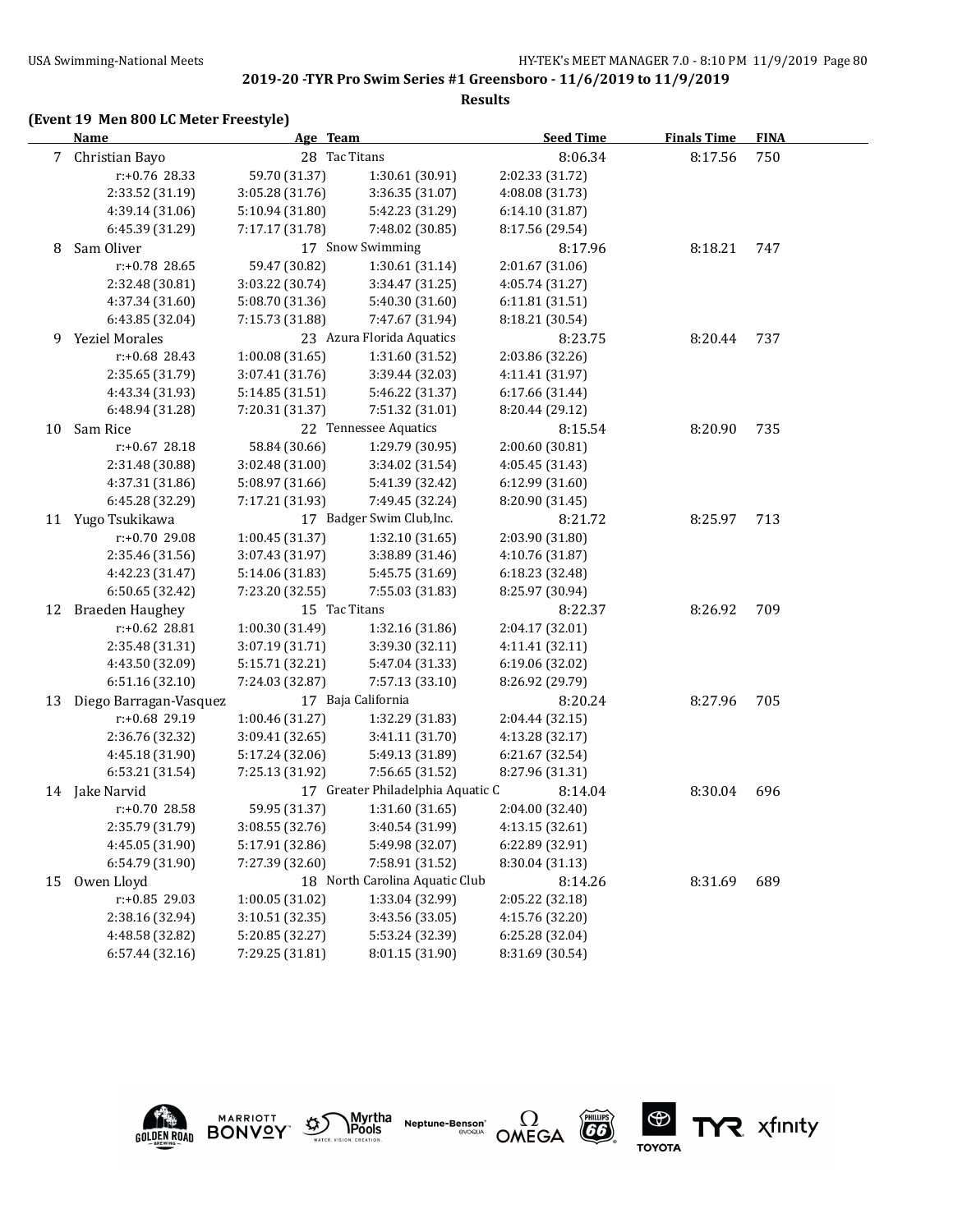#### **Results**

## **(Event 19 Men 800 LC Meter Freestyle)**

|    | <b>Name</b>                 | Age Team        |                                   | <b>Seed Time</b> | <b>Finals Time</b> | <b>FINA</b> |  |
|----|-----------------------------|-----------------|-----------------------------------|------------------|--------------------|-------------|--|
|    | 16 Stuart Pliuskaitis       |                 | 19 Snow Swimming                  | 8:21.04          | 8:31.88            | 689         |  |
|    | r:+0.73 29.47               | 1:00.75 (31.28) | 1:32.72 (31.97)                   | 2:05.15 (32.43)  |                    |             |  |
|    | 2:37.13 (31.98)             | 3:09.08 (31.95) | 3:40.85 (31.77)                   | 4:12.97 (32.12)  |                    |             |  |
|    | 4:44.86 (31.89)             | 5:17.35 (32.49) | 5:49.88 (32.53)                   | 6:22.37 (32.49)  |                    |             |  |
|    | 6:55.09 (32.72)             | 7:27.34 (32.25) | 8:00.30 (32.96)                   | 8:31.88 (31.58)  |                    |             |  |
| 17 | Josh Parent                 |                 | 14 Bluefish Swim Club             | 8:17.28          | 8:32.32            | 687         |  |
|    | r:+0.68 29.31               | 1:01.18 (31.87) | 1:33.39 (32.21)                   | 2:05.28 (31.89)  |                    |             |  |
|    | 2:37.57 (32.29)             | 3:09.70 (32.13) | 3:41.89 (32.19)                   | 4:14.32 (32.43)  |                    |             |  |
|    | 4:46.80 (32.48)             | 5:19.74 (32.94) | 5:52.42 (32.68)                   | 6:24.51 (32.09)  |                    |             |  |
|    | 6:56.44 (31.93)             | 7:28.65 (32.21) | 8:00.69 (32.04)                   | 8:32.32 (31.63)  |                    |             |  |
| 18 | Nick Andres                 |                 | 17 Nwdupage YMCA / B.R. Ryall S   | 8:26.89          | 8:32.61            | 686         |  |
|    | r:+0.78 28.97               | 1:00.64(31.67)  | 1:32.37 (31.73)                   | 2:04.24 (31.87)  |                    |             |  |
|    | 2:36.53 (32.29)             | 3:08.51 (31.98) | 3:40.92 (32.41)                   | 4:13.35 (32.43)  |                    |             |  |
|    | 4:46.36 (33.01)             | 5:18.85 (32.49) | 5:51.79 (32.94)                   | 6:23.88 (32.09)  |                    |             |  |
|    | 6:56.40 (32.52)             | 7:28.62 (32.22) | 8:00.82 (32.20)                   | 8:32.61 (31.79)  |                    |             |  |
| 19 | Cuahutemoc Saif Rivas Mejia |                 | 18 Baja California                | 8:36.79          | 8:35.46            | 674         |  |
|    | r:+0.75 30.12               | 1:02.23 (32.11) | 1:33.89 (31.66)                   | 2:06.01 (32.12)  |                    |             |  |
|    | 2:37.81 (31.80)             | 3:09.91 (32.10) | 3:42.12 (32.21)                   | 4:14.68 (32.56)  |                    |             |  |
|    | 4:47.05 (32.37)             | 5:19.57 (32.52) | 5:52.65 (33.08)                   | 6:25.64 (32.99)  |                    |             |  |
|    | 6:58.62 (32.98)             | 7:31.65 (33.03) | 8:04.13 (32.48)                   | 8:35.46 (31.33)  |                    |             |  |
| 20 | Josean Massucco             |                 | 15 Loyola Athletic Club           | 8:36.52          | 8:36.65            | 670         |  |
|    | $r: +0.65$ 28.93            | 1:00.61 (31.68) | 1:32.87 (32.26)                   | 2:05.07 (32.20)  |                    |             |  |
|    | 2:37.13 (32.06)             | 3:09.57 (32.44) | 3:42.14 (32.57)                   | 4:14.56 (32.42)  |                    |             |  |
|    | 4:47.47 (32.91)             | 5:20.28 (32.81) | 5:53.13 (32.85)                   | 6:26.55 (33.42)  |                    |             |  |
|    | 7:00.07 (33.52)             | 7:33.18 (33.11) | 8:06.04 (32.86)                   | 8:36.65 (30.61)  |                    |             |  |
|    | 21 Sean Simms               |                 | 16 Greater Philadelphia Aquatic C | 8:28.36          | 8:37.57            | 666         |  |
|    | r:+0.76 28.71               | 1:00.25 (31.54) | 1:32.28 (32.03)                   | 2:04.48 (32.20)  |                    |             |  |
|    | 2:36.91 (32.43)             | 3:09.31 (32.40) | 3:42.00 (32.69)                   | 4:14.66 (32.66)  |                    |             |  |
|    | 4:47.66 (33.00)             | 5:20.58 (32.92) | 5:53.86 (33.28)                   | 6:26.92 (33.06)  |                    |             |  |
|    | 7:00.19 (33.27)             | 7:33.20 (33.01) | 8:05.84 (32.64)                   | 8:37.57 (31.73)  |                    |             |  |
| 22 | Dolan Grisbaum              |                 | 16 Greater Philadelphia Aquatic C | 8:31.88          | 8:39.50            | 659         |  |
|    | $r: +0.78$ 30.11            | 1:02.29 (32.18) | 1:34.73 (32.44)                   | 2:07.55 (32.82)  |                    |             |  |
|    | 2:40.38 (32.83)             | 3:13.15 (32.77) | 3:46.14 (32.99)                   | 4:19.11 (32.97)  |                    |             |  |
|    | 4:52.37 (33.26)             | 5:25.20 (32.83) | 5:58.06 (32.86)                   | 6:30.94 (32.88)  |                    |             |  |
|    | 7:03.78 (32.84)             | 7:36.48 (32.70) | 8:08.54 (32.06)                   | 8:39.50 (30.96)  |                    |             |  |
| 23 | Aidan Wilson                |                 | 18 Empire Swimming                | 9:18.61Y         | 8:40.55            | 655         |  |
|    | r:+0.79 29.59               | 1:01.89 (32.30) | 1:34.88 (32.99)                   | 2:07.76 (32.88)  |                    |             |  |
|    | 2:41.03 (33.27)             | 3:14.51 (33.48) | 3:48.18 (33.67)                   | 4:21.71 (33.53)  |                    |             |  |
|    | 4:54.94 (33.23)             | 5:28.10 (33.16) | 6:01.26(33.16)                    | 6:33.59 (32.33)  |                    |             |  |
|    | 7:06.11 (32.52)             | 7:38.22 (32.11) | 8:10.27 (32.05)                   | 8:40.55 (30.28)  |                    |             |  |
| 24 | Shane Washart               |                 | 16 Greater Philadelphia Aquatic C | 8:32.50          | 8:40.71            | 654         |  |
|    | r:+0.80 29.49               | 1:01.62 (32.13) | 1:34.63 (33.01)                   | 2:07.72 (33.09)  |                    |             |  |
|    | 2:40.63 (32.91)             | 3:14.07 (33.44) | 3:47.31 (33.24)                   | 4:20.62 (33.31)  |                    |             |  |
|    | 4:53.59 (32.97)             | 5:26.60 (33.01) | 5:59.82 (33.22)                   | 6:32.98 (33.16)  |                    |             |  |
|    | 7:05.60 (32.62)             | 7:38.11 (32.51) | 8:10.52 (32.41)                   | 8:40.71 (30.19)  |                    |             |  |









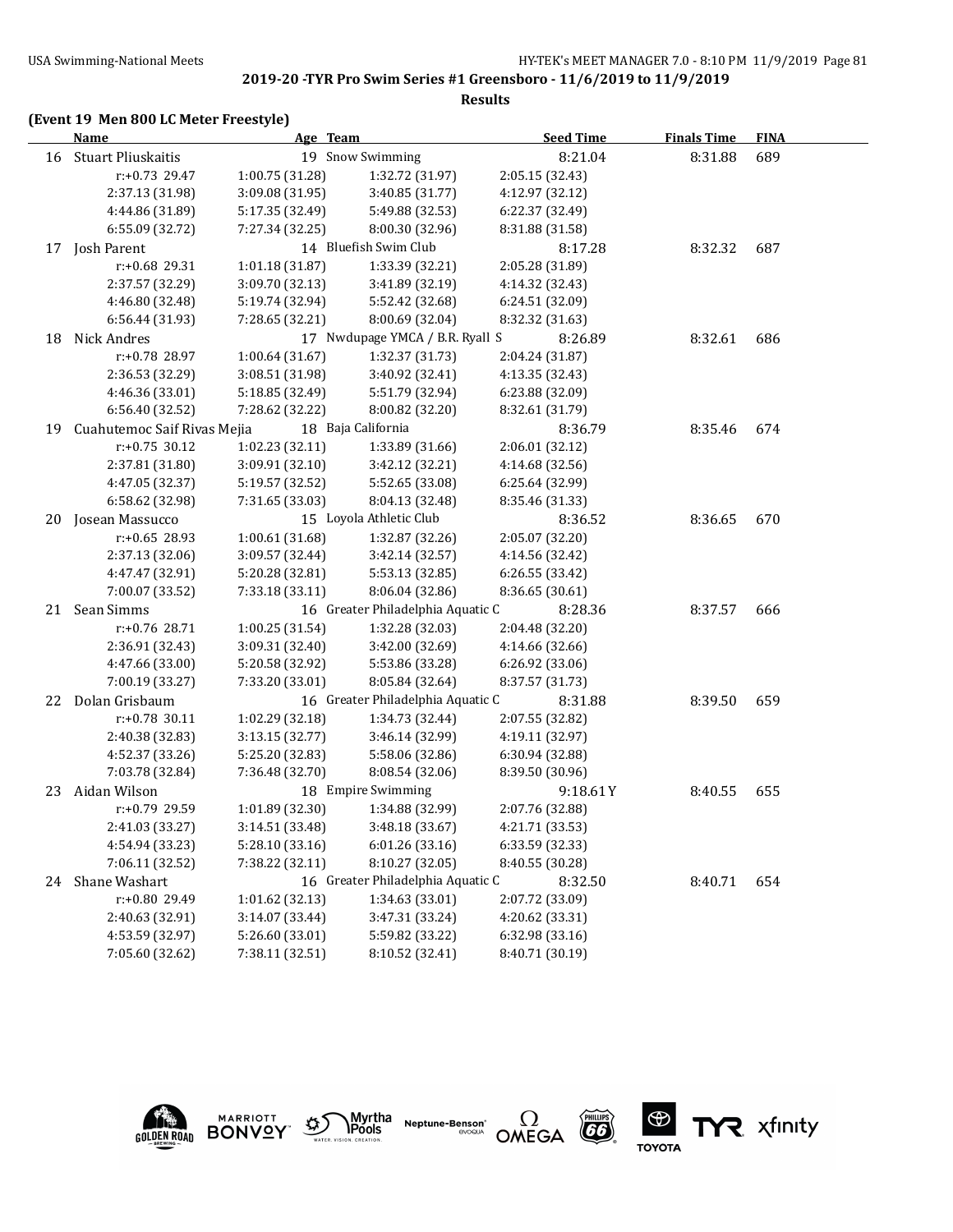#### **(Event 19 Men 800 LC Meter Freestyle)**

**Name Age Team Seed Time Finals Time FINA** 25 Nikolas Lee-Bishop 17 Nova of Virginia Aquatics, Inc 9:21.90Y 8:43.54 644 r:+0.87 29.81 1:01.81 (32.00) 1:34.24 (32.43) 2:06.66 (32.42) 2:39.66 (33.00) 3:12.30 (32.64) 3:45.31 (33.01) 4:18.45 (33.14) 4:51.82 (33.37) 5:25.08 (33.26) 5:58.83 (33.75) 6:32.37 (33.54) 7:05.58 (33.21) 7:38.56 (32.98) 8:11.66 (33.10) 8:43.54 (31.88) 26 Hubert Huang 15 Commonwealth Swimming 8:32.99 8:43.96 642 r:+0.63 29.66 1:02.03 (32.37) 1:34.84 (32.81) 2:07.67 (32.83) 2:40.59 (32.92) 3:13.86 (33.27) 3:46.94 (33.08) 4:20.06 (33.12) 4:53.63 (33.57) 5:27.17 (33.54) 6:00.29 (33.12) 6:34.02 (33.73) 7:07.07 (33.05) 7:39.77 (32.70) 8:12.13 (32.36) 8:43.96 (31.83) 27 Jacob Rosner 18 Nation's Capital Swim Club 8:25.36 8:45.43 637 r:+0.71 29.25 1:01.91 (32.66) 1:35.01 (33.10) 2:08.29 (33.28) 2:41.17 (32.88) 3:13.92 (32.75) 3:46.58 (32.66) 4:19.64 (33.06) 4:52.65 (33.01) 5:26.09 (33.44) 5:59.27 (33.18) 6:32.85 (33.58) 7:06.21 (33.36) 7:39.69 (33.48) 8:12.79 (33.10) 8:45.43 (32.64) 28 Peter Bretzmann 16 North Carolina Aquatic Club 8:26.32 8:45.93 635 r:+0.71 29.91 1:02.54 (32.63) 1:35.76 (33.22) 2:08.90 (33.14) 2:41.97 (33.07) 3:15.39 (33.42) 3:47.86 (32.47) 4:21.29 (33.43) 4:54.74 (33.45) 5:28.11 (33.37) 6:01.05 (32.94) 6:34.24 (33.19) 7:05.69 (31.45) 7:40.47 (34.78) 8:13.67 (33.20) 8:45.93 (32.26) 29 Zach Wassmer 17 Nova of Virginia Aquatics, Inc 8:32.55 8:48.42 626 r:+0.73 29.91 1:02.41 (32.50) 1:35.35 (32.94) 2:08.66 (33.31) 2:41.80 (33.14) 3:15.35 (33.55) 3:48.79 (33.44) 4:22.65 (33.86) 4:55.93 (33.28) 5:29.65 (33.72) 6:02.99 (33.34) 6:36.82 (33.83) 7:09.94 (33.12) 7:43.57 (33.63) 8:16.12 (32.55) 8:48.42 (32.30) 30 Garrett McGovern 17 Nova of Virginia Aquatics, Inc 8:21.61 8:49.15 623 r:+0.74 29.76 1:01.67 (31.91) 1:34.62 (32.95) 2:07.93 (33.31) 2:40.83 (32.90) 3:14.03 (33.20) 3:47.32 (33.29) 4:20.33 (33.01) 4:54.05 (33.72) 5:28.28 (34.23) 6:02.67 (34.39) 6:36.14 (33.47) 7:10.21 (34.07) 7:43.91 (33.70) 8:17.52 (33.61) 8:49.15 (31.63) 31 Gavin Formon 17 Berkeley Aquatic Club 8:27.37 8:52.44 612 r:+0.78 30.09 1:02.76 (32.67) 1:35.14 (32.38) 2:07.89 (32.75) 2:41.12 (33.23) 3:14.68 (33.56) 3:48.50 (33.82) 4:22.11 (33.61) 4:55.89 (33.78) 5:30.08 (34.19) 6:04.07 (33.99) 6:37.75 (33.68) 7:11.96 (34.21) 7:45.75 (33.79) 8:19.85 (34.10) 8:52.44 (32.59) 32 DC Hellams 18 Nova of Virginia Aquatics, Inc 8:32.37 9:00.87 584 r:+0.82 30.24 1:02.94 (32.70) 1:35.97 (33.03) 2:09.77 (33.80) 2:43.93 (34.16) 3:17.85 (33.92) 3:51.85 (34.00) 4:25.89 (34.04) 4:59.52 (33.63) 5:33.93 (34.41) 6:08.37 (34.44) 6:43.02 (34.65) 7:17.80 (34.78) 7:52.52 (34.72) 8:26.82 (34.30) 9:00.87 (34.05) Ian Tansill 18 Unattached MACH 9:16.47Y DFS Declared false start











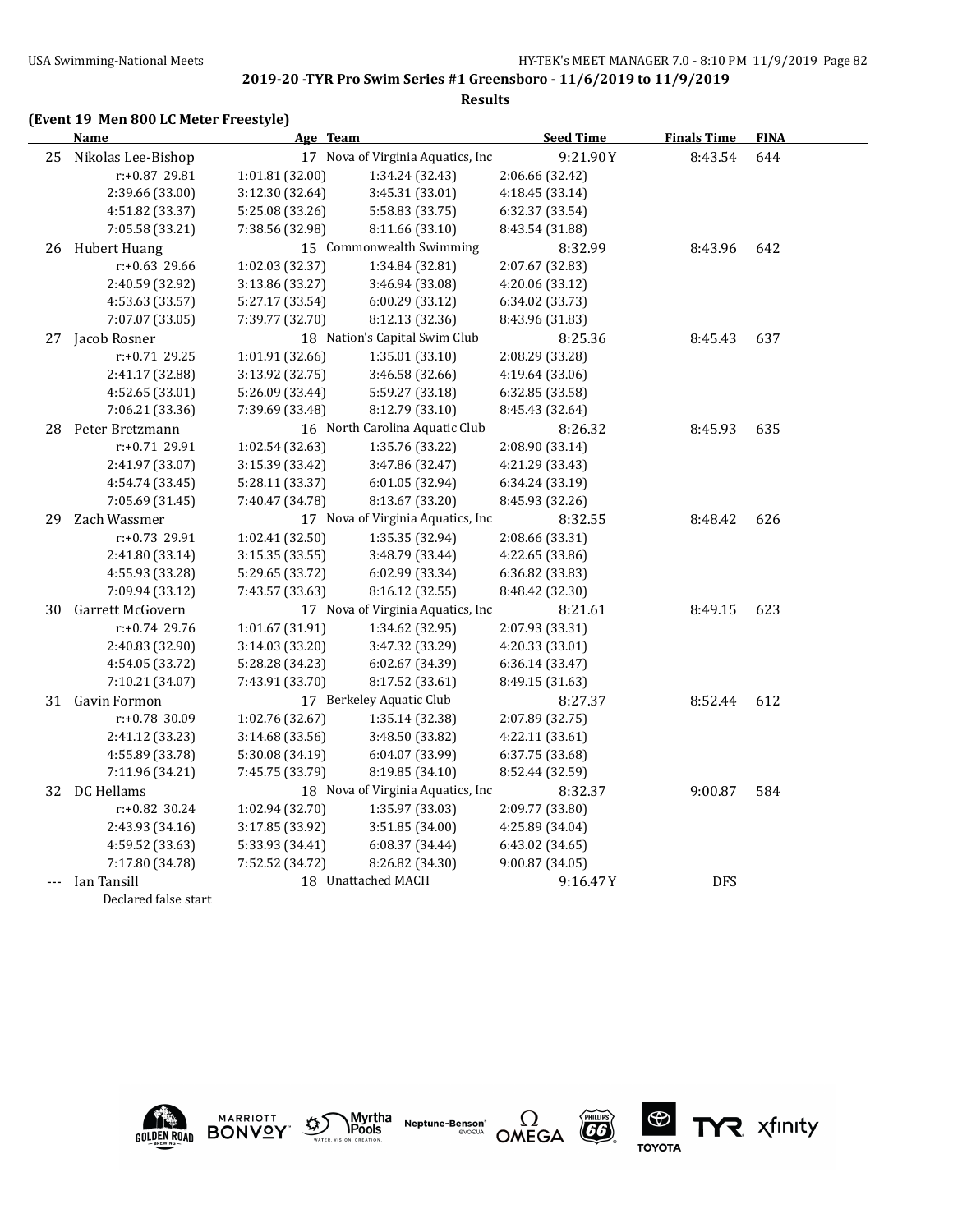#### **Results**

|                  | <b>Event 20 Women 100 LC Meter Backstroke</b> |              |                   |                                   |                      |                         |             |
|------------------|-----------------------------------------------|--------------|-------------------|-----------------------------------|----------------------|-------------------------|-------------|
|                  | World:<br>57.57 W                             |              | 7/28/2019         | <b>Regan Smith</b>                | <b>USA</b>           |                         |             |
|                  | American:                                     |              | 57.57 A 7/28/2019 | <b>Regan Smith</b>                | <b>USA</b>           |                         |             |
|                  | 58.00 0<br>U.S. Open:                         |              | 7/28/2018         | <b>Kathleen Baker</b>             | <b>Team Elite-NC</b> |                         |             |
|                  | Jr World:<br>57.57 J                          |              | 7/28/2019         | <b>Regan Smith</b>                | <b>USA</b>           |                         |             |
|                  | Pro Swim:<br>58.73                            | $\mathbf{P}$ | 4/12/2019         | Olivia Smoliga                    |                      | <b>Athens Bulldog S</b> |             |
|                  | <b>Trial Cut:</b><br>1:02.69                  | T            |                   |                                   |                      |                         |             |
|                  | 59.27 G<br>Pool:                              |              | 11/30/2018        | <b>Kylie Masse</b>                |                      | <b>Toronto Swim Clu</b> |             |
|                  | <b>Name</b>                                   |              |                   | Age Team                          | <b>Prelim Time</b>   | <b>Finals Time</b>      | <b>FINA</b> |
| A - Final        |                                               |              |                   |                                   |                      |                         |             |
|                  | 1 Kylie Masse                                 |              |                   | 23 Toronto Swim Club              | 59.80                | 59.88                   | 908         |
|                  | $r: +0.57$ 29.03                              |              | 59.88 (30.85)     |                                   |                      |                         |             |
| 2                | Isabelle Stadden                              |              |                   | 17 Aquajets Swim Team             | 1:01.82              | 1:00.24T 892            |             |
|                  | $r: +0.65$ 29.67                              |              | 1:00.24 (30.57)   |                                   |                      |                         |             |
| 3.               | Ali DeLoof                                    |              |                   | 25 Team Elite/Team Elite          | 1:01.17              | 1:01.27T 848            |             |
|                  | $r: +0.61$ 30.18                              |              | 1:01.27 (31.09)   |                                   |                      |                         |             |
| 4                | Katharine Berkoff                             |              |                   | 18 NC State University            | 1:01.59              | 1:01.36T 844            |             |
|                  | $r: +0.59$ 29.72                              |              | 1:01.36 (31.64)   |                                   |                      |                         |             |
| 5                | Simone Manuel                                 |              |                   | 23 Alto Swim Club                 | 1:02.04              | 1:01.49T 839            |             |
|                  | $r: +0.69$ 30.10                              |              | 1:01.49 (31.39)   |                                   |                      |                         |             |
| 6                | Claire Curzan                                 |              |                   | 15 Tac Titans                     | 1:02.08              | 1:01.86T 824            |             |
|                  | $r: +0.66$ 30.00                              |              | 1:01.86 (31.86)   |                                   |                      |                         |             |
| 7                | Anastasia Gorbenko                            |              |                   | 16 Unattached TE/Team Elite       | 1:02.84              | 1:02.40                 | 803         |
|                  | $r: +0.69$ 30.72                              |              | 1:02.40 (31.68)   |                                   |                      |                         |             |
| 8                | <b>Kennedy Goss</b>                           |              |                   | 23 Granite Gators Swim Team       | 1:02.25              | 1:02.61                 | 794         |
|                  | 30.36                                         |              | 1:02.61 (32.25)   |                                   |                      |                         |             |
| <b>B</b> - Final |                                               |              |                   |                                   |                      |                         |             |
| 9.               | Noelle Kaufmann                               |              |                   | 17 Badger Swim Club, Inc.         | 1:03.55              | 1:02.80                 | 787         |
|                  | $r: +0.60$ 30.63                              |              | 1:02.80 (32.17)   |                                   |                      |                         |             |
| 10               | Bella Hindley                                 |              |                   | 23 Unattached Tnaq                | 1:03.88              | 1:03.06                 | 778         |
|                  | 30.32                                         |              | 1:03.06 (32.74)   |                                   |                      |                         |             |
|                  | 11 Zoe Dixon                                  |              |                   | 15 Nova of Virginia Aquatics, Inc | 1:04.05              | 1:03.12                 | 775         |
|                  | r:+0.66 30.86                                 |              | 1:03.12 (32.26)   |                                   |                      |                         |             |
|                  | 12 Celina Marquez                             |              |                   | 20 Azura Florida Aquatics         | 1:03.38              | 1:03.38                 | 766         |
|                  | $r: +0.55$ 30.85                              |              | 1:03.38 (32.53)   |                                   |                      |                         |             |
|                  | 13 Aviv Barzelay                              |              |                   | 17 Israel                         | 1:03.55              | 1:03.39                 | 765         |
|                  | $r: +0.60$ 30.92                              |              | 1:03.39 (32.47)   |                                   |                      |                         |             |
|                  | 14 Katey Lewicki                              |              |                   | 18 Elevation Athletics            | 1:03.67              | 1:03.79                 | 751         |
|                  | r:+0.74 30.59                                 |              | 1:03.79 (33.20)   |                                   |                      |                         |             |
|                  | 15 Liza Whitmire                              |              |                   | 17 Aquatic Team Of Mecklenburg    | 1:03.76              | 1:04.36                 | 731         |
|                  | r:+0.83 30.98                                 |              | 1:04.36 (33.38)   |                                   |                      |                         |             |
|                  | 16 Charlotte Hook                             |              |                   | 15 Tac Titans                     | 1:03.18              | 1:04.76                 | 718         |
|                  | $r: +0.64$ 31.21                              |              | 1:04.76 (33.55)   |                                   |                      |                         |             |
| C - Final        |                                               |              |                   |                                   |                      |                         |             |
|                  | 17 Josephine Fuller                           |              |                   | 16 Nova of Virginia Aquatics, Inc | 1:04.09              | 1:02.91                 | 783         |
|                  | $r: +0.64$ 30.78                              |              | 1:02.91 (32.13)   |                                   |                      |                         |             |
|                  | 18 Mackenzie McConagha                        |              |                   | 16 Nation's Capital Swim Club     | 1:04.32              | 1:03.49                 | 762         |
|                  | $r: +0.61$ 31.14                              |              | 1:03.49 (32.35)   |                                   |                      |                         |             |











TYR xfinity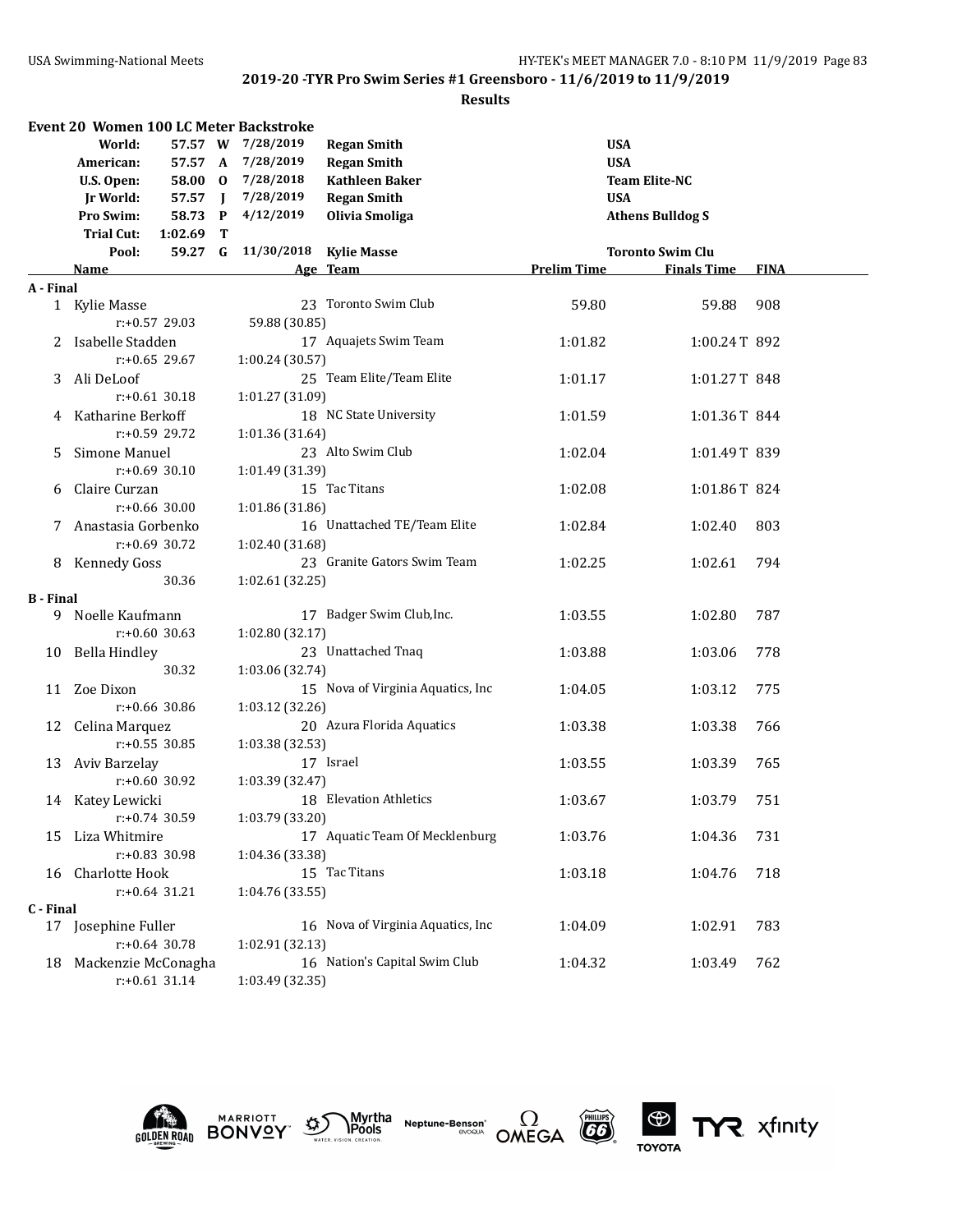|           | C - Final  (Event 20 Women 100 LC Meter Backstroke) |                     |                        |                                |                    |                         |             |
|-----------|-----------------------------------------------------|---------------------|------------------------|--------------------------------|--------------------|-------------------------|-------------|
|           | Name                                                |                     |                        | Age Team                       | <b>Prelim Time</b> | <b>Finals Time</b>      | <b>FINA</b> |
| 19        | Natalie Mannion                                     |                     |                        | 15 Commonwealth Swimming       | 1:04.80            | 1:03.98                 | 744         |
|           | r:+0.71 31.33                                       |                     | 1:03.98 (32.65)        |                                |                    |                         |             |
| 20        | Tatum Wall                                          |                     |                        | 15 Nation's Capital Swim Club  | 1:04.26            | 1:04.18                 | 738         |
|           | r:+0.78 31.51                                       |                     | 1:04.18 (32.67)        |                                |                    |                         |             |
|           | 21 Paige Hall                                       |                     |                        | 16 Machine Aquatics            | 1:04.85            | 1:04.67                 | 721         |
|           | $r: +0.73$ 31.43                                    |                     | 1:04.67 (33.24)        |                                |                    |                         |             |
|           | 22 Annie Behm                                       |                     |                        | 16 Jersey Wahoos               | 1:04.88            | 1:04.70                 | 720         |
|           | 31.85                                               |                     | 1:04.70 (32.85)        |                                |                    |                         |             |
|           | 23 Jordan Buechler                                  |                     |                        | 17 Machine Aquatics            | 1:04.80            | 1:06.74                 | 656         |
|           | $r: +0.76$ 31.96                                    |                     | 1:06.74 (34.78)        |                                |                    |                         |             |
| D - Final |                                                     |                     |                        |                                |                    |                         |             |
|           | 25 Katie Rauch                                      |                     |                        | 17 Aquatic Team Of Mecklenburg | 1:05.38            | 1:03.90                 | 747         |
|           | $r: +0.83$ 31.17                                    |                     | 1:03.90 (32.73)        |                                |                    |                         |             |
| 26        | Aislin Farris                                       |                     |                        | 15 Bluefish Swim Club          | 1:05.71            | 1:04.75                 | 718         |
|           | $r: +0.69$ 31.89                                    |                     | 1:04.75 (32.86)        |                                |                    |                         |             |
|           | 27 Anna Redican                                     |                     |                        | 17 Machine Aquatics            | 1:06.16            | 1:05.05                 | 708         |
|           | 31.58                                               |                     | 1:05.05 (33.47)        |                                |                    |                         |             |
| 28        | Maren Conze                                         |                     |                        | 14 Nation's Capital Swim Club  | 1:06.13            | 1:05.26                 | 702         |
|           | r:+0.84 31.79                                       |                     | 1:05.26 (33.47)        |                                |                    |                         |             |
| 29        | <b>Taylor Morris</b>                                |                     |                        | 15 Tac Titans                  | 1:05.57            | 1:05.82                 | 684         |
|           | $r: +0.71$ 31.50                                    |                     | 1:05.82 (34.32)        |                                |                    |                         |             |
| 30        | Elizabeth Kuhlkin                                   |                     |                        | 17 Machine Aquatics            | 1:05.96            | 1:06.09                 | 675         |
|           | $r: +0.76$ 31.68                                    |                     | 1:06.09 (34.41)        |                                |                    |                         |             |
| 31        | Morgan Razewski                                     |                     |                        | 15 SwimMAC Carolina            | 1:06.27            | 1:06.12                 | 674         |
|           | $r: +0.87$ 32.24                                    |                     | 1:06.12 (33.88)        |                                |                    |                         |             |
| 32        | Rebekah Hamilton                                    |                     |                        | 16 Huntsville Swim Association | 1:05.99            | 1:06.43                 | 665         |
|           | $r: +0.63$ 31.72                                    |                     | 1:06.43 (34.71)        |                                |                    |                         |             |
| C - Final |                                                     |                     |                        |                                |                    |                         |             |
| $---$     | Solie Laughlin                                      |                     |                        | 22 Buenaventura Swim Club      | 1:05.09            | DQ                      |             |
|           | $r: +0.68$ 31.61                                    |                     | DQ (32.97)             |                                |                    |                         |             |
|           |                                                     |                     |                        |                                |                    |                         |             |
|           | Event 20 Women 100 LC Meter Backstroke              |                     | 57.57 W 7/28/2019      |                                | <b>USA</b>         |                         |             |
|           | World:                                              |                     |                        | <b>Regan Smith</b>             | <b>USA</b>         |                         |             |
|           | 57.57 A<br>American:                                |                     | 7/28/2019<br>7/28/2018 | <b>Regan Smith</b>             |                    | <b>Team Elite-NC</b>    |             |
|           | U.S. Open:<br>58.00 0                               |                     |                        | <b>Kathleen Baker</b>          |                    |                         |             |
|           | 57.57<br><b>Jr World:</b>                           | $\blacksquare$<br>P | 7/28/2019<br>4/12/2019 | <b>Regan Smith</b>             | <b>USA</b>         |                         |             |
|           | Pro Swim:<br>58.73<br>1:02.69                       |                     |                        | Olivia Smoliga                 |                    | <b>Athens Bulldog S</b> |             |
|           | <b>Trial Cut:</b><br>Pool:<br>59.27                 | Т<br>G              | 11/30/2018 Kylie Masse |                                |                    | <b>Toronto Swim Clu</b> |             |
|           |                                                     |                     |                        | Age Team                       | <b>Seed Time</b>   | <b>Prelim Time</b>      | <b>FINA</b> |
|           | <u>Name</u><br><b>Preliminaries</b>                 |                     |                        |                                |                    |                         |             |
|           | 1 Kylie Masse                                       |                     |                        | 23 Toronto Swim Club           | 58.16              | 59.80                   | q912        |
|           | r:+0.56 29.14                                       |                     | 59.80 (30.66)          |                                |                    |                         |             |
|           | 2 Ali DeLoof                                        |                     |                        | 25 Team Elite/Team Elite       | 59.79              | 1:01.17T q852           |             |
|           | $r: +0.60$ 29.63                                    |                     | 1:01.17 (31.54)        |                                |                    |                         |             |
|           | Katharine Berkoff                                   |                     |                        | 18 NC State University         |                    |                         |             |
| 3         | $r: +0.61$ 30.14                                    |                     | 1:01.59(31.45)         |                                | 59.29              | 1:01.59T q835           |             |
|           |                                                     |                     |                        |                                |                    |                         |             |











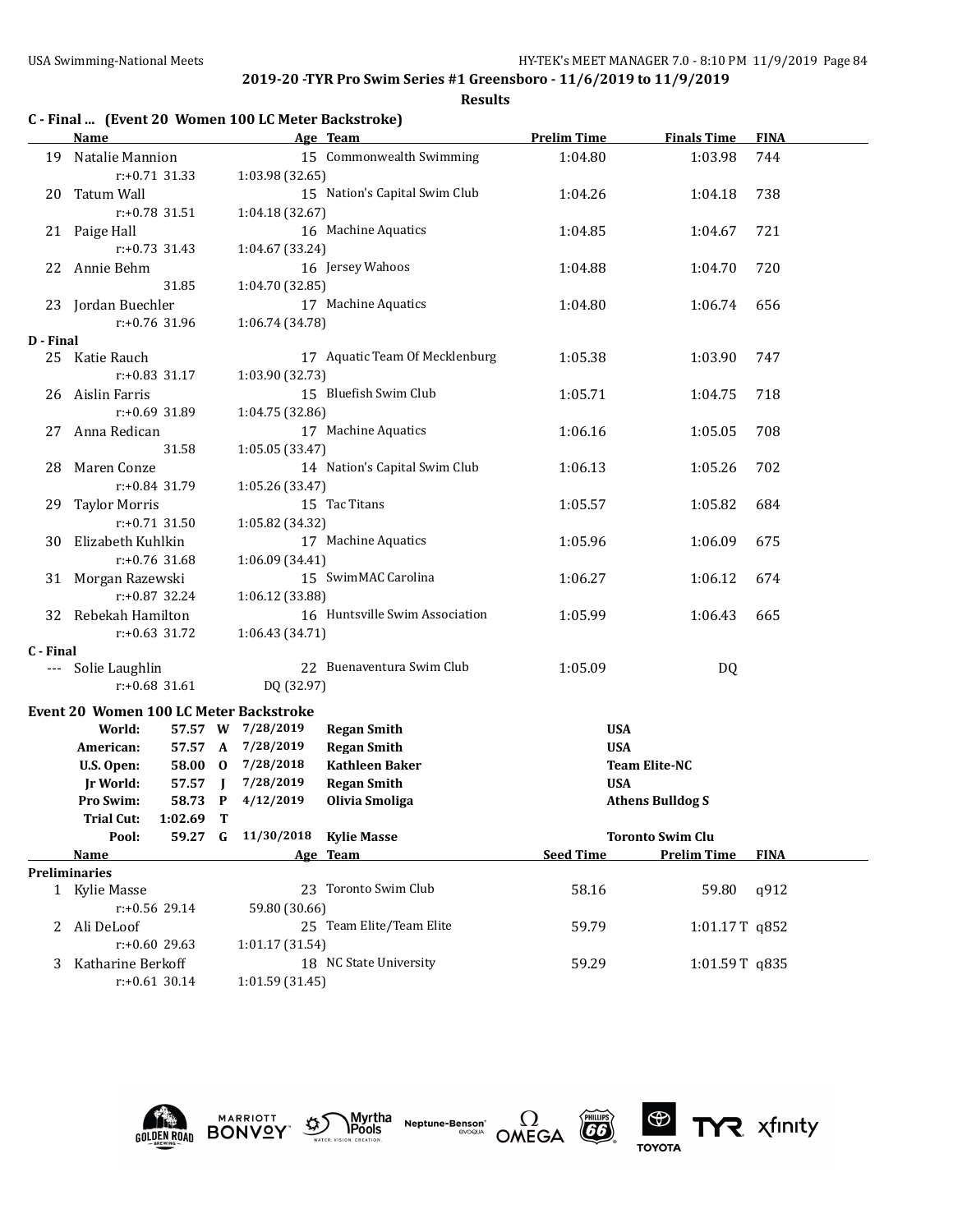**Results**

## **Preliminaries ... (Event 20 Women 100 LC Meter Backstroke)**

|       | <b>Name</b>            | Age Team                          | <b>Seed Time</b> | <b>Prelim Time FINA</b> |      |
|-------|------------------------|-----------------------------------|------------------|-------------------------|------|
|       | 4 Isabelle Stadden     | 17 Aquajets Swim Team             | 59.69            | 1:01.82T q825           |      |
|       | $r: +0.71$ 30.07       | 1:01.82 (31.75)                   |                  |                         |      |
| 5.    | Simone Manuel          | 23 Alto Swim Club                 | 1:01.11          | $1:02.04$ T q817        |      |
|       | r:+0.87 30.55          | 1:02.04 (31.49)                   |                  |                         |      |
| 6     | Claire Curzan          | 15 Tac Titans                     | 1:00.00          | 1:02.08T q815           |      |
|       | $r: +0.67$ 30.06       | 1:02.08 (32.02)                   |                  |                         |      |
| 7     | Kennedy Goss           | 23 Granite Gators Swim Team       | 1:00.43          | 1:02.25                 | q808 |
|       | $r: +0.62$ 30.47       | 1:02.25 (31.78)                   |                  |                         |      |
| 8     | Anastasia Gorbenko     | 16 Unattached TE/Team Elite       | 1:00.58          | 1:02.84                 | q786 |
|       | r:+0.70 30.49          | 1:02.84 (32.35)                   |                  |                         |      |
|       | 9 Charlotte Hook       | 15 Tac Titans                     | 1:02.12          | 1:03.18                 | q773 |
|       | $r: +0.68$ 30.73       | 1:03.18 (32.45)                   |                  |                         |      |
|       | 10 Celina Marquez      | 20 Azura Florida Aquatics         | 1:01.92          | 1:03.38                 | q766 |
|       | $r: +0.59$ 30.60       | 1:03.38 (32.78)                   |                  |                         |      |
|       | *11 Aviv Barzelay      | 17 Israel                         | 1:02.41          | 1:03.55                 | q760 |
|       | $r: +0.63$ 30.77       | 1:03.55 (32.78)                   |                  |                         |      |
| $*11$ | Noelle Kaufmann        | 17 Badger Swim Club, Inc.         | 1:02.66          | 1:03.55                 | q760 |
|       | r:+0.74 30.81          | 1:03.55 (32.74)                   |                  |                         |      |
| 13    | Ella Eastin            | 22 Alto Swim Club                 | 1:02.35          | 1:03.57                 | q759 |
|       | $r: +0.62$ 31.38       | 1:03.57 (32.19)                   |                  |                         |      |
|       | 14 Katey Lewicki       | 18 Elevation Athletics            | 1:03.75          | 1:03.67                 | q755 |
|       | $r: +0.72$ 30.75       | 1:03.67 (32.92)                   |                  |                         |      |
|       | 15 Liza Whitmire       | 17 Aquatic Team Of Mecklenburg    | 1:03.65          | 1:03.76                 | q752 |
|       | r:+0.80 30.57          | 1:03.76 (33.19)                   |                  |                         |      |
|       | 16 Bella Hindley       | 23 Unattached Tnaq                | 1:03.29          | 1:03.88                 | q748 |
|       | $r: +0.61$ 31.28       | 1:03.88 (32.60)                   |                  |                         |      |
|       | 17 Zoe Dixon           | 15 Nova of Virginia Aquatics, Inc | 1:03.21          | 1:04.05                 | q742 |
|       | $r: +0.65$ 31.21       | 1:04.05 (32.84)                   |                  |                         |      |
|       | 18 Josephine Fuller    | 16 Nova of Virginia Aquatics, Inc | 1:02.59          | 1:04.09                 | q741 |
|       | r:+0.66 31.28          | 1:04.09 (32.81)                   |                  |                         |      |
| 19    | Tatum Wall             | 15 Nation's Capital Swim Club     | 1:02.67          | 1:04.26                 | q735 |
|       | $r: +0.87$ 31.46       | 1:04.26 (32.80)                   |                  |                         |      |
|       | 20 Mackenzie McConagha | 16 Nation's Capital Swim Club     | 1:03.18          | 1:04.32                 | q733 |
|       | $r: +0.78$ 31.24       | 1:04.32 (33.08)                   |                  |                         |      |
|       | *21 Natalie Mannion    | 15 Commonwealth Swimming          | 1:01.87          | 1:04.80                 | q717 |
|       | $r: +0.68$ 31.21       | 1:04.80 (33.59)                   |                  |                         |      |
|       | *21 Jordan Buechler    | 17 Machine Aquatics               | 1:05.80          | 1:04.80                 | q717 |
|       | r:+0.70 31.68          | 1:04.80 (33.12)                   |                  |                         |      |
|       | 23 Paige Hall          | 16 Machine Aquatics               | 1:03.55          | 1:04.85                 | q715 |
|       | r:+0.78 31.56          | 1:04.85 (33.29)                   |                  |                         |      |
|       | 24 Annie Behm          | 16 Jersey Wahoos                  | 1:03.45          | 1:04.88                 | q714 |
|       | $r: +0.84$ 31.77       | 1:04.88(33.11)                    |                  |                         |      |
| 25    | Solie Laughlin         | 22 Buenaventura Swim Club         | 1:03.20          | 1:05.09                 | q707 |
|       | $r: +0.85$ 31.47       | 1:05.09 (33.62)                   |                  |                         |      |
|       | 26 Katie Rauch         | 17 Aquatic Team Of Mecklenburg    | 1:03.86          | 1:05.38                 | q698 |
|       | 31.65                  | 1:05.38 (33.73)                   |                  |                         |      |
|       |                        |                                   |                  |                         |      |











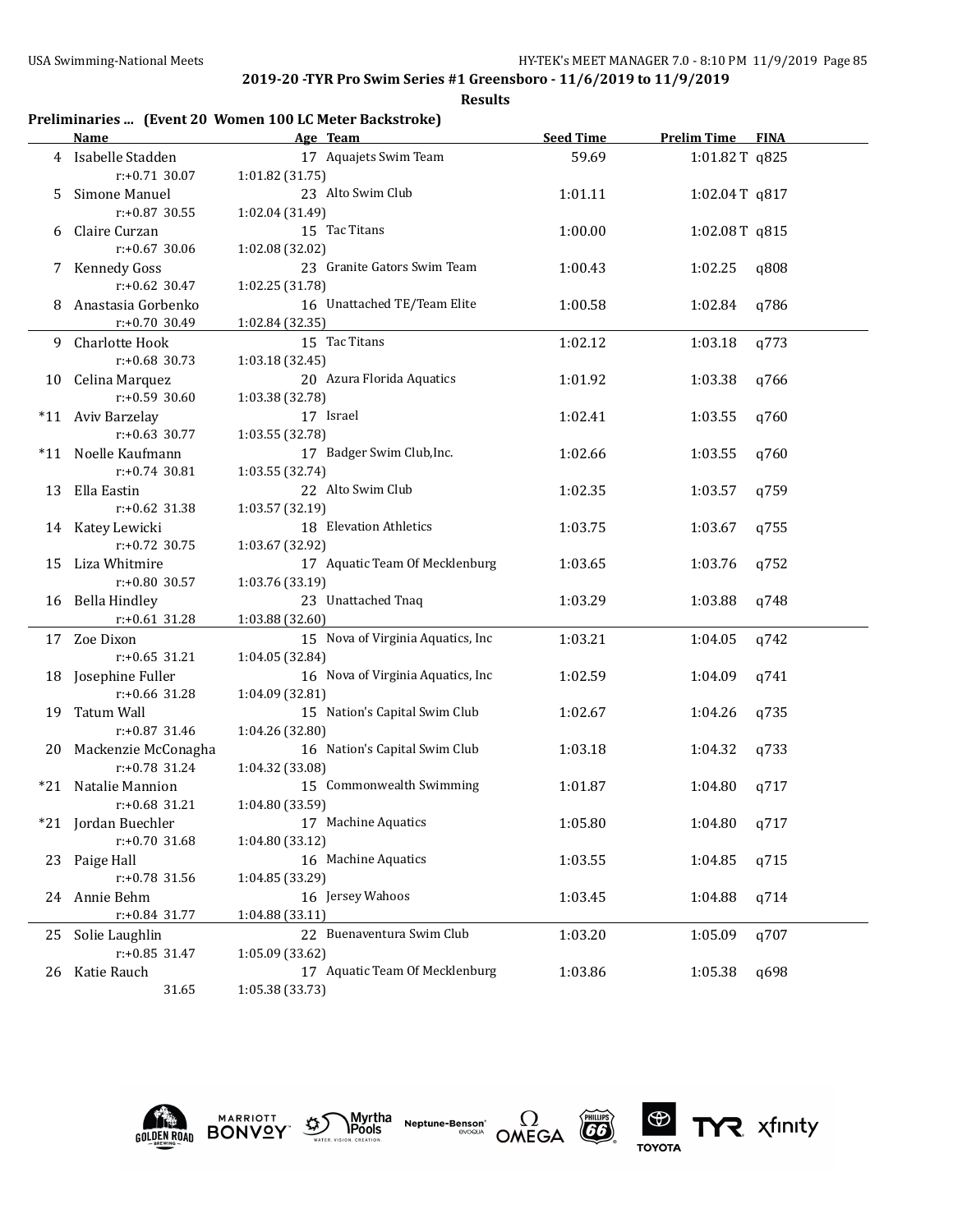**Results**

## **Preliminaries ... (Event 20 Women 100 LC Meter Backstroke)**

|       | Name                                    | Age Team                                     | <b>Seed Time</b> | <b>Prelim Time</b> | <b>FINA</b> |
|-------|-----------------------------------------|----------------------------------------------|------------------|--------------------|-------------|
|       | 27 Taylor Morris                        | 15 Tac Titans                                | 1:04.09          | 1:05.57            | q692        |
|       | $r: +0.73$ 32.06                        | 1:05.57 (33.51)                              |                  |                    |             |
| 28    | Aislin Farris                           | 15 Bluefish Swim Club                        | 1:06.39          | 1:05.71            | q687        |
|       | r:+0.71 32.47                           | 1:05.71 (33.24)                              |                  |                    |             |
| 29    | Elizabeth Kuhlkin                       | 17 Machine Aquatics                          | 1:05.45          | 1:05.96            | q679        |
|       | $r: +0.75$ 31.27                        | 1:05.96 (34.69)                              |                  |                    |             |
| 30    | Rebekah Hamilton                        | 16 Huntsville Swim Association               | 1:04.46          | 1:05.99            | q678        |
|       | $r: +0.63$ 31.66                        | 1:05.99 (34.33)                              |                  |                    |             |
| 31    | Maren Conze                             | 14 Nation's Capital Swim Club                | 1:04.90          | 1:06.13            | q674        |
|       | r:+0.78 32.73                           | 1:06.13(33.40)                               |                  |                    |             |
|       | 32 Anna Redican                         | 17 Machine Aquatics                          | 55.25Y           | 1:06.16            | q673        |
|       | $r: +0.87$ 32.40                        | 1:06.16 (33.76)                              |                  |                    |             |
|       | 33 Morgan Razewski                      | 15 SwimMAC Carolina                          | 1:03.16          | 1:06.27            | 670         |
|       | 32.05                                   | 1:06.27 (34.22)                              |                  |                    |             |
|       | 34 Talia Bugel                          | 15 Racer X Aquatics                          | 1:05.22          | 1:06.48            | 664         |
|       | r:+0.62 32.39                           | 1:06.48 (34.09)                              |                  |                    |             |
|       | 35 Molly Blanchard                      | 15 Poseidon Swimming Inc                     | 1:04.38          | 1:06.50            | 663         |
|       | r:+0.63 31.97                           | 1:06.50 (34.53)                              |                  |                    |             |
|       | 36 Alexandra Dicks                      | 16 Nation's Capital Swim Club                | 56.00Y           | 1:06.65            | 658         |
|       | r:+0.80 31.72                           | 1:06.65 (34.93)                              |                  |                    |             |
|       | 37 Sophie Duncan                        | 15 Nation's Capital Swim Club                | 1:05.15          | 1:06.81            | 654         |
|       | $r: +0.70$ 33.02                        | 1:06.81 (33.79)                              |                  |                    |             |
|       | 38 Lauren Aylmer                        | 17 Nys Aquatics, Inc.                        | 1:04.43          | 1:06.89            | 651         |
|       | $r: +0.69$ 32.12                        | 1:06.89 (34.77)                              |                  |                    |             |
|       | 39 Helen Sava                           | 14 Ramac Aquatic Club                        | 1:04.82          | 1:07.08            | 646         |
|       | 32.57                                   | 1:07.08 (34.51)                              |                  |                    |             |
| 40    | Maddie Dorish                           | 17 Racer X Aquatics                          | 1:05.45          | 1:07.45            | 635         |
|       | r:+0.69 32.50                           | 1:07.45 (34.95)                              |                  |                    |             |
|       | 41 Syd Paglia<br>$r: +0.70$ 32.74       | 17 Suburban Seahawks Club<br>1:07.50 (34.76) | 55.73Y           | 1:07.50            | 634         |
|       |                                         | 17 Dart Swimming                             |                  |                    |             |
|       | 42 Rebecca Waterson<br>$r: +0.97$ 32.55 | 1:07.51 (34.96)                              | 55.33Y           | 1:07.51            | 634         |
|       | 43 Casaundra Moses                      | 16 Springfield Aquatics                      | 1:03.86          | 1:07.52            | 633         |
|       | $r: +0.75$ 32.82                        | 1:07.52 (34.70)                              |                  |                    |             |
| *44   | Ava Yandle                              | 16 SwimMAC Carolina                          | 1:05.13          | 1:07.88            | 623         |
|       | $r: +0.65$ 33.10                        | 1:07.88 (34.78)                              |                  |                    |             |
| $*44$ | Spike Krichev                           | 15 Huntsville Swim Association               | 1:04.95          | 1:07.88            | 623         |
|       | r:+0.78 32.59                           | 1:07.88 (35.29)                              |                  |                    |             |
| 46    | Mary Rotenberg                          | 16 Empire Swimming                           | 1:05.89          | 1:07.92            | 622         |
|       | r:+0.99 32.45                           | 1:07.92 (35.47)                              |                  |                    |             |
| 47    | Jamyson Robb                            | 17 Canton City Schools                       | 56.71Y           | 1:07.95            | 621         |
|       | r:+0.76 32.56                           | 1:07.95 (35.39)                              |                  |                    |             |
| 48    | Ashley Cusano                           | 17 Barracuda Swim Club of Northea            | 1:04.47          | 1:08.27            | 613         |
|       | $r: +0.84$ 33.43                        | 1:08.27 (34.84)                              |                  |                    |             |
| 49    | <b>Hailey Hicks</b>                     | 16 YMCA of the Triangle Area Swim            | 1:06.38          | 1:08.50            | 607         |
|       | $r: +0.75$ 33.14                        | 1:08.50 (35.36)                              |                  |                    |             |
|       |                                         |                                              |                  |                    |             |











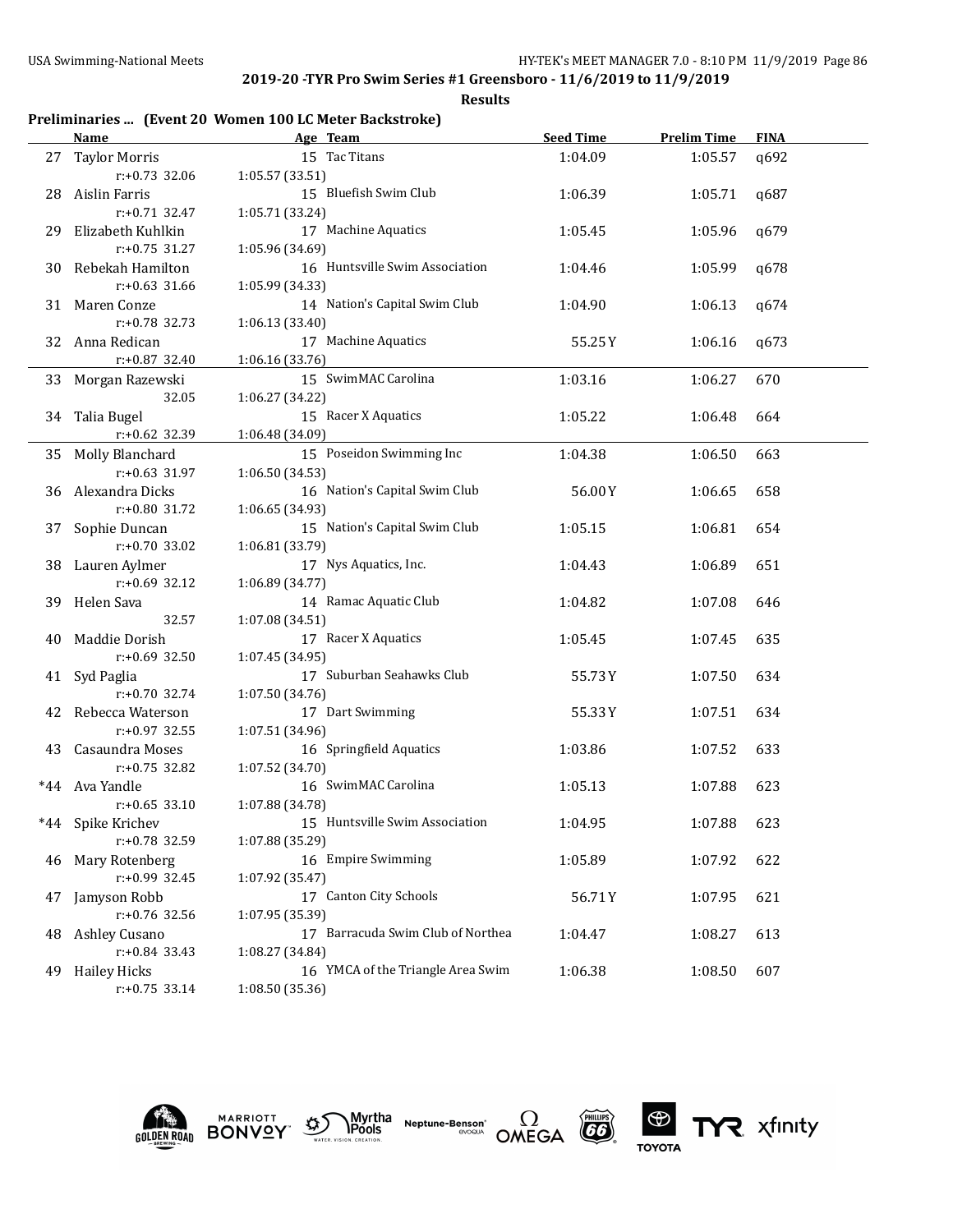**Results**

## **Preliminaries ... (Event 20 Women 100 LC Meter Backstroke)**

|           | <b>Name</b>                          |         |                |                   | Age Team                          | <b>Seed Time</b>   | <b>Prelim Time</b>      | <b>FINA</b> |
|-----------|--------------------------------------|---------|----------------|-------------------|-----------------------------------|--------------------|-------------------------|-------------|
|           | 50 Jillian Johnson                   |         |                |                   | 17 Nation's Capital Swim Club     | 57.64Y             | 1:09.30                 | 586         |
|           | $r: +0.67$ 33.68                     |         |                | 1:09.30 (35.62)   |                                   |                    |                         |             |
|           | 51 Madeline Menkhaus                 |         |                |                   | 16 SwimMAC Carolina               | 1:06.14            | 1:09.54                 | 580         |
|           | $r: +0.65$ 34.06                     |         |                | 1:09.54 (35.48)   |                                   |                    |                         |             |
|           | 52 Joyce Kwok                        |         |                |                   | 25 Twisters Swim Club             | 54.90Y             | 1:09.70                 | 576         |
|           | $r: +0.69$ 33.46                     |         |                | 1:09.70 (36.24)   |                                   |                    |                         |             |
| 53        | Claire Russell                       |         |                |                   | 17 SwimMAC Carolina               | 55.15Y             | 1:09.73                 | 575         |
|           | r:+0.73 32.81                        |         |                | 1:09.73 (36.92)   |                                   |                    |                         |             |
|           | 54 Kiley Wilhelm                     |         |                |                   | 14 SwimMAC Carolina               | 1:03.22            | 1:09.96                 | 569         |
|           | r:+0.85 33.91                        |         |                | 1:09.96 (36.05)   |                                   |                    |                         |             |
| 55        | Allie Fenska                         |         |                |                   | 16 Jersey Wahoos                  | 1:05.65            | 1:10.10                 | 566         |
|           | $r: +0.57$ 32.52                     |         |                | 1:10.10 (37.58)   |                                   |                    |                         |             |
| 56        | Naeleah Hadford                      |         |                |                   | 20 Inspire Swim Team              | 56.90Y             | 1:10.19                 | 564         |
|           | r:+0.58 33.57                        |         |                | 1:10.19 (36.62)   |                                   |                    |                         |             |
|           | Zoe Thatcher                         |         |                |                   | 23 Unattached Sst                 | 55.67Y             | DQ                      |             |
|           | r:+0.84 32.04                        |         |                | DQ (33.58)        |                                   |                    |                         |             |
|           | Yara Hierath                         |         |                |                   | 18 Badger Swim Club, Inc.         | 1:04.14            | <b>DFS</b>              |             |
|           | Declared false start                 |         |                |                   |                                   |                    |                         |             |
| $---$     | Helen Hsu                            |         |                |                   | 22 Performance Aquatics           | 1:04.25            | <b>NS</b>               |             |
|           | Aleksa Gold                          |         |                |                   | 19 University of Toronto Swimming | 1:02.26            | <b>NS</b>               |             |
|           | Chloe Kennedy Isleta                 |         |                |                   | 21 Unattached                     | 1:03.86            | <b>NS</b>               |             |
|           | Athena Meneses Kovacs                |         |                |                   | 14 Mexico                         | 1:03.05            | <b>NS</b>               |             |
|           | Event 21 Men 100 LC Meter Backstroke |         |                |                   |                                   |                    |                         |             |
|           | World:                               |         |                | 51.85 W 8/13/2016 | <b>Ryan Murphy</b>                | <b>USA</b>         |                         |             |
|           | American:                            |         |                | 51.85 A 8/13/2016 | <b>Ryan Murphy</b>                | <b>USA</b>         |                         |             |
|           | U.S. Open:                           | 51.94 0 |                | 7/8/2009          | <b>Aaron Peirsol</b>              | Longhorn           |                         |             |
|           | <b>Jr World:</b>                     | 52.51   | $\blacksquare$ | 8/6/2018          | <b>Kliment Kolesnikov</b>         | <b>RUS</b>         |                         |             |
|           | Pro Swim:                            | 52.40 P |                | 2016              | <b>David Plummer</b>              |                    |                         |             |
|           | <b>Trial Cut:</b>                    | 56.59   | Т              |                   |                                   |                    |                         |             |
|           | Pool:                                | 53.92 G |                | 11/30/2018        | <b>Christopher P Reid</b>         |                    | <b>Crimson Tide Aqu</b> |             |
|           | Name                                 |         |                |                   | Age Team                          | <b>Prelim Time</b> | <b>Finals Time FINA</b> |             |
| A - Final |                                      |         |                |                   |                                   |                    |                         |             |
|           | 1 Justin Ress                        |         |                |                   | 22 Wolfpack Elite                 | 54.60              | 54.16T 877              |             |
|           | $r: +0.62$ 26.30                     |         |                | 54.16 (27.86)     |                                   |                    |                         |             |
|           | 2 Jacob Pebley                       |         |                |                   | 26 Team Elite/Team Elite          | 55.61              | 54.96T 839              |             |
|           | $r: +0.6026.71$                      |         |                | 54.96 (28.25)     |                                   |                    |                         |             |
|           | 3 Christopher Reid                   |         |                |                   | 23 Wolfpack Elite                 | 55.90              | 55.33 822               |             |
|           | $r: +0.79$ 27.31                     |         |                | 55.33 (28.02)     |                                   |                    |                         |             |
|           | Mark Nikolaev                        |         |                |                   | 22 Grand Canyon University        | 55.84              | 55.41                   | 819         |
|           | $r: +0.71$ 26.84                     |         |                | 55.41 (28.57)     |                                   |                    |                         |             |
| 5         | Dean Farris                          |         |                |                   | 21 Harvard Swimming               | 55.87              | 55.72T 805              |             |
|           | $r: +0.59$ 26.70                     |         |                | 55.72 (29.02)     |                                   |                    |                         |             |
| 6         | Joey Reilman                         |         |                |                   | 22 Tennessee Aquatics             | 55.63              | 55.81T 801              |             |
|           | r:+0.58 26.82                        |         |                | 55.81 (28.99)     |                                   |                    |                         |             |
|           | Coleman Stewart                      |         |                |                   | 21 NC State University            | 55.95              | 55.87T 799              |             |
|           |                                      |         |                |                   |                                   |                    |                         |             |











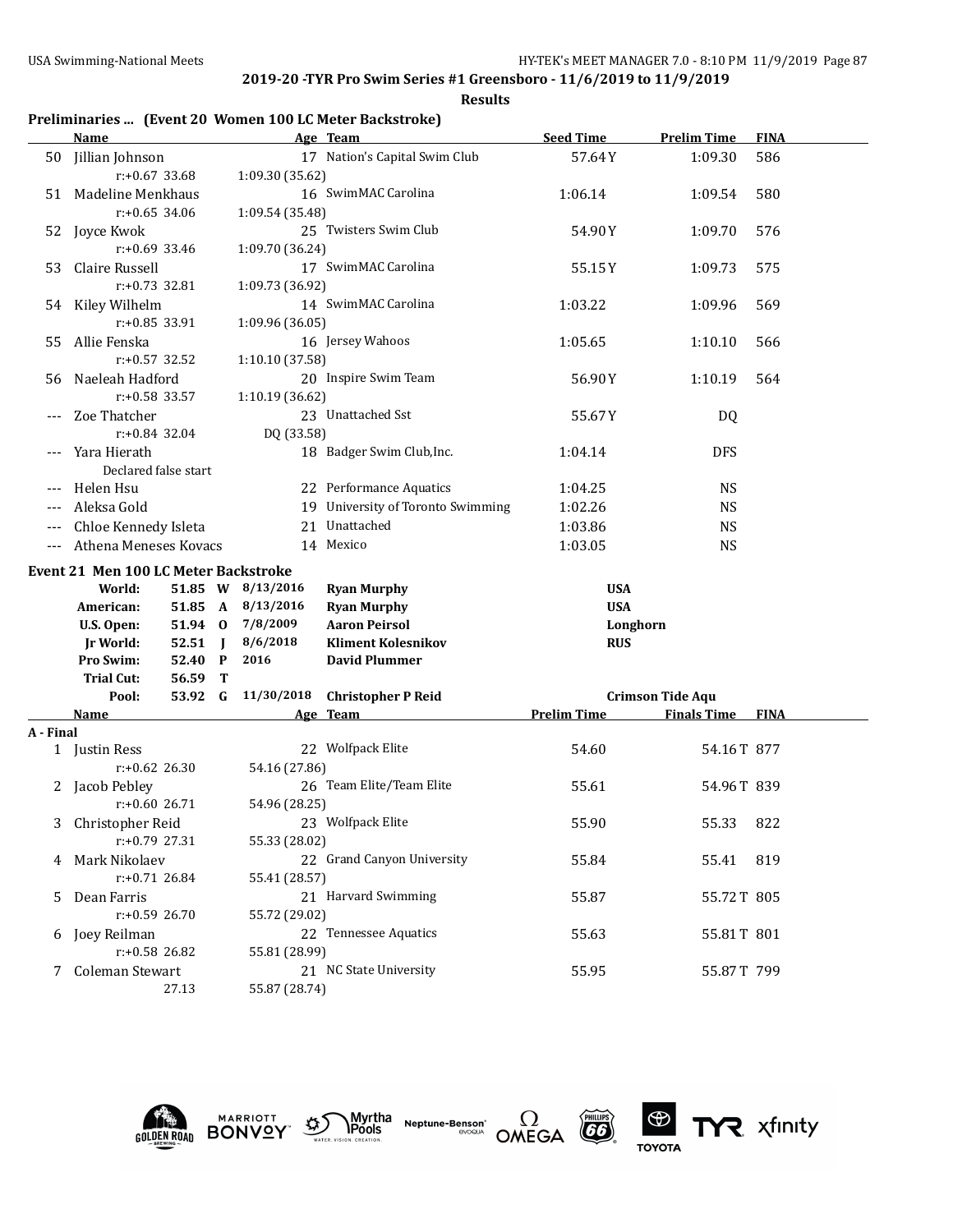| A - Final  (Event 21 Men 100 LC Meter Backstroke) |                          |                 |                                   |                    |                    |             |  |  |  |
|---------------------------------------------------|--------------------------|-----------------|-----------------------------------|--------------------|--------------------|-------------|--|--|--|
|                                                   | Name                     |                 | Age Team                          | <b>Prelim Time</b> | <b>Finals Time</b> | <b>FINA</b> |  |  |  |
|                                                   | 8 Paul Le                |                 | 26 Wolfpack Elite                 | 55.98              | 56.16              | 786         |  |  |  |
|                                                   | $r: +0.56$ 27.55         | 56.16 (28.61)   |                                   |                    |                    |             |  |  |  |
| <b>B</b> - Final                                  |                          |                 |                                   |                    |                    |             |  |  |  |
|                                                   | 9 Omar Pinzon            |                 | 30 Virginia Gators                | 56.54              | 56.37              | 778         |  |  |  |
|                                                   | $r: +0.73$ 27.21         | 56.37 (29.16)   |                                   |                    |                    |             |  |  |  |
|                                                   | 10 I Gede Sudartawa      |                 | 25 Pinnacle Racing                | 56.84              | 56.47              | 774         |  |  |  |
|                                                   | $r: +0.55$ 27.31         | 56.47 (29.16)   |                                   |                    |                    |             |  |  |  |
|                                                   | 11 Diego Camacho Salgado |                 | 16 Baja California                | 56.77              | 56.51              | 772         |  |  |  |
|                                                   | $r: +0.55$ 27.26         | 56.51 (29.25)   |                                   |                    |                    |             |  |  |  |
|                                                   | 12 Michael Laitarovsky   |                 | 20 Israel                         | 56.54              | 56.60              | 768         |  |  |  |
|                                                   | $r: +0.54$ 26.92         | 56.60 (29.68)   |                                   |                    |                    |             |  |  |  |
|                                                   | 13 Anthony Rincon        |                 | 18 Tidal Wave Swim Team           | 56.99              | 56.80              | 760         |  |  |  |
|                                                   | $r: +0.55$ 27.40         | 56.80 (29.40)   |                                   |                    |                    |             |  |  |  |
|                                                   | 14 Bayley Main           |                 | 22 Gator Swim Club                | 56.98              | 56.95              | 754         |  |  |  |
|                                                   | $r: +0.56$ 27.28         | 56.95 (29.67)   |                                   |                    |                    |             |  |  |  |
| 15                                                | <b>Brett Feyerick</b>    |                 | 16 Nation's Capital Swim Club     | 57.49              | 57.45              | 735         |  |  |  |
|                                                   | 27.80                    | 57.45 (29.65)   |                                   |                    |                    |             |  |  |  |
|                                                   | 16 Yeziel Morales        |                 | 23 Azura Florida Aquatics         | 57.55              | 57.55              | 731         |  |  |  |
|                                                   | $r: +0.55$ 28.02         | 57.55 (29.53)   |                                   |                    |                    |             |  |  |  |
| C - Final                                         |                          |                 |                                   |                    |                    |             |  |  |  |
|                                                   | 17 Niles Biolley         |                 | 21 Buenaventura Swim Club         | 58.21              | 57.46              | 734         |  |  |  |
|                                                   | $r: +0.58$ 27.81         | 57.46 (29.65)   |                                   |                    |                    |             |  |  |  |
| 18                                                | Griffin O'Leary          |                 | 16 Barrington Swim Club           | 57.90              | 57.97              | 715         |  |  |  |
|                                                   | $r: +0.75$ 28.04         | 57.97 (29.93)   |                                   |                    |                    |             |  |  |  |
| 19                                                | Harrison Lierz           |                 | 17 Elevation Athletics            | 57.74              | 58.24              | 705         |  |  |  |
|                                                   | $r: +0.73$ 28.43         | 58.24 (29.81)   |                                   |                    |                    |             |  |  |  |
|                                                   | 20 J.T. Ewing            |                 | 15 The Fish                       | 59.03              | 58.65              | 690         |  |  |  |
|                                                   | $r: +0.67$ 28.50         | 58.65 (30.15)   |                                   |                    |                    |             |  |  |  |
|                                                   | 21 Emils Pone            |                 | 22 Unattached Gwu                 | 59.25              | 59.78              | 652         |  |  |  |
|                                                   | $r: +0.54$ 28.48         | 59.78 (31.30)   |                                   |                    |                    |             |  |  |  |
|                                                   | 22 Jack Meehan           |                 | 17 Aquatic Team Of Mecklenburg    | 59.97              | 59.87              | 649         |  |  |  |
|                                                   | $r: +0.87$ 28.78         | 59.87 (31.09)   |                                   |                    |                    |             |  |  |  |
| 23                                                | Carson Olafson           |                 | 22 Hpc Vancouver                  | 59.98              | 1:00.24            | 637         |  |  |  |
|                                                   | 29.03                    | 1:00.24 (31.21) |                                   |                    |                    |             |  |  |  |
| 24                                                | Thomas Broderick         |                 | 18 Unattached Dav                 | 1:00.81            | 1:01.14            | 609         |  |  |  |
|                                                   | r:+0.72 29.92            | 1:01.14 (31.22) |                                   |                    |                    |             |  |  |  |
| D - Final                                         |                          |                 |                                   |                    |                    |             |  |  |  |
|                                                   | 25 Sean Hogan            |                 | 19 Poseidon Swimming Inc          | 1:00.45            | 59.99              | 645         |  |  |  |
|                                                   | r:+0.81 29.34            | 59.99 (30.65)   |                                   |                    |                    |             |  |  |  |
| 26                                                | Cam Abaqueta             |                 | 16 SwimMAC Carolina               | 1:00.90            | 1:00.44            | 631         |  |  |  |
|                                                   | r:+0.71 28.57            | 1:00.44 (31.87) |                                   |                    |                    |             |  |  |  |
| 27                                                | Jackson Stallworth       |                 | 16 Streamline Aquatics            | 1:02.29            | 1:00.50            | 629         |  |  |  |
|                                                   | $r: +0.67$ 29.63         | 1:00.50 (30.87) |                                   |                    |                    |             |  |  |  |
| 28                                                | Robert Quan              |                 | 17 Nation's Capital Swim Club     | 1:01.27            | 1:00.62            | 625         |  |  |  |
|                                                   | r:+0.76 29.19            | 1:00.62 (31.43) |                                   |                    |                    |             |  |  |  |
| 29                                                | Jake Narvid              |                 | 17 Greater Philadelphia Aquatic C | 1:01.72            | 1:02.16            | 580         |  |  |  |
|                                                   | r:+0.78 29.93            | 1:02.16 (32.23) |                                   |                    |                    |             |  |  |  |
|                                                   |                          |                 |                                   |                    |                    |             |  |  |  |











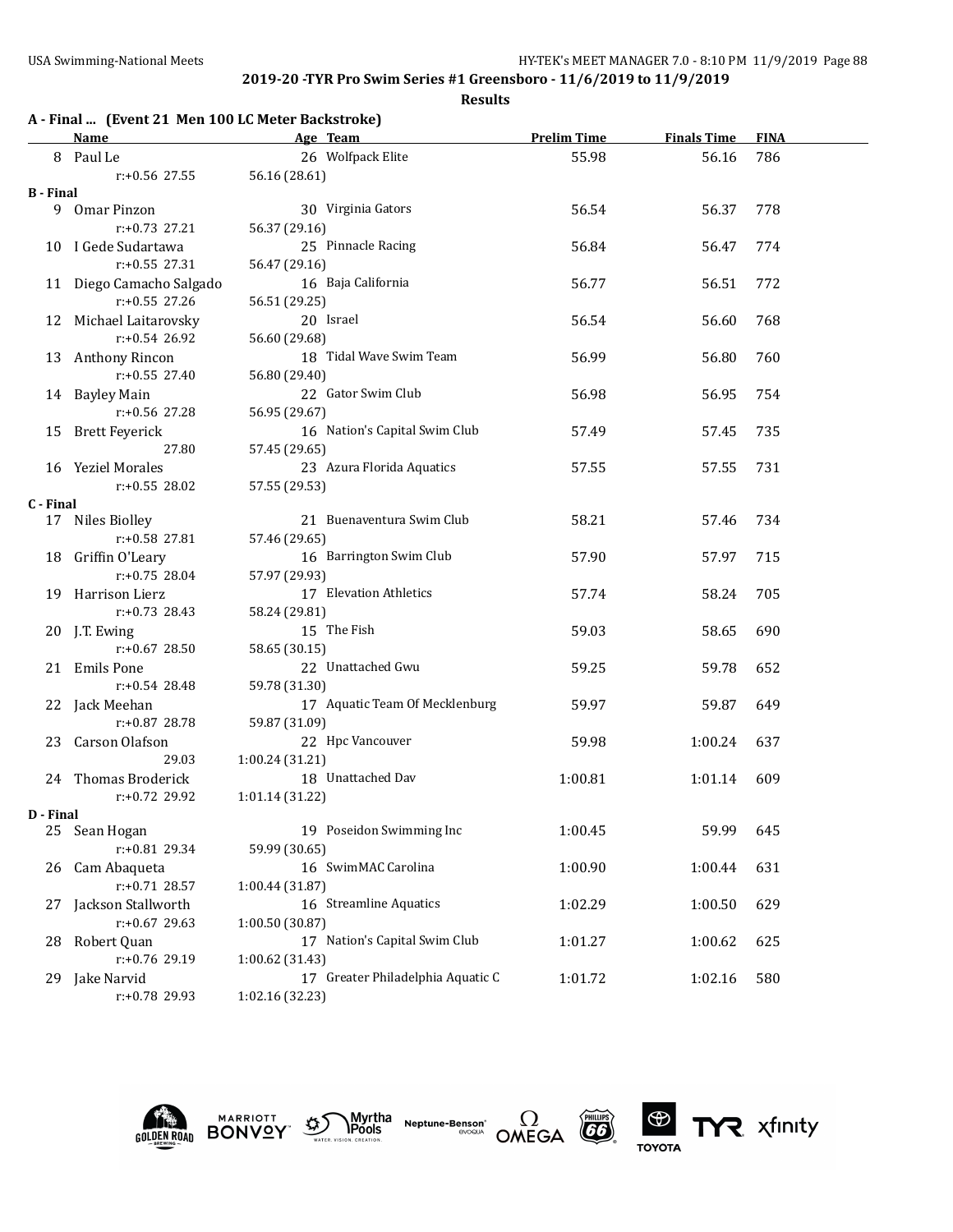|       | D - Final  (Event 21 Men 100 LC Meter Backstroke) |         |                |                    |                                   |                    |                         |             |
|-------|---------------------------------------------------|---------|----------------|--------------------|-----------------------------------|--------------------|-------------------------|-------------|
|       | Name                                              |         |                |                    | Age Team                          | <b>Prelim Time</b> | <b>Finals Time</b>      | <b>FINA</b> |
| 30    | Daniel Baldwin                                    |         |                |                    | 17 New Wave Swim Team             | 1:01.87            | 1:04.85                 | 511         |
|       |                                                   | 30.94   |                | 1:04.85 (33.91)    |                                   |                    |                         |             |
| $---$ | Liam Ryan                                         |         |                |                    | 17 Nova of Virginia Aquatics, Inc | 1:01.72            | <b>NS</b>               |             |
|       | <b>Event 21 Men 100 LC Meter Backstroke</b>       |         |                |                    |                                   |                    |                         |             |
|       | World:                                            |         |                | 51.85 W 8/13/2016  | <b>Ryan Murphy</b>                |                    | <b>USA</b>              |             |
|       | American:                                         |         |                | 51.85 A 8/13/2016  | <b>Ryan Murphy</b>                |                    | <b>USA</b>              |             |
|       | U.S. Open:                                        |         |                | 51.94 0 7/8/2009   | <b>Aaron Peirsol</b>              |                    | Longhorn                |             |
|       | <b>Jr World:</b>                                  | 52.51   | $\blacksquare$ | 8/6/2018           | <b>Kliment Kolesnikov</b>         |                    | <b>RUS</b>              |             |
|       | Pro Swim:                                         | 52.40 P |                | 2016               | <b>David Plummer</b>              |                    |                         |             |
|       | <b>Trial Cut:</b>                                 | 56.59   | T              |                    |                                   |                    |                         |             |
|       | Pool:                                             |         |                | 53.92 G 11/30/2018 | <b>Christopher P Reid</b>         |                    | <b>Crimson Tide Aqu</b> |             |
|       | Name                                              |         |                |                    | Age Team                          | <b>Seed Time</b>   | <b>Prelim Time</b>      | <b>FINA</b> |
|       | <b>Preliminaries</b>                              |         |                |                    |                                   |                    |                         |             |
|       | 1 Justin Ress                                     |         |                |                    | 22 Wolfpack Elite                 | 53.26              | 54.60T q856             |             |
|       | r:+0.66 26.42                                     |         |                | 54.60 (28.18)      |                                   |                    |                         |             |
|       | 2 Jacob Pebley                                    |         |                |                    | 26 Team Elite/Team Elite          | 53.40              | 55.61T q810             |             |
|       | r:+0.62 27.06                                     |         |                | 55.61 (28.55)      |                                   |                    |                         |             |
| 3     | Joey Reilman                                      |         |                |                    | 22 Tennessee Aquatics             | 54.68              | 55.63T q809             |             |
|       | r:+0.58 27.19                                     |         |                | 55.63 (28.44)      |                                   |                    |                         |             |
| 4     | Mark Nikolaev                                     |         |                |                    | 22 Grand Canyon University        | 53.68              | 55.84                   | q800        |
|       | $r: +0.68$ 26.89                                  |         |                | 55.84 (28.95)      |                                   |                    |                         |             |
| 5.    | Dean Farris                                       |         |                |                    | 21 Harvard Swimming               | 53.93              | 55.87T q799             |             |
|       | r:+0.71 27.07                                     |         |                | 55.87 (28.80)      |                                   |                    |                         |             |
|       | Christopher Reid                                  |         |                |                    | 23 Wolfpack Elite                 | 53.92              | 55.90                   | q798        |
|       | $r: +0.77$ 27.14                                  |         |                | 55.90 (28.76)      |                                   |                    |                         |             |
| 7.    | Coleman Stewart                                   |         |                |                    | 21 NC State University            | 53.85              | 55.95 T q795            |             |
|       | r:+0.59 27.58                                     |         |                | 55.95 (28.37)      |                                   |                    |                         |             |
| 8     | Paul Le                                           |         |                |                    | 26 Wolfpack Elite                 | 55.47              | 55.98                   | q794        |
|       | $r: +0.55$ 26.88                                  |         |                | 55.98 (29.10)      |                                   |                    |                         |             |
| 9.    | Javier Acevedo                                    |         |                |                    | 21 Ajax Aquatic Club              | 53.90              | 56.48                   | q773        |
|       | r:+0.58 27.64                                     |         |                | 56.48 (28.84)      |                                   |                    |                         |             |
| 10    | Omar Pinzon                                       |         |                |                    | 30 Virginia Gators                | 54.88              | 56.54                   | q771        |
|       | r:+0.69 27.47                                     |         |                | 56.54 (29.07)      |                                   |                    |                         |             |
|       | 11 Michael Laitarovsky                            |         |                |                    | 20 Israel                         | 54.35              | J56.54                  | q771        |
|       | r:+0.57 26.90                                     |         |                | 56.54 (29.64)      |                                   |                    |                         |             |
|       | 12 Dylan Carter                                   |         |                |                    | 23 Unattached TE                  | 54.03              | 56.64 q767              |             |
|       | r:+0.57 27.53                                     |         |                | 56.64 (29.11)      |                                   |                    |                         |             |
| 13    | Diego Camacho Salgado                             |         |                |                    | 16 Baja California                | 56.04              | 56.77                   | q761        |
|       | r:+0.56 27.73                                     |         |                | 56.77 (29.04)      |                                   |                    |                         |             |
|       | 14 I Gede Sudartawa                               |         |                |                    | 25 Pinnacle Racing                | 55.02              | 56.84                   | q759        |
|       | r:+0.54 27.29                                     |         |                | 56.84 (29.55)      |                                   |                    |                         |             |
| 15    | Jay Litherland                                    |         |                |                    | 24 Dynamo Swim Club               | 55.51              | 56.92                   | q755        |
|       | r:+0.79 27.86                                     |         |                | 56.92 (29.06)      |                                   |                    |                         |             |
|       | 16 Bayley Main                                    |         |                |                    | 22 Gator Swim Club                | 56.14              | 56.98                   | q753        |
|       | r:+0.84 27.71                                     |         |                | 56.98 (29.27)      |                                   |                    |                         |             |









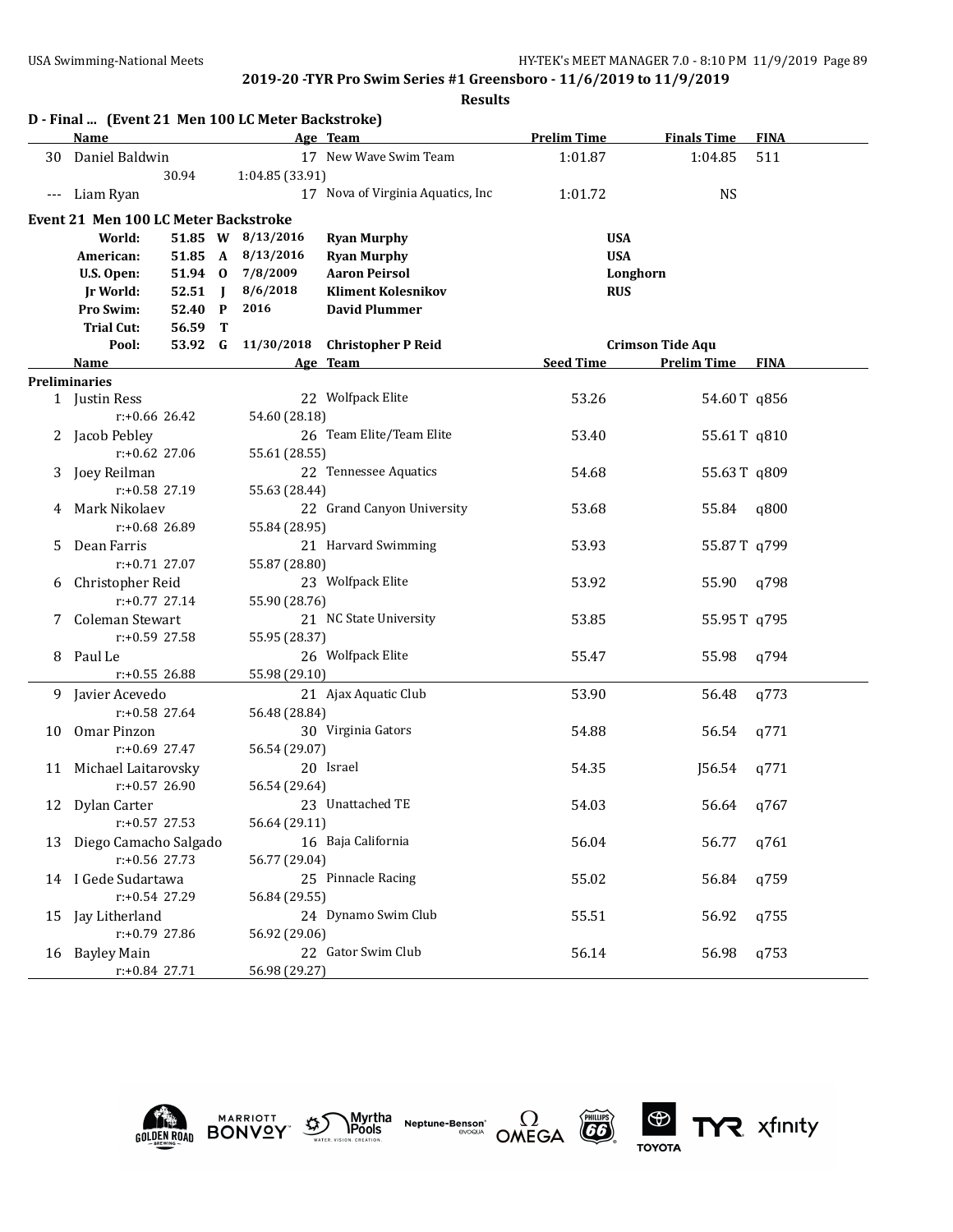#### **Results**

## **Preliminaries ... (Event 21 Men 100 LC Meter Backstroke)**

|       | <b>Name</b>                  | Age Team                                             | <b>Seed Time</b> | <b>Prelim Time</b> | <b>FINA</b> |
|-------|------------------------------|------------------------------------------------------|------------------|--------------------|-------------|
|       | 17 Anthony Rincon            | 18 Tidal Wave Swim Team                              | 56.54            | 56.99              | q753        |
|       | r:+0.78 27.63                | 56.99 (29.36)                                        |                  |                    |             |
| 18    | <b>Brett Feyerick</b>        | 16 Nation's Capital Swim Club                        | 57.22            | 57.49              | q733        |
|       | $r: +0.61$ 27.78             | 57.49 (29.71)                                        |                  |                    |             |
|       | 19 Yeziel Morales            | 23 Azura Florida Aquatics                            | 55.78            | 57.55              | q731        |
|       | $r: +0.52$ 28.02             | 57.55 (29.53)                                        |                  |                    |             |
| 20    | Harrison Lierz               | 17 Elevation Athletics                               | 56.08            | 57.74              | q724        |
|       | r:+0.95 27.79                | 57.74 (29.95)                                        |                  |                    |             |
|       | 21 Griffin O'Leary           | 16 Barrington Swim Club                              | 56.98            | 57.90              | q718        |
|       | $r: +0.69$ 27.91             | 57.90 (29.99)                                        |                  |                    |             |
|       | 22 Adam Chaney               | 17 Mason Manta Rays                                  | 54.96            | 58.01              | q714        |
|       | r:+0.78 28.00                | 58.01 (30.01)                                        |                  |                    |             |
|       | 23 Niles Biolley             | 21 Buenaventura Swim Club                            | 57.02            | 58.21              | q706        |
|       | $r: +0.59$ 28.40             | 58.21 (29.81)                                        |                  |                    |             |
|       | 24 J.T. Ewing                | 15 The Fish                                          | 58.36            | 59.03              | q677        |
|       | r:+0.66 28.85                | 59.03 (30.18)                                        |                  |                    |             |
|       | 25 Emils Pone                | 22 Unattached Gwu                                    | 57.24            | 59.25              | q670        |
|       | $r: +0.52$ 28.48             | 59.25 (30.77)                                        |                  |                    |             |
|       | 26 Trace Wall                | 17 Nation's Capital Swim Club                        | 1:00.42          | 59.35              | q666        |
|       | $r: +0.76$ 28.54             | 59.35 (30.81)                                        |                  |                    |             |
| 27    | Ryan Catron                  | 17 Machine Aquatics                                  | 58.91            | 59.54              | q660        |
|       | $r: +0.65$ 28.68             | 59.54 (30.86)                                        |                  |                    |             |
| 28    | Jack Meehan                  | 17 Aquatic Team Of Mecklenburg                       | 50.30Y           | 59.97              | q646        |
|       | $r: +0.81$ 29.14             | 59.97 (30.83)                                        |                  |                    |             |
| 29    | Carson Olafson               | 22 Hpc Vancouver                                     | 57.52            | 59.98              | q645        |
|       | $r: +0.74$ 28.84             | 59.98 (31.14)                                        |                  |                    |             |
|       | 30 Sean Hogan                | 19 Poseidon Swimming Inc                             | 58.12            | 1:00.45            | q631        |
|       | r:+0.68 29.02                | 1:00.45 (31.43)                                      |                  |                    |             |
|       | 31 Brian Hynes               | 21 Unattached Dav                                    | 51.14Y           | 1:00.61            | q626        |
|       | $r: +0.70$ 29.40             | 1:00.61 (31.21)                                      |                  |                    |             |
|       | 32 Lance Norris              | 16 Unattached Tac                                    | 57.98            | 1:00.70            | q623        |
|       | r:+0.84 29.49                | 1:00.70 (31.21)                                      |                  |                    |             |
|       | 33 Thomas Broderick          | 18 Unattached Dav                                    | 51.47Y           | 1:00.81            | 619         |
|       | $r: +0.65$ 29.77             | 1:00.81 (31.04)                                      |                  |                    |             |
|       | 34 Cam Abaqueta              | 16 SwimMAC Carolina                                  | 57.95            | 1:00.90            | 617         |
|       | $r: +0.76$ 29.61             | 1:00.90 (31.29)                                      |                  |                    |             |
|       | 35 Brandon Miller            | 16 North Carolina Aquatic Club                       | 1:00.43          | 1:00.97            | 615         |
|       | r:+0.68 30.06                | 1:00.97 (30.91)                                      |                  |                    |             |
|       | *36 Jay Baker                | 17 North Carolina Aquatic Club                       | 59.82            | 1:01.27            | 606         |
|       | r:+0.60 29.95                | 1:01.27 (31.32)                                      |                  |                    |             |
|       |                              | 17 Nation's Capital Swim Club                        |                  |                    |             |
| $*36$ | Robert Quan<br>r:+0.76 29.64 | 1:01.27 (31.63)                                      | 1:00.59          | 1:01.27            | 606         |
|       |                              | 17 Greater Philadelphia Aquatic C                    |                  |                    |             |
| *38   | Jake Narvid<br>r:+0.77 29.81 |                                                      | 52.00Y           | 1:01.72            | 592         |
|       |                              | 1:01.72 (31.91)<br>17 Nova of Virginia Aquatics, Inc | 59.63            |                    | 592         |
| *38   | Liam Ryan<br>r:+0.83 29.79   | 1:01.72 (31.93)                                      |                  | 1:01.72            |             |
|       |                              |                                                      |                  |                    |             |









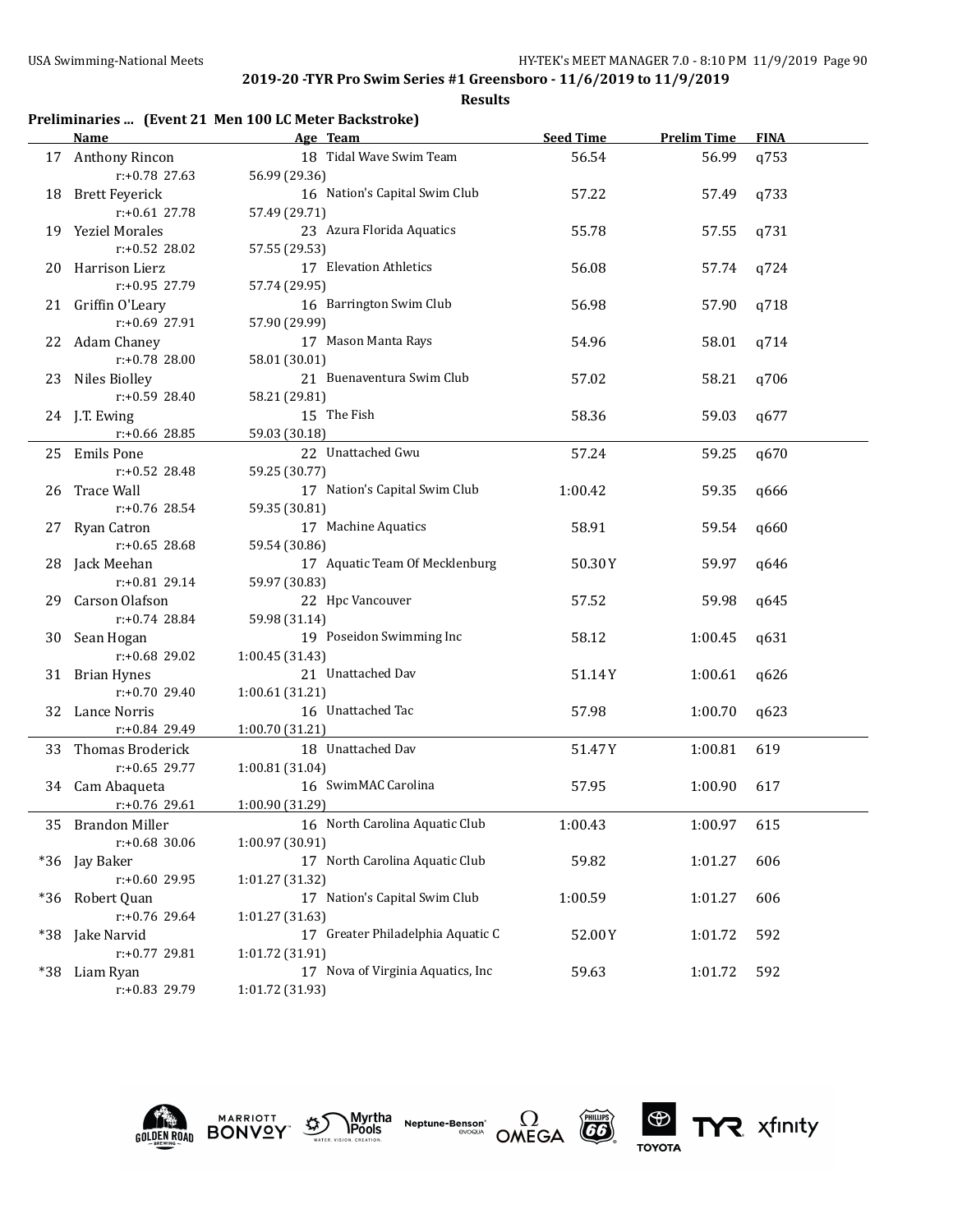|  |  | Preliminaries  (Event 21 Men 100 LC Meter Backstroke) |  |
|--|--|-------------------------------------------------------|--|
|--|--|-------------------------------------------------------|--|

|                                   | Name                                           |         |                     |                           | Age Team                          | <b>Seed Time</b> | <b>Prelim Time</b>      | <b>FINA</b> |
|-----------------------------------|------------------------------------------------|---------|---------------------|---------------------------|-----------------------------------|------------------|-------------------------|-------------|
| 40                                | Owen Lloyd                                     |         |                     |                           | 18 North Carolina Aquatic Club    | 51.87Y           | 1:01.77                 | 591         |
|                                   | $r: +0.69$ 30.00                               |         |                     | 1:01.77 (31.77)           |                                   |                  |                         |             |
| 41                                | Daniel Baldwin                                 |         |                     |                           | 17 New Wave Swim Team             | 58.75            | 1:01.87                 | 588         |
|                                   | $r: +0.60$ 29.62                               |         |                     | 1:01.87 (32.25)           |                                   |                  |                         |             |
| 42                                | <b>Baylor Nelson</b>                           |         |                     |                           | 16 SwimMAC Carolina               | 59.62            | 1:02.01                 | 584         |
|                                   | $r: +0.62$ 30.08                               |         |                     | 1:02.01 (31.93)           |                                   |                  |                         |             |
| 43                                | Jackson Stallworth                             |         |                     |                           | 16 Streamline Aquatics            | 59.87            | 1:02.29                 | 576         |
|                                   | $r: +0.60$ 30.13                               |         |                     | 1:02.29 (32.16)           |                                   |                  |                         |             |
|                                   | 44 Owen Corkery                                |         |                     |                           | 19 Unattached Dav                 | 59.14            | 1:02.41                 | 573         |
|                                   | $r: +0.83$ 30.41                               |         |                     | 1:02.41 (32.00)           |                                   |                  |                         |             |
| 45                                | <b>Andrew Farney</b>                           |         |                     |                           | 16 Nova of Virginia Aquatics, Inc | 1:00.74          | 1:02.47                 | 571         |
|                                   | $r: +0.60$ 30.61                               |         |                     | 1:02.47 (31.86)           |                                   |                  |                         |             |
| 46                                | Wes Barnett                                    |         |                     |                           | 17 SwimMAC Carolina               | 58.87            | 1:02.57                 | 569         |
|                                   | $r: +0.62$ 30.12                               |         |                     | 1:02.57 (32.45)           |                                   |                  |                         |             |
| 47                                | Conall Monahan                                 |         |                     |                           | 17 SwimMAC Carolina               | 1:00.46          | 1:03.32                 | 549         |
|                                   | $r: +0.57$ 30.70                               |         |                     | 1:03.32 (32.62)           |                                   |                  |                         |             |
| 48                                | Jackson Davis                                  |         |                     |                           | 17 SwimMAC Carolina               | 58.32            | 1:03.86                 | 535         |
|                                   | $r: +0.83$ 30.68                               |         |                     | 1:03.86 (33.18)           |                                   |                  |                         |             |
| 49                                | Ethan Schneider                                |         | 18 SwimMAC Carolina | 1:00.74                   | 1:04.01                           | 531              |                         |             |
|                                   | $r: +0.94$ 30.65                               |         | 1:04.01 (33.36)     |                           |                                   |                  |                         |             |
|                                   | Matthew Fenlon                                 |         |                     | 17 Badger Swim Club, Inc. | 49.64 Y                           | <b>DFS</b>       |                         |             |
|                                   | Declared false start                           |         |                     |                           |                                   |                  |                         |             |
| ---                               | Michael Ivy                                    |         |                     |                           | 18 Unattached Tac                 | 51.63Y           | <b>NS</b>               |             |
| $---$                             | Alex Tomlinson                                 |         |                     |                           | 18 Tac Titans                     | 57.04            | <b>NS</b>               |             |
|                                   | <b>Grant Thompson</b>                          |         |                     |                           | 21 Austin Swim Club               | 51.44Y           | <b>NS</b>               |             |
| $---$                             | Destin Lasco                                   |         |                     |                           | 18 Pdr Swimming for Success       | 55.52            | <b>NS</b>               |             |
|                                   | Event 21S Men 100 LC Meter Backstroke Swim-off |         |                     |                           |                                   |                  |                         |             |
|                                   | World:                                         |         |                     | 51.85 W 8/13/2016         | <b>Ryan Murphy</b>                | <b>USA</b>       |                         |             |
|                                   | American:                                      |         |                     | 51.85 A 8/13/2016         | <b>Ryan Murphy</b>                | <b>USA</b>       |                         |             |
|                                   | U.S. Open:                                     |         |                     | 51.94 0 7/8/2009          | <b>Aaron Peirsol</b>              | Longhorn         |                         |             |
|                                   | Jr World:                                      | 52.53   | $\blacksquare$      | 8/6/2018                  | <b>Kliment Kolesnikov</b>         | <b>RUS</b>       |                         |             |
|                                   | Pro Swim:                                      | 52.40 P |                     | 2016                      | <b>David Plummer</b>              |                  |                         |             |
|                                   | <b>Trial Cut:</b>                              | 56.59 T |                     |                           |                                   |                  |                         |             |
|                                   | Pool:                                          | 53.92 G |                     | 11/30/2018                | <b>Christopher P Reid</b>         |                  | <b>Crimson Tide Aqu</b> |             |
|                                   | Name                                           |         |                     |                           | Age Team                          | <b>Seed Time</b> | <b>Finals Time</b>      | <b>FINA</b> |
| - Swim-off                        |                                                |         |                     |                           |                                   |                  |                         |             |
|                                   | 1 Omar Pinzon                                  |         |                     |                           | 30 Virginia Gators                | 56.54            | 55.76                   | 804         |
|                                   | $r: +0.56$ 26.86                               |         |                     | 55.76 (28.90)             |                                   |                  |                         |             |
| 2                                 | Michael Laitarovsky                            |         |                     |                           | 20 Israel                         | 56.54            | 55.97                   | 795         |
| $r: +0.54$ 26.79<br>55.97 (29.18) |                                                |         |                     |                           |                                   |                  |                         |             |











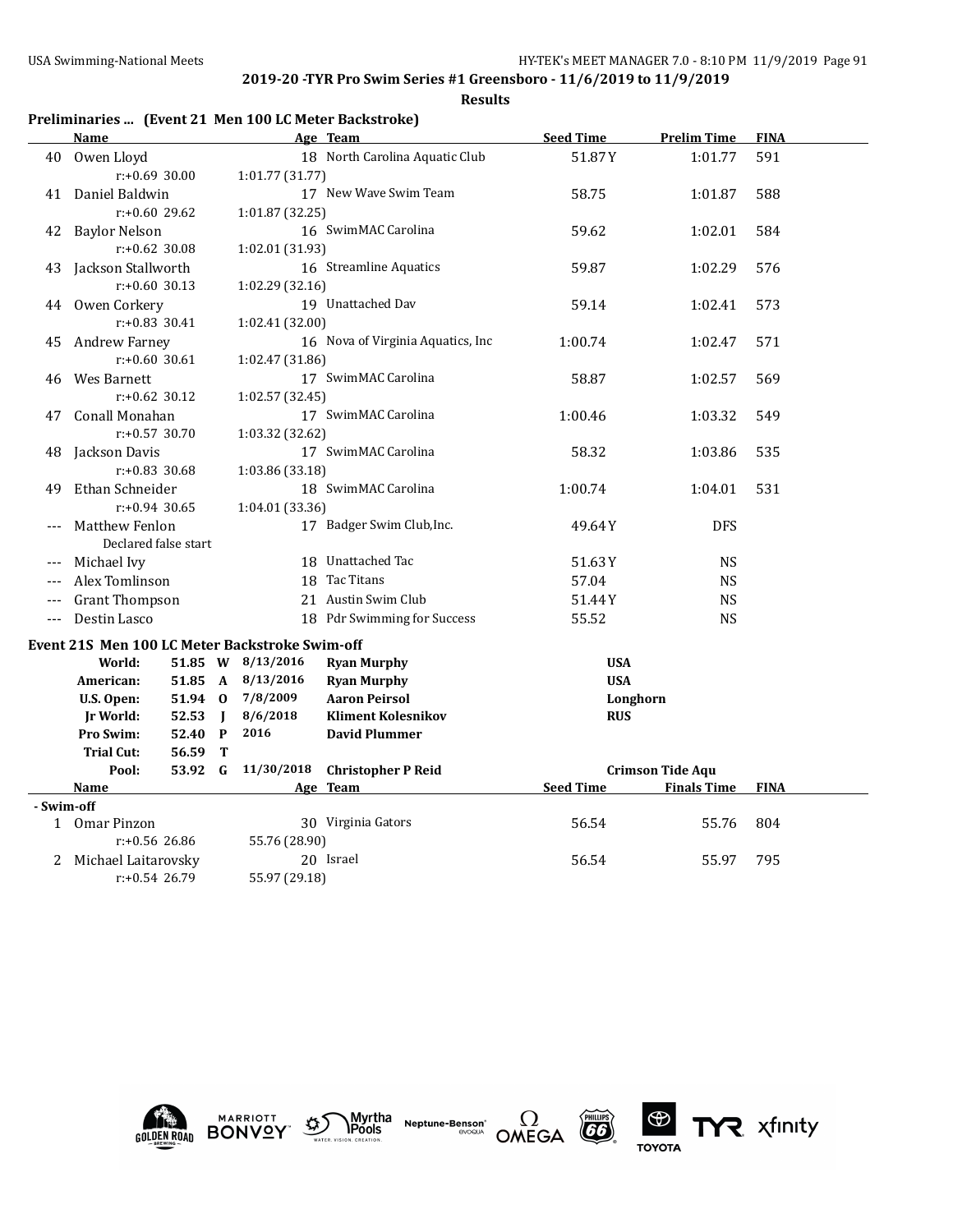#### **Results**

|                  |                          |                  | <b>Event 22 Women 200 LC Meter Breaststroke</b> |                                   |                    |                         |             |
|------------------|--------------------------|------------------|-------------------------------------------------|-----------------------------------|--------------------|-------------------------|-------------|
|                  | World:                   |                  | 2:19.11 W 8/1/2013                              | <b>Rikke Moeller Pedersen</b>     |                    | <b>DEN</b>              |             |
|                  | American:                |                  | 2:19.59 A 8/2/2012                              | Rebecca Soni                      |                    | <b>USA Olympic Team</b> |             |
|                  | U.S. Open:               |                  | 2:20.38 0 7/7/2009                              | Rebecca Soni                      |                    | Trojan                  |             |
|                  | Jr World:                | $2:19.64$ J      | 8/30/2015                                       | <b>Viktoria Gunes</b>             |                    | <b>TUR</b>              |             |
|                  | Pro Swim:                | $2:20.77$ P      | 5/19/2019                                       | <b>Annie Lazor</b>                |                    | <b>Mission Viejo Na</b> |             |
|                  | Trial Cut:               | 2:33.29 T        |                                                 |                                   |                    |                         |             |
|                  | Pool:                    |                  | $2:26.10$ G $12/1/2018$                         | <b>Kelsey Wog</b>                 |                    | <b>Manitoba Bisons-</b> |             |
|                  | Name                     |                  |                                                 | Age Team                          | <b>Prelim Time</b> | <b>Finals Time</b>      | <b>FINA</b> |
| A - Final        |                          |                  |                                                 |                                   |                    |                         |             |
|                  | 1 Madisyn Cox            |                  |                                                 | 24 Longhorn Aquatics              | 2:29.71            | 2:26.71T 852            |             |
|                  |                          | $r: +0.68$ 33.58 | 1:10.89 (37.31)                                 | 1:48.41 (37.52)                   | 2:26.71 (38.30)    |                         |             |
|                  | 2 Sophie Hansson         |                  |                                                 | 21 NC State University            | 2:31.27            | 2:27.80                 | 833         |
|                  |                          | $r: +0.79$ 33.87 | 1:12.36 (38.49)                                 | 1:50.38 (38.02)                   | 2:27.80 (37.42)    |                         |             |
|                  | 3 Melissa Rodriguez      |                  |                                                 | 25 Mexico                         | 2:31.49            | 2:28.17                 | 827         |
|                  |                          | $r: +0.68$ 33.28 | 1:11.04(37.76)                                  | 1:49.72 (38.68)                   | 2:28.17 (38.45)    |                         |             |
|                  | 4 Esther Gonzalez Medina |                  |                                                 | 24 Mexico                         | 2:30.38            | 2:28.89                 | 815         |
|                  |                          | $r: +0.68$ 34.43 | 1:12.08 (37.65)                                 | 1:50.25 (38.17)                   | 2:28.89 (38.64)    |                         |             |
|                  | 5 Rachel Bernhardt       |                  |                                                 | 24 Gamecock Aquatics              | 2:30.46            | 2:29.80T 800            |             |
|                  |                          | $r: +0.73$ 34.21 | 1:12.13 (37.92)                                 | 1:50.84 (38.71)                   | 2:29.80 (38.96)    |                         |             |
|                  | 6 Laura Morley           |                  |                                                 | 23 Bahamas Swimming Federation    | 2:30.49            | 2:30.51                 | 789         |
|                  |                          | $r: +0.71$ 34.85 | 1:12.81 (37.96)                                 | 1:51.64 (38.83)                   | 2:30.51 (38.87)    |                         |             |
|                  | 7 Emma Barksdale         |                  |                                                 | 22 Gamecock Aquatics              | 2:34.11            | 2:34.45                 | 730         |
|                  |                          | $r: +0.69$ 34.77 | 1:13.57 (38.80)                                 | 1:54.02 (40.45)                   | 2:34.45 (40.43)    |                         |             |
|                  | 8 Anna Keating           |                  |                                                 | 17 Machine Aquatics               | 2:32.11            | 2:35.09                 | 721         |
|                  |                          | $r: +0.73$ 34.99 |                                                 | $1:14.57(39.58)$ $1:54.26(39.69)$ | 2:35.09 (40.83)    |                         |             |
| <b>B</b> - Final |                          |                  |                                                 |                                   |                    |                         |             |
|                  | 9 Jamie Zhen Yeung       |                  |                                                 | 22 Club Wolverine                 | 2:37.02            | 2:33.93                 | 738         |
|                  |                          | $r: +0.63$ 34.16 | 1:13.10 (38.94)                                 | 1:53.12 (40.02)                   | 2:33.93 (40.81)    |                         |             |
|                  | 10 Ella Smith            |                  |                                                 | 15 Bluefish Swim Club             | 2:38.22            | 2:34.56                 | 729         |
|                  |                          | $r: +0.66$ 34.58 | 1:13.23 (38.65)                                 | 1:52.96 (39.73)                   | 2:34.56 (41.60)    |                         |             |
|                  | 11 Sarah Bender          |                  |                                                 | 18 Nova of Virginia Aquatics, Inc | 2:34.57            | 2:35.61                 | 714         |
|                  |                          | $r: +0.72$ 35.10 | 1:14.45 (39.35)                                 | 1:54.68 (40.23)                   | 2:35.61 (40.93)    |                         |             |
|                  | 12 Grace Yoon            |                  |                                                 | 17 Jersey Wahoos                  | 2:38.62            | 2:35.97                 | 709         |
|                  |                          | $r: +0.68$ 35.71 | 1:14.27 (38.56)                                 | 1:54.98 (40.71)                   | 2:35.97 (40.99)    |                         |             |
|                  | 13 Gigi Johnson          |                  |                                                 | 15 SwimAtlanta                    | 2:38.46            | 2:36.53                 | 701         |
|                  |                          | $r: +0.75$ 35.85 | 1:16.24 (40.39)                                 | 1:56.23 (39.99)                   | 2:36.53 (40.30)    |                         |             |
|                  | 14 Olivia Mendenhall     |                  |                                                 | 16 Springfield Aquatics           | 2:39.72            | 2:37.15                 | 693         |
|                  |                          | $r.+0.83$ 36.09  | 1:16.25(40.16)                                  | 1:56.33 (40.08)                   | 2:37.15 (40.82)    |                         |             |
| 15               | Eliza Brown              |                  |                                                 | 15 Commonwealth Swimming          | 2:38.24            | 2:39.00                 | 669         |
|                  |                          | $r: +0.64$ 35.97 | 1:15.41 (39.44)                                 | 1:56.86 (41.45)                   | 2:39.00 (42.14)    |                         |             |
|                  | 16 Mia Sunseri           |                  |                                                 | 17 Wheeling YMCA                  | 2:40.54            | 2:40.17                 | 655         |
|                  |                          | $r: +0.66$ 36.73 | 1:17.03 (40.30)                                 | 1:58.55 (41.52)                   | 2:40.17 (41.62)    |                         |             |
| C - Final        |                          |                  |                                                 |                                   |                    |                         |             |
|                  | 17 Aubree Brouwer        |                  |                                                 | 15 Springfield Aquatics           | 2:40.78            | 2:38.32                 | 678         |
|                  |                          | $r: +0.66$ 35.67 | 1:16.34(40.67)                                  | 1:57.00 (40.66)                   | 2:38.32 (41.32)    |                         |             |
|                  | 18 Annabelle Young       |                  |                                                 | 16 Nova of Virginia Aquatics, Inc | 2:42.43            | 2:40.85                 | 646         |
|                  |                          | $r: +0.75$ 36.28 | 1:16.62 (40.34)                                 | 1:58.68 (42.06)                   | 2:40.85 (42.17)    |                         |             |



**MARRIOTT** 







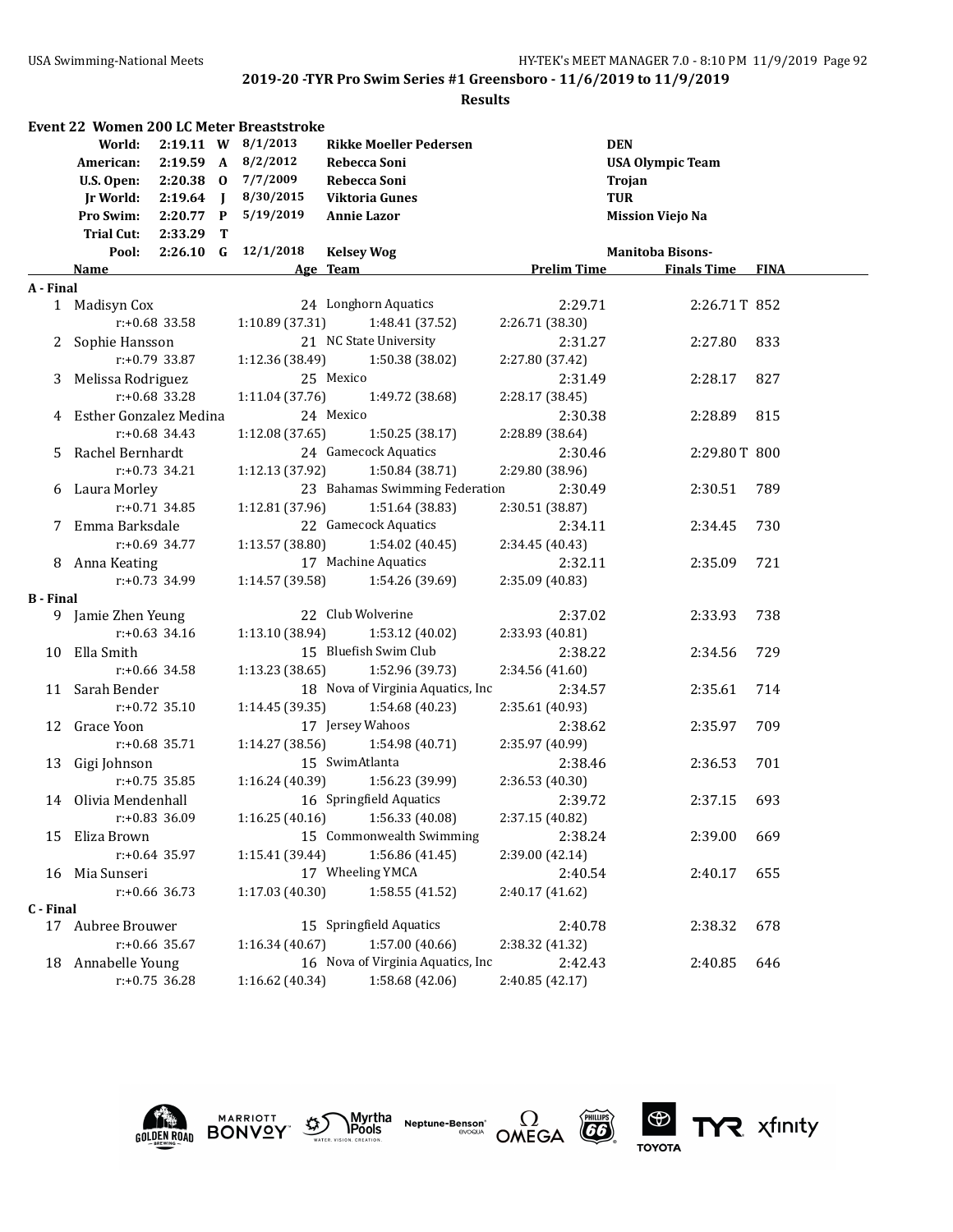#### **Results**

|           | Name                         |                  |  |                                                 | Age Team              |                                | <b>Prelim Time</b> | <b>Finals Time</b>      | <b>FINA</b> |
|-----------|------------------------------|------------------|--|-------------------------------------------------|-----------------------|--------------------------------|--------------------|-------------------------|-------------|
|           | 19 Ella Flowers              |                  |  |                                                 | 15 Rice Aquatics      |                                | 2:41.53            | 2:41.04                 | 644         |
|           | $r: +0.67$ 36.21             |                  |  | 1:17.62(41.41)                                  |                       | 1:59.11(41.49)                 | 2:41.04 (41.93)    |                         |             |
|           | 20 Evie Krall                |                  |  |                                                 |                       | 16 Naval Academy Aquatic Club  | 2:43.03            | 2:42.38                 | 628         |
|           | $r: +0.72$ 36.71             |                  |  | 1:17.64 (40.93)                                 |                       | 1:59.81 (42.17)                | 2:42.38 (42.57)    |                         |             |
|           | 21 Clarissa Sabin            |                  |  |                                                 |                       | 16 Berkeley Aquatic Club       | 2:42.13            | 2:42.48                 | 627         |
|           | $r: +0.69$ 36.30             |                  |  | 1:17.22 (40.92)                                 |                       | 1:59.51 (42.29)                | 2:42.48 (42.97)    |                         |             |
|           | 22 Jennah Fadely             |                  |  |                                                 |                       | 16 Fin Aquatic Swim Team       | 2:43.04            | 2:42.72                 | 624         |
|           | $r: +0.73$ 35.30             |                  |  | 1:17.97 (42.67)                                 |                       | 2:00.98 (43.01)                | 2:42.72 (41.74)    |                         |             |
|           | 23 Emme Nelson               |                  |  |                                                 |                       | 18 SwimMAC Carolina            | 2:42.15            | 2:42.75                 | 624         |
|           | $r: +0.70$ 36.78             |                  |  | 1:18.17 (41.39)                                 |                       | 2:00.40 (42.23)                | 2:42.75 (42.35)    |                         |             |
|           | 24 Micaela Sierra            |                  |  |                                                 |                       | 15 Coral Springs Swim Club     | 2:43.24            | 2:43.44                 | 616         |
|           | $r: +0.72$ 36.94             |                  |  | 1:18.87 (41.93)                                 |                       | 2:00.97(42.10)                 | 2:43.44 (42.47)    |                         |             |
| D - Final |                              |                  |  |                                                 |                       |                                |                    |                         |             |
|           | 25 Eleanor Sun               |                  |  |                                                 |                       | 14 Nation's Capital Swim Club  | 2:44.72            | 2:39.75                 | 660         |
|           |                              | $r: +0.71$ 36.24 |  | 1:17.07(40.83)                                  |                       | 1:58.40 (41.33)                | 2:39.75 (41.35)    |                         |             |
|           | 26 Lauren Barakey            |                  |  |                                                 |                       | 17 Tide Swimming               | 2:44.67            | 2:42.82                 | 623         |
|           | $r: +0.71$ 36.02             |                  |  | 1:17.74(41.72)                                  |                       | 2:00.17(42.43)                 | 2:42.82 (42.65)    |                         |             |
| 27        | Ava Franks                   |                  |  |                                                 |                       | 17 Empire Swimming             | 2:46.70            | 2:43.30                 | 618         |
|           | $r: +0.80$ 35.33             |                  |  | 1:16.01(40.68)                                  | 1:59.24 (43.23)       |                                | 2:43.30 (44.06)    |                         |             |
|           | 28 Ashley Hu                 |                  |  |                                                 | 17 Empire Swimming    |                                | 2:45.99            | 2:43.53                 | 615         |
|           | $r: +0.67$ 36.61             |                  |  | 1:17.89(41.28)                                  | 2:00.14(42.25)        |                                | 2:43.53 (43.39)    |                         |             |
| 29        | Anna Hein                    |                  |  |                                                 | 17 Bluefish Swim Club |                                | 2:45.43            | 2:45.05                 | 598         |
|           | $r: +0.82$ 36.54             |                  |  | 1:18.35(41.81)                                  |                       | 2:01.65 (43.30)                | 2:45.05 (43.40)    |                         |             |
|           | 30 Desirae Mangaoang         |                  |  |                                                 |                       | 17 SwimMAC Carolina            | 2:46.18            | 2:45.33                 | 595         |
|           | $r: +0.63$ 37.34             |                  |  | 1:19.56 (42.22)                                 |                       | 2:03.08 (43.52)                | 2:45.33 (42.25)    |                         |             |
|           |                              |                  |  | <b>Event 22 Women 200 LC Meter Breaststroke</b> |                       |                                |                    |                         |             |
|           | World:                       |                  |  | 2:19.11 W 8/1/2013                              |                       | <b>Rikke Moeller Pedersen</b>  |                    | <b>DEN</b>              |             |
|           | American:                    |                  |  | 2:19.59 A 8/2/2012                              |                       | Rebecca Soni                   |                    | <b>USA Olympic Team</b> |             |
|           | U.S. Open:                   | $2:20.38$ 0      |  | 7/7/2009                                        |                       | Rebecca Soni                   |                    | Trojan                  |             |
|           | Jr World:                    | $2:19.64$ J      |  | 8/30/2015                                       |                       | <b>Viktoria Gunes</b>          |                    | <b>TUR</b>              |             |
|           | Pro Swim:                    | $2:20.77$ P      |  | 5/19/2019                                       | <b>Annie Lazor</b>    |                                |                    | <b>Mission Viejo Na</b> |             |
|           | <b>Trial Cut:</b>            | 2:33.29 T        |  |                                                 |                       |                                |                    |                         |             |
|           | Pool:                        |                  |  | $2:26.10$ G $12/1/2018$                         | <b>Kelsey Wog</b>     |                                |                    | <b>Manitoba Bisons-</b> |             |
|           | Name<br><b>Preliminaries</b> |                  |  |                                                 |                       | Age Team                       | <b>Seed Time</b>   | <b>Prelim Time FINA</b> |             |
|           | 1 Madisyn Cox                |                  |  |                                                 |                       | 24 Longhorn Aquatics           | 2:23.84            | 2:29.71T q802           |             |
|           | $r: +0.68$ 34.03             |                  |  | 1:12.03 (38.00)                                 |                       | 1:50.48 (38.45)                | 2:29.71 (39.23)    |                         |             |
| 2         | Esther Gonzalez Medina       |                  |  | 24 Mexico                                       |                       | 2:28.89                        | 2:30.38            | q791                    |             |
|           | r:+0.70 34.90                |                  |  | 1:12.85 (37.95)<br>1:51.62 (38.77)              |                       | 2:30.38 (38.76)                |                    |                         |             |
|           | 3 Rachel Bernhardt           |                  |  | 24 Gamecock Aquatics                            |                       | 2:29.66                        | 2:30.46T q790      |                         |             |
|           | r:+0.75 34.90                |                  |  | 1:51.89 (38.32)<br>1:13.57 (38.67)              |                       | 2:30.46 (38.57)                |                    |                         |             |
| 4         | Laura Morley                 |                  |  |                                                 |                       | 23 Bahamas Swimming Federation | 2:30.21            | 2:30.49                 | q789        |
|           | r:+0.73 34.49                |                  |  | 1:12.80 (38.31)                                 |                       | 1:51.43 (38.63)                | 2:30.49 (39.06)    |                         |             |
| 5         | Sophie Hansson               |                  |  |                                                 |                       | 21 NC State University         | 2:28.77            | 2:31.27                 | q777        |
|           | r:+0.81 34.88                |                  |  | 1:13.29 (38.41)                                 |                       | 1:52.70 (39.41)                | 2:31.27 (38.57)    |                         |             |
|           |                              |                  |  |                                                 |                       |                                |                    |                         |             |





Myrtha<br>Pools **Neptune-Benson\***<br>evoqua





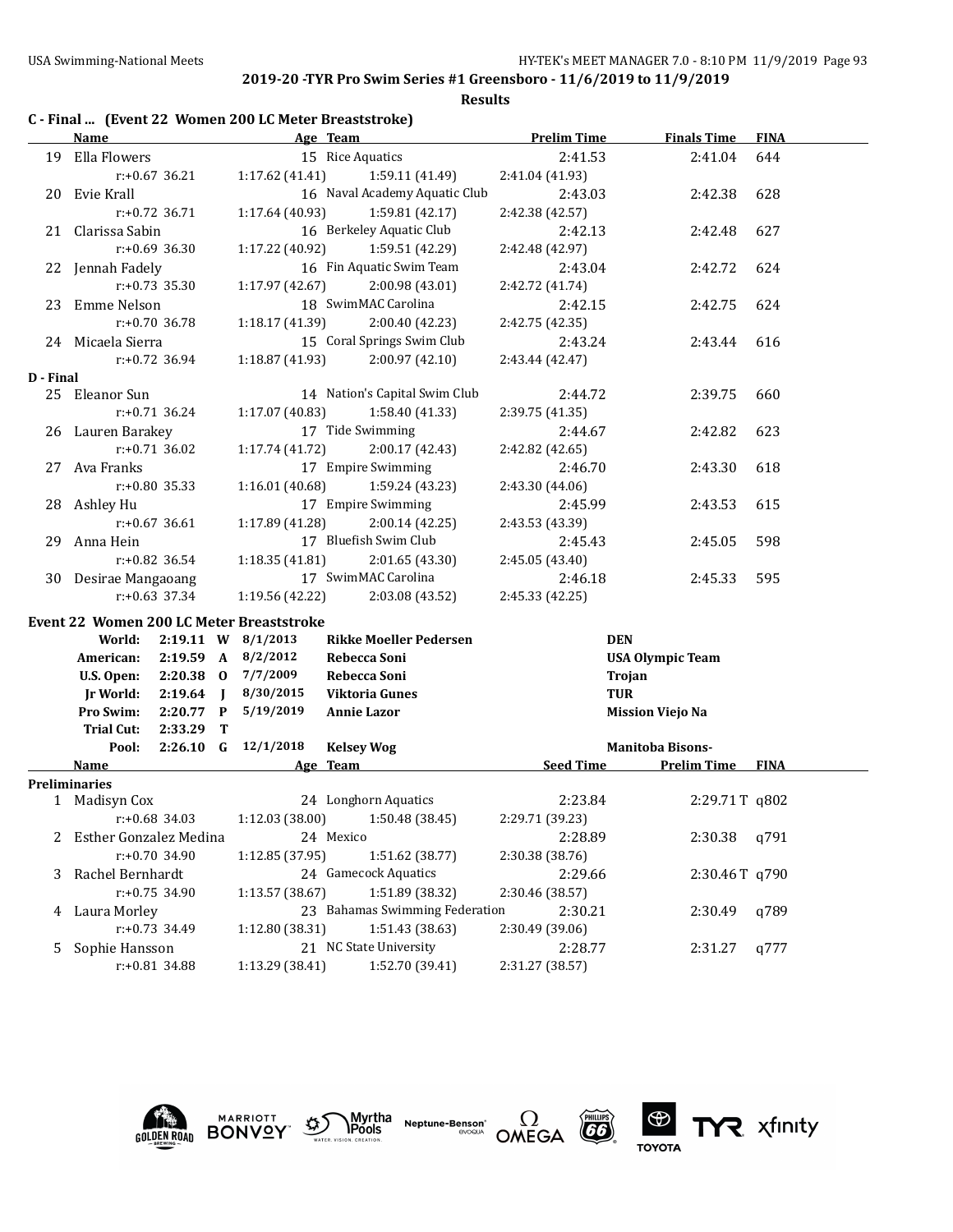**Results**

## **Preliminaries ... (Event 22 Women 200 LC Meter Breaststroke)**

|    | <b>Name</b><br>Age Team |                                     | <b>Seed Time</b>                  | <b>Prelim Time FINA</b> |                |      |
|----|-------------------------|-------------------------------------|-----------------------------------|-------------------------|----------------|------|
|    | 6 Melissa Rodriguez     | 25 Mexico                           |                                   | 2:25.54                 | 2:31.49 q774   |      |
|    | r:+0.68 34.04           | 1:13.44 (39.40)                     | 1:52.58 (39.14)                   | 2:31.49 (38.91)         |                |      |
|    | 7 Anna Keating          |                                     | 17 Machine Aquatics               | 2:26.90                 | 2:32.11T q764  |      |
|    | r:+0.76 35.02           | 1:14.32 (39.30)                     | 1:53.42 (39.10)                   | 2:32.11 (38.69)         |                |      |
|    | 8 Emma Barksdale        |                                     | 22 Gamecock Aquatics              | 2:28.36                 | $2:34.11$ q735 |      |
|    | $r: +0.69$ 35.14        | 1:14.09 (38.95)                     | 1:53.68 (39.59)                   | 2:34.11 (40.43)         |                |      |
|    | 9 Sarah Bender          |                                     | 18 Nova of Virginia Aquatics, Inc | 2:34.19                 | 2:34.57        | q728 |
|    | $r: +0.73$ 35.73        | 1:14.97 (39.24)                     | 1:54.75 (39.78)                   | 2:34.57 (39.82)         |                |      |
|    | 10 Jamie Zhen Yeung     | 22 Club Wolverine                   |                                   | 2:29.81                 | 2:37.02        | q695 |
|    | $r: +0.67$ 35.28        | 1:15.34(40.06)                      | 1:55.45 (40.11)                   | 2:37.02 (41.57)         |                |      |
|    | 11 Ella Smith           |                                     | 15 Bluefish Swim Club             | 2:34.69                 | 2:38.22        | q679 |
|    | $r: +0.69$ 35.28        | 1:14.10 (38.82)                     | 1:55.54 (41.44)                   | 2:38.22 (42.68)         |                |      |
|    | 12 Eliza Brown          |                                     | 15 Commonwealth Swimming          | 2:38.87                 | 2:38.24        | q679 |
|    | $r: +0.70$ 36.70        | 1:16.37(39.67)                      | 1:56.89 (40.52)                   | 2:38.24 (41.35)         |                |      |
|    | 13 Gigi Johnson         | 15 SwimAtlanta                      |                                   | 2:30.69                 | 2:38.46        | q676 |
|    | $r: +0.72$ 36.31        | 1:16.18(39.87)                      | 1:56.85 (40.67)                   | 2:38.46 (41.61)         |                |      |
|    | 14 Grace Yoon           | 17 Jersey Wahoos                    |                                   | 2:33.55                 | 2:38.62        | q674 |
|    | $r: +0.65$ 35.44        | 1:15.17(39.73)                      | 1:56.22(41.05)                    | 2:38.62 (42.40)         |                |      |
|    | 15 Olivia Mendenhall    |                                     | 16 Springfield Aquatics           | 2:35.14                 | 2:39.72        | q660 |
|    | $r: +0.82$ 36.63        | 1:17.77(41.14)                      | 1:58.48 (40.71)                   | 2:39.72 (41.24)         |                |      |
|    | 16 Mia Sunseri          |                                     | 17 Wheeling YMCA                  | 2:34.77                 | 2:40.54        | q650 |
|    | $r: +0.72$ 35.60        | $1:16.42$ (40.82) $1:57.59$ (41.17) |                                   | 2:40.54 (42.95)         |                |      |
|    | 17 Aubree Brouwer       |                                     | 15 Springfield Aquatics           | 2:34.18                 | 2:40.78        | q647 |
|    | $r: +0.65$ 36.03        | 1:17.33(41.30)                      | 1:58.79 (41.46)                   | 2:40.78 (41.99)         |                |      |
|    | 18 Ella Flowers         | 15 Rice Aquatics                    |                                   | 2:36.42                 | 2:41.53        | q638 |
|    | $r: +0.66$ 37.30        | 1:17.77(40.47)                      | 1:59.90 (42.13)                   | 2:41.53 (41.63)         |                |      |
|    | 19 Clarissa Sabin       |                                     | 16 Berkeley Aquatic Club          | 2:35.38                 | 2:42.13        | q631 |
|    | $r: +0.69$ 36.03        | 1:17.22(41.19)                      | 1:58.62 (41.40)                   | 2:42.13 (43.51)         |                |      |
|    | 20 Emme Nelson          |                                     | 18 SwimMAC Carolina               | 2:33.88                 | 2:42.15        | q631 |
|    | $r: +0.70$ 36.50        | 1:18.03(41.53)                      | 1:59.53 (41.50)                   | 2:42.15 (42.62)         |                |      |
|    | 21 Annabelle Young      |                                     | 16 Nova of Virginia Aquatics, Inc | 2:38.86                 | 2:42.43        | q628 |
|    | $r: +0.78$ 36.00        | 1:17.05(41.05)                      | 1:59.38 (42.33)                   | 2:42.43 (43.05)         |                |      |
|    | 22 Evie Krall           |                                     | 16 Naval Academy Aquatic Club     | 2:41.75                 | 2:43.03        | q621 |
|    | $r: +0.69$ 37.21        | 1:17.77(40.56)                      | 2:00.65 (42.88)                   | 2:43.03 (42.38)         |                |      |
|    | 23 Jennah Fadely        |                                     | 16 Fin Aquatic Swim Team          | 2:41.20                 | 2:43.04        | q621 |
|    | $r: +0.71$ 35.10        | 1:16.69 (41.59)                     | 2:00.43 (43.74)                   | 2:43.04 (42.61)         |                |      |
|    | 24 Micaela Sierra       |                                     | 15 Coral Springs Swim Club        | 2:38.40                 | 2:43.24        | q618 |
|    | $r: +0.71$ 36.51        | 1:17.94 (41.43)                     | 1:59.99 (42.05)                   | 2:43.24 (43.25)         |                |      |
| 25 | <b>Grace Rainey</b>     |                                     | 15 SwimMAC Carolina               | 2:31.73                 | 2:43.30        | q618 |
|    | r:+0.81 37.64           | 1:19.68 (42.04)                     | 2:01.61 (41.93)                   | 2:43.30 (41.69)         |                |      |
| 26 | Liz Roberts             |                                     | 31 Unattached Game                | 2:38.51                 | 2:43.65        | q614 |
|    | $r: +0.75$ 36.55        | 1:17.83 (41.28)                     | 2:00.73 (42.90)                   | 2:43.65 (42.92)         |                |      |
| 27 | Lauren Barakey          | 17 Tide Swimming                    |                                   | 2:34.54                 | 2:44.67        | q602 |
|    | $r: +0.68$ 36.06        | 1:17.02 (40.96)                     | 2:01.46 (44.44)                   | 2:44.67 (43.21)         |                |      |
| 28 | Eleanor Sun             |                                     | 14 Nation's Capital Swim Club     | 2:38.07                 | 2:44.72        | q602 |
|    | r:+0.69 38.10           | 1:19.05 (40.95)                     | 2:02.10 (43.05)                   | 2:44.72 (42.62)         |                |      |









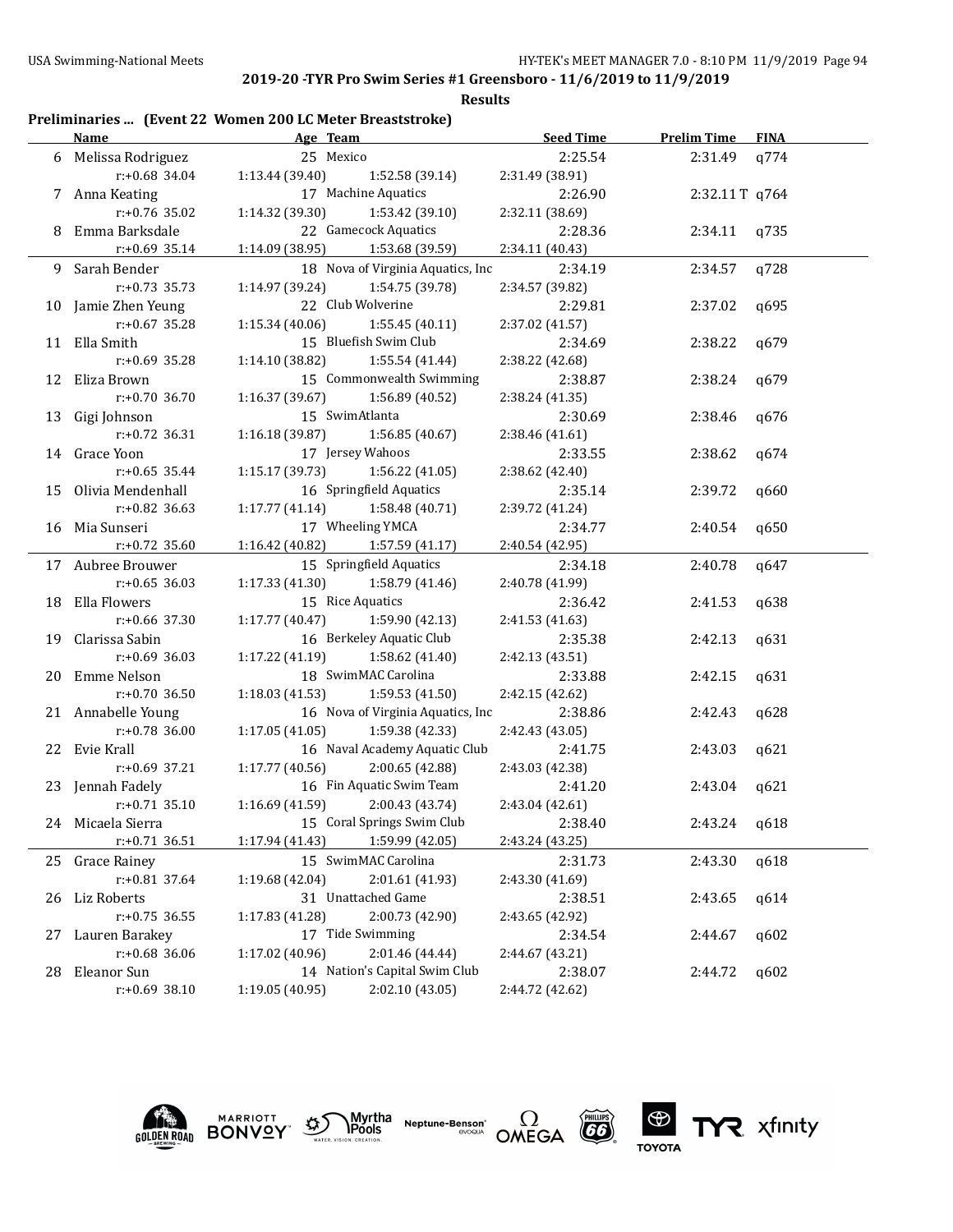|           | Name                                          | Age Team                                    | <b>Seed Time</b>    | <b>Prelim Time</b>      | <b>FINA</b> |
|-----------|-----------------------------------------------|---------------------------------------------|---------------------|-------------------------|-------------|
| 29        | Anna Hein                                     | 17 Bluefish Swim Club                       | 2:39.83             | 2:45.43                 | q594        |
|           | r:+0.83 37.64                                 | 1:19.48 (41.84)<br>2:02.79 (43.31)          | 2:45.43 (42.64)     |                         |             |
| 30        | Ashley Hu                                     | 17 Empire Swimming                          | 2:17.78Y            | 2:45.99                 | q588        |
|           | r:+0.68 37.33                                 | 1:19.26 (41.93)<br>2:02.01 (42.75)          | 2:45.99 (43.98)     |                         |             |
|           | 31 Desirae Mangaoang                          | 17 SwimMAC Carolina                         | 2:32.04             | 2:46.18                 | q586        |
|           | r:+0.63 38.19                                 | 1:19.52 (41.33)<br>2:03.27 (43.75)          | 2:46.18 (42.91)     |                         |             |
|           | 32 Ava Franks                                 | 17 Empire Swimming                          | 2:37.86             | 2:46.70                 | q581        |
|           | $r: +0.82$ 35.42                              | 1:17.21 (41.79)<br>2:01.24 (44.03)          | 2:46.70 (45.46)     |                         |             |
|           | 33 Jamyson Robb                               | 17 Canton City Schools                      | 2:36.97             | 2:48.13                 | 566         |
|           | $r: +0.66$ 37.30                              | 1:19.69 (42.39)<br>2:03.39 (43.70)          | 2:48.13 (44.74)     |                         |             |
|           | 34 Laura Davis                                | 17 SwimMAC Carolina                         | 2:39.47             | 2:49.92                 | 548         |
|           | r:+0.78 37.55                                 | 2:04.89 (44.00)<br>1:20.89 (43.34)          | 2:49.92 (45.03)     |                         |             |
| 35        | Paige McKenna                                 | 16 Nation's Capital Swim Club               | 2:43.12             | 2:51.92                 | 529         |
|           | $r: +0.78$ 37.45                              | 1:21.45 (44.00)<br>2:05.82 (44.37)          | 2:51.92 (46.10)     |                         |             |
| 36        | Anneliese Hohm                                | 17 Aquatic Team Of Mecklenburg              | 2:16.22Y            | 2:54.74                 | 504         |
|           | r:+0.80 39.07                                 | 1:23.22 (44.15)<br>2:08.49 (45.27)          | 2:54.74 (46.25)     |                         |             |
|           | Lydia Palmer                                  | 16 Unattached Gpac                          | 2:37.02             | <b>DFS</b>              |             |
|           | Declared false start                          |                                             |                     |                         |             |
|           | Abby Harter                                   | 17 Nation's Capital Swim Club               | 2:36.90             | <b>NS</b>               |             |
|           | Sophie Anderson                               | Tac Titans<br>17                            | 2:35.53             | <b>NS</b>               |             |
|           | Event 23 Men 200 LC Meter Breaststroke        |                                             |                     |                         |             |
|           | World:                                        | 2:06.12 W 7/26/2019<br><b>Anton Chupkov</b> | <b>RUS</b>          |                         |             |
|           | American:<br>2:07.17 A                        | 6/30/2016<br><b>Josh Prenot</b>             | <b>Cal Aquatics</b> |                         |             |
|           | $2:07.17$ 0<br>U.S. Open:                     | 6/30/2016<br><b>Josh Prenot</b>             | <b>Cal Aquatics</b> |                         |             |
|           | 2:07.35<br><b>Jr World:</b><br>$\blacksquare$ | 9/1/2017<br><b>Qin Haiyang</b>              | <b>CHN</b>          |                         |             |
|           | Pro Swim:<br>$2:08.95$ P                      | 2018<br><b>Andrew Wilson</b>                |                     |                         |             |
|           | <b>Trial Cut:</b><br>2:17.89<br>Т             |                                             |                     |                         |             |
|           | $2:10.24$ G<br>Pool:                          | 12/1/2018<br><b>Nic K Fink</b>              |                     | <b>Athens Bulldog S</b> |             |
|           | Name                                          | Age Team                                    | <b>Prelim Time</b>  | <b>Finals Time</b>      | <b>FINA</b> |
| A - Final |                                               |                                             |                     |                         |             |
|           | 1 Anton McKee                                 | 25 Pinnacle Racing                          | 2:14.83             | 2:11.90                 | 885         |
|           | $r: +0.64$ 29.84                              | 1:37.64 (34.31)<br>1:03.33 (33.49)          | 2:11.90 (34.26)     |                         |             |
| 2.        | Andrew Wilson                                 | 26 Athens Bulldog Swim Club                 | 2:13.42             | 2:11.94T 884            |             |
|           |                                               |                                             |                     |                         |             |
| 3         | $r: +0.64$ 29.71                              | 1:03.42 (33.71)<br>1:37.78 (34.36)          | 2:11.94 (34.16)     |                         |             |
|           | Carlos Claverie                               | 23 Unattached Card                          | 2:16.87             | 2:13.48                 | 854         |
|           | $r: +0.76$ 30.26                              | 1:04.41 (34.15)<br>1:38.54 (34.13)          | 2:13.48 (34.94)     |                         |             |
|           | 4 Eli Wall                                    | 24 Toronto Swim Club                        | 2:17.11             | 2:16.23                 | 803         |
|           | $r: +0.73$ 31.25                              | 1:40.54 (35.04)<br>1:05.50 (34.25)          | 2:16.23 (35.69)     |                         |             |
|           | 5 Jonathan Rutter                             | 23 Pinnacle Racing                          | 2:18.57             | 2:16.94                 | 791         |
|           | $r: +0.67$ 31.28                              | 1:06.26 (34.98)<br>1:41.76 (35.50)          | 2:16.94 (35.18)     |                         |             |
| 6         | Jorge Murillo                                 | 28 Tac Titans                               | 2:17.61             | 2:18.30                 | 768         |
|           | $r: +0.67$ 31.49                              | 1:06.50(35.01)<br>1:41.79 (35.29)           | 2:18.30 (36.51)     |                         |             |
| 7         | Tyler Christianson                            | 17 Naval Academy Aquatic Club               | 2:18.47             | 2:20.22                 | 737         |









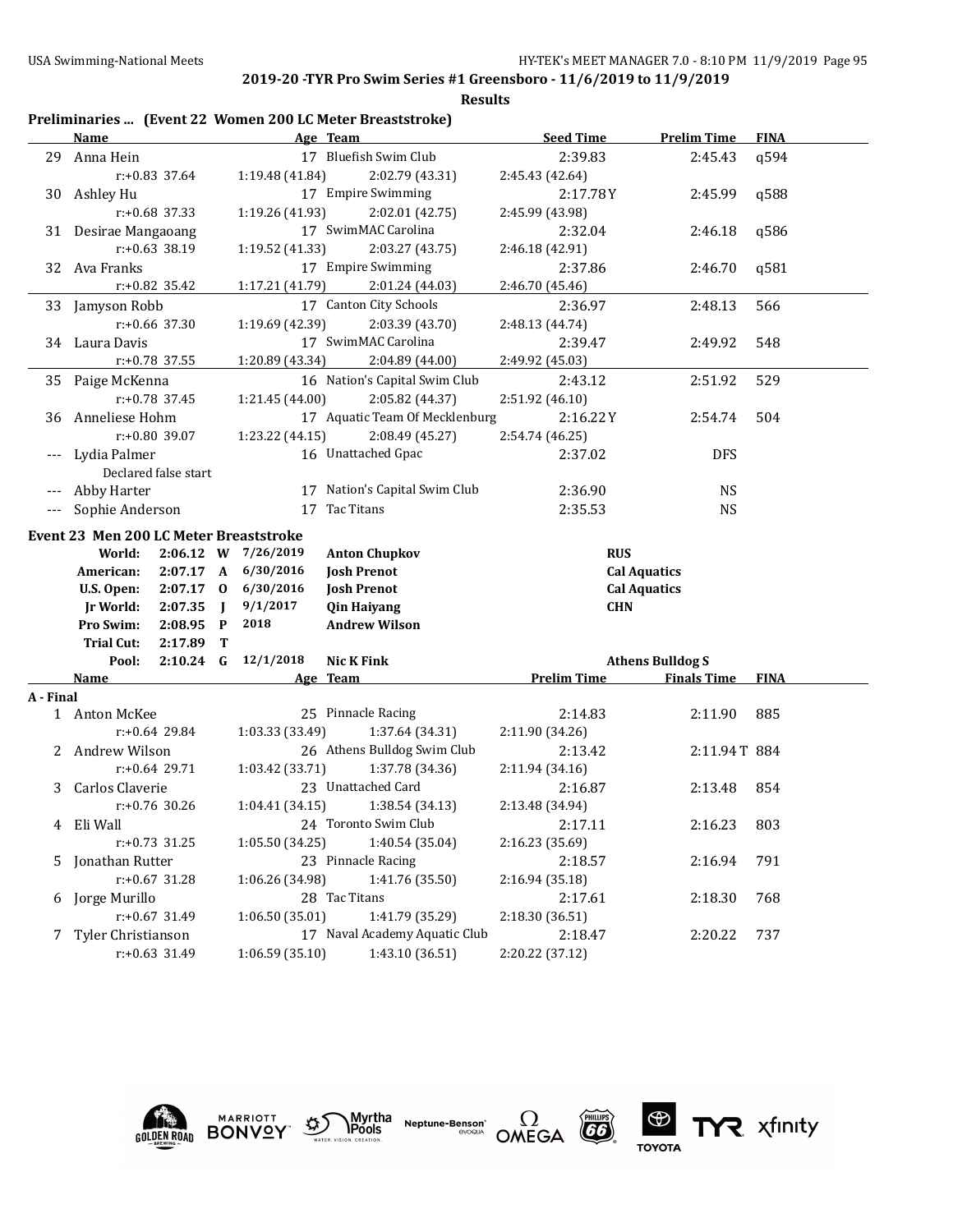|  |  | A - Final  (Event 23 Men 200 LC Meter Breaststroke) |  |
|--|--|-----------------------------------------------------|--|
|--|--|-----------------------------------------------------|--|

|                  | <b>Name</b>         | Age Team                            |                                   | <b>Prelim Time</b> | <b>Finals Time</b> | <b>FINA</b> |
|------------------|---------------------|-------------------------------------|-----------------------------------|--------------------|--------------------|-------------|
|                  | 8 Brandon Fischer   |                                     | 30 Livermore Aqua Cowboys         | 2:20.36            | 2:20.44            | 733         |
|                  | r:+0.72 31.56       | $1:07.29(35.73)$ $1:43.34(36.05)$   |                                   | 2:20.44 (37.10)    |                    |             |
| <b>B</b> - Final |                     |                                     |                                   |                    |                    |             |
|                  | 9 Justin Winnett    |                                     | 23 Indiana Swim Club              | 2:21.79            | 2:18.69            | 761         |
|                  | r:+0.72 31.34       | $1:06.62$ (35.28) $1:42.13$ (35.51) |                                   | 2:18.69 (36.56)    |                    |             |
|                  | 10 Reid Mikuta      | 18 Swim Gsa                         |                                   | 2:22.60            | 2:19.79            | 744         |
|                  | $r: +0.65$ 31.88    | $1:07.63(35.75)$ $1:43.53(35.90)$   |                                   | 2:19.79 (36.26)    |                    |             |
|                  | 11 Matt Murphy      |                                     | 17 Greater Philadelphia Aquatic C | 2:21.89            | 2:21.05            | 724         |
|                  | $r: +0.62$ 32.50    | $1:08.11(35.61)$ $1:44.67(36.56)$   |                                   | 2:21.05 (36.38)    |                    |             |
|                  | 12 Nils Wich-Glasen |                                     | 25 Unattached Game                | 2:21.75            | 2:21.50            | 717         |
|                  | $r: +0.68$ 31.82    | $1:07.80(35.98)$ $1:44.36(36.56)$   |                                   | 2:21.50 (37.14)    |                    |             |
|                  | 13 Jonathan Tybur   |                                     | 23 Aggie Swim Club                | 2:21.62            | 2:22.10            | 708         |
|                  | $r$ :+0.68 31.74    | $1:08.25(36.51)$ $1:44.93(36.68)$   |                                   | 2:22.10 (37.17)    |                    |             |
|                  | 14 James Doromal    |                                     | 17 Nwdupage YMCA / B.R. Ryall S   | 2:24.17            | 2:22.33            | 704         |
|                  | $r: +0.72$ 31.86    | $1:07.83(35.97)$ $1:44.84(37.01)$   |                                   | 2:22.33 (37.49)    |                    |             |
|                  | 15 Ben Cono         |                                     | 23 Gamecock Aquatics              | 2:24.69            | 2:22.36            | 704         |
|                  | $r: +0.68$ 32.61    | $1:09.22(36.61)$ $1:46.30(37.08)$   |                                   | 2:22.36 (36.06)    |                    |             |
|                  | 16 Jonathan Naisby  | 25 CN Sherbrooke                    |                                   | 2:23.25            | 2:24.04            | 680         |
|                  | r:+0.69 31.89       | $1:08.31(36.42)$ $1:45.36(37.05)$   |                                   | 2:24.04 (38.68)    |                    |             |
| C - Final        |                     |                                     |                                   |                    |                    |             |
|                  | 17 Noah Nichols     |                                     | 17 Poseidon Swimming Inc          | 2:25.19            | 2:21.63            | 715         |
|                  | $r: +0.72$ 31.05    | 1:06.72(35.67)                      | 1:43.54 (36.82)                   | 2:21.63 (38.09)    |                    |             |
|                  | 18 Xiao Lin         |                                     | 19 Twisters Swim Club             | 2:25.46            | 2:25.31            | 662         |
|                  | $r: +0.72$ 32.38    | 1:08.99 (36.61)                     | 1:46.77 (37.78)                   | 2:25.31 (38.54)    |                    |             |
|                  | 19 Shayne Simmons   |                                     | 17 Ridgefield Aquatic Club        | 2:26.41            | 2:25.99            | 653         |
|                  | $r: +0.67$ 32.75    | 1:09.43 (36.68)                     | 1:47.30 (37.87)                   | 2:25.99 (38.69)    |                    |             |
|                  | 20 Aidan Duffy      |                                     | 17 Nova of Virginia Aquatics, Inc | 2:27.42            | 2:27.16            | 637         |
|                  | $r: +0.68$ 32.65    | 1:09.58(36.93)                      | 1:47.89 (38.31)                   | 2:27.16 (39.27)    |                    |             |
|                  | 21 Joe Schaefer     |                                     | 17 Machine Aquatics               | 2:27.68            | 2:27.70            | 630         |
|                  | r:+0.76 32.76       | 1:09.81(37.05)                      | 1:48.42 (38.61)                   | 2:27.70 (39.28)    |                    |             |
|                  | 22 Mitchell Stanek  | 20 Unattached Dav                   |                                   | 2:26.94            | 2:28.80            | 616         |
|                  | $r: +0.73$ 33.52    | 1:10.98(37.46)                      | 1:49.93 (38.95)                   | 2:28.80 (38.87)    |                    |             |
|                  | 23 Matthew Steele   | 16 SwimAtlanta                      |                                   | 2:25.79            | 2:30.98            | 590         |
|                  | r:+0.79 33.27       | 1:11.39 (38.12)                     | 1:51.30 (39.91)                   | 2:30.98 (39.68)    |                    |             |
| D - Final        |                     |                                     |                                   |                    |                    |             |
|                  | 25 Michael Phillips |                                     | 15 Aquajets Swim Team             | 2:28.36            | 2:25.39            | 661         |
|                  | $r: +0.79$ 32.95    | $1:10.24(37.29)$ $1:48.24(38.00)$   |                                   | 2:25.39 (37.15)    |                    |             |
|                  | 26 Aiken Do         | 15 The Fish                         |                                   | 2:29.04            | 2:25.46 660        |             |
|                  | $r: +0.62$ 33.10    | 1:10.08(36.98)                      | 1:47.64 (37.56)                   | 2:25.46 (37.82)    |                    |             |
|                  | 27 Julian Maycock   | 16 Swim Gsa                         |                                   | 2:31.35            | 2:28.06            | 626         |
|                  | r:+0.66 34.07       | 1:11.94 (37.87)                     | 1:50.25 (38.31)                   | 2:28.06 (37.81)    |                    |             |
|                  | 28 Ben Bauchwitz    | 26 Unattached Tac                   |                                   | 2:28.04            | 2:28.27            | 623         |
|                  | $r: +0.76$ 33.14    | 1:10.35 (37.21)                     | 1:48.92 (38.57)                   | 2:28.27 (39.35)    |                    |             |
|                  | 29 Jack Kelly       |                                     | 16 Empire Swimming                | 2:30.39            | 2:28.31            | 623         |
|                  | r:+0.73 32.55       | 1:09.83 (37.28)                     | 1:48.71 (38.88)                   | 2:28.31 (39.60)    |                    |             |
|                  | 30 Luke Fortner     |                                     | 17 New Wave Swim Team             | 2:29.01            | 2:28.64            | 618         |
|                  | $r: +0.65$ 33.75    | 1:11.59 (37.84)                     | 1:50.36 (38.77)                   | 2:28.64 (38.28)    |                    |             |









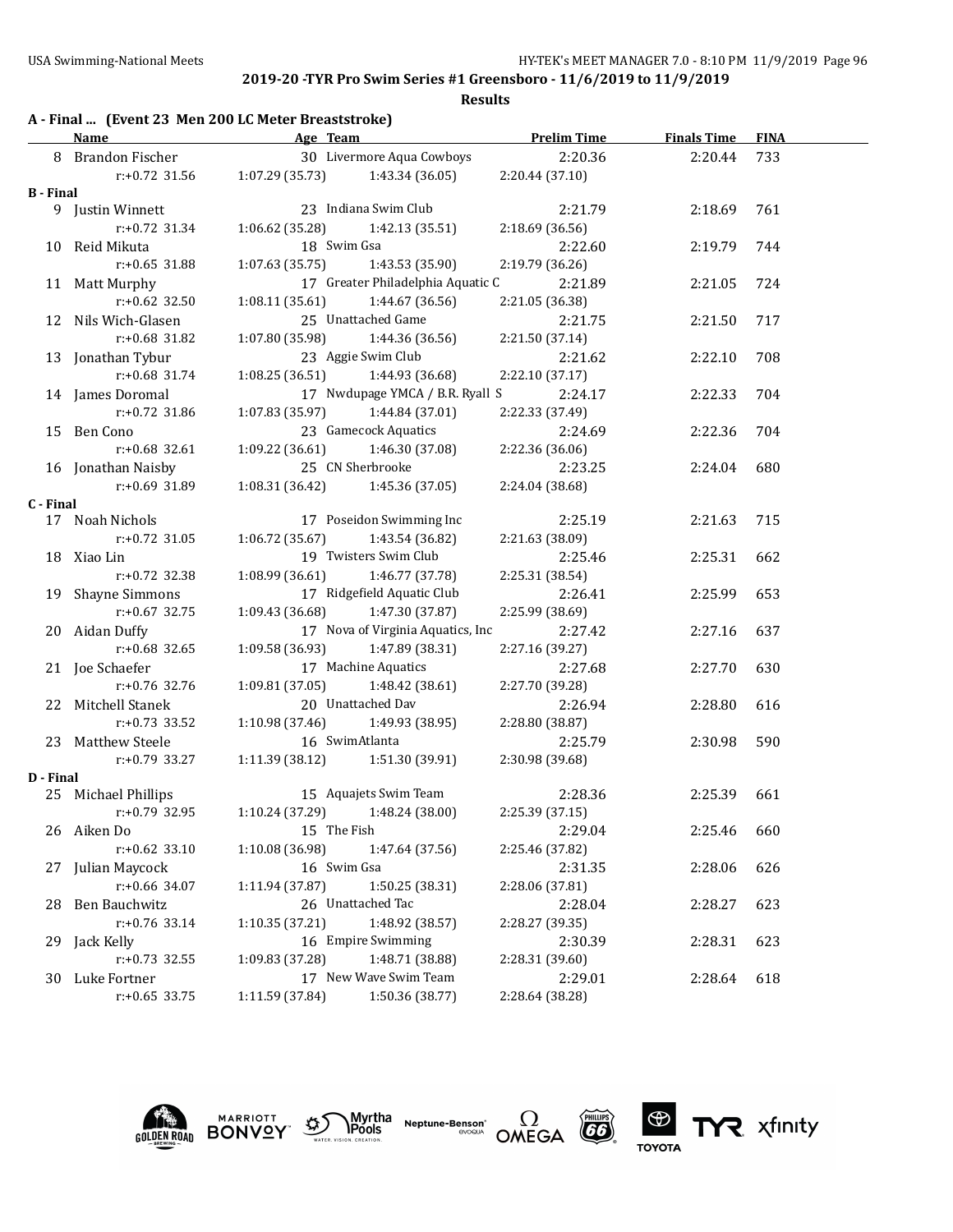|           |                                        |                  |              | D - Final  (Event 23 Men 200 LC Meter Breaststroke) |                                                         |                            |                         |             |
|-----------|----------------------------------------|------------------|--------------|-----------------------------------------------------|---------------------------------------------------------|----------------------------|-------------------------|-------------|
|           | <b>Name</b>                            |                  |              |                                                     | Age Team                                                | <b>Prelim Time</b>         | <b>Finals Time</b>      | <b>FINA</b> |
|           | 31 Peter Bretzmann                     |                  |              |                                                     | 16 North Carolina Aquatic Club                          | 2:30.18                    | 2:29.14                 | 612         |
|           |                                        | $r: +0.75$ 33.95 |              | 1:11.84 (37.89)                                     | 1:50.66 (38.82)                                         | 2:29.14 (38.48)            |                         |             |
|           | 32 Sam Hoover                          |                  |              |                                                     | 16 North Carolina Aquatic Club                          | 2:29.75                    | 2:31.26                 | 587         |
|           |                                        | $r: +0.63$ 33.25 |              | 1:11.99 (38.74)                                     | 1:51.46 (39.47)                                         | 2:31.26 (39.80)            |                         |             |
| C - Final |                                        |                  |              |                                                     |                                                         |                            |                         |             |
|           | --- Bryar Long                         |                  |              |                                                     | 22 Unattached                                           | 2:26.52                    | <b>NS</b>               |             |
|           | Event 23 Men 200 LC Meter Breaststroke |                  |              |                                                     |                                                         |                            |                         |             |
|           | World:                                 |                  |              | 2:06.12 W 7/26/2019                                 | <b>Anton Chupkov</b>                                    | <b>RUS</b>                 |                         |             |
|           | American:                              |                  |              | 2:07.17 A 6/30/2016                                 | <b>Josh Prenot</b>                                      |                            | <b>Cal Aquatics</b>     |             |
|           | U.S. Open:                             |                  |              | 2:07.17 0 6/30/2016                                 | <b>Josh Prenot</b>                                      |                            | <b>Cal Aquatics</b>     |             |
|           | <b>Jr World:</b>                       | 2:07.35          | $\mathbf{I}$ | 9/1/2017                                            | <b>Qin Haiyang</b>                                      | <b>CHN</b>                 |                         |             |
|           | Pro Swim:                              | 2:08.95          | $\mathbf{P}$ | 2018                                                | <b>Andrew Wilson</b>                                    |                            |                         |             |
|           | Trial Cut:                             | 2:17.89          | T            |                                                     |                                                         |                            |                         |             |
|           | Pool:                                  | $2:10.24$ G      |              | 12/1/2018                                           | Nic K Fink                                              |                            | <b>Athens Bulldog S</b> |             |
|           | Name                                   |                  |              |                                                     | Age Team                                                | <b>Seed Time</b>           | Prelim Time FINA        |             |
|           | <b>Preliminaries</b>                   |                  |              |                                                     |                                                         |                            |                         |             |
|           | 1 Andrew Wilson                        |                  |              |                                                     | 26 Athens Bulldog Swim Club                             | 2:07.77                    | 2:13.42T q855           |             |
|           |                                        | $r: +0.64$ 29.64 |              | 1:03.71 (34.07)                                     | 1:38.66 (34.95)                                         | 2:13.42 (34.76)            |                         |             |
|           | 2 Anton McKee                          |                  |              |                                                     | 25 Pinnacle Racing                                      | 2:10.32                    | 2:14.83                 | q829        |
|           |                                        | $r: +0.66$ 30.99 |              | 1:05.51(34.52)                                      | 1:40.11 (34.60)                                         | 2:14.83 (34.72)            |                         |             |
| 3         | Carlos Claverie                        |                  |              |                                                     | 23 Unattached Card                                      | 2:12.78                    | 2:16.87                 | q792        |
|           |                                        | $r: +0.77$ 31.12 |              | 1:06.39 (35.27)                                     | 1:41.87 (35.48)                                         | 2:16.87 (35.00)            |                         |             |
|           | 4 Eli Wall                             |                  |              |                                                     | 24 Toronto Swim Club                                    | 2:11.47                    | 2:17.11                 | q788        |
|           |                                        | $r: +0.73$ 31.46 |              | 1:06.05(34.59)                                      | 1:41.45 (35.40)                                         | 2:17.11 (35.66)            |                         |             |
| 5         | Jorge Murillo                          |                  |              |                                                     | 28 Tac Titans                                           | 2:13.59                    | 2:17.61                 | q779        |
|           |                                        | $r: +0.71$ 30.87 |              | 1:06.04(35.17)                                      | 1:41.21 (35.17)                                         | 2:17.61 (36.40)            |                         |             |
| 6         | Tyler Christianson                     |                  |              |                                                     | 17 Naval Academy Aquatic Club                           | 2:18.52                    | 2:18.47                 | q765        |
|           |                                        | $r: +0.67$ 31.65 |              | 1:06.62 (34.97)                                     | 1:42.56 (35.94)                                         | 2:18.47 (35.91)            |                         |             |
|           | 7 Jonathan Rutter                      |                  |              |                                                     | 23 Pinnacle Racing                                      | 2:14.35                    | 2:18.57                 | q763        |
|           |                                        | r:+0.68 32.04    |              | 1:07.07(35.03)                                      | 1:42.74 (35.67)                                         | 2:18.57 (35.83)            |                         |             |
|           | 8 Ryan Lochte                          |                  |              |                                                     | 35 Gator Swim Club                                      | 2:23.49                    | 2:19.82                 | q743        |
|           |                                        | $r: +0.67$ 31.57 |              | 1:07.63(36.06)                                      | 1:43.46 (35.83)                                         | 2:19.82 (36.36)            |                         |             |
|           | 9 Brandon Fischer                      |                  |              |                                                     | 30 Livermore Aqua Cowboys                               | 2:11.91                    | 2:20.36                 | q735        |
|           |                                        | $r: +0.71$ 32.32 |              | 1:08.13(35.81)                                      | 1:44.22 (36.09)<br>23 Aggie Swim Club                   | 2:20.36 (36.14)            |                         |             |
|           | 10 Jonathan Tybur                      |                  |              |                                                     |                                                         | 2:10.55                    | 2:21.62                 | q715        |
|           | 11 Nils Wich-Glasen                    | $r+0.69$ 31.23   |              |                                                     | $1:07.51(36.28)$ $1:44.25(36.74)$<br>25 Unattached Game | 2:21.62 (37.37)<br>2:15.87 |                         | q713        |
|           |                                        | r:+0.73 31.74    |              | 1:08.25(36.51)                                      | 1:44.40 (36.15)                                         |                            | 2:21.75                 |             |
|           |                                        |                  |              |                                                     | 23 Indiana Swim Club                                    | 2:21.75 (37.35)<br>2:20.33 |                         |             |
| 12        | Justin Winnett                         | r:+0.72 31.74    |              | 1:06.53 (34.79)                                     | 1:43.11 (36.58)                                         | 2:21.79 (38.68)            | 2:21.79                 | q712        |
|           |                                        |                  |              |                                                     | 17 Greater Philadelphia Aquatic C                       | 2:19.52                    |                         |             |
| 13        | Matt Murphy                            | $r: +0.65$ 32.27 |              | 1:08.33 (36.06)                                     | 1:45.11 (36.78)                                         | 2:21.89 (36.78)            | 2:21.89                 | q711        |
|           | Reid Mikuta                            |                  |              |                                                     | 18 Swim Gsa                                             | 2:19.09                    | 2:22.60                 | q700        |
| 14        |                                        | r:+0.68 32.93    |              | 1:08.87 (35.94)                                     | 1:45.57 (36.70)                                         | 2:22.60 (37.03)            |                         |             |
| 15        | Gabe Mastromatteo                      |                  |              |                                                     | 17 Kenora Swim Club                                     | 2:14.30                    | 2:23.04                 | q694        |
|           |                                        | r:+0.68 32.77    |              | 1:10.29 (37.52)                                     | 1:46.29 (36.00)                                         | 2:23.04 (36.75)            |                         |             |
|           |                                        |                  |              |                                                     |                                                         |                            |                         |             |











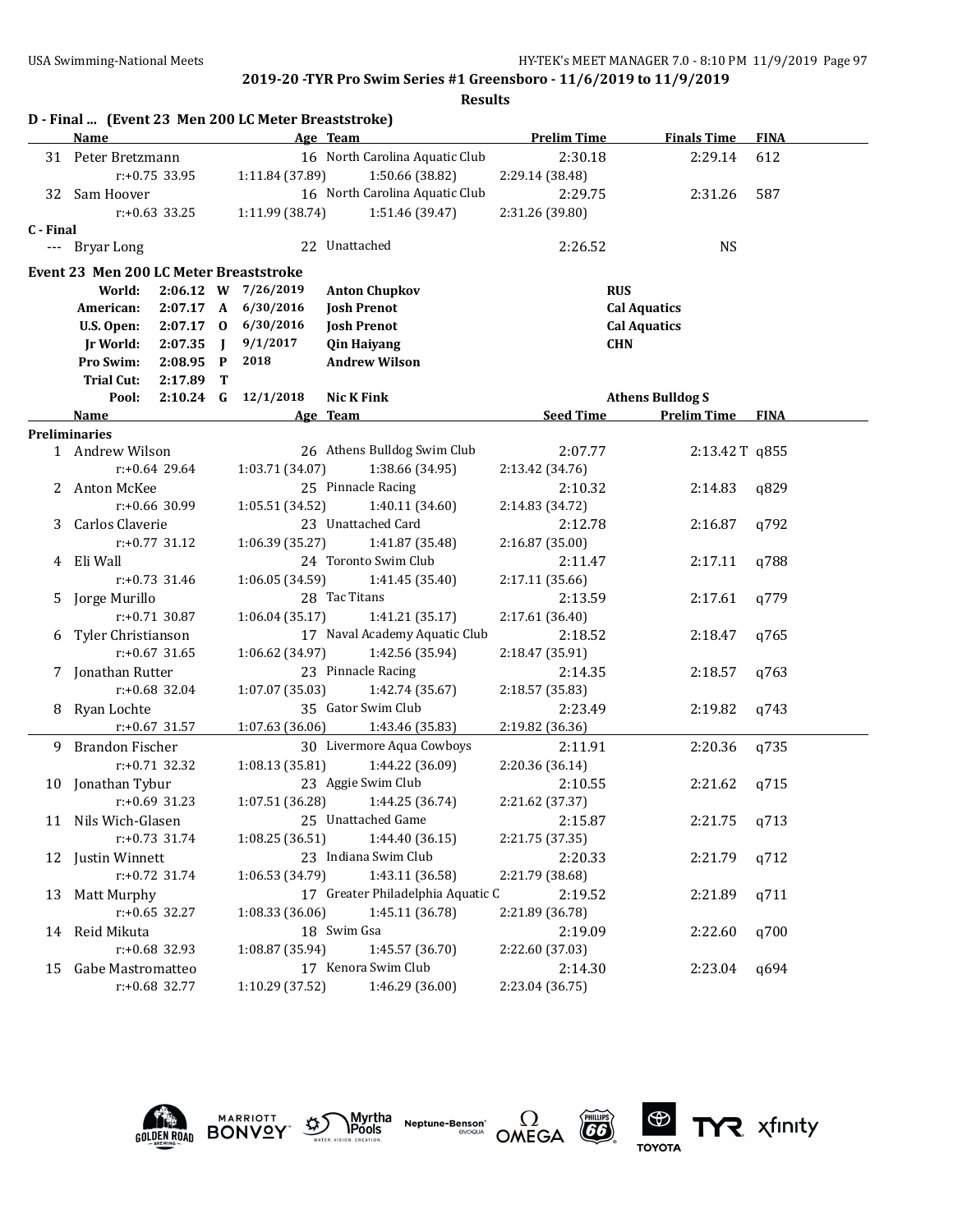**Results**

## **Preliminaries ... (Event 23 Men 200 LC Meter Breaststroke)**

| <b>Name</b>         |                                   | Age Team and the Team and the Team and the Team and the Team and the Team and the Team and the Team and the Te | Seed Time       | <b>Prelim Time</b> | <b>FINA</b> |
|---------------------|-----------------------------------|----------------------------------------------------------------------------------------------------------------|-----------------|--------------------|-------------|
| 16 Jonathan Naisby  |                                   | 25 CN Sherbrooke                                                                                               | 2:14.91         | 2:23.25            | q691        |
| r:+0.68 32.49       | $1:08.39(35.90)$ $1:45.31(36.92)$ |                                                                                                                | 2:23.25 (37.94) |                    |             |
| 17 Marat Amaltdinov | 25 Unattached                     |                                                                                                                | 2:14.42         | 2:23.93            | q681        |
| r:+0.81 33.36       | 1:08.93(35.57)                    | 1:46.93 (38.00)                                                                                                | 2:23.93 (37.00) |                    |             |
| 18 James Doromal    |                                   | 17 Nwdupage YMCA / B.R. Ryall S                                                                                | 2:22.46         | 2:24.17            | q678        |
| $r: +0.78$ 33.34    | 1:10.03 (36.69)                   | 1:47.30 (37.27)                                                                                                | 2:24.17 (36.87) |                    |             |
| 19 Ben Cono         |                                   | 23 Gamecock Aquatics                                                                                           | 2:18.38         | 2:24.69            | q670        |
| $r: +0.73$ 31.64    | 1:07.56 (35.92)                   | 1:46.05 (38.49)                                                                                                | 2:24.69 (38.64) |                    |             |
| 20 Noah Nichols     |                                   | 17 Poseidon Swimming Inc                                                                                       | 2:17.22         | 2:25.19            | q664        |
| $r: +0.74$ 31.45    | 1:07.60(36.15)                    | 1:46.33 (38.73)                                                                                                | 2:25.19 (38.86) |                    |             |
| 21 Xiao Lin         |                                   | 19 Twisters Swim Club                                                                                          | 2:22.41         | 2:25.46            | q660        |
| $r: +0.71$ 31.85    | 1:08.96 (37.11)                   | 1:47.28 (38.32)                                                                                                | 2:25.46 (38.18) |                    |             |
| 22 Matthew Steele   | 16 SwimAtlanta                    |                                                                                                                | 2:23.86         | 2:25.79            | q655        |
| $r: +0.75$ 32.36    | 1:09.49 (37.13)                   | 1:46.94 (37.45)                                                                                                | 2:25.79 (38.85) |                    |             |
| 23 Julio Horrego    |                                   | 21 Unattached Azfl                                                                                             | 2:16.40         | 2:25.99            | q653        |
| $r: +0.71$ 32.13    | 1:08.76 (36.63)                   | 1:45.88 (37.12)                                                                                                | 2:25.99(40.11)  |                    |             |
| 24 Shayne Simmons   |                                   | 17 Ridgefield Aquatic Club                                                                                     | 2:23.08         | 2:26.41            | q647        |
| $r: +0.64$ 33.00    | 1:09.43 (36.43) 1:47.21 (37.78)   |                                                                                                                | 2:26.41 (39.20) |                    |             |
| 25 Bryar Long       | 22 Unattached                     |                                                                                                                | 2:18.65         | 2:26.52            | q646        |
| $r: +0.68$ 33.55    | 1:10.65(37.10)                    | 1:48.27 (37.62)                                                                                                | 2:26.52 (38.25) |                    |             |
| 26 Mitchell Stanek  |                                   | 20 Unattached Dav                                                                                              | 2:21.42         | 2:26.94            | q640        |
| $r: +0.71$ 32.83    | 1:10.26 (37.43)                   | 1:48.46 (38.20)                                                                                                | 2:26.94 (38.48) |                    |             |
| 27 Aidan Duffy      |                                   | 17 Nova of Virginia Aquatics, Inc                                                                              | 2:22.15         | 2:27.42            | q634        |
| $r: +0.64$ 32.77    | 1:09.13 (36.36)                   | 1:47.90 (38.77)                                                                                                | 2:27.42 (39.52) |                    |             |
| 28 Joe Schaefer     |                                   | 17 Machine Aquatics                                                                                            | 2:21.88         | 2:27.68            | q631        |
| $r: +0.73$ 32.75    | $1:10.88(38.13)$ $1:48.83(37.95)$ |                                                                                                                | 2:27.68 (38.85) |                    |             |
| 29 Ben Bauchwitz    |                                   | 26 Unattached Tac                                                                                              | 2:21.34         | 2:28.04            | q626        |
| $r: +0.79$ 33.24    | 1:11.07(37.83)                    | 1:49.31 (38.24)                                                                                                | 2:28.04 (38.73) |                    |             |
| 30 Michael Phillips |                                   | 15 Aquajets Swim Team                                                                                          | 2:20.71         | 2:28.36            | q622        |
| $r: +0.77$ 32.88    | 1:09.84 (36.96) 1:48.83 (38.99)   |                                                                                                                | 2:28.36 (39.53) |                    |             |
| 31 Christian March  |                                   | 23 Performance Aquatics                                                                                        | 2:24.98         | 2:28.45            | q621        |
| $r: +0.66$ 32.53    | 1:10.81(38.28)                    | 1:49.51 (38.70)                                                                                                | 2:28.45 (38.94) |                    |             |
| 32 Luke Fortner     |                                   | 17 New Wave Swim Team                                                                                          | 2:22.91         | 2:29.01            | q614        |
| r:+0.69 33.55       | 1:11.14 (37.59) 1:49.43 (38.29)   |                                                                                                                | 2:29.01 (39.58) |                    |             |
| 33 Aiken Do         | 15 The Fish                       |                                                                                                                | 2:04.25Y        | 2:29.04            | 613         |
| $r: +0.62$ 34.05    | 1:12.46 (38.41) 1:50.67 (38.21)   |                                                                                                                | 2:29.04 (38.37) |                    |             |
| 34 Sam Hoover       |                                   | 16 North Carolina Aquatic Club                                                                                 | 2:20.43         | 2:29.75            | 605         |
| $r: +0.65$ 33.19    | 1:10.28 (37.09) 1:49.94 (39.66)   |                                                                                                                | 2:29.75 (39.81) |                    |             |
| 35 Peter Bretzmann  |                                   | 16 North Carolina Aquatic Club                                                                                 | 2:23.68         | 2:30.18            | 600         |
| $r: +0.74$ 33.55    | 1:11.39 (37.84)                   | 1:51.54(40.15)                                                                                                 | 2:30.18 (38.64) |                    |             |
| 36 Jack Kelly       |                                   | 16 Empire Swimming                                                                                             | 2:24.15         | 2:30.39            | 597         |
| r:+0.68 33.44       | 1:11.17 (37.73)                   | 1:50.82 (39.65)                                                                                                | 2:30.39 (39.57) |                    |             |
| 37 Julian Maycock   | 16 Swim Gsa                       |                                                                                                                | 2:23.64         | 2:31.35            | 586         |
| $r: +0.67$ 34.66    | 1:13.12 (38.46)                   | 1:52.12 (39.00)                                                                                                | 2:31.35 (39.23) |                    |             |
| 38 Reilly Keaney    | 16 Swim Gsa                       |                                                                                                                | 2:03.66Y        | 2:32.39            | 574         |
| $r: +0.72$ 35.10    | 1:14.22 (39.12)                   | 1:53.42 (39.20)                                                                                                | 2:32.39 (38.97) |                    |             |
|                     |                                   |                                                                                                                |                 |                    |             |









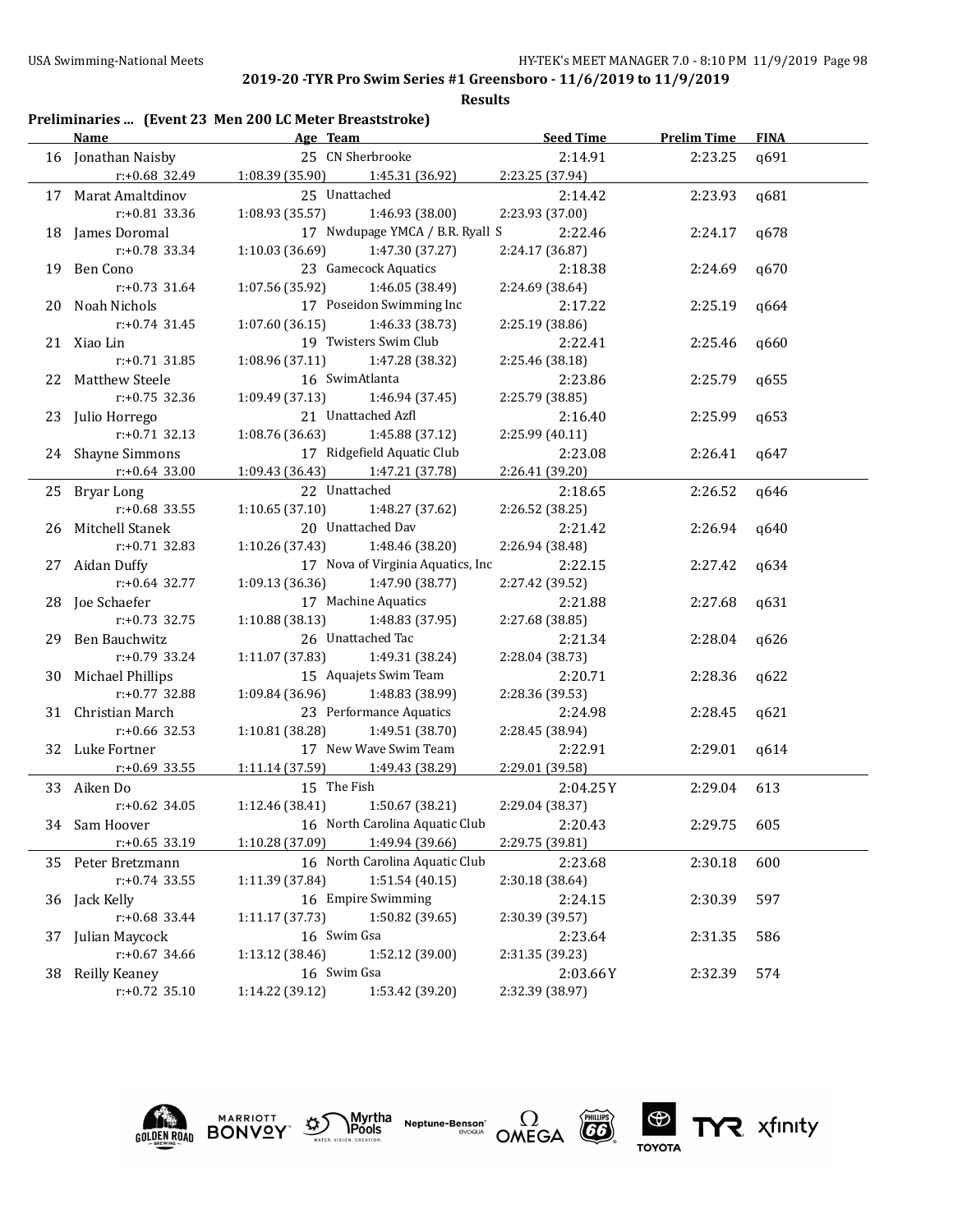**Results**

# **Preliminaries ... (Event 23 Men 200 LC Meter Breaststroke)**

|           | <b>Name</b>                                  | Age Team                                  | <b>Seed Time</b>   | <b>Prelim Time</b>      | <b>FINA</b> |
|-----------|----------------------------------------------|-------------------------------------------|--------------------|-------------------------|-------------|
|           | 39 Paul Dragan                               | 17 Jersey Wahoos                          | 2:24.67            | 2:32.72                 | 570         |
|           | $r: +0.75$ 34.04                             | 1:12.07 (38.03)<br>1:52.02 (39.95)        | 2:32.72 (40.70)    |                         |             |
| 40        | <b>Kendall Ewing</b>                         | 17 Tide Swimming                          | 2:04.29Y           | 2:33.89                 | 557         |
|           | $r: +0.64$ 33.87                             | 1:12.35 (38.48)<br>1:53.09 (40.74)        | 2:33.89 (40.80)    |                         |             |
|           | 41 Crossan Cooper                            | 21 Unattached Dav                         | 2:24.52            | 2:34.60                 | 550         |
|           | $r: +0.67$ 34.21                             | 1:53.11 (40.04)<br>1:13.07 (38.86)        | 2:34.60 (41.49)    |                         |             |
| 42        | Perry Becker                                 | 17 YMCA of the Triangle Area Swim         | 2:28.29            | 2:36.01                 | 535         |
|           | $r: +0.66$ 34.71                             | 1:54.34 (40.22)<br>1:14.12 (39.41)        | 2:36.01 (41.67)    |                         |             |
| 43        | Zach Wassmer                                 | 17 Nova of Virginia Aquatics, Inc         | 2:28.95            | 2:38.29                 | 512         |
|           | r:+0.69 35.36                                | 1:15.32 (39.96)<br>1:56.31 (40.99)        | 2:38.29 (41.98)    |                         |             |
|           | 44 Coleman McCreery                          | 17 Aquatic Team Of Mecklenburg            | 2:26.37            | 2:38.45                 | 510         |
|           | $r: +0.73$ 34.85                             | 1:14.07 (39.22)<br>1:55.69 (41.62)        | 2:38.45 (42.76)    |                         |             |
| 45        | Conall Monahan                               | 17 SwimMAC Carolina                       | 2:03.93Y           | 2:38.52                 | 510         |
|           | r:+0.66 36.56                                | 1:16.37 (39.81)<br>1:58.59 (42.22)        | 2:38.52 (39.93)    |                         |             |
| 46        | Cam Abaqueta                                 | 16 SwimMAC Carolina                       | 2:04.44Y           | 2:38.95                 | 506         |
|           | $r: +0.69$ 35.30                             | 1:15.36 (40.06)<br>1:57.37 (42.01)        | 2:38.95 (41.58)    |                         |             |
|           | Peter Paulus                                 | 18 Dallas Mustangs                        | 2:02.38Y           | <b>DFS</b>              |             |
|           | Declared false start                         |                                           |                    |                         |             |
| $---$     | Hunter Kim                                   | 17 Badger Swim Club, Inc.                 | 2:23.46            | <b>DFS</b>              |             |
|           | Declared false start                         |                                           |                    |                         |             |
|           | Miguel De Lara Ojeda                         | 25 Mexico                                 | 2:11.23            | <b>NS</b>               |             |
| ---       | Hayden Zheng                                 | 16 Aquajets Swim Team                     | 2:16.28            | <b>NS</b>               |             |
| $---$     | Sam Hernandez                                | 17 Streamline Aquatics                    | 2:28.35            | <b>NS</b>               |             |
|           |                                              |                                           |                    |                         |             |
|           | <b>Event 24 Women 100 LC Meter Butterfly</b> |                                           |                    |                         |             |
|           | World:                                       | 55.48 W 8/7/2016<br><b>Sarah Sjostrom</b> | <b>SWE</b>         |                         |             |
|           | 55.98 A<br>American:                         | 7/29/2012<br>Dana Vollmer                 |                    | <b>USA Olympic Team</b> |             |
|           | 56.38 0<br>U.S. Open:                        | <b>Sarah Sjostrom</b><br>1/15/2016        | <b>SWE</b>         |                         |             |
|           | 56.46<br><b>Jr World:</b><br>$\blacksquare$  | 8/7/2016<br><b>Penny Oleksiak</b>         | <b>CAN</b>         |                         |             |
|           | Pro Swim:<br>56.38 P                         | 2016<br><b>Sarah Sjostrom</b>             |                    |                         |             |
|           | <b>Trial Cut:</b><br>1:00.69<br>Т            |                                           |                    |                         |             |
|           | 57.80 G<br>Pool:                             | 11/30/2018<br>Amanda E Kendall            |                    | <b>Mission Viejo Na</b> |             |
| A - Final | <b>Name</b>                                  | Age Team                                  | <b>Prelim Time</b> | <b>Finals Time</b>      | <b>FINA</b> |
|           | 1 Maggie MacNeil                             | 19 Univ. Of Michigan Swim Team            | 58.66              | 57.64                   | 891         |
|           | $r: +0.64$ 27.27                             | 57.64 (30.37)                             |                    |                         |             |
| 2         | Torri Huske                                  | 16 Arlington Aquatic Club                 | 59.94              | 58.32T 860              |             |
|           | $r$ :+0.61 26.75                             | 58.32 (31.57)                             |                    |                         |             |
| 3         | Kendyl Stewart                               | 25 Team Elite/Team Elite                  | 58.97              | 58.86T 837              |             |
|           | r:+0.76 27.20                                | 58.86 (31.66)                             |                    |                         |             |
|           | Claire Curzan                                | 15 Tac Titans                             |                    |                         |             |
| 4         | $r: +0.67$ 27.01                             |                                           | 59.61              | 58.88T 836              |             |
|           |                                              | 58.88 (31.87)<br>17 Magnolia Aquatic Club |                    |                         |             |
| 5         | Lillie Nordmann                              |                                           | 59.58              | 58.93T 834              |             |
|           | r:+0.68 27.98                                | 58.93 (30.95)<br>25 Unattached Sun        |                    |                         |             |
|           | 6 Hali Flickinger<br>r:+0.76 28.42           | 59.58 (31.16)                             | 59.35              | 59.58T 807              |             |
|           |                                              |                                           |                    |                         |             |











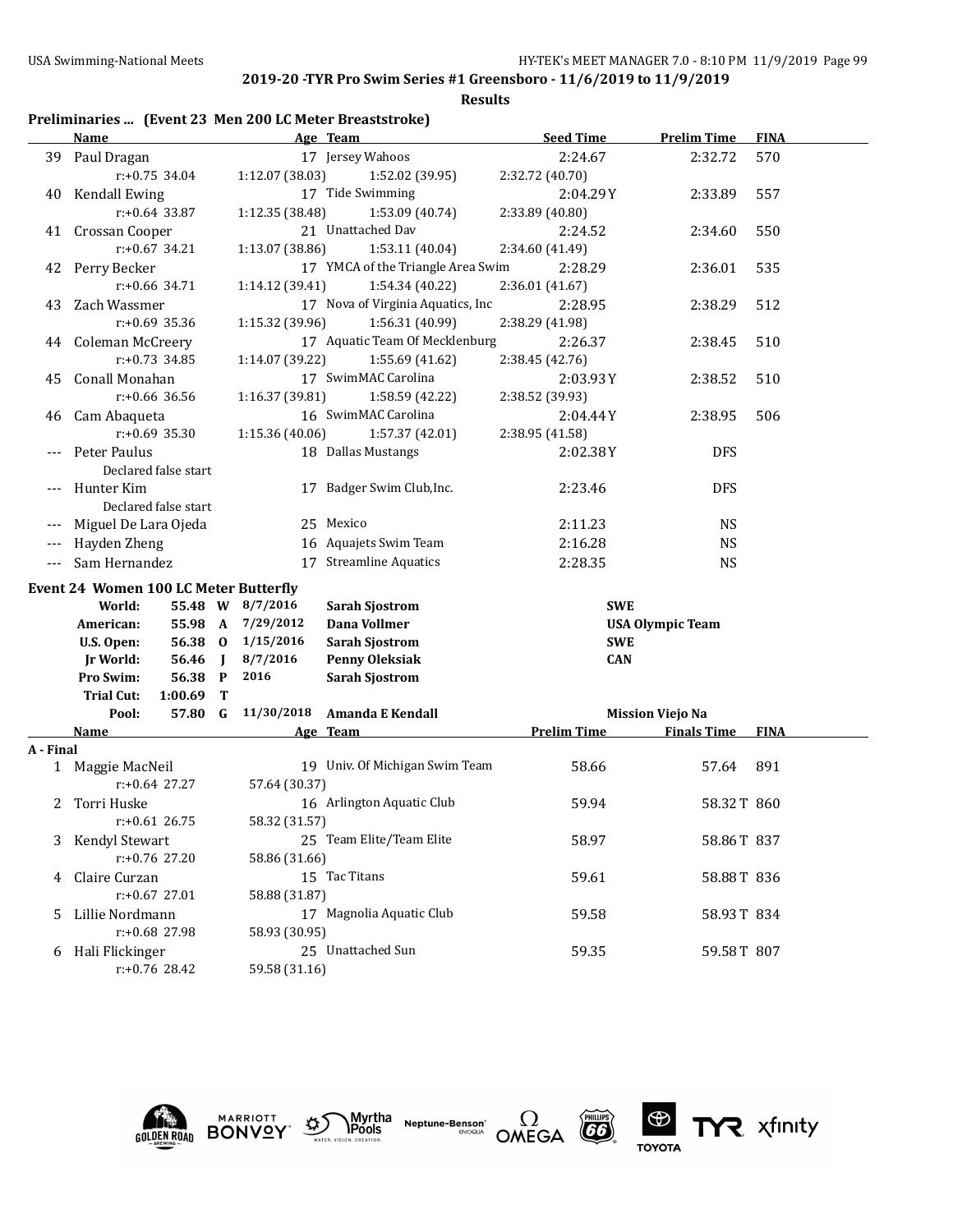|                  | A - Final  (Event 24 Women 100 LC Meter Butterfly) |                                   |                    |                    |             |  |  |  |
|------------------|----------------------------------------------------|-----------------------------------|--------------------|--------------------|-------------|--|--|--|
|                  | <b>Name</b>                                        | Age Team                          | <b>Prelim Time</b> | <b>Finals Time</b> | <b>FINA</b> |  |  |  |
|                  | 7 Leah Gingrich                                    | 29 Columbus Aquatic Club          | 59.91              | 59.96T 792         |             |  |  |  |
|                  | $r: +0.71$ 28.35                                   | 59.96 (31.61)                     |                    |                    |             |  |  |  |
|                  | 8 Megan Kingsley                                   | 23 Athens Bulldog Swim Club       | 1:00.09            | 1:00.85            | 757         |  |  |  |
|                  | r:+0.66 28.57                                      | 1:00.85 (32.28)                   |                    |                    |             |  |  |  |
| <b>B</b> - Final |                                                    |                                   |                    |                    |             |  |  |  |
|                  | 9 Olivia Carter                                    | 19 Enfinity Aquatic Club          | 1:00.31            | 1:00.21T 782       |             |  |  |  |
|                  | $r: +0.69$ 28.70                                   | 1:00.21(31.51)                    |                    |                    |             |  |  |  |
| 10               | Megan Pulley                                       | 17 Nova of Virginia Aquatics, Inc | 1:01.10            | 1:00.50T 771       |             |  |  |  |
|                  | $r: +0.65$ 28.15                                   | 1:00.50 (32.35)                   |                    |                    |             |  |  |  |
| 11               | Kin Lok Chan                                       | 25 Unattached Prvt                | 1:00.43            | 1:00.63            | 766         |  |  |  |
|                  | $r: +0.70$ 28.36                                   | 1:00.63(32.27)                    |                    |                    |             |  |  |  |
|                  | 12 Abby Harter                                     | 17 Nation's Capital Swim Club     | 1:00.45            | 1:00.77            | 760         |  |  |  |
|                  | $r: +0.79$ 28.37                                   | 1:00.77 (32.40)                   |                    |                    |             |  |  |  |
| 13               | Allison Schmitt                                    | 29 Sun Devil Swimming             | 1:02.00            | 1:01.22            | 744         |  |  |  |
|                  | $r: +0.70$ 28.48                                   | 1:01.22 (32.74)                   |                    |                    |             |  |  |  |
|                  | 14 Elysse Pardus                                   | 18 South Carolina Swim Club       | 1:01.80            | 1:01.25            | 743         |  |  |  |
|                  | $r: +0.70$ 28.71                                   | 1:01.25 (32.54)                   |                    |                    |             |  |  |  |
| 15               | Madeline Banic                                     | 22 Unattached Tnaq                | 1:01.34            | 1:01.69            | 727         |  |  |  |
|                  | r:+0.66 28.29                                      | 1:01.69 (33.40)                   |                    |                    |             |  |  |  |
|                  | 16 Olivia Theall                                   | 18 Aquastar                       | 1:02.39            | 1:02.47            | 700         |  |  |  |
|                  | $r: +0.69$ 29.27                                   | 1:02.47 (33.20)                   |                    |                    |             |  |  |  |
| C - Final        |                                                    |                                   |                    |                    |             |  |  |  |
|                  | 17 Chloe Freeman                                   | 17 Unattached Dart                | 1:02.75            | 1:02.63            | 695         |  |  |  |
|                  | $r: +0.69$ 29.71                                   | 1:02.63 (32.92)                   |                    |                    |             |  |  |  |
| 18               | <b>Brooke Zettel</b>                               | 16 Tac Titans                     | 1:02.44            | 1:02.75            | 691         |  |  |  |
|                  | $r: +0.70$ 29.42                                   | 1:02.75 (33.33)                   |                    |                    |             |  |  |  |
| 19               | Maria Jose Mata Cocco                              | 24 Club Libanes                   | 1:02.97            | 1:02.77            | 690         |  |  |  |
|                  | $r: +0.69$ 29.66                                   | 1:02.77 (33.11)                   |                    |                    |             |  |  |  |
| 20               | Kate McCarville                                    | 16 Springfield Aquatics           | 1:02.98            | 1:02.99            | 683         |  |  |  |
|                  | $r: +0.71$ 29.37                                   | 1:02.99 (33.62)                   |                    |                    |             |  |  |  |
|                  | 21 Lilly Derivaux                                  | 15 Jersey Wahoos                  | 1:03.30            | 1:03.16            | 677         |  |  |  |
|                  | $r: +0.77$ 29.60                                   | 1:03.16 (33.56)                   |                    |                    |             |  |  |  |
| 22               | Genevieve Youngman                                 | 16 Commonwealth Swimming          | 1:03.34            | 1:03.28            | 673         |  |  |  |
|                  | r:+0.80 29.69                                      | 1:03.28 (33.59)                   |                    |                    |             |  |  |  |
| 23               | Moriah Freitas                                     | 17 Blue Dolfins                   | 1:03.27            | 1:03.32            | 672         |  |  |  |
|                  | $r: +0.81$ 30.04                                   | 1:03.32 (33.28)                   |                    |                    |             |  |  |  |
|                  | 24 Caroline Sheble                                 | 16 Nova of Virginia Aquatics, Inc | 1:02.89            | 1:03.70            | 660         |  |  |  |
|                  | r:+0.77 29.90                                      | 1:03.70 (33.80)                   |                    |                    |             |  |  |  |
| D - Final        |                                                    |                                   |                    |                    |             |  |  |  |
| 25               | Natalie Mannion                                    | 15 Commonwealth Swimming          | 1:04.00            | 1:02.75            | 691         |  |  |  |
|                  | r:+0.77 29.55                                      | 1:02.75 (33.20)                   |                    |                    |             |  |  |  |
| 26               | Amanda Ray                                         | 17 New Wave Swim Team             | 1:04.09            | 1:02.78            | 690         |  |  |  |
|                  | r:+0.67 29.39                                      | 1:02.78 (33.39)                   |                    |                    |             |  |  |  |
| 27               | Erin Gemmell                                       | 14 Nation's Capital Swim Club     | 1:03.80            | 1:02.97            | 683         |  |  |  |
|                  | r:+0.81 29.09                                      | 1:02.97 (33.88)                   |                    |                    |             |  |  |  |
| 28               | Zoe Skirboll                                       | 15 Racer X Aquatics               | 1:03.78            | 1:03.36            | 671         |  |  |  |
|                  | r:+0.68 28.77                                      | 1:03.36 (34.59)                   |                    |                    |             |  |  |  |











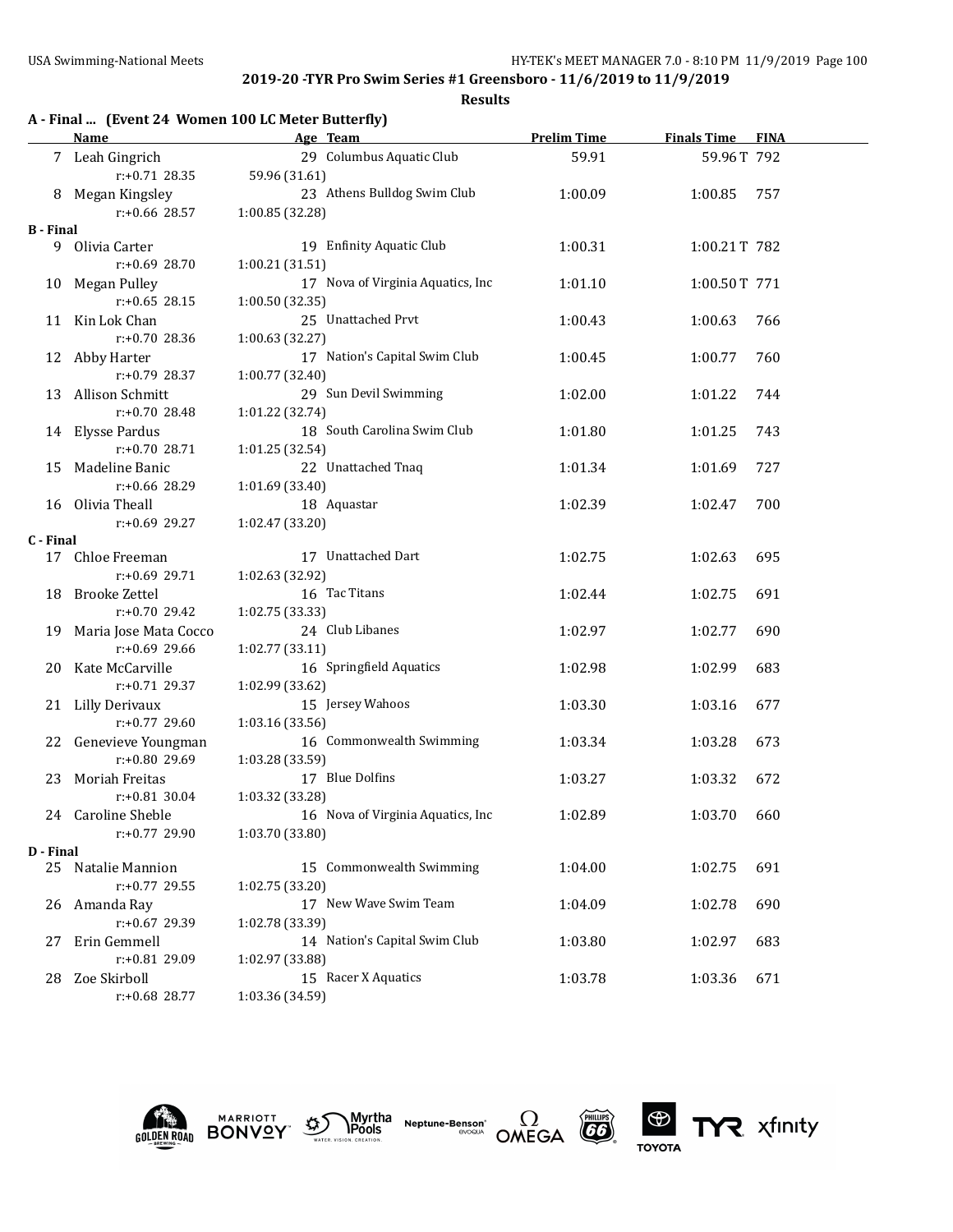|    | D - Final  (Event 24 Women 100 LC Meter Butterfly) |         |              |                   |                                   |                    |                         |             |
|----|----------------------------------------------------|---------|--------------|-------------------|-----------------------------------|--------------------|-------------------------|-------------|
|    | <b>Name</b>                                        |         |              |                   | Age Team                          | <b>Prelim Time</b> | <b>Finals Time</b>      | <b>FINA</b> |
| 29 | Rachel Schlemmer                                   |         |              |                   | 17 Snow Swimming                  | 1:03.65            | 1:03.49                 | 667         |
|    | $r: +0.72$ 30.00                                   |         |              | 1:03.49 (33.49)   |                                   |                    |                         |             |
| 30 | Kate Morris                                        |         |              |                   | 16 Nwdupage YMCA / B.R. Ryall S   | 1:03.58            | 1:04.69                 | 630         |
|    | $r: +0.65$ 30.27                                   |         |              | 1:04.69 (34.42)   |                                   |                    |                         |             |
|    | 31 Josephine Fuller                                |         |              |                   | 16 Nova of Virginia Aquatics, Inc | 1:03.36            | 1:04.96                 | 622         |
|    | r:+0.71 29.97                                      |         |              | 1:04.96 (34.99)   |                                   |                    |                         |             |
|    | 32 Jordan Buechler                                 |         |              |                   | 17 Machine Aquatics               | 1:04.17            | 1:05.82                 | 598         |
|    | $r: +0.80$ 30.66                                   |         |              | 1:05.82(35.16)    |                                   |                    |                         |             |
|    |                                                    |         |              |                   |                                   |                    |                         |             |
|    | <b>Event 24 Women 100 LC Meter Butterfly</b>       |         |              |                   |                                   |                    |                         |             |
|    | World:                                             |         |              | 55.48 W 8/7/2016  | <b>Sarah Sjostrom</b>             | <b>SWE</b>         |                         |             |
|    | American:                                          |         |              | 55.98 A 7/29/2012 | Dana Vollmer                      |                    | <b>USA Olympic Team</b> |             |
|    | U.S. Open:                                         | 56.38 0 |              | 1/15/2016         | <b>Sarah Sjostrom</b>             | <b>SWE</b>         |                         |             |
|    | Jr World:                                          | 56.46   | $\mathbf{I}$ | 8/7/2016          | <b>Penny Oleksiak</b>             | <b>CAN</b>         |                         |             |
|    | Pro Swim:                                          | 56.38 P |              | 2016              | <b>Sarah Sjostrom</b>             |                    |                         |             |
|    | <b>Trial Cut:</b>                                  | 1:00.69 | T            |                   |                                   |                    |                         |             |
|    | Pool:                                              | 57.80   | G            | 11/30/2018        | <b>Amanda E Kendall</b>           |                    | <b>Mission Viejo Na</b> |             |
|    | Name                                               |         |              |                   | Age Team                          | <b>Seed Time</b>   | <b>Prelim Time</b>      | <b>FINA</b> |
|    | <b>Preliminaries</b>                               |         |              |                   | 19 Univ. Of Michigan Swim Team    |                    |                         |             |
|    | 1 Maggie MacNeil                                   |         |              |                   |                                   | 55.83              | 58.66                   | q846        |
|    | $r: +0.67$ 27.46                                   |         |              | 58.66 (31.20)     |                                   |                    |                         |             |
| 2  | Kendyl Stewart                                     |         |              |                   | 25 Team Elite/Team Elite          | 57.51              | 58.97T q832             |             |
|    | $r: +0.78$ 27.14                                   |         |              | 58.97 (31.83)     |                                   |                    |                         |             |
| 3  | Hali Flickinger                                    |         |              |                   | 25 Unattached Sun                 | 58.44              | 59.35T q816             |             |
|    | $r: +0.73$ 28.55                                   |         |              | 59.35 (30.80)     |                                   |                    |                         |             |
| 4  | Lillie Nordmann                                    |         |              |                   | 17 Magnolia Aquatic Club          | 57.96              | 59.58T q807             |             |
|    | $r: +0.70$ 28.26                                   |         |              | 59.58 (31.32)     |                                   |                    |                         |             |
| 5. | Claire Curzan                                      |         |              |                   | 15 Tac Titans                     | 57.87              | 59.61T q806             |             |
|    | $r: +0.66$ 27.31                                   |         |              | 59.61 (32.30)     |                                   |                    |                         |             |
| 6  | Leah Gingrich                                      |         |              |                   | 29 Columbus Aquatic Club          | 59.35              | 59.91T q794             |             |
|    | $r: +0.71$ 28.16                                   |         |              | 59.91 (31.75)     |                                   |                    |                         |             |
| 7  | Torri Huske                                        |         |              |                   | 16 Arlington Aquatic Club         | 57.71              | 59.94T q792             |             |
|    | $r: +0.64$ 27.32                                   |         |              | 59.94 (32.62)     |                                   |                    |                         |             |
| 8  | Megan Kingsley                                     |         |              |                   | 23 Athens Bulldog Swim Club       | 59.47              | 1:00.09T q787           |             |
|    | r:+0.68 28.36                                      |         |              | 1:00.09 (31.73)   |                                   |                    |                         |             |
| 9  | Olivia Carter                                      |         |              |                   | 19 Enfinity Aquatic Club          | 59.73              | 1:00.31T q778           |             |
|    | $r$ :+0.67 28.67                                   |         |              | 1:00.31 (31.64)   |                                   |                    |                         |             |
|    | 10 Kin Lok Chan                                    |         |              |                   | 25 Unattached Prvt                | 59.94              | 1:00.43                 | q773        |
|    | r:+0.70 28.00                                      |         |              | 1:00.43 (32.43)   |                                   |                    |                         |             |
|    | 11 Abby Harter                                     |         |              |                   | 17 Nation's Capital Swim Club     | 59.62              | 1:00.45T q773           |             |
|    | r:+0.76 28.32                                      |         |              | 1:00.45(32.13)    |                                   |                    |                         |             |
|    | <b>Megan Pulley</b>                                |         |              |                   | 17 Nova of Virginia Aquatics, Inc | 1:00.23            | 1:01.10                 | q748        |
| 12 | r:+0.66 28.21                                      |         |              |                   |                                   |                    |                         |             |
|    |                                                    |         |              | 1:01.10 (32.89)   |                                   |                    |                         |             |
| 13 | Madeline Banic                                     |         |              |                   | 22 Unattached Tnaq                | 1:01.78            | 1:01.34                 | q739        |
|    | $r: +0.63$ 28.79                                   |         |              | 1:01.34 (32.55)   |                                   |                    |                         |             |
| 14 | <b>Elysse Pardus</b>                               |         |              |                   | 18 South Carolina Swim Club       | 1:01.31            | 1:01.80                 | q723        |
|    | r:+0.69 28.82                                      |         |              | 1:01.80 (32.98)   |                                   |                    |                         |             |











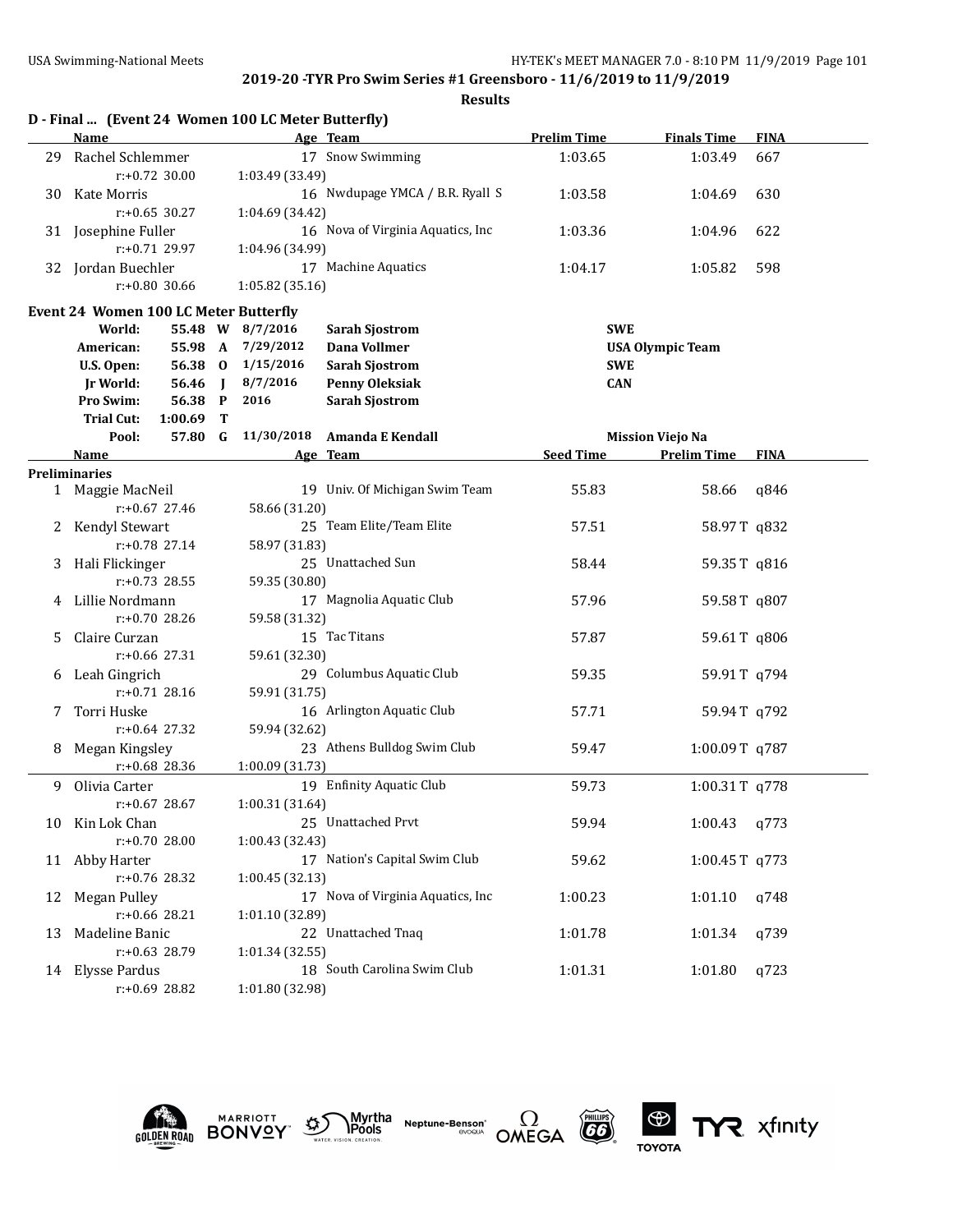| Preliminaries  (Event 24 Women 100 LC Meter Butterfly) |  |  |  |  |
|--------------------------------------------------------|--|--|--|--|
|--------------------------------------------------------|--|--|--|--|

|    | Name                                 | Age Team                          | <b>Seed Time</b> | <b>Prelim Time</b> | <b>FINA</b> |
|----|--------------------------------------|-----------------------------------|------------------|--------------------|-------------|
|    | 15 Simone Manuel                     | 23 Alto Swim Club                 | 1:00.81          | 1:01.87            | q721        |
|    | $r: +0.74$ 28.66                     | 1:01.87 (33.21)                   |                  |                    |             |
|    | 16 Allison Schmitt                   | 29 Sun Devil Swimming             | 1:01.77          | 1:02.00            | q716        |
|    | r:+0.76 28.42                        | 1:02.00 (33.58)                   |                  |                    |             |
|    | 17 Charlotte Hook                    | 15 Tac Titans                     | 59.59            | 1:02.11            | q712        |
|    | r:+0.72 29.36                        | 1:02.11 (32.75)                   |                  |                    |             |
|    | 18 Vanessa Chong                     | 16 Badger Swim Club, Inc.         | 1:01.66          | 1:02.25            | q707        |
|    | $r: +0.66$ 28.40                     | 1:02.25(33.85)                    |                  |                    |             |
| 19 | Olivia Theall                        | 18 Aquastar                       | 1:01.61          | 1:02.39            | q703        |
|    | $r: +0.67$ 28.95                     | 1:02.39 (33.44)                   |                  |                    |             |
| 20 | Brooke Zettel                        | 16 Tac Titans                     | 1:00.56          | 1:02.44            | q701        |
|    | $r: +0.73$ 29.04                     | 1:02.44 (33.40)                   |                  |                    |             |
|    | 21 Meaghan Raab                      | 23 Nashville Aquatic Club/Georgia | 1:02.78          | 1:02.60            | q696        |
|    | $r: +0.72$ 29.51                     | 1:02.60 (33.09)                   |                  |                    |             |
| 22 | Chloe Freeman                        | 17 Unattached Dart                | 1:00.92          | 1:02.75            | q691        |
|    | $r: +0.68$ 29.64                     | 1:02.75 (33.11)                   |                  |                    |             |
| 23 | Caroline Sheble                      | 16 Nova of Virginia Aquatics, Inc | 1:02.19          | 1:02.89            | q686        |
|    | $r: +0.75$ 29.47                     | 1:02.89 (33.42)                   |                  |                    |             |
|    | 24 Maria Jose Mata Cocco             | 24 Club Libanes                   | 1:02.03          | 1:02.97            | q683        |
|    | r:+0.68 29.82                        | 1:02.97 (33.15)                   |                  |                    |             |
|    | 25 Kate McCarville                   | 16 Springfield Aquatics           | 1:01.40          | 1:02.98            | q683        |
|    | $r: +0.71$ 29.63                     | 1:02.98 (33.35)                   |                  |                    |             |
|    | 26 Moriah Freitas                    | 17 Blue Dolfins                   | 55.32Y           | 1:03.27            | q674        |
|    | $r: +0.74$ 29.68                     | 1:03.27 (33.59)                   |                  |                    |             |
|    | 27 Lilly Derivaux                    | 15 Jersey Wahoos                  | 1:02.16          | 1:03.30            | q673        |
|    | $r: +0.79$ 29.68                     | 1:03.30 (33.62)                   |                  |                    |             |
|    | 28 Genevieve Youngman                | 16 Commonwealth Swimming          | 1:02.12          | 1:03.34            | q672        |
|    | $r: +0.79$ 29.82                     | 1:03.34 (33.52)                   |                  |                    |             |
|    | 29 Josephine Fuller                  | 16 Nova of Virginia Aquatics, Inc | 1:02.91          | 1:03.36            | q671        |
|    | $r: +0.73$ 29.42                     | 1:03.36 (33.94)                   |                  |                    |             |
|    | 30 Marina Spadoni                    | 25 Unattached Prvt                | 1:01.38          | 1:03.46            | q668        |
|    | $r: +0.67$ 28.92                     | 1:03.46 (34.54)                   |                  |                    |             |
|    | 31 Lia Neal                          | 24 Team Elite/Team Elite          | 1:01.33          | 1:03.56            | q665        |
|    | $r: +0.67$ 29.08                     | 1:03.56 (34.48)                   |                  |                    |             |
|    | 32 Kate Morris                       | 16 Nwdupage YMCA / B.R. Ryall S   | 1:02.95          | 1:03.58            | q664        |
|    | $r: +0.70$ 30.06                     | 1:03.58 (33.52)                   |                  |                    |             |
|    |                                      |                                   | 55.12Y           |                    |             |
|    | 33 Rachel Schlemmer<br>r:+0.68 30.29 | 17 Snow Swimming                  |                  | 1:03.65            | 662         |
|    |                                      | 1:03.65 (33.36)                   |                  |                    |             |
| 34 | Zoe Skirboll                         | 15 Racer X Aquatics               | 1:01.69          | 1:03.78            | 658         |
|    | r:+0.68 29.26                        | 1:03.78 (34.52)                   |                  |                    |             |
| 35 | Erin Gemmell                         | 14 Nation's Capital Swim Club     | 1:01.55          | 1:03.80            | 657         |
|    | r:+0.83 29.42                        | 1:03.80 (34.38)                   |                  |                    |             |
| 36 | Natalie Mannion                      | 15 Commonwealth Swimming          | 1:02.59          | 1:04.00            | 651         |
|    | r:+0.78 30.11                        | 1:04.00 (33.89)                   |                  |                    |             |
| 37 | Amanda Ray                           | 17 New Wave Swim Team             | 1:01.85          | 1:04.09            | 648         |
|    | r:+0.67 29.53                        | 1:04.09 (34.56)                   |                  |                    |             |











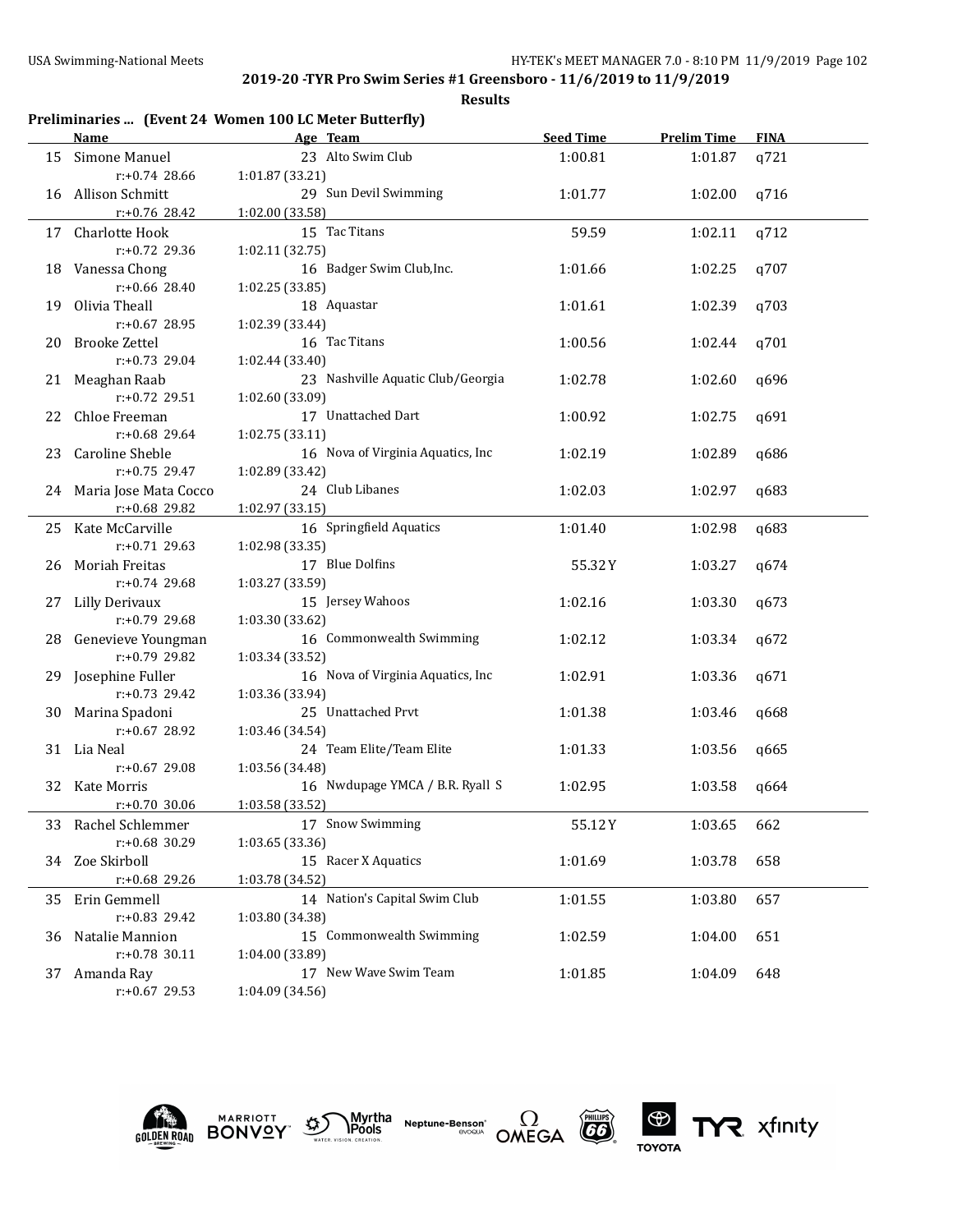**Results**

## **Preliminaries ... (Event 24 Women 100 LC Meter Butterfly)**

|     | Name                   | Age Team                               | <b>Seed Time</b> | <b>Prelim Time</b> | <b>FINA</b> |
|-----|------------------------|----------------------------------------|------------------|--------------------|-------------|
|     | 38 Taylor Bloom        | 14 Tac Titans                          | 1:02.66          | 1:04.15            | 646         |
|     | r:+0.76 30.09          | 1:04.15 (34.06)                        |                  |                    |             |
| 39. | Jordan Buechler        | 17 Machine Aquatics                    | 1:02.30          | 1:04.17            | 646         |
|     | $r: +0.75$ 29.64       | 1:04.17 (34.53)                        |                  |                    |             |
| 40  | <b>Gillian Manning</b> | 24 Fayetteville Aquatics Swim Tea      | 1:03.21          | 1:04.28            | 642         |
|     | r:+0.79 29.68          | 1:04.28 (34.60)                        |                  |                    |             |
|     | 41 Rebecca Waterson    | 17 Dart Swimming                       | 1:02.90          | 1:04.38            | 639         |
|     | $r: +0.74$ 29.53       | 1:04.38 (34.85)                        |                  |                    |             |
| 42  | Brynn Wright           | 15 Bluefish Swim Club                  | 1:01.84          | 1:04.44            | 638         |
|     | r:+0.67 29.59          | 1:04.44 (34.85)                        |                  |                    |             |
| 43  | Mackenzie McConagha    | 16 Nation's Capital Swim Club          | 1:01.19          | 1:04.59            | 633         |
|     | $r: +0.72$ 29.56       | 1:04.59 (35.03)                        |                  |                    |             |
|     | 44 Caroline Racke      | 22 Unattached Gwu                      | 55.56Y           | 1:04.65            | 631         |
|     | r:+0.71 29.56          | 1:04.65 (35.09)                        |                  |                    |             |
| 45  | Lainey Mullins         | 14 Suburban Seahawks Club              | 55.38Y           | 1:04.73            | 629         |
|     | $r: +0.83$ 30.91       | 1:04.73 (33.82)                        |                  |                    |             |
| 46  | Allison Kopac          | 17 Nation's Capital Swim Club          | 1:03.63          | 1:04.92            | 624         |
|     | $r: +0.73$ 30.44       | 1:04.92 (34.48)                        |                  |                    |             |
| 47  | Celina Marquez         | 20 Azura Florida Aquatics              | 1:02.53          | 1:05.01            | 621         |
|     | $r: +0.71$ 30.24       | 1:05.01 (34.77)                        |                  |                    |             |
| 48  | Colleen Whittaker      | 16 Commonwealth Swimming               | 1:04.47          | 1:05.02            | 621         |
|     | $r: +0.69$ 30.56       | 1:05.02 (34.46)                        |                  |                    |             |
| 49  | Tatum Wall             | 15 Nation's Capital Swim Club          | 55.28Y           | 1:05.12            | 618         |
|     | $r: +0.78$ 30.08       | 1:05.12 (35.04)                        |                  |                    |             |
| 50  | Addisyn Donfris        | 15 Barrington Swim Club                | 1:04.63          | 1:05.15            | 617         |
|     | $r: +0.56$ 30.97       | 1:05.15 (34.18)                        |                  |                    |             |
| 51  | Madeline Menkhaus      | 16 SwimMAC Carolina                    | 1:01.40          | 1:05.34            | 612         |
|     | $r: +0.68$ 30.99       | 1:05.34 (34.35)                        |                  |                    |             |
|     | 52 Erin Cavanagh       | 16 Jersey Wahoos                       | 1:02.72          | 1:05.40            | 610         |
|     | $r: +0.76$ 30.62       | 1:05.40 (34.78)                        |                  |                    |             |
|     | 53 Grace Yoon          | 17 Jersey Wahoos                       | 1:03.76          | 1:05.45            | 609         |
|     | $r: +0.66$ 31.22       | 1:05.45 (34.23)                        |                  |                    |             |
|     | 54 Joyce Kwok          | 25 Twisters Swim Club                  | 1:02.71          | 1:05.49            | 607         |
|     | r:+0.72 30.37          | 1:05.49 (35.12)                        |                  |                    |             |
|     | 55 Syd Paglia          | 17 Suburban Seahawks Club              | 1:04.21          | 1:05.66            | 603         |
|     | $r: +0.69$ 30.71       | 1:05.66 (34.95)                        |                  |                    |             |
|     | 56 Jillian Johnson     | 17 Nation's Capital Swim Club          | 1:02.91          | 1:05.70            | 602         |
|     | $r: +0.70$ 31.13       | 1:05.70 (34.57)                        |                  |                    |             |
|     | 57 Mary Codevilla      | 15 Elevation Athletics                 | 57.41Y           |                    | 597         |
|     | $r: +0.71$ 29.87       | 1:05.87 (36.00)                        |                  | 1:05.87            |             |
|     |                        | 17 Machine Aquatics                    |                  |                    |             |
| 58  | Anna Redican           |                                        | 57.07Y           | 1:05.90            | 596         |
|     | r:+0.78 30.50          | 1:05.90 (35.40)<br>16 SwimMAC Carolina |                  |                    |             |
| 59  | Ava Yandle             |                                        | 55.31Y           | 1:06.23            | 587         |
|     | r:+0.72 30.95          | 1:06.23 (35.28)                        |                  |                    |             |
| 60  | <b>Taylor Morris</b>   | 15 Tac Titans                          | 1:04.56          | 1:07.10            | 565         |
|     | r:+0.74 31.69          | 1:07.10 (35.41)                        |                  |                    |             |





**Neptune-Benson\***<br>evoqua





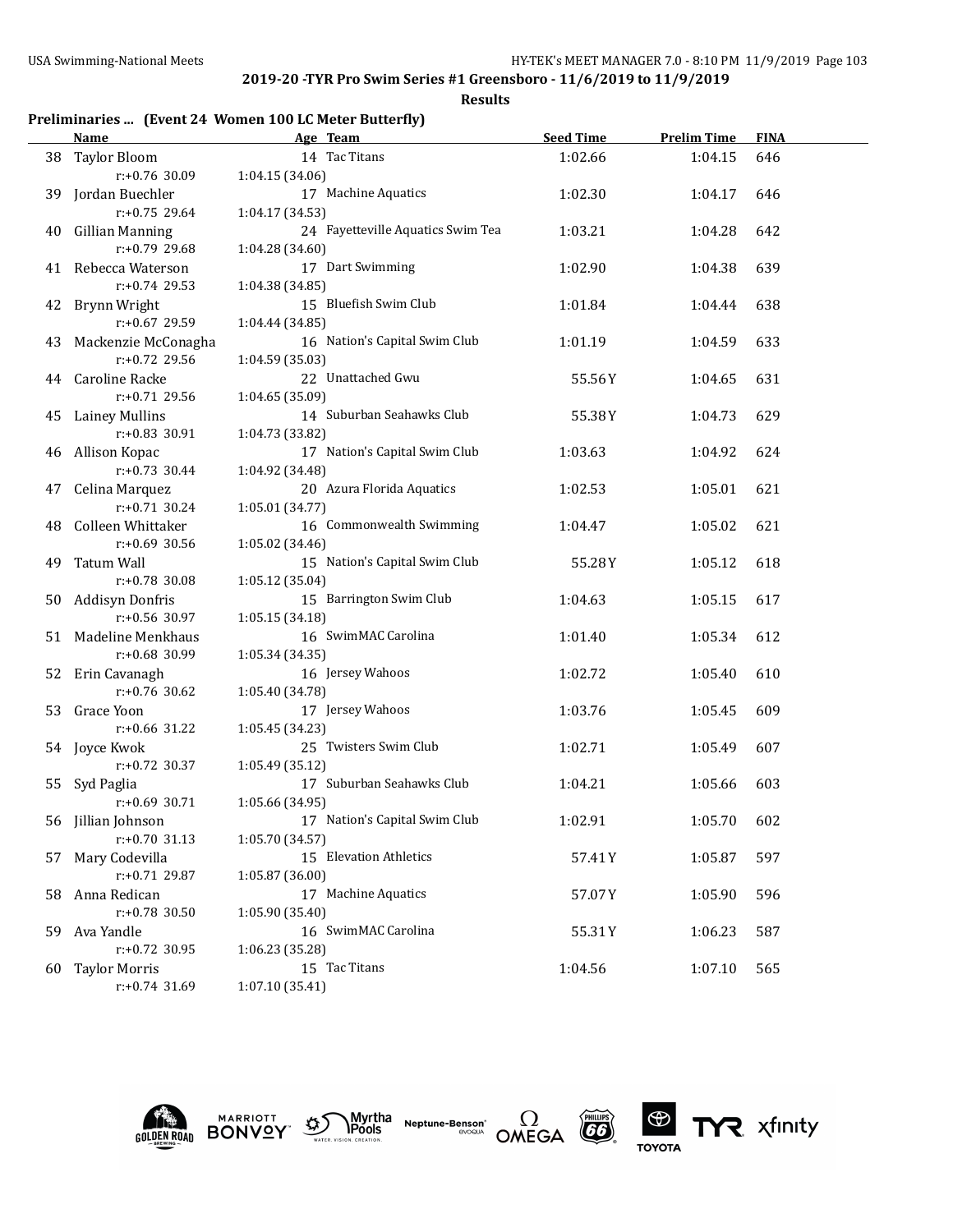| Preliminaries  (Event 24 Women 100 LC Meter Butterfly) |  |  |  |  |  |  |
|--------------------------------------------------------|--|--|--|--|--|--|
|--------------------------------------------------------|--|--|--|--|--|--|

|                          | <b>Name</b>                                |           |   |                   | Age Team                          | <b>Seed Time</b>   | <b>Prelim Time</b>      | <b>FINA</b> |
|--------------------------|--------------------------------------------|-----------|---|-------------------|-----------------------------------|--------------------|-------------------------|-------------|
|                          | 61 Katey Lewicki                           |           |   |                   | 18 Elevation Athletics            | 56.12Y             | 1:07.30                 | 560         |
|                          | $r: +0.73$ 30.83                           |           |   | 1:07.30 (36.47)   |                                   |                    |                         |             |
| 62                       | Ashley Cusano                              |           |   |                   | 17 Barracuda Swim Club of Northea | 54.54Y             | 1:08.27                 | 536         |
|                          | r:+0.77 31.05                              |           |   | 1:08.27 (37.22)   |                                   |                    |                         |             |
| 63                       | Sophia Diagne                              |           |   |                   | 20 Unattached Gpac                | 54.73 Y            | 1:09.41                 | 510         |
|                          | r:+0.73 31.46                              |           |   | 1:09.41 (37.95)   |                                   |                    |                         |             |
|                          | 64 Morgan Razewski                         |           |   |                   | 15 SwimMAC Carolina               | 55.34Y             | 1:09.80                 | 502         |
|                          | r:+0.78 32.50                              |           |   | 1:09.80 (37.30)   |                                   |                    |                         |             |
|                          | Ella Eastin                                |           |   |                   | 22 Alto Swim Club                 | 59.67              | <b>DFS</b>              |             |
|                          | Declared false start                       |           |   |                   |                                   |                    |                         |             |
| $---$                    | Helen Sava                                 |           |   |                   | 14 Ramac Aquatic Club             | 1:04.07            | <b>NS</b>               |             |
| $---$                    | Bella Answeeney                            |           |   |                   | 14 Team Velocity                  | 1:02.35            | <b>NS</b>               |             |
| $\overline{\phantom{a}}$ | Athena Meneses Kovacs                      |           |   |                   | 14 Mexico                         | 1:00.55            | NS                      |             |
|                          | <b>Event 25 Men 100 LC Meter Butterfly</b> |           |   |                   |                                   |                    |                         |             |
|                          | World:                                     |           |   | 49.50 W 7/26/2019 | <b>Caeleb Dressel</b>             | <b>USA</b>         |                         |             |
|                          | American:                                  | 49.50 A   |   | 7/26/2019         | <b>Caeleb Dressel</b>             | <b>USA</b>         |                         |             |
|                          | U.S. Open:                                 | 50.22 0   |   | 7/9/2009          | <b>Michael Phelps</b>             |                    | <b>North Baltimore</b>  |             |
|                          | <b>Jr World:</b>                           | $50.62$ J |   | 7/29/2017         | <b>Kristof Milak</b>              | <b>HUN</b>         |                         |             |
|                          | Pro Swim:                                  | 51.00 P   |   | 2018              | <b>Jack Conger</b>                |                    |                         |             |
|                          | <b>Trial Cut:</b>                          | 54.19     | т |                   |                                   |                    |                         |             |
|                          | Pool:                                      | 52.54 G   |   | 11/30/2018        | <b>Giles P Smith</b>              |                    | <b>Phoenix Swim Clu</b> |             |
|                          | <u>Name</u>                                |           |   |                   | Age Team                          | <b>Prelim Time</b> | <b>Finals Time</b>      | <b>FINA</b> |
| A - Final                |                                            |           |   |                   |                                   |                    |                         |             |
|                          | 1 Luis Martinez                            |           |   |                   | 23 Guatemala                      | 52.54              | 52.46                   | 856         |
|                          | $r: +0.65$ 24.63                           |           |   | 52.46 (27.83)     |                                   |                    |                         |             |
|                          | 2 Luca Urlando                             |           |   |                   | 17 Dart Swimming                  | 53.21              | 52.49 G 855             |             |
|                          | $r: +0.67$ 24.82                           |           |   | 52.49 (27.67)     |                                   |                    |                         |             |
| 3                        | Jack Saunderson                            |           |   |                   | 22 Towson University Swimming     | 53.76              | 53.50T 807              |             |
|                          | $r: +0.67$ 25.04                           |           |   | 53.50 (28.46)     |                                   |                    |                         |             |
|                          | 4 Josiah Binnema                           |           |   |                   | 21 Hpc Vancouver                  | 53.83              | 53.61                   | 802         |
|                          | $r: +0.66$ 25.28                           |           |   | 53.61 (28.33)     |                                   |                    |                         |             |
| 5                        | Ryan Coetzee                               |           |   |                   | 24 Tennessee Aquatics             | 54.18              | 53.73                   | 797         |
|                          | r:+0.62 24.58                              |           |   | 53.73 (29.15)     |                                   |                    |                         |             |
|                          | 6 Dylan Carter                             |           |   |                   | 23 Unattached TE                  | 54.22              | 53.85                   | 791         |
|                          | $r: +0.57$ 25.01                           |           |   | 53.85 (28.84)     |                                   |                    |                         |             |
|                          | 7 Daniil Antipov                           |           |   |                   | 22 Grand Canyon University        | 54.41              | 54.50                   | 763         |
|                          | $r: +0.65$ 25.18                           |           |   | 54.50 (29.32)     |                                   |                    |                         |             |
| 8                        | Nathan Lile                                |           |   |                   | 25 Gamecock Aquatics              | 54.73              | 55.02                   | 742         |
|                          | $r: +0.65$ 25.23                           |           |   | 55.02 (29.79)     |                                   |                    |                         |             |
| <b>B</b> - Final         |                                            |           |   |                   |                                   |                    |                         |             |
|                          | 9 Michael Linnihan                         |           |   |                   | 17 Elmbrook Swim Club             | 55.03              | 54.32                   | 771         |
|                          | $r: +0.65$ 25.65                           |           |   | 54.32 (28.67)     |                                   |                    |                         |             |
|                          | 10 Gabriel Araya                           |           |   |                   | 20 Azura Florida Aquatics         | 55.80              | 55.14                   | 737         |
|                          | r:+0.69 26.04                              |           |   | 55.14 (29.10)     |                                   |                    |                         |             |
|                          | 11 Coleman Stewart<br>$r: +0.64$ 25.56     |           |   |                   | 21 NC State University            | 55.07              | 55.15                   | 737         |
|                          |                                            |           |   | 55.15 (29.59)     |                                   |                    |                         |             |











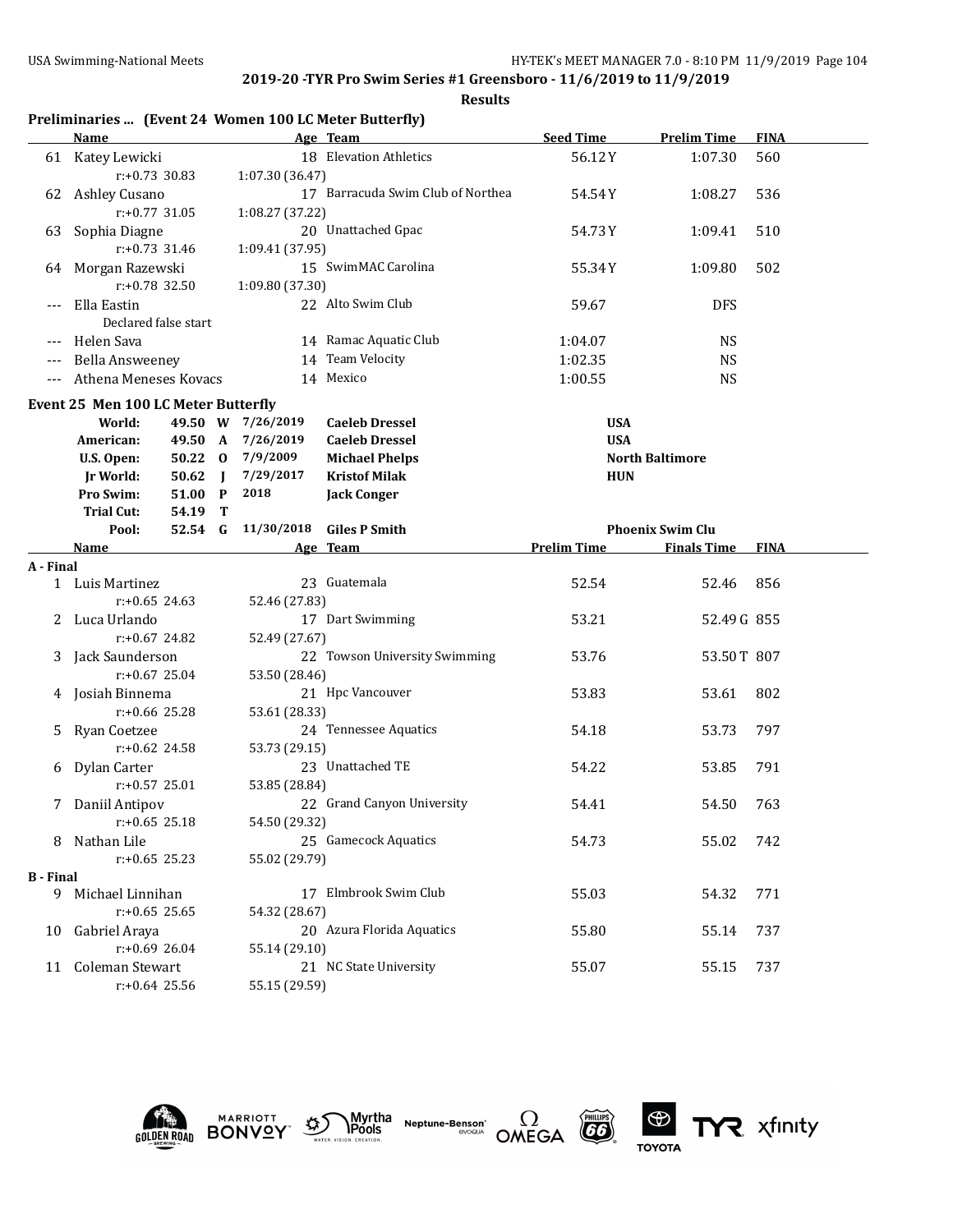**Results**

|  |  | B - Final  (Event 25 Men 100 LC Meter Butterfly) |  |
|--|--|--------------------------------------------------|--|
|--|--|--------------------------------------------------|--|

|           | <u>Name</u>        | Age Team                        | <b>Prelim Time</b> | <b>Finals Time</b> | <b>FINA</b> |  |
|-----------|--------------------|---------------------------------|--------------------|--------------------|-------------|--|
|           | 12 Lukas Miller    | 17 Elevation Athletics          | 55.12              | 55.27              | 732         |  |
|           | $r: +0.62$ 25.61   | 55.27 (29.66)                   |                    |                    |             |  |
|           | 13 Fernando Dillon | 16 Ramac Aquatic Club           | 55.89              | 55.28              | 731         |  |
|           | $r: +0.67$ 25.61   | 55.28 (29.67)                   |                    |                    |             |  |
|           | 14 Matthew Fenlon  | 17 Badger Swim Club, Inc.       | 55.95              | 55.52              | 722         |  |
|           | r:+0.72 25.66      | 55.52 (29.86)                   |                    |                    |             |  |
|           | 15 Sky Ho          | 22 Unattached Prvt              | 55.82              | 55.80              | 711         |  |
|           | $r: +0.64$ 25.76   | 55.80 (30.04)                   |                    |                    |             |  |
|           | 16 Garrett Boone   | 16 Aquatic Team Of Mecklenburg  | 56.22              | 56.44              | 687         |  |
|           | $r: +0.65$ 26.44   | 56.44 (30.00)                   |                    |                    |             |  |
| C - Final |                    |                                 |                    |                    |             |  |
|           | 17 Ben Hines       | 16 Berzerker Swimming           | 57.35              | 56.58              | 682         |  |
|           | $r: +0.66$ 25.81   | 56.58 (30.77)                   |                    |                    |             |  |
|           | 18 Michael Sava    | 16 Ramac Aquatic Club           | 56.36              | 56.63              | 680         |  |
|           | $r: +0.59$ 26.36   | 56.63 (30.27)                   |                    |                    |             |  |
|           | 19 Connor Daniels  | 17 Dart Swimming                | 57.19              | 56.67              | 679         |  |
|           | $r: +0.69$ 26.57   | 56.67 (30.10)                   |                    |                    |             |  |
|           | 20 John Plutt      | 17 Pueblo County Swim Team      | 57.37              | 56.71              | 678         |  |
|           | $r: +0.65$ 25.90   | 56.71 (30.81)                   |                    |                    |             |  |
|           | 21 KJ Losee        | 18 Rapids Area Y Swimmers       | 56.89              | 57.03              | 666         |  |
|           | $r: +0.66$ 26.81   | 57.03 (30.22)                   |                    |                    |             |  |
|           | 22 Nick Andres     | 17 Nwdupage YMCA / B.R. Ryall S | 57.43              | 57.49              | 650         |  |
|           | $r: +0.72$ 26.94   | 57.49 (30.55)                   |                    |                    |             |  |
|           | 23 Ben Charles     | 17 Machine Aquatics             | 57.95              | 57.83              | 639         |  |
|           | r:+0.69 27.04      | 57.83 (30.79)                   |                    |                    |             |  |
|           | 24 Jeff Echols     | 17 Enfinity Aquatic Club        | 57.37              | 58.35              | 622         |  |
|           | $r: +0.67$ 26.58   | 58.35 (31.77)                   |                    |                    |             |  |
| D - Final |                    |                                 |                    |                    |             |  |
|           | 25 Carson Olafson  | 22 Hpc Vancouver                | 58.80              | 56.43              | 688         |  |
|           | $r: +0.69$ 26.19   | 56.43 (30.24)                   |                    |                    |             |  |
|           | 26 Keanan Dols     | 21 Gator Swim Club              | 58.50              | 58.36              | 622         |  |
|           | $r: +0.67$ 27.30   | 58.36 (31.06)                   |                    |                    |             |  |
|           | 27 Gavin Lamoureux | 17 Tide Swimming                | 58.71              | 58.83              | 607         |  |
|           | $r: +0.70$ 27.30   | 58.83 (31.53)                   |                    |                    |             |  |
|           | 28 William Tabor   | 21 Unattached Dav               | 58.91              | 58.87              | 606         |  |
|           | $r: +0.65$ 27.41   | 58.87 (31.46)                   |                    |                    |             |  |
| 29        | Alexander Neff     | 17 Tide Swimming                | 58.98              | 58.98              | 602         |  |
|           | r:+0.72 27.40      | 58.98 (31.58)                   |                    |                    |             |  |
|           | 30 Ryan Hillery    | 16 Tide Swimming                | 59.38              | 59.10              | 599         |  |
|           | $r: +0.65$ 27.70   | 59.10 (31.40)                   |                    |                    |             |  |
|           | 31 Emilio Perez    | 16 Elmbrook Swim Club           | 58.75              | 59.86              | 576         |  |
|           | $r: +0.66$ 27.86   | 59.86 (32.00)                   |                    |                    |             |  |
|           | --- Iustin Culetu  | 17 Unattached                   | 58.94              | <b>NS</b>          |             |  |





Myrtha<br>Pools **Neptune-Benson\***<br>evoqua





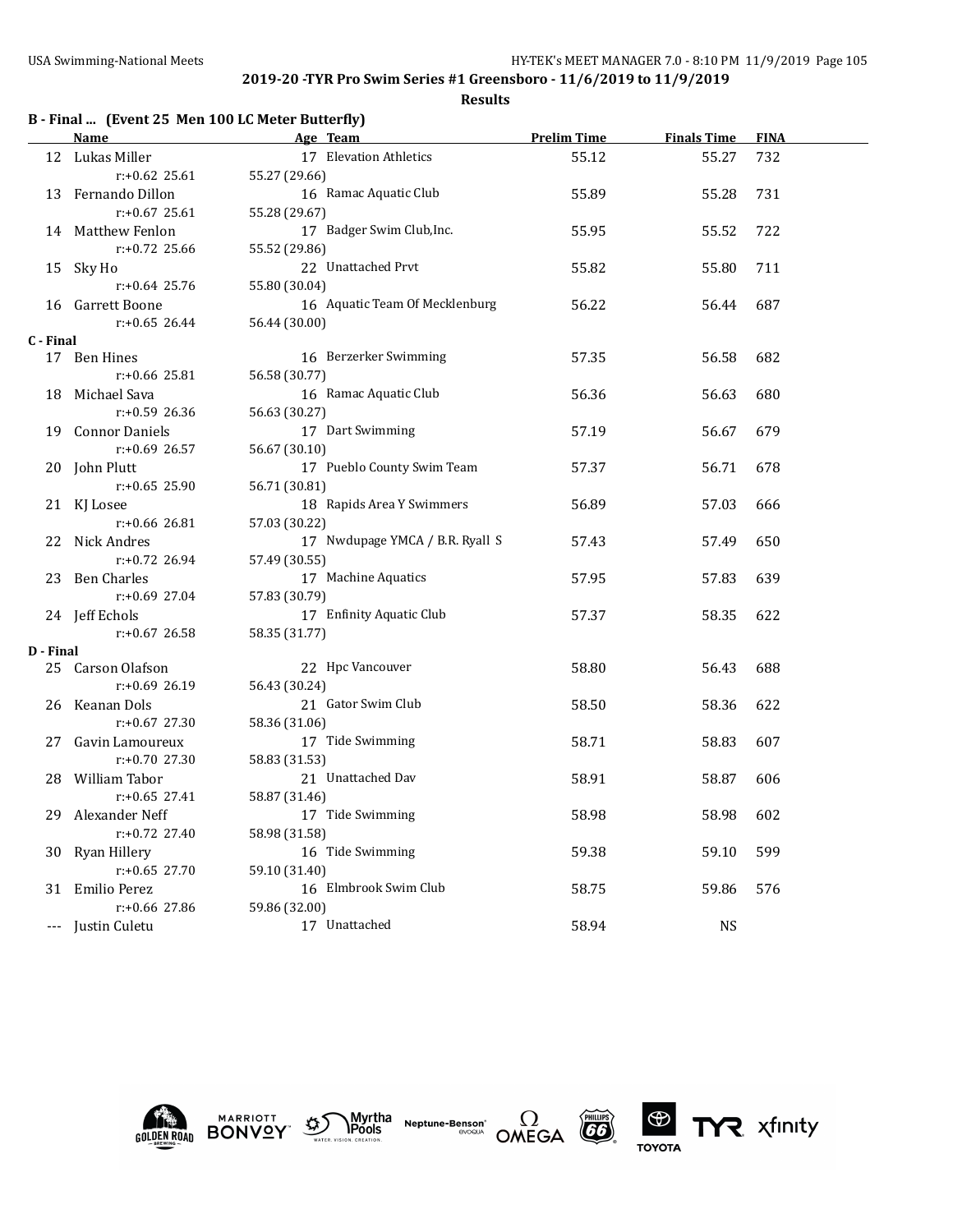|     | Event 25 Men 100 LC Meter Butterfly |           |  |                    |                                |                  |                         |             |  |
|-----|-------------------------------------|-----------|--|--------------------|--------------------------------|------------------|-------------------------|-------------|--|
|     | World:                              |           |  | 49.50 W 7/26/2019  | <b>Caeleb Dressel</b>          | <b>USA</b>       |                         |             |  |
|     | American:                           |           |  | 49.50 A 7/26/2019  | <b>Caeleb Dressel</b>          | <b>USA</b>       |                         |             |  |
|     | U.S. Open:                          |           |  | 50.22 0 7/9/2009   | <b>Michael Phelps</b>          |                  | <b>North Baltimore</b>  |             |  |
|     | Jr World:                           | $50.62$ J |  | 7/29/2017          | <b>Kristof Milak</b>           | <b>HUN</b>       |                         |             |  |
|     | <b>Pro Swim:</b>                    | 51.00 P   |  | 2018               | <b>Jack Conger</b>             |                  |                         |             |  |
|     | <b>Trial Cut:</b>                   | 54.19 T   |  |                    |                                |                  |                         |             |  |
|     | Pool:                               |           |  | 52.54 G 11/30/2018 | <b>Giles P Smith</b>           |                  | <b>Phoenix Swim Clu</b> |             |  |
|     | Name                                |           |  |                    | Age Team                       | <b>Seed Time</b> | <b>Prelim Time</b>      | <b>FINA</b> |  |
|     | <b>Preliminaries</b>                |           |  |                    |                                |                  |                         |             |  |
|     | 1 Luis Martinez                     |           |  |                    | 23 Guatemala                   | 51.44            | 52.54                   | q852        |  |
|     | $r: +0.65$ 24.75                    |           |  | 52.54 (27.79)      |                                |                  |                         |             |  |
|     |                                     |           |  |                    | 17 Dart Swimming               |                  |                         |             |  |
|     | 2 Luca Urlando                      |           |  |                    |                                | 52.04            | 53.21T q820             |             |  |
|     | $r: +0.68$ 25.27                    |           |  | 53.21 (27.94)      |                                |                  |                         |             |  |
|     | 3 Jack Saunderson                   |           |  |                    | 22 Towson University Swimming  | 51.36            | 53.76T q795             |             |  |
|     | $r: +0.62$ 25.19                    |           |  | 53.76 (28.57)      |                                |                  |                         |             |  |
|     | 4 Josiah Binnema                    |           |  |                    | 21 Hpc Vancouver               | 52.56            | 53.83                   | q792        |  |
|     | $r: +0.68$ 25.33                    |           |  | 53.83 (28.50)      |                                |                  |                         |             |  |
|     | 5 Ryan Coetzee                      |           |  |                    | 24 Tennessee Aquatics          | 51.85            | 54.18                   | q777        |  |
|     | $r: +0.64$ 25.21                    |           |  | 54.18 (28.97)      |                                |                  |                         |             |  |
| 6   | Dylan Carter                        |           |  |                    | 23 Unattached TE               | 52.92            | 54.22                   | q775        |  |
|     | $r: +0.61$ 25.34                    |           |  | 54.22 (28.88)      |                                |                  |                         |             |  |
| 7.  | Daniil Antipov                      |           |  |                    | 22 Grand Canyon University     | 52.81            | 54.41                   | q767        |  |
|     | $r: +0.64$ 25.04                    |           |  | 54.41 (29.37)      |                                |                  |                         |             |  |
| 8.  | Nathan Lile                         |           |  |                    | 25 Gamecock Aquatics           | 53.37            | 54.73                   | q754        |  |
|     | $r: +0.67$ 25.16                    |           |  | 54.73 (29.57)      |                                |                  |                         |             |  |
| 9.  | Michael Linnihan                    |           |  |                    | 17 Elmbrook Swim Club          | 54.27            | 55.03                   | q742        |  |
|     | $r: +0.63$ 25.72                    |           |  | 55.03 (29.31)      |                                |                  |                         |             |  |
|     | 10 Coleman Stewart                  |           |  |                    | 21 NC State University         | 52.11            | 55.07                   | q740        |  |
|     | $r: +0.62$ 25.60                    |           |  | 55.07 (29.47)      |                                |                  |                         |             |  |
|     | 11 Lukas Miller                     |           |  |                    | 17 Elevation Athletics         | 54.67            |                         | q738        |  |
|     |                                     |           |  |                    |                                |                  | 55.12                   |             |  |
|     | $r: +0.61$ 25.47                    |           |  | 55.12 (29.65)      |                                |                  |                         |             |  |
|     | 12 Gabriel Araya                    |           |  |                    | 20 Azura Florida Aquatics      | 54.99            | 55.80                   | q711        |  |
|     | $r: +0.71$ 26.47                    |           |  | 55.80 (29.33)      |                                |                  |                         |             |  |
|     | 13 Sky Ho                           |           |  |                    | 22 Unattached Prvt             | 55.04            | 55.82                   | q710        |  |
|     | $r: +0.65$ 25.94                    |           |  | 55.82 (29.88)      |                                |                  |                         |             |  |
|     | 14 Fernando Dillon                  |           |  |                    | 16 Ramac Aquatic Club          | 56.01            | 55.89                   | q708        |  |
|     | $r: +0.72$ 26.35                    |           |  | 55.89 (29.54)      |                                |                  |                         |             |  |
| 15. | Matthew Fenlon                      |           |  |                    | 17 Badger Swim Club, Inc.      | 55.32            | 55.95                   | q706        |  |
|     | $r: +0.73$ 26.02                    |           |  | 55.95 (29.93)      |                                |                  |                         |             |  |
| 16  | Ruslan Gaziev                       |           |  |                    | 20 Manta Swim Club             | 54.61            | 56.15                   | q698        |  |
|     | $r: +0.69$ 26.44                    |           |  | 56.15 (29.71)      |                                |                  |                         |             |  |
| 17  | Garrett Boone                       |           |  |                    | 16 Aquatic Team Of Mecklenburg | 55.98            | 56.22                   | q695        |  |
|     | $r: +0.64$ 26.36                    |           |  | 56.22 (29.86)      |                                |                  |                         |             |  |
| 18  | Michael Sava                        |           |  |                    | 16 Ramac Aquatic Club          | 55.80            | 56.36                   | q690        |  |
|     | $r: +0.67$ 26.44                    |           |  | 56.36 (29.92)      |                                |                  |                         |             |  |
| 19  | Runar Borgen                        |           |  |                    | 26 Performance Aquatics        | 55.90            | 56.42                   | q688        |  |
|     | r:+0.68 25.36                       |           |  | 56.42 (31.06)      |                                |                  |                         |             |  |
|     |                                     |           |  |                    |                                |                  |                         |             |  |











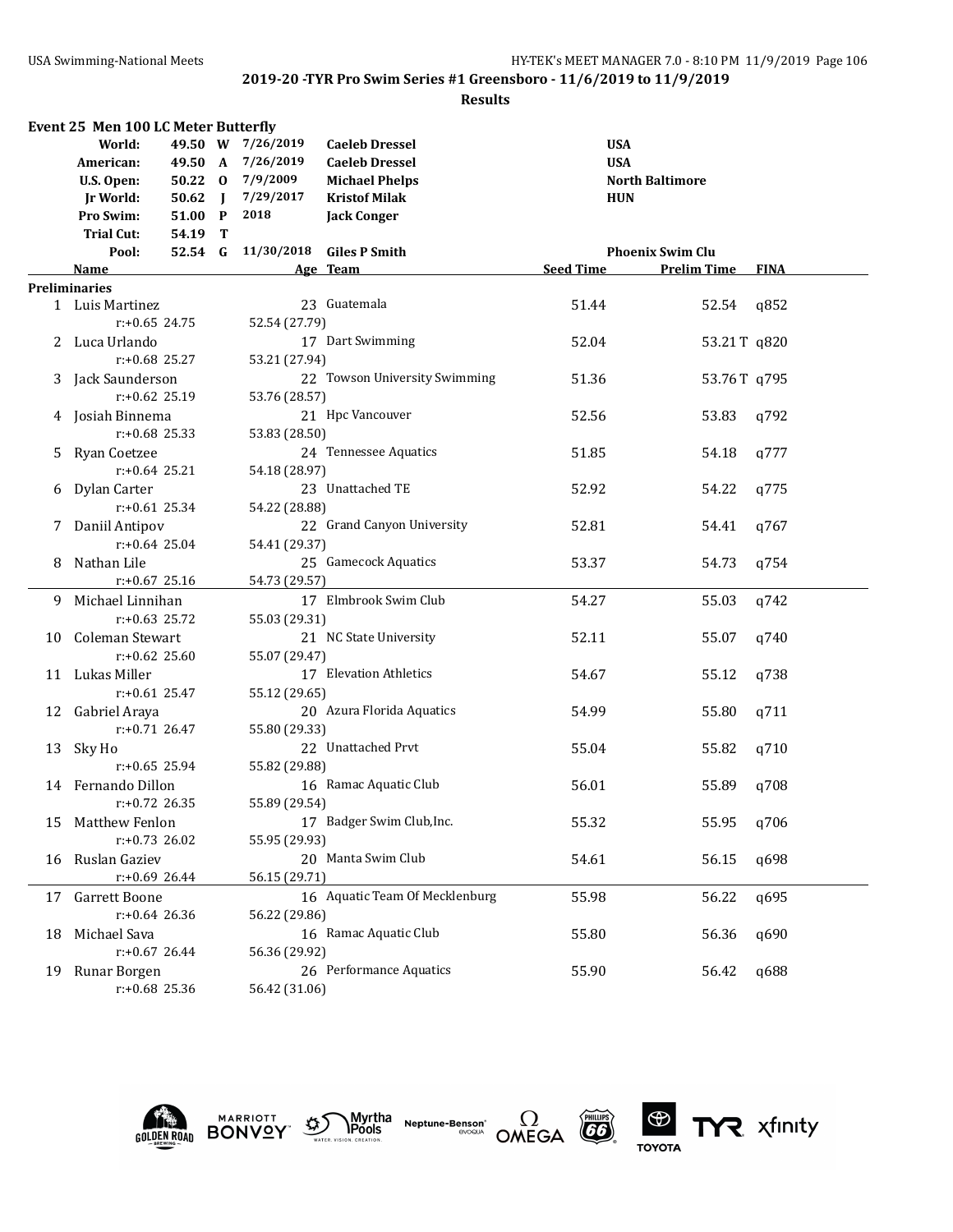|     |                          | Preliminaries  (Event 25 Men 100 LC Meter Butterfly) |                  |                    |             |
|-----|--------------------------|------------------------------------------------------|------------------|--------------------|-------------|
|     | Name                     | Age Team                                             | <b>Seed Time</b> | <b>Prelim Time</b> | <b>FINA</b> |
| 20  | <b>Matthew Dans</b>      | 24 Toronto Swim Club                                 | 53.81            | 56.69              | q678        |
|     | $r: +0.67$ 25.86         | 56.69 (30.83)                                        |                  |                    |             |
|     | 21 KJ Losee              | 18 Rapids Area Y Swimmers                            | 56.64            | 56.89              | q671        |
|     | $r: +0.65$ 26.96         | 56.89 (29.93)                                        |                  |                    |             |
| 22  | <b>Connor Daniels</b>    | 17 Dart Swimming                                     | 51.04Y           | 57.19              | q661        |
|     | r:+0.73 27.18            | 57.19 (30.01)                                        |                  |                    |             |
|     | 23 Ben Hines             | 16 Berzerker Swimming                                | 56.45            | 57.35              | q655        |
|     | r:+0.70 26.36            | 57.35 (30.99)                                        |                  |                    |             |
|     | *24 Jeff Echols          | 17 Enfinity Aquatic Club                             | 56.96            | 57.37              | q654        |
|     | $r: +0.64$ 26.45         | 57.37 (30.92)                                        |                  |                    |             |
|     | *24 John Plutt           | 17 Pueblo County Swim Team                           | 56.55            | 57.37              | q654        |
|     | $r: +0.62$ 26.24         | 57.37 (31.13)                                        |                  |                    |             |
|     | <b>Swim-Off Required</b> |                                                      |                  |                    |             |
|     | 26 Nick Andres           | 17 Nwdupage YMCA / B.R. Ryall S                      | 57.95            | 57.43              | q652        |
|     | $r: +0.75$ 26.75         | 57.43 (30.68)                                        |                  |                    |             |
| 27  | Ollie Bernasek           | 17 Machine Aquatics                                  | 56.49            | 57.50              | q650        |
|     | $r: +0.67$ 26.61         | 57.50 (30.89)                                        |                  |                    |             |
|     | 28 Josiah Morales        | 25 Performance Aquatics                              | 56.71            | 57.94              | q635        |
|     | $r: +0.69$ 26.42         | 57.94 (31.52)                                        |                  |                    |             |
| 29  | <b>Ben Charles</b>       | 17 Machine Aquatics                                  | 56.49            | 57.95              | q635        |
|     | r:+0.70 26.83            | 57.95 (31.12)                                        |                  |                    |             |
| 30  | <b>Brian Hynes</b>       | 21 Unattached Dav                                    | 50.31Y           | 58.11              | q630        |
|     | $r: +0.69$ 27.18         | 58.11 (30.93)                                        |                  |                    |             |
|     | 31 Lorenzo Loria Elias   | 23 Britania Desert Dragons                           | 57.68            | 58.31              | q623        |
|     | $r: +0.68$ 26.50         | 58.31 (31.81)                                        |                  |                    |             |
|     | 32 Keanan Dols           | 21 Gator Swim Club                                   | 54.74            | 58.50              | q617        |
|     | r:+0.65 27.29            | 58.50 (31.21)                                        |                  |                    |             |
|     | 33 Gavin Lamoureux       | 17 Tide Swimming                                     | 56.85            | 58.71              | 611         |
|     | r:+0.68 27.15            | 58.71 (31.56)                                        |                  |                    |             |
|     | 34 Emilio Perez          | 16 Elmbrook Swim Club                                | 49.35Y           | 58.75              | 609         |
|     | $r+0.64$ 26.54           | 58.75 (32.21)                                        |                  |                    |             |
|     | 35 Carson Olafson        | 22 Hpc Vancouver                                     | 53.51            | 58.80              | 608         |
|     | r:+0.71 27.41            | 58.80 (31.39)                                        |                  |                    |             |
|     | 36 William Tabor         | 21 Unattached Dav                                    | 49.45Y           | 58.91              | 604         |
|     | $r: +0.66$ 26.67         | 58.91 (32.24)                                        |                  |                    |             |
|     | 37 Justin Culetu         | 17 Unattached                                        | 49.84Y           | 58.94              | 603         |
|     | r:+0.71 27.25            | 58.94 (31.69)                                        |                  |                    |             |
| 38. | Alexander Neff           | 17 Tide Swimming                                     | 57.31            | 58.98              | 602         |
|     | r:+0.71 27.76            | 58.98 (31.22)                                        |                  |                    |             |
| 39- | Ryan Hillery             | 16 Tide Swimming                                     | 58.21            | 59.38              | 590         |
|     | r:+0.64 27.77            | 59.38 (31.61)                                        |                  |                    |             |
| 40  | Ethan Schneider          | 18 SwimMAC Carolina                                  | 56.22            | 59.48              | 587         |
|     | $r: +0.65$ 27.72         | 59.48 (31.76)                                        |                  |                    |             |
|     | 41 Brandon Fischer       | 30 Livermore Aqua Cowboys                            | 56.82            | 59.53              | 586         |
|     | r:+0.72 27.29            | 59.53 (32.24)                                        |                  |                    |             |











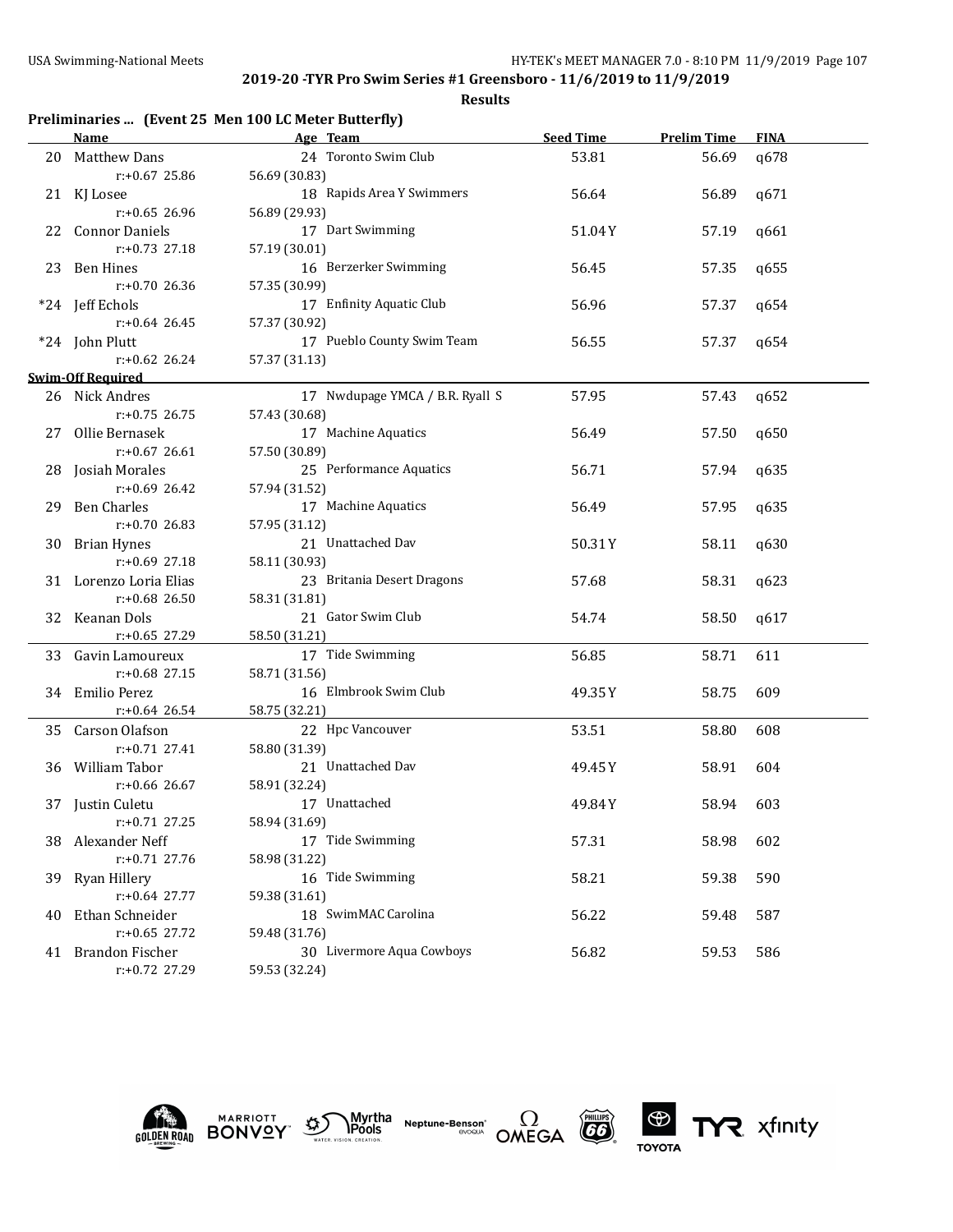| Preliminaries  (Event 25 Men 100 LC Meter Butterfly) |  |  |  |  |
|------------------------------------------------------|--|--|--|--|
|------------------------------------------------------|--|--|--|--|

|           | Name                           |                      |                |                    | Age Team                          | <b>Seed Time</b>   | <b>Prelim Time</b>                                 | <b>FINA</b> |
|-----------|--------------------------------|----------------------|----------------|--------------------|-----------------------------------|--------------------|----------------------------------------------------|-------------|
|           | 42 J.T. Ewing                  |                      |                |                    | 15 The Fish                       | 57.65              | 59.66                                              | 582         |
|           |                                | r:+0.63 27.61        |                | 59.66 (32.05)      |                                   |                    |                                                    |             |
| 43        | <b>Baylor Nelson</b>           |                      |                |                    | 16 SwimMAC Carolina               | 56.68              | 59.75                                              | 579         |
|           |                                | $r: +0.67$ 27.48     |                | 59.75 (32.27)      |                                   |                    |                                                    |             |
| 44        | Matthew Styczen                |                      |                |                    | 17 Nys Aquatics, Inc.             | 50.56Y             | 59.81                                              | 577         |
|           |                                | $r: +0.68$ 27.43     |                | 59.81 (32.38)      |                                   |                    |                                                    |             |
| 45        | Jacob Rosner                   |                      |                |                    | 18 Nation's Capital Swim Club     | 50.79Y             | 59.99                                              | 572         |
|           |                                | r:+0.67 28.26        |                | 59.99 (31.73)      |                                   |                    |                                                    |             |
| 46        | Michael Ivy                    |                      |                |                    | 18 Unattached Tac                 | 57.53              | 1:00.20                                            | 566         |
|           |                                | r:+0.62 27.65        |                | 1:00.20 (32.55)    |                                   |                    |                                                    |             |
|           | 47 Spencer Freeman             |                      |                |                    | 16 SwimMAC Carolina               | 50.73Y             | 1:00.50                                            | 558         |
|           |                                | r:+0.79 28.46        |                | 1:00.50 (32.04)    |                                   |                    |                                                    |             |
| 48        | Jackson Stallworth             |                      |                |                    | 16 Streamline Aquatics            | 58.38              | 1:01.91                                            | 521         |
|           |                                | $r: +0.70$ 28.21     |                | 1:01.91 (33.70)    |                                   |                    |                                                    |             |
|           | <b>Ben Bauchwitz</b>           |                      |                |                    | 26 Unattached Tac                 | 50.29Y             | <b>DFS</b>                                         |             |
|           |                                | Declared false start |                |                    |                                   |                    |                                                    |             |
|           | Santi Corredor                 |                      |                |                    | 20 Gator Swim Club                | 50.93Y             | <b>DFS</b>                                         |             |
|           |                                | Declared false start |                |                    |                                   |                    |                                                    |             |
|           | <b>Brett Fraser</b>            |                      |                |                    | 30 New York Athletic Club         | 49.87Y             | <b>DFS</b>                                         |             |
|           |                                | Declared false start |                |                    |                                   |                    |                                                    |             |
|           | Hunter Kim                     |                      |                |                    | 17 Badger Swim Club, Inc.         | 56.19              | <b>DFS</b>                                         |             |
|           |                                | Declared false start |                |                    |                                   |                    |                                                    |             |
|           | Alex Tomlinson                 |                      |                |                    | 18 Tac Titans                     | 57.01              | <b>NS</b>                                          |             |
| $---$     | LongYuan Gutierrez             |                      |                |                    | 24 Mexico                         | 52.83              | <b>NS</b>                                          |             |
|           | Event 26 Women 200 LC Meter IM |                      |                |                    |                                   |                    |                                                    |             |
|           | World:                         |                      |                | 2:06.12 W 8/3/2015 | Katinka Hosszu                    | <b>HUN</b>         |                                                    |             |
|           | American:                      | $2:06.15 \text{ A}$  |                | 7/27/2009          | <b>Ariana Kukors</b>              | <b>USA</b>         |                                                    |             |
|           | U.S. Open:                     | $2:08.32$ 0          |                | 7/29/2018          | <b>Kathleen Baker</b>             |                    | <b>Team Elite-NC</b>                               |             |
|           | <b>Jr World:</b>               | 2:09.94              | $\blacksquare$ | 6/9/2019           | <b>Kaylee McKeown</b>             | <b>AUS</b>         |                                                    |             |
|           | Pro Swim:                      | 2:08.66              | $\mathbf{P}$   | 2015               | Katinka Hosszu                    |                    |                                                    |             |
|           | Trial Cut:                     | 2:17.39              | Т              |                    |                                   |                    |                                                    |             |
|           | Pool:<br>Name                  | $2:10.76$ G          |                | 11/29/2018         | <b>Madisyn L Cox</b><br>Age Team  | <b>Prelim Time</b> | <b>Longhorn Aquatic</b><br><b>Finals Time FINA</b> |             |
| A - Final |                                |                      |                |                    |                                   |                    |                                                    |             |
|           | 1 Madisyn Cox                  |                      |                |                    | 24 Longhorn Aquatics              | 2:13.31            | 2:11.70T 878                                       |             |
|           |                                | $r: +0.68$ 28.61     |                | 1:02.87 (34.26)    | 1:40.95 (38.08)                   | 2:11.70 (30.75)    |                                                    |             |
|           | 2 Leah Hayes                   |                      |                |                    | 14 Fox Valley Park District Ripti | 2:14.09            | 2:13.27T 847                                       |             |
|           |                                | r:+0.83 29.13        |                | 1:02.40 (33.27)    | 1:41.97 (39.57)                   | 2:13.27 (31.30)    |                                                    |             |
|           | 3 Anastasia Gorbenko           |                      |                |                    | 16 Unattached TE/Team Elite       | 2:15.45            | 2:13.52                                            | 842         |
|           |                                | r:+0.71 28.97        |                | 1:03.41 (34.44)    | 1:42.28 (38.87)                   | 2:13.52 (31.24)    |                                                    |             |
|           | 4 Hali Flickinger              |                      |                |                    | 25 Unattached Sun                 | 2:14.96            | 2:14.99T 815                                       |             |
|           |                                | r:+0.73 29.28        |                | 1:04.11 (34.83)    | 1:44.50 (40.39)                   | 2:14.99 (30.49)    |                                                    |             |
| 5         | Katie Ledecky                  |                      |                |                    | 22 Nation's Capital Swim Club     | 2:16.36            | 2:15.52T 806                                       |             |
|           |                                | r:+0.68 29.92        |                | 1:05.40 (35.48)    | 1:45.27 (39.87)                   | 2:15.52 (30.25)    |                                                    |             |
|           | 6 Lea Polonsky                 |                      |                |                    | 17 Israel                         | 2:16.21            | 2:15.92                                            | 798         |
|           |                                | r:+0.71 29.56        |                | 1:04.13 (34.57)    | 1:44.03 (39.90)                   | 2:15.92 (31.89)    |                                                    |             |











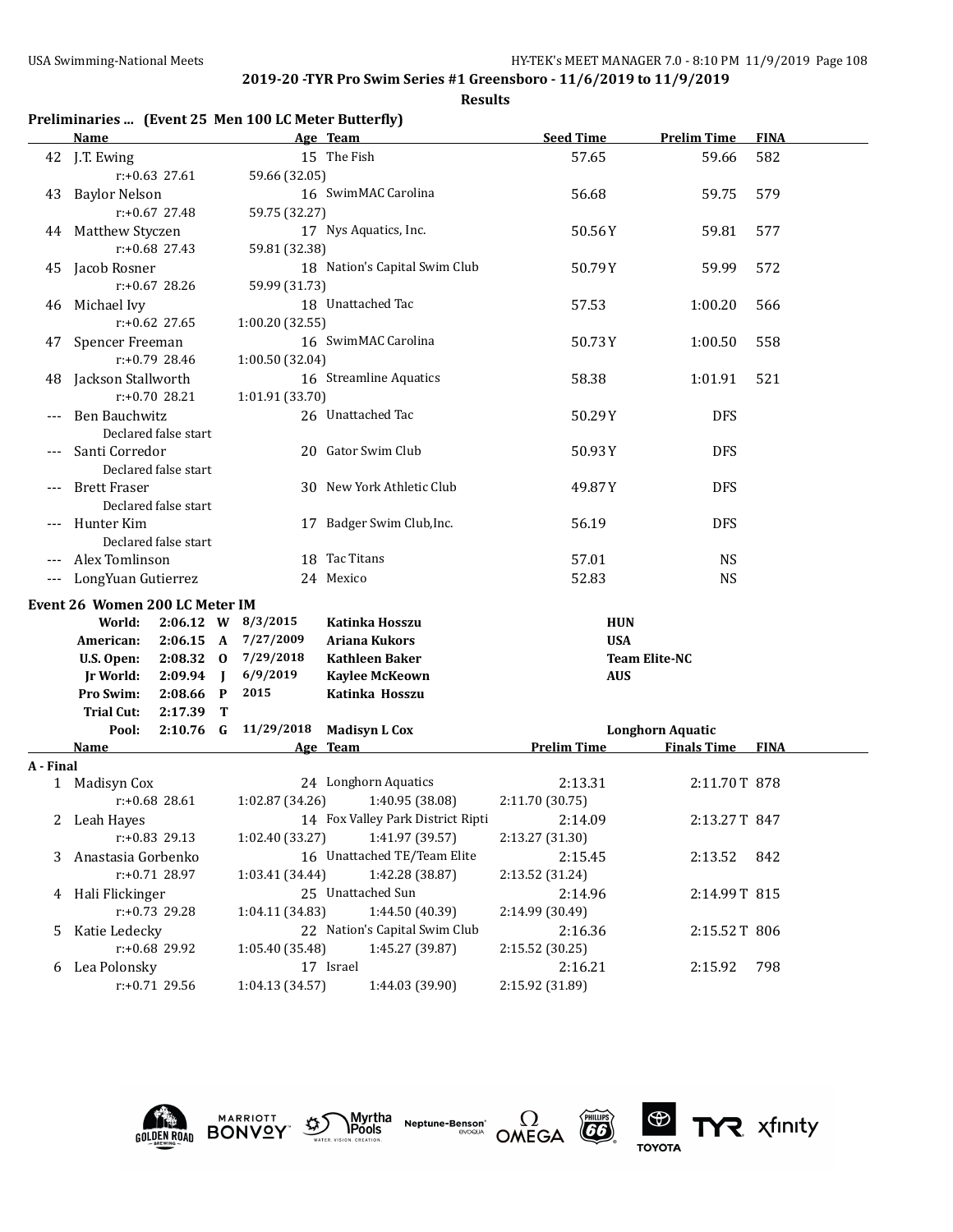|                  | A - Final  (Event 26 Women 200 LC Meter IM)<br><b>Name</b> |                  | Age Team Prelim Time                       |                 | <b>Finals Time FINA</b> |     |
|------------------|------------------------------------------------------------|------------------|--------------------------------------------|-----------------|-------------------------|-----|
|                  | 7 Emma Barksdale                                           |                  | 22 Gamecock Aquatics                       | 2:15.86         | 2:17.19T 776            |     |
|                  | $r: +0.70$ 29.65                                           | 1:05.62(35.97)   | 1:45.03 (39.41)                            | 2:17.19(32.16)  |                         |     |
|                  | 8 Grace Sheble                                             |                  | 16 Nova of Virginia Aquatics, Inc          | 2:16.55         | 2:19.41                 | 740 |
|                  | $r: +0.74$ 30.03                                           | 1:05.19(35.16)   | 1:46.61 (41.42)                            | 2:19.41 (32.80) |                         |     |
| <b>B</b> - Final |                                                            |                  |                                            |                 |                         |     |
|                  | 9 Monika Gonzalez-Hermosillo                               | 24 Mexico        |                                            | 2:18.18         | 2:16.02                 | 797 |
|                  | $r: +0.73$ 29.34                                           | 1:04.64(35.30)   | 1:44.19(39.55)                             | 2:16.02 (31.83) |                         |     |
|                  | 10 Zoe Dixon                                               |                  | 15 Nova of Virginia Aquatics, Inc          | 2:18.35         | 2:17.39T 773            |     |
|                  | $r: +0.66$ 29.42                                           | 1:03.59(34.17)   | 1:44.35 (40.76)                            | 2:17.39 (33.04) |                         |     |
|                  | 11 Yara Hierath                                            |                  | 18 Badger Swim Club, Inc.                  | 2:18.83         | 2:18.53                 | 754 |
|                  | $r: +0.74$ 30.16                                           | 1:04.90 (34.74)  | 1:46.60(41.70)                             | 2:18.53 (31.93) |                         |     |
|                  | 12 Ally McHugh                                             |                  | 22 Wisconsin Aquatics                      | 2:18.16         | 2:18.85                 | 749 |
|                  | r:+0.78 30.46                                              | 1:06.85 (36.39)  | 1:47.86 (41.01)                            | 2:18.85 (30.99) |                         |     |
|                  | 13 Torri Huske                                             |                  | 16 Arlington Aquatic Club                  | 2:17.02         | 2:19.17                 | 744 |
|                  | $r: +0.63$ 29.07                                           | 1:05.55 (36.48)  | 1:46.34 (40.79)                            | 2:19.17 (32.83) |                         |     |
|                  | 14 Claire Tuggle                                           |                  | 15 Unattached Dart                         | 2:18.42         | 2:20.21                 | 727 |
|                  | r:+0.70 29.98                                              | 1:07.65(37.67)   | 1:47.44 (39.79)                            | 2:20.21 (32.77) |                         |     |
|                  | 15 Isabelle Stadden                                        |                  | 17 Aquajets Swim Team                      | 2:19.73         | 2:21.46                 | 708 |
|                  | $r: +0.68$ 30.33                                           | 1:04.68(34.35)   | 1:47.63 (42.95)                            | 2:21.46 (33.83) |                         |     |
|                  | 16 Charlotte Hook                                          | 15 Tac Titans    |                                            | 2:19.65         | 2:21.73                 | 704 |
|                  | $r: +0.7029.71$                                            | 1:07.26(37.55)   | 1:48.84 (41.58)                            | 2:21.73 (32.89) |                         |     |
| C - Final        |                                                            |                  |                                            |                 |                         |     |
|                  | 17 Yi Xuan Chang                                           |                  | 17 Stamford Sailfish Aquatic Club          | 2:20.10         | 2:19.07                 | 745 |
|                  | $r: +0.68$ 29.59                                           | 1:05.67 (36.08)  | 1:47.75 (42.08)                            | 2:19.07 (31.32) |                         |     |
| 18               | Eliza Brown                                                |                  | 15 Commonwealth Swimming                   | 2:21.30         | 2:20.80                 | 718 |
|                  | $r: +0.65$ 31.05                                           | 1:06.98 (35.93)  | 1:47.84 (40.86)                            | 2:20.80 (32.96) |                         |     |
|                  | 19 Georgia Kidd                                            |                  | 21 University of Toronto Swimming          | 2:21.70         | 2:20.92                 | 716 |
|                  | $r: +0.68$ 30.22                                           | 1:06.85(36.63)   | 1:48.80 (41.95)                            | 2:20.92 (32.12) |                         |     |
|                  | 20 Sarah Bender                                            |                  | 18 Nova of Virginia Aquatics, Inc          | 2:20.24         | 2:21.14                 | 713 |
|                  | $r: +0.72$ 30.58                                           | 1:06.52(35.94)   | 1:48.04 (41.52)                            | 2:21.14 (33.10) |                         |     |
|                  | 21 Paige Hall                                              |                  | 16 Machine Aquatics                        | 2:21.92         | 2:21.52                 | 707 |
|                  | $r: +0.70$ 30.54                                           | 1:06.03(35.49)   | 1:48.90 (42.87)                            | 2:21.52 (32.62) |                         |     |
|                  | 22 Samantha Tadder                                         | 16 Tide Swimming |                                            | 2:21.47         | 2:22.04                 | 700 |
|                  | $r: +0.70$ 30.35                                           | 1:07.77 (37.42)  | 1:49.09 (41.32)<br>16 Springfield Aquatics | 2:22.04 (32.95) |                         |     |
| 23               | Kate McCarville                                            |                  |                                            | 2:20.99         | 2:22.94                 | 686 |
|                  | $r: +0.71$ 29.91                                           | 1:08.22 (38.31)  | 1:50.50 (42.28)                            | 2:22.94 (32.44) |                         |     |
|                  | 24 Laura Morley                                            |                  | 23 Bahamas Swimming Federation             | 2:21.78         | 2:23.48                 | 679 |
| D - Final        | $r: +0.72$ 31.47                                           | 1:09.76 (38.29)  | 1:49.57 (39.81)                            | 2:23.48 (33.91) |                         |     |
|                  | *25 Sophie Duncan                                          |                  | 15 Nation's Capital Swim Club              | 2:22.60         | 2:19.96                 | 731 |
|                  | $r: +0.77$ 30.42                                           | 1:05.70 (35.28)  | 1:47.78 (42.08)                            | 2:19.96 (32.18) |                         |     |
| $*25$            | Eleanor Sun                                                |                  | 14 Nation's Capital Swim Club              | 2:23.22         | 2:19.96                 | 731 |
|                  | $r: +0.67$ 31.16                                           | 1:07.15 (35.99)  | 1:48.07 (40.92)                            | 2:19.96 (31.89) |                         |     |
| 27               | Liza Whitmire                                              |                  | 17 Aquatic Team Of Mecklenburg             | 2:22.42         | 2:21.14                 | 713 |
|                  | $r: +0.72$ 30.23                                           | 1:05.75 (35.52)  | 1:48.08 (42.33)                            | 2:21.14 (33.06) |                         |     |
| 28               | Abby Harter                                                |                  | 17 Nation's Capital Swim Club              | 2:21.97         | 2:22.52                 | 692 |
|                  | r:+0.77 29.40                                              | 1:07.35 (37.95)  | 1:49.23 (41.88)                            | 2:22.52 (33.29) |                         |     |
|                  |                                                            |                  |                                            |                 |                         |     |











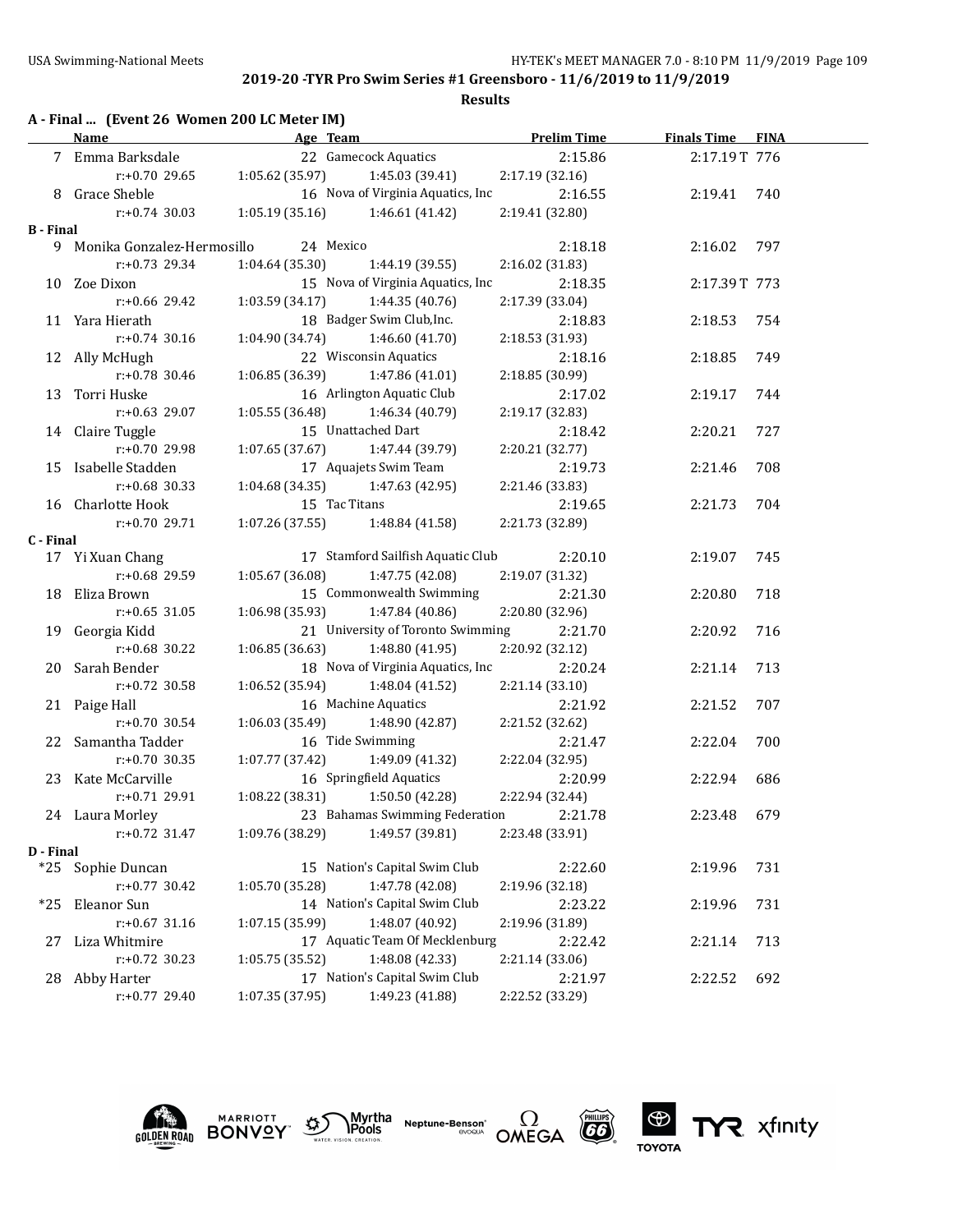|    |                                |                  |                | D - Final  (Event 26 Women 200 LC Meter IM) |                                                                |                    |                         |             |
|----|--------------------------------|------------------|----------------|---------------------------------------------|----------------------------------------------------------------|--------------------|-------------------------|-------------|
|    | Name                           |                  |                |                                             | Age Team                                                       | <b>Prelim Time</b> | <b>Finals Time</b>      | <b>FINA</b> |
| 29 | Erin Cavanagh                  |                  |                |                                             | 16 Jersey Wahoos                                               | 2:22.68            | 2:23.51                 | 678         |
|    |                                | $r: +0.75$ 30.34 |                | 1:06.55 (36.21)                             | 1:50.26 (43.71)                                                | 2:23.51 (33.25)    |                         |             |
|    | 30 Lizzie Danforth             |                  |                |                                             | 17 Nova of Virginia Aquatics, Inc                              | 2:22.67            | 2:24.70                 | 662         |
|    |                                | $r: +0.70$ 30.23 |                | 1:06.65(36.42)                              | 1:50.06 (43.41)                                                | 2:24.70 (34.64)    |                         |             |
| 31 | <b>Caroline Sheble</b>         |                  |                |                                             | 16 Nova of Virginia Aquatics, Inc                              | 2:22.88            | 2:29.30                 | 602         |
|    |                                | $r: +0.71$ 31.89 |                | 1:12.05(40.16)                              | 1:55.12 (43.07)                                                | 2:29.30 (34.18)    |                         |             |
|    | Katharine Berkoff              |                  |                |                                             | 18 NC State University                                         | 2:22.31            | DQ                      |             |
|    |                                | $r: +0.71$ 30.02 |                | 1:04.91 (34.89)                             | 1:48.18 (43.27)                                                | DQ (33.36)         |                         |             |
|    | Event 26 Women 200 LC Meter IM |                  |                |                                             |                                                                |                    |                         |             |
|    | World:                         |                  |                | 2:06.12 W 8/3/2015                          | Katinka Hosszu                                                 | <b>HUN</b>         |                         |             |
|    | American:                      | 2:06.15 A        |                | 7/27/2009                                   | <b>Ariana Kukors</b>                                           | <b>USA</b>         |                         |             |
|    | U.S. Open:                     | $2:08.32$ 0      |                | 7/29/2018                                   | <b>Kathleen Baker</b>                                          |                    | <b>Team Elite-NC</b>    |             |
|    | <b>Jr World:</b>               | 2:09.94          | $\blacksquare$ | 6/9/2019                                    | <b>Kaylee McKeown</b>                                          | <b>AUS</b>         |                         |             |
|    | Pro Swim:                      | 2:08.66          | $\mathbf{P}$   | 2015                                        | Katinka Hosszu                                                 |                    |                         |             |
|    | <b>Trial Cut:</b>              | 2:17.39          | T              |                                             |                                                                |                    |                         |             |
|    | Pool:                          | $2:10.76$ G      |                | 11/29/2018                                  | <b>Madisyn L Cox</b>                                           |                    | <b>Longhorn Aquatic</b> |             |
|    | Name                           |                  |                |                                             | Age Team                                                       | <b>Seed Time</b>   | <b>Prelim Time</b>      | <b>FINA</b> |
|    | <b>Preliminaries</b>           |                  |                |                                             |                                                                |                    |                         |             |
|    | 1 Madisyn Cox                  |                  |                |                                             | 24 Longhorn Aquatics                                           | 2:10.00            | 2:13.31T q846           |             |
|    |                                | r:+0.70 29.11    |                | 1:03.92 (34.81)                             | 1:42.27 (38.35)                                                | 2:13.31 (31.04)    |                         |             |
| 2  | Leah Hayes                     |                  |                |                                             | 14 Fox Valley Park District Ripti                              | 2:13.06            | 2:14.09T q832           |             |
|    |                                | $r: +0.83$ 29.53 |                | 1:02.86 (33.33)                             | 1:42.15 (39.29)                                                | 2:14.09 (31.94)    |                         |             |
|    | 3 Hali Flickinger              |                  |                |                                             | 25 Unattached Sun                                              | 2:12.62            | 2:14.96T q816           |             |
|    |                                | $r: +0.73$ 29.12 |                | 1:03.82 (34.70)                             | 1:44.19 (40.37)                                                | 2:14.96 (30.77)    |                         |             |
| 4  | Anastasia Gorbenko             |                  |                |                                             | 16 Unattached TE/Team Elite                                    | 2:12.00            | 2:15.45                 | q807        |
|    |                                | $r: +0.72$ 28.87 |                | 1:04.44 (35.57)                             | 1:44.00 (39.56)                                                | 2:15.45 (31.45)    |                         |             |
| 5. | Emma Barksdale                 |                  |                |                                             | 22 Gamecock Aquatics                                           | 2:13.06            | 2:15.86T q799           |             |
|    |                                | $r: +0.71$ 29.40 |                | 1:04.89 (35.49)                             | 1:43.66 (38.77)                                                | 2:15.86 (32.20)    |                         |             |
| 6  | Ella Eastin                    |                  |                |                                             | 22 Alto Swim Club                                              | 2:09.90            | 2:15.92T q798           |             |
|    |                                | r:+0.74 29.96    |                | 1:04.14 (34.18)                             | 1:44.29 (40.15)                                                | 2:15.92 (31.63)    |                         |             |
|    | 7 Lea Polonsky                 |                  |                |                                             | 17 Israel                                                      | 2:13.61            | 2:16.21                 | q793        |
|    |                                | $r: +0.69$ 29.71 |                | 1:04.67(34.96)                              | 1:44.10 (39.43)                                                | 2:16.21 (32.11)    |                         |             |
|    | 8 Katie Ledecky                | r:+0.68 29.83    |                |                                             | 22 Nation's Capital Swim Club                                  | 2:14.45            | 2:16.36T q791           |             |
|    | Grace Sheble                   |                  |                | 1:05.51 (35.68)                             | 1:45.59 (40.08)<br>16 Nova of Virginia Aquatics, Inc           | 2:16.36 (30.77)    |                         |             |
| 9  |                                | r:+0.68 29.69    |                |                                             |                                                                | 2:13.97            | 2:16.55T q787           |             |
|    |                                |                  |                |                                             | $1:04.79(35.10)$ $1:44.79(40.00)$<br>16 Arlington Aquatic Club | 2:16.55 (31.76)    |                         |             |
|    | 10 Torri Huske                 |                  |                |                                             |                                                                | 2:13.22            | 2:17.02T q779           |             |
|    |                                | r:+0.66 28.81    |                | 1:04.37 (35.56)                             | 1:44.29 (39.92)                                                | 2:17.02 (32.73)    |                         |             |
|    | 11 Reka Gyorgy                 |                  |                |                                             | 23 Unattached Prvt                                             | 2:13.71            | 2:18.14                 | q761        |
|    |                                | r:+0.71 29.43    |                | 1:04.51 (35.08)                             | 1:45.55 (41.04)<br>22 Wisconsin Aquatics                       | 2:18.14 (32.59)    |                         |             |
|    | 12 Ally McHugh                 |                  |                |                                             |                                                                | 2:16.59            | 2:18.16                 | q760        |
|    |                                | r:+0.82 30.62    |                | 1:06.31 (35.69)                             | 1:46.81 (40.50)                                                | 2:18.16 (31.35)    |                         |             |
| 13 | Monika Gonzalez-Hermosillo     |                  |                |                                             | 24 Mexico                                                      | 2:14.54            | 2:18.18                 | q760        |
|    |                                | r:+0.74 29.31    |                | 1:04.32 (35.01)                             | 1:45.16 (40.84)<br>15 Nova of Virginia Aquatics, Inc           | 2:18.18 (33.02)    |                         |             |
|    | 14 Zoe Dixon                   |                  |                |                                             |                                                                | 2:15.28            | 2:18.35                 | q757        |
|    |                                | r:+0.69 29.72    |                | 1:04.17 (34.45)                             | 1:45.12 (40.95)                                                | 2:18.35 (33.23)    |                         |             |









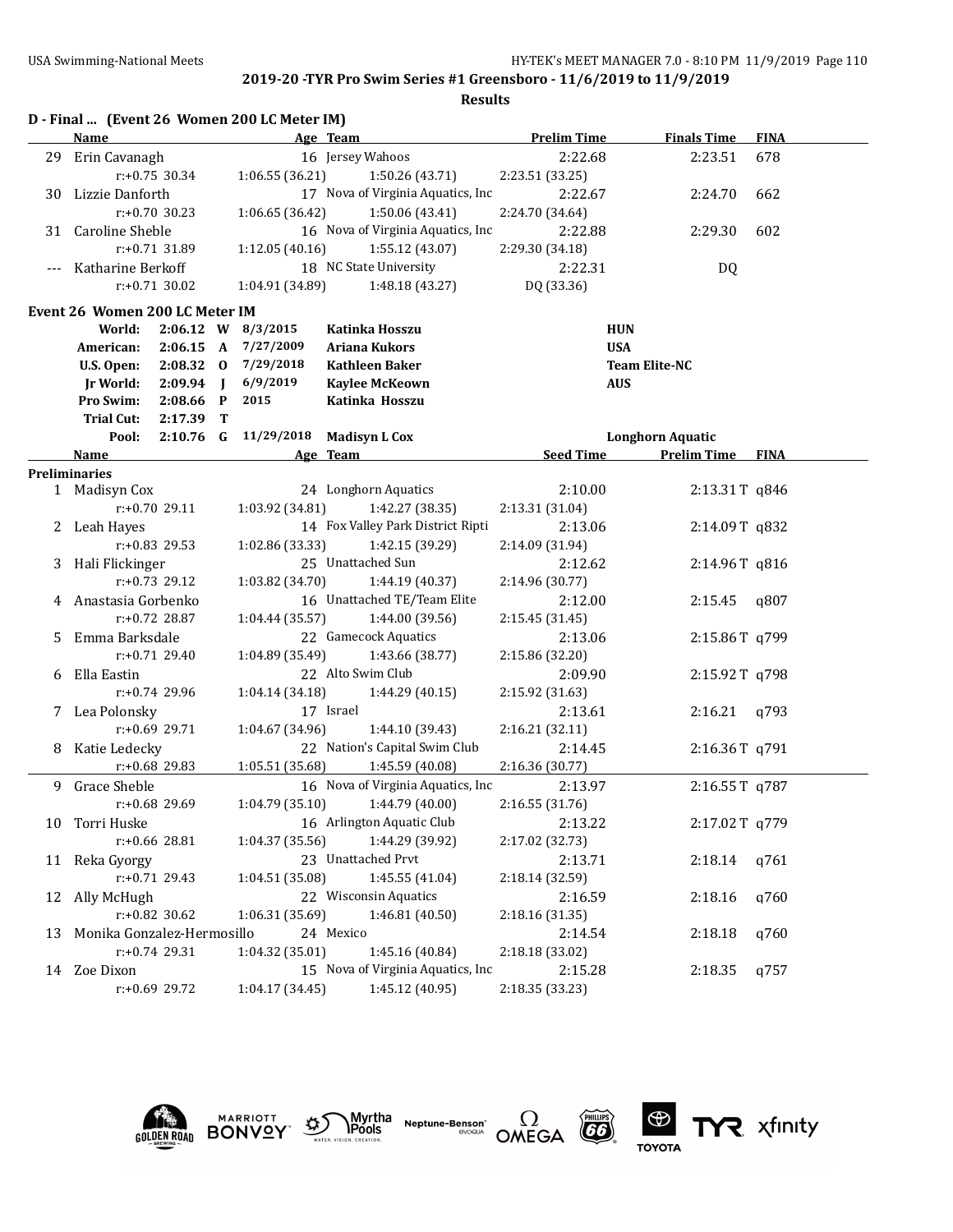| <b>Seed Time</b><br><b>Prelim Time</b><br><b>Name</b><br>Age Team<br>15 Unattached Dart<br>Claire Tuggle<br>2:15.02<br>15<br>r:+0.69 29.81<br>1:06.45 (36.64)<br>1:46.63 (40.18)<br>2:18.42 (31.79)<br>18 Badger Swim Club, Inc.<br>Yara Hierath<br>2:16.39<br>16<br>$r: +0.75$ 30.12<br>1:05.29 (35.17)<br>1:46.52 (41.23)<br>2:18.83 (32.31)<br>23 Nashville Aquatic Club/Georgia<br>Meaghan Raab<br>2:13.33<br>17<br>$r: +0.73$ 30.37<br>1:06.70 (36.33)<br>1:46.12 (39.42)<br>2:18.94 (32.82)<br>23 Athens Bulldog Swim Club<br>Megan Kingsley<br>2:14.31<br>18<br>$r: +0.64$ 29.43<br>1:04.88 (35.45)<br>1:46.93 (42.05)<br>2:19.44 (32.51)<br>15 Tac Titans<br>Charlotte Hook<br>2:13.67<br>19<br>r:+0.73 29.50<br>1:05.65 (36.15)<br>1:47.27 (41.62)<br>2:19.65 (32.38)<br>17 Aquajets Swim Team<br>Isabelle Stadden<br>2:17.02<br>20<br>$r: +0.67$ 30.11<br>1:04.32 (34.21)<br>1:46.68 (42.36)<br>2:19.73 (33.05)<br>17 Stamford Sailfish Aquatic Club<br>21 Yi Xuan Chang<br>2:02.52Y<br>$r: +0.72$ 30.05<br>1:05.99 (35.94)<br>1:48.59 (42.60)<br>2:20.10 (31.51)<br>18 Nova of Virginia Aquatics, Inc<br>Sarah Bender<br>2:18.41<br>22<br>$r: +0.70$ 30.78<br>1:06.39 (35.61)<br>1:47.26 (40.87)<br>2:20.24 (32.98)<br>16 Springfield Aquatics<br>Kate McCarville<br>2:17.35<br>23<br>r:+0.69 29.70<br>1:06.85(37.15)<br>1:48.83 (41.98)<br>2:20.99 (32.16)<br>15 Commonwealth Swimming<br>Eliza Brown<br>2:20.48<br>24<br>$r: +0.68$ 30.85<br>1:06.58 (35.73)<br>1:47.71 (41.13)<br>2:21.30 (33.59)<br>16 Tide Swimming<br>Samantha Tadder<br>2:17.21<br>25<br>$r: +0.74$ 30.23<br>1:07.48 (37.25)<br>1:48.30 (40.82)<br>2:21.47 (33.17)<br>21 University of Toronto Swimming<br>Georgia Kidd<br>2:19.68<br>26<br>r:+0.72 30.37<br>1:06.85 (36.48)<br>1:48.51 (41.66)<br>2:21.70 (33.19)<br>23 Bahamas Swimming Federation<br>Laura Morley<br>2:18.54<br>27<br>$r: +0.74$ 31.24<br>1:08.80 (37.56)<br>1:48.28 (39.48)<br>2:21.78 (33.50) | <b>FINA</b><br>q756<br>2:18.42<br>2:18.83<br>q749 |
|------------------------------------------------------------------------------------------------------------------------------------------------------------------------------------------------------------------------------------------------------------------------------------------------------------------------------------------------------------------------------------------------------------------------------------------------------------------------------------------------------------------------------------------------------------------------------------------------------------------------------------------------------------------------------------------------------------------------------------------------------------------------------------------------------------------------------------------------------------------------------------------------------------------------------------------------------------------------------------------------------------------------------------------------------------------------------------------------------------------------------------------------------------------------------------------------------------------------------------------------------------------------------------------------------------------------------------------------------------------------------------------------------------------------------------------------------------------------------------------------------------------------------------------------------------------------------------------------------------------------------------------------------------------------------------------------------------------------------------------------------------------------------------------------------------------------------------------------------------------------------------------------------------------------------------------------------|---------------------------------------------------|
|                                                                                                                                                                                                                                                                                                                                                                                                                                                                                                                                                                                                                                                                                                                                                                                                                                                                                                                                                                                                                                                                                                                                                                                                                                                                                                                                                                                                                                                                                                                                                                                                                                                                                                                                                                                                                                                                                                                                                      |                                                   |
|                                                                                                                                                                                                                                                                                                                                                                                                                                                                                                                                                                                                                                                                                                                                                                                                                                                                                                                                                                                                                                                                                                                                                                                                                                                                                                                                                                                                                                                                                                                                                                                                                                                                                                                                                                                                                                                                                                                                                      |                                                   |
|                                                                                                                                                                                                                                                                                                                                                                                                                                                                                                                                                                                                                                                                                                                                                                                                                                                                                                                                                                                                                                                                                                                                                                                                                                                                                                                                                                                                                                                                                                                                                                                                                                                                                                                                                                                                                                                                                                                                                      |                                                   |
|                                                                                                                                                                                                                                                                                                                                                                                                                                                                                                                                                                                                                                                                                                                                                                                                                                                                                                                                                                                                                                                                                                                                                                                                                                                                                                                                                                                                                                                                                                                                                                                                                                                                                                                                                                                                                                                                                                                                                      |                                                   |
|                                                                                                                                                                                                                                                                                                                                                                                                                                                                                                                                                                                                                                                                                                                                                                                                                                                                                                                                                                                                                                                                                                                                                                                                                                                                                                                                                                                                                                                                                                                                                                                                                                                                                                                                                                                                                                                                                                                                                      |                                                   |
|                                                                                                                                                                                                                                                                                                                                                                                                                                                                                                                                                                                                                                                                                                                                                                                                                                                                                                                                                                                                                                                                                                                                                                                                                                                                                                                                                                                                                                                                                                                                                                                                                                                                                                                                                                                                                                                                                                                                                      | 2:18.94<br>q747                                   |
|                                                                                                                                                                                                                                                                                                                                                                                                                                                                                                                                                                                                                                                                                                                                                                                                                                                                                                                                                                                                                                                                                                                                                                                                                                                                                                                                                                                                                                                                                                                                                                                                                                                                                                                                                                                                                                                                                                                                                      |                                                   |
|                                                                                                                                                                                                                                                                                                                                                                                                                                                                                                                                                                                                                                                                                                                                                                                                                                                                                                                                                                                                                                                                                                                                                                                                                                                                                                                                                                                                                                                                                                                                                                                                                                                                                                                                                                                                                                                                                                                                                      | q739<br>2:19.44                                   |
|                                                                                                                                                                                                                                                                                                                                                                                                                                                                                                                                                                                                                                                                                                                                                                                                                                                                                                                                                                                                                                                                                                                                                                                                                                                                                                                                                                                                                                                                                                                                                                                                                                                                                                                                                                                                                                                                                                                                                      |                                                   |
|                                                                                                                                                                                                                                                                                                                                                                                                                                                                                                                                                                                                                                                                                                                                                                                                                                                                                                                                                                                                                                                                                                                                                                                                                                                                                                                                                                                                                                                                                                                                                                                                                                                                                                                                                                                                                                                                                                                                                      | 2:19.65<br>q736                                   |
|                                                                                                                                                                                                                                                                                                                                                                                                                                                                                                                                                                                                                                                                                                                                                                                                                                                                                                                                                                                                                                                                                                                                                                                                                                                                                                                                                                                                                                                                                                                                                                                                                                                                                                                                                                                                                                                                                                                                                      |                                                   |
|                                                                                                                                                                                                                                                                                                                                                                                                                                                                                                                                                                                                                                                                                                                                                                                                                                                                                                                                                                                                                                                                                                                                                                                                                                                                                                                                                                                                                                                                                                                                                                                                                                                                                                                                                                                                                                                                                                                                                      | 2:19.73<br>q735                                   |
|                                                                                                                                                                                                                                                                                                                                                                                                                                                                                                                                                                                                                                                                                                                                                                                                                                                                                                                                                                                                                                                                                                                                                                                                                                                                                                                                                                                                                                                                                                                                                                                                                                                                                                                                                                                                                                                                                                                                                      |                                                   |
|                                                                                                                                                                                                                                                                                                                                                                                                                                                                                                                                                                                                                                                                                                                                                                                                                                                                                                                                                                                                                                                                                                                                                                                                                                                                                                                                                                                                                                                                                                                                                                                                                                                                                                                                                                                                                                                                                                                                                      | q729<br>2:20.10                                   |
|                                                                                                                                                                                                                                                                                                                                                                                                                                                                                                                                                                                                                                                                                                                                                                                                                                                                                                                                                                                                                                                                                                                                                                                                                                                                                                                                                                                                                                                                                                                                                                                                                                                                                                                                                                                                                                                                                                                                                      |                                                   |
|                                                                                                                                                                                                                                                                                                                                                                                                                                                                                                                                                                                                                                                                                                                                                                                                                                                                                                                                                                                                                                                                                                                                                                                                                                                                                                                                                                                                                                                                                                                                                                                                                                                                                                                                                                                                                                                                                                                                                      | 2:20.24<br>q727                                   |
|                                                                                                                                                                                                                                                                                                                                                                                                                                                                                                                                                                                                                                                                                                                                                                                                                                                                                                                                                                                                                                                                                                                                                                                                                                                                                                                                                                                                                                                                                                                                                                                                                                                                                                                                                                                                                                                                                                                                                      |                                                   |
|                                                                                                                                                                                                                                                                                                                                                                                                                                                                                                                                                                                                                                                                                                                                                                                                                                                                                                                                                                                                                                                                                                                                                                                                                                                                                                                                                                                                                                                                                                                                                                                                                                                                                                                                                                                                                                                                                                                                                      | 2:20.99<br>q715                                   |
|                                                                                                                                                                                                                                                                                                                                                                                                                                                                                                                                                                                                                                                                                                                                                                                                                                                                                                                                                                                                                                                                                                                                                                                                                                                                                                                                                                                                                                                                                                                                                                                                                                                                                                                                                                                                                                                                                                                                                      |                                                   |
|                                                                                                                                                                                                                                                                                                                                                                                                                                                                                                                                                                                                                                                                                                                                                                                                                                                                                                                                                                                                                                                                                                                                                                                                                                                                                                                                                                                                                                                                                                                                                                                                                                                                                                                                                                                                                                                                                                                                                      | 2:21.30<br>q711                                   |
|                                                                                                                                                                                                                                                                                                                                                                                                                                                                                                                                                                                                                                                                                                                                                                                                                                                                                                                                                                                                                                                                                                                                                                                                                                                                                                                                                                                                                                                                                                                                                                                                                                                                                                                                                                                                                                                                                                                                                      |                                                   |
|                                                                                                                                                                                                                                                                                                                                                                                                                                                                                                                                                                                                                                                                                                                                                                                                                                                                                                                                                                                                                                                                                                                                                                                                                                                                                                                                                                                                                                                                                                                                                                                                                                                                                                                                                                                                                                                                                                                                                      | 2:21.47<br>q708                                   |
|                                                                                                                                                                                                                                                                                                                                                                                                                                                                                                                                                                                                                                                                                                                                                                                                                                                                                                                                                                                                                                                                                                                                                                                                                                                                                                                                                                                                                                                                                                                                                                                                                                                                                                                                                                                                                                                                                                                                                      |                                                   |
|                                                                                                                                                                                                                                                                                                                                                                                                                                                                                                                                                                                                                                                                                                                                                                                                                                                                                                                                                                                                                                                                                                                                                                                                                                                                                                                                                                                                                                                                                                                                                                                                                                                                                                                                                                                                                                                                                                                                                      | 2:21.70<br>q705                                   |
|                                                                                                                                                                                                                                                                                                                                                                                                                                                                                                                                                                                                                                                                                                                                                                                                                                                                                                                                                                                                                                                                                                                                                                                                                                                                                                                                                                                                                                                                                                                                                                                                                                                                                                                                                                                                                                                                                                                                                      |                                                   |
|                                                                                                                                                                                                                                                                                                                                                                                                                                                                                                                                                                                                                                                                                                                                                                                                                                                                                                                                                                                                                                                                                                                                                                                                                                                                                                                                                                                                                                                                                                                                                                                                                                                                                                                                                                                                                                                                                                                                                      |                                                   |
|                                                                                                                                                                                                                                                                                                                                                                                                                                                                                                                                                                                                                                                                                                                                                                                                                                                                                                                                                                                                                                                                                                                                                                                                                                                                                                                                                                                                                                                                                                                                                                                                                                                                                                                                                                                                                                                                                                                                                      | 2:21.78<br>q703                                   |
|                                                                                                                                                                                                                                                                                                                                                                                                                                                                                                                                                                                                                                                                                                                                                                                                                                                                                                                                                                                                                                                                                                                                                                                                                                                                                                                                                                                                                                                                                                                                                                                                                                                                                                                                                                                                                                                                                                                                                      |                                                   |
| 24 Mexico<br>Esther Gonzalez Medina<br>2:16.47<br>28                                                                                                                                                                                                                                                                                                                                                                                                                                                                                                                                                                                                                                                                                                                                                                                                                                                                                                                                                                                                                                                                                                                                                                                                                                                                                                                                                                                                                                                                                                                                                                                                                                                                                                                                                                                                                                                                                                 | 2:21.83<br>q703                                   |
| $r: +0.70$ 30.10<br>1:09.77 (39.67)<br>1:48.88 (39.11)<br>2:21.83 (32.95)                                                                                                                                                                                                                                                                                                                                                                                                                                                                                                                                                                                                                                                                                                                                                                                                                                                                                                                                                                                                                                                                                                                                                                                                                                                                                                                                                                                                                                                                                                                                                                                                                                                                                                                                                                                                                                                                            |                                                   |
| 16 Machine Aquatics<br>2:21.52<br>Paige Hall<br>29                                                                                                                                                                                                                                                                                                                                                                                                                                                                                                                                                                                                                                                                                                                                                                                                                                                                                                                                                                                                                                                                                                                                                                                                                                                                                                                                                                                                                                                                                                                                                                                                                                                                                                                                                                                                                                                                                                   | 2:21.92<br>q701                                   |
| r:+0.72 30.57<br>1:06.23 (35.66)<br>1:49.13 (42.90)<br>2:21.92 (32.79)                                                                                                                                                                                                                                                                                                                                                                                                                                                                                                                                                                                                                                                                                                                                                                                                                                                                                                                                                                                                                                                                                                                                                                                                                                                                                                                                                                                                                                                                                                                                                                                                                                                                                                                                                                                                                                                                               |                                                   |
| 17 Nation's Capital Swim Club<br>2:18.04<br>Abby Harter<br>30                                                                                                                                                                                                                                                                                                                                                                                                                                                                                                                                                                                                                                                                                                                                                                                                                                                                                                                                                                                                                                                                                                                                                                                                                                                                                                                                                                                                                                                                                                                                                                                                                                                                                                                                                                                                                                                                                        | 2:21.97<br>q701                                   |
| r:+0.76 29.61<br>1:07.67 (38.06)<br>1:49.17(41.50)<br>2:21.97 (32.80)                                                                                                                                                                                                                                                                                                                                                                                                                                                                                                                                                                                                                                                                                                                                                                                                                                                                                                                                                                                                                                                                                                                                                                                                                                                                                                                                                                                                                                                                                                                                                                                                                                                                                                                                                                                                                                                                                |                                                   |
| 18 NC State University<br>31 Katharine Berkoff<br>2:17.89                                                                                                                                                                                                                                                                                                                                                                                                                                                                                                                                                                                                                                                                                                                                                                                                                                                                                                                                                                                                                                                                                                                                                                                                                                                                                                                                                                                                                                                                                                                                                                                                                                                                                                                                                                                                                                                                                            | 2:22.31<br>q696                                   |
| $r: +0.72$ 30.10<br>1:04.91 (34.81)<br>1:48.56 (43.65)<br>2:22.31 (33.75)                                                                                                                                                                                                                                                                                                                                                                                                                                                                                                                                                                                                                                                                                                                                                                                                                                                                                                                                                                                                                                                                                                                                                                                                                                                                                                                                                                                                                                                                                                                                                                                                                                                                                                                                                                                                                                                                            |                                                   |
| 17 Aquatic Team Of Mecklenburg<br>Liza Whitmire<br>2:16.49<br>32                                                                                                                                                                                                                                                                                                                                                                                                                                                                                                                                                                                                                                                                                                                                                                                                                                                                                                                                                                                                                                                                                                                                                                                                                                                                                                                                                                                                                                                                                                                                                                                                                                                                                                                                                                                                                                                                                     | 2:22.42<br>q694                                   |
| $1:04.64$ (34.69) $1:47.63$ (42.99)<br>2:22.42 (34.79)<br>r:+0.72 29.95                                                                                                                                                                                                                                                                                                                                                                                                                                                                                                                                                                                                                                                                                                                                                                                                                                                                                                                                                                                                                                                                                                                                                                                                                                                                                                                                                                                                                                                                                                                                                                                                                                                                                                                                                                                                                                                                              |                                                   |
| 15 Nation's Capital Swim Club<br>2:19.53<br>33 Sophie Duncan                                                                                                                                                                                                                                                                                                                                                                                                                                                                                                                                                                                                                                                                                                                                                                                                                                                                                                                                                                                                                                                                                                                                                                                                                                                                                                                                                                                                                                                                                                                                                                                                                                                                                                                                                                                                                                                                                         | 2:22.60<br>691                                    |
| r:+0.76 31.03<br>1:06.31 (35.28)<br>1:50.05 (43.74)<br>2:22.60 (32.55)                                                                                                                                                                                                                                                                                                                                                                                                                                                                                                                                                                                                                                                                                                                                                                                                                                                                                                                                                                                                                                                                                                                                                                                                                                                                                                                                                                                                                                                                                                                                                                                                                                                                                                                                                                                                                                                                               |                                                   |
| 17 Nova of Virginia Aquatics, Inc<br>2:21.81<br>34 Lizzie Danforth                                                                                                                                                                                                                                                                                                                                                                                                                                                                                                                                                                                                                                                                                                                                                                                                                                                                                                                                                                                                                                                                                                                                                                                                                                                                                                                                                                                                                                                                                                                                                                                                                                                                                                                                                                                                                                                                                   | 2:22.67<br>690                                    |
| r:+0.69 30.29<br>1:05.66 (35.37)<br>1:48.68 (43.02)<br>2:22.67 (33.99)                                                                                                                                                                                                                                                                                                                                                                                                                                                                                                                                                                                                                                                                                                                                                                                                                                                                                                                                                                                                                                                                                                                                                                                                                                                                                                                                                                                                                                                                                                                                                                                                                                                                                                                                                                                                                                                                               |                                                   |
| 16 Jersey Wahoos<br>2:20.25<br>35 Erin Cavanagh                                                                                                                                                                                                                                                                                                                                                                                                                                                                                                                                                                                                                                                                                                                                                                                                                                                                                                                                                                                                                                                                                                                                                                                                                                                                                                                                                                                                                                                                                                                                                                                                                                                                                                                                                                                                                                                                                                      | 2:22.68<br>690                                    |
| r:+0.79 31.33<br>1:08.19 (36.86)<br>1:50.18 (41.99)<br>2:22.68 (32.50)                                                                                                                                                                                                                                                                                                                                                                                                                                                                                                                                                                                                                                                                                                                                                                                                                                                                                                                                                                                                                                                                                                                                                                                                                                                                                                                                                                                                                                                                                                                                                                                                                                                                                                                                                                                                                                                                               |                                                   |
| 16 Nova of Virginia Aquatics, Inc<br>Caroline Sheble<br>2:20.37<br>36                                                                                                                                                                                                                                                                                                                                                                                                                                                                                                                                                                                                                                                                                                                                                                                                                                                                                                                                                                                                                                                                                                                                                                                                                                                                                                                                                                                                                                                                                                                                                                                                                                                                                                                                                                                                                                                                                | 2:22.88<br>687                                    |
| r:+0.76 31.38<br>1:08.82 (37.44)<br>1:50.87 (42.05)<br>2:22.88 (32.01)                                                                                                                                                                                                                                                                                                                                                                                                                                                                                                                                                                                                                                                                                                                                                                                                                                                                                                                                                                                                                                                                                                                                                                                                                                                                                                                                                                                                                                                                                                                                                                                                                                                                                                                                                                                                                                                                               |                                                   |
| 23 Unattached Sst<br>2:21.56<br>Zoe Thatcher<br>37                                                                                                                                                                                                                                                                                                                                                                                                                                                                                                                                                                                                                                                                                                                                                                                                                                                                                                                                                                                                                                                                                                                                                                                                                                                                                                                                                                                                                                                                                                                                                                                                                                                                                                                                                                                                                                                                                                   | 2:23.17<br>683                                    |
| r:+0.82 30.29<br>1:06.10(35.81)<br>1:49.57 (43.47)<br>2:23.17 (33.60)                                                                                                                                                                                                                                                                                                                                                                                                                                                                                                                                                                                                                                                                                                                                                                                                                                                                                                                                                                                                                                                                                                                                                                                                                                                                                                                                                                                                                                                                                                                                                                                                                                                                                                                                                                                                                                                                                |                                                   |











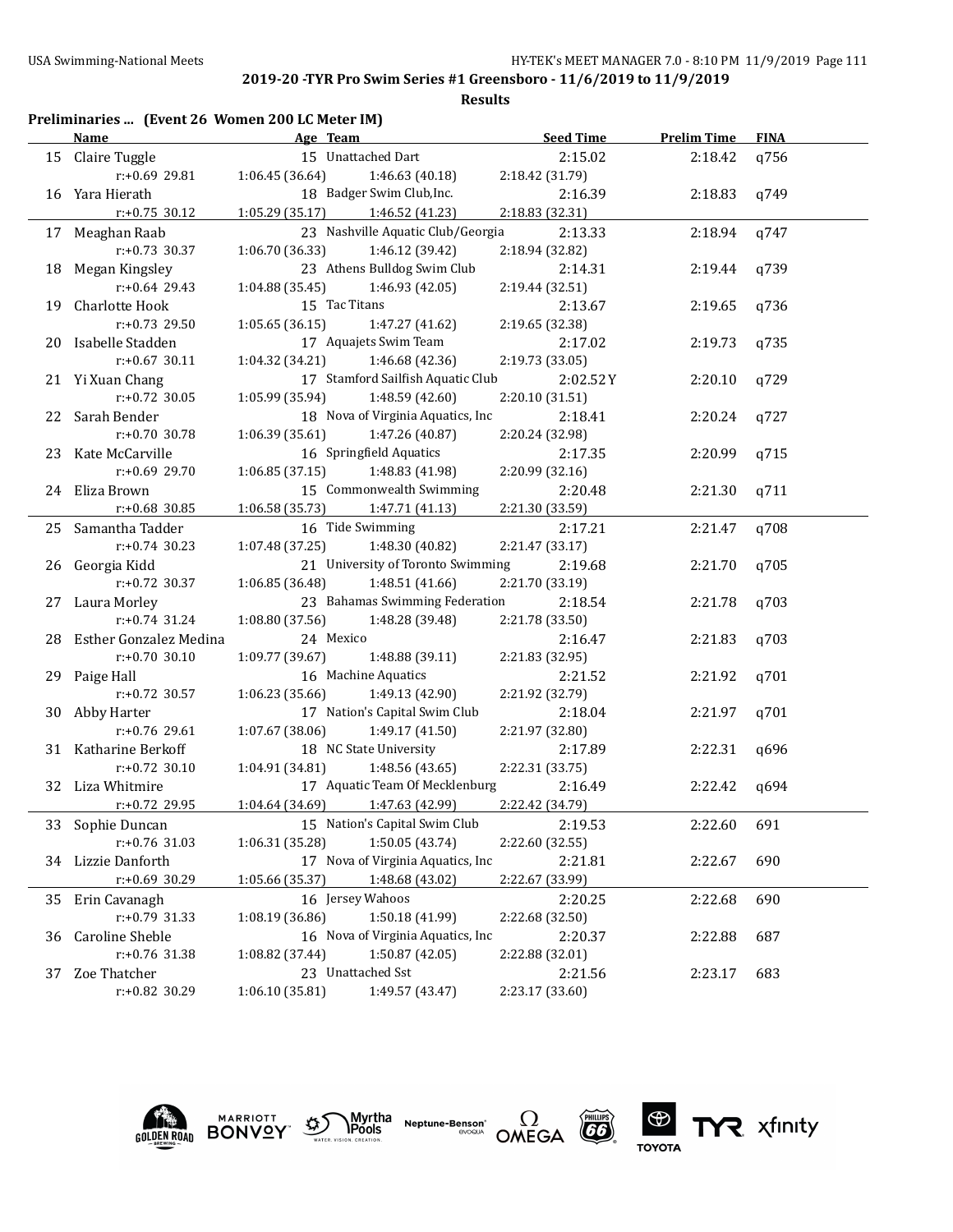### **Results**

# **Preliminaries ... (Event 26 Women 200 LC Meter IM)**

|    | <b>Name</b>        | Age Team                            | <b>Seed Time</b> | <b>Prelim Time</b> | <b>FINA</b> |  |
|----|--------------------|-------------------------------------|------------------|--------------------|-------------|--|
|    | 38 Eleanor Sun     | 14 Nation's Capital Swim Club       | 2:19.84          | 2:23.22            | 682         |  |
|    | r:+0.72 31.24      | $1:08.28(37.04)$ $1:50.48(42.20)$   | 2:23.22 (32.74)  |                    |             |  |
|    | 39 Anna Keating    | 17 Machine Aquatics                 | 2:21.06          | 2:23.56            | 678         |  |
|    | $r: +0.73$ 31.00   | 1:09.66 (38.66) 1:49.40 (39.74)     | 2:23.56 (34.16)  |                    |             |  |
|    | 40 Clarissa Sabin  | 16 Berkeley Aquatic Club            | 2:19.41          | 2:23.62            | 677         |  |
|    | $r: +0.70$ 30.62   | $1:08.63$ (38.01) $1:50.02$ (41.39) | 2:23.62 (33.60)  |                    |             |  |
|    | 41 Erin Gemmell    | 14 Nation's Capital Swim Club       | 2:16.58          | 2:23.80            | 674         |  |
|    | $r: +0.80$ 30.99   | $1:08.96(37.97)$ $1:51.81(42.85)$   | 2:23.80 (31.99)  |                    |             |  |
|    | 42 Solie Laughlin  | 22 Buenaventura Swim Club           | 2:20.26          | 2:23.93            | 672         |  |
|    | $r: +0.77$ 30.89   | $1:07.19(36.30)$ $1:50.42(43.23)$   | 2:23.93 (33.51)  |                    |             |  |
|    | 43 Vanessa Chong   | 16 Badger Swim Club, Inc.           | 2:22.11          | 2:24.25            | 668         |  |
|    | $r: +0.65$ 30.15   | $1:07.63(37.48)$ $1:52.28(44.65)$   | 2:24.25 (31.97)  |                    |             |  |
|    | 44 Ella Smith      | 15 Bluefish Swim Club               | 2:22.08          | 2:24.48            | 665         |  |
|    | $r: +0.69$ 32.15   | $1:09.89(37.74)$ $1:50.49(40.60)$   | 2:24.48 (33.99)  |                    |             |  |
|    | 45 Annabelle Young | 16 Nova of Virginia Aquatics, Inc   | 2:23.90          | 2:24.59            | 663         |  |
|    | $r: +0.77$ 31.43   | $1:08.44(37.01)$ $1:50.78(42.34)$   | 2:24.59 (33.81)  |                    |             |  |
|    | 46 Katie Rauch     | 17 Aquatic Team Of Mecklenburg      | 2:19.87          | 2:24.62            | 663         |  |
|    | $r: +0.72$ 30.24   | $1:06.19(35.95)$ $1:50.56(44.37)$   | 2:24.62 (34.06)  |                    |             |  |
|    | 47 Mary Codevilla  | 15 Elevation Athletics              | 2:21.08          | 2:24.79            | 660         |  |
|    | $r: +0.73$ 30.38   | $1:08.17(37.79)$ $1:49.59(41.42)$   | 2:24.79 (35.20)  |                    |             |  |
|    | 48 Ella Flowers    | 15 Rice Aquatics                    | 2:19.29          | 2:24.87            | 659         |  |
|    | $r: +0.65$ 30.90   | $1:10.46(39.56)$ $1:51.00(40.54)$   | 2:24.87 (33.87)  |                    |             |  |
|    | 49 Helen Sava      | 14 Ramac Aquatic Club               | 2:22.40          | 2:24.89            | 659         |  |
|    | $r: +0.79$ 31.09   | $1:08.48(37.39)$ $1:51.98(43.50)$   | 2:24.89 (32.91)  |                    |             |  |
|    | 50 Allison Martin  | 16 The Fish                         | 2:04.24Y         | 2:25.16            | 655         |  |
|    | $r: +0.76$ 30.16   | $1:06.94(36.78)$ $1:51.62(44.68)$   | 2:25.16 (33.54)  |                    |             |  |
|    | 51 Brooke Zettel   | 16 Tac Titans                       | 2:16.69          | 2:26.00            | 644         |  |
|    | $r: +0.73$ 30.14   | $1:08.33(38.19)$ $1:50.91(42.58)$   | 2:26.00 (35.09)  |                    |             |  |
|    | 52 Lydia Palmer    | 16 Unattached Gpac                  | 2:23.07          | 2:26.16            | 642         |  |
|    | $r: +0.78$ 32.00   | $1:12.25(40.25)$ $1:54.17(41.92)$   | 2:26.16 (31.99)  |                    |             |  |
|    | 53 Molly Blanchard | 15 Poseidon Swimming Inc            | 2:22.42          | 2:26.51            | 637         |  |
|    | $r: +0.75$ 31.62   | 1:51.67 (41.98)<br>1:09.69 (38.07)  | 2:26.51 (34.84)  |                    |             |  |
|    | 54 Taylor Bloom    | 14 Tac Titans                       | 2:24.23          | 2:26.55            | 637         |  |
|    | $r: +0.79$ 30.80   | 1:07.96(37.16)<br>1:51.12(43.16)    | 2:26.55 (35.43)  |                    |             |  |
|    | 55 Evie Krall      | 16 Naval Academy Aquatic Club       | 2:21.97          | 2:26.72            | 635         |  |
|    | $r: +0.70$ 32.14   | 1:09.97 (37.83)<br>1:52.52(42.55)   | 2:26.72 (34.20)  |                    |             |  |
|    | 56 Amanda Ray      | 17 New Wave Swim Team               | 2:23.68          | 2:27.67            | 622         |  |
|    | r:+0.68 30.55      | 1:54.39 (44.95)<br>1:09.44 (38.89)  | 2:27.67 (33.28)  |                    |             |  |
|    | 57 Lilly Derivaux  | 15 Jersey Wahoos                    | 2:21.83          | 2:27.80            | 621         |  |
|    | r:+0.78 31.03      | 1:08.48 (37.45)<br>1:55.04 (46.56)  | 2:27.80 (32.76)  |                    |             |  |
|    | 58 Ava Franks      | 17 Empire Swimming                  | 2:21.57          | 2:27.85            | 620         |  |
|    | r:+0.78 32.09      | 1:09.84 (37.75)<br>1:53.74 (43.90)  | 2:27.85 (34.11)  |                    |             |  |
| 59 | Aubree Brouwer     | 15 Springfield Aquatics             | 2:25.10          | 2:27.87            | 620         |  |
|    | r:+0.68 31.64      | 1:52.47 (41.09)<br>1:11.38 (39.74)  | 2:27.87 (35.40)  |                    |             |  |
|    | 60 Aviv Barzelay   | 17 Israel                           | 2:21.99          | 2:27.91            | 619         |  |
|    | r:+0.75 30.66      | 1:07.44 (36.78)<br>1:52.09 (44.65)  | 2:27.91 (35.82)  |                    |             |  |





Myrtha<br>Pools **Neptune-Benson**\*<br>evoqua





TYR xfinity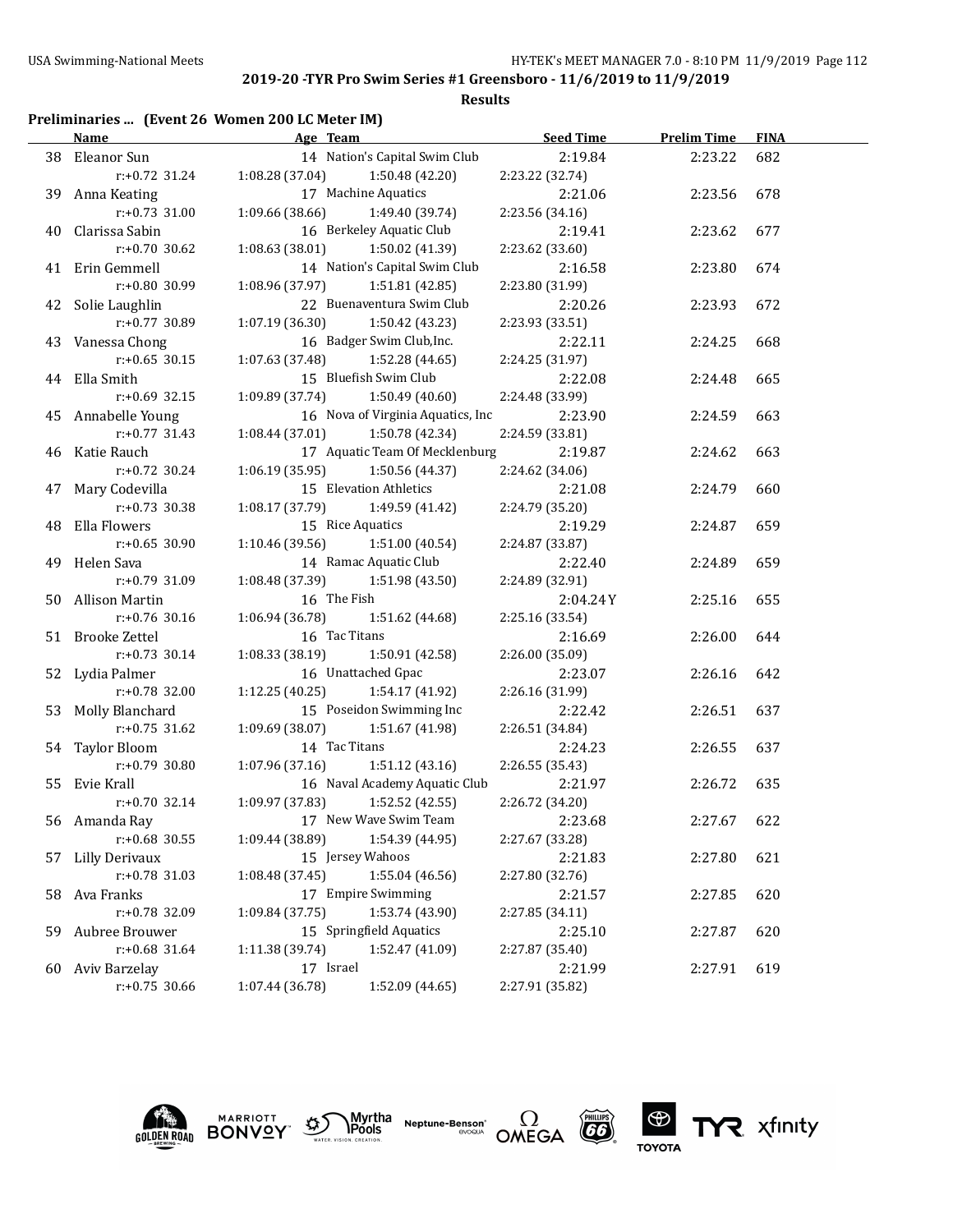**Results**

# **Preliminaries ... (Event 26 Women 200 LC Meter IM)**

|       | Name                        |                 | Age Team                      | <b>Seed Time</b> | <b>Prelim Time</b> | <b>FINA</b> |
|-------|-----------------------------|-----------------|-------------------------------|------------------|--------------------|-------------|
|       | 61 Annie Behm               |                 | 16 Jersey Wahoos              | 2:25.04          | 2:28.90            | 607         |
|       | $r: +0.83$ 32.10            | 1:09.22(37.12)  | 1:55.11 (45.89)               | 2:28.90 (33.79)  |                    |             |
| 62    | Chase Travis                |                 | 17 Nation's Capital Swim Club | 2:24.40          | 2:29.29            | 602         |
|       | r:+0.86 31.88               | 1:10.98 (39.10) | 1:56.85 (45.87)               | 2:29.29 (32.44)  |                    |             |
| 63    | Grace Rainey                |                 | 15 SwimMAC Carolina           | 2:20.29          | 2:30.44            | 589         |
|       | $r: +0.82$ 32.18            | 1:12.80 (40.62) | 1:54.92 (42.12)               | 2:30.44 (35.52)  |                    |             |
|       | 64 Emme Nelson              |                 | 18 SwimMAC Carolina           | 2:21.24          | 2:30.46            | 588         |
|       | $r: +0.70$ 32.76            | 1:11.79 (39.03) | 1:54.74 (42.95)               | 2:30.46 (35.72)  |                    |             |
| 65    | Laura Davis                 |                 | 17 SwimMAC Carolina           | 2:24.96          | 2:30.71            | 586         |
|       | r:+0.77 32.88               | 1:11.79 (38.91) | 1:55.56 (43.77)               | 2:30.71 (35.15)  |                    |             |
| 66    | Ava Yandle                  |                 | 16 SwimMAC Carolina           | 2:04.55Y         | 2:31.29            | 579         |
|       | $r: +0.73$ 31.12            | 1:09.95 (38.83) | 1:55.60(45.65)                | 2:31.29 (35.69)  |                    |             |
| 67    | Lauren Aylmer               |                 | 17 Nys Aquatics, Inc.         | 2:24.82          | 2:31.62            | 575         |
|       | $r: +0.77$ 32.75            | 1:10.34 (37.59) | 1:56.22 (45.88)               | 2:31.62 (35.40)  |                    |             |
| 68    | Kiley Wilhelm               |                 | 14 SwimMAC Carolina           | 2:18.49          | 2:32.30            | 567         |
|       | $r: +0.81$ 31.72            | 1:10.24 (38.52) | 1:55.98 (45.74)               | 2:32.30 (36.32)  |                    |             |
| 69    | Madeline Menkhaus           |                 | 16 SwimMAC Carolina           | 2:23.70          | 2:32.67            | 563         |
|       | $r: +0.68$ 32.01            | 1:10.49 (38.48) | 1:56.14(45.65)                | 2:32.67 (36.53)  |                    |             |
| 70    | Lauren Barakey              |                 | 17 Tide Swimming              | 2:24.18          | 2:34.66            | 542         |
|       | $r: +0.70$ 32.75            | 1:14.24 (41.49) | 1:57.64 (43.40)               | 2:34.66 (37.02)  |                    |             |
| 71    | Jamyson Robb                |                 | 17 Canton City Schools        | 2:25.35          | 2:35.21            | 536         |
|       | $r: +0.67$ 32.45            | 1:12.37 (39.92) | 1:56.64 (44.27)               | 2:35.21 (38.57)  |                    |             |
| 72    | Desirae Mangaoang           |                 | 17 SwimMAC Carolina           | 2:24.88          | 2:40.25            | 487         |
|       | $r: +0.67$ 32.93            | 1:14.85 (41.92) | 1:59.38 (44.53)               | 2:40.25 (40.87)  |                    |             |
|       | Aislin Farris               |                 | 15 Bluefish Swim Club         | 2:21.89          | DQ                 |             |
|       | $r: +0.67$ 30.74            | 1:06.24(35.50)  | 1:49.14 (42.90)               | DQ (34.49)       |                    |             |
|       | Noelle Kaufmann             |                 | 17 Badger Swim Club, Inc.     | 2:18.60          | <b>DFS</b>         |             |
|       | Declared false start - Misc |                 |                               |                  |                    |             |
|       | Summer Smith                |                 | 16 Bluefish Swim Club         | 2:16.95          | <b>DFS</b>         |             |
|       | Declared false start - Misc |                 |                               |                  |                    |             |
|       | Zoe Skirboll                |                 | 15 Racer X Aquatics           | 2:19.15          | <b>DFS</b>         |             |
|       | Declared false start - Misc |                 |                               |                  |                    |             |
|       | Natalie Mannion             |                 | 15 Commonwealth Swimming      | 2:20.06          | <b>DFS</b>         |             |
|       | Declared false start - Misc |                 |                               |                  |                    |             |
|       | Mia Sunseri                 |                 | 17 Wheeling YMCA              | 2:23.01          | <b>DFS</b>         |             |
|       | Declared false start - Misc |                 |                               |                  |                    |             |
|       | Grace Yoon                  |                 | 17 Jersey Wahoos              | 2:20.73          | <b>NS</b>          |             |
| $---$ | Sophie Anderson             |                 | 17 Tac Titans                 | 2:22.32          | <b>NS</b>          |             |
|       | Mackenzie McConagha         |                 | 16 Nation's Capital Swim Club | 2:20.76          | <b>NS</b>          |             |
|       | Chloe Kennedy Isleta        |                 | 21 Unattached                 | 2:18.63          | <b>NS</b>          |             |
| ---   | Elena Dry                   |                 | 14 Tac Titans                 | 2:21.45          | <b>NS</b>          |             |





Myrtha<br>Pools **Neptune-Benson**\*<br>evoqua





TYR xfinity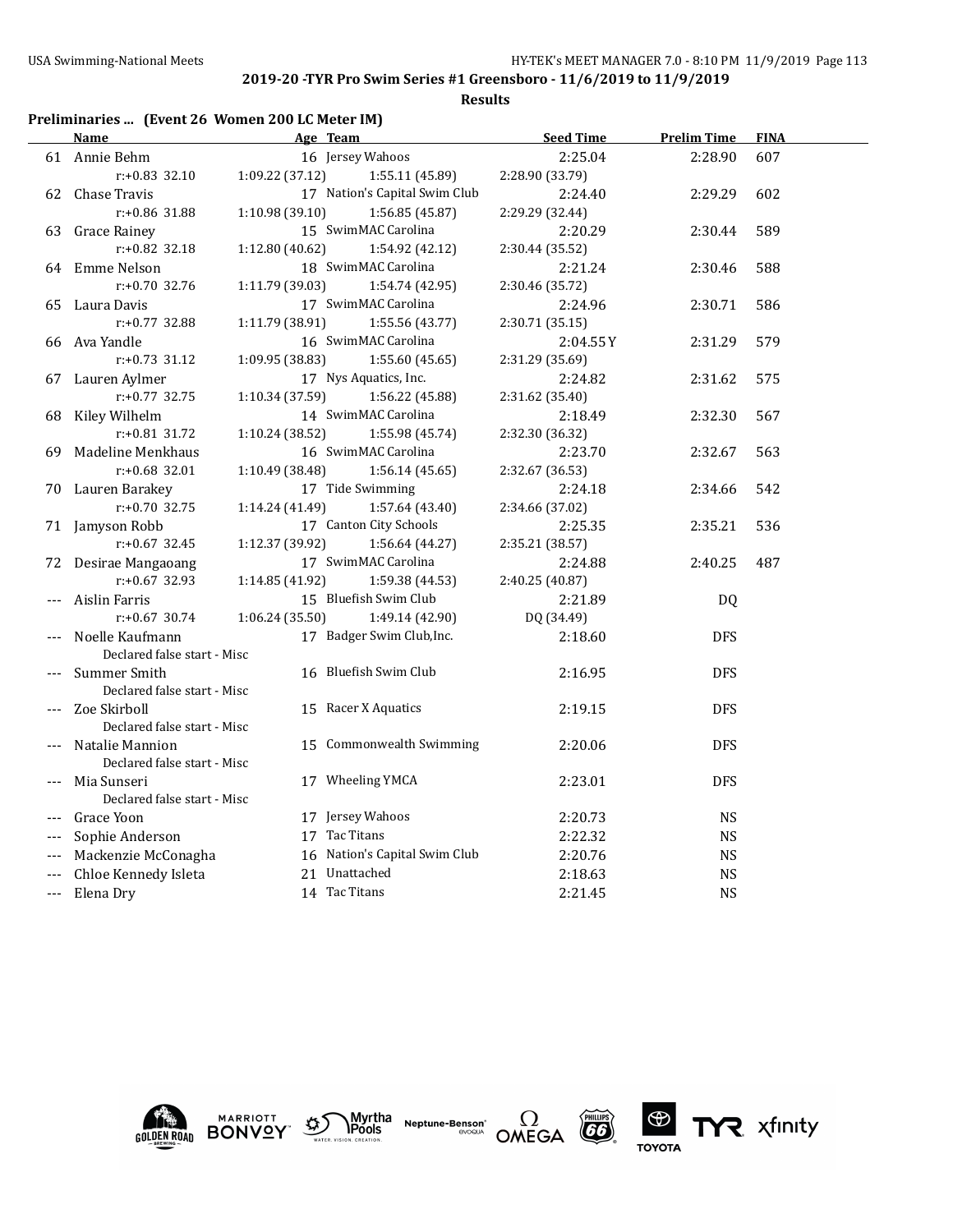|                  | Event 27 Men 200 LC Meter IM     |                 |                                   |                    |                         |     |
|------------------|----------------------------------|-----------------|-----------------------------------|--------------------|-------------------------|-----|
|                  | World:<br>1:54.00 W              | 7/28/2011       | <b>Ryan Lochte</b>                |                    | <b>USA</b>              |     |
|                  | American:<br>1:54.00 A           | 7/28/2011       | <b>Ryan Lochte</b>                |                    | <b>USA</b>              |     |
|                  | 1:54.56 0<br>U.S. Open:          | 7/10/2009       | <b>Ryan Lochte</b>                |                    | Daytona Beach           |     |
|                  | Jr World:<br>$1:57.06$ J         | 7/27/2017       | <b>Qin Haiyang</b>                |                    | <b>CHN</b>              |     |
|                  | Pro Swim:<br>1:56.32 P           | 2012            | <b>Michael Phelps</b>             |                    |                         |     |
|                  | <b>Trial Cut:</b><br>$2:04.09$ T |                 |                                   |                    |                         |     |
|                  | $2:02.18$ G<br>Pool:             |                 | 11/29/2018 Christopher P Reid     |                    | <b>Crimson Tide Aqu</b> |     |
|                  | <u>Name</u>                      |                 | Age Team                          | <b>Prelim Time</b> | <b>Finals Time FINA</b> |     |
| A - Final        |                                  |                 |                                   |                    |                         |     |
|                  | 1 Carson Foster                  |                 | 18 Mason Manta Rays               | 2:00.16            | 1:58.93 G 880           |     |
|                  | r:+0.67 25.60                    | 55.50 (29.90)   | 1:30.15(34.65)                    | 1:58.93 (28.78)    |                         |     |
|                  | 2 Ryan Lochte                    |                 | 35 Gator Swim Club                | 2:04.44            | 2:00.65 G 843           |     |
|                  | $r: +0.64$ 26.11                 | 56.53 (30.42)   | 1:31.78 (35.25)                   | 2:00.65 (28.87)    |                         |     |
|                  | 3 Abrahm DeVine                  |                 | 23 Team Elite                     | 2:01.85            | 2:01.47 G 826           |     |
|                  | $r: +0.67$ 25.90                 | 56.45 (30.55)   | 1:32.21 (35.76)                   | 2:01.47 (29.26)    |                         |     |
|                  | 4 Jay Litherland                 |                 | 24 Dynamo Swim Club               | 2:04.47            | 2:02.31T 809            |     |
|                  | $r: +0.74$ 26.29                 | 56.65 (30.36)   | 1:33.46 (36.81)                   | 2:02.31 (28.85)    |                         |     |
| 5.               | Sheng Jun Pang                   |                 | 27 Unattached Prvt                | 2:04.80            | 2:04.62                 | 765 |
|                  | $r: +0.63$ 26.84                 | 59.53 (32.69)   | 1:35.12 (35.59)                   | 2:04.62 (29.50)    |                         |     |
|                  | 6 Paul Le                        |                 | 26 Wolfpack Elite                 | 2:05.73            | 2:05.01                 | 758 |
|                  | $r: +0.62$ 26.03                 | 57.45 (31.42)   | 1:34.60 (37.15)                   | 2:05.01 (30.41)    |                         |     |
|                  | 7 Jose Martinez                  |                 | 22 Mexico                         | 2:05.61            | 2:05.06                 | 757 |
|                  | $r: +0.69$ 26.10                 | 58.11 (32.01)   | 1:35.42 (37.31)                   | 2:05.06 (29.64)    |                         |     |
|                  | 8 Jacob Heidtmann                |                 | 23 Team Elite/Team Elite          | 2:06.10            | 2:06.37                 | 734 |
|                  | $r: +0.75$ 26.63                 | 58.65 (32.02)   | 1:36.16 (37.51)                   | 2:06.37 (30.21)    |                         |     |
| <b>B</b> - Final |                                  |                 |                                   |                    |                         |     |
|                  | 9 Tyler Christianson             |                 | 17 Naval Academy Aquatic Club     | 2:06.58            | 2:05.81                 | 743 |
|                  | $r: +0.62$ 27.65                 | 1:00.45 (32.80) | 1:35.85 (35.40)                   | 2:05.81 (29.96)    |                         |     |
|                  | 10 Hunter Kim                    |                 | 17 Badger Swim Club, Inc.         | 2:07.11            | 2:06.33                 | 734 |
|                  | $r: +0.64$ 27.14                 | 59.88 (32.74)   | 1:36.55(36.67)                    | 2:06.33 (29.78)    |                         |     |
|                  | 11 Montana Champagne             |                 | 22 Greater Ottawa Kingfish Swim C | 2:07.00            | 2:06.84                 | 726 |
|                  | $r: +0.73$ 26.70                 | 1:01.01 (34.31) | 1:36.45 (35.44)                   | 2:06.84 (30.39)    |                         |     |
|                  | 12 Horus Briseno Ramirez         |                 | 26 Acuatica Nelson Vargas         | 2:08.99            | 2:07.23                 | 719 |
|                  | $r: +0.69$ 26.55                 | 58.70 (32.15)   | 1:36.83 (38.13)                   | 2:07.23 (30.40)    |                         |     |
|                  | 13 Harrison Lierz                |                 | 17 Elevation Athletics            | 2:09.62            | 2:09.20                 | 686 |
|                  | $r: +0.67$ 26.61                 | 58.55 (31.94)   | 1:38.61 (40.06)                   | 2:09.20 (30.59)    |                         |     |
|                  | 14 Jack Moore                    |                 | 17 Snow Swimming                  | 2:09.64            | 2:09.63                 | 680 |
|                  | r:+0.67 27.49                    | 1:00.71(33.22)  | 1:39.37 (38.66)                   | 2:09.63 (30.26)    |                         |     |
|                  | 15 Luis Campos Alpizar           |                 | 25 Acuatica Nelson Vargas         | 2:07.73            | 2:09.64                 | 679 |
|                  | $r: +0.72$ 26.16                 | 59.28 (33.12)   | 1:38.93 (39.65)                   | 2:09.64 (30.71)    |                         |     |
|                  | 16 Hunter Locher                 |                 | 17 Nova of Virginia Aquatics, Inc | 2:08.56            | 2:10.12                 | 672 |
|                  | $r: +0.70$ 28.06                 | 1:01.84 (33.78) | 1:39.79 (37.95)                   | 2:10.12 (30.33)    |                         |     |
| C - Final        |                                  |                 |                                   |                    |                         |     |
| 17               | Matthew Fenlon                   |                 | 17 Badger Swim Club, Inc.         | 2:09.80            | 2:06.10                 | 738 |
|                  | $r: +0.74$ 26.10                 | 59.99 (33.89)   | 1:36.55 (36.56)                   | 2:06.10 (29.55)    |                         |     |
| 18               | Conall Monahan                   |                 | 17 SwimMAC Carolina               | 2:11.87            | 2:08.98                 | 690 |
|                  | r:+0.66 28.41                    | 1:01.24 (32.83) | 1:38.68 (37.44)                   | 2:08.98 (30.30)    |                         |     |











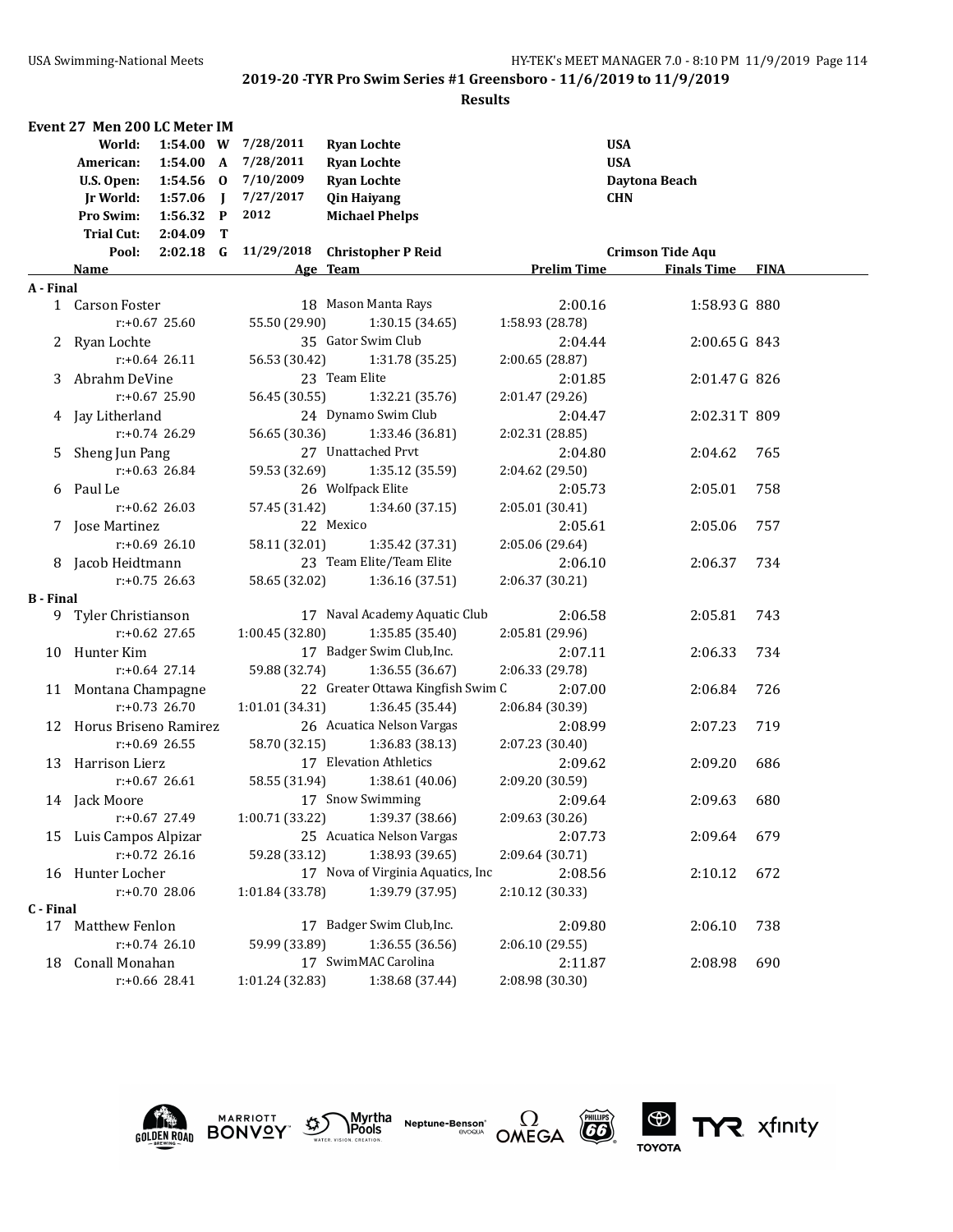**Results**

|  |  |  | C - Final  (Event 27 Men 200 LC Meter IM) |  |
|--|--|--|-------------------------------------------|--|
|--|--|--|-------------------------------------------|--|

|           | <b>Name</b>                  |                  |                |                 | Age Team                          | <b>Prelim Time</b> | <b>Finals Time</b>      | <b>FINA</b> |
|-----------|------------------------------|------------------|----------------|-----------------|-----------------------------------|--------------------|-------------------------|-------------|
|           | 19 Tanner Hering             |                  |                |                 | 18 Swim Gsa                       | 2:09.96            | 2:09.26                 | 685         |
|           |                              | $r: +0.67$ 27.74 |                | 1:01.42 (33.68) | 1:40.10 (38.68)                   | 2:09.26 (29.16)    |                         |             |
|           | 20 James Doromal             |                  |                |                 | 17 Nwdupage YMCA / B.R. Ryall S   | 2:10.88            | 2:09.74                 | 678         |
|           |                              | r:+0.68 27.95    |                | 1:01.27(33.32)  | 1:38.36 (37.09)                   | 2:09.74 (31.38)    |                         |             |
|           | 21 Brett Feyerick            |                  |                |                 | 16 Nation's Capital Swim Club     | 2:12.39            | 2:11.55                 | 650         |
|           |                              | r:+0.66 27.89    |                | 1:01.87 (33.98) | 1:41.99 (40.12)                   | 2:11.55 (29.56)    |                         |             |
|           | 22 Erik Linseisen            |                  |                |                 | 16 Unattached                     | 2:11.34            | 2:11.88                 | 645         |
|           |                              | $r: +0.68$ 28.37 |                | 1:03.55(35.18)  | 1:41.77 (38.22)                   | 2:11.88 (30.11)    |                         |             |
|           | 23 Emils Pone                |                  |                |                 | 22 Unattached Gwu                 | 2:10.77            | 2:12.89                 | 631         |
|           |                              | $r: +0.64$ 28.32 |                | 1:01.82(33.50)  | 1:41.05 (39.23)                   | 2:12.89 (31.84)    |                         |             |
|           | 24 Matthew Steele            |                  |                |                 | 16 SwimAtlanta                    | 2:11.29            | 2:13.37                 | 624         |
|           |                              | $r: +0.75$ 29.37 |                | 1:06.14(36.77)  | 1:43.12 (36.98)                   | 2:13.37 (30.25)    |                         |             |
| D - Final |                              |                  |                |                 |                                   |                    |                         |             |
|           | 25 Said Revelez              |                  |                |                 | 26 Britania Desert Dragons        | 2:13.59            | 2:10.74                 | 662         |
|           |                              | $r: +0.69$ 27.23 |                | 1:02.74(35.51)  | 1:39.30(36.56)                    | 2:10.74 (31.44)    |                         |             |
|           | 26 Garrett McGovern          |                  |                |                 | 17 Nova of Virginia Aquatics, Inc | 2:14.65            | 2:11.79                 | 647         |
|           |                              | $r: +0.71$ 28.83 |                | 1:02.94(34.11)  | 1:42.65 (39.71)                   | 2:11.79 (29.14)    |                         |             |
|           | 27 Dain Ripol                |                  |                |                 | 18 Nova of Virginia Aquatics, Inc | 2:12.89            | 2:12.15                 | 641         |
|           |                              | $r: +0.75$ 28.45 |                | 1:02.80(34.35)  | 1:42.27 (39.47)                   | 2:12.15 (29.88)    |                         |             |
| 28        | Sam Hoover                   |                  |                |                 | 16 North Carolina Aquatic Club    | 2:13.22            | 2:13.15                 | 627         |
|           |                              | $r: +0.64$ 27.99 |                | 1:03.88 (35.89) | 1:43.39 (39.51)                   | 2:13.15 (29.76)    |                         |             |
|           | 29 Reilly Keaney             |                  |                |                 | 16 Swim Gsa                       | 2:13.60            | 2:13.65                 | 620         |
|           |                              | $r: +0.70$ 28.78 |                | 1:03.99(35.21)  | 1:42.75 (38.76)                   | 2:13.65 (30.90)    |                         |             |
|           | 30 Aidan Duffy               |                  |                |                 | 17 Nova of Virginia Aquatics, Inc | 2:14.01            | 2:13.84                 | 617         |
|           |                              | $r: +0.66$ 29.10 |                | 1:06.29(37.19)  | 1:43.61 (37.32)                   | 2:13.84 (30.23)    |                         |             |
|           | 31 Owen Lloyd                |                  |                |                 | 18 North Carolina Aquatic Club    | 2:13.69            | 2:14.81                 | 604         |
|           |                              | $r: +0.80$ 28.67 |                | 1:03.07(34.40)  | 1:44.62 (41.55)                   | 2:14.81 (30.19)    |                         |             |
|           | 32 Peter Bretzmann           |                  |                |                 | 16 North Carolina Aquatic Club    | 2:14.84            | 2:15.34                 | 597         |
|           |                              | $r: +0.74$ 29.63 |                | 1:05.86 (36.23) | 1:44.89 (39.03)                   | 2:15.34 (30.45)    |                         |             |
|           | Event 27 Men 200 LC Meter IM |                  |                |                 |                                   |                    |                         |             |
|           | World:                       | 1:54.00 W        |                | 7/28/2011       | <b>Ryan Lochte</b>                |                    | <b>USA</b>              |             |
|           | American:                    | 1:54.00 A        |                | 7/28/2011       | <b>Ryan Lochte</b>                |                    | <b>USA</b>              |             |
|           | U.S. Open:                   | 1:54.56 0        |                | 7/10/2009       | <b>Ryan Lochte</b>                |                    | Daytona Beach           |             |
|           | Ir World:                    | 1:57.06          | $\blacksquare$ | 7/27/2017       | <b>Qin Haiyang</b>                |                    | <b>CHN</b>              |             |
|           | Pro Swim:                    | 1:56.32          | $\mathbf{P}$   | 2012            | <b>Michael Phelps</b>             |                    |                         |             |
|           | Trial Cut:                   | 2:04.09          | Т              |                 |                                   |                    |                         |             |
|           | Pool:                        | $2:02.18$ G      |                | 11/29/2018      | <b>Christopher P Reid</b>         |                    | <b>Crimson Tide Aqu</b> |             |
|           | <b>Name</b>                  |                  |                |                 | Age Team                          | <b>Seed Time</b>   | <b>Prelim Time</b>      | <b>FINA</b> |
|           | <b>Preliminaries</b>         |                  |                |                 |                                   |                    |                         |             |
|           | 1 Carson Foster              |                  |                |                 | 18 Mason Manta Rays               | 1:58.46            | 2:00.16G q853           |             |
|           |                              | $r: +0.70$ 25.82 |                | 56.32 (30.50)   | 1:31.32 (35.00)                   | 2:00.16 (28.84)    |                         |             |
|           | 2 Abrahm DeVine              |                  |                |                 | 23 Team Elite                     | 1:57.41            | 2:01.85 G q818          |             |
|           |                              | $r: +0.69$ 26.15 |                | 57.64 (31.49)   | 1:32.70 (35.06)                   | 2:01.85 (29.15)    |                         |             |
| 3         | Luca Urlando                 |                  |                |                 | 17 Dart Swimming                  | 2:00.12            | 2:03.34T q789           |             |
|           |                              | $r: +0.69$ 25.85 |                | 58.15 (32.30)   | 1:33.34 (35.19)                   | 2:03.34 (30.00)    |                         |             |





Myrtha<br>Pools **Neptune-Benson\***<br>evoqua





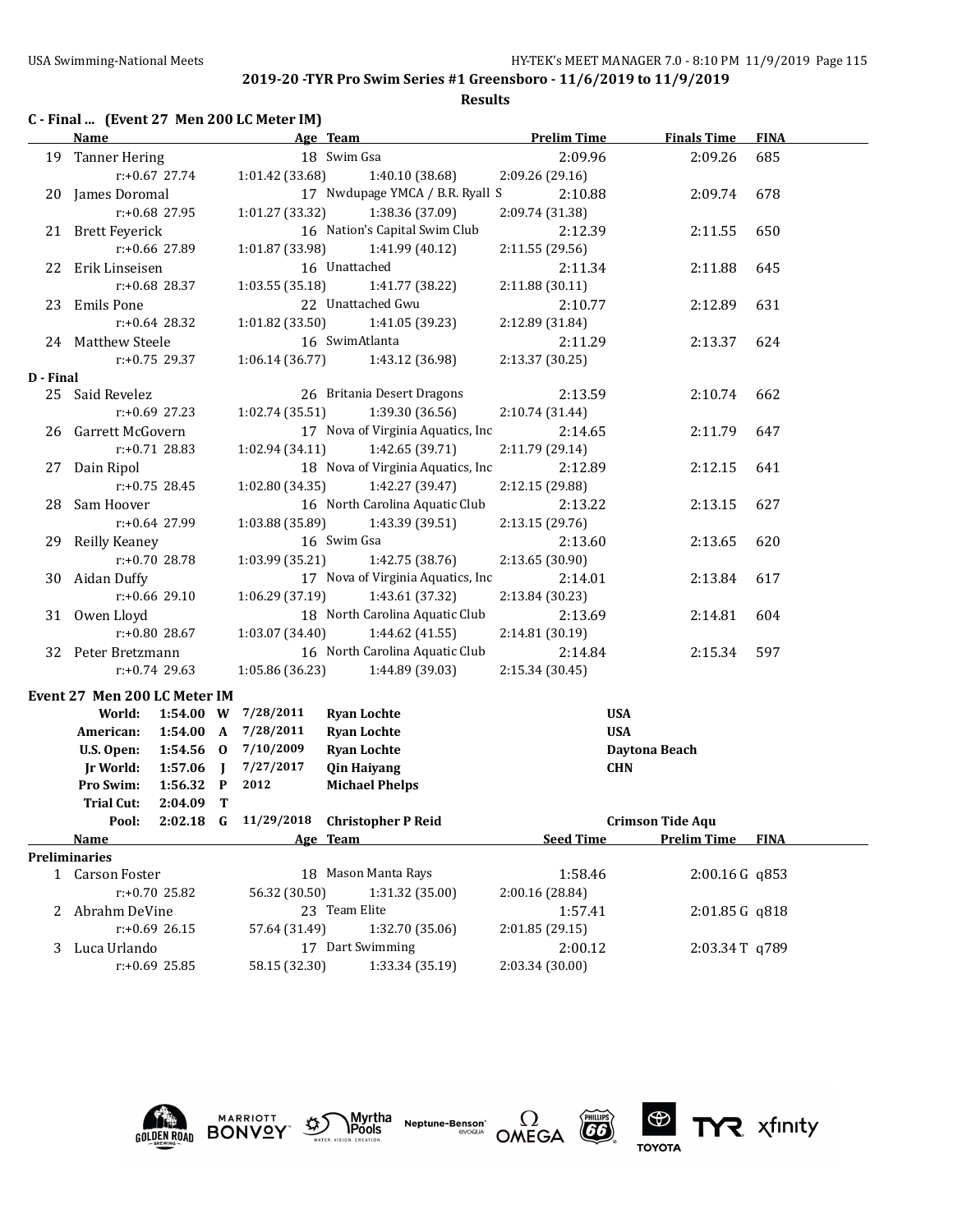| Preliminaries  (Event 27 Men 200 LC Meter IM) |  |  |  |
|-----------------------------------------------|--|--|--|
|-----------------------------------------------|--|--|--|

| 35 Gator Swim Club<br>1:57.76<br>4 Ryan Lochte<br>2:04.44<br>q768<br>58.44 (31.78)<br>$r: +0.67$ 26.66<br>1:34.85 (36.41)<br>2:04.44 (29.59)<br>24 Dynamo Swim Club<br>5 Jay Litherland<br>1:58.97<br>2:04.47<br>q768<br>57.70 (31.05)<br>$r: +0.73$ 26.65<br>1:34.31(36.61)<br>2:04.47 (30.16)<br>27 Unattached Prvt<br>2:02.12<br>6 Sheng Jun Pang<br>2:04.80<br>q762<br>$r: +0.67$ 27.10<br>1:00.24 (33.14)<br>1:35.46 (35.22)<br>2:04.80 (29.34)<br>7 Jose Martinez<br>22 Mexico<br>2:02.09<br>2:05.61<br>q747<br>$r: +0.69$ 26.15<br>57.83 (31.68)<br>1:35.65 (37.82)<br>2:05.61 (29.96)<br>26 Wolfpack Elite<br>8 Paul Le<br>2:04.45<br>2:05.73<br>q745<br>$r: +0.63$ 25.96<br>57.74 (31.78)<br>1:35.25 (37.51)<br>2:05.73 (30.48)<br>23 Team Elite/Team Elite<br>9 Jacob Heidtmann<br>2:08.01<br>2:06.10<br>q738<br>$r: +0.74$ 27.09<br>59.57 (32.48)<br>1:36.26 (36.69)<br>2:06.10 (29.84)<br>17 Naval Academy Aquatic Club<br>10 Tyler Christianson<br>2:03.28<br>2:06.58<br>q730<br>$r: +0.63$ 27.64<br>1:00.54 (32.90)<br>1:36.01 (35.47)<br>2:06.58 (30.57)<br>22 Greater Ottawa Kingfish Swim C<br>11 Montana Champagne<br>2:02.40<br>2:07.00<br>q723<br>r:+0.73 27.00<br>59.82 (32.82)<br>1:36.64 (36.82)<br>2:07.00 (30.36)<br>17 Badger Swim Club, Inc.<br>12 Hunter Kim<br>2:05.01<br>2:07.11<br>q721<br>$r: +0.65$ 27.10<br>1:01.16(34.06)<br>1:37.50 (36.34)<br>2:07.11 (29.61)<br>21 Ajax Aquatic Club<br>13 Javier Acevedo<br>2:01.36<br>2:07.38<br>q716<br>r:+0.64 26.90<br>58.69 (31.79)<br>2:07.38 (30.44)<br>1:36.94 (38.25)<br>25 Acuatica Nelson Vargas<br>14 Luis Campos Alpizar<br>2:06.84<br>2:07.73<br>q710<br>$r: +0.75$ 26.39<br>59.09 (32.70)<br>1:37.64 (38.55)<br>2:07.73 (30.09)<br>17 Nova of Virginia Aquatics, Inc<br>15 Hunter Locher<br>2:07.19<br>2:08.56<br>q697<br>$r: +0.71$ 27.29<br>1:00.57(33.28)<br>1:38.25 (37.68)<br>2:08.56 (30.31)<br>26 Acuatica Nelson Vargas<br>16 Horus Briseno Ramirez<br>2:04.94<br>2:08.99<br>q690<br>59.94 (33.18)<br>$r: +0.67$ 26.76<br>1:38.57 (38.63)<br>2:08.99 (30.42)<br>17 Elevation Athletics<br>17 Harrison Lierz<br>2:08.27<br>2:09.62<br>q680<br>$r: +0.71$ 27.23<br>59.92 (32.69)<br>1:39.93 (40.01)<br>2:09.62 (29.69)<br>17 Snow Swimming<br>18 Jack Moore<br>2:07.39<br>2:09.64<br>q679<br>$r: +0.64$ 27.71<br>1:01.04(33.33)<br>1:39.49 (38.45)<br>2:09.64 (30.15)<br>17 Badger Swim Club, Inc.<br>19 Matthew Fenlon<br>2:05.09<br>2:09.80<br>q677<br>1:00.56 (33.54)<br>1:38.53 (37.97)<br>$r: +0.74$ 27.02<br>2:09.80 (31.27)<br>18 Swim Gsa<br>20 Tanner Hering<br>2:08.01<br>2:09.96<br>q674<br>$r: +0.72$ 28.01<br>1:01.83 (33.82)<br>1:40.66 (38.83)<br>2:09.96 (29.30)<br>23 Aggie Swim Club<br>21 Jonathan Tybur<br>2:03.41<br>2:10.72<br>q663<br>$r: +0.67$ 27.50<br>1:02.51(35.01)<br>1:39.49 (36.98)<br>2:10.72 (31.23)<br>22 Unattached Gwu<br>2:05.34<br>22 Emils Pone<br>2:10.77<br>q662<br>$r: +0.63$ 27.76<br>59.94 (32.18)<br>1:38.69 (38.75)<br>2:10.77 (32.08)<br>30 Virginia Gators<br>Omar Pinzon<br>2:06.37<br>2:10.78<br>q662<br>23<br>r:+0.63 27.72<br>1:00.46 (32.74)<br>1:39.07 (38.61)<br>2:10.78 (31.71)<br>17 Nwdupage YMCA / B.R. Ryall S<br>24 James Doromal<br>2:08.80<br>2:10.88<br>q660<br>r:+0.74 28.37<br>1:02.35 (33.98)<br>1:39.26 (36.91)<br>2:10.88 (31.62)<br>16 SwimAtlanta<br>2:09.93<br>Matthew Steele<br>2:11.29<br>q654<br>25<br>r:+0.78 27.36<br>1:01.28 (33.92)<br>1:40.13 (38.85)<br>2:11.29 (31.16)<br>16 Unattached<br>Erik Linseisen<br>2:09.33<br>2:11.34<br>q653<br>26 | <b>Name</b>   |                 | Age Team and the state of the state of the state of the state of the state of the state of the state of the state of the state of the state of the state of the state of the state of the state of the state of the state of t | <b>Seed Time</b> | <b>Prelim Time</b> | <b>FINA</b> |
|-----------------------------------------------------------------------------------------------------------------------------------------------------------------------------------------------------------------------------------------------------------------------------------------------------------------------------------------------------------------------------------------------------------------------------------------------------------------------------------------------------------------------------------------------------------------------------------------------------------------------------------------------------------------------------------------------------------------------------------------------------------------------------------------------------------------------------------------------------------------------------------------------------------------------------------------------------------------------------------------------------------------------------------------------------------------------------------------------------------------------------------------------------------------------------------------------------------------------------------------------------------------------------------------------------------------------------------------------------------------------------------------------------------------------------------------------------------------------------------------------------------------------------------------------------------------------------------------------------------------------------------------------------------------------------------------------------------------------------------------------------------------------------------------------------------------------------------------------------------------------------------------------------------------------------------------------------------------------------------------------------------------------------------------------------------------------------------------------------------------------------------------------------------------------------------------------------------------------------------------------------------------------------------------------------------------------------------------------------------------------------------------------------------------------------------------------------------------------------------------------------------------------------------------------------------------------------------------------------------------------------------------------------------------------------------------------------------------------------------------------------------------------------------------------------------------------------------------------------------------------------------------------------------------------------------------------------------------------------------------------------------------------------------------------------------------------------------------------------------------------------------------------------------------------------------------------------------------------------------------------------------------------------------------------------------------------------------------------------------------------------------------------------------------------------------------------------------------------------------------------------------------------------|---------------|-----------------|--------------------------------------------------------------------------------------------------------------------------------------------------------------------------------------------------------------------------------|------------------|--------------------|-------------|
|                                                                                                                                                                                                                                                                                                                                                                                                                                                                                                                                                                                                                                                                                                                                                                                                                                                                                                                                                                                                                                                                                                                                                                                                                                                                                                                                                                                                                                                                                                                                                                                                                                                                                                                                                                                                                                                                                                                                                                                                                                                                                                                                                                                                                                                                                                                                                                                                                                                                                                                                                                                                                                                                                                                                                                                                                                                                                                                                                                                                                                                                                                                                                                                                                                                                                                                                                                                                                                                                                                                             |               |                 |                                                                                                                                                                                                                                |                  |                    |             |
|                                                                                                                                                                                                                                                                                                                                                                                                                                                                                                                                                                                                                                                                                                                                                                                                                                                                                                                                                                                                                                                                                                                                                                                                                                                                                                                                                                                                                                                                                                                                                                                                                                                                                                                                                                                                                                                                                                                                                                                                                                                                                                                                                                                                                                                                                                                                                                                                                                                                                                                                                                                                                                                                                                                                                                                                                                                                                                                                                                                                                                                                                                                                                                                                                                                                                                                                                                                                                                                                                                                             |               |                 |                                                                                                                                                                                                                                |                  |                    |             |
|                                                                                                                                                                                                                                                                                                                                                                                                                                                                                                                                                                                                                                                                                                                                                                                                                                                                                                                                                                                                                                                                                                                                                                                                                                                                                                                                                                                                                                                                                                                                                                                                                                                                                                                                                                                                                                                                                                                                                                                                                                                                                                                                                                                                                                                                                                                                                                                                                                                                                                                                                                                                                                                                                                                                                                                                                                                                                                                                                                                                                                                                                                                                                                                                                                                                                                                                                                                                                                                                                                                             |               |                 |                                                                                                                                                                                                                                |                  |                    |             |
|                                                                                                                                                                                                                                                                                                                                                                                                                                                                                                                                                                                                                                                                                                                                                                                                                                                                                                                                                                                                                                                                                                                                                                                                                                                                                                                                                                                                                                                                                                                                                                                                                                                                                                                                                                                                                                                                                                                                                                                                                                                                                                                                                                                                                                                                                                                                                                                                                                                                                                                                                                                                                                                                                                                                                                                                                                                                                                                                                                                                                                                                                                                                                                                                                                                                                                                                                                                                                                                                                                                             |               |                 |                                                                                                                                                                                                                                |                  |                    |             |
|                                                                                                                                                                                                                                                                                                                                                                                                                                                                                                                                                                                                                                                                                                                                                                                                                                                                                                                                                                                                                                                                                                                                                                                                                                                                                                                                                                                                                                                                                                                                                                                                                                                                                                                                                                                                                                                                                                                                                                                                                                                                                                                                                                                                                                                                                                                                                                                                                                                                                                                                                                                                                                                                                                                                                                                                                                                                                                                                                                                                                                                                                                                                                                                                                                                                                                                                                                                                                                                                                                                             |               |                 |                                                                                                                                                                                                                                |                  |                    |             |
|                                                                                                                                                                                                                                                                                                                                                                                                                                                                                                                                                                                                                                                                                                                                                                                                                                                                                                                                                                                                                                                                                                                                                                                                                                                                                                                                                                                                                                                                                                                                                                                                                                                                                                                                                                                                                                                                                                                                                                                                                                                                                                                                                                                                                                                                                                                                                                                                                                                                                                                                                                                                                                                                                                                                                                                                                                                                                                                                                                                                                                                                                                                                                                                                                                                                                                                                                                                                                                                                                                                             |               |                 |                                                                                                                                                                                                                                |                  |                    |             |
|                                                                                                                                                                                                                                                                                                                                                                                                                                                                                                                                                                                                                                                                                                                                                                                                                                                                                                                                                                                                                                                                                                                                                                                                                                                                                                                                                                                                                                                                                                                                                                                                                                                                                                                                                                                                                                                                                                                                                                                                                                                                                                                                                                                                                                                                                                                                                                                                                                                                                                                                                                                                                                                                                                                                                                                                                                                                                                                                                                                                                                                                                                                                                                                                                                                                                                                                                                                                                                                                                                                             |               |                 |                                                                                                                                                                                                                                |                  |                    |             |
|                                                                                                                                                                                                                                                                                                                                                                                                                                                                                                                                                                                                                                                                                                                                                                                                                                                                                                                                                                                                                                                                                                                                                                                                                                                                                                                                                                                                                                                                                                                                                                                                                                                                                                                                                                                                                                                                                                                                                                                                                                                                                                                                                                                                                                                                                                                                                                                                                                                                                                                                                                                                                                                                                                                                                                                                                                                                                                                                                                                                                                                                                                                                                                                                                                                                                                                                                                                                                                                                                                                             |               |                 |                                                                                                                                                                                                                                |                  |                    |             |
|                                                                                                                                                                                                                                                                                                                                                                                                                                                                                                                                                                                                                                                                                                                                                                                                                                                                                                                                                                                                                                                                                                                                                                                                                                                                                                                                                                                                                                                                                                                                                                                                                                                                                                                                                                                                                                                                                                                                                                                                                                                                                                                                                                                                                                                                                                                                                                                                                                                                                                                                                                                                                                                                                                                                                                                                                                                                                                                                                                                                                                                                                                                                                                                                                                                                                                                                                                                                                                                                                                                             |               |                 |                                                                                                                                                                                                                                |                  |                    |             |
|                                                                                                                                                                                                                                                                                                                                                                                                                                                                                                                                                                                                                                                                                                                                                                                                                                                                                                                                                                                                                                                                                                                                                                                                                                                                                                                                                                                                                                                                                                                                                                                                                                                                                                                                                                                                                                                                                                                                                                                                                                                                                                                                                                                                                                                                                                                                                                                                                                                                                                                                                                                                                                                                                                                                                                                                                                                                                                                                                                                                                                                                                                                                                                                                                                                                                                                                                                                                                                                                                                                             |               |                 |                                                                                                                                                                                                                                |                  |                    |             |
|                                                                                                                                                                                                                                                                                                                                                                                                                                                                                                                                                                                                                                                                                                                                                                                                                                                                                                                                                                                                                                                                                                                                                                                                                                                                                                                                                                                                                                                                                                                                                                                                                                                                                                                                                                                                                                                                                                                                                                                                                                                                                                                                                                                                                                                                                                                                                                                                                                                                                                                                                                                                                                                                                                                                                                                                                                                                                                                                                                                                                                                                                                                                                                                                                                                                                                                                                                                                                                                                                                                             |               |                 |                                                                                                                                                                                                                                |                  |                    |             |
|                                                                                                                                                                                                                                                                                                                                                                                                                                                                                                                                                                                                                                                                                                                                                                                                                                                                                                                                                                                                                                                                                                                                                                                                                                                                                                                                                                                                                                                                                                                                                                                                                                                                                                                                                                                                                                                                                                                                                                                                                                                                                                                                                                                                                                                                                                                                                                                                                                                                                                                                                                                                                                                                                                                                                                                                                                                                                                                                                                                                                                                                                                                                                                                                                                                                                                                                                                                                                                                                                                                             |               |                 |                                                                                                                                                                                                                                |                  |                    |             |
|                                                                                                                                                                                                                                                                                                                                                                                                                                                                                                                                                                                                                                                                                                                                                                                                                                                                                                                                                                                                                                                                                                                                                                                                                                                                                                                                                                                                                                                                                                                                                                                                                                                                                                                                                                                                                                                                                                                                                                                                                                                                                                                                                                                                                                                                                                                                                                                                                                                                                                                                                                                                                                                                                                                                                                                                                                                                                                                                                                                                                                                                                                                                                                                                                                                                                                                                                                                                                                                                                                                             |               |                 |                                                                                                                                                                                                                                |                  |                    |             |
|                                                                                                                                                                                                                                                                                                                                                                                                                                                                                                                                                                                                                                                                                                                                                                                                                                                                                                                                                                                                                                                                                                                                                                                                                                                                                                                                                                                                                                                                                                                                                                                                                                                                                                                                                                                                                                                                                                                                                                                                                                                                                                                                                                                                                                                                                                                                                                                                                                                                                                                                                                                                                                                                                                                                                                                                                                                                                                                                                                                                                                                                                                                                                                                                                                                                                                                                                                                                                                                                                                                             |               |                 |                                                                                                                                                                                                                                |                  |                    |             |
|                                                                                                                                                                                                                                                                                                                                                                                                                                                                                                                                                                                                                                                                                                                                                                                                                                                                                                                                                                                                                                                                                                                                                                                                                                                                                                                                                                                                                                                                                                                                                                                                                                                                                                                                                                                                                                                                                                                                                                                                                                                                                                                                                                                                                                                                                                                                                                                                                                                                                                                                                                                                                                                                                                                                                                                                                                                                                                                                                                                                                                                                                                                                                                                                                                                                                                                                                                                                                                                                                                                             |               |                 |                                                                                                                                                                                                                                |                  |                    |             |
|                                                                                                                                                                                                                                                                                                                                                                                                                                                                                                                                                                                                                                                                                                                                                                                                                                                                                                                                                                                                                                                                                                                                                                                                                                                                                                                                                                                                                                                                                                                                                                                                                                                                                                                                                                                                                                                                                                                                                                                                                                                                                                                                                                                                                                                                                                                                                                                                                                                                                                                                                                                                                                                                                                                                                                                                                                                                                                                                                                                                                                                                                                                                                                                                                                                                                                                                                                                                                                                                                                                             |               |                 |                                                                                                                                                                                                                                |                  |                    |             |
|                                                                                                                                                                                                                                                                                                                                                                                                                                                                                                                                                                                                                                                                                                                                                                                                                                                                                                                                                                                                                                                                                                                                                                                                                                                                                                                                                                                                                                                                                                                                                                                                                                                                                                                                                                                                                                                                                                                                                                                                                                                                                                                                                                                                                                                                                                                                                                                                                                                                                                                                                                                                                                                                                                                                                                                                                                                                                                                                                                                                                                                                                                                                                                                                                                                                                                                                                                                                                                                                                                                             |               |                 |                                                                                                                                                                                                                                |                  |                    |             |
|                                                                                                                                                                                                                                                                                                                                                                                                                                                                                                                                                                                                                                                                                                                                                                                                                                                                                                                                                                                                                                                                                                                                                                                                                                                                                                                                                                                                                                                                                                                                                                                                                                                                                                                                                                                                                                                                                                                                                                                                                                                                                                                                                                                                                                                                                                                                                                                                                                                                                                                                                                                                                                                                                                                                                                                                                                                                                                                                                                                                                                                                                                                                                                                                                                                                                                                                                                                                                                                                                                                             |               |                 |                                                                                                                                                                                                                                |                  |                    |             |
|                                                                                                                                                                                                                                                                                                                                                                                                                                                                                                                                                                                                                                                                                                                                                                                                                                                                                                                                                                                                                                                                                                                                                                                                                                                                                                                                                                                                                                                                                                                                                                                                                                                                                                                                                                                                                                                                                                                                                                                                                                                                                                                                                                                                                                                                                                                                                                                                                                                                                                                                                                                                                                                                                                                                                                                                                                                                                                                                                                                                                                                                                                                                                                                                                                                                                                                                                                                                                                                                                                                             |               |                 |                                                                                                                                                                                                                                |                  |                    |             |
|                                                                                                                                                                                                                                                                                                                                                                                                                                                                                                                                                                                                                                                                                                                                                                                                                                                                                                                                                                                                                                                                                                                                                                                                                                                                                                                                                                                                                                                                                                                                                                                                                                                                                                                                                                                                                                                                                                                                                                                                                                                                                                                                                                                                                                                                                                                                                                                                                                                                                                                                                                                                                                                                                                                                                                                                                                                                                                                                                                                                                                                                                                                                                                                                                                                                                                                                                                                                                                                                                                                             |               |                 |                                                                                                                                                                                                                                |                  |                    |             |
|                                                                                                                                                                                                                                                                                                                                                                                                                                                                                                                                                                                                                                                                                                                                                                                                                                                                                                                                                                                                                                                                                                                                                                                                                                                                                                                                                                                                                                                                                                                                                                                                                                                                                                                                                                                                                                                                                                                                                                                                                                                                                                                                                                                                                                                                                                                                                                                                                                                                                                                                                                                                                                                                                                                                                                                                                                                                                                                                                                                                                                                                                                                                                                                                                                                                                                                                                                                                                                                                                                                             |               |                 |                                                                                                                                                                                                                                |                  |                    |             |
|                                                                                                                                                                                                                                                                                                                                                                                                                                                                                                                                                                                                                                                                                                                                                                                                                                                                                                                                                                                                                                                                                                                                                                                                                                                                                                                                                                                                                                                                                                                                                                                                                                                                                                                                                                                                                                                                                                                                                                                                                                                                                                                                                                                                                                                                                                                                                                                                                                                                                                                                                                                                                                                                                                                                                                                                                                                                                                                                                                                                                                                                                                                                                                                                                                                                                                                                                                                                                                                                                                                             |               |                 |                                                                                                                                                                                                                                |                  |                    |             |
|                                                                                                                                                                                                                                                                                                                                                                                                                                                                                                                                                                                                                                                                                                                                                                                                                                                                                                                                                                                                                                                                                                                                                                                                                                                                                                                                                                                                                                                                                                                                                                                                                                                                                                                                                                                                                                                                                                                                                                                                                                                                                                                                                                                                                                                                                                                                                                                                                                                                                                                                                                                                                                                                                                                                                                                                                                                                                                                                                                                                                                                                                                                                                                                                                                                                                                                                                                                                                                                                                                                             |               |                 |                                                                                                                                                                                                                                |                  |                    |             |
|                                                                                                                                                                                                                                                                                                                                                                                                                                                                                                                                                                                                                                                                                                                                                                                                                                                                                                                                                                                                                                                                                                                                                                                                                                                                                                                                                                                                                                                                                                                                                                                                                                                                                                                                                                                                                                                                                                                                                                                                                                                                                                                                                                                                                                                                                                                                                                                                                                                                                                                                                                                                                                                                                                                                                                                                                                                                                                                                                                                                                                                                                                                                                                                                                                                                                                                                                                                                                                                                                                                             |               |                 |                                                                                                                                                                                                                                |                  |                    |             |
|                                                                                                                                                                                                                                                                                                                                                                                                                                                                                                                                                                                                                                                                                                                                                                                                                                                                                                                                                                                                                                                                                                                                                                                                                                                                                                                                                                                                                                                                                                                                                                                                                                                                                                                                                                                                                                                                                                                                                                                                                                                                                                                                                                                                                                                                                                                                                                                                                                                                                                                                                                                                                                                                                                                                                                                                                                                                                                                                                                                                                                                                                                                                                                                                                                                                                                                                                                                                                                                                                                                             |               |                 |                                                                                                                                                                                                                                |                  |                    |             |
|                                                                                                                                                                                                                                                                                                                                                                                                                                                                                                                                                                                                                                                                                                                                                                                                                                                                                                                                                                                                                                                                                                                                                                                                                                                                                                                                                                                                                                                                                                                                                                                                                                                                                                                                                                                                                                                                                                                                                                                                                                                                                                                                                                                                                                                                                                                                                                                                                                                                                                                                                                                                                                                                                                                                                                                                                                                                                                                                                                                                                                                                                                                                                                                                                                                                                                                                                                                                                                                                                                                             |               |                 |                                                                                                                                                                                                                                |                  |                    |             |
|                                                                                                                                                                                                                                                                                                                                                                                                                                                                                                                                                                                                                                                                                                                                                                                                                                                                                                                                                                                                                                                                                                                                                                                                                                                                                                                                                                                                                                                                                                                                                                                                                                                                                                                                                                                                                                                                                                                                                                                                                                                                                                                                                                                                                                                                                                                                                                                                                                                                                                                                                                                                                                                                                                                                                                                                                                                                                                                                                                                                                                                                                                                                                                                                                                                                                                                                                                                                                                                                                                                             |               |                 |                                                                                                                                                                                                                                |                  |                    |             |
|                                                                                                                                                                                                                                                                                                                                                                                                                                                                                                                                                                                                                                                                                                                                                                                                                                                                                                                                                                                                                                                                                                                                                                                                                                                                                                                                                                                                                                                                                                                                                                                                                                                                                                                                                                                                                                                                                                                                                                                                                                                                                                                                                                                                                                                                                                                                                                                                                                                                                                                                                                                                                                                                                                                                                                                                                                                                                                                                                                                                                                                                                                                                                                                                                                                                                                                                                                                                                                                                                                                             |               |                 |                                                                                                                                                                                                                                |                  |                    |             |
|                                                                                                                                                                                                                                                                                                                                                                                                                                                                                                                                                                                                                                                                                                                                                                                                                                                                                                                                                                                                                                                                                                                                                                                                                                                                                                                                                                                                                                                                                                                                                                                                                                                                                                                                                                                                                                                                                                                                                                                                                                                                                                                                                                                                                                                                                                                                                                                                                                                                                                                                                                                                                                                                                                                                                                                                                                                                                                                                                                                                                                                                                                                                                                                                                                                                                                                                                                                                                                                                                                                             |               |                 |                                                                                                                                                                                                                                |                  |                    |             |
|                                                                                                                                                                                                                                                                                                                                                                                                                                                                                                                                                                                                                                                                                                                                                                                                                                                                                                                                                                                                                                                                                                                                                                                                                                                                                                                                                                                                                                                                                                                                                                                                                                                                                                                                                                                                                                                                                                                                                                                                                                                                                                                                                                                                                                                                                                                                                                                                                                                                                                                                                                                                                                                                                                                                                                                                                                                                                                                                                                                                                                                                                                                                                                                                                                                                                                                                                                                                                                                                                                                             |               |                 |                                                                                                                                                                                                                                |                  |                    |             |
|                                                                                                                                                                                                                                                                                                                                                                                                                                                                                                                                                                                                                                                                                                                                                                                                                                                                                                                                                                                                                                                                                                                                                                                                                                                                                                                                                                                                                                                                                                                                                                                                                                                                                                                                                                                                                                                                                                                                                                                                                                                                                                                                                                                                                                                                                                                                                                                                                                                                                                                                                                                                                                                                                                                                                                                                                                                                                                                                                                                                                                                                                                                                                                                                                                                                                                                                                                                                                                                                                                                             |               |                 |                                                                                                                                                                                                                                |                  |                    |             |
|                                                                                                                                                                                                                                                                                                                                                                                                                                                                                                                                                                                                                                                                                                                                                                                                                                                                                                                                                                                                                                                                                                                                                                                                                                                                                                                                                                                                                                                                                                                                                                                                                                                                                                                                                                                                                                                                                                                                                                                                                                                                                                                                                                                                                                                                                                                                                                                                                                                                                                                                                                                                                                                                                                                                                                                                                                                                                                                                                                                                                                                                                                                                                                                                                                                                                                                                                                                                                                                                                                                             |               |                 |                                                                                                                                                                                                                                |                  |                    |             |
|                                                                                                                                                                                                                                                                                                                                                                                                                                                                                                                                                                                                                                                                                                                                                                                                                                                                                                                                                                                                                                                                                                                                                                                                                                                                                                                                                                                                                                                                                                                                                                                                                                                                                                                                                                                                                                                                                                                                                                                                                                                                                                                                                                                                                                                                                                                                                                                                                                                                                                                                                                                                                                                                                                                                                                                                                                                                                                                                                                                                                                                                                                                                                                                                                                                                                                                                                                                                                                                                                                                             |               |                 |                                                                                                                                                                                                                                |                  |                    |             |
|                                                                                                                                                                                                                                                                                                                                                                                                                                                                                                                                                                                                                                                                                                                                                                                                                                                                                                                                                                                                                                                                                                                                                                                                                                                                                                                                                                                                                                                                                                                                                                                                                                                                                                                                                                                                                                                                                                                                                                                                                                                                                                                                                                                                                                                                                                                                                                                                                                                                                                                                                                                                                                                                                                                                                                                                                                                                                                                                                                                                                                                                                                                                                                                                                                                                                                                                                                                                                                                                                                                             |               |                 |                                                                                                                                                                                                                                |                  |                    |             |
|                                                                                                                                                                                                                                                                                                                                                                                                                                                                                                                                                                                                                                                                                                                                                                                                                                                                                                                                                                                                                                                                                                                                                                                                                                                                                                                                                                                                                                                                                                                                                                                                                                                                                                                                                                                                                                                                                                                                                                                                                                                                                                                                                                                                                                                                                                                                                                                                                                                                                                                                                                                                                                                                                                                                                                                                                                                                                                                                                                                                                                                                                                                                                                                                                                                                                                                                                                                                                                                                                                                             |               |                 |                                                                                                                                                                                                                                |                  |                    |             |
|                                                                                                                                                                                                                                                                                                                                                                                                                                                                                                                                                                                                                                                                                                                                                                                                                                                                                                                                                                                                                                                                                                                                                                                                                                                                                                                                                                                                                                                                                                                                                                                                                                                                                                                                                                                                                                                                                                                                                                                                                                                                                                                                                                                                                                                                                                                                                                                                                                                                                                                                                                                                                                                                                                                                                                                                                                                                                                                                                                                                                                                                                                                                                                                                                                                                                                                                                                                                                                                                                                                             |               |                 |                                                                                                                                                                                                                                |                  |                    |             |
|                                                                                                                                                                                                                                                                                                                                                                                                                                                                                                                                                                                                                                                                                                                                                                                                                                                                                                                                                                                                                                                                                                                                                                                                                                                                                                                                                                                                                                                                                                                                                                                                                                                                                                                                                                                                                                                                                                                                                                                                                                                                                                                                                                                                                                                                                                                                                                                                                                                                                                                                                                                                                                                                                                                                                                                                                                                                                                                                                                                                                                                                                                                                                                                                                                                                                                                                                                                                                                                                                                                             |               |                 |                                                                                                                                                                                                                                |                  |                    |             |
|                                                                                                                                                                                                                                                                                                                                                                                                                                                                                                                                                                                                                                                                                                                                                                                                                                                                                                                                                                                                                                                                                                                                                                                                                                                                                                                                                                                                                                                                                                                                                                                                                                                                                                                                                                                                                                                                                                                                                                                                                                                                                                                                                                                                                                                                                                                                                                                                                                                                                                                                                                                                                                                                                                                                                                                                                                                                                                                                                                                                                                                                                                                                                                                                                                                                                                                                                                                                                                                                                                                             |               |                 |                                                                                                                                                                                                                                |                  |                    |             |
|                                                                                                                                                                                                                                                                                                                                                                                                                                                                                                                                                                                                                                                                                                                                                                                                                                                                                                                                                                                                                                                                                                                                                                                                                                                                                                                                                                                                                                                                                                                                                                                                                                                                                                                                                                                                                                                                                                                                                                                                                                                                                                                                                                                                                                                                                                                                                                                                                                                                                                                                                                                                                                                                                                                                                                                                                                                                                                                                                                                                                                                                                                                                                                                                                                                                                                                                                                                                                                                                                                                             |               |                 |                                                                                                                                                                                                                                |                  |                    |             |
|                                                                                                                                                                                                                                                                                                                                                                                                                                                                                                                                                                                                                                                                                                                                                                                                                                                                                                                                                                                                                                                                                                                                                                                                                                                                                                                                                                                                                                                                                                                                                                                                                                                                                                                                                                                                                                                                                                                                                                                                                                                                                                                                                                                                                                                                                                                                                                                                                                                                                                                                                                                                                                                                                                                                                                                                                                                                                                                                                                                                                                                                                                                                                                                                                                                                                                                                                                                                                                                                                                                             |               |                 |                                                                                                                                                                                                                                |                  |                    |             |
|                                                                                                                                                                                                                                                                                                                                                                                                                                                                                                                                                                                                                                                                                                                                                                                                                                                                                                                                                                                                                                                                                                                                                                                                                                                                                                                                                                                                                                                                                                                                                                                                                                                                                                                                                                                                                                                                                                                                                                                                                                                                                                                                                                                                                                                                                                                                                                                                                                                                                                                                                                                                                                                                                                                                                                                                                                                                                                                                                                                                                                                                                                                                                                                                                                                                                                                                                                                                                                                                                                                             |               |                 |                                                                                                                                                                                                                                |                  |                    |             |
|                                                                                                                                                                                                                                                                                                                                                                                                                                                                                                                                                                                                                                                                                                                                                                                                                                                                                                                                                                                                                                                                                                                                                                                                                                                                                                                                                                                                                                                                                                                                                                                                                                                                                                                                                                                                                                                                                                                                                                                                                                                                                                                                                                                                                                                                                                                                                                                                                                                                                                                                                                                                                                                                                                                                                                                                                                                                                                                                                                                                                                                                                                                                                                                                                                                                                                                                                                                                                                                                                                                             |               |                 |                                                                                                                                                                                                                                |                  |                    |             |
|                                                                                                                                                                                                                                                                                                                                                                                                                                                                                                                                                                                                                                                                                                                                                                                                                                                                                                                                                                                                                                                                                                                                                                                                                                                                                                                                                                                                                                                                                                                                                                                                                                                                                                                                                                                                                                                                                                                                                                                                                                                                                                                                                                                                                                                                                                                                                                                                                                                                                                                                                                                                                                                                                                                                                                                                                                                                                                                                                                                                                                                                                                                                                                                                                                                                                                                                                                                                                                                                                                                             |               |                 |                                                                                                                                                                                                                                |                  |                    |             |
|                                                                                                                                                                                                                                                                                                                                                                                                                                                                                                                                                                                                                                                                                                                                                                                                                                                                                                                                                                                                                                                                                                                                                                                                                                                                                                                                                                                                                                                                                                                                                                                                                                                                                                                                                                                                                                                                                                                                                                                                                                                                                                                                                                                                                                                                                                                                                                                                                                                                                                                                                                                                                                                                                                                                                                                                                                                                                                                                                                                                                                                                                                                                                                                                                                                                                                                                                                                                                                                                                                                             |               |                 |                                                                                                                                                                                                                                |                  |                    |             |
|                                                                                                                                                                                                                                                                                                                                                                                                                                                                                                                                                                                                                                                                                                                                                                                                                                                                                                                                                                                                                                                                                                                                                                                                                                                                                                                                                                                                                                                                                                                                                                                                                                                                                                                                                                                                                                                                                                                                                                                                                                                                                                                                                                                                                                                                                                                                                                                                                                                                                                                                                                                                                                                                                                                                                                                                                                                                                                                                                                                                                                                                                                                                                                                                                                                                                                                                                                                                                                                                                                                             | r:+0.68 28.51 | 1:03.27 (34.76) | 1:40.80 (37.53)                                                                                                                                                                                                                | 2:11.34 (30.54)  |                    |             |









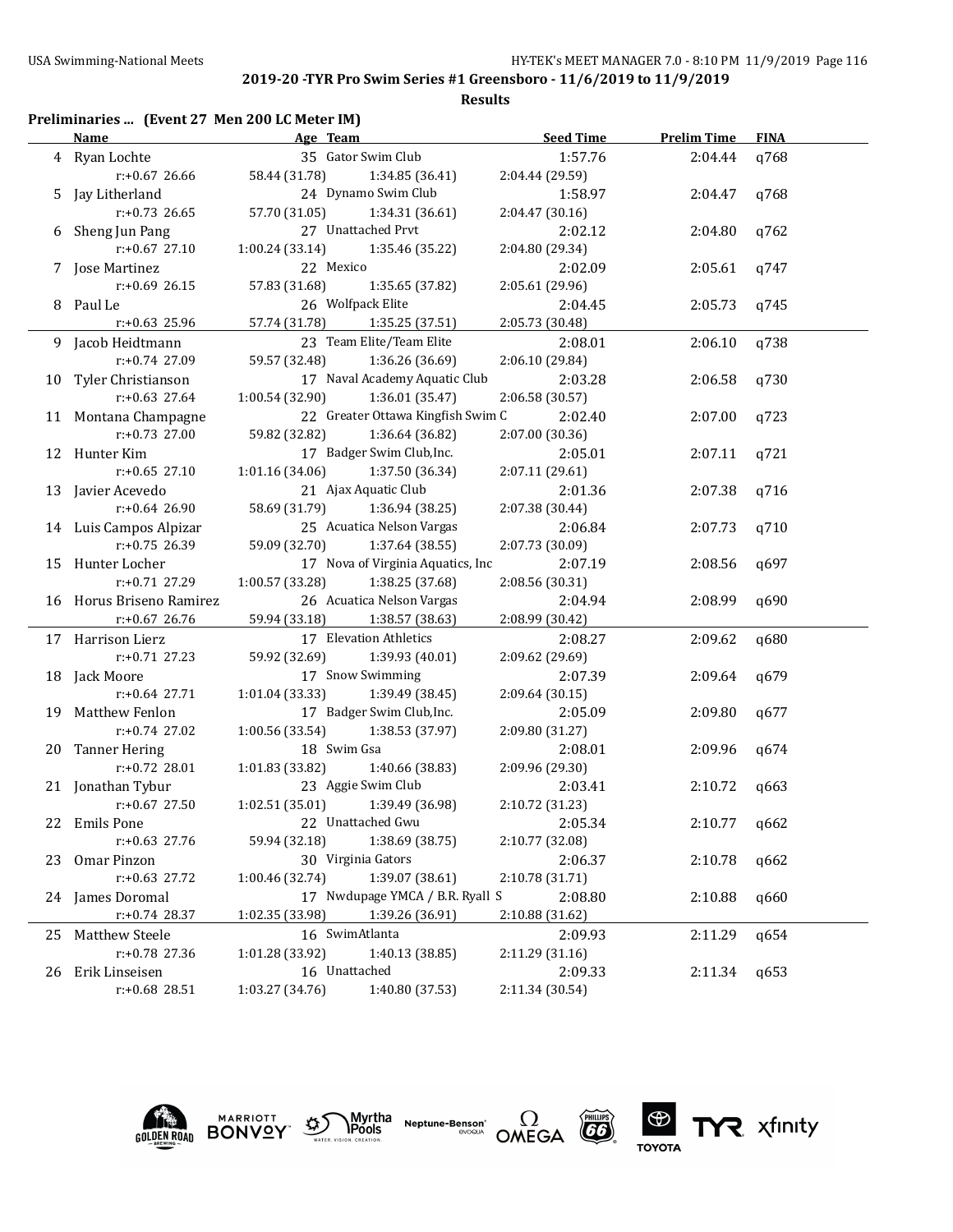|    | <b>USA Swimming-National Meets</b>            |                                   |                                   | HY-TEK's MEET MANAGER 7.0 - 8:10 PM 11/9/2019 Page 117               |                    |             |  |
|----|-----------------------------------------------|-----------------------------------|-----------------------------------|----------------------------------------------------------------------|--------------------|-------------|--|
|    |                                               |                                   |                                   | 2019-20 - TYR Pro Swim Series #1 Greensboro - 11/6/2019 to 11/9/2019 |                    |             |  |
|    |                                               |                                   | <b>Results</b>                    |                                                                      |                    |             |  |
|    | Preliminaries  (Event 27 Men 200 LC Meter IM) |                                   |                                   |                                                                      |                    |             |  |
|    | Name                                          | Age Team                          |                                   | <b>Seed Time</b>                                                     | <b>Prelim Time</b> | <b>FINA</b> |  |
|    | 27 Conall Monahan                             | 17 SwimMAC Carolina               |                                   | 2:08.19                                                              | 2:11.87            | q646        |  |
|    | r:+0.68 29.01                                 | 1:02.96 (33.95)                   | 1:41.03 (38.07)                   | 2:11.87 (30.84)                                                      |                    |             |  |
|    | 28 Richard Funk                               | 26 Hpc Vancouver                  |                                   | 2:11.47                                                              | 2:11.98            | q644        |  |
|    | r:+0.67 27.66                                 | 1:04.02 (36.36)                   | 1:39.56 (35.54)                   | 2:11.98 (32.42)                                                      |                    |             |  |
|    | 29 Reid Mikuta                                | 18 Swim Gsa                       |                                   | 2:07.23                                                              | 2:12.21            | q641        |  |
|    | r:+0.66 29.28                                 | 1:05.67 (36.39)                   | 1:41.04 (35.37)                   | 2:12.21 (31.17)                                                      |                    |             |  |
|    | 30 Brett Feyerick                             |                                   | 16 Nation's Capital Swim Club     | 2:08.01                                                              | 2:12.39            | q638        |  |
|    | $r: +0.64$ 28.15                              | 1:01.83 (33.68)                   | 1:41.55 (39.72)                   | 2:12.39 (30.84)                                                      |                    |             |  |
|    | 31 Dain Ripol                                 |                                   | 18 Nova of Virginia Aquatics, Inc | 2:06.68                                                              | 2:12.89            | q631        |  |
|    | r:+0.76 28.36                                 | 1:02.84 (34.48)                   | 1:42.23 (39.39)                   | 2:12.89 (30.66)                                                      |                    |             |  |
|    | 32 Sam Hoover                                 |                                   | 16 North Carolina Aquatic Club    | 2:08.76                                                              | 2:13.22            | q626        |  |
|    | r:+0.64 27.84                                 | 1:03.62 (35.78)                   | 1:42.04 (38.42)                   | 2:13.22 (31.18)                                                      |                    |             |  |
|    | 33 Noah Nichols                               |                                   | 17 Poseidon Swimming Inc          | 2:10.19                                                              | 2:13.55            | 621         |  |
|    | r:+0.76 27.64                                 | 1:02.86 (35.22)                   | 1:40.72 (37.86)                   | 2:13.55 (32.83)                                                      |                    |             |  |
|    | 34 Said Revelez                               |                                   | 26 Britania Desert Dragons        | 2:12.02                                                              | 2:13.59            | 621         |  |
|    | $r: +0.64$ 27.03                              | 1:03.08(36.05)                    | 1:41.79 (38.71)                   | 2:13.59 (31.80)                                                      |                    |             |  |
|    | 35 Reilly Keaney                              | 16 Swim Gsa                       |                                   | 2:10.53                                                              | 2:13.60            | 621         |  |
|    | r:+0.72 28.91                                 | 1:03.39 (34.48)                   | 1:41.57 (38.18)                   | 2:13.60 (32.03)                                                      |                    |             |  |
|    | 36 Owen Lloyd                                 |                                   | 18 North Carolina Aquatic Club    | 1:54.00Y                                                             | 2:13.69            | 620         |  |
|    | r:+0.83 28.55                                 | 1:03.59 (35.04)                   | 1:43.74(40.15)                    | 2:13.69 (29.95)                                                      |                    |             |  |
|    | 37 Aidan Duffy                                |                                   | 17 Nova of Virginia Aquatics, Inc | 2:08.58                                                              | 2:14.01            | 615         |  |
|    | $r: +0.64$ 28.62                              | 1:05.47(36.85)                    | 1:42.97 (37.50)                   | 2:14.01 (31.04)                                                      |                    |             |  |
|    | 38 Jay Baker                                  |                                   | 17 North Carolina Aquatic Club    | 2:10.61                                                              | 2:14.59            | 607         |  |
|    | $r: +0.75$ 29.11                              | 1:03.43 (34.32)                   | 1:43.14 (39.71)                   | 2:14.59 (31.45)                                                      |                    |             |  |
|    | 39 Garrett McGovern                           |                                   | 17 Nova of Virginia Aquatics, Inc | 2:09.42                                                              | 2:14.65            | 606         |  |
|    | $r: +0.67$ 29.79                              | 1:04.65(34.86)                    | 1:45.20 (40.55)                   | 2:14.65 (29.45)                                                      |                    |             |  |
|    | 40 Brandon Miller                             |                                   | 16 North Carolina Aquatic Club    | 2:12.33                                                              | 2:14.74            | 605         |  |
|    | r:+0.70 29.80                                 | 1:02.87 (33.07)                   | 1:44.00 (41.13)                   | 2:14.74 (30.74)                                                      |                    |             |  |
|    | 41 Sean Hogan                                 |                                   | 19 Poseidon Swimming Inc          | 2:05.67                                                              | 2:14.82            | 604         |  |
|    | $r: +0.74$ 28.12                              | 1:01.85(33.73)                    | 1:42.76 (40.91)                   | 2:14.82 (32.06)                                                      |                    |             |  |
|    | 42 Peter Bretzmann                            |                                   | 16 North Carolina Aquatic Club    | 2:11.69                                                              | 2:14.84            | 604         |  |
|    | $r: +0.75$ 29.21                              | 1:05.23(36.02)                    | 1:44.42 (39.19)                   | 2:14.84 (30.42)                                                      |                    |             |  |
|    | 43 Matt Murphy                                |                                   | 17 Greater Philadelphia Aquatic C | 2:11.31                                                              | 2:14.85            | 604         |  |
|    | $r: +0.63$ 29.15                              | 1:04.98(35.83)                    | 1:43.07 (38.09)                   | 2:14.85 (31.78)                                                      |                    |             |  |
|    | 44 John Gehrig                                | 17 SwimMAC Carolina               |                                   | 2:09.13                                                              | 2:14.88            | 603         |  |
|    | r:+0.70 28.90                                 | 1:03.70 (34.80)                   | 1:44.02 (40.32)                   | 2:14.88 (30.86)                                                      |                    |             |  |
| 45 | <b>Ryan Catron</b>                            | 17 Machine Aquatics               |                                   | 2:12.03                                                              | 2:15.51            | 595         |  |
|    | $r: +0.73$ 28.63                              | 1:03.28 (34.65)                   | 1:44.49 (41.21)                   | 2:15.51 (31.02)                                                      |                    |             |  |
| 46 | Bryar Long                                    | 22 Unattached                     |                                   | 2:07.15                                                              | 2:15.80            | 591         |  |
|    | r:+0.68 28.77                                 | 1:05.24 (36.47)                   | 1:43.51 (38.27)                   | 2:15.80 (32.29)                                                      |                    |             |  |
| 47 | Crossan Cooper                                | 21 Unattached Dav                 |                                   | 1:53.27Y                                                             | 2:16.02            | 588         |  |
|    | r:+0.68 29.63                                 | 1:05.89 (36.26)                   | 1:43.24 (37.35)                   | 2:16.02 (32.78)                                                      |                    |             |  |
| 48 | Matthew Styczen                               | 17 Nys Aquatics, Inc.             |                                   | 2:09.16                                                              | 2:16.05            | 588         |  |
|    | r:+0.70 28.73                                 | $1:02.84(34.11)$ $1:43.41(40.57)$ |                                   | 2:16.05 (32.64)                                                      |                    |             |  |

49 Joe Schaefer 17 Machine Aquatics 2:12.17 2:16.21 586 r:+0.74 29.57 1:06.12 (36.55) 1:44.43 (38.31) 2:16.21 (31.78)









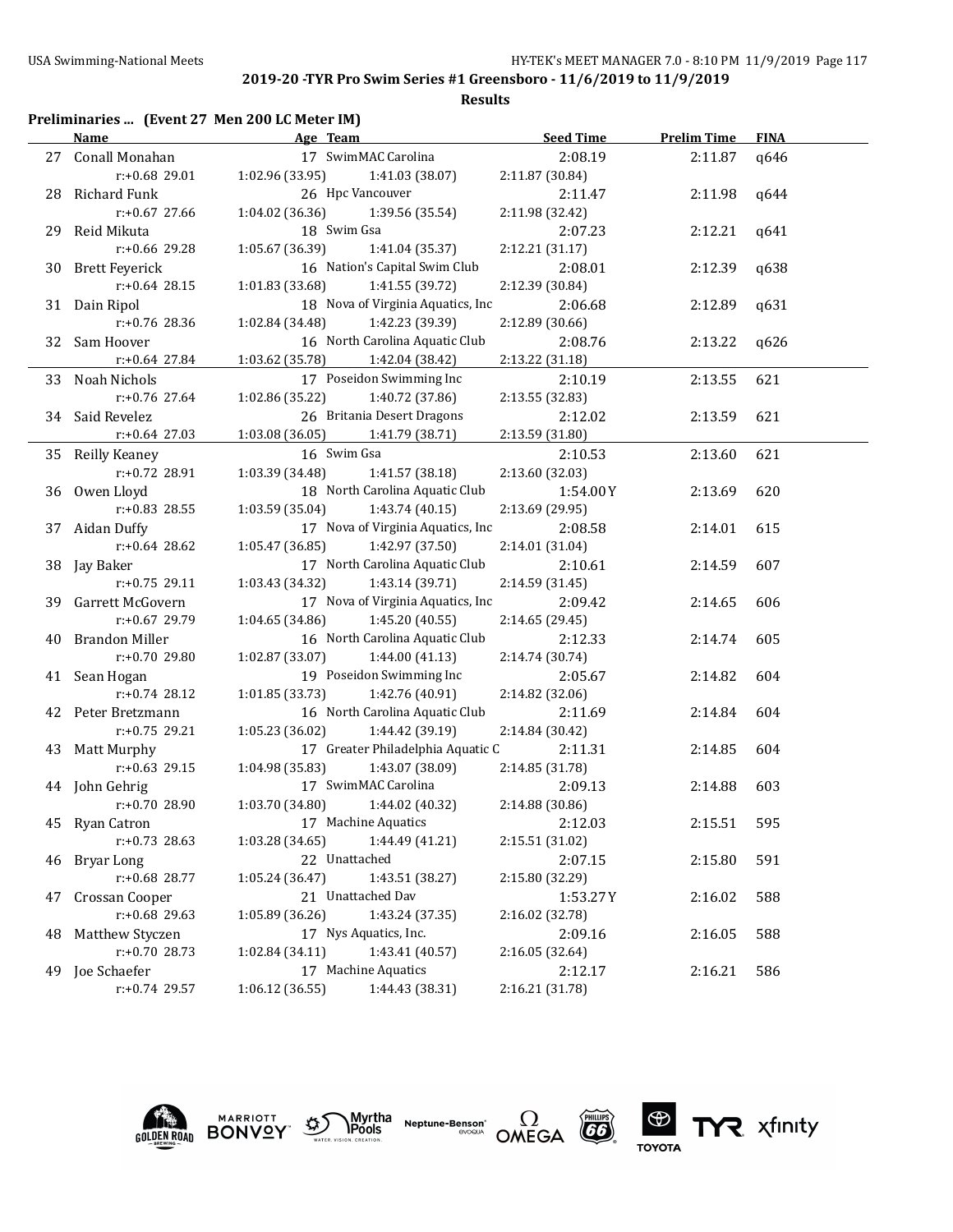$\overline{a}$ 

### **2019-20 -TYR Pro Swim Series #1 Greensboro - 11/6/2019 to 11/9/2019**

**Results**

# **Preliminaries ... (Event 27 Men 200 LC Meter IM)**

|       | <u>Name</u>                 |                 | Age Team                          | <b>Seed Time</b> | <b>Prelim Time</b> | <b>FINA</b> |  |
|-------|-----------------------------|-----------------|-----------------------------------|------------------|--------------------|-------------|--|
|       | 50 Jacob Rosner             |                 | 18 Nation's Capital Swim Club     | 1:50.74Y         | 2:16.41            | 583         |  |
|       | $r: +0.71$ 29.33            | 1:04.20 (34.87) | 1:46.54 (42.34)                   | 2:16.41 (29.87)  |                    |             |  |
| 51    | Mitchell Stanek             |                 | 20 Unattached Dav                 | 2:11.50          | 2:16.75            | 579         |  |
|       | $r: +0.71$ 29.60            | 1:06.43 (36.83) | 1:44.99 (38.56)                   | 2:16.75 (31.76)  |                    |             |  |
| 52    | Josh Parent                 |                 | 14 Bluefish Swim Club             | 2:11.55          | 2:17.00            | 576         |  |
|       | r:+0.68 29.21               | 1:04.58 (35.37) | 1:45.22 (40.64)                   | 2:17.00 (31.78)  |                    |             |  |
| 53    | Zac Cairns                  |                 | 17 North Carolina Aquatic Club    | 2:12.11          | 2:17.46            | 570         |  |
|       | $r: +0.72$ 29.42            | 1:03.95 (34.53) | 1:45.69 (41.74)                   | 2:17.46 (31.77)  |                    |             |  |
| 54    | Ben Charles                 |                 | 17 Machine Aquatics               | 1:54.43Y         | 2:17.66            | 567         |  |
|       | $r: +0.74$ 28.43            | 1:05.53 (37.10) | 1:46.03(40.50)                    | 2:17.66 (31.63)  |                    |             |  |
| 55    | Ethan Schneider             |                 | 18 SwimMAC Carolina               | 2:09.88          | 2:18.93            | 552         |  |
|       | r:+0.67 27.97               | 1:04.06 (36.09) | 1:46.95 (42.89)                   | 2:18.93 (31.98)  |                    |             |  |
| 56    | Wes Barnett                 |                 | 17 SwimMAC Carolina               | 2:09.31          | 2:19.07            | 550         |  |
|       | $r: +0.69$ 29.38            | 1:05.22 (35.84) | 1:47.05 (41.83)                   | 2:19.07 (32.02)  |                    |             |  |
| 57    | Spencer Freeman             |                 | 16 SwimMAC Carolina               | 2:12.59          | 2:20.14            | 538         |  |
|       | r:+0.80 29.16               | 1:05.45(36.29)  | 1:48.90 (43.45)                   | 2:20.14 (31.24)  |                    |             |  |
| 58    | Daniel Baldwin              |                 | 17 New Wave Swim Team             | 1:52.26Y         | 2:20.31            | 536         |  |
|       | $r: +0.71$ 29.30            | 1:05.22 (35.92) | 1:47.59 (42.37)                   | 2:20.31 (32.72)  |                    |             |  |
| 59    | Liam Ryan                   |                 | 17 Nova of Virginia Aquatics, Inc | 2:10.30          | 2:20.74            | 531         |  |
|       | r:+0.66 29.96               | 1:04.29 (34.33) | 1:47.16 (42.87)                   | 2:20.74 (33.58)  |                    |             |  |
| 60    | Kendall Ewing               |                 | 17 Tide Swimming                  | 1:54.15Y         | 2:21.10            | 527         |  |
|       | $r: +0.64$ 28.93            | 1:07.78 (38.85) | 1:47.96 (40.18)                   | 2:21.10 (33.14)  |                    |             |  |
|       | Ivan Dominguez              |                 | 21 Britania Desert Dragons        | 2:09.70          | DQ                 |             |  |
|       | $r: +0.62$ 27.57            | 1:03.30 (35.73) | 1:42.76 (39.46)                   | DQ (31.36)       |                    |             |  |
|       | Yugo Tsukikawa              |                 | 17 Badger Swim Club, Inc.         | 2:12.28          | <b>DFS</b>         |             |  |
|       | Declared false start - Misc |                 |                                   |                  |                    |             |  |
|       | Mark Nikolaev               |                 | 22 Grand Canyon University        | 1:43.43Y         | <b>DFS</b>         |             |  |
|       | Declared false start - Misc |                 |                                   |                  |                    |             |  |
|       | Andrew Wilson               |                 | 26 Athens Bulldog Swim Club       | 2:06.54          | <b>DFS</b>         |             |  |
|       | Declared false start - Misc |                 |                                   |                  |                    |             |  |
|       | Hayden Zheng                |                 | 16 Aquajets Swim Team             | 2:06.14          | <b>NS</b>          |             |  |
|       | Lance Norris                |                 | 16 Unattached Tac                 | 2:08.17          | <b>NS</b>          |             |  |
|       | Michael Cotter              |                 | 16 Tac Titans                     | 2:10.87          | <b>NS</b>          |             |  |
|       | Daniel Namir                |                 | 22 Israel                         | 2:07.58          | <b>NS</b>          |             |  |
| $---$ | <b>Ben Phifer</b>           |                 | 18 SwimAtlanta                    | 2:12.75          | <b>NS</b>          |             |  |
| $---$ | Julio Horrego               |                 | 21 Unattached Azfl                | 2:04.85          | <b>NS</b>          |             |  |
|       | Destin Lasco                |                 | 18 Pdr Swimming for Success       | 2:02.23          | <b>NS</b>          |             |  |
|       | Jack Meehan                 |                 | 17 Aquatic Team Of Mecklenburg    | 2:04.56          | <b>NS</b>          |             |  |
| ---   | <b>Grant Thompson</b>       |                 | 21 Austin Swim Club               | 1:50.27Y         | <b>NS</b>          |             |  |
|       |                             |                 |                                   |                  |                    |             |  |





Myrtha<br>Pools **Neptune-Benson\***<br>evoqua





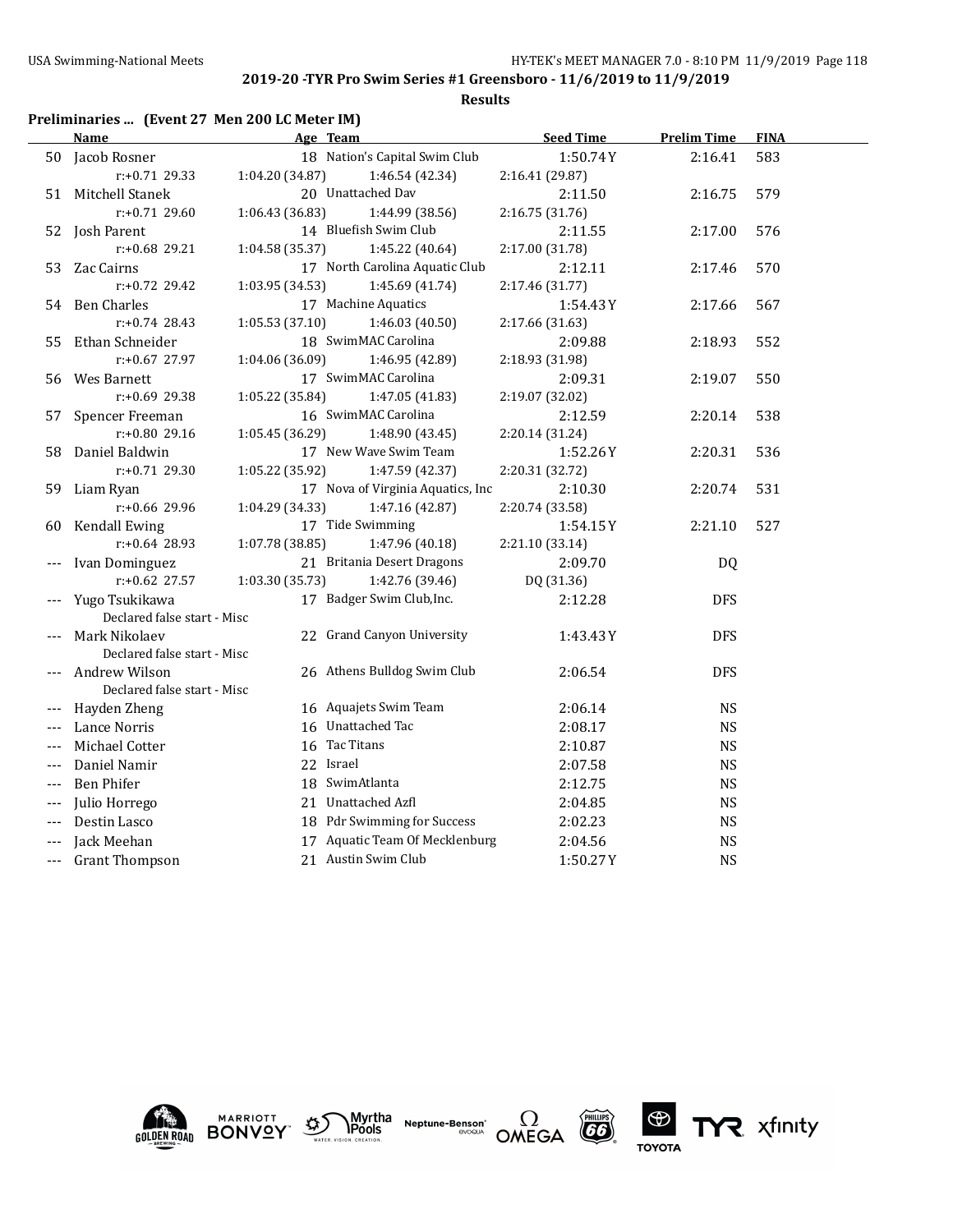#### **Results**

| Event 28 Women 50 LC Meter Freestyle |                      |            |   |                   |                                |                    |                         |             |  |
|--------------------------------------|----------------------|------------|---|-------------------|--------------------------------|--------------------|-------------------------|-------------|--|
|                                      | World:               |            |   | 23.67 W 7/29/2017 | <b>Sarah Sjostrom</b>          | <b>SWE</b>         |                         |             |  |
|                                      | American:            |            |   | 23.97 A 7/30/2017 | <b>Simone Manuel</b>           | <b>USA</b>         |                         |             |  |
|                                      | U.S. Open:           |            |   | 24.08 0 6/1/2019  | <b>Pernille Blume</b>          | <b>DEN</b>         |                         |             |  |
|                                      | Jr World:            | 24.21 J    |   | 4/3/2018          | <b>Rikako Ikee</b>             | <b>JPN</b>         |                         |             |  |
|                                      | Pro Swim:            | 24.17 P    |   | 2016              | <b>Sarah Sjostrom</b>          |                    |                         |             |  |
|                                      | <b>Trial Cut:</b>    | 25.99      | T |                   |                                |                    |                         |             |  |
|                                      | Pool:                | 24.39      | G | 11/29/2018        | <b>Simone A Manuel</b>         |                    | <b>Alto Swim Club-P</b> |             |  |
|                                      | <u>Name</u>          |            |   |                   | Age Team                       | <b>Prelim Time</b> | <b>Finals Time</b>      | <b>FINA</b> |  |
| A - Final                            |                      |            |   |                   |                                |                    |                         |             |  |
|                                      | 1 Simone Manuel      |            |   |                   | 23 Alto Swim Club              | 24.96              | 24.50T 901              |             |  |
|                                      |                      | $r: +0.67$ |   |                   |                                |                    |                         |             |  |
|                                      |                      |            |   |                   | 22 Team Elite/Team Elite       | 25.12              | 25.10T 838              |             |  |
| 2                                    | Catie DeLoof         |            |   |                   |                                |                    |                         |             |  |
|                                      |                      | $r: +0.65$ |   |                   |                                |                    |                         |             |  |
| 3                                    | Ting Wen Quah        |            |   |                   | 27 Singapore                   | 25.47              | 25.28                   | 820         |  |
|                                      |                      | $r: +0.64$ |   |                   |                                |                    |                         |             |  |
| 4                                    | Maggie MacNeil       |            |   |                   | 19 Univ. Of Michigan Swim Team | 25.54              | 25.41                   | 808         |  |
|                                      |                      | $r: +0.67$ |   |                   |                                |                    |                         |             |  |
| 5.                                   | Torri Huske          |            |   |                   | 16 Arlington Aquatic Club      | 25.73              | 25.57T 793              |             |  |
|                                      |                      | $r: +0.60$ |   |                   |                                |                    |                         |             |  |
| 6                                    | Lindsay Flynn        |            |   |                   | 17 Aquatic Team Of Mecklenburg | 25.95              | 25.62T 788              |             |  |
|                                      |                      | $r: +0.77$ |   |                   |                                |                    |                         |             |  |
| 7.                                   | <b>Bella Hindley</b> |            |   |                   | 23 Unattached Tnaq             | 25.66              | 25.82                   | 770         |  |
|                                      |                      | $r: +0.71$ |   |                   |                                |                    |                         |             |  |
|                                      | Claire Curzan        |            |   |                   | 15 Tac Titans                  | 25.89              | 25.93T 760              |             |  |
|                                      |                      | $r: +0.66$ |   |                   |                                |                    |                         |             |  |
| <b>B</b> - Final                     |                      |            |   |                   |                                |                    |                         |             |  |
|                                      | 9 Lia Neal           |            |   |                   | 24 Team Elite/Team Elite       | 26.07              | 25.66T 784              |             |  |
|                                      |                      | $r: +0.65$ |   |                   |                                |                    |                         |             |  |
| 10                                   | Amanda Weir          |            |   |                   | 33 SwimAtlanta                 | 26.09              | 25.85T 767              |             |  |
|                                      |                      | $r: +0.72$ |   |                   |                                |                    |                         |             |  |
| 11                                   | Marina Spadoni       |            |   |                   | 25 Unattached Prvt             | 26.09              | 25.90T 763              |             |  |
|                                      |                      | $r: +0.67$ |   |                   |                                |                    |                         |             |  |
| 12                                   | Camille Cheng        |            |   |                   | 26 Unattached Prvt             | 26.18              | 26.16                   | 740         |  |
|                                      |                      | $r: +0.64$ |   |                   |                                |                    |                         |             |  |
| 13                                   | Victoria Fonville    |            |   |                   | 21 Unattached Wolf             | 26.27              | 26.23                   | 734         |  |
|                                      |                      | $r: +0.64$ |   |                   |                                |                    |                         |             |  |
|                                      | 14 Sophie Hansson    |            |   |                   | 21 NC State University         | 26.36              | 26.27                   | 731         |  |
|                                      |                      | r:+0.75    |   |                   |                                |                    |                         |             |  |
|                                      | 15 Megan Hansen      |            |   |                   | 22 Blue Dolfins                | 26.33              | 26.47                   | 715         |  |
|                                      |                      | $r: +0.61$ |   |                   |                                |                    |                         |             |  |
| 16                                   | Lillie Nordmann      |            |   |                   | 17 Magnolia Aquatic Club       | 26.47              | 27.16                   | 661         |  |
|                                      |                      | $r: +0.69$ |   |                   |                                |                    |                         |             |  |
| C - Final                            |                      |            |   |                   |                                |                    |                         |             |  |
|                                      | 17 Alexandra Dicks   |            |   |                   | 16 Nation's Capital Swim Club  | 26.57              | 26.37                   | 723         |  |
|                                      |                      | $r: +0.67$ |   |                   |                                |                    |                         |             |  |
| 18                                   | Madeline Banic       |            |   |                   | 22 Unattached Tnaq             | 26.57              | 26.50                   | 712         |  |
|                                      |                      |            |   |                   |                                |                    |                         |             |  |











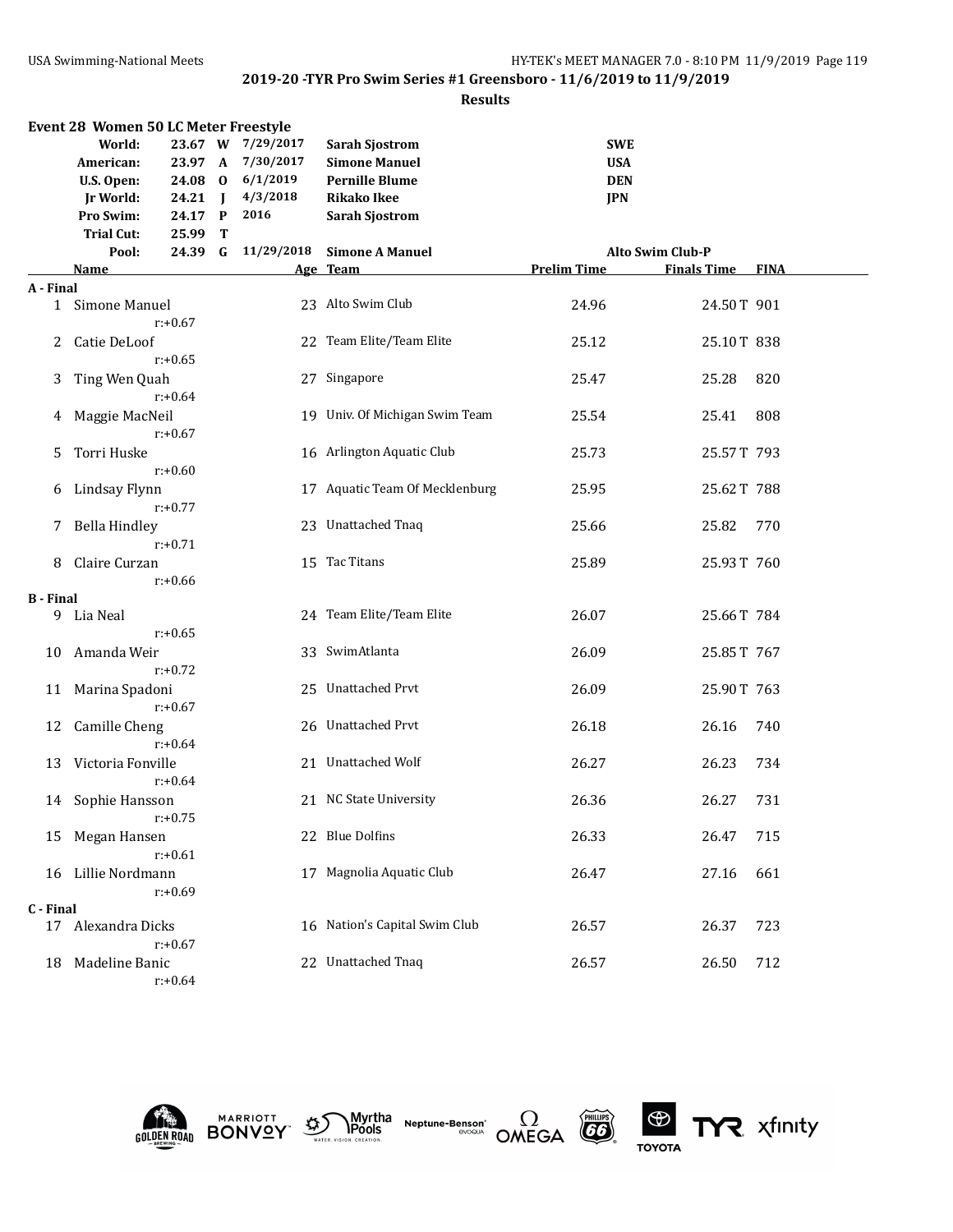**Results**

|           | C - Final  (Event 28 Women 50 LC Meter Freestyle) |            |                |                   |                                    |                    |                    |             |
|-----------|---------------------------------------------------|------------|----------------|-------------------|------------------------------------|--------------------|--------------------|-------------|
|           | Name                                              |            |                |                   | Age Team                           | <b>Prelim Time</b> | <b>Finals Time</b> | <b>FINA</b> |
| 19        | Kate Morris                                       | $r: +0.66$ |                |                   | 16 Nwdupage YMCA / B.R. Ryall S    | 26.52              | 26.51              | 711         |
| 20        | Rebekah Hamilton                                  | $r: +0.68$ |                |                   | 16 Huntsville Swim Association     | 26.57              | 26.54              | 709         |
| $*21$     | Teresa Ivan                                       | $r: +0.71$ |                |                   | 16 Aquatic Team Of Mecklenburg     | 26.85              | 26.65              | 700         |
| $*21$     | Caroline Racke                                    | $r: +0.68$ |                |                   | 22 Unattached Gwu                  | 26.63              | 26.65              | 700         |
| 23        | Zoe Skirboll                                      | $r: +0.67$ |                |                   | 15 Racer X Aquatics                | 26.63              | 26.71              | 695         |
| 24        | Julie Woody                                       | $r: +0.65$ |                |                   | 26 Savannah Swim Team              | 26.67              | 26.77              | 691         |
| D - Final |                                                   |            |                |                   |                                    |                    |                    |             |
| 25        | Casaundra Moses                                   | $r: +0.67$ |                |                   | 16 Springfield Aquatics            | 26.98              | 26.95              | 677         |
| 26        | Gigi Johnson                                      | $r: +0.69$ |                |                   | 15 SwimAtlanta                     | 26.93              | 26.97              | 676         |
| 27        | Kayla Wilson                                      | $r: +0.69$ |                |                   | 15 Tide Swimming                   | 27.18              | 26.99              | 674         |
| 28        | Lainey Mullins                                    | $r: +0.79$ |                |                   | 14 Suburban Seahawks Club          | 26.90              | 27.12              | 664         |
| 29        | Elizabeth Kuhlkin                                 | $r: +0.69$ |                |                   | 17 Machine Aquatics                | 26.90              | 27.20              | 659         |
| $*30$     | Ainsley McMurray                                  | $r: +0.80$ |                |                   | 19 University of Toronto Swimming  | 27.23              | 27.32              | 650         |
| $*30$     | Naeleah Hadford                                   | $r: +0.65$ |                |                   | 20 Inspire Swim Team               | 27.13              | 27.32              | 650         |
| 32        | Jordan Buechler                                   | $r: +0.77$ |                |                   | 17 Machine Aquatics                | 27.33              | 27.85              | 613         |
|           | Event 28 Women 50 LC Meter Freestyle              |            |                |                   |                                    |                    |                    |             |
|           | World:                                            |            |                | 23.67 W 7/29/2017 | <b>Sarah Sjostrom</b>              | <b>SWE</b>         |                    |             |
|           | American:                                         | 23.97 A    |                | 7/30/2017         | <b>Simone Manuel</b>               | <b>USA</b>         |                    |             |
|           | U.S. Open:                                        | 24.08 0    |                | 6/1/2019          | <b>Pernille Blume</b>              | <b>DEN</b>         |                    |             |
|           | Jr World:                                         | 24.21      | $\blacksquare$ | 4/3/2018          | <b>Rikako Ikee</b>                 | <b>JPN</b>         |                    |             |
|           | Pro Swim:                                         | 24.17 P    |                | 2016              | <b>Sarah Sjostrom</b>              |                    |                    |             |
|           | <b>Trial Cut:</b>                                 | 25.99      | Т              |                   |                                    |                    |                    |             |
|           | Pool:                                             |            |                |                   | 24.39 G 11/29/2018 Simone A Manuel |                    | Alto Swim Club-P   |             |
|           | Name                                              |            |                |                   | Age Team                           | <b>Seed Time</b>   | <b>Prelim Time</b> | <b>FINA</b> |
|           | <b>Preliminaries</b>                              |            |                |                   |                                    |                    |                    |             |
|           | 1 Simone Manuel                                   | $r: +0.72$ |                |                   | 23 Alto Swim Club                  | 24.05              | 24.96T q852        |             |
|           | 2 Catie DeLoof                                    | $r: +0.65$ |                |                   | 22 Team Elite/Team Elite           | 24.99              | 25.12T q836        |             |
|           | 3 Ting Wen Quah                                   |            |                |                   | 27 Singapore                       | 24.92              | 25.47              | q802        |











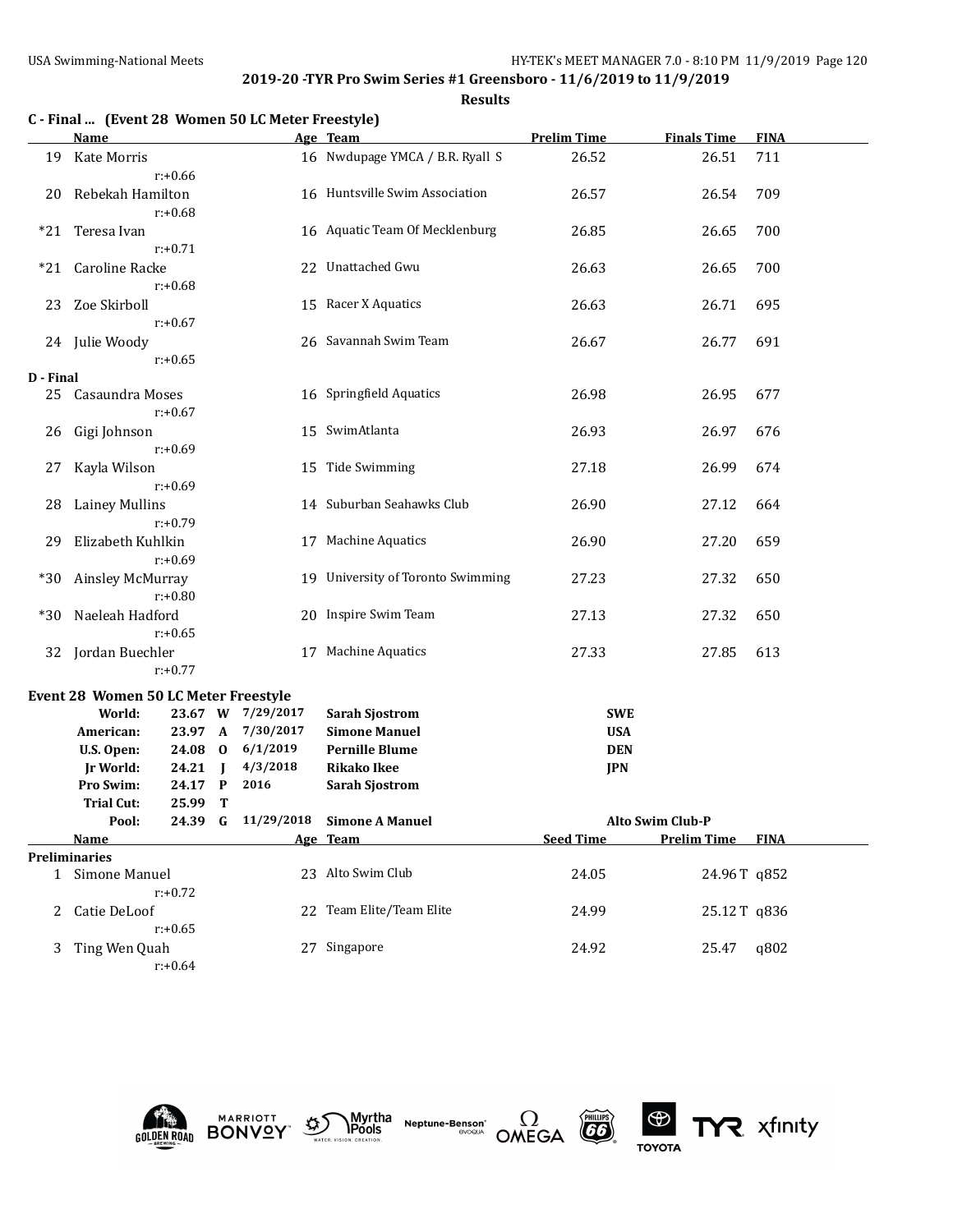|       | Preliminaries  (Event 28 Women 50 LC Meter Freestyle)<br>Name | Age Team                        | <b>Seed Time</b> | <b>Prelim Time</b> | <b>FINA</b> |
|-------|---------------------------------------------------------------|---------------------------------|------------------|--------------------|-------------|
| 4     | Maggie MacNeil                                                | 19 Univ. Of Michigan Swim Team  | 25.40            | 25.54              | q796        |
|       | $r: +0.67$                                                    |                                 |                  |                    |             |
| 5     | <b>Bella Hindley</b>                                          | 23 Unattached Tnaq              | 25.68            | 25.66              | q784        |
|       | $r: +0.65$                                                    |                                 |                  |                    |             |
| 6     | Torri Huske                                                   | 16 Arlington Aquatic Club       | 25.42            | 25.73T q778        |             |
|       | $r: +0.67$                                                    |                                 |                  |                    |             |
| 7     | Claire Curzan                                                 | 15 Tac Titans                   | 25.53            | 25.89T q764        |             |
|       | $r: +0.65$                                                    |                                 |                  |                    |             |
| 8     | Lindsay Flynn                                                 | 17 Aquatic Team Of Mecklenburg  | 25.65            | 25.95T q758        |             |
|       | $r: +0.72$                                                    |                                 |                  |                    |             |
| 9.    | Lia Neal                                                      | 24 Team Elite/Team Elite        | 25.00            | 26.07              | q748        |
|       | $r: +0.65$                                                    |                                 |                  |                    |             |
| $*10$ | Amanda Weir                                                   | 33 SwimAtlanta                  | 26.04            | 26.09              | q746        |
|       | $r: +0.71$                                                    |                                 |                  |                    |             |
| $*10$ | Marina Spadoni                                                | 25 Unattached Prvt              | 25.78            | 26.09              | q746        |
|       | $r: +0.68$                                                    |                                 |                  |                    |             |
| 12    | Camille Cheng                                                 | 26 Unattached Prvt              | 26.02            | 26.18              | q739        |
|       | $r: +0.66$                                                    |                                 |                  |                    |             |
| 13    | Victoria Fonville                                             | 21 Unattached Wolf              | 25.91            | 26.27              | q731        |
|       | $r: +0.65$                                                    |                                 |                  |                    |             |
| 14    | Megan Hansen                                                  | 22 Blue Dolfins                 | 26.39            | 26.33              | q726        |
|       | $r: +0.60$                                                    |                                 |                  |                    |             |
| 15    | Sophie Hansson                                                | 21 NC State University          | 26.81            | 26.36              | q724        |
|       | $r: +0.73$                                                    |                                 |                  |                    |             |
| 16    | Lillie Nordmann                                               | 17 Magnolia Aquatic Club        | 25.86            | 26.47              | q715        |
|       | $r: +0.68$                                                    |                                 |                  |                    |             |
| 17    | Kate Morris                                                   | 16 Nwdupage YMCA / B.R. Ryall S | 26.10            | 26.52              | q711        |
|       | $r: +0.68$                                                    |                                 |                  |                    |             |
| *18   | Madeline Banic                                                | 22 Unattached Tnaq              | 26.45            | 26.57              | q707        |
|       | $r: +0.63$                                                    |                                 |                  |                    |             |
| *18   | Alexandra Dicks                                               | 16 Nation's Capital Swim Club   | 26.65            | 26.57              | q707        |
|       | $r: +0.68$                                                    |                                 |                  |                    |             |
| *18   | Rebekah Hamilton                                              | 16 Huntsville Swim Association  | 26.38            | 26.57              | q707        |
|       | $r: +0.66$<br>Zoe Skirboll                                    | 15 Racer X Aquatics             |                  |                    |             |
| *21   | $r: +0.71$                                                    |                                 | 25.94            | 26.63              | q702        |
|       |                                                               | 22 Unattached Gwu               | 26.38            |                    | q702        |
| *21   | Caroline Racke<br>$r: +0.69$                                  |                                 |                  | 26.63              |             |
| 23    | Julie Woody                                                   | 26 Savannah Swim Team           | 26.50            | 26.67              | q699        |
|       | $r: +0.64$                                                    |                                 |                  |                    |             |
| 24    | Teresa Ivan                                                   | 16 Aquatic Team Of Mecklenburg  | 26.59            | 26.85              | q685        |
|       | $r: +0.70$                                                    |                                 |                  |                    |             |
| *25   | Elizabeth Kuhlkin                                             | 17 Machine Aquatics             | 26.63            | 26.90              | q681        |
|       | $r: +0.69$                                                    |                                 |                  |                    |             |
| $*25$ | <b>Lainey Mullins</b>                                         | 14 Suburban Seahawks Club       | 26.47            | 26.90              | q681        |
|       | $r: +0.78$                                                    |                                 |                  |                    |             |











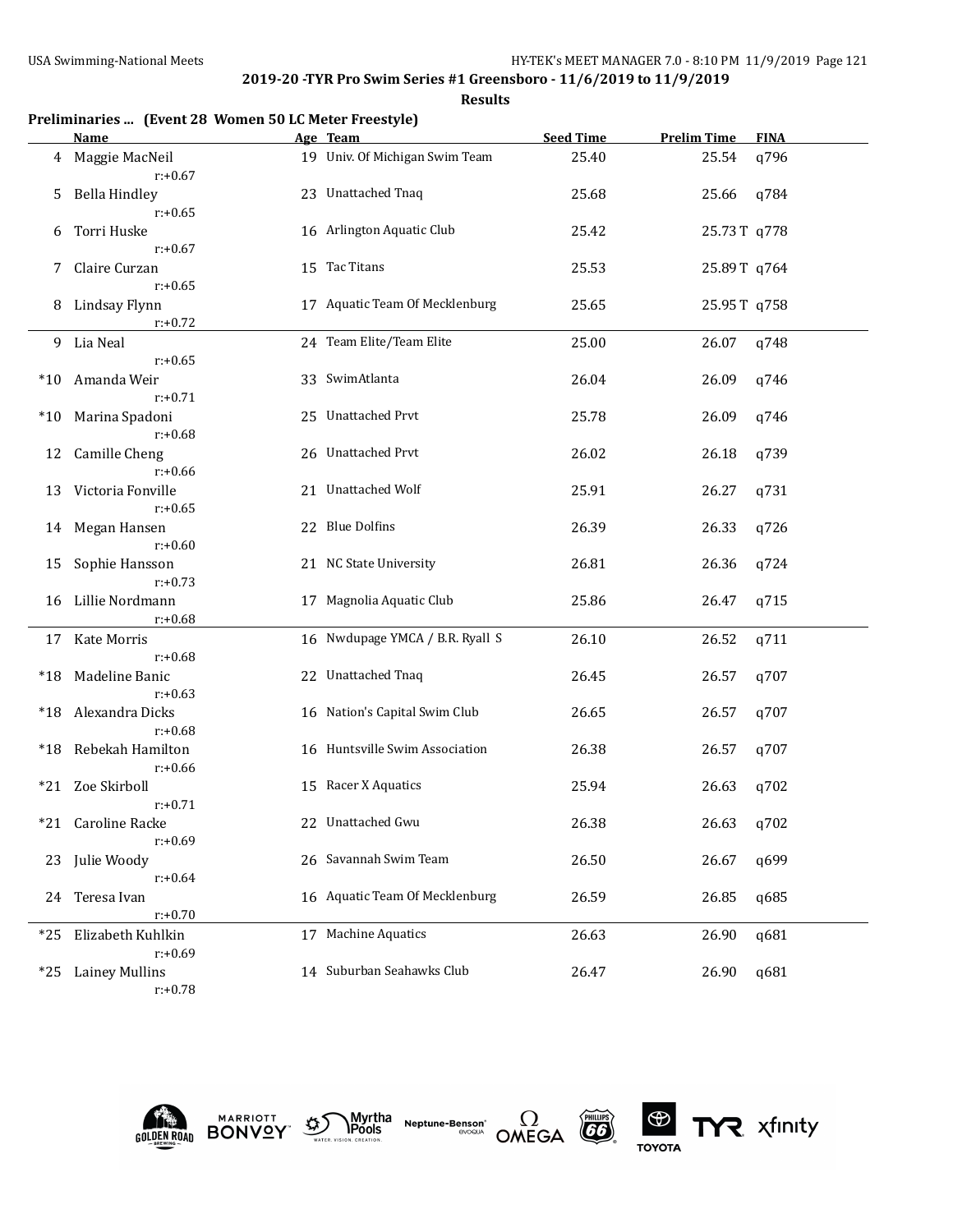|    | Preliminaries  (Event 28 Women 50 LC Meter Freestyle) |  |                                   |                  |                    |             |  |  |
|----|-------------------------------------------------------|--|-----------------------------------|------------------|--------------------|-------------|--|--|
|    | <b>Name</b>                                           |  | Age Team                          | <b>Seed Time</b> | <b>Prelim Time</b> | <b>FINA</b> |  |  |
| 27 | Gigi Johnson<br>$r: +0.71$                            |  | 15 SwimAtlanta                    | 26.35            | 26.93              | q679        |  |  |
| 28 | Casaundra Moses<br>$r: +0.65$                         |  | 16 Springfield Aquatics           | 26.61            | 26.98              | q675        |  |  |
| 29 | Olivia Carter<br>$r: +0.67$                           |  | 19 Enfinity Aquatic Club          | 26.22            | 27.01              | q673        |  |  |
| 30 | Naeleah Hadford<br>$r: +0.64$                         |  | 20 Inspire Swim Team              | 26.01            | 27.13              | q664        |  |  |
| 31 | Kayla Wilson<br>$r: +0.70$                            |  | 15 Tide Swimming                  | 26.94            | 27.18              | q660        |  |  |
| 32 | Ainsley McMurray<br>$r: +0.77$                        |  | 19 University of Toronto Swimming | 26.06            | 27.23              | q656        |  |  |
| 33 | Jordan Buechler<br>$r: +0.76$                         |  | 17 Machine Aquatics               | 23.91Y           | 27.33              | 649         |  |  |
| 34 | Brynn Wright<br>$r: +0.65$                            |  | 15 Bluefish Swim Club             | 26.70            | 27.39              | 645         |  |  |
| 35 | <b>Hailey Hicks</b><br>$r: +0.64$                     |  | 16 YMCA of the Triangle Area Swim | 26.81            | 27.56              | 633         |  |  |
| 36 | <b>Gillian Manning</b><br>$r: +0.77$                  |  | 24 Fayetteville Aquatics Swim Tea | 26.93            | 27.58              | 632         |  |  |
| 37 | Samantha Tadder<br>$r: +0.71$                         |  | 16 Tide Swimming                  | 23.06Y           | 27.60              | 630         |  |  |
| 38 | Erika Chen<br>$r: +0.65$                              |  | 17 Nation's Capital Swim Club     | 27.23            | 27.65              | 627         |  |  |
| 39 | Maddie Dorish<br>$r: +0.78$                           |  | 17 Racer X Aquatics               | 24.04Y           | 27.66              | 626         |  |  |
| 40 | Allie Fenska<br>$r: +0.72$                            |  | 16 Jersey Wahoos                  | 26.89            | 27.70              | 623         |  |  |
| 41 | Syd Paglia<br>$r: +0.67$                              |  | 17 Suburban Seahawks Club         | 27.07            | 27.77              | 619         |  |  |
| 42 | Spike Krichev<br>$r: +0.67$                           |  | 15 Huntsville Swim Association    | 26.87            | 27.79              | 617         |  |  |
| 43 | Olivia Theall<br>$r: +0.67$                           |  | 18 Aquastar                       | 23.40Y           | 27.81              | 616         |  |  |
|    | 44 Katey Lewicki<br>$r: +0.70$                        |  | 18 Elevation Athletics            | 24.02Y           | 27.88              | 611         |  |  |
| 45 | Summer Eaker<br>$r: +0.76$                            |  | 16 SwimMAC Carolina               | 26.63            | 27.91              | 609         |  |  |
| 46 | Sophia Diagne<br>$r: +0.71$                           |  | 20 Unattached Gpac                | 23.11Y           | 27.92              | 609         |  |  |
| 47 | Amanda Ray<br>$r: +0.65$                              |  | 17 New Wave Swim Team             | 27.26            | 28.03              | 602         |  |  |
| 48 | Emme Nelson<br>$r: +0.73$                             |  | 18 SwimMAC Carolina               | 27.32            | 28.40              | 578         |  |  |
| 49 | Morgan Razewski<br>$r: +0.76$                         |  | 15 SwimMAC Carolina               | 23.68Y           | 28.45              | 575         |  |  |











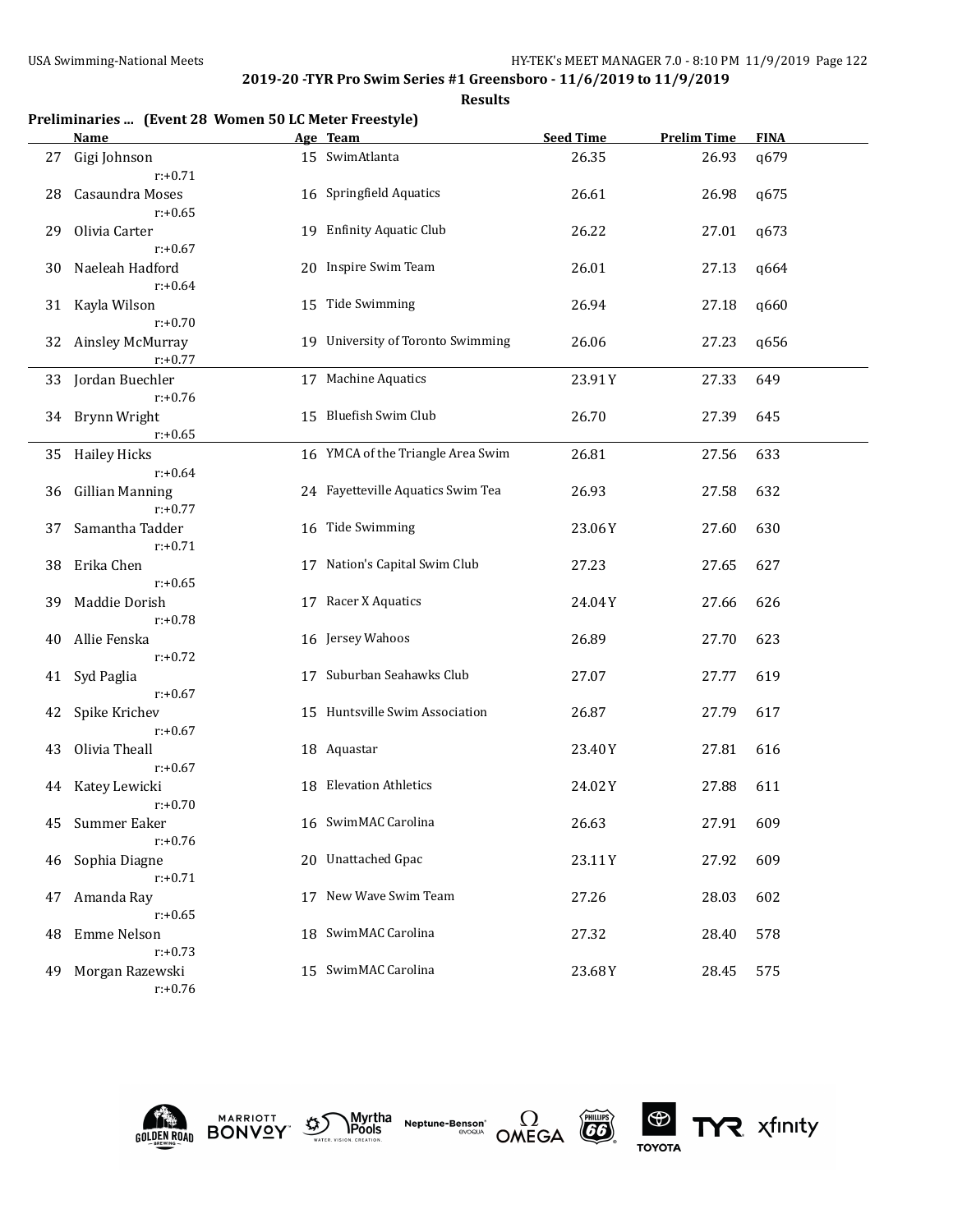**Results**

|                  |                                              |                      |   |                    | Preliminaries  (Event 28 Women 50 LC Meter Freestyle) |                    |                    |             |
|------------------|----------------------------------------------|----------------------|---|--------------------|-------------------------------------------------------|--------------------|--------------------|-------------|
|                  | Name                                         |                      |   |                    | Age Team                                              | <b>Seed Time</b>   | <b>Prelim Time</b> | <b>FINA</b> |
| 50               | Anneliese Hohm                               | $r: +0.81$           |   |                    | 17 Aquatic Team Of Mecklenburg                        | 23.84Y             | 28.48              | 574         |
| 51               | Desirae Mangaoang                            | $r: +0.61$           |   |                    | 17 SwimMAC Carolina                                   | 27.35              | 28.83              | 553         |
| 52               | Kiley Wilhelm                                | $r: +0.80$           |   |                    | 14 SwimMAC Carolina                                   | 23.52Y             | 29.37              | 523         |
| ---              | Ali DeLoof                                   | $r: +0.69$           |   |                    | 25 Team Elite/Team Elite                              | 25.60              | DQ                 |             |
| ---              | Gabby DeLoof                                 | Declared false start |   |                    | 23 Team Elite                                         | 25.84              | <b>DFS</b>         |             |
|                  | Elle Caldow                                  |                      |   |                    | 17 Tide Swimming                                      | 26.69              | <b>NS</b>          |             |
| $---$            | Elena Dry                                    |                      |   | 14                 | Tac Titans                                            | 26.60              | <b>NS</b>          |             |
| $---$            | Julianna Stephens                            |                      |   |                    | 17 SwimAtlanta                                        | 26.62              | <b>NS</b>          |             |
|                  |                                              |                      |   |                    |                                                       |                    |                    |             |
|                  | Event 29 Men 50 LC Meter Freestyle<br>World: |                      |   | 20.91 W 12/18/2009 | <b>Cesar Cielo Filho</b>                              | <b>BRA</b>         |                    |             |
|                  | American:                                    | 21.04 A              |   | 7/27/2019          | <b>Caeleb Dressel</b>                                 | <b>USA</b>         |                    |             |
|                  | U.S. Open:                                   | 21.14 0              |   | 7/9/2009           | <b>Cesar Cielo</b>                                    | Auburn/BRA         |                    |             |
|                  | <b>Jr World:</b>                             | 21.24 J              |   | 12/31/2017         | <b>Kliment Kolesnikov</b>                             | <b>RUS</b>         |                    |             |
|                  | Pro Swim:                                    | 21.56 P              |   | 2015               | Nathan Adrian                                         |                    |                    |             |
|                  | <b>Trial Cut:</b>                            | 23.19                | Т |                    |                                                       |                    |                    |             |
|                  | Pool:                                        | 21.94 G              |   | 11/29/2018         | Nathan G Adrian                                       |                    | California Aquat   |             |
|                  | <u>Name</u>                                  |                      |   |                    | Age Team                                              | <b>Prelim Time</b> | <b>Finals Time</b> | <b>FINA</b> |
| A - Final        |                                              |                      |   |                    |                                                       |                    |                    |             |
|                  | 1 Michael Chadwick                           | $r: +0.69$           |   |                    | 24 Team Elite/Team Elite                              | 22.45              | 22.22T 833         |             |
| 2                | Nyls Korstanje                               | $r: +0.61$           |   |                    | 20 NC State University                                | 22.58              | 22.41              | 812         |
| 3                | Ian Ho                                       | $r: +0.59$           |   |                    | 22 Unattached Prvt                                    | 22.79              | 22.43              | 810         |
| 4                | Chun Feng Wu                                 | $r: +0.63$           |   |                    | 28 Pinnacle Racing                                    | 22.54              | 22.46              | 806         |
| 5                | Kyle Decoursey                               | $r: +0.62$           |   |                    | 22 Tennessee Aquatics                                 | 22.72              | 22.57T 795         |             |
| 6                | Meiron Cheruti                               | $r: +0.61$           |   |                    | 22 Unattached TE/Team Elite                           | 22.62              | 22.70              | 781         |
|                  | 7 Dean Farris                                | $r: +0.68$           |   |                    | 21 Harvard Swimming                                   | 22.86              | 22.79T 772         |             |
|                  | 8 PJ Dunne                                   | $r: +0.64$           |   |                    | 24 Unattached                                         | 22.67              | 22.90T 761         |             |
| <b>B</b> - Final |                                              |                      |   |                    |                                                       |                    |                    |             |
|                  | 9 Yusuke Legard                              | $r: +0.63$           |   |                    | 23 Pinnacle Racing                                    | 23.00              | 22.68              | 783         |
| 10               | Tate Jackson                                 | $r: +0.71$           |   |                    | 22 Longhorn Aquatics                                  | 22.98              | 22.93T 758         |             |
|                  | 11 Brett Fraser                              |                      |   |                    | 30 New York Athletic Club                             | 22.94              | 22.94              | 757         |











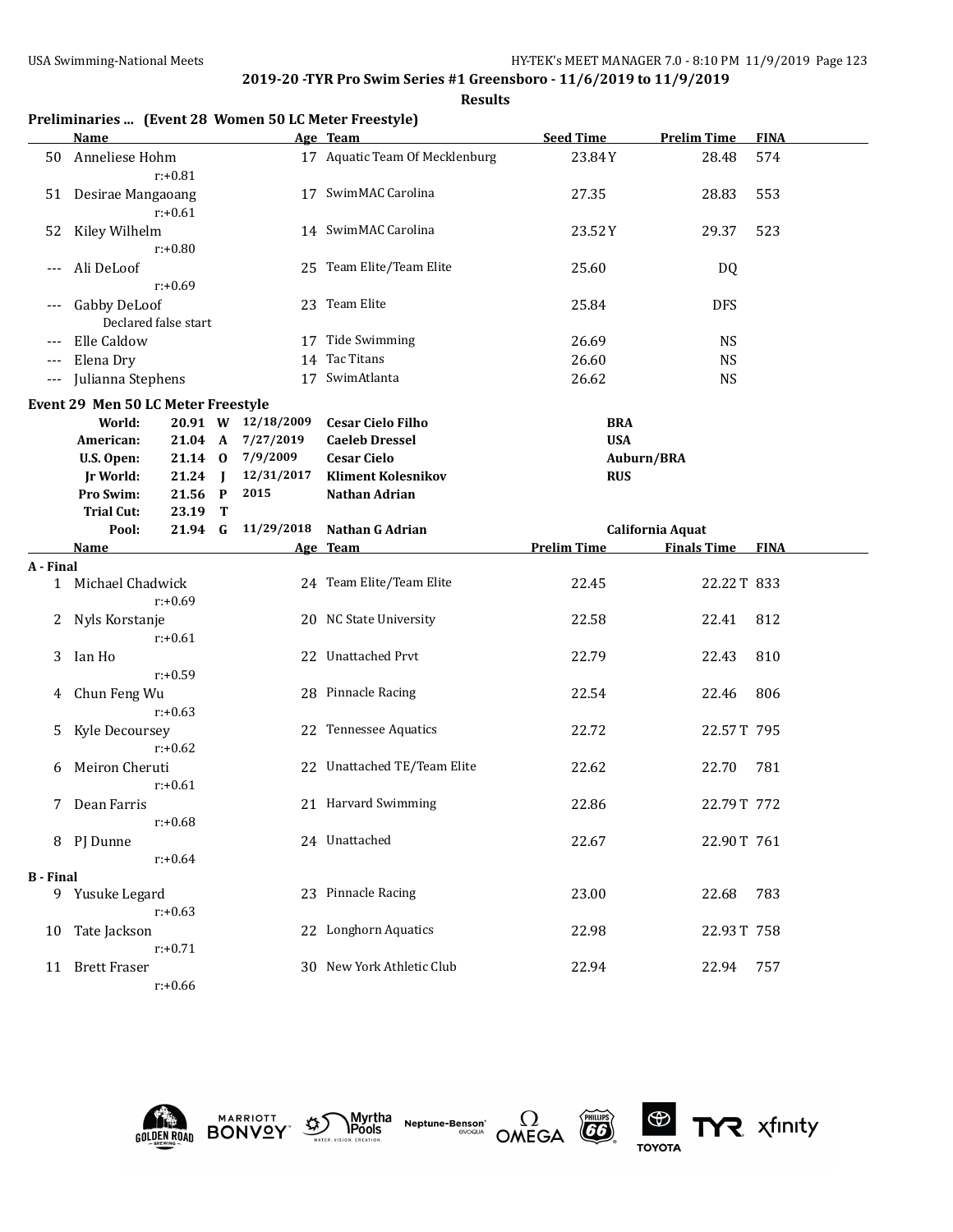|           | B - Final  (Event 29 Men 50 LC Meter Freestyle)<br>Name | Age Team                       | <b>Prelim Time</b> | <b>Finals Time</b> | <b>FINA</b> |
|-----------|---------------------------------------------------------|--------------------------------|--------------------|--------------------|-------------|
| 12        | <b>Enzo Martinez Scarpe</b>                             | 25 Gator Swim Club             | 23.09              | 22.98              | 753         |
|           | $r: +0.69$                                              |                                |                    |                    |             |
| 13        | Jacob Molacek                                           | 23 Wolfpack Elite              | 22.94              | 23.07T 744         |             |
|           | $r: +0.64$                                              |                                |                    |                    |             |
|           | *14 Nathan Lile                                         | 25 Gamecock Aquatics           | 23.10              | 23.09T 742         |             |
|           | $r: +0.63$                                              | 24 Team Elite/Team Elite       | 23.28              | 23.09              | 742         |
|           | *14 Aaron Greenberg<br>$r: +0.61$                       |                                |                    |                    |             |
| 16        | Chuck Destro                                            | 28 Racer X Aquatics            | 23.26              | 23.26              | 726         |
|           | $r: +0.65$                                              |                                |                    |                    |             |
| C - Final |                                                         |                                |                    |                    |             |
|           | 17 Erik Risolvato                                       | 25 Athletes In Action          | 23.30              | 23.14T 737         |             |
|           | $r: +0.64$                                              |                                |                    |                    |             |
| 18        | Lorenzo Loria Elias                                     | 23 Britania Desert Dragons     | 23.64              | 23.42              | 711         |
|           | $r: +0.67$                                              |                                |                    |                    |             |
| 19        | <b>Trace Wall</b>                                       | 17 Nation's Capital Swim Club  | 23.79              | 23.44              | 709         |
|           | $r: +0.67$                                              | 23 Guatemala                   |                    |                    |             |
| 20        | Luis Martinez<br>$r: +0.64$                             |                                | 23.41              | 23.48              | 706         |
|           | 21 Daniel Ramirez Carranza                              | 26 Mexico                      | 23.42              | 23.60              | 695         |
|           | $r: +0.58$                                              |                                |                    |                    |             |
|           | 22 Ben Mayes                                            | 24 Tac Titans                  | 23.63              | 23.72              | 685         |
|           | $r: +0.64$                                              |                                |                    |                    |             |
| 23        | Lukas Miller                                            | 17 Elevation Athletics         | 23.73              | 23.74              | 683         |
|           | $r: +0.61$                                              |                                |                    |                    |             |
| 24        | Michael Linnihan                                        | 17 Elmbrook Swim Club          | 23.89              | 23.85              | 673         |
|           | $r: +0.66$                                              |                                |                    |                    |             |
| D - Final | 25 Jordan Crooks                                        | 17 Cayman Islands              | 24.05              | 23.79              | 679         |
|           | $r: +0.60$                                              |                                |                    |                    |             |
| 26        | <b>Emilio Perez</b>                                     | 16 Elmbrook Swim Club          | 24.01              | 23.95              | 665         |
|           | $r: +0.64$                                              |                                |                    |                    |             |
| 27        | <b>Brad Hancock</b>                                     | 23 New Wave Swim Team          | 23.97              | 24.00              | 661         |
|           | $r: +0.65$                                              |                                |                    |                    |             |
| 28        | Jeffrey Tuning                                          | 18 New Wave Swim Team          | 23.92              | 24.01              | 660         |
|           | $r: +0.62$                                              |                                |                    |                    |             |
|           | 29 Garrett Boone                                        | 16 Aquatic Team Of Mecklenburg | 23.91              | 24.05              | 657         |
|           | $r: +0.61$                                              |                                |                    |                    |             |
|           | 30 Peter Paulus                                         | 18 Dallas Mustangs             | 23.99              | 24.08              | 654         |
|           | $r: +0.64$<br><b>Ben Hines</b>                          | 16 Berzerker Swimming          | 24.01              | 24.32              | 635         |
| 31        | $r: +0.68$                                              |                                |                    |                    |             |
|           | 32 KJ Losee                                             | 18 Rapids Area Y Swimmers      | 24.18              | 24.38              | 630         |
|           | $r: +0.64$                                              |                                |                    |                    |             |











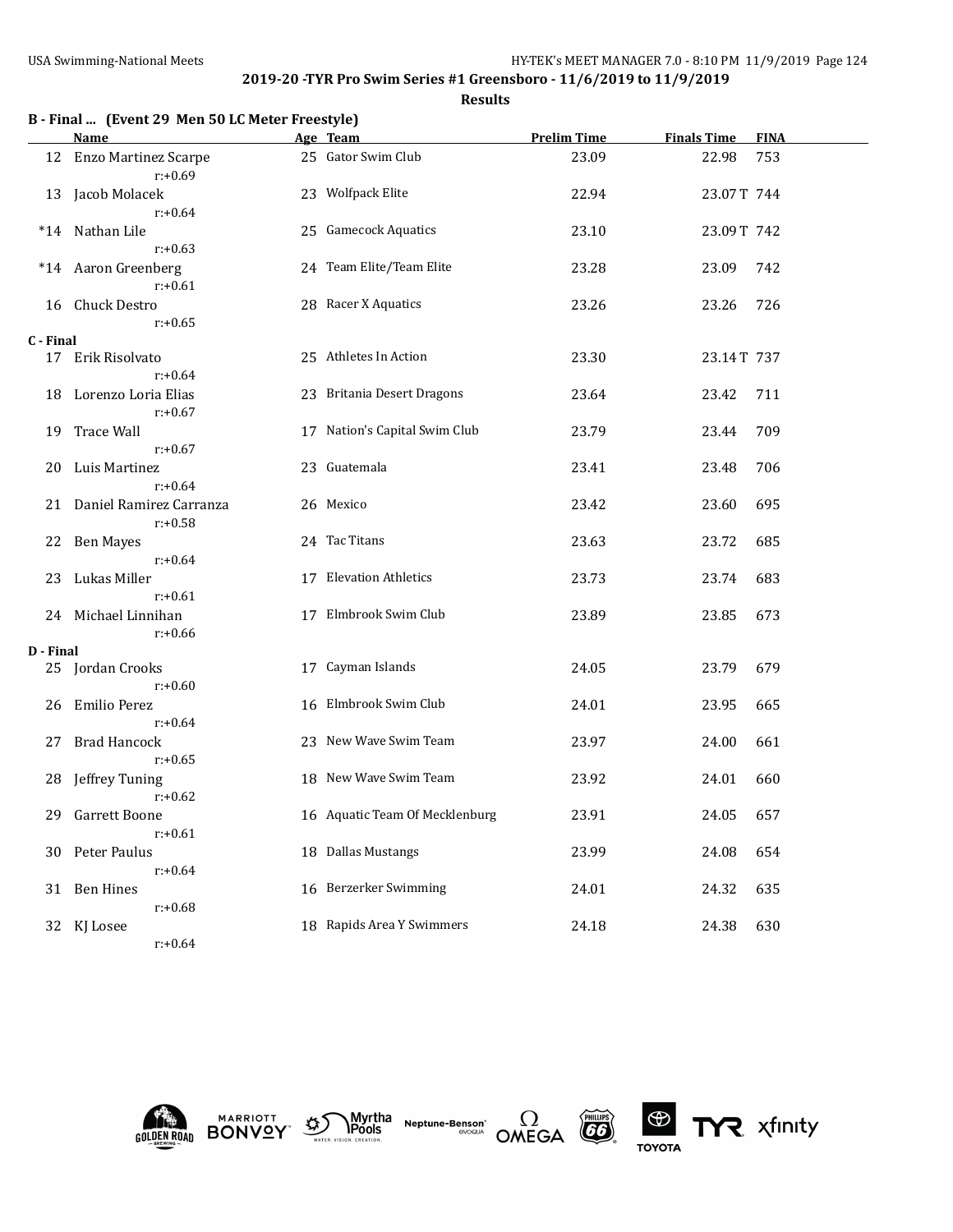#### **Results**

| Event 29 Men 50 LC Meter Freestyle |                         |            |  |                    |                             |                  |                    |             |
|------------------------------------|-------------------------|------------|--|--------------------|-----------------------------|------------------|--------------------|-------------|
|                                    | World:                  |            |  | 20.91 W 12/18/2009 | <b>Cesar Cielo Filho</b>    | <b>BRA</b>       |                    |             |
|                                    | American:               |            |  | 21.04 A 7/27/2019  | <b>Caeleb Dressel</b>       | <b>USA</b>       |                    |             |
|                                    | U.S. Open:              |            |  | 21.14 0 7/9/2009   | <b>Cesar Cielo</b>          |                  | Auburn/BRA         |             |
|                                    | Jr World:               | 21.24 J    |  | 12/31/2017         | <b>Kliment Kolesnikov</b>   | <b>RUS</b>       |                    |             |
|                                    | Pro Swim:               | 21.56 P    |  | 2015               | <b>Nathan Adrian</b>        |                  |                    |             |
|                                    | <b>Trial Cut:</b>       | 23.19 T    |  |                    |                             |                  |                    |             |
|                                    | Pool:                   | 21.94 G    |  | 11/29/2018         | Nathan G Adrian             |                  | California Aquat   |             |
|                                    | Name                    |            |  |                    | Age Team                    | <b>Seed Time</b> | <b>Prelim Time</b> | <b>FINA</b> |
|                                    | <b>Preliminaries</b>    |            |  |                    |                             |                  |                    |             |
|                                    | 1 Michael Chadwick      | $r: +0.74$ |  |                    | 24 Team Elite/Team Elite    | 21.95            | 22.45T q808        |             |
|                                    | 2 Chun Feng Wu          |            |  |                    | 28 Pinnacle Racing          | 22.21            | 22.54              | q798        |
|                                    |                         | $r: +0.66$ |  |                    |                             |                  |                    |             |
|                                    | Nyls Korstanje          |            |  |                    | 20 NC State University      | 22.38            | 22.58              | q794        |
| 3                                  |                         | $r: +0.63$ |  |                    |                             |                  |                    |             |
|                                    |                         |            |  |                    |                             |                  |                    |             |
|                                    | Meiron Cheruti          |            |  |                    | 22 Unattached TE/Team Elite | 21.87            | 22.62              | q789        |
|                                    |                         | $r: +0.61$ |  |                    |                             |                  |                    |             |
| 5                                  | PJ Dunne                |            |  |                    | 24 Unattached               | 20.48Y           | 22.67T q784        |             |
|                                    |                         | $r: +0.64$ |  |                    |                             |                  |                    |             |
| 6                                  | Kyle Decoursey          |            |  |                    | 22 Tennessee Aquatics       | 22.15            | 22.72T q779        |             |
|                                    |                         | $r: +0.64$ |  |                    |                             |                  |                    |             |
| 7                                  | Ian Ho                  |            |  |                    | 22 Unattached Prvt          | 22.18            | 22.79              | q772        |
|                                    |                         | $r: +0.58$ |  |                    |                             |                  |                    |             |
| 8                                  | Dean Farris             |            |  |                    | 21 Harvard Swimming         | 22.57            | 22.86T q765        |             |
|                                    |                         | $r: +0.67$ |  |                    |                             |                  |                    |             |
| *9                                 | Jacob Molacek           |            |  |                    | 23 Wolfpack Elite           | 22.52            | 22.94T q757        |             |
|                                    |                         | $r: +0.64$ |  |                    |                             |                  |                    |             |
| *9                                 | <b>Brett Fraser</b>     |            |  |                    | 30 New York Athletic Club   | 22.74            | 22.94              | q757        |
|                                    |                         | $r: +0.70$ |  |                    |                             |                  |                    |             |
| 11                                 | Tate Jackson            |            |  |                    | 22 Longhorn Aquatics        | 22.09            | 22.98T q753        |             |
|                                    |                         | $r: +0.69$ |  |                    |                             |                  |                    |             |
|                                    |                         |            |  |                    | 23 Pinnacle Racing          |                  |                    |             |
|                                    | 12 Yusuke Legard        | $r: +0.61$ |  |                    |                             | 22.81            | 23.00              | q751        |
|                                    |                         |            |  |                    |                             |                  |                    |             |
| 13                                 | Ruslan Gaziev           |            |  |                    | 20 Manta Swim Club          | 22.80            | 23.08              | q743        |
|                                    |                         | $r: +0.63$ |  |                    |                             |                  |                    |             |
|                                    | 14 Enzo Martinez Scarpe |            |  |                    | 25 Gator Swim Club          | 22.60            | 23.09              | q742        |
|                                    |                         | $r: +0.69$ |  |                    |                             |                  |                    |             |
| 15                                 | Nathan Lile             |            |  |                    | 25 Gamecock Aquatics        | 22.56            | 23.10T q741        |             |
|                                    |                         | $r: +0.64$ |  |                    |                             |                  |                    |             |
| 16                                 | Chuck Destro            |            |  |                    | 28 Racer X Aquatics         | 23.33            | 23.26              | q726        |
|                                    |                         | $r: +0.65$ |  |                    |                             |                  |                    |             |
| 17                                 | Aaron Greenberg         |            |  |                    | 24 Team Elite/Team Elite    | 22.61            | 23.28              | q724        |
|                                    |                         | $r: +0.60$ |  |                    |                             |                  |                    |             |
| 18                                 | <b>Adam Chaney</b>      |            |  |                    | 17 Mason Manta Rays         | 22.40            | 23.29              | q723        |
|                                    |                         | $r: +0.65$ |  |                    |                             |                  |                    |             |
| 19                                 | Erik Risolvato          |            |  |                    | 25 Athletes In Action       | 22.13            | 23.30              | q722        |
|                                    |                         |            |  |                    |                             |                  |                    |             |











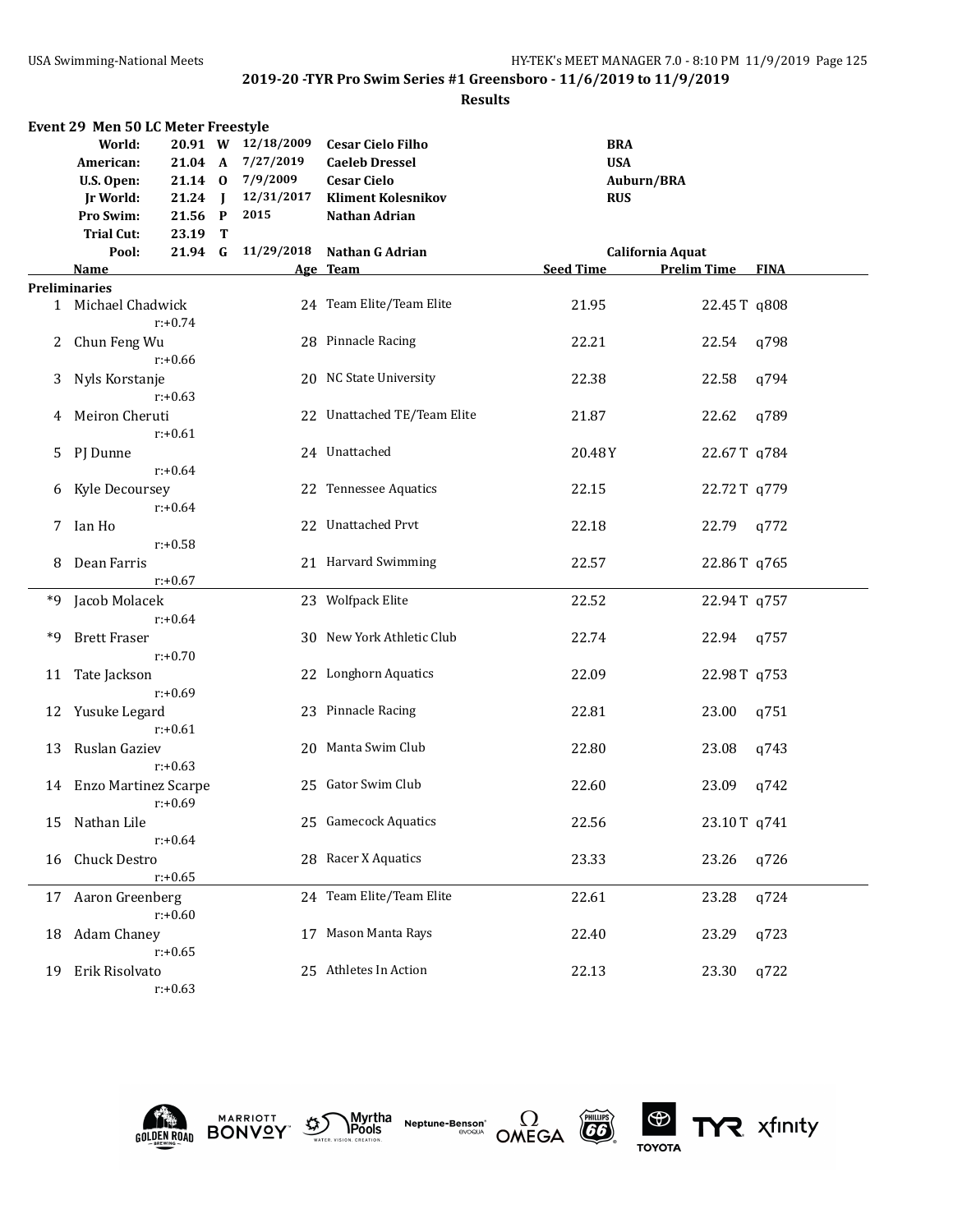**Results**

|       | Preliminaries  (Event 29 Men 50 LC Meter Freestyle) |    |                                  |                  |                    |             |
|-------|-----------------------------------------------------|----|----------------------------------|------------------|--------------------|-------------|
|       | <b>Name</b>                                         |    | Age Team                         | <b>Seed Time</b> | <b>Prelim Time</b> | <b>FINA</b> |
| 20    | Runar Borgen<br>$r: +0.64$                          |    | 26 Performance Aquatics          | 23.18            | 23.36              | q717        |
| 21    | Luis Martinez<br>$r: +0.65$                         |    | 23 Guatemala                     | 22.61            | 23.41              | q712        |
| 22    | Daniel Ramirez Carranza<br>$r: +0.59$               |    | 26 Mexico                        | 22.63            | 23.42              | q711        |
| 23    | <b>Ben Mayes</b><br>$r: +0.63$                      |    | 24 Tac Titans                    | 22.69            | 23.63              | q692        |
| 24    | Lorenzo Loria Elias<br>$r: +0.67$                   |    | 23 Britania Desert Dragons       | 23.18            | 23.64              | q692        |
|       | 25 Josiah Morales<br>$r: +0.64$                     |    | 25 Performance Aquatics          | 23.51            | 23.65              | q691        |
| 26    | <b>Bayley Main</b><br>$r: +0.69$                    |    | 22 Gator Swim Club               | 23.20            | 23.69              | q687        |
| 27    | Lukas Miller<br>$r: +0.61$                          |    | 17 Elevation Athletics           | 23.57            | 23.73              | q684        |
| 28    | <b>Trace Wall</b><br>$r: +0.67$                     |    | 17 Nation's Capital Swim Club    | 23.49            | 23.79              | q679        |
| 29    | Michael Linnihan<br>$r: +0.67$                      |    | 17 Elmbrook Swim Club            | 23.59            | 23.89              | q670        |
| 30    | Garrett Boone<br>$r: +0.62$                         |    | 16 Aquatic Team Of Mecklenburg   | 23.24            | 23.91              | q668        |
| 31    | Jeffrey Tuning<br>$r: +0.61$                        |    | 18 New Wave Swim Team            | 23.40            | 23.92              | q668        |
| 32    | <b>Brad Hancock</b><br>$r: +0.65$                   |    | 23 New Wave Swim Team            | 20.02Y           | 23.97              | q663        |
|       | 33 Peter Paulus                                     |    | 18 Dallas Mustangs               | 24.43            | 23.99              | 662         |
|       | $r: +0.66$<br>34 Ryan Coetzee                       |    | 24 Tennessee Aquatics            | 22.39            | 24.00              | 661         |
| $*35$ | $r: +0.74$<br><b>Ben Hines</b>                      |    | 16 Berzerker Swimming            | 23.94            | 24.01              | 660         |
| $*35$ | $r: +0.69$<br>Emilio Perez                          |    | 16 Elmbrook Swim Club            | 23.25            | 24.01              | 660         |
|       | $r: +0.63$<br>37 Jordan Crooks                      |    | 17 Cayman Islands                | 23.49            | 24.05              | 657         |
|       | $r: +0.64$<br>38 KJ Losee                           |    | 18 Rapids Area Y Swimmers        | 23.90            | 24.18              | 646         |
| 39    | $r: +0.64$<br>Said Revelez                          |    | 26 Britania Desert Dragons       | 23.74            | J24.18             | 646         |
| 40    | $r: +0.64$<br>Justin Winnett                        | 23 | Indiana Swim Club                | 24.17            | 24.27              | 639         |
|       | $r: +0.70$<br>41 AJ Barbar                          |    | 26 Westminster Academy Swim Club | 23.79            | 24.30              | 637         |
|       | $r: +0.65$<br>42 Jonathan Naisby                    |    | 25 CN Sherbrooke                 | 23.97            | 24.36              | 632         |